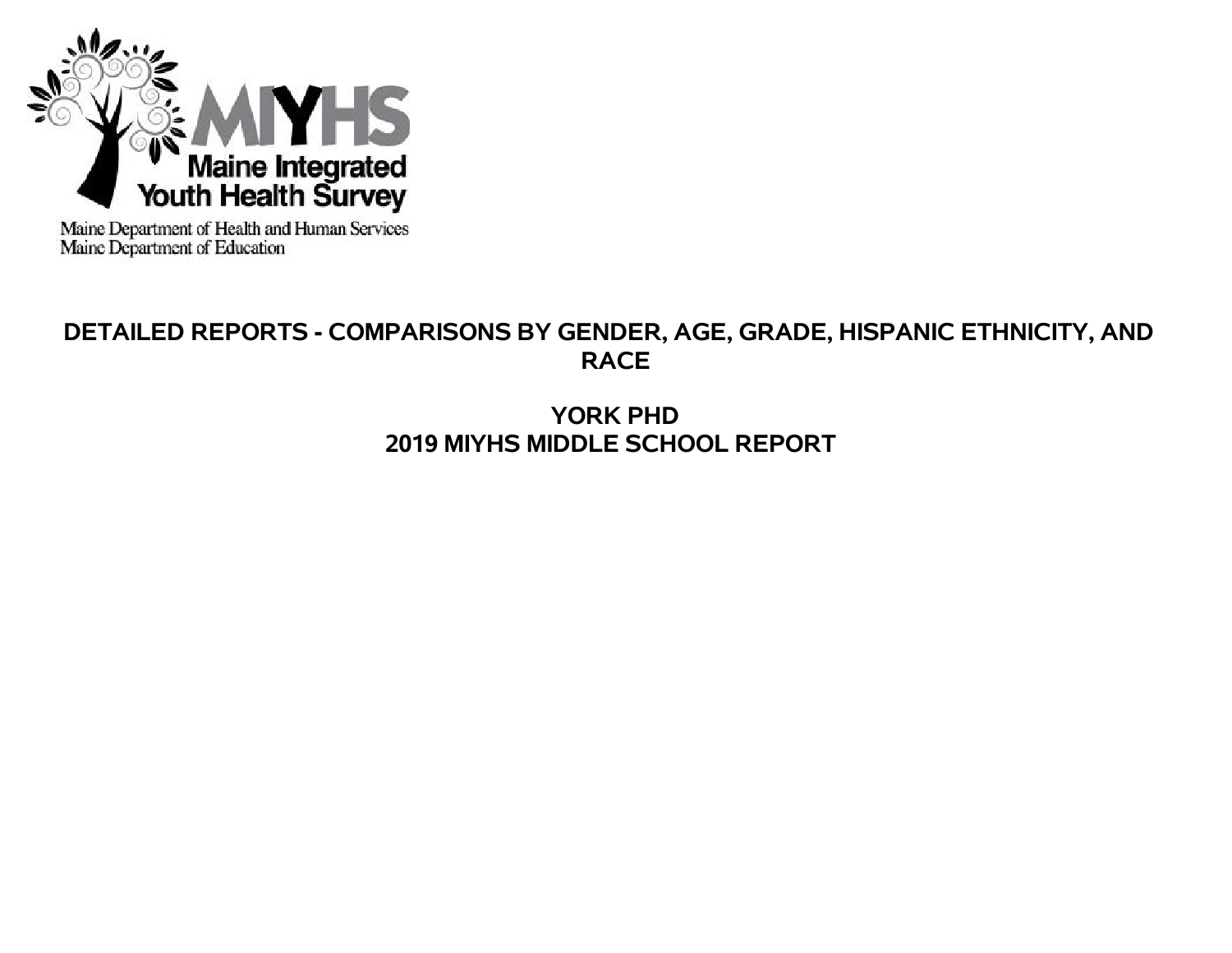|                                           | %     | <b>CI</b>           | N     | n     |
|-------------------------------------------|-------|---------------------|-------|-------|
|                                           |       |                     |       |       |
| Total                                     | 15.4% |                     | 4,238 | 3,093 |
| ----Sex----                               |       |                     |       |       |
| Female                                    | 47.8% | $(46.4\% - 49.2\%)$ | 2,027 | 1,565 |
| Male                                      | 51.1% | $(49.5\% - 52.7\%)$ | 2,166 | 1,492 |
| Missing                                   | 1.1%  | $(0.7\% - 1.4\%)$   | 45    | 36    |
| ----Grade----                             |       |                     |       |       |
| Grade 7                                   | 48.3% | $(42.0\% - 54.7\%)$ | 2,049 | 1,589 |
| Grade 8                                   | 50.5% | $(44.3\% - 56.8\%)$ | 2,142 | 1,466 |
| Missing                                   | 1.1%  | $(0.6\% - 1.6\%)$   | 48    | 38    |
| ----Age----                               |       |                     |       |       |
| 12 or younger                             | 28.4% | $(23.9\% - 33.0\%)$ | 1,205 | 937   |
| 13                                        | 49.6% | $(47.7\% - 51.4\%)$ | 2,100 | 1,509 |
| 14 or older                               | 21.8% | $(18.8\% - 24.8\%)$ | 922   | 640   |
| Missing                                   | 0.3%  | $(0.0\% - 0.5\%)$   | 11    | 7     |
| ----Hispanic Ethnicity----                |       |                     |       |       |
| Hispanic                                  | 2.0%  | $(1.6\% - 2.4\%)$   | 85    | 147   |
| Non-Hispanic                              | 90.9% | $(89.8\% - 92.1\%)$ | 3,854 | 2,725 |
| Missing                                   | 7.1%  | $(6.0\% - 8.1\%)$   | 299   | 221   |
| ----Race----                              |       |                     |       |       |
| American Indian or Alaskan Native         | 1.9%  | $(1.4\% - 2.4\%)$   | 79    | 121   |
| Asian                                     | 1.1%  | $(0.8\% - 1.5\%)$   | 49    | 78    |
| <b>Black or African American</b>          | 1.2%  | $(0.8\% - 1.7\%)$   | 52    | 84    |
| Native Hawaiian or Other Pacific Islander | 0.3%  | $(0.2\% - 0.4\%)$   | 12    | 18    |
| White                                     | 90.2% | $(88.4\% - 91.9\%)$ | 3,821 | 2,527 |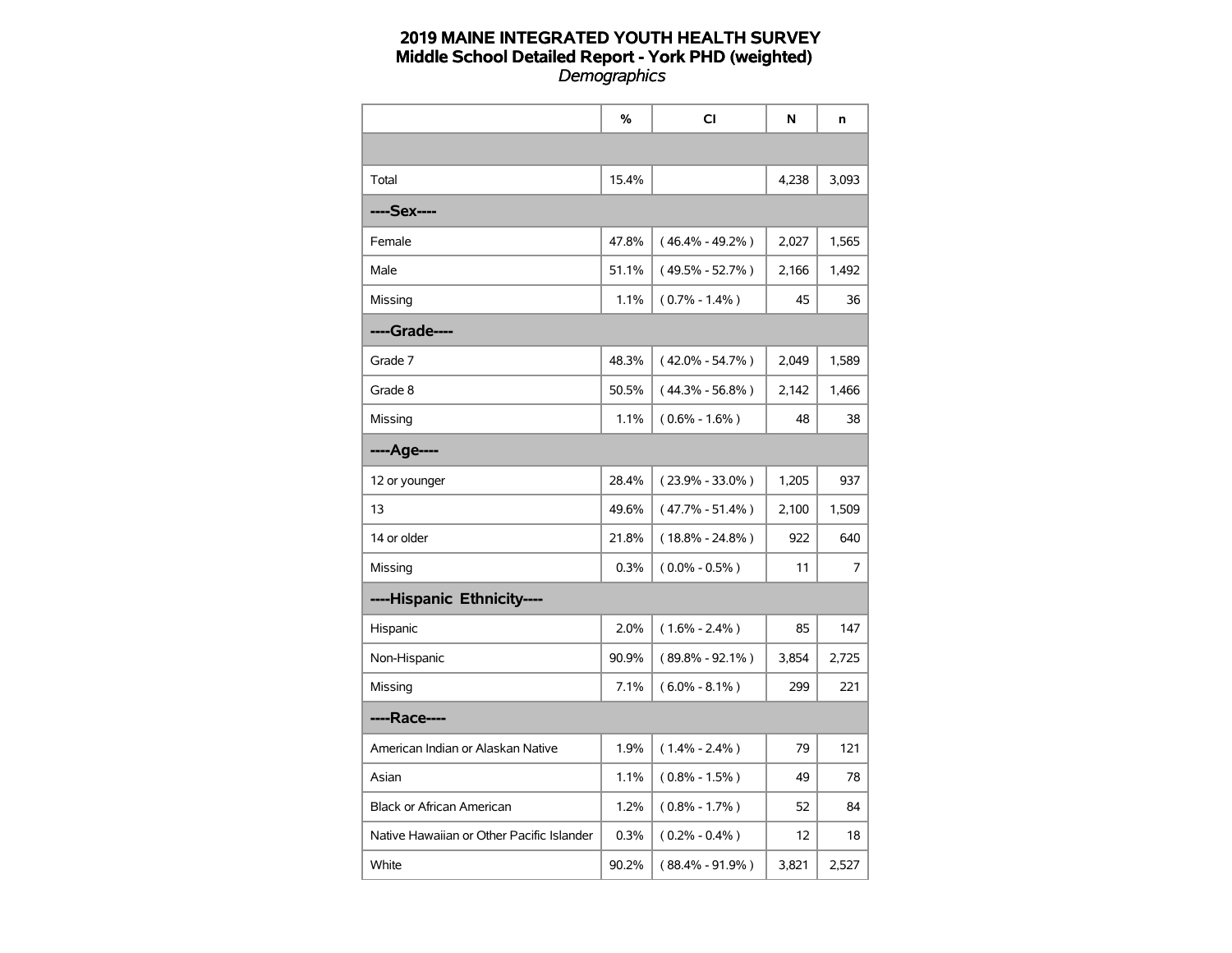|                       | %    | СI                | N   |     |
|-----------------------|------|-------------------|-----|-----|
| <b>Multiple Races</b> | 2.4% | $(1.8\% - 3.0\%)$ | 102 | 167 |
| Missing               | 2.9% | $(2.4\% - 3.4\%)$ | 123 | 98  |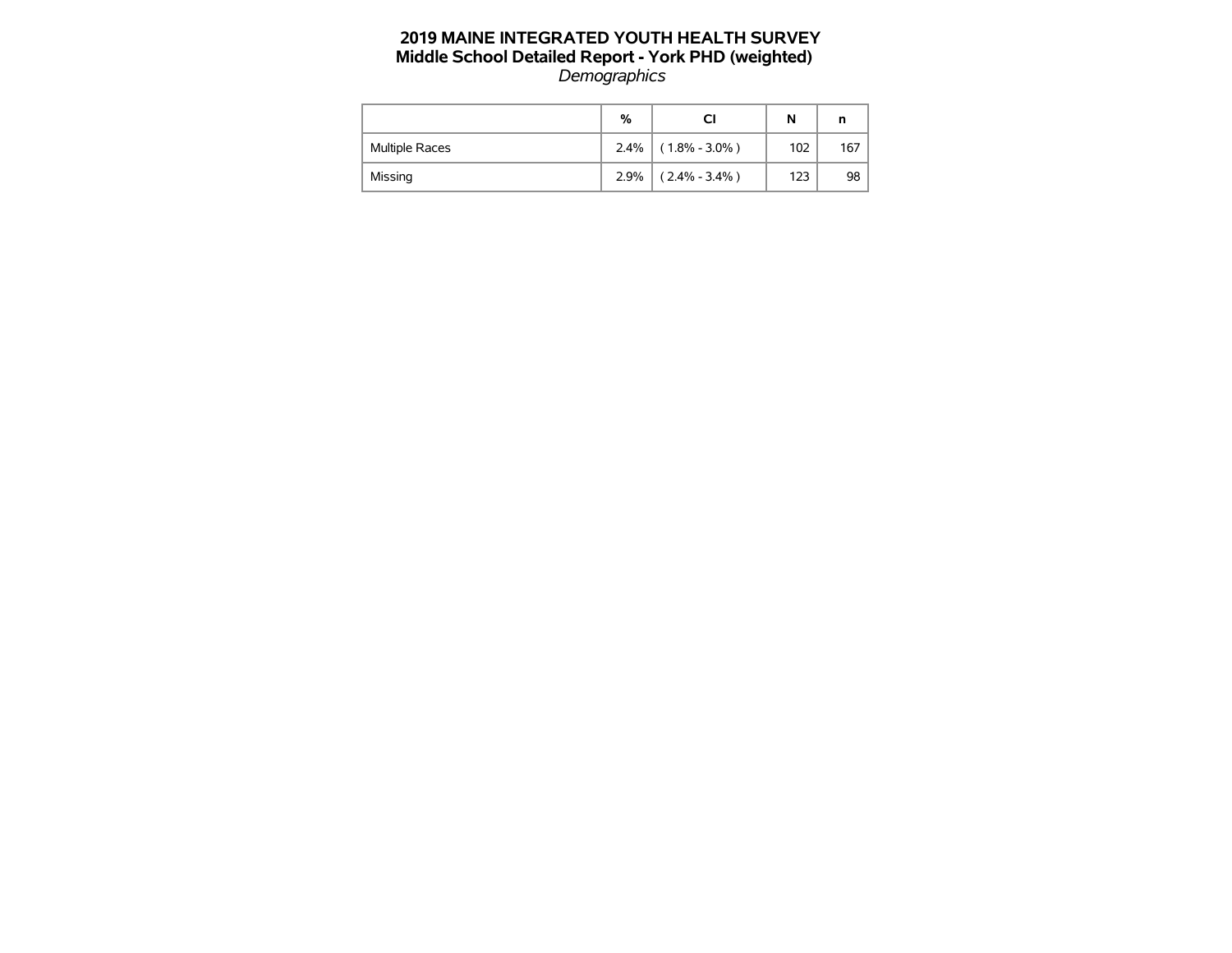|                | % | N                                                        | n |  |
|----------------|---|----------------------------------------------------------|---|--|
| ----County---- |   |                                                          |   |  |
|                |   | York County   100.0%   (100.0% - 100.0%)   4,238   3,093 |   |  |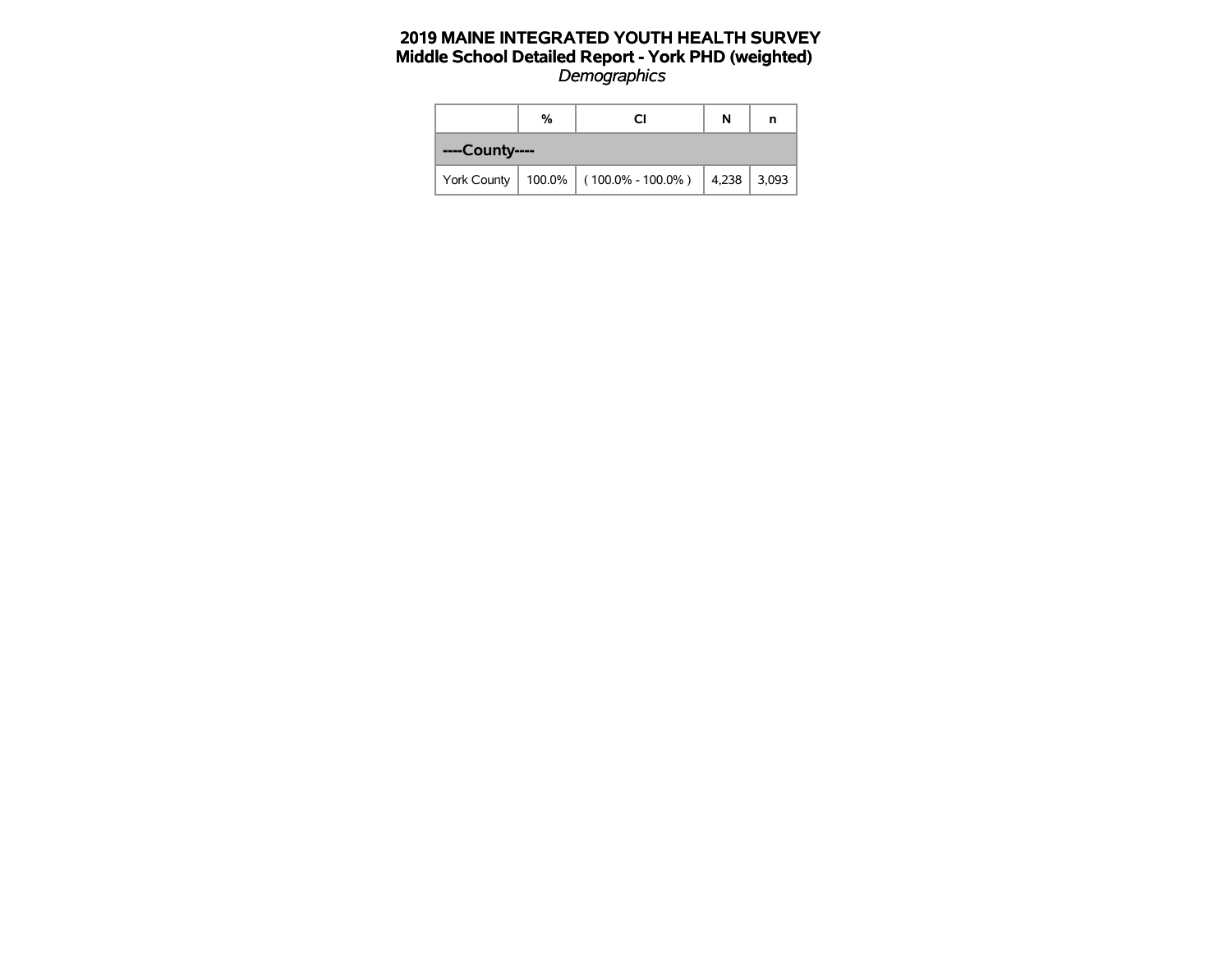*Percentage of students who were overweight (i.e., at or above the 85th percentile but below the 95th percentile for body mass index, by age and sex) -- SELF-REPORTED HEIGHT/WEIGHT (mnowt)*

|                                           |               | <b>Total</b>           |        |               | <b>Female</b>               |        | <b>Male</b> |                             |        |  |
|-------------------------------------------|---------------|------------------------|--------|---------------|-----------------------------|--------|-------------|-----------------------------|--------|--|
|                                           | $\frac{0}{0}$ | <b>CI</b>              | N      | %             | <b>CI</b>                   | N      | %           | <b>CI</b>                   | N.     |  |
|                                           |               |                        |        |               |                             |        |             |                             |        |  |
| Total                                     |               | $16.3\%$ (13.1%-19.5%) |        |               | 563 13.9% (10.3%-17.5%)     |        |             | 234 18.5% (14.4%-22.7%)     | 330    |  |
| ----Age----                               |               |                        |        |               |                             |        |             |                             |        |  |
| 12 or younger                             |               | 15.6% (13.1%-18.0%)    |        | 148 14.1%     | $(8.9\% - 19.4\%)$          | 69     |             | 17.0% (12.7%-21.4%)         | 79     |  |
| 13                                        |               | 17.0% (12.1%-22.0%)    |        |               | 294   14.5%   (10.0%-19.0%) |        |             | 124   19.5%   (13.3%-25.7%) | 170    |  |
| 14 or older                               |               | 15.6% (11.5%-19.7%)    |        | $121$   12.1% | $(7.3\% - 16.9\%)$          | 41     |             | $ 18.2\% $ (12.2%-24.2%)    | 81     |  |
| ----Grade----                             |               |                        |        |               |                             |        |             |                             |        |  |
| Grade 7                                   |               | 15.0% (12.5%-17.5%)    |        | 243 12.5%     | $(8.3\% - 16.8\%)$          | 95     |             | 17.3% (13.6%-20.9%)         | 148    |  |
| Grade 8                                   |               | 17.3% (12.8%-21.9%)    |        |               | 314 15.2% (10.6%-19.8%)     |        |             | 139 19.5% (14.0%-25.1%)     | 175    |  |
| ----Hispanic Ethnicity----                |               |                        |        |               |                             |        |             |                             |        |  |
| Hispanic                                  | 17.4%         | $(1.8\% - 33.1\%)$     | 10     | $\ast$        | $\ast$                      | $\ast$ | $\ast$      | $\ast$                      | $\ast$ |  |
| Non-Hispanic                              |               | 16.4% (13.0%-19.9%)    |        |               | 526 14.1% (10.4%-17.9%)     |        |             | 220 18.5% (14.0%-23.0%)     | 306    |  |
| ----Race----                              |               |                        |        |               |                             |        |             |                             |        |  |
| American Indian or Alaskan Native         | 16.8%         | $(5.6\% - 28.0\%)$     | 10     | $\ast$        | $\ast$                      | $\ast$ | $\ast$      | $\ast$                      | $\ast$ |  |
| Asian                                     | $\ast$        | $\ast$                 | $\ast$ | $\ast$        | $\ast$                      | $\ast$ | $\ast$      | $\ast$                      | $\ast$ |  |
| <b>Black or African American</b>          | 20.1%         | $(1.8\% - 38.4\%)$     | 6      | $\ast$        | $\ast$                      | $\ast$ | $\ast$      | $\ast$                      | $\ast$ |  |
| Native Hawaiian or Other Pacific Islander | $\ast$        | $\ast$                 | $\ast$ | $\ast$        | $\ast$                      | $\ast$ | $\ast$      | $\ast$                      | $\ast$ |  |
| White                                     | 16.2%         | $(13.4\% - 18.9\%)$    | 507    | 13.8%         | $(10.2\% - 17.5\%)$         | 209    | 18.3%       | $(14.5\% - 22.1\%)$         | 298    |  |
| <b>Multiple Races</b>                     | 18.4%         | $(8.9\% - 27.8\%)$     | 17     | $\ast$        | $\ast$                      | $\ast$ | $\ast$      | $\ast$                      | $\ast$ |  |

*\*Estimate suppressed due to small cell sizes. ^Data by sex, hispanic ethnicity, and race are not shown due to small cell sizes in several categories.*

*CI = 95% Confidence Interval*

*N = Number of students who were overweight (i.e., at or above the 85th percentile but below the 95th percentile for body mass index, by age and sex) -- SELF-REPORTED HEIGHT/WEIGHT (weighted). Note: Due to missing data, the sum of demographic categories may not equal the overall total.*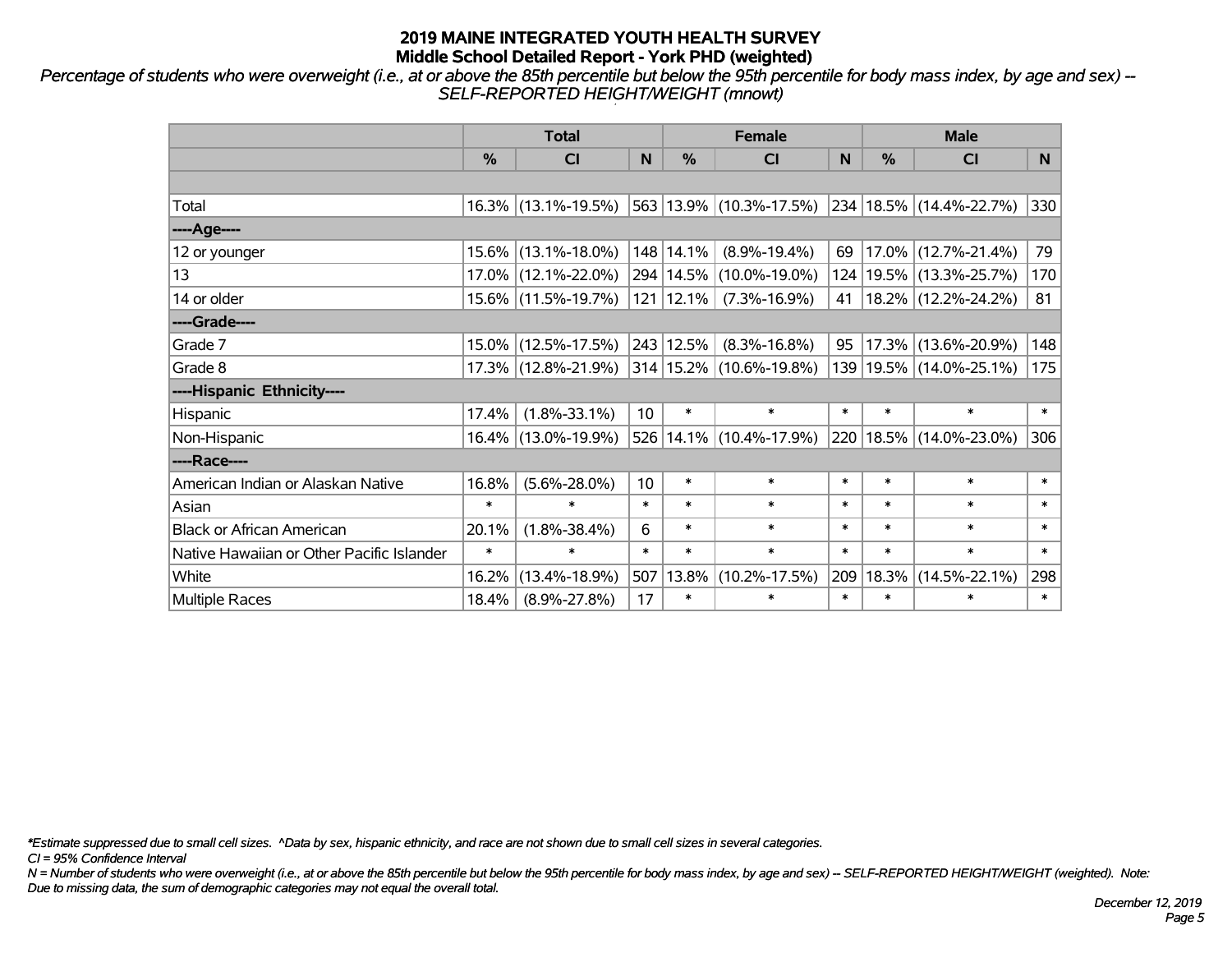*Percentage of students who were obese (i.e., at or above the 95th percentile for body mass index, by age and sex) -- SELF-REPORTED HEIGHT/WEIGHT (mnobese)*

|                                           |               | <b>Total</b>           |        |        | <b>Female</b>       |        | <b>Male</b> |                        |                |  |
|-------------------------------------------|---------------|------------------------|--------|--------|---------------------|--------|-------------|------------------------|----------------|--|
|                                           | $\frac{0}{0}$ | CI                     | N      | $\%$   | <b>CI</b>           | N      | %           | <b>CI</b>              | N <sub>1</sub> |  |
|                                           |               |                        |        |        |                     |        |             |                        |                |  |
| Total                                     |               | $13.3\%$ (10.4%-16.1%) | 459    | 8.9%   | $(5.9\% - 11.8\%)$  | 149    |             | $17.4\%$ (13.4%-21.4%) | 309            |  |
| ----Age----                               |               |                        |        |        |                     |        |             |                        |                |  |
| 12 or younger                             | 13.8%         | $(7.7\% - 19.9\%)$     | 131    | 10.2%  | $(4.6\% - 15.9\%)$  | 50     | 17.6%       | $(10.7\% - 24.6\%)$    | 82             |  |
| 13                                        | 11.9%         | $(9.2\% - 14.6\%)$     | 206    | 7.7%   | $(4.2\% - 11.2\%)$  | 66     | 16.0%       | $(11.8\% - 20.2\%)$    | 139            |  |
| 14 or older                               |               | 15.6% (11.6%-19.6%)    | 122    | 9.9%   | $(4.3\% - 15.6\%)$  | 33     |             | 19.9% (13.4%-26.5%)    | 88             |  |
| ----Grade----                             |               |                        |        |        |                     |        |             |                        |                |  |
| Grade 7                                   | 13.4%         | $(9.5\% - 17.3\%)$     | 216    | 9.0%   | $(5.0\% - 13.1\%)$  | 68     | 17.2%       | $(12.5\% - 22.0\%)$    | 148            |  |
| Grade 8                                   |               | $13.0\%$ (10.1%-15.8%) | 235    | 8.7%   | $(5.6\% - 11.8\%)$  | 80     |             | $17.3\%$ (12.2%-22.4%) | 155            |  |
| ----Hispanic Ethnicity----                |               |                        |        |        |                     |        |             |                        |                |  |
| Hispanic                                  | 22.2%         | $(14.9\% - 29.4\%)$    | 12     | 20.8%  | $(10.3\% - 31.4\%)$ | 6      | 23.4%       | $(11.3\% - 35.4\%)$    | $7^{\circ}$    |  |
| Non-Hispanic                              | 12.9%         | $(9.9\% - 15.8\%)$     | 412    | 8.7%   | $(5.8\% - 11.5\%)$  | 135    |             | 16.8% (12.9%-20.7%)    | 277            |  |
| ----Race----                              |               |                        |        |        |                     |        |             |                        |                |  |
| American Indian or Alaskan Native         | 29.0%         | $(10.5\% - 47.5\%)$    | 18     | $\ast$ | $\ast$              | $\ast$ | $\ast$      | $\ast$                 | $\ast$         |  |
| Asian                                     | $\ast$        | $\ast$                 | $\ast$ | $\ast$ | $\ast$              | $\ast$ | $\ast$      | $\ast$                 | $\ast$         |  |
| <b>Black or African American</b>          | 39.5%         | $(27.7\% - 51.3\%)$    | 11     | $\ast$ | $\ast$              | $\ast$ | $\ast$      | $\ast$                 | $\ast$         |  |
| Native Hawaiian or Other Pacific Islander | $\ast$        | $\ast$                 | $\ast$ | $\ast$ | $\ast$              | $\ast$ | $\ast$      | $\ast$                 | $\ast$         |  |
| White                                     | 12.4%         | $(9.4\% - 15.4\%)$     | 389    | 8.4%   | $(5.3\% - 11.5\%)$  | 127    | 16.1%       | $(12.0\% - 20.3\%)$    | 262            |  |
| Multiple Races                            |               | 17.2% (10.5%-23.8%)    | 16     | $\ast$ | $\ast$              | $\ast$ | $\ast$      | *                      | $\ast$         |  |

*\*Estimate suppressed due to small cell sizes. ^Data by sex, hispanic ethnicity, and race are not shown due to small cell sizes in several categories.*

*CI = 95% Confidence Interval*

*N = Number of students who were obese (i.e., at or above the 95th percentile for body mass index, by age and sex) -- SELF-REPORTED HEIGHT/WEIGHT (weighted). Note: Due to missing data, the sum of demographic categories may not equal the overall total.*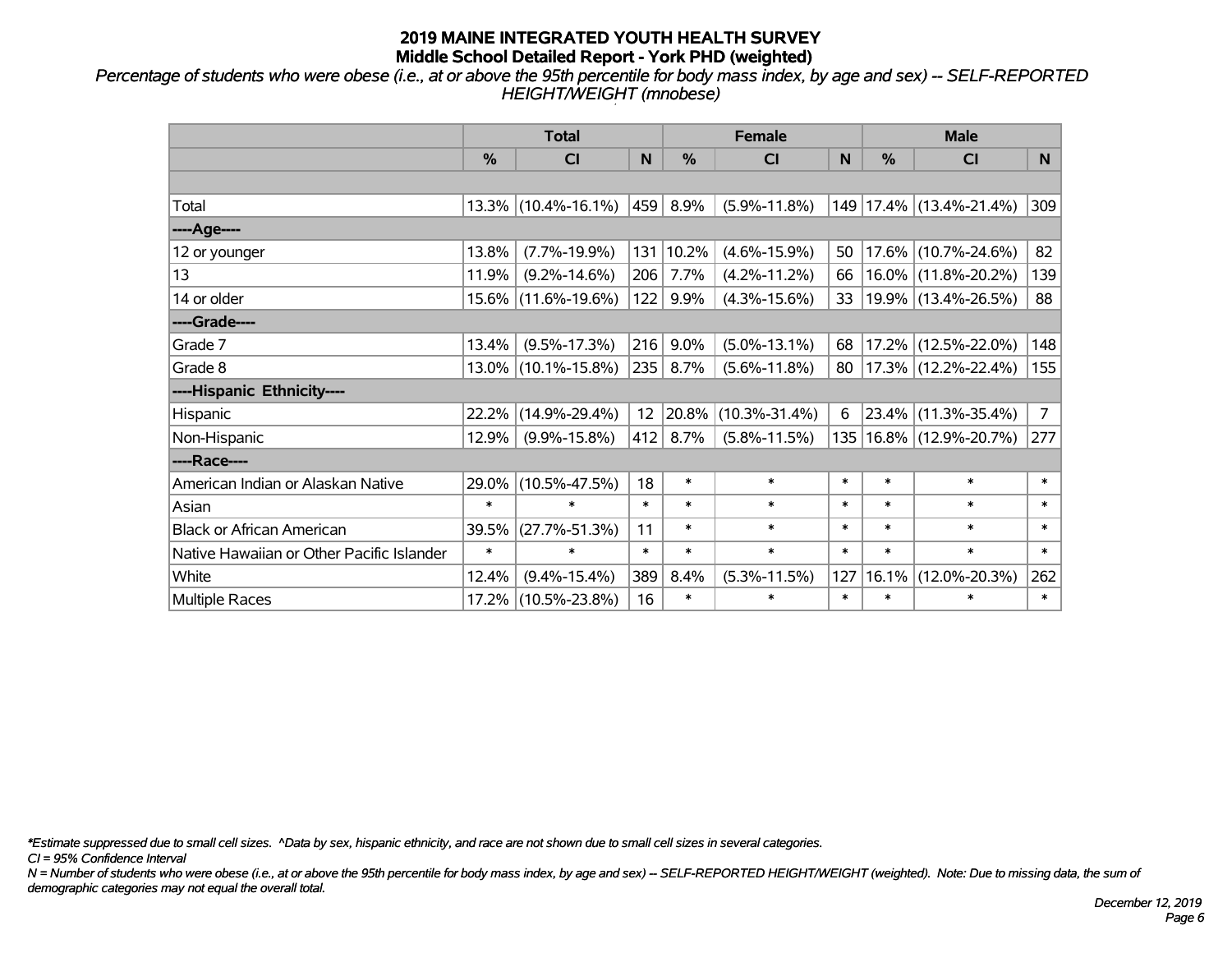*Percentage of students who were either overweight or obese (i.e. at or above the 85th percentile for body mass index, by age and sex) -- SELF-REPORTED HEIGHT/WEIGHT (mnowtob)*

|                                           |               | <b>Total</b>           |        |        | <b>Female</b>               |        | <b>Male</b>   |                         |        |  |
|-------------------------------------------|---------------|------------------------|--------|--------|-----------------------------|--------|---------------|-------------------------|--------|--|
|                                           | $\frac{0}{0}$ | <b>CI</b>              | N      | %      | <b>CI</b>                   | N      | $\frac{0}{0}$ | <b>CI</b>               | N.     |  |
|                                           |               |                        |        |        |                             |        |               |                         |        |  |
| Total                                     |               | 29.6% (24.5%-34.6%)    |        |        | $1,022$ 22.8% (17.4%-28.2%) |        |               | 383 35.9% (29.0%-42.9%) | 639    |  |
| ----Age----                               |               |                        |        |        |                             |        |               |                         |        |  |
| 12 or younger                             | 29.4%         | $(22.8\% - 36.0\%)$    | 279    |        | 24.4% (16.9%-31.8%)         |        |               | 119 34.7% (27.2%-42.1%) | 161    |  |
| 13                                        |               | 28.9% (22.4%-35.4%)    | 500    |        | $22.2\%$ (15.3%-29.1%)      |        |               | 191 35.5% (27.0%-44.1%) | 310    |  |
| 14 or older                               |               | $31.2\%$ (25.1%-37.3%) | 243    |        | $ 22.0\% $ (14.4%-29.7%)    |        |               | 74 38.1% (27.2%-49.1%)  | 169    |  |
| ----Grade----                             |               |                        |        |        |                             |        |               |                         |        |  |
| Grade 7                                   |               | 28.4% (23.2%-33.6%)    | 459    |        | 21.5% (15.6%-27.5%)         |        | 163 34.5%     | $(28.3\% - 40.7\%)$     | 295    |  |
| Grade 8                                   |               | $30.3\%$ (24.2%-36.5%) | 549    |        | $ 23.9\% $ (17.6%-30.2%)    |        |               | 219 36.8% (27.5%-46.2%) | 330    |  |
| ----Hispanic Ethnicity----                |               |                        |        |        |                             |        |               |                         |        |  |
| Hispanic                                  | 39.6%         | $(23.5\% - 55.6\%)$    | 22     | 35.7%  | $(15.1\% - 56.2\%)$         | 9      | 43.2%         | $(20.1\% - 66.3\%)$     | 13     |  |
| Non-Hispanic                              |               | 29.3% (23.9%-34.6%)    | 938    |        | 22.8% (17.5%-28.1%)         |        |               | 355 35.4% (28.1%-42.6%) | 583    |  |
| ----Race----                              |               |                        |        |        |                             |        |               |                         |        |  |
| American Indian or Alaskan Native         | 45.8%         | $(26.3\% - 65.3\%)$    | 28     | 29.9%  | $(8.6\% - 51.2\%)$          | 8      | 59.3%         | $(35.7\% - 82.9\%)$     | 20     |  |
| Asian                                     | 21.9%         | $(8.3\% - 35.5\%)$     | 8      | $\ast$ | $\ast$                      | $\ast$ | $\ast$        | $\ast$                  | $\ast$ |  |
| <b>Black or African American</b>          | 59.6%         | $(43.3\% - 75.9\%)$    | 17     | $\ast$ | $\ast$                      | $\ast$ | $\ast$        | $\ast$                  | $\ast$ |  |
| Native Hawaiian or Other Pacific Islander | $\ast$        | $\ast$                 | $\ast$ | $\ast$ | $\ast$                      | $\ast$ | $\ast$        | $\ast$                  | $\ast$ |  |
| White                                     | 28.6%         | $(23.8\% - 33.3\%)$    | 896    | 22.2%  | $(16.6\% - 27.9\%)$         |        | 337 34.5%     | $(27.9\% - 41.1\%)$     | 560    |  |
| Multiple Races                            |               | 35.5% (25.0%-46.0%)    | 34     | 18.7%  | $(5.4\% - 31.9\%)$          | 8      |               | $51.0\%$ (29.4%-72.6%)  | 25     |  |

*\*Estimate suppressed due to small cell sizes. ^Data by sex, hispanic ethnicity, and race are not shown due to small cell sizes in several categories.*

*CI = 95% Confidence Interval*

*N = Number of students who were either overweight or obese (i.e. at or above the 85th percentile for body mass index, by age and sex) -- SELF-REPORTED HEIGHT/WEIGHT (weighted). Note: Due to missing data, the sum of demographic categories may not equal the overall total.*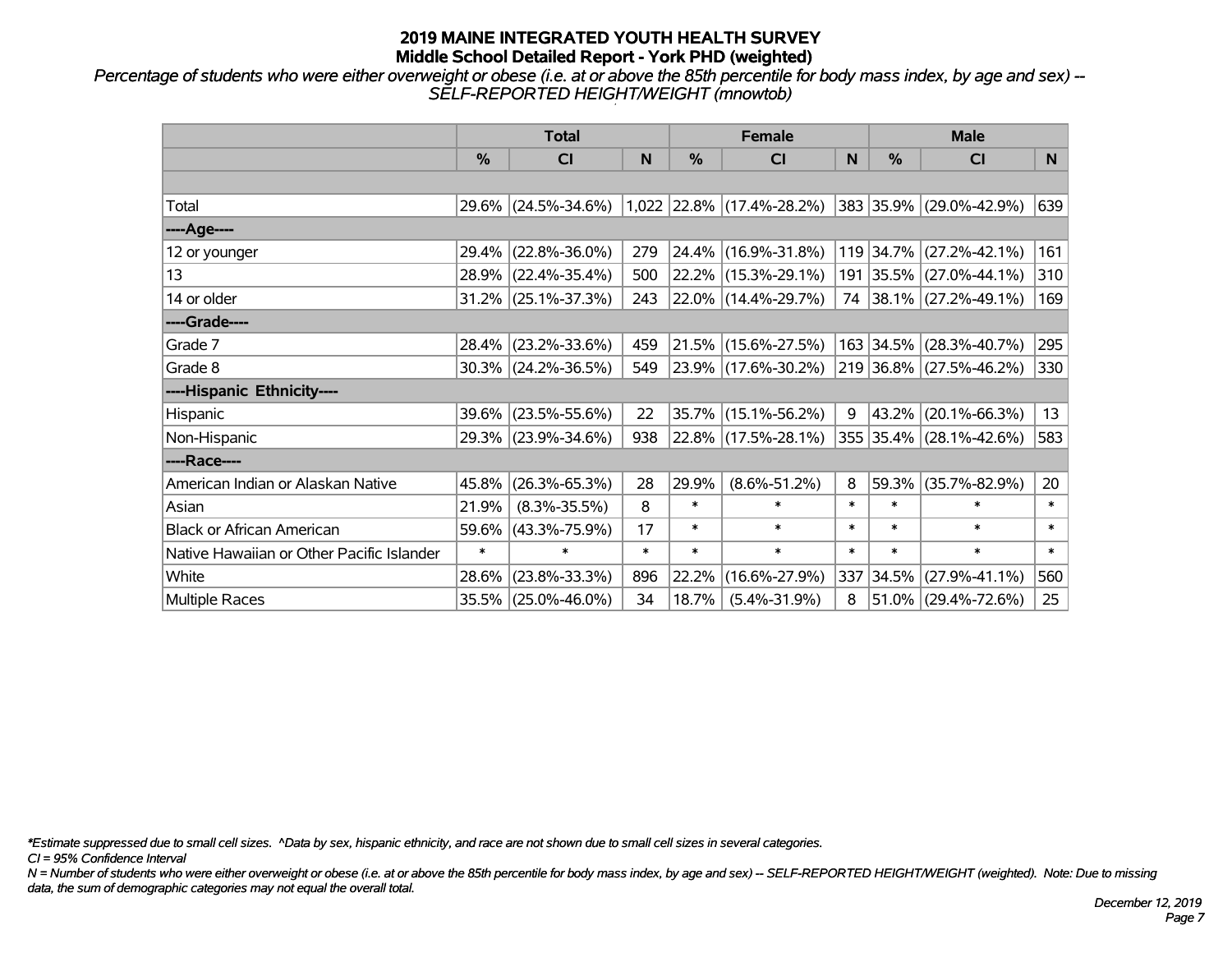*Percentage of students who were at a healthy weight (i.e., at or above the 5th percentile but below the 85th percentile for body mass index, by age and sex) -- SELF-REPORTED HEIGHT/WEIGHT (mnhlthwt)*

|                                           |        | <b>Total</b>           |        |            | <b>Female</b>                                            |        | <b>Male</b> |                           |        |  |
|-------------------------------------------|--------|------------------------|--------|------------|----------------------------------------------------------|--------|-------------|---------------------------|--------|--|
|                                           | %      | <b>CI</b>              | N      | %          | <b>CI</b>                                                | N      | %           | <b>CI</b>                 | N      |  |
|                                           |        |                        |        |            |                                                          |        |             |                           |        |  |
| Total                                     |        | $67.9\%$ (63.1%-72.6%) |        |            | $ 2,347 75.4\% $ (70.5%-80.3%) 1,268 60.7% (54.2%-67.2%) |        |             |                           | 1,079  |  |
| ----Age----                               |        |                        |        |            |                                                          |        |             |                           |        |  |
| 12 or younger                             | 67.1%  | $(60.8\% - 73.5\%)$    | 638    |            | 73.8% (67.2%-80.3%)                                      | 359    | $ 60.1\% $  | $(51.8\% - 68.4\%)$       | 278    |  |
| 13                                        |        | 68.7% (62.1%-75.3%)    |        |            | 1,188 75.8% (68.9%-82.6%)                                | 650    |             | 61.7% (53.4%-70.0%)       | 538    |  |
| 14 or older                               |        | 66.9% (60.8%-73.0%)    | 521    |            | 76.8% (68.7%-84.9%)                                      | 258    |             | 59.4% (49.4%-69.3%)       | 263    |  |
| ----Grade----                             |        |                        |        |            |                                                          |        |             |                           |        |  |
| Grade 7                                   |        | 68.5% (63.0%-73.9%)    |        |            | $1,106$ 76.4% (71.1%-81.7%)                              | 580    |             | $61.4\%$ (54.2%-68.7%)    | 526    |  |
| Grade 8                                   |        | $67.7\%$ (62.1%-73.3%) |        |            | $ 1,226 74.5\%  (68.5\% - 80.5\%)$                       | 681    |             | 60.8% (52.9%-68.7%)       | 544    |  |
| ----Hispanic Ethnicity----                |        |                        |        |            |                                                          |        |             |                           |        |  |
| Hispanic                                  |        | $60.4\%$ (44.4%-76.5%) | 34     | $ 64.3\% $ | $(43.8\% - 84.9\%)$                                      | 17     | 56.8%       | $(33.7\% - 79.9\%)$       | 16     |  |
| Non-Hispanic                              |        | 68.1% (62.9%-73.2%)    |        |            | 2,182 75.5% (70.5%-80.6%)                                |        |             | 1,175 61.0% (54.2%-67.9%) | 1,007  |  |
| ----Race----                              |        |                        |        |            |                                                          |        |             |                           |        |  |
| American Indian or Alaskan Native         | 49.5%  | $(31.6\% - 67.3\%)$    | 31     | 67.3%      | $(41.8\% - 92.8\%)$                                      | 19     | 34.4%       | $(15.7\% - 53.0\%)$       | 12     |  |
| Asian                                     | 78.1%  | $(64.5\% - 91.7\%)$    | 28     | $\ast$     | $\ast$                                                   | $\ast$ | $\ast$      | $\ast$                    | $\ast$ |  |
| <b>Black or African American</b>          | 40.4%  | $(24.1\% - 56.7\%)$    | 11     | $\ast$     | $\ast$                                                   | $\ast$ | $\ast$      | $\ast$                    | $\ast$ |  |
| Native Hawaiian or Other Pacific Islander | $\ast$ | $\ast$                 | $\ast$ | $\ast$     | $\ast$                                                   | $\ast$ | $\ast$      | $\ast$                    | $\ast$ |  |
| White                                     | 68.9%  | $(64.5\% - 73.2\%)$    | 2,162  | 76.0%      | $(71.1\% - 80.8\%)$                                      | 1,150  | $ 62.3\% $  | $(56.2\% - 68.3\%)$       | 1,012  |  |
| Multiple Races                            |        | $62.0\%$ (49.2%-74.7%) | 59     |            | 78.2% (66.3%-90.0%)                                      | 35     |             | 47.1% (25.2%-69.1%)       | 23     |  |

*\*Estimate suppressed due to small cell sizes. ^Data by sex, hispanic ethnicity, and race are not shown due to small cell sizes in several categories.*

*CI = 95% Confidence Interval*

*N = Number of students who were at a healthy weight (i.e., at or above the 5th percentile but below the 85th percentile for body mass index, by age and sex) -- SELF-REPORTED HEIGHT/WEIGHT (weighted). Note: Due to missing data, the sum of demographic categories may not equal the overall total.*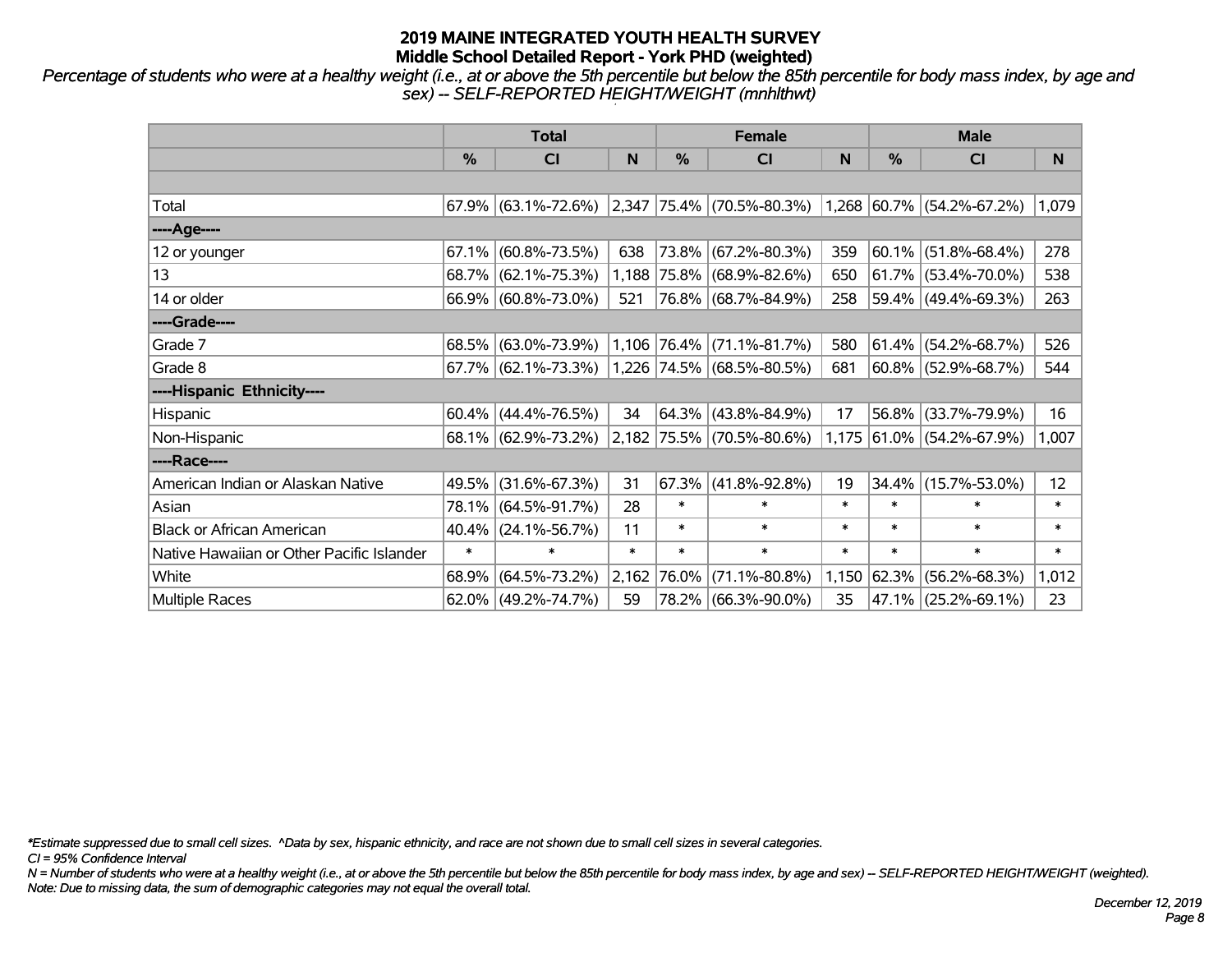*What language is spoken most often at home? (Select only one response.) (mn8b) Percentage of students who answered something other than 'English'*

|                                           |               | <b>Total</b>        |        |               | <b>Female</b>       |              | <b>Male</b>   |                     |             |  |
|-------------------------------------------|---------------|---------------------|--------|---------------|---------------------|--------------|---------------|---------------------|-------------|--|
|                                           | $\frac{0}{0}$ | CI                  | N      | $\frac{0}{0}$ | C <sub>1</sub>      | $\mathsf{N}$ | $\frac{0}{0}$ | <b>CI</b>           | $\mathbf N$ |  |
|                                           |               |                     |        |               |                     |              |               |                     |             |  |
| Total                                     | 2.6%          | $(1.7\% - 3.5\%)$   | 108    | 2.2%          | $(1.3\% - 3.0\%)$   | 43           | 2.9%          | $(1.5\% - 4.3\%)$   | 62          |  |
| ----Age----                               |               |                     |        |               |                     |              |               |                     |             |  |
| 12 or younger                             | 2.8%          | $(2.1\% - 3.4\%)$   | 33     | 2.8%          | $(1.6\% - 4.1\%)$   | 17           | 2.5%          | $(1.4\% - 3.7\%)$   | 15          |  |
| 13                                        | 2.1%          | $(1.0\% - 3.2\%)$   | 44     | 1.5%          | $(0.7\% - 2.3\%)$   | 15           | 2.7%          | $(0.9\% - 4.6\%)$   | 28          |  |
| 14 or older                               | 3.3%          | $(1.7\% - 5.0\%)$   | 31     | 2.9%          | $(1.0\% - 4.8\%)$   | 11           | 3.5%          | $(1.6\% - 5.3\%)$   | 18          |  |
| ----Grade----                             |               |                     |        |               |                     |              |               |                     |             |  |
| Grade 7                                   | 2.6%          | $(1.7\% - 3.5\%)$   | 53     | 2.5%          | $(1.3\% - 3.6\%)$   | 24           | 2.7%          | $(1.3\% - 4.1\%)$   | 29          |  |
| Grade 8                                   | 2.4%          | $(1.5\% - 3.3\%)$   | 51     | 1.8%          | $(1.0\% - 2.6\%)$   | 19           | 2.9%          | $(1.4\% - 4.3\%)$   | 31          |  |
| ----Hispanic Ethnicity----                |               |                     |        |               |                     |              |               |                     |             |  |
| Hispanic                                  | 15.4%         | $(10.5\% - 20.4\%)$ | 12     | $\ast$        | $\ast$              | $\ast$       | $\ast$        | $\ast$              | $\ast$      |  |
| Non-Hispanic                              | 2.1%          | $(1.4\% - 2.8\%)$   | 81     | 1.9%          | $(1.2\% - 2.5\%)$   | 35           | 2.3%          | $(1.0\% - 3.5\%)$   | 44          |  |
| ----Race----                              |               |                     |        |               |                     |              |               |                     |             |  |
| American Indian or Alaskan Native         | $\ast$        | $\ast$              | $\ast$ | $\ast$        | $\ast$              | $\ast$       | $\ast$        | $\ast$              | $\ast$      |  |
| Asian                                     | 45.1%         | $(27.3\% - 62.9\%)$ | 21     | 38.5%         | $(17.8\% - 59.1\%)$ |              | 10 51.5%      | $(23.8\% - 79.3\%)$ | 11          |  |
| <b>Black or African American</b>          | 19.8%         | $(8.3\% - 31.3\%)$  | 10     | $\ast$        | $\ast$              | $\ast$       | $\ast$        | $\ast$              | $\ast$      |  |
| Native Hawaiian or Other Pacific Islander | 49.4%         | $(13.1\% - 85.7\%)$ | 6      | $\ast$        | $\ast$              | $\ast$       | $\ast$        | $\ast$              | $\ast$      |  |
| White                                     | 1.2%          | $(0.7\% - 1.8\%)$   | 47     | 1.0%          | $(0.5\% - 1.4\%)$   | 18           | 1.4%          | $(0.6\% - 2.3\%)$   | 28          |  |
| Multiple Races                            | $\ast$        | $\ast$              | $\ast$ | $\ast$        | $\ast$              | $\ast$       | $\ast$        | $\ast$              | $\ast$      |  |

*\*Estimate suppressed due to small cell sizes. ^Data by sex, hispanic ethnicity, and race are not shown due to small cell sizes in several categories.*

*CI = 95% Confidence Interval*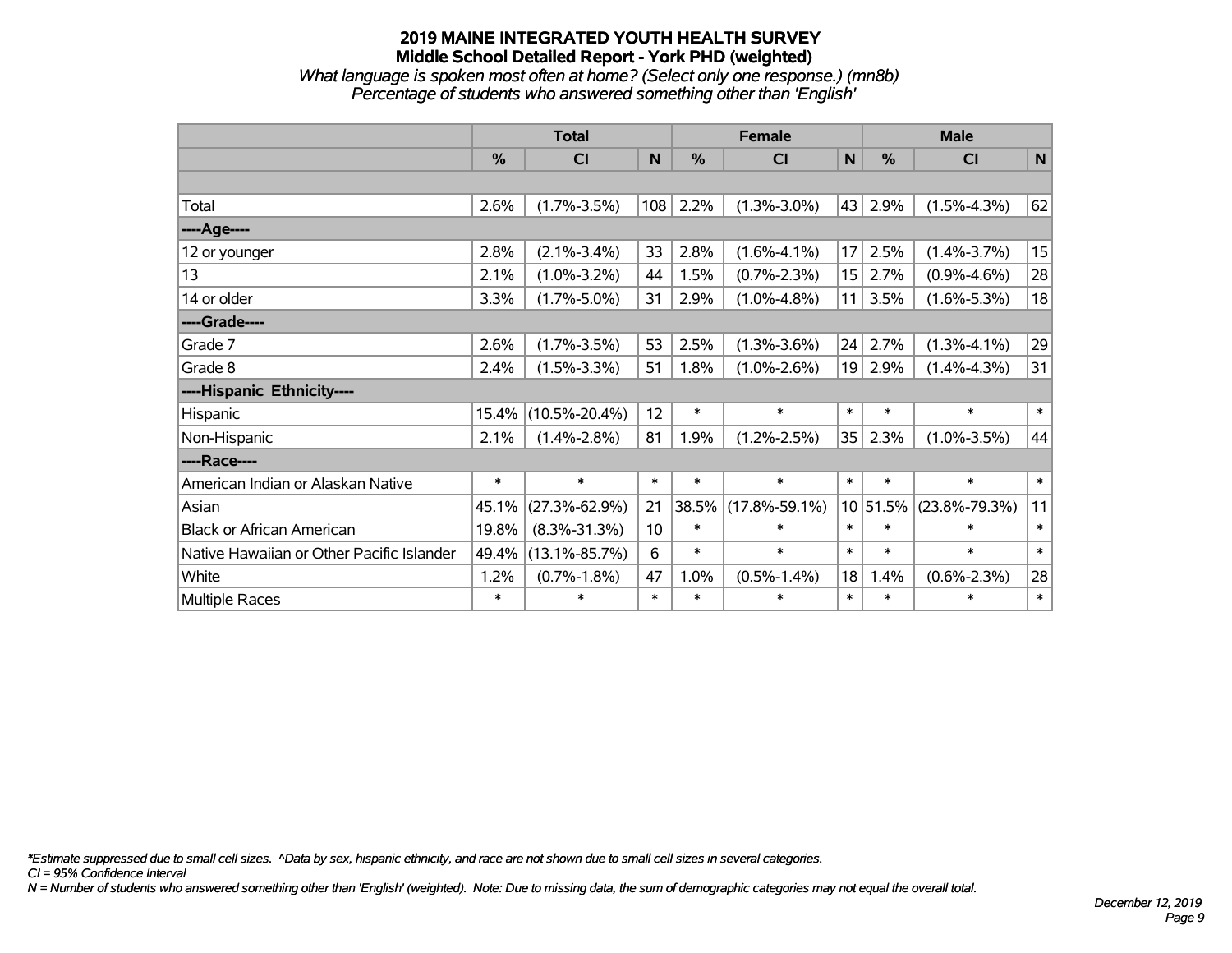*During the past 30 days, where did you usually sleep? (mn187a\_2)*

*Percentage of students who reported housing instability (anything other than 'In my parent's or guardian's home' or school housing)*

|                                           |         | <b>Total</b>        |        | <b>Female</b> |                         | <b>Male</b>    |               |                         |                |
|-------------------------------------------|---------|---------------------|--------|---------------|-------------------------|----------------|---------------|-------------------------|----------------|
|                                           | %       | <b>CI</b>           | N      | %             | <b>CI</b>               | N              | $\frac{9}{6}$ | <b>CI</b>               | N              |
|                                           |         |                     |        |               |                         |                |               |                         |                |
| Total                                     | $1.6\%$ | $(1.0\% - 2.1\%)$   |        |               | $66 1.5\% $ (0.8%-2.1%) |                |               | $30 1.6\% $ (1.0%-2.3%) | 35             |
| ----Age----                               |         |                     |        |               |                         |                |               |                         |                |
| 12 or younger                             | 1.7%    | $(0.3\% - 3.2\%)$   |        |               | $20 1.6\% $ (0.0%-3.4%) |                | 10 1.8%       | $(0.3\% - 3.3\%)$       | 10             |
| 13                                        | 1.4%    | $(0.7\% - 2.1\%)$   |        |               | $29 1.1\% $ (0.6%-1.7%) |                | 12 1.6%       | $(0.6\% - 2.7\%)$       | 17             |
| 14 or older                               | $1.8\%$ | $(0.9\% - 2.7\%)$   |        |               | $16$ 2.2% (0.4%-3.9%)   | 8 <sup>1</sup> |               | $1.4\%$ (0.1%-2.8%)     | $\overline{7}$ |
| ----Grade----                             |         |                     |        |               |                         |                |               |                         |                |
| Grade 7                                   | 1.9%    | $(0.9\% - 2.9\%)$   |        |               | $39 1.5\% $ (0.3%-2.7%) |                | 14 2.4%       | $(1.3\% - 3.4\%)$       | 25             |
| Grade 8                                   |         | $1.2\%$ (0.9%-1.5%) |        |               | $25 1.5\% $ (1.0%-1.9%) |                |               | $16 0.8\% $ (0.2%-1.5%) | 9              |
| ----Hispanic Ethnicity----                |         |                     |        |               |                         |                |               |                         |                |
| Hispanic                                  | $\ast$  | $\ast$              | $\ast$ | $\ast$        | $\ast$                  | $\ast$         | $\ast$        | $\ast$                  | $\ast$         |
| Non-Hispanic                              | 1.3%    | $(0.9\% - 1.8\%)$   |        |               | $51 1.4\% $ (0.7%-2.1%) |                | 26 1.3%       | $(0.8\% - 1.8\%)$       | 26             |
| ----Race----                              |         |                     |        |               |                         |                |               |                         |                |
| American Indian or Alaskan Native         | $\ast$  | $\ast$              | $\ast$ | $\ast$        | $\ast$                  | $\ast$         | $\ast$        | $\ast$                  | $\ast$         |
| Asian                                     | $\ast$  | $\ast$              | $\ast$ | $\ast$        | $\ast$                  | $\ast$         | $\ast$        | $\ast$                  | $\ast$         |
| <b>Black or African American</b>          | $\ast$  | $\ast$              | $\ast$ | $\ast$        | $\ast$                  | $\ast$         | $\ast$        | $\ast$                  | $\ast$         |
| Native Hawaiian or Other Pacific Islander | $\ast$  | $\ast$              | $\ast$ | $\ast$        | $\ast$                  | $\ast$         | $\ast$        | $\ast$                  | $\ast$         |
| White                                     | 1.2%    | $(0.6\% - 1.7\%)$   | 44     | 1.1%          | $(0.4\% - 1.8\%)$       | 20             | 1.2%          | $(0.6\% - 1.8\%)$       | 24             |
| <b>Multiple Races</b>                     | $\ast$  | $\ast$              | $\ast$ | $\ast$        | $\ast$                  | $\ast$         | $\ast$        | $\ast$                  | $\ast$         |

*\*Estimate suppressed due to small cell sizes. ^Data by sex, hispanic ethnicity, and race are not shown due to small cell sizes in several categories.*

*CI = 95% Confidence Interval*

*N = Number of students who reported housing instability (anything other than 'In my parent's or guardian's home' or school housing) (weighted). Note: Due to missing data, the sum of demographic categories may not equal the overall total.*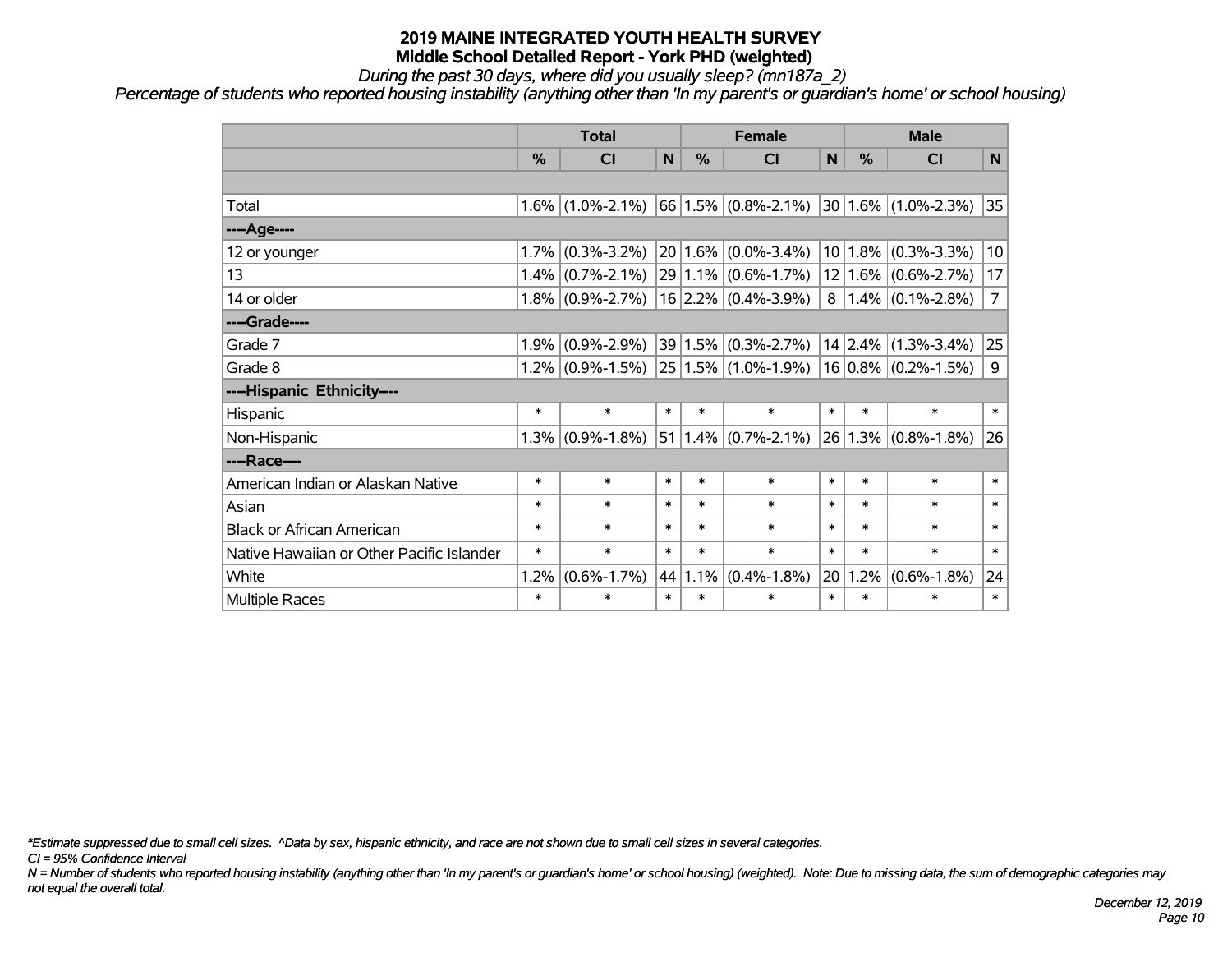*How often do you wear a seat belt when riding in a car? (mn10) Percentage of students who answered 'Never' or 'Rarely'*

|                                           |        | <b>Total</b>        | <b>Female</b>  |        |        | <b>Male</b>  |        |          |        |
|-------------------------------------------|--------|---------------------|----------------|--------|--------|--------------|--------|----------|--------|
|                                           | $\%$   | <b>CI</b>           | N              | %      | CI     | $\mathsf{N}$ |        | $%$ CI N |        |
|                                           |        |                     |                |        |        |              |        |          |        |
| Total                                     | 1.0%   | $(0.7\% - 1.3\%)$   | 42             | $\ast$ | *      | $\ast$       | $\ast$ | $\ast$   | $\ast$ |
| ----Age----                               |        |                     |                |        |        |              |        |          |        |
| 12 or younger                             | 0.7%   | $(0.0\% - 1.5\%)$   | 9              | *      | $\ast$ | $\ast$       | $\ast$ | $\ast$   | $\ast$ |
| 13                                        | 0.8%   | $(0.1\% - 1.5\%)$   | 17             | *      | $\ast$ | $\ast$       | $\ast$ | $\ast$   | $\ast$ |
| 14 or older                               | 1.8%   | $(0.7\% - 3.0\%)$   | 17             | $\ast$ | $\ast$ | $\ast$       | $\ast$ | $\ast$   | $\ast$ |
| ----Grade----                             |        |                     |                |        |        |              |        |          |        |
| Grade 7                                   | 0.8%   | $(0.0\% - 1.5\%)$   | 16             | *      | $\ast$ | $\ast$       | $\ast$ | $\ast$   | $\ast$ |
| Grade 8                                   | 1.2%   | $(0.5\% - 1.9\%)$   | 25             | *      | $\ast$ | $\ast$       | $\ast$ | $\ast$   | $\ast$ |
| ----Hispanic Ethnicity----                |        |                     |                |        |        |              |        |          |        |
| Hispanic                                  | $\ast$ | $\ast$              | $\ast$         | $\ast$ | $\ast$ | $\ast$       | $\ast$ | $\ast$   | $\ast$ |
| Non-Hispanic                              | 0.8%   | $(0.4\% - 1.1\%)$   | 30             | $\ast$ | *      | $\ast$       | $\ast$ | $\ast$   | $\ast$ |
| ----Race----                              |        |                     |                |        |        |              |        |          |        |
| American Indian or Alaskan Native         | $\ast$ | $\ast$              | $\ast$         | $\ast$ | $\ast$ | $\ast$       | $\ast$ | $\ast$   | $\ast$ |
| Asian                                     | $\ast$ | $\ast$              | $\ast$         | $\ast$ | $\ast$ | $\ast$       | $\ast$ | $\ast$   | $\ast$ |
| <b>Black or African American</b>          | $\ast$ | $\ast$              | $\ast$         | $\ast$ | $\ast$ | $\ast$       | $\ast$ | $\ast$   | $\ast$ |
| Native Hawaiian or Other Pacific Islander | 44.9%  | $(11.5\% - 78.3\%)$ | $\overline{7}$ | $\ast$ | $\ast$ | $\ast$       | $\ast$ | $\ast$   | $\ast$ |
| White                                     | 0.8%   | $(0.3\% - 1.2\%)$   | 30             | $\ast$ | $\ast$ | $\ast$       | $\ast$ | $\ast$   | $\ast$ |
| <b>Multiple Races</b>                     | $\ast$ | $\ast$              | $\ast$         | $\ast$ | $\ast$ | $\ast$       | $\ast$ | $\ast$   | $\ast$ |

*\*Estimate suppressed due to small cell sizes. ^Data by sex, hispanic ethnicity, and race are not shown due to small cell sizes in several categories.*

*CI = 95% Confidence Interval*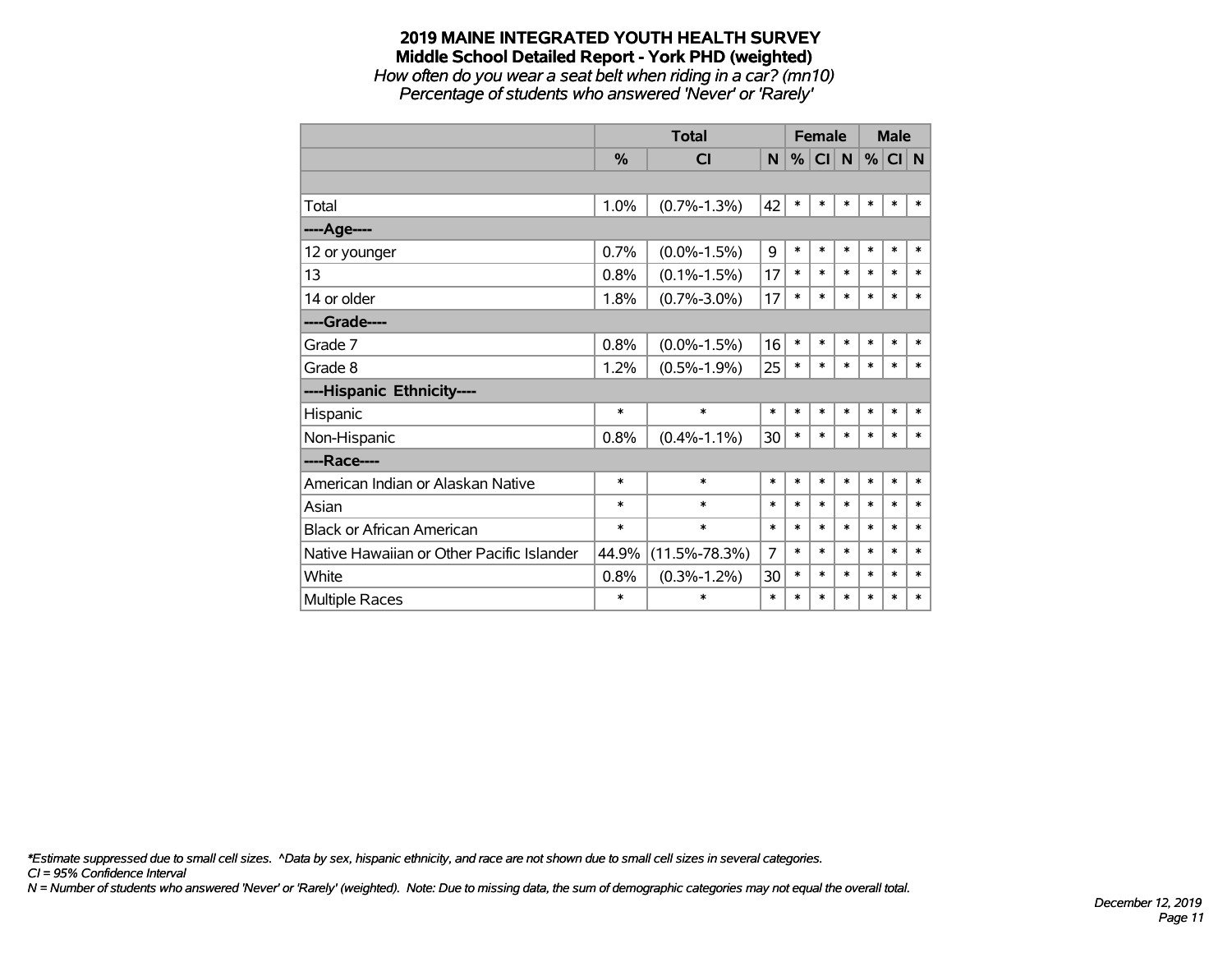#### **2019 MAINE INTEGRATED YOUTH HEALTH SURVEY Middle School Detailed Report - York PHD (weighted)** *How often do you wear a seat belt when riding in a car? (mn10\_2) Percentage of students who answered 'Always'*

|                                           |               | <b>Total</b>           |        |             | <b>Female</b>               |        | <b>Male</b> |                           |        |  |
|-------------------------------------------|---------------|------------------------|--------|-------------|-----------------------------|--------|-------------|---------------------------|--------|--|
|                                           | $\frac{0}{0}$ | <b>CI</b>              | N      | %           | <b>CI</b>                   | N      | %           | <b>CI</b>                 | N      |  |
|                                           |               |                        |        |             |                             |        |             |                           |        |  |
| Total                                     |               | $82.7\%$ (80.3%-85.0%) |        |             | $3,473$ 86.5% (83.9%-89.1%) | 1,747  |             | 79.4% (76.0%-82.8%)       | 1,701  |  |
| ----Age----                               |               |                        |        |             |                             |        |             |                           |        |  |
| 12 or younger                             | 85.1%         | $(83.0\% - 87.2\%)$    |        | 1,020 87.1% | $(81.9\% - 92.3\%)$         | 508    | 83.5%       | $(77.7\% - 89.3\%)$       | 506    |  |
| 13                                        |               | 84.3% (80.7%-87.9%)    |        |             | 1,760 89.2% (86.1%-92.3%)   | 933    |             | 79.3% (74.1%-84.6%)       | 813    |  |
| 14 or older                               |               | 76.2% (72.7%-79.6%)    | 693    |             | 79.1% (74.4%-83.8%)         | 307    |             | 74.9% (69.7%-80.1%)       | 382    |  |
| ----Grade----                             |               |                        |        |             |                             |        |             |                           |        |  |
| Grade 7                                   | 83.8%         | $(81.4\% - 86.2\%)$    |        |             | $1,713$ 88.2% (84.6%-91.8%) | 846    | 80.2%       | $(76.0\% - 84.3\%)$       | 854    |  |
| Grade 8                                   |               | 82.2% (78.6%-85.7%)    |        |             | 1,754 85.5% (81.3%-89.7%)   | 902    |             | 79.3% (75.7%-83.0%)       | 844    |  |
| ----Hispanic Ethnicity----                |               |                        |        |             |                             |        |             |                           |        |  |
| Hispanic                                  | 66.3%         | $(57.4\% - 75.2\%)$    | 57     | 67.2%       | $(45.1\% - 89.3\%)$         | 32     | 67.1%       | $(47.2\% - 86.9\%)$       | 25     |  |
| Non-Hispanic                              |               | $83.0\%$ (80.6%-85.4%) |        |             | $3,197$ 86.8% (84.3%-89.3%) |        |             | 1,610 79.7% (76.7%-82.6%) | 1,566  |  |
| ----Race----                              |               |                        |        |             |                             |        |             |                           |        |  |
| American Indian or Alaskan Native         | 70.8%         | $(57.7\% - 83.9\%)$    | 54     | $68.0\%$    | $(53.2\% - 82.8\%)$         | 25     | 72.5%       | $(56.6\% - 88.4\%)$       | 29     |  |
| Asian                                     | 87.4%         | $(80.9\% - 93.9\%)$    | 45     | $\ast$      | $\ast$                      | $\ast$ | $\ast$      | $\ast$                    | $\ast$ |  |
| <b>Black or African American</b>          | 76.9%         | $(69.7\% - 84.2\%)$    | 44     | $\ast$      | $\ast$                      | $\ast$ | $\ast$      | $\ast$                    | $\ast$ |  |
| Native Hawaiian or Other Pacific Islander | $\ast$        | $\ast$                 | $\ast$ | $\ast$      | $\ast$                      | $\ast$ | $\ast$      | $\ast$                    | $\ast$ |  |
| White                                     | 83.6%         | $(81.4\% - 85.8\%)$    |        | 3,192 87.7% | $(85.1\% - 90.2\%)$         | 1,600  | 80.3%       | $(77.2\% - 83.3\%)$       | 1,571  |  |
| Multiple Races                            |               | 79.4% (62.5%-96.3%)    | 75     |             | 73.2% (46.9%-99.4%)         | 35     | 86.0%       | $(75.3\% - 96.8\%)$       | 39     |  |

*\*Estimate suppressed due to small cell sizes. ^Data by sex, hispanic ethnicity, and race are not shown due to small cell sizes in several categories.*

*CI = 95% Confidence Interval*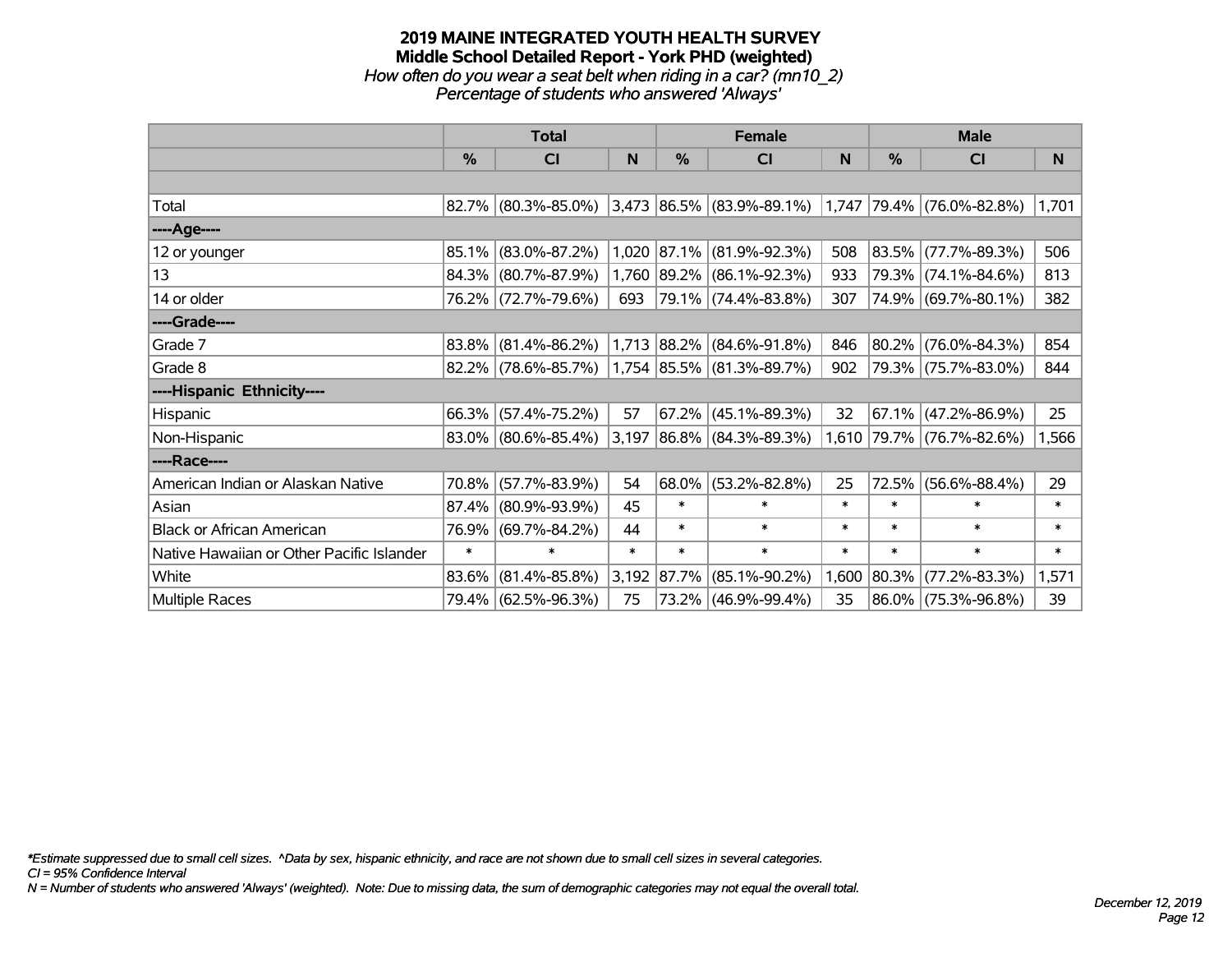## *Have you ever ridden in a car or other vehicle driven by someone who had been drinking alcohol? (mn11) Percentage of students who answered 'Yes'*

|                                           |               | <b>Total</b>           |        |               | <b>Female</b>             |                 | <b>Male</b> |                             |        |  |
|-------------------------------------------|---------------|------------------------|--------|---------------|---------------------------|-----------------|-------------|-----------------------------|--------|--|
|                                           | $\frac{0}{0}$ | C <sub>l</sub>         | N      | $\frac{9}{6}$ | <b>CI</b>                 | N               | %           | <b>CI</b>                   | N.     |  |
|                                           |               |                        |        |               |                           |                 |             |                             |        |  |
| Total                                     |               | 23.2% (19.8%-26.7%)    |        |               | $969$ 28.7% (23.3%-34.1%) |                 |             | 573 18.1% (14.1%-22.2%)     | 386    |  |
| ----Age----                               |               |                        |        |               |                           |                 |             |                             |        |  |
| 12 or younger                             |               | 22.4% (16.1%-28.7%)    |        |               | 264 26.1% (18.6%-33.7%)   | 159             |             | 18.3% (10.9%-25.7%)         | 102    |  |
| 13                                        |               | 22.4% (18.6%-26.1%)    |        |               | 463 28.3% (21.8%-34.8%)   |                 |             | 284   16.6%   (13.0%-20.1%) | 173    |  |
| 14 or older                               |               | 26.4% (19.9%-32.9%)    |        |               | 238 33.8% (26.8%-40.7%)   |                 |             | 131 20.9% (12.5%-29.3%)     | 108    |  |
| ----Grade----                             |               |                        |        |               |                           |                 |             |                             |        |  |
| Grade 7                                   |               | $21.1\%$ (16.6%-25.6%) |        |               | 423 25.8% (19.7%-31.8%)   | 243             |             | 16.6% (11.4%-21.9%)         | 173    |  |
| Grade 8                                   |               | 25.7% (21.7%-29.6%)    |        |               | 539 31.3% (24.5%-38.1%)   |                 |             | 328 20.0% (13.9%-26.1%)     | 208    |  |
| ----Hispanic Ethnicity----                |               |                        |        |               |                           |                 |             |                             |        |  |
| Hispanic                                  |               | $34.1\%$ (21.9%-46.2%) | 25     | 40.9%         | $(21.8\% - 60.0\%)$       |                 |             | 15 26.8% (15.6%-38.0%)      | 8      |  |
| Non-Hispanic                              |               | 23.6% (19.7%-27.5%)    |        |               | 894 29.8% (23.3%-36.2%)   | 541             |             | 17.9% (14.2%-21.6%)         | 347    |  |
| ----Race----                              |               |                        |        |               |                           |                 |             |                             |        |  |
| American Indian or Alaskan Native         |               | 26.5% (12.1%-41.0%)    | 21     | 27.1%         | $(14.7\% - 39.4\%)$       | 10 <sup>1</sup> | 26.1%       | $(5.8\% - 46.3\%)$          | 11     |  |
| Asian                                     | 21.8%         | $(10.2\% - 33.3\%)$    | 9      | $\ast$        | $\ast$                    | $\ast$          | $\ast$      | $\ast$                      | $\ast$ |  |
| <b>Black or African American</b>          | 17.1%         | $(3.3\% - 31.0\%)$     | 8      | $\ast$        | $\ast$                    | $\ast$          | $\ast$      | $\ast$                      | $\ast$ |  |
| Native Hawaiian or Other Pacific Islander | $\ast$        | $\ast$                 | $\ast$ | $\ast$        | $\ast$                    | $\ast$          | $\ast$      | $\ast$                      | $\ast$ |  |
| White                                     |               | 23.4% (19.5%-27.3%)    | 875    | 29.5%         | $(23.4\% - 35.5\%)$       | 524             | 17.8%       | $(14.0\% - 21.7\%)$         | 341    |  |
| <b>Multiple Races</b>                     |               | 29.1% (16.9%-41.4%)    | 31     |               | $ 32.7\% $ (22.1%-43.3%)  |                 | 16 26.5%    | $(2.7\% - 50.3\%)$          | 14     |  |

*\*Estimate suppressed due to small cell sizes. ^Data by sex, hispanic ethnicity, and race are not shown due to small cell sizes in several categories.*

*CI = 95% Confidence Interval*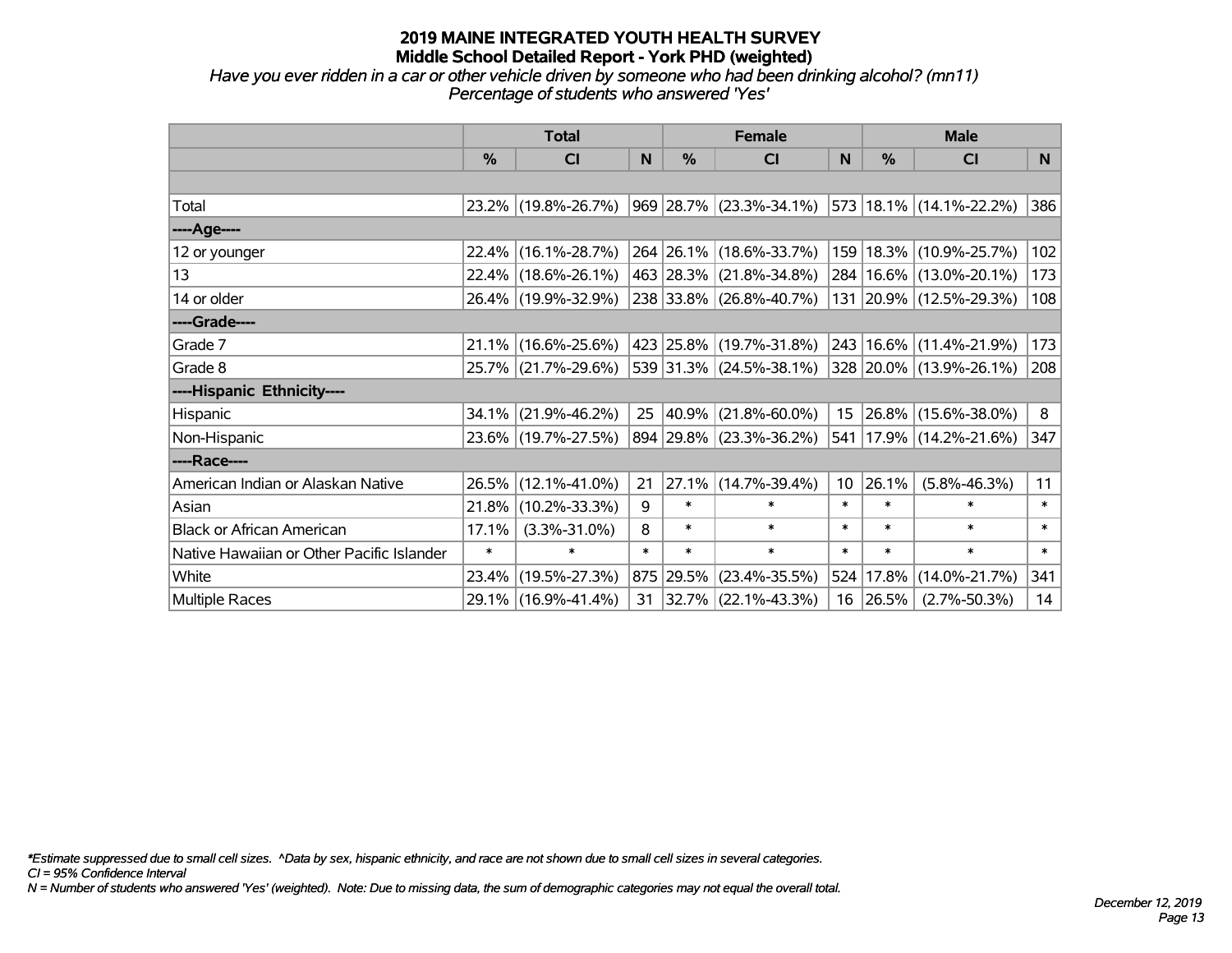*Have you ever ridden in a car or other vehicle driven by someone who had been taking illegal drugs such as marijuana, cocaine, heroin, or LSD?*

*(mn12a)*

*Percentage of students who answered 'Yes'*

|                                           | <b>Total</b> |                       |        |               | <b>Female</b>               | <b>Male</b> |        |                         |        |
|-------------------------------------------|--------------|-----------------------|--------|---------------|-----------------------------|-------------|--------|-------------------------|--------|
|                                           | %            | <b>CI</b>             | N      | $\frac{0}{0}$ | <b>CI</b>                   | N           | %      | <b>CI</b>               | N      |
|                                           |              |                       |        |               |                             |             |        |                         |        |
| Total                                     | 9.9%         | $(7.3\% - 12.5\%)$    |        | 417 11.2%     | $(8.6\% - 13.7\%)$          | 223         | 9.0%   | $(5.3\% - 12.6\%)$      | 193    |
| ---- Age----                              |              |                       |        |               |                             |             |        |                         |        |
| 12 or younger                             | 7.2%         | $(5.0\% - 9.5\%)$     | 86     | 6.9%          | $(2.9\% - 11.0\%)$          | 42          | 7.8%   | $(4.6\% - 10.9\%)$      | 45     |
| 13                                        | 8.9%         | $(7.1\% - 10.7\%)$    |        | 185   10.9%   | $(7.6\% - 14.1\%)$          | 109         | 7.2%   | $(3.0\% - 11.4\%)$      | 76     |
| 14 or older                               |              | 15.4% (7.9%-22.9%)    |        |               | 142   18.3%   (13.2%-23.5%) | 72          |        | $ 13.3\% $ (2.5%-24.0%) | 70     |
| ----Grade----                             |              |                       |        |               |                             |             |        |                         |        |
| Grade 7                                   | 7.7%         | $(5.3\% - 10.2\%)$    | 155    | 8.6%          | $(5.2\% - 12.1\%)$          | 81          | 7.1%   | $(3.4\% - 10.8\%)$      | 75     |
| Grade 8                                   |              | $12.2\%$ (9.1%-15.2%) |        |               | 259 13.5% (10.7%-16.2%)     |             |        | 143 11.0% (6.5%-15.5%)  | 116    |
| ----Hispanic Ethnicity----                |              |                       |        |               |                             |             |        |                         |        |
| Hispanic                                  | 16.4%        | $(6.4\% - 26.3\%)$    | 13     | $\ast$        | $\ast$                      | $\ast$      | $\ast$ | $\ast$                  | $\ast$ |
| Non-Hispanic                              |              | $10.1\%$ (7.1%-13.1%) |        | 385 11.5%     | $(8.6\% - 14.4\%)$          | 209         | 9.0%   | $(4.9\% - 13.2\%)$      | 176    |
| ----Race----                              |              |                       |        |               |                             |             |        |                         |        |
| American Indian or Alaskan Native         | 14.7%        | $(5.8\% - 23.6\%)$    | 12     | 15.9%         | $(7.2\% - 24.6\%)$          | 6           | 13.7%  | $(0.0\% - 27.9\%)$      | 6      |
| Asian                                     | $\ast$       | $\ast$                | $\ast$ | $\ast$        | $\ast$                      | $\ast$      | $\ast$ | $\ast$                  | $\ast$ |
| <b>Black or African American</b>          | $\ast$       | $\ast$                | $\ast$ | $\ast$        | $\ast$                      | $\ast$      | $\ast$ | $\ast$                  | $\ast$ |
| Native Hawaiian or Other Pacific Islander | $\ast$       | $\ast$                | $\ast$ | $\ast$        | $\ast$                      | $\ast$      | $\ast$ | $\ast$                  | $\ast$ |
| White                                     | 10.0%        | $(7.0\% - 13.0\%)$    | 375    | 11.0%         | $(7.8\% - 14.2\%)$          | 196         | 9.2%   | $(5.1\% - 13.4\%)$      | 179    |
| Multiple Races                            |              | 15.5% (7.9%-23.1%)    | 17     |               | $ 23.7\% $ (10.4%-37.0%)    | 11          | 9.4%   | $(0.0\% - 19.5\%)$      | 6      |

*\*Estimate suppressed due to small cell sizes. ^Data by sex, hispanic ethnicity, and race are not shown due to small cell sizes in several categories.*

*CI = 95% Confidence Interval*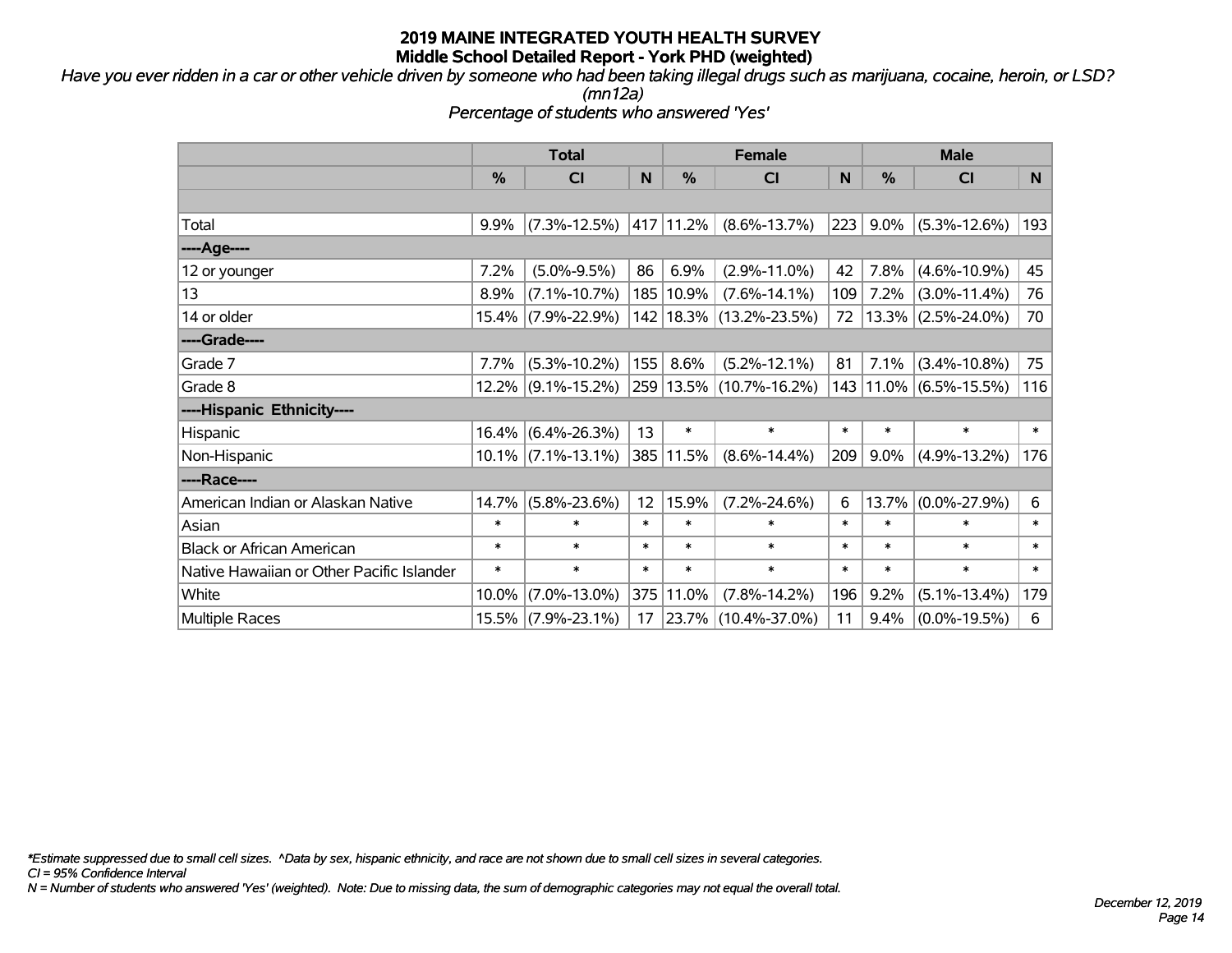*Has violence in your home, or the threat of violence, ever made you want to leave your home, even just for a short while? (mn18) Percentage of students who answered 'Yes'*

|                                           | <b>Total</b> |                     |        | <b>Female</b> | <b>Male</b>                 |              |           |                         |                 |
|-------------------------------------------|--------------|---------------------|--------|---------------|-----------------------------|--------------|-----------|-------------------------|-----------------|
|                                           | %            | CI                  | N      | %             | <b>CI</b>                   | <sub>N</sub> | %         | <b>CI</b>               | N <sub>1</sub>  |
|                                           |              |                     |        |               |                             |              |           |                         |                 |
| Total                                     |              | 17.9% (14.1%-21.8%) |        |               | 746 20.7% (15.8%-25.6%)     |              |           | 416 14.7% (10.8%-18.6%) | 311             |
| ----Age----                               |              |                     |        |               |                             |              |           |                         |                 |
| 12 or younger                             |              | 17.3% (13.3%-21.3%) |        |               | 205 19.4% (16.0%-22.9%)     | 112          | 14.9%     | $(9.2\% - 20.6\%)$      | 89              |
| 13                                        |              | 16.6% (12.9%-20.3%) |        |               | 344   18.8%   (13.6%-24.0%) |              | 195 13.9% | $(9.6\% - 18.1\%)$      | 140             |
| 14 or older                               |              | 21.2% (13.6%-28.8%) |        |               | 193 26.8% (17.0%-36.7%)     |              | 105 16.2% | $(9.6\% - 22.7\%)$      | 82              |
| ----Grade----                             |              |                     |        |               |                             |              |           |                         |                 |
| Grade 7                                   |              | 17.0% (13.1%-20.9%) |        |               | 341   17.5%   (14.2%-20.8%) | 166          | 15.8%     | $(10.9\% - 20.6\%)$     | 164             |
| Grade 8                                   |              | 18.7% (13.0%-24.4%) |        |               | 397 23.7% (15.5%-31.8%)     |              | 249 13.3% | $(8.1\% - 18.6\%)$      | 141             |
| ----Hispanic Ethnicity----                |              |                     |        |               |                             |              |           |                         |                 |
| Hispanic                                  | 39.7%        | $(29.4\% - 49.9\%)$ | 36     |               | $ 47.1\% $ (36.5%-57.7%)    |              | 23 29.1%  | $(15.1\% - 43.2\%)$     | 12 <sub>2</sub> |
| Non-Hispanic                              |              | 17.1% (13.3%-20.9%) |        |               | 653 20.0% (15.0%-25.0%)     |              |           | 369 14.1% (10.2%-18.1%) | 275             |
| ----Race----                              |              |                     |        |               |                             |              |           |                         |                 |
| American Indian or Alaskan Native         | 31.7%        | $(15.2\% - 48.3\%)$ | 24     | 39.2%         | $(15.8\% - 62.7\%)$         | 14           | 22.7%     | $(0.0\% - 46.4\%)$      | 9               |
| Asian                                     | 19.8%        | $(4.5\% - 35.1\%)$  | 10     | $\ast$        | $\ast$                      | $\ast$       | $\ast$    | $\ast$                  | $\ast$          |
| <b>Black or African American</b>          | 26.0%        | $(16.6\% - 35.5\%)$ | 14     | $\ast$        | $\ast$                      | $\ast$       | $\ast$    | $\ast$                  | $\ast$          |
| Native Hawaiian or Other Pacific Islander | $\ast$       | $\ast$              | $\ast$ | $\ast$        | $\ast$                      | $\ast$       | $\ast$    | $\ast$                  | $\ast$          |
| White                                     | 17.1%        | $(13.3\% - 20.8\%)$ |        | 647 19.7%     | $(15.0\% - 24.5\%)$         | 359          | 14.1%     | $(10.0\% - 18.2\%)$     | 273             |
| Multiple Races                            |              | 37.3% (23.6%-50.9%) |        |               | 34 35.7% (22.2%-49.2%)      | 17           |           | 38.9% (16.1%-61.8%)     | 18              |

*\*Estimate suppressed due to small cell sizes. ^Data by sex, hispanic ethnicity, and race are not shown due to small cell sizes in several categories.*

*CI = 95% Confidence Interval*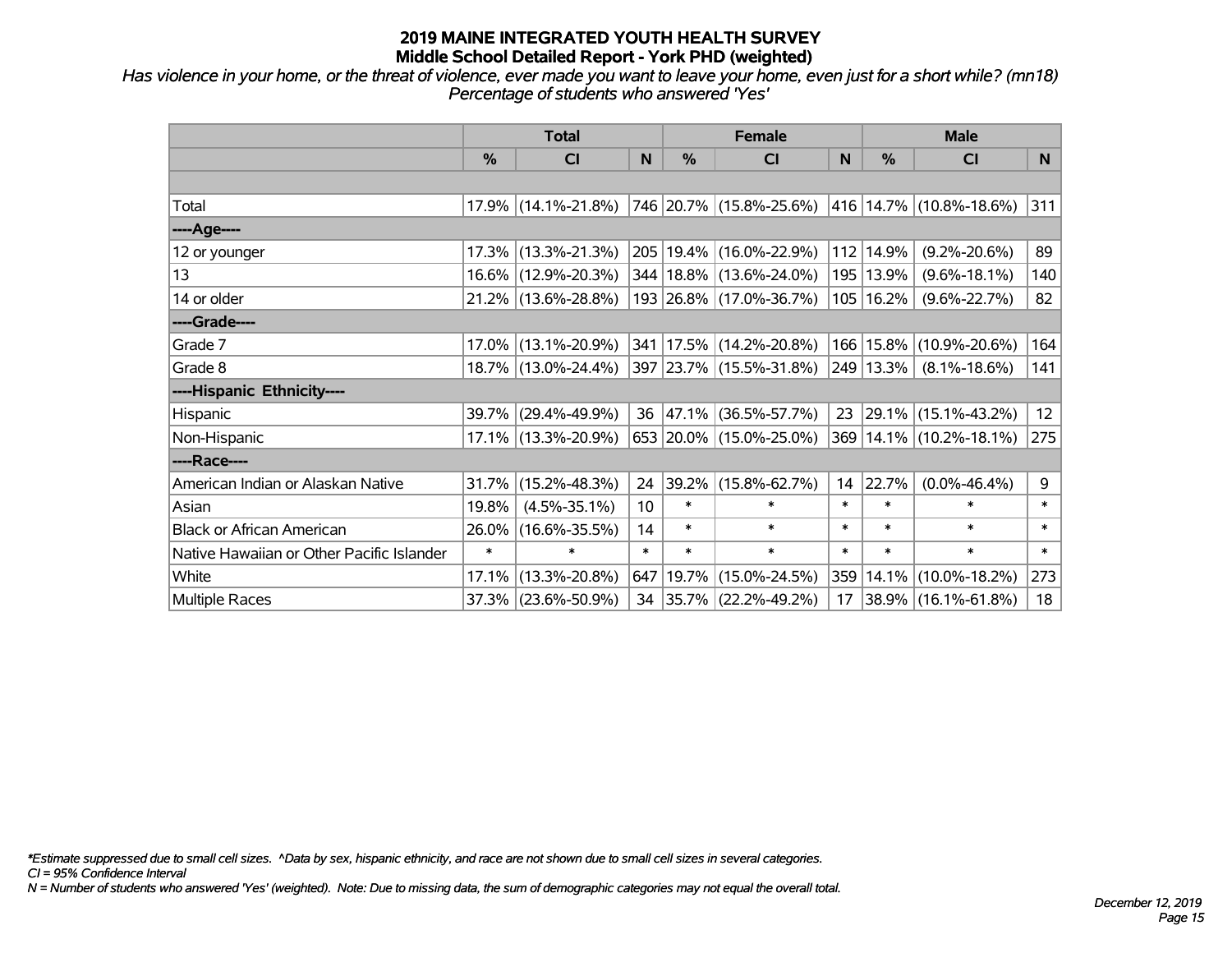*Do you agree or disagree with the following statement? I feel safe at my school. (mn21) Percentage of students who answered 'Strongly agree' or 'Agree'*

|                                           | <b>Total</b> |                        |       |               | <b>Female</b>                                         |        | <b>Male</b> |                           |        |  |
|-------------------------------------------|--------------|------------------------|-------|---------------|-------------------------------------------------------|--------|-------------|---------------------------|--------|--|
|                                           | $\%$         | <b>CI</b>              | N     | $\frac{0}{0}$ | <b>CI</b>                                             | N      | %           | <b>CI</b>                 | N.     |  |
|                                           |              |                        |       |               |                                                       |        |             |                           |        |  |
| Total                                     |              | 86.0% (82.4%-89.6%)    |       |               | $3,591$ 84.4% (80.1%-88.7%) 1,688 88.1% (84.6%-91.6%) |        |             |                           | 1,879  |  |
| ----Age----                               |              |                        |       |               |                                                       |        |             |                           |        |  |
| 12 or younger                             | 87.5%        | $(84.0\% - 91.1\%)$    |       |               | 1,042 86.8% (83.1%-90.4%)                             | 514    | 89.1%       | $(84.8\% - 93.4\%)$       | 520    |  |
| 13                                        |              | 86.7% (82.4%-91.0%)    |       |               | 1,795 84.9% (80.2%-89.5%)                             | 865    |             | 89.2% (84.2%-94.2%)       | 920    |  |
| 14 or older                               |              | $82.4\%$ (78.2%-86.6%) | 746   |               | 80.0% (73.1%-86.9%)                                   | 309    |             | 84.5% (80.8%-88.3%)       | 433    |  |
| ----Grade----                             |              |                        |       |               |                                                       |        |             |                           |        |  |
| Grade 7                                   | 87.6%        | $(84.0\% - 91.2\%)$    |       |               | 1,772 86.8% (83.3%-90.2%)                             | 822    | 89.2%       | $(85.0\% - 93.5\%)$       | 940    |  |
| Grade 8                                   |              | 84.4% (80.4%-88.4%)    |       |               | 1,782 82.2% (76.6%-87.8%)                             | 859    |             | 87.0% (83.5%-90.4%)       | 915    |  |
| ----Hispanic Ethnicity----                |              |                        |       |               |                                                       |        |             |                           |        |  |
| Hispanic                                  | 79.2%        | $(70.5\% - 87.9\%)$    | 66    | 79.0%         | $(66.2\% - 91.8\%)$                                   | 33     | 81.1%       | $(75.4\% - 86.8\%)$       | 31     |  |
| Non-Hispanic                              |              | 86.4% (82.5%-90.4%)    |       |               | 3,289 84.5% (79.8%-89.1%)                             |        |             | 1,543 88.6% (85.0%-92.3%) | 1,728  |  |
| ----Race----                              |              |                        |       |               |                                                       |        |             |                           |        |  |
| American Indian or Alaskan Native         |              | 74.4% (65.8%-83.0%)    | 57    | 65.6%         | $(51.7\% - 79.6\%)$                                   | 24     | 83.6%       | $(72.5\% - 94.8\%)$       | 33     |  |
| Asian                                     | 83.4%        | $(71.7\% - 95.2\%)$    | 39    | $\ast$        | $\ast$                                                | $\ast$ | $\ast$      | $\ast$                    | $\ast$ |  |
| <b>Black or African American</b>          | 79.2%        | $(71.9\% - 86.5\%)$    | 37    | $\ast$        | $\ast$                                                | $\ast$ | $\ast$      | $\ast$                    | $\ast$ |  |
| Native Hawaiian or Other Pacific Islander | 48.6%        | $(12.8\% - 84.4\%)$    | 6     | $\ast$        | $\ast$                                                | $\ast$ | $\ast$      | $\ast$                    | $\ast$ |  |
| White                                     | 86.7%        | $(83.1\% - 90.3\%)$    | 3,274 | 85.0%         | $(80.9\% - 89.2\%)$                                   | 1,528  | $ 88.9\% $  | $(85.2\% - 92.6\%)$       | 1,727  |  |
| <b>Multiple Races</b>                     |              | 76.3% (68.5%-84.0%)    | 74    |               | 75.0% (63.4%-86.6%)                                   | 35     |             | 77.2% (62.2%-92.2%)       | 38     |  |

*\*Estimate suppressed due to small cell sizes. ^Data by sex, hispanic ethnicity, and race are not shown due to small cell sizes in several categories.*

*CI = 95% Confidence Interval*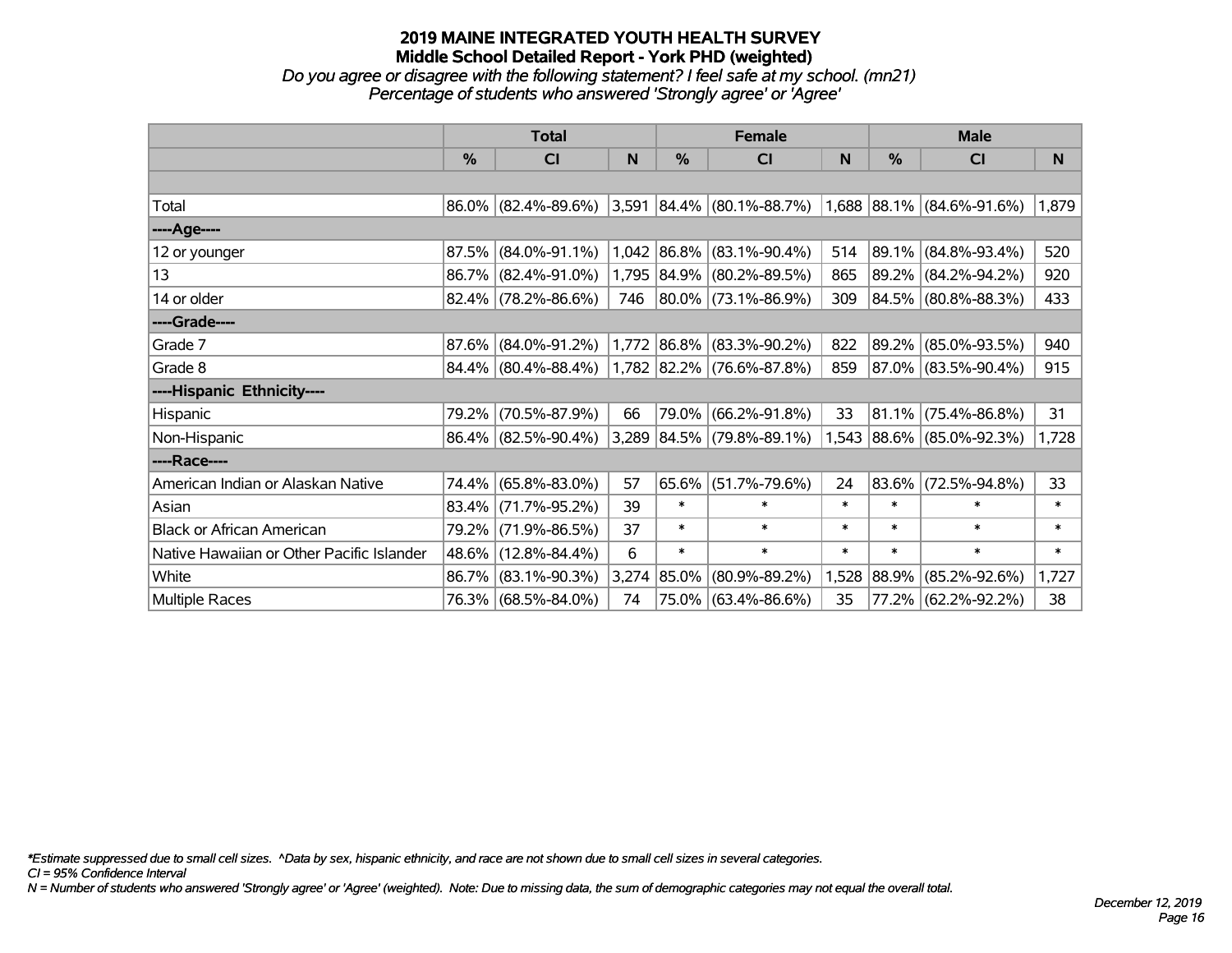#### **2019 MAINE INTEGRATED YOUTH HEALTH SURVEY Middle School Detailed Report - York PHD (weighted)** *Have you ever been bullied on school property? (mn22) Percentage of students who answered 'Yes'*

|                                           |        | <b>Total</b>           |        | <b>Female</b> |                             |        |               | <b>Male</b>                         |                |
|-------------------------------------------|--------|------------------------|--------|---------------|-----------------------------|--------|---------------|-------------------------------------|----------------|
|                                           | %      | CI                     | N      | $\frac{0}{0}$ | <b>CI</b>                   | N      | $\frac{0}{0}$ | <b>CI</b>                           | N <sub>1</sub> |
|                                           |        |                        |        |               |                             |        |               |                                     |                |
| Total                                     |        | 45.0% (39.3%-50.7%)    |        |               | $1,881$ 50.8% (43.9%-57.6%) |        |               | $(1,018)$ 39.0% $(33.0\% - 44.9\%)$ | 832            |
| ----Age----                               |        |                        |        |               |                             |        |               |                                     |                |
| 12 or younger                             | 45.5%  | $(40.5\% - 50.6\%)$    | 543    |               | 49.4% (42.6%-56.2%)         | 292    |               | 40.7% (32.5%-48.8%)                 | 239            |
| 13                                        | 44.1%  | $(37.9\% - 50.3\%)$    | 913    |               | $50.6\%$ (42.7%-58.6%)      | 517    |               | $37.1\%$ (31.1%-43.0%)              | 381            |
| 14 or older                               |        | 46.2% (38.6%-53.9%)    | 422    |               | $52.9\%$ (45.3%-60.5%)      | 207    |               | 40.9% (32.4%-49.4%)                 | 211            |
| ----Grade----                             |        |                        |        |               |                             |        |               |                                     |                |
| Grade 7                                   | 44.1%  | $(39.3\% - 48.9\%)$    | 893    |               | 49.4% (42.1%-56.8%)         | 467    |               | 38.9% (33.0%-44.8%)                 | 412            |
| Grade 8                                   |        | 45.7% (38.3%-53.2%)    | 968    |               | 51.8% (44.0%-59.7%)         | 545    |               | 39.1% (31.6%-46.6%)                 | 410            |
| ----Hispanic Ethnicity----                |        |                        |        |               |                             |        |               |                                     |                |
| Hispanic                                  | 49.5%  | $(41.7\% - 57.4\%)$    | 41     |               | 55.3% (42.9%-67.6%)         | 24     |               | 40.6% (20.7%-60.6%)                 | 15             |
| Non-Hispanic                              |        | 44.8% (38.7%-50.9%)    |        |               | 1,709 51.1% (43.8%-58.4%)   | 935    |               | 38.5% (32.2%-44.8%)                 | 751            |
| ----Race----                              |        |                        |        |               |                             |        |               |                                     |                |
| American Indian or Alaskan Native         | 56.1%  | $(41.6\% - 70.7\%)$    | 44     |               | 58.2% (41.6%-74.9%)         | 22     |               | 53.5% (38.5%-68.5%)                 | 22             |
| Asian                                     | 39.6%  | $(28.5\% - 50.6\%)$    | 19     |               | 43.2% (27.1%-59.4%)         | 11     |               | 33.1% (13.6%-52.5%)                 | 7 <sup>7</sup> |
| <b>Black or African American</b>          | 36.7%  | $(28.5\% - 44.9\%)$    | 18     |               | 38.6% (29.7%-47.6%)         | 9      |               | $30.9\%$ (17.3%-44.5%)              | 7 <sup>1</sup> |
| Native Hawaiian or Other Pacific Islander | $\ast$ | $\ast$                 | $\ast$ | $\ast$        | $\ast$                      | $\ast$ | $\ast$        | $\ast$                              | $\ast$         |
| White                                     | 44.5%  | $(38.4\% - 50.7\%)$    | 1,683  |               | $50.5\%$ (43.3%-57.8%)      | 910    |               | 38.5% (32.3%-44.7%)                 | 747            |
| Multiple Races                            |        | $53.9\%$ (43.3%-64.6%) | 53     |               | $62.9\%$ (50.4%-75.4%)      | 30     |               | 46.0% (31.0%-61.0%)                 | 23             |

*\*Estimate suppressed due to small cell sizes. ^Data by sex, hispanic ethnicity, and race are not shown due to small cell sizes in several categories.*

*CI = 95% Confidence Interval*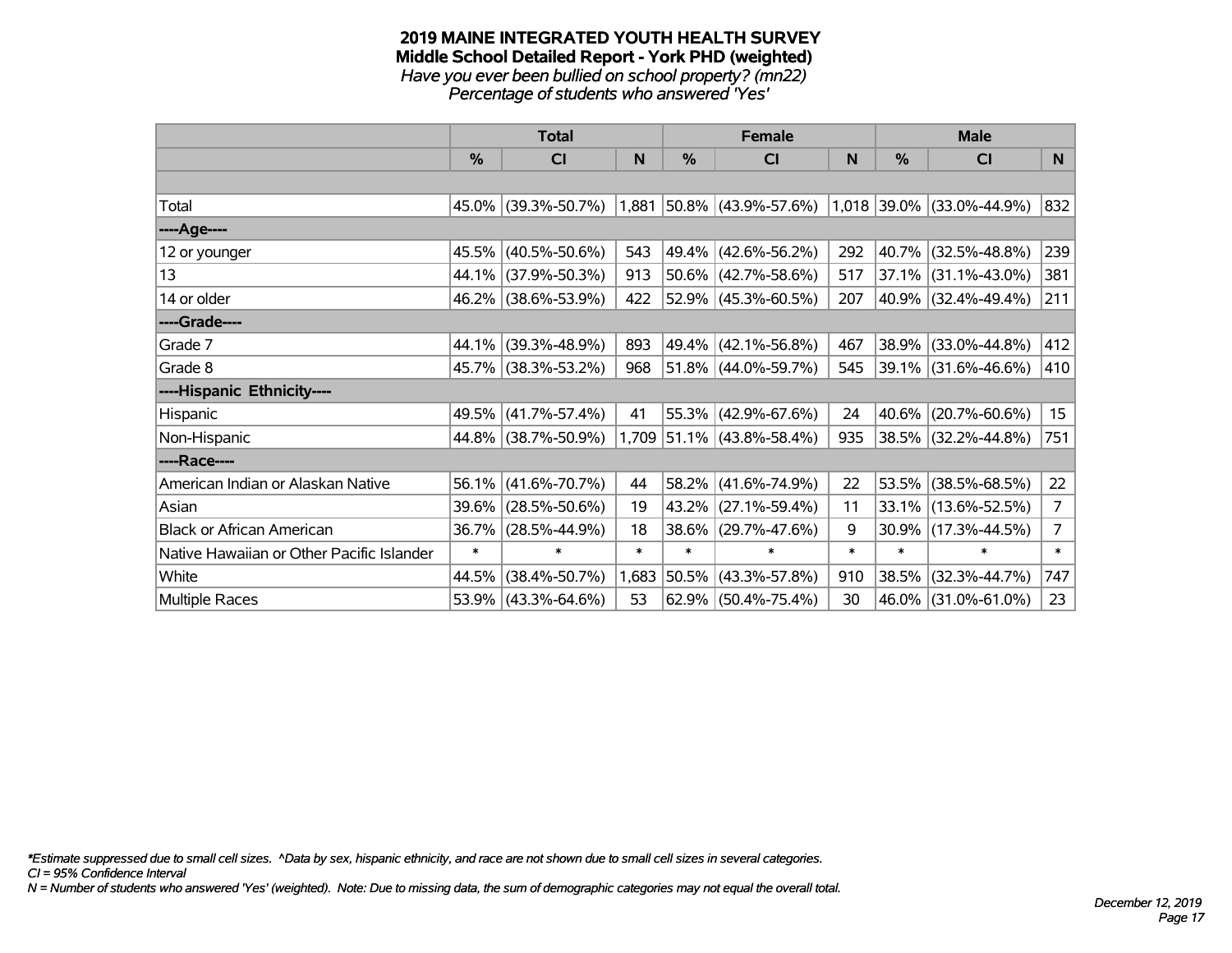*Have you ever felt so sad or hopeless almost every day for two weeks or more in a row that you stopped doing some usual activities? (mn153) Percentage of students who answered 'Yes'*

|                                           | <b>Total</b>  |                        |                  |               | <b>Female</b>            | <b>Male</b> |        |                             |                |
|-------------------------------------------|---------------|------------------------|------------------|---------------|--------------------------|-------------|--------|-----------------------------|----------------|
|                                           | $\frac{0}{0}$ | C <sub>l</sub>         | N                | $\frac{0}{0}$ | <b>CI</b>                | N           | %      | <b>CI</b>                   | N <sub>1</sub> |
|                                           |               |                        |                  |               |                          |             |        |                             |                |
| Total                                     |               | 23.9% (20.0%-27.9%)    |                  |               | 996 31.5% (25.7%-37.3%)  |             |        | 630 15.9% (12.0%-19.8%)     | 337            |
| ----Age----                               |               |                        |                  |               |                          |             |        |                             |                |
| 12 or younger                             |               | 19.4% (14.7%-24.2%)    |                  |               | 230 28.3% (20.2%-36.4%)  | 161         | 10.2%  | $(5.6\% - 14.8\%)$          | 61             |
| 13                                        |               | 23.3% (18.9%-27.6%)    |                  |               | 479 30.1% (23.8%-36.3%)  |             |        | 314   15.4%   (11.2%-19.7%) | 154            |
| 14 or older                               |               | $31.4\%$ (24.8%-38.0%) |                  |               | 287 40.4% (33.8%-46.9%)  |             |        | 156 23.5% (15.4%-31.5%)     | 122            |
| ----Grade----                             |               |                        |                  |               |                          |             |        |                             |                |
| Grade 7                                   |               | 19.9% (15.5%-24.3%)    |                  |               | 400 27.1% (20.3%-33.8%)  | 257         | 12.8%  | $(7.6\% - 17.9\%)$          | 133            |
| Grade 8                                   |               | 27.5% (22.2%-32.8%)    |                  |               | 585 35.1% (27.4%-42.7%)  |             |        | 367   19.2%   (13.7%-24.6%) | 204            |
| ----Hispanic Ethnicity----                |               |                        |                  |               |                          |             |        |                             |                |
| Hispanic                                  |               | $40.3\%$ (26.8%-53.9%) | 35               |               | 46.9% (33.7%-60.0%)      | 23          |        | $33.1\%$ (13.4%-52.8%)      | 13             |
| Non-Hispanic                              |               | 23.6% (19.6%-27.7%)    |                  |               | 899 31.7% (25.6%-37.9%)  | 581         |        | 15.1% (11.2%-19.0%)         | 294            |
| ----Race----                              |               |                        |                  |               |                          |             |        |                             |                |
| American Indian or Alaskan Native         |               | 38.8% (29.2%-48.5%)    | 30               | 40.8%         | $(26.6\% - 55.0\%)$      | 15          | 35.4%  | $(21.6\% - 49.1\%)$         | 14             |
| Asian                                     | 28.9%         | $(11.9\% - 46.0\%)$    | 15 <sub>15</sub> | 31.4%         | $(5.9\% - 56.9\%)$       | 8           | 23.5%  | $(0.0\% - 48.8\%)$          | 6              |
| <b>Black or African American</b>          |               | 27.2% (15.4%-39.1%)    | 15               | $\ast$        | $\ast$                   | $\ast$      | $\ast$ | $\ast$                      | $\pmb{\ast}$   |
| Native Hawaiian or Other Pacific Islander | $\ast$        | $\ast$                 | $\ast$           | $\ast$        | $\ast$                   | $\ast$      | $\ast$ | $\ast$                      | $\ast$         |
| White                                     |               | 23.1% (19.0%-27.1%)    |                  | 873 30.6%     | $(24.6\% - 36.6\%)$      | 554         | 15.1%  | $(11.4\% - 18.8\%)$         | 293            |
| <b>Multiple Races</b>                     |               | 36.3% (25.1%-47.5%)    | 33               |               | $ 41.7\% $ (27.8%-55.6%) | 20          |        | 30.3% (10.6%-50.0%)         | 13             |

*\*Estimate suppressed due to small cell sizes. ^Data by sex, hispanic ethnicity, and race are not shown due to small cell sizes in several categories.*

*CI = 95% Confidence Interval*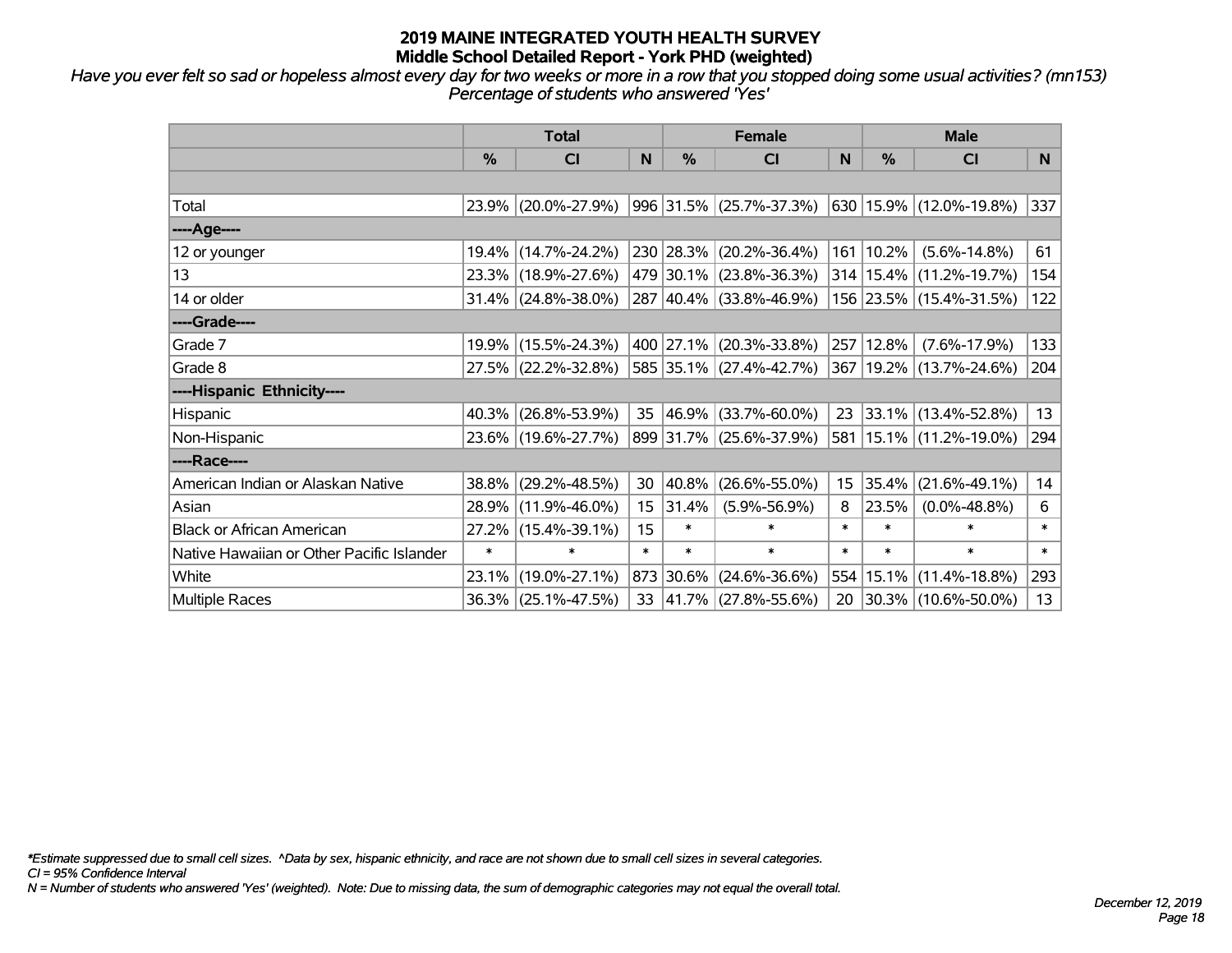*When you have felt sad or hopeless, from whom did you get help? (Select only one response.) (mn154b) Among students who have ever felt sad or hopeless, the percentage of students who answered that they got help from an adult*

|                                           | <b>Total</b>  |                        |        | <b>Female</b> | <b>Male</b>             |              |           |                         |                |
|-------------------------------------------|---------------|------------------------|--------|---------------|-------------------------|--------------|-----------|-------------------------|----------------|
|                                           | $\frac{0}{0}$ | <b>CI</b>              | N      | $\frac{0}{0}$ | <b>CI</b>               | <sub>N</sub> | %         | <b>CI</b>               | N <sub>1</sub> |
|                                           |               |                        |        |               |                         |              |           |                         |                |
| Total                                     |               | $33.2\%$ (28.2%-38.2%) |        |               | 789 32.4% (26.1%-38.7%) |              |           | 429 34.9% (28.9%-41.0%) | 356            |
| ----Age----                               |               |                        |        |               |                         |              |           |                         |                |
| 12 or younger                             | 35.3%         | $(27.6\% - 43.1\%)$    |        |               | 243 33.5% (24.7%-42.3%) |              | 124 38.7% | $(28.6\% - 48.7\%)$     | 120            |
| 13                                        | 34.6%         | $(27.3\% - 41.9\%)$    |        |               | 388 35.2% (27.7%-42.7%) |              |           | 235 34.2% (22.1%-46.3%) | 150            |
| 14 or older                               |               | 28.0% (18.1%-38.0%)    |        |               | 158 24.8% (12.8%-36.8%) |              |           | 70 32.1% (20.5%-43.6%)  | 87             |
| ----Grade----                             |               |                        |        |               |                         |              |           |                         |                |
| Grade 7                                   | 37.3%         | $(33.0\% - 41.6\%)$    |        | 421 37.0%     | $(29.1\% - 44.8\%)$     |              | 217 38.3% | $(32.5\% - 44.2\%)$     | 201            |
| Grade 8                                   |               | 29.5% (21.6%-37.5%)    |        |               | 366 28.6% (20.0%-37.3%) |              |           | 209 31.5% (21.7%-41.4%) | 155            |
| ----Hispanic Ethnicity----                |               |                        |        |               |                         |              |           |                         |                |
| Hispanic                                  | 27.3%         | $(15.0\% - 39.5\%)$    | 18     | $ 26.5\% $    | $(13.5\% - 39.6\%)$     | 10           | 25.5%     | $(6.4\% - 44.6\%)$      | 8              |
| Non-Hispanic                              |               | 33.5% (27.9%-39.0%)    |        |               | 722 33.0% (25.6%-40.4%) |              |           | 401 34.9% (28.5%-41.3%) | 319            |
| ----Race----                              |               |                        |        |               |                         |              |           |                         |                |
| American Indian or Alaskan Native         | 24.4%         | $(11.3\% - 37.6\%)$    | 12     | 26.0%         | $(0.8\% - 51.1\%)$      | 6            | 23.9%     | $(7.3\% - 40.6\%)$      | 6              |
| Asian                                     | 34.5%         | $(18.2\% - 50.8\%)$    | 12     | $\ast$        | $\ast$                  | $\ast$       | $\ast$    | $\ast$                  | $\ast$         |
| <b>Black or African American</b>          | $\ast$        | $\ast$                 | $\ast$ | $\ast$        | $\ast$                  | $\ast$       | $\ast$    | $\ast$                  | $\ast$         |
| Native Hawaiian or Other Pacific Islander | $\ast$        | $\ast$                 | $\ast$ | $\ast$        | $\ast$                  | $\ast$       | $\ast$    | $\ast$                  | $\ast$         |
| White                                     | 34.0%         | $(28.7\% - 39.3\%)$    | 729    | $33.2\%$      | $(25.9\% - 40.5\%)$     | 393          | 35.9%     | $(29.9\% - 42.0\%)$     | 333            |
| <b>Multiple Races</b>                     |               | 25.8% (11.5%-40.2%)    | 15     | $\ast$        | $\ast$                  | $\ast$       | $\ast$    | $\ast$                  | $\ast$         |

*\*Estimate suppressed due to small cell sizes. ^Data by sex, hispanic ethnicity, and race are not shown due to small cell sizes in several categories.*

*CI = 95% Confidence Interval*

*N = Among students who have ever felt sad or hopeless, the number of students who answered that they got help from an adult (weighted). Note: Due to missing data, the sum of demographic categories may not equal the overall total.*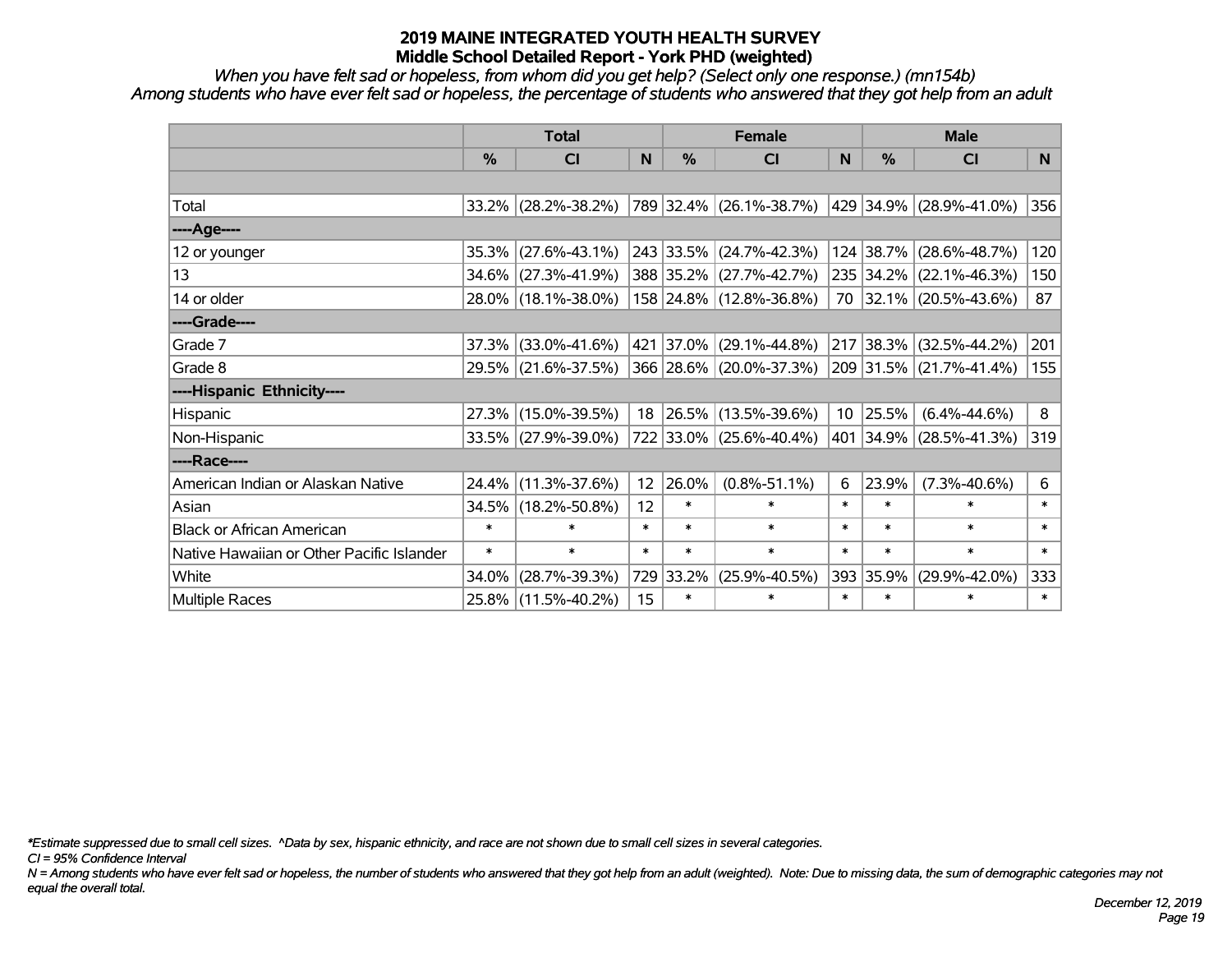*When you have felt sad or hopeless, from whom did you get help? (Select only one response.) (mn154b\_2)*

*Among students who have ever felt sad or hopeless, the percentage of students who answered that they got help from a teacher or other school staff*

|                                           | <b>Total</b> |                     |        | <b>Female</b> |                           |        | <b>Male</b>     |                              |        |
|-------------------------------------------|--------------|---------------------|--------|---------------|---------------------------|--------|-----------------|------------------------------|--------|
|                                           | %            | <b>CI</b>           | N      | %             | <b>CI</b>                 | N      | $\%$            | <b>CI</b>                    | N      |
|                                           |              |                     |        |               |                           |        |                 |                              |        |
| Total                                     | 2.3%         | $(1.5\% - 3.1\%)$   |        |               | $ 54 2.7\% $ (1.0%-4.4%)  |        |                 | $ 36 1.7\%  (0.1\% - 3.4\%)$ | 17     |
| ----Age----                               |              |                     |        |               |                           |        |                 |                              |        |
| 12 or younger                             | 1.3%         | $(0.0\% - 2.8\%)$   | 9      | $\ast$        | $\ast$                    | $\ast$ | $\ast$          | $\ast$                       | $\ast$ |
| 13                                        | 2.7%         | $(1.3\% - 4.0\%)$   | 30     | $\ast$        | $\ast$                    | $\ast$ | $\ast$          | $\ast$                       | $\ast$ |
| 14 or older                               |              | $2.7\%$ (0.7%-4.7%) |        |               | $15 2.3\% $ (0.0%-5.8%)   | 6      | 2.9%            | $(0.0\% - 6.3\%)$            | 8      |
| ----Grade----                             |              |                     |        |               |                           |        |                 |                              |        |
| Grade 7                                   | 2.0%         | $(0.4\% - 3.5\%)$   |        |               | $22 1.9\% $ (0.6%-3.2%)   |        | $11 \,   2.1\%$ | $(0.0\% - 5.2\%)$            | 11     |
| Grade 8                                   | $2.4\%$      | $(1.1\% - 3.8\%)$   |        |               | $30 3.1\% $ (0.5%-5.6%)   |        |                 | $ 22 1.3\% $ (0.0%-3.0%)     | 6      |
| ----Hispanic Ethnicity----                |              |                     |        |               |                           |        |                 |                              |        |
| Hispanic                                  | $\ast$       | $\ast$              | $\ast$ | $\ast$        | $\ast$                    | $\ast$ | $\ast$          | $\ast$                       | $\ast$ |
| Non-Hispanic                              | 2.0%         | $(1.1\% - 2.9\%)$   |        |               | 44 2.5% $(0.8\% - 4.3\%)$ |        | $31 \mid 1.5\%$ | $(0.2\% - 2.7\%)$            | 13     |
| ----Race----                              |              |                     |        |               |                           |        |                 |                              |        |
| American Indian or Alaskan Native         | $\ast$       | $\ast$              | $\ast$ | $\ast$        | $\ast$                    | $\ast$ | $\ast$          | $\ast$                       | $\ast$ |
| Asian                                     | $\ast$       | $\ast$              | $\ast$ | $\ast$        | $\ast$                    | $\ast$ | $\ast$          | $\ast$                       | $\ast$ |
| <b>Black or African American</b>          | $\ast$       | $\ast$              | $\ast$ | $\ast$        | $\ast$                    | $\ast$ | $\ast$          | $\ast$                       | $\ast$ |
| Native Hawaiian or Other Pacific Islander | $\ast$       | $\ast$              | $\ast$ | $\ast$        | $\ast$                    | $\ast$ | $\ast$          | $\ast$                       | $\ast$ |
| White                                     | 2.1%         | $(1.3\% - 2.9\%)$   | 45     | 2.7%          | $(0.9\% - 4.4\%)$         | 32     | 1.4%            | $(0.2\% - 2.7\%)$            | 13     |
| <b>Multiple Races</b>                     | $\ast$       | $\ast$              | $\ast$ | $\ast$        | $\ast$                    | $\ast$ | $\ast$          | $\ast$                       | $\ast$ |

*\*Estimate suppressed due to small cell sizes. ^Data by sex, hispanic ethnicity, and race are not shown due to small cell sizes in several categories.*

*CI = 95% Confidence Interval*

*N = Among students who have ever felt sad or hopeless, the number of students who answered that they got help from a teacher or other school staff (weighted). Note: Due to missing data, the sum of demographic categories may not equal the overall total.*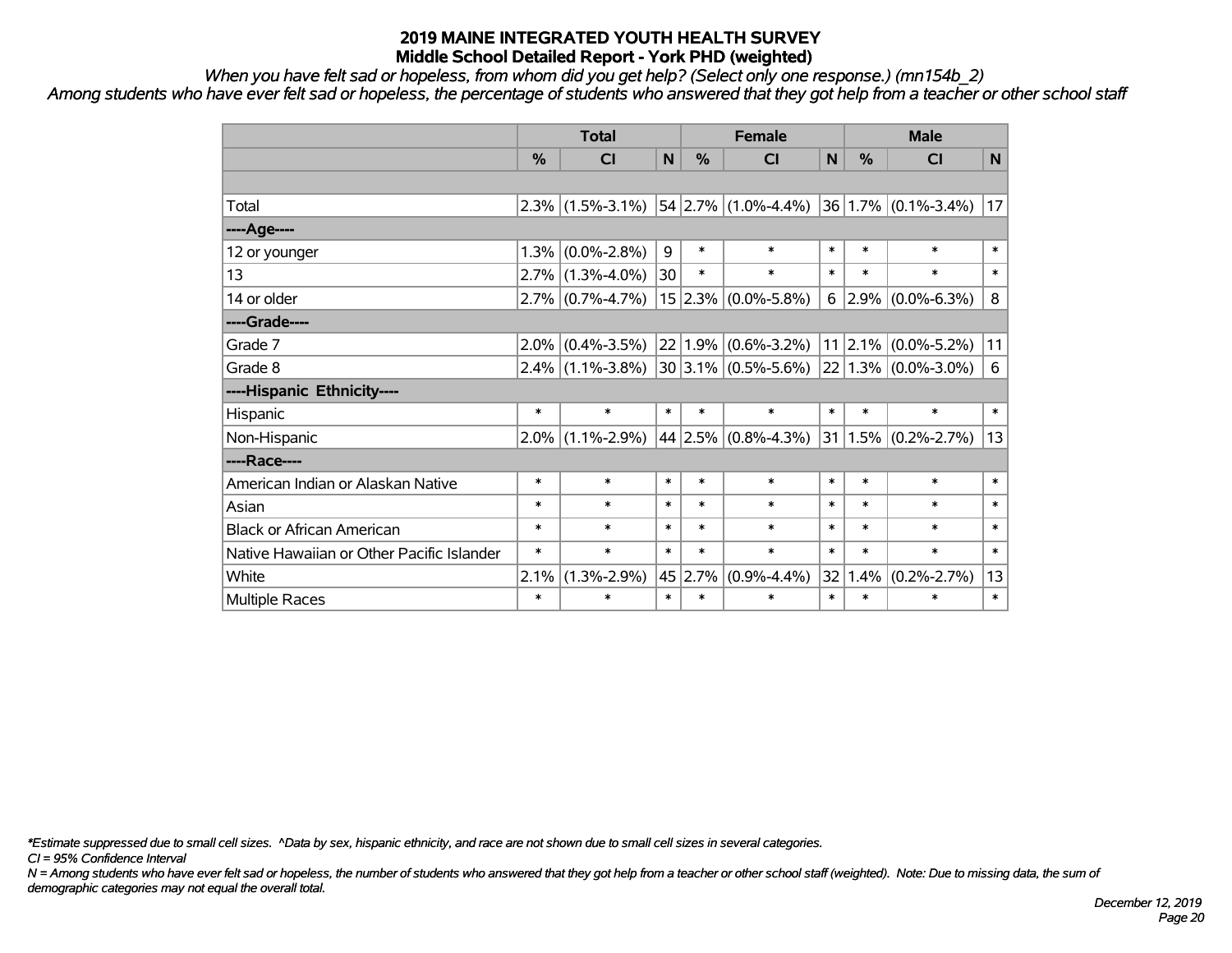#### **2019 MAINE INTEGRATED YOUTH HEALTH SURVEY Middle School Detailed Report - York PHD (weighted)** *Have you ever seriously thought about killing yourself? (mn25) Percentage of students who answered 'Yes'*

|                                           | <b>Total</b>  |                     |        |           | <b>Female</b>            |                 | <b>Male</b> |                             |                |
|-------------------------------------------|---------------|---------------------|--------|-----------|--------------------------|-----------------|-------------|-----------------------------|----------------|
|                                           | $\frac{0}{0}$ | CI                  | N.     | $\%$      | <b>CI</b>                | <b>N</b>        | $\%$        | <b>CI</b>                   | N <sub>1</sub> |
|                                           |               |                     |        |           |                          |                 |             |                             |                |
| Total                                     |               | 18.8% (16.6%-20.9%) |        |           | 780 24.4% (20.8%-27.9%)  |                 |             | 482 12.9% (10.6%-15.2%)     | 275            |
| ----Age----                               |               |                     |        |           |                          |                 |             |                             |                |
| 12 or younger                             |               | 17.4% (14.5%-20.4%) |        |           | 206 22.4% (16.6%-28.1%)  | 130             | 12.1%       | $(8.2\% - 16.1\%)$          | 71             |
| 13                                        |               | 18.1% (16.2%-20.0%) |        |           | 373 23.3% (19.0%-27.5%)  |                 | 236 12.0%   | $(9.2\% - 14.8\%)$          | 124            |
| 14 or older                               |               | 22.0% (18.6%-25.4%) |        |           | 198 30.6% (23.0%-38.1%)  |                 |             | 116 15.3% (11.2%-19.3%)     | 79             |
| ----Grade----                             |               |                     |        |           |                          |                 |             |                             |                |
| Grade 7                                   |               | 16.6% (14.6%-18.6%) |        |           | 332 20.7% (16.8%-24.7%)  | 193             | 12.6%       | $(9.9\% - 15.2\%)$          | 133            |
| Grade 8                                   |               | 20.8% (18.3%-23.3%) |        |           | 439 27.6% (23.2%-32.0%)  |                 |             | 287   13.1%   (10.6%-15.7%) | 139            |
| ----Hispanic Ethnicity----                |               |                     |        |           |                          |                 |             |                             |                |
| Hispanic                                  | $30.8\%$      | $(22.4\% - 39.2\%)$ | 25     | 38.0%     | $(28.9\% - 47.1\%)$      | 16              | 22.4%       | $(10.5\% - 34.3\%)$         | 8              |
| Non-Hispanic                              |               | 18.7% (16.4%-21.1%) |        |           | 710 24.4% (20.8%-28.0%)  |                 |             | 440   12.8%   (10.3%-15.3%) | 251            |
| ----Race----                              |               |                     |        |           |                          |                 |             |                             |                |
| American Indian or Alaskan Native         |               | 23.6% (16.7%-30.5%) | 18     | 31.4%     | $(21.0\% - 41.7\%)$      | 12 <sup>2</sup> | 15.4%       | $(3.1\% - 27.7\%)$          | 6              |
| Asian                                     |               | 22.7% (13.3%-32.1%) | 11     | $\ast$    | $\ast$                   | $\ast$          | $\ast$      | $\ast$                      | $\ast$         |
| <b>Black or African American</b>          |               | 23.4% (12.8%-33.9%) | 12     | $\ast$    | $\ast$                   | $\ast$          | $\ast$      | $\ast$                      | $\ast$         |
| Native Hawaiian or Other Pacific Islander | $\ast$        | $\ast$              | $\ast$ | $\ast$    | $\ast$                   | $\ast$          | $\ast$      | $\ast$                      | $\ast$         |
| White                                     | $18.4\%$      | $(16.0\% - 20.7\%)$ |        | 690 23.7% | $(20.0\% - 27.5\%)$      | 421             | 12.7%       | $(10.4\% - 15.1\%)$         | 248            |
| <b>Multiple Races</b>                     |               | 29.4% (22.6%-36.2%) | 29     |           | $ 40.6\% $ (31.6%-49.6%) | 19              |             | 19.4% (14.3%-24.4%)         | 10             |

*\*Estimate suppressed due to small cell sizes. ^Data by sex, hispanic ethnicity, and race are not shown due to small cell sizes in several categories.*

*CI = 95% Confidence Interval*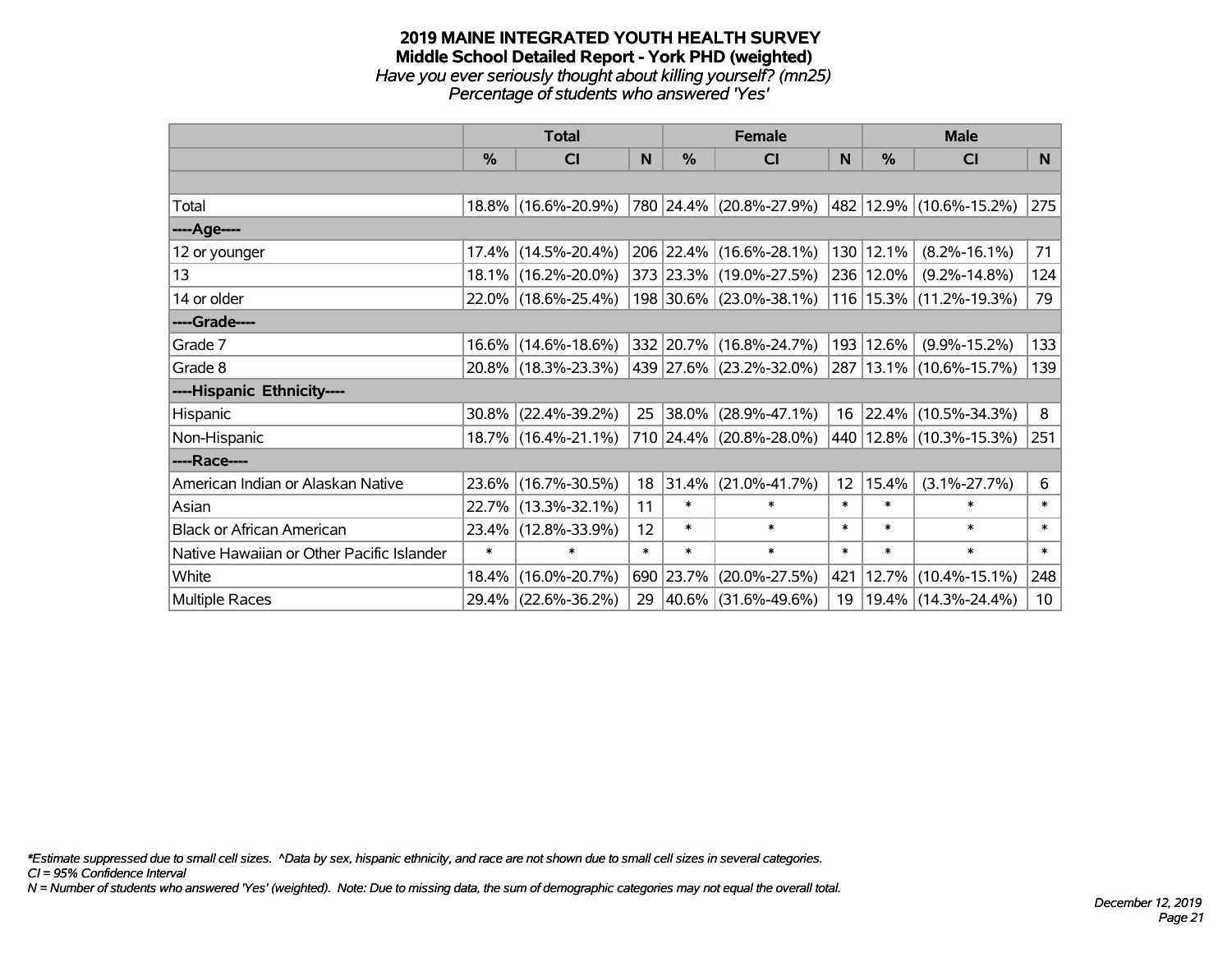*Have you ever done something to purposely hurt yourself without wanting to die, such as cutting or burning yourself on purpose? (mn28) Percentage of students who answered 'Yes'*

|                                           | <b>Total</b> |                     |        | <b>Female</b> | <b>Male</b>              |        |                |                     |                |
|-------------------------------------------|--------------|---------------------|--------|---------------|--------------------------|--------|----------------|---------------------|----------------|
|                                           | $\%$         | CI                  | N      | $\%$          | <b>CI</b>                | N      | $\frac{0}{0}$  | <b>CI</b>           | N <sub>1</sub> |
|                                           |              |                     |        |               |                          |        |                |                     |                |
| Total                                     |              | 18.9% (15.1%-22.6%) |        |               | 786 25.1% (18.6%-31.5%)  |        | $ 501 12.1\% $ | $(9.1\% - 15.2\%)$  | 259            |
| ----Age----                               |              |                     |        |               |                          |        |                |                     |                |
| 12 or younger                             | 17.0%        | $(13.7\% - 20.3\%)$ |        |               | 203 23.2% (16.8%-29.6%)  | 134    | 9.8%           | $(8.3\% - 11.3\%)$  | 59             |
| 13                                        |              | 18.8% (14.3%-23.3%) |        |               | 389 23.2% (15.7%-30.7%)  | 241    | 13.6%          | $(9.0\% - 18.1\%)$  | 138            |
| 14 or older                               |              | 21.4% (14.9%-27.9%) |        |               | 193 33.3% (23.7%-42.9%)  |        | 126 11.7%      | $(5.6\% - 17.9\%)$  | 60             |
| ----Grade----                             |              |                     |        |               |                          |        |                |                     |                |
| Grade 7                                   | 17.2%        | $(13.8\% - 20.5\%)$ |        |               | 347 20.8% (16.0%-25.6%)  | 198    | 13.0%          | $(9.2\% - 16.8\%)$  | 136            |
| Grade 8                                   |              | 20.2% (14.9%-25.6%) |        |               | 430 28.7% (19.3%-38.2%)  |        | 298 11.3%      | $(7.2\% - 15.4\%)$  | 121            |
| ----Hispanic Ethnicity----                |              |                     |        |               |                          |        |                |                     |                |
| <b>Hispanic</b>                           | 38.7%        | $(27.2\% - 50.2\%)$ | 35     | 46.3%         | $(32.7\% - 59.9\%)$      | 23     | 30.6%          | $(16.8\% - 44.4\%)$ | 12             |
| Non-Hispanic                              |              | 18.1% (14.1%-22.2%) |        |               | 692 24.7% (17.5%-31.9%)  |        | 451   11.1%    | $(8.1\% - 14.1\%)$  | 218            |
| ----Race----                              |              |                     |        |               |                          |        |                |                     |                |
| American Indian or Alaskan Native         |              | 26.1% (14.9%-37.3%) | 20     | 37.9%         | $(23.6\% - 52.1\%)$      | 14     | 16.0%          | $(5.5\% - 26.5\%)$  | 6              |
| Asian                                     | 22.1%        | $(11.7\% - 32.5\%)$ | 11     | $\ast$        | $\ast$                   | $\ast$ | $\ast$         | $\ast$              | $\ast$         |
| <b>Black or African American</b>          |              | 24.3% (12.7%-35.9%) | 14     | $\ast$        | $\ast$                   | $\ast$ | $\ast$         | $\ast$              | $\ast$         |
| Native Hawaiian or Other Pacific Islander | $\ast$       | $\ast$              | $\ast$ | $\ast$        | $\ast$                   | $\ast$ | $\ast$         | $\ast$              | $\ast$         |
| White                                     | 18.1%        | $(14.3\% - 21.8\%)$ |        | 685 24.1%     | $(17.5\% - 30.7\%)$      | 434    | 11.5%          | $(8.6\% - 14.4\%)$  | 225            |
| Multiple Races                            |              | 32.4% (17.9%-46.8%) | 30     |               | $ 36.5\% $ (21.4%-51.6%) |        | 18 27.9%       | $(9.1\% - 46.8\%)$  | 13             |

*\*Estimate suppressed due to small cell sizes. ^Data by sex, hispanic ethnicity, and race are not shown due to small cell sizes in several categories.*

*CI = 95% Confidence Interval*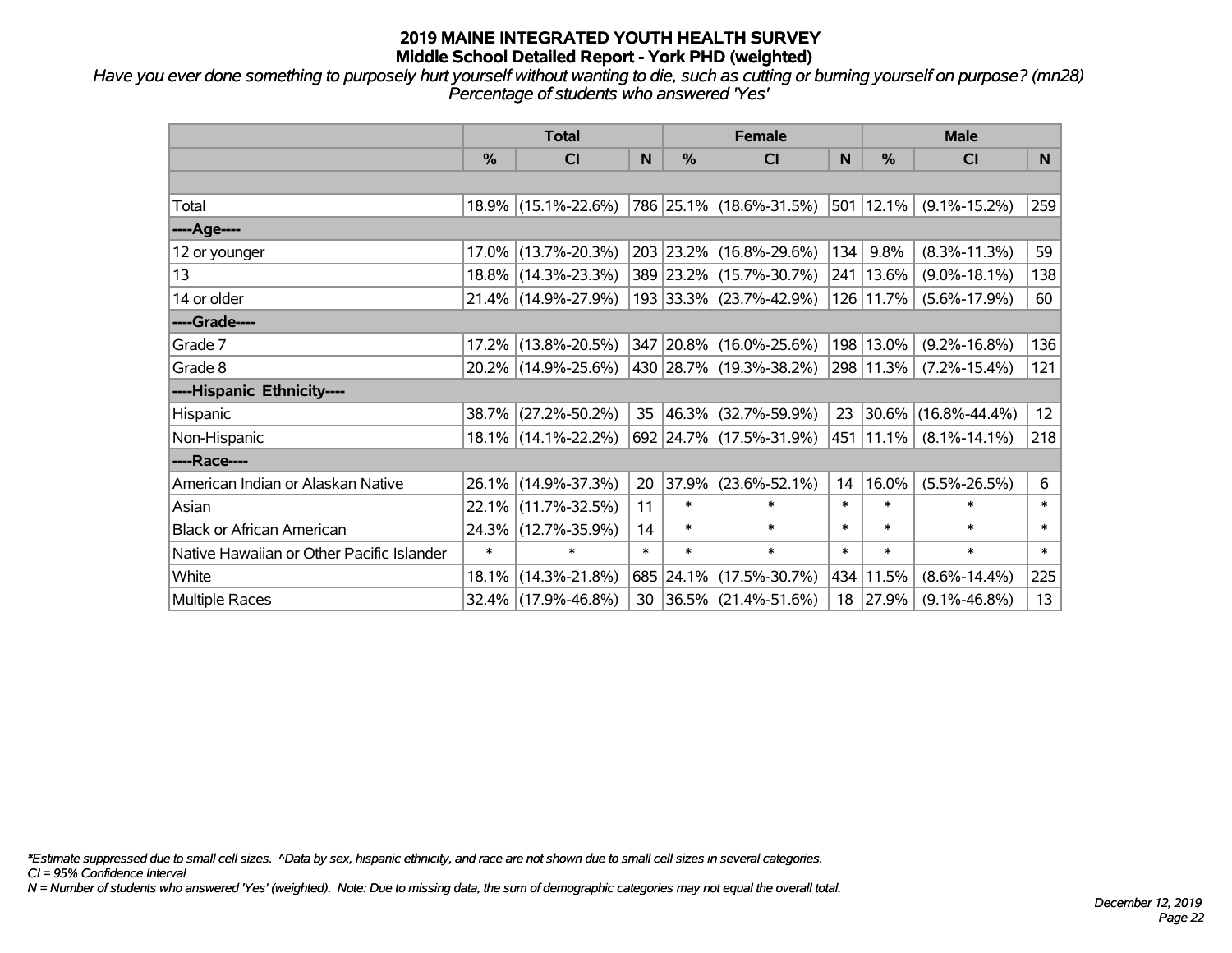*During the past 30 days, on how many days did you smoke cigarettes? (mn29) Percentage of students who answered at least 1 day*

|                                           | <b>Total</b> |                     |        | <b>Female</b> |                                             |                | <b>Male</b> |                     |        |
|-------------------------------------------|--------------|---------------------|--------|---------------|---------------------------------------------|----------------|-------------|---------------------|--------|
|                                           | %            | <b>CI</b>           | N      | %             | <b>CI</b>                                   | N              | $\%$        | <b>CI</b>           | N      |
|                                           |              |                     |        |               |                                             |                |             |                     |        |
| Total                                     | 1.0%         | $(0.6\% - 1.3\%)$   |        |               | 40 0.8% (0.2%-1.4%)   15   1.0% (0.5%-1.5%) |                |             |                     | 22     |
| ----Age----                               |              |                     |        |               |                                             |                |             |                     |        |
| 12 or younger                             | 0.7%         | $(0.3\% - 1.1\%)$   | 9      | $\ast$        | $\ast$                                      | $\ast$         | $\ast$      | $\ast$              | $\ast$ |
| 13                                        |              | $0.7\%$ (0.3%-1.2%) | 15     | $\ast$        | $\ast$                                      | $\ast$         | $\ast$      | $\ast$              | $\ast$ |
| 14 or older                               |              | $1.7\%$ (0.4%-3.0%) |        |               | $16 1.5\% $ (0.0%-3.2%)                     | 6              |             | $1.9\%$ (0.7%-3.2%) | 10     |
| ----Grade----                             |              |                     |        |               |                                             |                |             |                     |        |
| Grade 7                                   | 0.7%         | $(0.4\% - 0.9\%)$   |        |               | $14 0.9\% $ (0.2%-1.6%)                     |                | $8 0.5\% $  | $(0.1\% - 1.0\%)$   | 6      |
| Grade 8                                   | 1.2%         | $(0.7\% - 1.7\%)$   |        |               | $25 0.7\% $ (0.0%-1.3%)                     | 7 <sup>1</sup> |             | $1.6\%$ (0.9%-2.2%) | 16     |
| ----Hispanic Ethnicity----                |              |                     |        |               |                                             |                |             |                     |        |
| Hispanic                                  | $\ast$       | $\ast$              | $\ast$ | $\ast$        | $\ast$                                      | $\ast$         | $\ast$      | $\ast$              | $\ast$ |
| Non-Hispanic                              | 0.8%         | $(0.5\% - 1.1\%)$   |        |               | $30 0.5\% $ (0.0%-0.9%)                     | 9              |             | $1.0\%$ (0.5%-1.5%) | 20     |
| ----Race----                              |              |                     |        |               |                                             |                |             |                     |        |
| American Indian or Alaskan Native         | $\ast$       | $\ast$              | $\ast$ | $\ast$        | $\ast$                                      | $\ast$         | $\ast$      | $\ast$              | $\ast$ |
| Asian                                     | $\ast$       | $\ast$              | $\ast$ | $\ast$        | $\ast$                                      | $\ast$         | $\ast$      | $\ast$              | $\ast$ |
| <b>Black or African American</b>          | *            | $\ast$              | $\ast$ | $\ast$        | $\ast$                                      | $\ast$         | $\ast$      | $\ast$              | $\ast$ |
| Native Hawaiian or Other Pacific Islander | $\ast$       | $\ast$              | $\ast$ | $\ast$        | $\ast$                                      | $\ast$         | $\ast$      | $\ast$              | $\ast$ |
| White                                     | 0.9%         | $(0.6\% - 1.2\%)$   |        | $34 0.8\%$    | $(0.1\% - 1.4\%)$                           |                | $14 0.9\%$  | $(0.4\% - 1.4\%)$   | 18     |
| Multiple Races                            | $\ast$       | $\ast$              | $\ast$ | $\ast$        | $\ast$                                      | $\ast$         | $\ast$      | $\ast$              | $\ast$ |

*\*Estimate suppressed due to small cell sizes. ^Data by sex, hispanic ethnicity, and race are not shown due to small cell sizes in several categories.*

*CI = 95% Confidence Interval*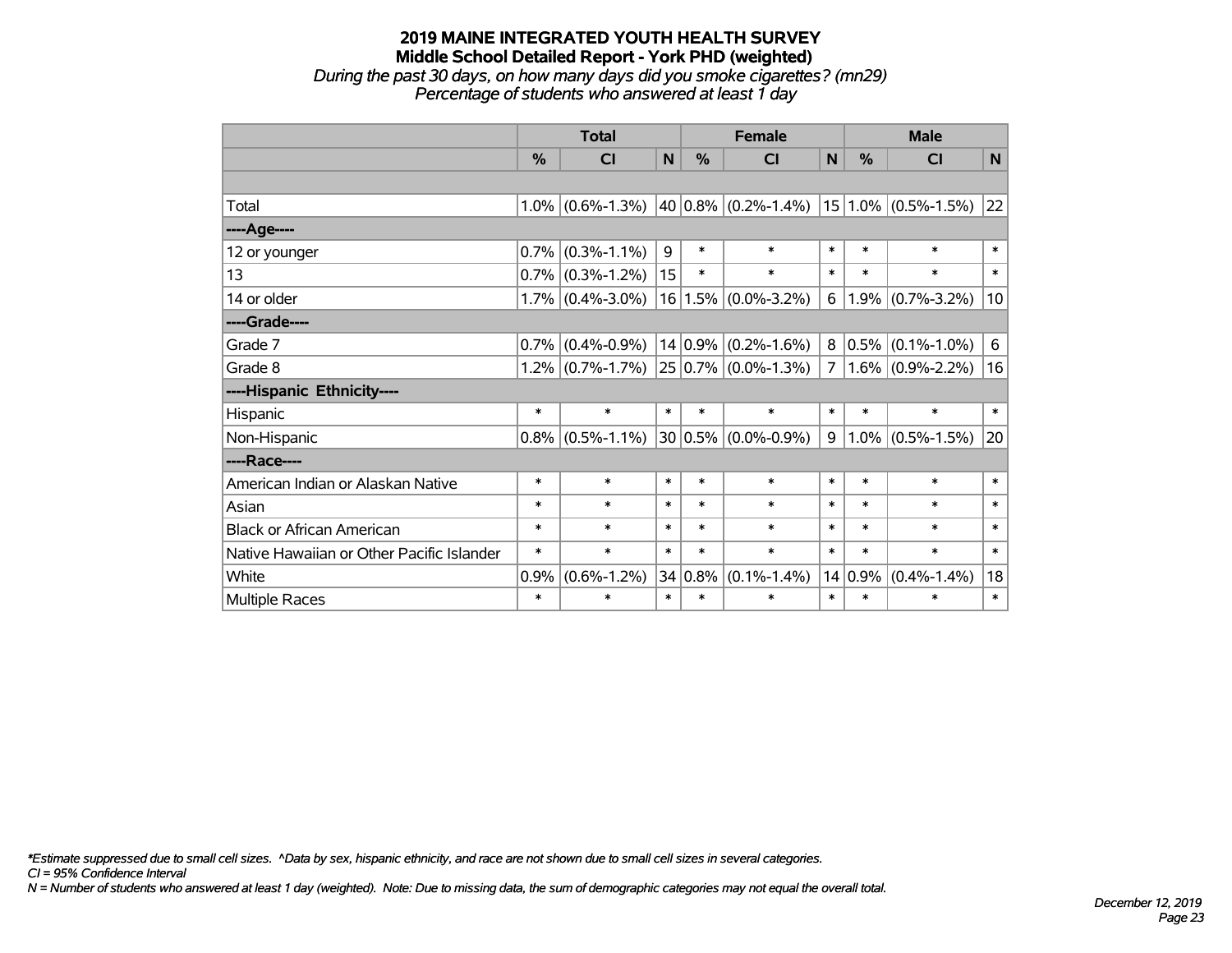*How old were you when you smoked a whole cigarette for the first time? (mn32)*

*Among students who have smoked a whole cigarette, the percentage of students who answered before age 11*

|                                           | <b>Total</b>  |                     |             | <b>Female</b> | <b>Male</b>            |              |               |                            |              |
|-------------------------------------------|---------------|---------------------|-------------|---------------|------------------------|--------------|---------------|----------------------------|--------------|
|                                           | $\frac{0}{0}$ | <b>CI</b>           | $\mathbf N$ | %             | <b>CI</b>              | $\mathsf{N}$ | $\frac{0}{0}$ | <b>CI</b>                  | $\mathsf{N}$ |
|                                           |               |                     |             |               |                        |              |               |                            |              |
| Total                                     |               | 36.8% (25.7%-47.9%) |             |               | 40 26.9% (17.0%-36.8%) |              |               | $15 50.0\% $ (33.8%-66.2%) | 24           |
| ----Age----                               |               |                     |             |               |                        |              |               |                            |              |
| 12 or younger                             | 39.4%         | $(19.8\% - 59.0\%)$ | 11          | $\ast$        | $\ast$                 | $\ast$       | $\ast$        | $\ast$                     | $\ast$       |
| 13                                        | 45.1%         | $(35.9\% - 54.4\%)$ |             | 19 38.9%      | $(20.5\% - 57.3\%)$    | 9            | 58.3%         | $(32.5\% - 84.0\%)$        | 10           |
| 14 or older                               | 26.3%         | $(8.9\% - 43.8\%)$  | 11          | $\ast$        | $\ast$                 | $\ast$       | $\ast$        | $\ast$                     | $\ast$       |
| ----Grade----                             |               |                     |             |               |                        |              |               |                            |              |
| Grade 7                                   | 47.1%         | $(28.6\% - 65.5\%)$ | 18          | $\ast$        | $\ast$                 | $\ast$       | $\ast$        | $\ast$                     | $\ast$       |
| Grade 8                                   |               | 28.2% (16.3%-40.2%) |             |               | 20 25.4% (12.7%-38.0%) |              | 10 32.3%      | $(9.1\% - 55.6\%)$         | 9            |
| ----Hispanic Ethnicity----                |               |                     |             |               |                        |              |               |                            |              |
| Hispanic                                  | $\ast$        | $\ast$              | $\ast$      | $\ast$        | $\ast$                 | $\ast$       | $\ast$        | $\ast$                     | $\ast$       |
| Non-Hispanic                              |               | 35.5% (24.9%-46.0%) |             |               | 33 25.1% (13.7%-36.6%) |              | 12 49.7%      | $(33.0\% - 66.4\%)$        | 20           |
| ----Race----                              |               |                     |             |               |                        |              |               |                            |              |
| American Indian or Alaskan Native         | $\ast$        | $\ast$              | $\ast$      | $\ast$        | $\ast$                 | $\ast$       | $\ast$        | $\ast$                     | $\ast$       |
| Asian                                     | $\ast$        | $\ast$              | $\ast$      | $\ast$        | $\ast$                 | $\ast$       | $\ast$        | $\ast$                     | $\ast$       |
| <b>Black or African American</b>          | $\ast$        | $\ast$              | $\ast$      | $\ast$        | $\ast$                 | $\ast$       | $\ast$        | $\ast$                     | $\ast$       |
| Native Hawaiian or Other Pacific Islander | $\ast$        | $\ast$              | $\ast$      | $\ast$        | $\ast$                 | $\ast$       | $\ast$        | $\ast$                     | $\ast$       |
| White                                     | 37.2%         | $(27.7\% - 46.6\%)$ |             | 33 24.1%      | $(7.6\% - 40.6\%)$     | 11           | 54.2%         | $(41.2\% - 67.1\%)$        | 22           |
| Multiple Races                            | $\ast$        | $\ast$              | $\ast$      | $\ast$        | $\ast$                 | $\ast$       | $\ast$        | $\ast$                     | $\ast$       |

*\*Estimate suppressed due to small cell sizes. ^Data by sex, hispanic ethnicity, and race are not shown due to small cell sizes in several categories.*

*CI = 95% Confidence Interval*

*N = Among students who have smoked a whole cigarette, the number of students who answered before age 11 (weighted). Note: Due to missing data, the sum of demographic categories may not equal the overall total.*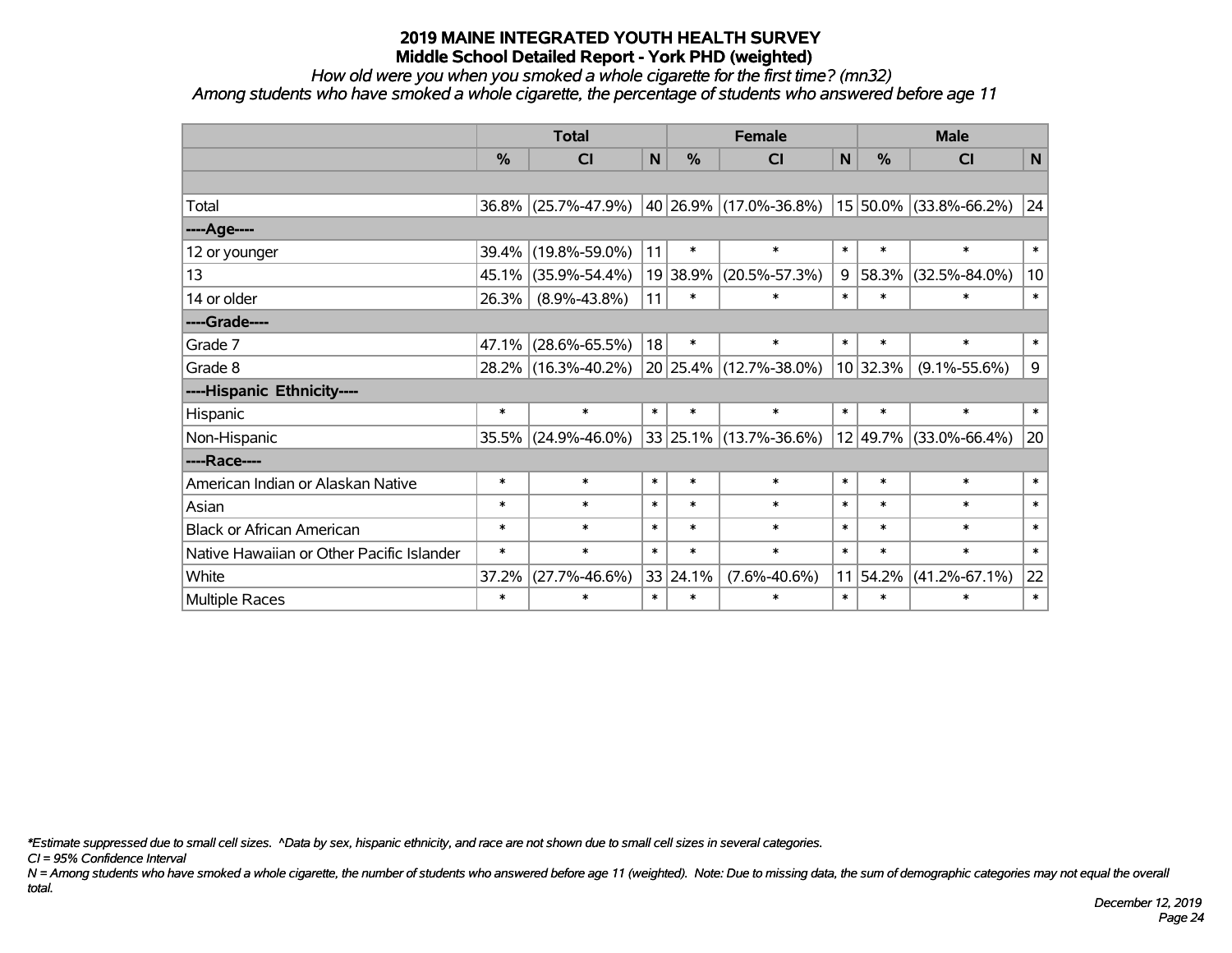*How old were you when you smoked a whole cigarette for the first time? (mn32\_2) Percentage of students who answered before age 11*

|                                           | <b>Total</b> |                         |        |             | <b>Female</b>                 |        | <b>Male</b> |                         |              |  |
|-------------------------------------------|--------------|-------------------------|--------|-------------|-------------------------------|--------|-------------|-------------------------|--------------|--|
|                                           | %            | $\overline{\mathsf{C}}$ | N      | %           | <b>CI</b>                     | N      | %           | CI                      | $\mathsf{N}$ |  |
|                                           |              |                         |        |             |                               |        |             |                         |              |  |
| Total                                     | 1.0%         | $(0.6\% - 1.4\%)$       |        |             | 40 0.8% $(0.4\text{%-1.1\%)}$ |        |             | $15 1.1\% $ (0.5%-1.8%) | 24           |  |
| ----Age----                               |              |                         |        |             |                               |        |             |                         |              |  |
| 12 or younger                             | 0.9%         | $(0.5\% - 1.4\%)$       | 11     | $\ast$      | $\ast$                        | $\ast$ | $\ast$      | $\ast$                  | $\ast$       |  |
| 13                                        | 0.9%         | $(0.6\% - 1.3\%)$       |        | $19 0.9\% $ | $(0.4\% - 1.3\%)$             | 9      | $1.0\%$     | $(0.4\% - 1.5\%)$       | 10           |  |
| 14 or older                               |              | $1.2\%$ (0.2%-2.1%)     | 11     | $\ast$      | $\ast$                        | $\ast$ | $\ast$      | $\ast$                  | $\ast$       |  |
| ----Grade----                             |              |                         |        |             |                               |        |             |                         |              |  |
| Grade 7                                   | 0.9%         | $(0.5\% - 1.2\%)$       |        |             | $18 0.6\% $ (0.2%-1.0%)       | 6      | $1.1\%$     | $(0.6\% - 1.7\%)$       | 12           |  |
| Grade 8                                   |              | $0.9\%$ (0.4%-1.5%)     |        |             | $20 0.9\% $ (0.2%-1.7%)       |        |             | $10 0.9\% $ (0.1%-1.7%) | 9            |  |
| ----Hispanic Ethnicity----                |              |                         |        |             |                               |        |             |                         |              |  |
| Hispanic                                  | $\ast$       | $\ast$                  | $\ast$ | $\ast$      | $\ast$                        | $\ast$ | $\ast$      | $\ast$                  | $\ast$       |  |
| Non-Hispanic                              | 0.9%         | $(0.5\% - 1.2\%)$       |        |             | $33 0.7\% $ (0.3%-1.1%)       |        | $12 1.0\% $ | $(0.5\% - 1.6\%)$       | 20           |  |
| ----Race----                              |              |                         |        |             |                               |        |             |                         |              |  |
| American Indian or Alaskan Native         | $\ast$       | $\ast$                  | $\ast$ | $\ast$      | $\ast$                        | $\ast$ | $\ast$      | $\ast$                  | $\ast$       |  |
| Asian                                     | $\ast$       | $\ast$                  | $\ast$ | $\ast$      | $\ast$                        | $\ast$ | $\ast$      | $\ast$                  | $\ast$       |  |
| <b>Black or African American</b>          | $\ast$       | $\ast$                  | $\ast$ | $\ast$      | $\ast$                        | $\ast$ | $\ast$      | $\ast$                  | $\ast$       |  |
| Native Hawaiian or Other Pacific Islander | $\ast$       | $\ast$                  | $\ast$ | $\ast$      | $\ast$                        | $\ast$ | $\ast$      | $\ast$                  | $\ast$       |  |
| White                                     | 0.9%         | $(0.5\% - 1.2\%)$       |        | 33 0.6%     | $(0.1\% - 1.1\%)$             | 11     | 1.2%        | $(0.6\% - 1.7\%)$       | 22           |  |
| Multiple Races                            | $\ast$       | $\ast$                  | $\ast$ | $\ast$      | $\ast$                        | $\ast$ | $\ast$      | $\ast$                  | $\ast$       |  |

*\*Estimate suppressed due to small cell sizes. ^Data by sex, hispanic ethnicity, and race are not shown due to small cell sizes in several categories.*

*CI = 95% Confidence Interval*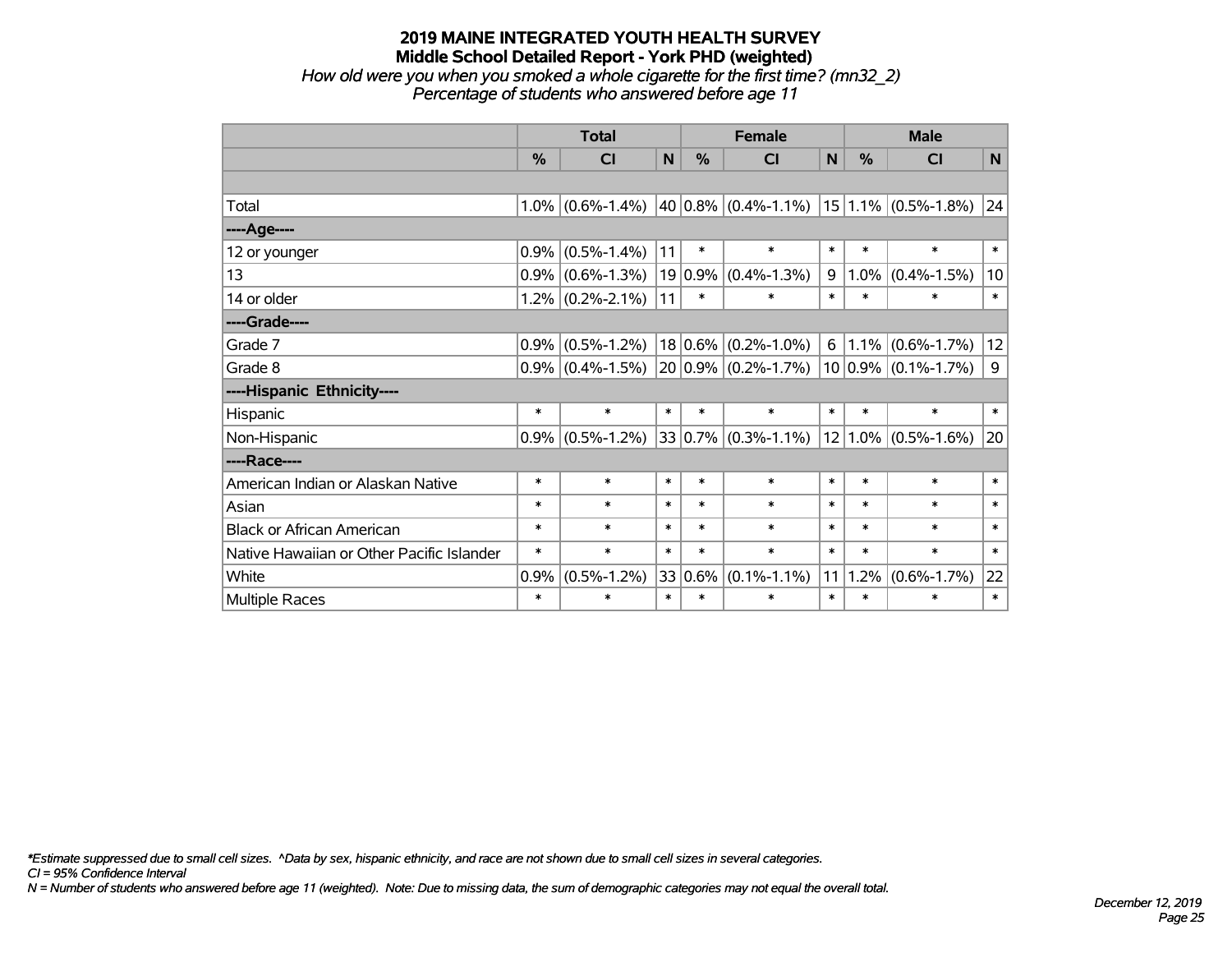*During the past 30 days, on how many days did you use chewing tobacco, snuff, dip, snus, or dissolvable tobacco products, such as Copenhagen, Grizzly, Skoal, or Camel Snus? (Do not count any electronic vapor products.) (mn181a) Percentage of students who answered at least 1 day*

|                                           |        | <b>Total</b>       |                |             | <b>Female</b>                               |        |        | <b>Male</b>              |        |
|-------------------------------------------|--------|--------------------|----------------|-------------|---------------------------------------------|--------|--------|--------------------------|--------|
|                                           | %      | <b>CI</b>          | N              | %           | CI                                          | N      | %      | CI                       | N      |
|                                           |        |                    |                |             |                                             |        |        |                          |        |
| Total                                     | 1.6%   | $(0.8\% - 2.4\%)$  |                |             | $67 1.0\% $ (0.4%-1.7%) 21 2.1% (0.9%-3.3%) |        |        |                          | 44     |
| ----Age----                               |        |                    |                |             |                                             |        |        |                          |        |
| 12 or younger                             | 1.2%   | $(0.6\% - 1.8\%)$  | 14             | $\ast$      | $\ast$                                      | $\ast$ | $\ast$ | $\ast$                   | $\ast$ |
| 13                                        | 1.2%   | $(0.7\% - 1.7\%)$  |                | 26 0.7%     | $(0.1\% - 1.3\%)$                           | 7      | 1.8%   | $(1.0\% - 2.5\%)$        | 18     |
| 14 or older                               | 2.7%   | $(0.9\% - 4.5\%)$  |                |             | $25 2.1\% $ (0.3%-4.0%)                     |        |        | $8$   2.9%   (0.9%-5.0%) | 15     |
| ----Grade----                             |        |                    |                |             |                                             |        |        |                          |        |
| Grade 7                                   | 1.3%   | $(0.5\% - 2.0\%)$  |                | $26 0.8\% $ | $(0.5\% - 1.2\%)$                           | 8      | 1.6%   | $(0.3\% - 3.0\%)$        | 17     |
| Grade 8                                   | 1.8%   | $(0.8\% - 2.8\%)$  |                |             | $37 1.2\% $ (0.1%-2.3%)                     |        |        | $13 2.2\% $ (0.9%-3.6%)  | 24     |
| ----Hispanic Ethnicity----                |        |                    |                |             |                                             |        |        |                          |        |
| Hispanic                                  | 7.9%   | $(2.4\% - 13.4\%)$ | $\overline{7}$ | $\ast$      | $\ast$                                      | $\ast$ | $\ast$ | $\ast$                   | $\ast$ |
| Non-Hispanic                              | 1.3%   | $(0.7\% - 1.9\%)$  |                | $50 0.9\% $ | $(0.5\% - 1.4\%)$                           | 17     |        | $1.7\%$ (0.6%-2.7%)      | 32     |
| ----Race----                              |        |                    |                |             |                                             |        |        |                          |        |
| American Indian or Alaskan Native         | $\ast$ | $\ast$             | $\ast$         | $\ast$      | $\ast$                                      | $\ast$ | $\ast$ | $\ast$                   | $\ast$ |
| Asian                                     | $\ast$ | $\ast$             | $\ast$         | $\ast$      | $\ast$                                      | $\ast$ | $\ast$ | $\ast$                   | $\ast$ |
| <b>Black or African American</b>          | 11.5%  | $(0.3\% - 22.8\%)$ | 6              | $\ast$      | $\ast$                                      | $\ast$ | $\ast$ | $\ast$                   | $\ast$ |
| Native Hawaiian or Other Pacific Islander | $\ast$ | $\ast$             | $\ast$         | $\ast$      | $\ast$                                      | $\ast$ | $\ast$ | $\ast$                   | $\ast$ |
| White                                     | 1.3%   | $(0.6\% - 2.1\%)$  | 51             | 0.9%        | $(0.4\% - 1.4\%)$                           | 16     | 1.8%   | $(0.7\% - 2.9\%)$        | 34     |
| <b>Multiple Races</b>                     | $\ast$ | $\ast$             | $\ast$         | $\ast$      | $\ast$                                      | $\ast$ | $\ast$ | *                        | $\ast$ |

*\*Estimate suppressed due to small cell sizes. ^Data by sex, hispanic ethnicity, and race are not shown due to small cell sizes in several categories.*

*CI = 95% Confidence Interval*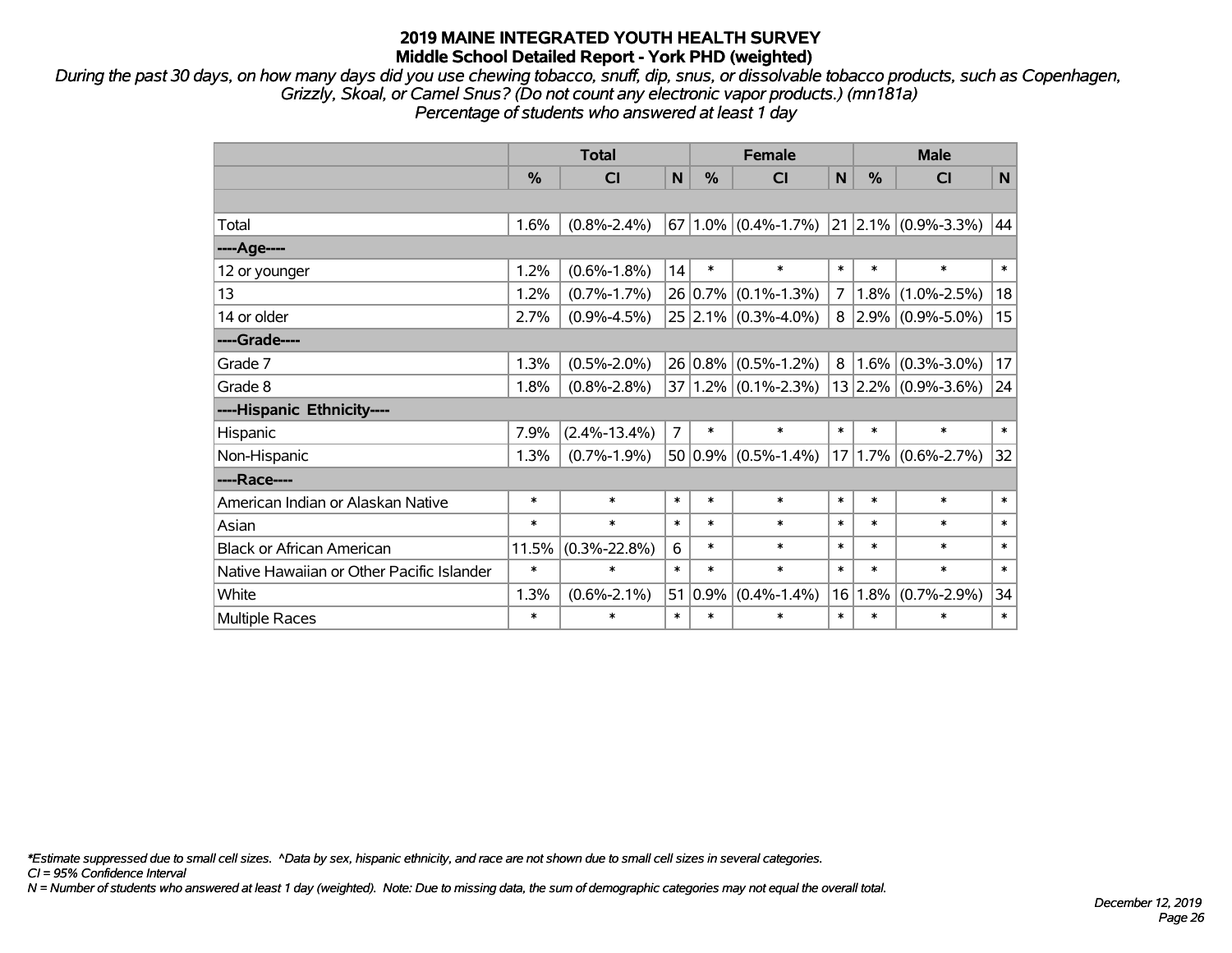*During the past 30 days, on how many days did you smoke cigars, cigarillos, or little cigars? (mn30) Percentage of students who answered at least 1 day*

|                                           |               | <b>Total</b>            |        | <b>Female</b> |                                                   |        | <b>Male</b> |                         |        |  |
|-------------------------------------------|---------------|-------------------------|--------|---------------|---------------------------------------------------|--------|-------------|-------------------------|--------|--|
|                                           | $\frac{0}{0}$ | $\overline{\mathsf{C}}$ | N      | $\frac{0}{0}$ | <b>CI</b>                                         | N      | $\%$        | <b>CI</b>               | N      |  |
|                                           |               |                         |        |               |                                                   |        |             |                         |        |  |
| Total                                     | 1.2%          | $(0.7\% - 1.7\%)$       |        |               | $50 0.6\% $ (0.2%-1.1%)   13   1.7%   (0.9%-2.4%) |        |             |                         | 35     |  |
| ---- Age----                              |               |                         |        |               |                                                   |        |             |                         |        |  |
| 12 or younger                             | 1.3%          | $(0.6\% - 1.9\%)$       | 15     | $\ast$        | $\ast$                                            | $\ast$ | $\ast$      | $\ast$                  | $\ast$ |  |
| 13                                        | 0.8%          | $(0.2\% - 1.5\%)$       | 18     | $\ast$        | $\ast$                                            | $\ast$ | $\ast$      | $\ast$                  | $\ast$ |  |
| 14 or older                               | 1.8%          | $(1.2\% - 2.5\%)$       |        | $17 1.6\% $   | $(0.0\% - 3.3\%)$                                 | 6      |             | $1.9\%$ (1.2%-2.6%)     | 10     |  |
| ----Grade----                             |               |                         |        |               |                                                   |        |             |                         |        |  |
| Grade 7                                   | 1.2%          | $(0.4\% - 2.0\%)$       | 24     | $\ast$        | $\ast$                                            | $\ast$ | $\ast$      | $\ast$                  | $\ast$ |  |
| Grade 8                                   | 1.1%          | $(0.6\% - 1.5\%)$       |        |               | $23 0.7\% $ (0.1%-1.3%)                           | 8      | 1.4%        | $(0.3\% - 2.5\%)$       | 15     |  |
| ----Hispanic Ethnicity----                |               |                         |        |               |                                                   |        |             |                         |        |  |
| Hispanic                                  | 7.1%          | $(2.9\% - 11.3\%)$      | 6      | $\ast$        | $\ast$                                            | $\ast$ | $\ast$      | $\ast$                  | $\ast$ |  |
| Non-Hispanic                              | $1.0\%$       | $(0.6\% - 1.5\%)$       |        |               | $39 0.6\% $ (0.2%-1.1%)                           |        |             | $12 1.3\% $ (0.6%-2.1%) | 26     |  |
| ----Race----                              |               |                         |        |               |                                                   |        |             |                         |        |  |
| American Indian or Alaskan Native         | $\ast$        | $\ast$                  | $\ast$ | $\ast$        | $\ast$                                            | $\ast$ | $\ast$      | $\ast$                  | $\ast$ |  |
| Asian                                     | $\ast$        | $\ast$                  | $\ast$ | $\ast$        | $\ast$                                            | $\ast$ | $\ast$      | $\ast$                  | $\ast$ |  |
| <b>Black or African American</b>          | $\ast$        | $\ast$                  | $\ast$ | $\ast$        | $\ast$                                            | $\ast$ | $\ast$      | $\ast$                  | $\ast$ |  |
| Native Hawaiian or Other Pacific Islander | $\ast$        | $\ast$                  | $\ast$ | $\ast$        | $\ast$                                            | $\ast$ | $\ast$      | $\ast$                  | $\ast$ |  |
| White                                     | 1.0%          | $(0.5\% - 1.5\%)$       |        | 39 0.6%       | $(0.1\% - 1.2\%)$                                 | 11     | 1.3%        | $(0.6\% - 2.1\%)$       | 25     |  |
| Multiple Races                            | $\ast$        | $\ast$                  | $\ast$ | $\ast$        | $\ast$                                            | $\ast$ | $\ast$      | $\ast$                  | $\ast$ |  |

*\*Estimate suppressed due to small cell sizes. ^Data by sex, hispanic ethnicity, and race are not shown due to small cell sizes in several categories.*

*CI = 95% Confidence Interval*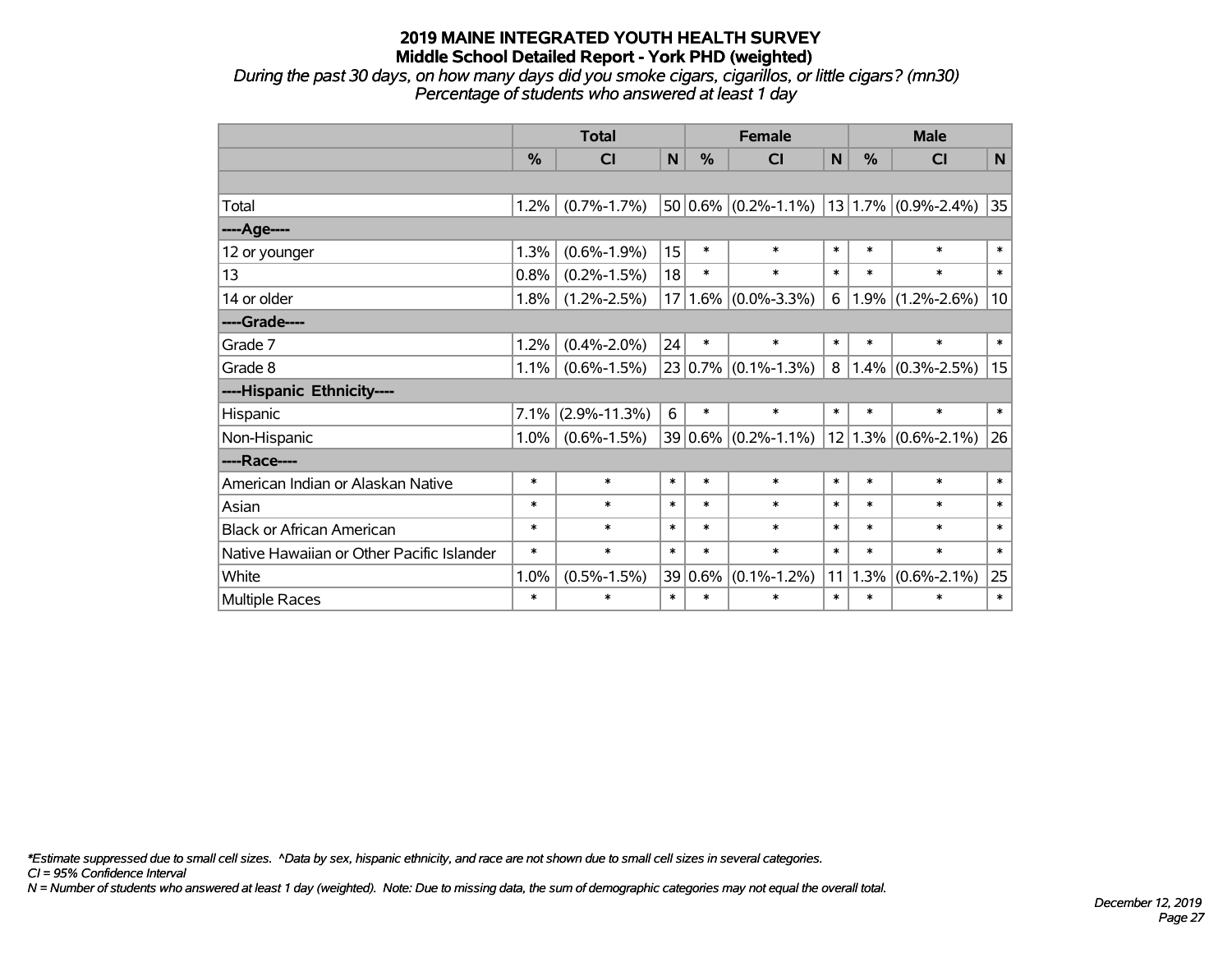*During the past 7 days, on how many days were you in the same room with someone who was smoking cigarettes? (mn33a) Percentage of students who answered at least 1 day*

|                                           | <b>Total</b> |                     |                 |          | <b>Female</b>                                        |                  | <b>Male</b> |                             |        |  |
|-------------------------------------------|--------------|---------------------|-----------------|----------|------------------------------------------------------|------------------|-------------|-----------------------------|--------|--|
|                                           | $\%$         | <b>CI</b>           | N               | $\%$     | <b>CI</b>                                            | N                | $\%$        | <b>CI</b>                   | N      |  |
|                                           |              |                     |                 |          |                                                      |                  |             |                             |        |  |
| Total                                     |              | 19.5% (15.2%-23.8%) |                 |          | $ 816 21.0\% $ (16.3%-25.7%) 421 18.1% (13.8%-22.4%) |                  |             |                             | 386    |  |
| ----Age----                               |              |                     |                 |          |                                                      |                  |             |                             |        |  |
| 12 or younger                             | 19.2%        | $(15.0\% - 23.4\%)$ |                 |          | 227 20.3% (14.1%-26.5%)                              |                  |             | 119 17.9% (13.6%-22.2%)     | 105    |  |
| 13                                        |              | 17.9% (13.0%-22.8%) |                 |          | 372 18.7% (13.7%-23.7%)                              |                  |             | 192 17.2% (12.1%-22.3%)     | 177    |  |
| 14 or older                               |              | 23.5% (16.7%-30.2%) |                 |          | 214 27.8% (20.0%-35.5%)                              |                  |             | 108 20.1% (13.4%-26.8%)     | 104    |  |
| ----Grade----                             |              |                     |                 |          |                                                      |                  |             |                             |        |  |
| Grade 7                                   | $18.8\%$     | $(14.3\% - 23.3\%)$ |                 |          | 379 19.1% (13.8%-24.4%)                              | 181              |             | $18.4\%$ (13.8%-23.1%)      | 194    |  |
| Grade 8                                   |              | 20.1% (15.8%-24.4%) |                 |          | 427   22.6%   (17.6%-27.6%)                          |                  |             | 237 17.6% (13.2%-22.0%)     | 185    |  |
| ----Hispanic Ethnicity----                |              |                     |                 |          |                                                      |                  |             |                             |        |  |
| Hispanic                                  | 28.9%        | $(20.3\% - 37.4\%)$ |                 | 24 31.4% | $(20.8\% - 42.0\%)$                                  | 14               |             | 27.2% (15.4%-39.0%)         | 10     |  |
| Non-Hispanic                              |              | 19.9% (15.4%-24.3%) |                 |          | 757 21.5% (16.9%-26.1%)                              |                  |             | 394   18.4%   (13.6%-23.2%) | 358    |  |
| ----Race----                              |              |                     |                 |          |                                                      |                  |             |                             |        |  |
| American Indian or Alaskan Native         | 31.5%        | $(22.0\% - 41.0\%)$ | 25              | 31.6%    | $(18.0\% - 45.1\%)$                                  | 12               | 30.4%       | $(18.3\% - 42.4\%)$         | 12     |  |
| Asian                                     | 16.7%        | $(8.0\% - 25.4\%)$  | 8               | $\ast$   | $\ast$                                               | $\ast$           | $\ast$      | $\ast$                      | $\ast$ |  |
| <b>Black or African American</b>          | 19.0%        | $(12.0\% - 26.0\%)$ | 10 <sup>1</sup> | $\ast$   | $\ast$                                               | $\ast$           | $\ast$      | $\ast$                      | $\ast$ |  |
| Native Hawaiian or Other Pacific Islander | $\ast$       | $\ast$              | $\ast$          | $\ast$   | $\ast$                                               | $\ast$           | $\ast$      | $\ast$                      | $\ast$ |  |
| White                                     | 19.2%        | $(14.8\% - 23.6\%)$ | 725             | $20.6\%$ | $(16.0\% - 25.2\%)$                                  | 371              | 17.9%       | $(13.2\% - 22.5\%)$         | 346    |  |
| <b>Multiple Races</b>                     |              | 24.3% (15.4%-33.3%) |                 |          | 25 31.5% (17.5%-45.5%)                               | 15 <sub>15</sub> | 17.1%       | $(8.8\% - 25.3\%)$          | 9      |  |

*\*Estimate suppressed due to small cell sizes. ^Data by sex, hispanic ethnicity, and race are not shown due to small cell sizes in several categories.*

*CI = 95% Confidence Interval*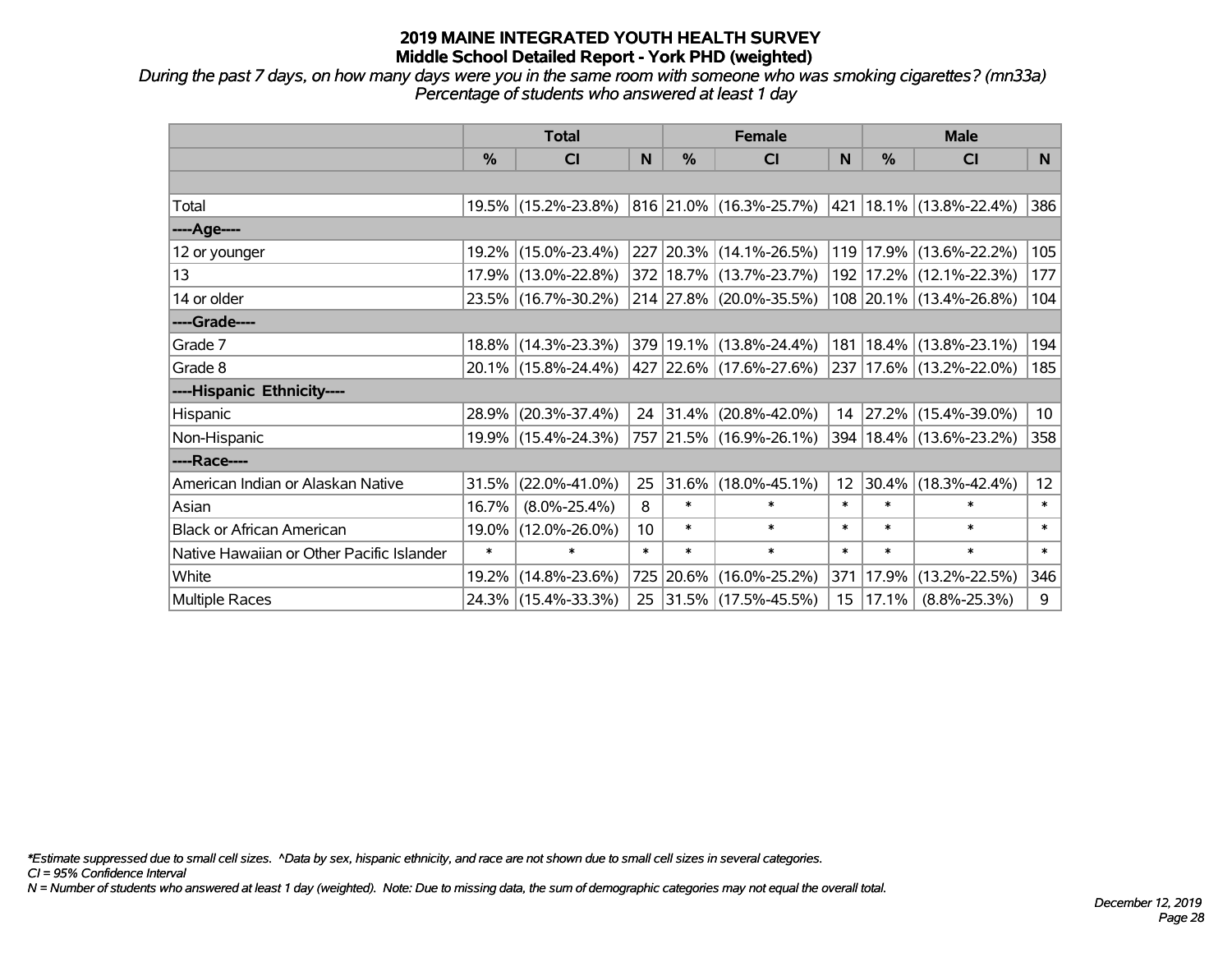*During the past 7 days, on how many days were you in the same car with someone who was smoking cigarettes? (mn56a) Percentage of students who answered at least 1 day*

|                                           | <b>Total</b> |                        |        |           | <b>Female</b>                                            | <b>Male</b> |           |                             |        |
|-------------------------------------------|--------------|------------------------|--------|-----------|----------------------------------------------------------|-------------|-----------|-----------------------------|--------|
|                                           | $\%$         | <b>CI</b>              | N      | %         | <b>CI</b>                                                | N           | $\%$      | <b>CI</b>                   | N      |
|                                           |              |                        |        |           |                                                          |             |           |                             |        |
| Total                                     |              | $13.5\%$ (10.4%-16.6%) |        |           | $ 566 15.3\% $ (11.0%-19.6%) 307 11.6% (8.1%-15.0%)      |             |           |                             | 248    |
| ----Age----                               |              |                        |        |           |                                                          |             |           |                             |        |
| 12 or younger                             | 13.7%        | $(8.9\% - 18.5\%)$     |        | 163 16.2% | $(9.8\% - 22.7\%)$                                       | 98          |           | $10.6\%$ (5.3%-15.9%)       | 61     |
| 13                                        | 12.3%        | $(9.1\% - 15.5\%)$     |        | 255 12.9% | $(7.5\% - 18.4\%)$                                       |             |           | 130 11.5% (8.3%-14.7%)      | 120    |
| 14 or older                               |              | 15.7% (11.2%-20.2%)    |        |           | 144 20.0% (13.9%-26.0%)                                  | 79          |           | $12.3\%$ (5.5%-19.1%)       | 64     |
| ----Grade----                             |              |                        |        |           |                                                          |             |           |                             |        |
| Grade 7                                   | 14.2%        | $(10.4\% - 18.1\%)$    |        |           | 286 16.0% (11.0%-21.1%)                                  |             |           | $ 150 12.3\% $ (8.2%-16.5%) | 130    |
| Grade 8                                   | 12.6%        | $(9.3\% - 15.9\%)$     |        |           | 267   14.7%   (10.6%-18.9%)   156   10.3%   (5.3%-15.3%) |             |           |                             | 108    |
| ----Hispanic Ethnicity----                |              |                        |        |           |                                                          |             |           |                             |        |
| Hispanic                                  | 27.9%        | $(16.7\% - 39.1\%)$    | 22     | $\ast$    | $\ast$                                                   | $\ast$      | $\ast$    | $\ast$                      | $\ast$ |
| Non-Hispanic                              |              | 13.3% (10.1%-16.6%)    |        |           | 505 15.4% (10.6%-20.1%)                                  |             | 280 11.3% | $(7.8\% - 14.9\%)$          | 220    |
| ----Race----                              |              |                        |        |           |                                                          |             |           |                             |        |
| American Indian or Alaskan Native         | 17.3%        | $(8.7\% - 25.8\%)$     | 14     | $\ast$    | $\ast$                                                   | $\ast$      | $\ast$    | $\ast$                      | $\ast$ |
| Asian                                     | $\ast$       | $\ast$                 | $\ast$ | $\ast$    | $\ast$                                                   | $\ast$      | $\ast$    | $\ast$                      | $\ast$ |
| <b>Black or African American</b>          | 15.8%        | $(0.7\% - 30.9\%)$     | 8      | $\ast$    | $\ast$                                                   | $\ast$      | $\ast$    | $\ast$                      | $\ast$ |
| Native Hawaiian or Other Pacific Islander | $\ast$       | $\ast$                 | $\ast$ | $\ast$    | $\ast$                                                   | $\ast$      | $\ast$    | $\ast$                      | $\ast$ |
| White                                     | 13.1%        | $(10.2\% - 15.9\%)$    | 490    | 14.8%     | $(10.5\% - 19.2\%)$                                      |             | 264 11.2% | $(8.0\% - 14.4\%)$          | 217    |
| <b>Multiple Races</b>                     |              | 25.3% (12.5%-38.1%)    | 29     |           | $ 33.3\% $ (14.0%-52.5%)                                 | 16          |           | $ 17.7\% $ (5.6%-29.8%)     | 11     |

*\*Estimate suppressed due to small cell sizes. ^Data by sex, hispanic ethnicity, and race are not shown due to small cell sizes in several categories.*

*CI = 95% Confidence Interval*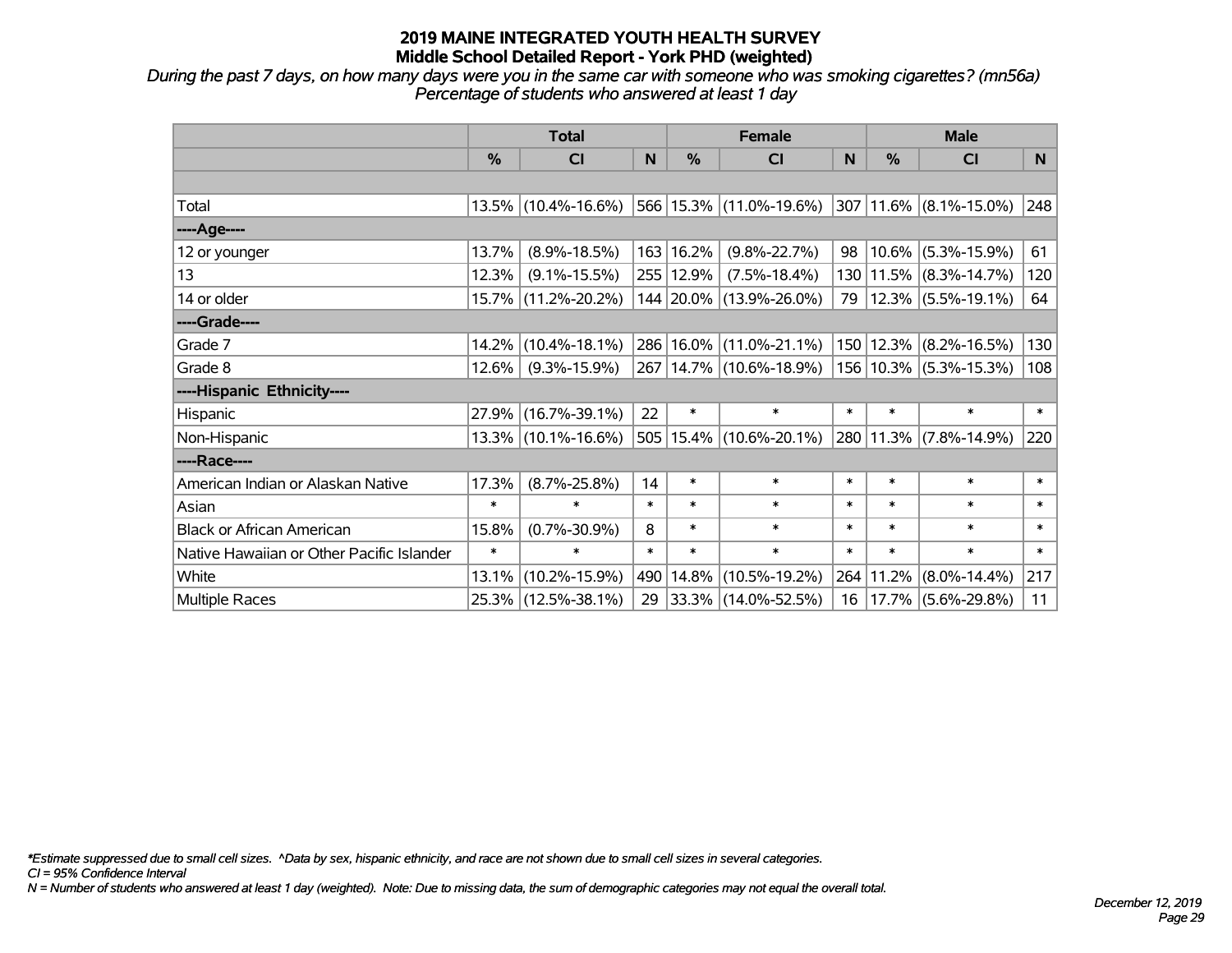#### **2019 MAINE INTEGRATED YOUTH HEALTH SURVEY Middle School Detailed Report - York PHD (weighted)** *Besides yourself, does anyone who lives in your home smoke cigarettes now? (mn57) Percentage of students who answered 'Yes'*

|                                           | <b>Total</b>  |                     |                |        | <b>Female</b>               |                 | <b>Male</b>   |                         |        |  |
|-------------------------------------------|---------------|---------------------|----------------|--------|-----------------------------|-----------------|---------------|-------------------------|--------|--|
|                                           | $\frac{0}{0}$ | CI                  | N              | %      | CI                          | N               | $\frac{0}{0}$ | <b>CI</b>               | N.     |  |
|                                           |               |                     |                |        |                             |                 |               |                         |        |  |
| Total                                     |               | 29.9% (23.6%-36.2%) |                |        | $1,245$ 31.3% (24.3%-38.2%) |                 |               | 624 28.7% (21.5%-36.0%) | 611    |  |
| ----Age----                               |               |                     |                |        |                             |                 |               |                         |        |  |
| 12 or younger                             | 31.7%         | $(23.2\% - 40.1\%)$ | 376            | 36.5%  | $(23.0\% - 50.0\%)$         |                 |               | 221 26.3% (18.9%-33.6%) | 149    |  |
| 13                                        |               | 28.7% (22.1%-35.2%) | 588            | 28.3%  | $(21.5\% - 35.0\%)$         |                 |               | 283 29.4% (21.2%-37.6%) | 302    |  |
| 14 or older                               |               | 30.0% (20.7%-39.2%) | 274            |        | $ 30.8\% $ (24.0%-37.5%)    |                 |               | 121 29.2% (16.7%-41.7%) | 152    |  |
| ----Grade----                             |               |                     |                |        |                             |                 |               |                         |        |  |
| Grade 7                                   | 31.9%         | $(25.0\% - 38.9\%)$ | 637            | 35.8%  | $(26.6\% - 44.9\%)$         |                 |               | 335 28.4% (22.1%-34.8%) | 296    |  |
| Grade 8                                   |               | 28.1% (21.1%-35.0%) | 591            |        | 27.3% (20.6%-34.0%)         |                 |               | 287 28.9% (19.5%-38.3%) | 300    |  |
| ----Hispanic Ethnicity----                |               |                     |                |        |                             |                 |               |                         |        |  |
| Hispanic                                  | 37.8%         | $(25.3\% - 50.3\%)$ | 29             | 38.9%  | $(23.6\% - 54.2\%)$         | 15 <sub>1</sub> |               | $34.9\%$ (13.1%-56.7%)  | 13     |  |
| Non-Hispanic                              |               | 30.0% (23.1%-36.9%) |                |        | 1,131 31.5% (24.0%-38.9%)   |                 |               | 571 28.7% (20.7%-36.6%) | 553    |  |
| ----Race----                              |               |                     |                |        |                             |                 |               |                         |        |  |
| American Indian or Alaskan Native         | 45.0%         | $(30.7\% - 59.3\%)$ | 35             | 42.7%  | $(27.5\% - 57.8\%)$         | 16              | 47.1%         | $(28.8\% - 65.3\%)$     | 19     |  |
| Asian                                     | 16.7%         | $(4.0\% - 29.5\%)$  | $\overline{7}$ | $\ast$ | $\ast$                      | $\ast$          | $\ast$        | $\ast$                  | $\ast$ |  |
| <b>Black or African American</b>          | 35.1%         | $(5.3\% - 65.0\%)$  | 17             | 31.3%  | $(3.1\% - 59.4\%)$          | 7               | 36.5%         | $(0.2\% - 72.7\%)$      | 8      |  |
| Native Hawaiian or Other Pacific Islander | $\ast$        | $\ast$              | $\ast$         | $\ast$ | $\ast$                      | $\ast$          | $\ast$        | $\ast$                  | $\ast$ |  |
| White                                     | 29.5%         | $(23.6\% - 35.3\%)$ | 1,099          | 30.8%  | $(23.6\% - 37.9\%)$         |                 | 546 28.4%     | $(22.2\% - 34.6\%)$     | 545    |  |
| <b>Multiple Races</b>                     |               | 33.8% (11.2%-56.3%) | 37             | 38.9%  | $(18.2\% - 59.6\%)$         | 19              | 28.3%         | $(0.6\% - 56.0\%)$      | 17     |  |

*\*Estimate suppressed due to small cell sizes. ^Data by sex, hispanic ethnicity, and race are not shown due to small cell sizes in several categories.*

*CI = 95% Confidence Interval*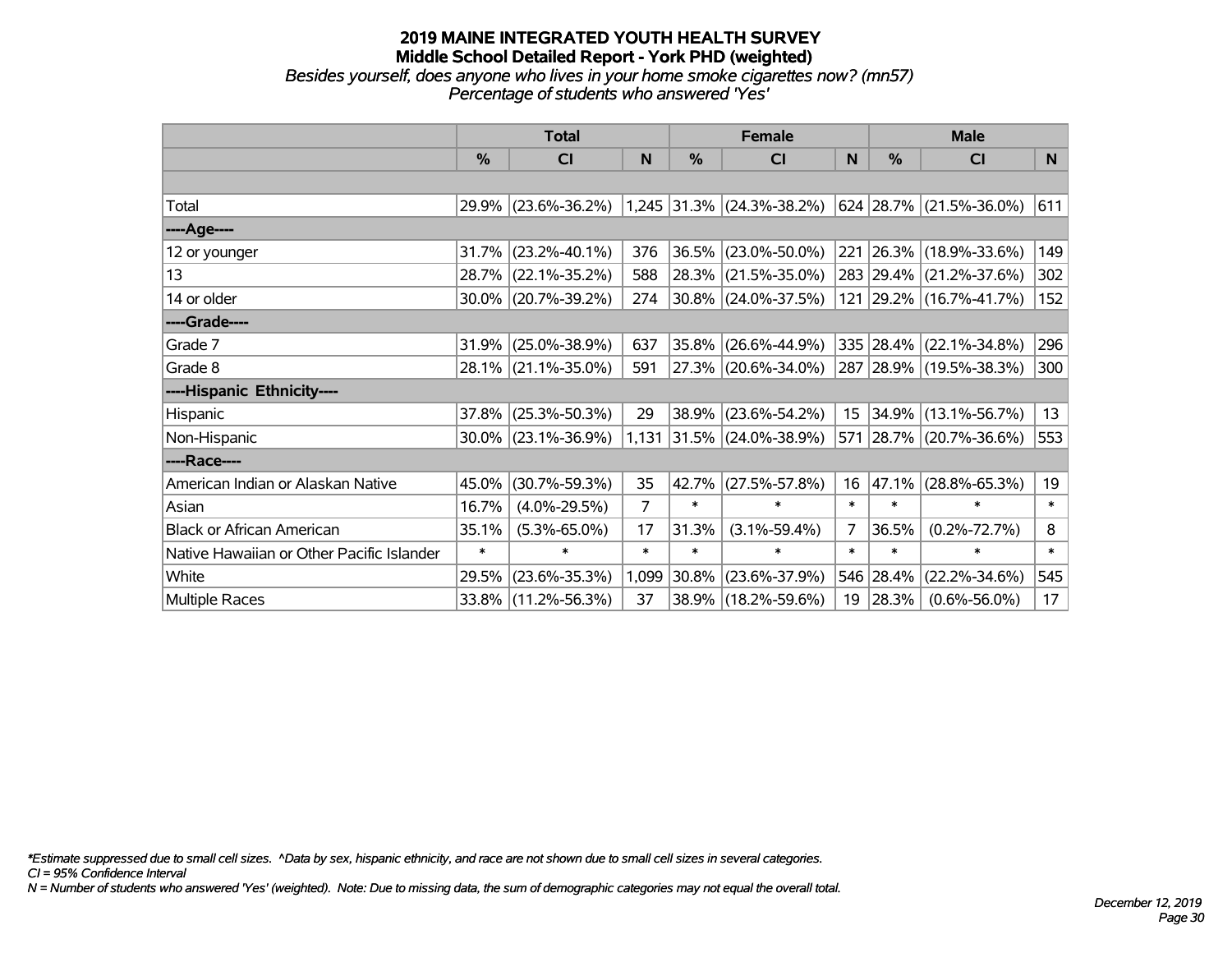*If you wanted to get some cigarettes, how easy would it be for you to get some? (mn37) Percentage of students who answered 'Sort of easy' or 'Very easy'*

|                                           | <b>Total</b>  |                     |        |               | <b>Female</b>                    |              | <b>Male</b> |                             |                 |  |
|-------------------------------------------|---------------|---------------------|--------|---------------|----------------------------------|--------------|-------------|-----------------------------|-----------------|--|
|                                           | $\frac{0}{0}$ | <b>CI</b>           | N      | $\frac{9}{6}$ | <b>CI</b>                        | <sub>N</sub> | %           | <b>CI</b>                   | N.              |  |
|                                           |               |                     |        |               |                                  |              |             |                             |                 |  |
| Total                                     |               | 22.9% (20.0%-25.8%) |        |               | $ 945 23.4\%  (20.0\% - 26.8\%)$ |              |             | 464   22.3%   (18.8%-25.8%) | 470             |  |
| ----Age----                               |               |                     |        |               |                                  |              |             |                             |                 |  |
| 12 or younger                             |               | 18.2% (13.9%-22.5%) |        |               | 212 18.3% (11.6%-24.9%)          | 105          |             | 18.0% (14.2%-21.9%)         | 104             |  |
| 13                                        |               | 22.4% (19.7%-25.0%) |        |               | 458 23.0% (20.3%-25.7%)          |              |             | 234 21.7% (17.7%-25.8%)     | 219             |  |
| 14 or older                               |               | 29.9% (26.5%-33.2%) |        |               | 272 32.1% (29.3%-35.0%)          |              |             | 125 27.9% (23.6%-32.3%)     | 144             |  |
| ----Grade----                             |               |                     |        |               |                                  |              |             |                             |                 |  |
| Grade 7                                   | $19.4\%$      | $(15.6\% - 23.2\%)$ |        |               | 384 20.5% (15.3%-25.6%)          | 190          | 18.3%       | $(14.5\% - 22.2\%)$         | 190             |  |
| Grade 8                                   |               | 26.0% (23.0%-28.9%) |        |               | 547 25.8% (22.9%-28.7%)          |              |             | 271 25.9% (21.8%-30.0%)     | 270             |  |
| ----Hispanic Ethnicity----                |               |                     |        |               |                                  |              |             |                             |                 |  |
| Hispanic                                  | 33.5%         | $(25.9\% - 41.0\%)$ | 27     |               | 30.7% (24.2%-37.2%)              |              | 13 35.9%    | $(19.6\% - 52.2\%)$         | 13              |  |
| Non-Hispanic                              |               | 22.8% (19.8%-25.8%) |        |               | 861 23.3% (19.6%-27.0%)          |              |             | 424 22.2% (18.6%-25.8%)     | 427             |  |
| ----Race----                              |               |                     |        |               |                                  |              |             |                             |                 |  |
| American Indian or Alaskan Native         | 26.4%         | $(21.3\% - 31.6\%)$ | 20     |               | 22.9% (13.3%-32.4%)              | 8            | 30.3%       | $(19.0\% - 41.6\%)$         | 12 <sub>2</sub> |  |
| Asian                                     | 15.9%         | $(7.5\% - 24.4\%)$  | 8      | $\ast$        | $\ast$                           | $\ast$       | $\ast$      | $\ast$                      | $\ast$          |  |
| <b>Black or African American</b>          | 32.9%         | $(16.8\% - 49.0\%)$ | 17     | 23.5%         | $(13.7\% - 33.3\%)$              | 6            | 42.0%       | $(21.1\% - 62.8\%)$         | 10 <sub>1</sub> |  |
| Native Hawaiian or Other Pacific Islander | $\ast$        | $\ast$              | $\ast$ | *             | $\ast$                           | $\ast$       | $\ast$      | $\ast$                      | $\ast$          |  |
| White                                     | 22.6%         | $(19.7\% - 25.4\%)$ |        |               | 842 23.0% (19.7%-26.4%)          |              | 410 22.0%   | $(18.4\% - 25.6\%)$         | 422             |  |
| Multiple Races                            |               | 25.4% (18.0%-32.9%) | 25     |               | $ 31.0\% $ (23.1%-38.9%)         | 14           | 19.8%       | $(7.9\% - 31.6\%)$          | 10 <sub>1</sub> |  |

*\*Estimate suppressed due to small cell sizes. ^Data by sex, hispanic ethnicity, and race are not shown due to small cell sizes in several categories.*

*CI = 95% Confidence Interval*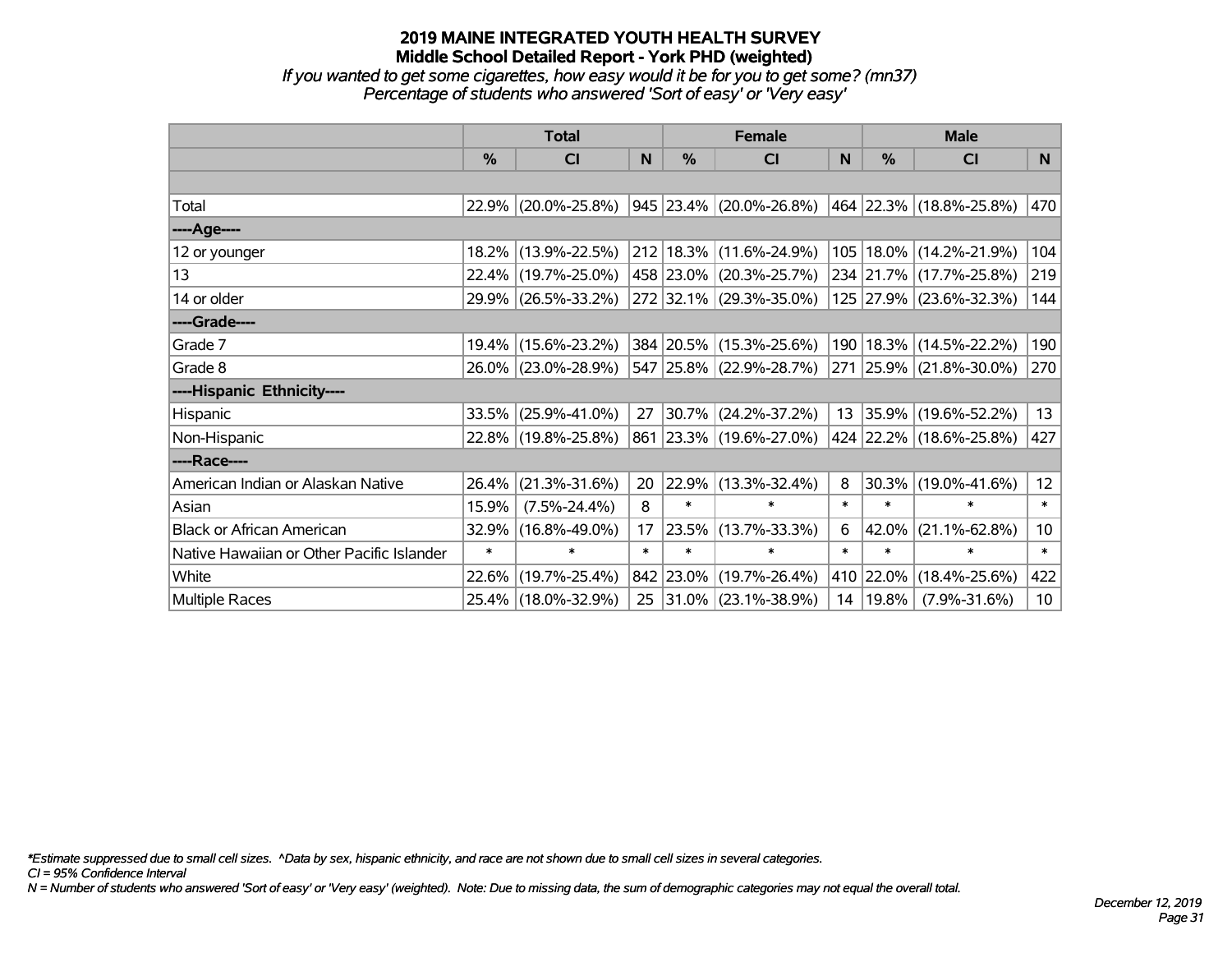## *Do you think that you will try a cigarette soon? (mn47)*

*Percentage of students who answered 'I definitely will', 'I probably will' or 'I probably will not'*

|                                           | <b>Total</b> |                                             |        |           | <b>Female</b>               |        | <b>Male</b> |                         |              |  |
|-------------------------------------------|--------------|---------------------------------------------|--------|-----------|-----------------------------|--------|-------------|-------------------------|--------------|--|
|                                           | $\%$         | <b>CI</b>                                   | N      | %         | <b>CI</b>                   | N      | $\%$        | <b>CI</b>               | N            |  |
|                                           |              |                                             |        |           |                             |        |             |                         |              |  |
| Total                                     |              | 18.1% (14.3%-21.9%) 762 18.1% (13.0%-23.2%) |        |           |                             |        |             | 363 17.6% (14.0%-21.2%) | 380          |  |
| ----Age----                               |              |                                             |        |           |                             |        |             |                         |              |  |
| 12 or younger                             | 14.2%        | $(9.8\% - 18.6\%)$                          |        | 170 12.6% | $(8.8\% - 16.4\%)$          | 77     | 15.7%       | $(9.6\% - 21.9\%)$      | 90           |  |
| 13                                        |              | 18.9% (13.0%-24.7%)                         |        |           | 391   19.7%   (11.6%-27.7%) | 197    |             | 17.0% (12.7%-21.3%)     | 178          |  |
| 14 or older                               |              | 21.8% (16.9%-26.6%)                         |        |           | 200 22.5% (18.2%-26.9%)     |        |             | 89 21.2% (14.4%-28.0%)  | 112          |  |
| ----Grade----                             |              |                                             |        |           |                             |        |             |                         |              |  |
| Grade 7                                   |              | 14.7% (10.4%-19.0%)                         |        | 295 13.8% | $(9.1\% - 18.5\%)$          | 130    | $15.0\%$    | $(10.5\% - 19.4\%)$     | 158          |  |
| Grade 8                                   |              | $21.1\%$ (17.0%-25.3%)                      |        |           | 449   22.0%   (15.5%-28.6%) |        |             | 233 19.6% (14.5%-24.6%) | 206          |  |
| ----Hispanic Ethnicity----                |              |                                             |        |           |                             |        |             |                         |              |  |
| Hispanic                                  | 30.0%        | $(21.7\% - 38.3\%)$                         | 24     | $ 44.0\%$ | $(35.1\% - 52.8\%)$         | 17     | 17.3%       | $(3.4\% - 31.2\%)$      | 6            |  |
| Non-Hispanic                              |              | 17.9% (14.0%-21.7%)                         |        |           | 680   18.2%   (12.6%-23.7%) | 331    |             | 17.1% (13.9%-20.4%)     | 334          |  |
| ----Race----                              |              |                                             |        |           |                             |        |             |                         |              |  |
| American Indian or Alaskan Native         | 18.2%        | $(9.1\% - 27.3\%)$                          | 14     | 14.7%     | $(5.1\% - 24.3\%)$          | 6      | 21.5%       | $(5.4\% - 37.6\%)$      | 9            |  |
| Asian                                     | 21.8%        | $(5.1\% - 38.5\%)$                          | 9      | $\ast$    | $\ast$                      | $\ast$ | $\ast$      | $\ast$                  | $\ast$       |  |
| <b>Black or African American</b>          | 32.3%        | $(19.4\% - 45.2\%)$                         | 15     | 34.2%     | $(22.2\% - 46.1\%)$         | 8      | 33.3%       | $(2.6\% - 64.1\%)$      | 8            |  |
| Native Hawaiian or Other Pacific Islander | $\ast$       | $\ast$                                      | $\ast$ | $\ast$    | $\ast$                      | $\ast$ | $\ast$      | $\ast$                  | $\pmb{\ast}$ |  |
| White                                     | 17.6%        | $(13.5\% - 21.8\%)$                         | 663    | 17.8%     | $(12.1\% - 23.5\%)$         | 318    | 16.8%       | $(13.1\% - 20.5\%)$     | 326          |  |
| <b>Multiple Races</b>                     |              | 19.7% (11.2%-28.2%)                         | 22     |           | $ 18.9\% $ (10.6%-27.3%)    | 9      | 20.7%       | $(6.6\% - 34.8\%)$      | 13           |  |

*\*Estimate suppressed due to small cell sizes. ^Data by sex, hispanic ethnicity, and race are not shown due to small cell sizes in several categories.*

*CI = 95% Confidence Interval*

*N = Number of students who answered 'I definitely will', 'I probably will' or 'I probably will not' (weighted). Note: Due to missing data, the sum of demographic categories may not equal the overall total.*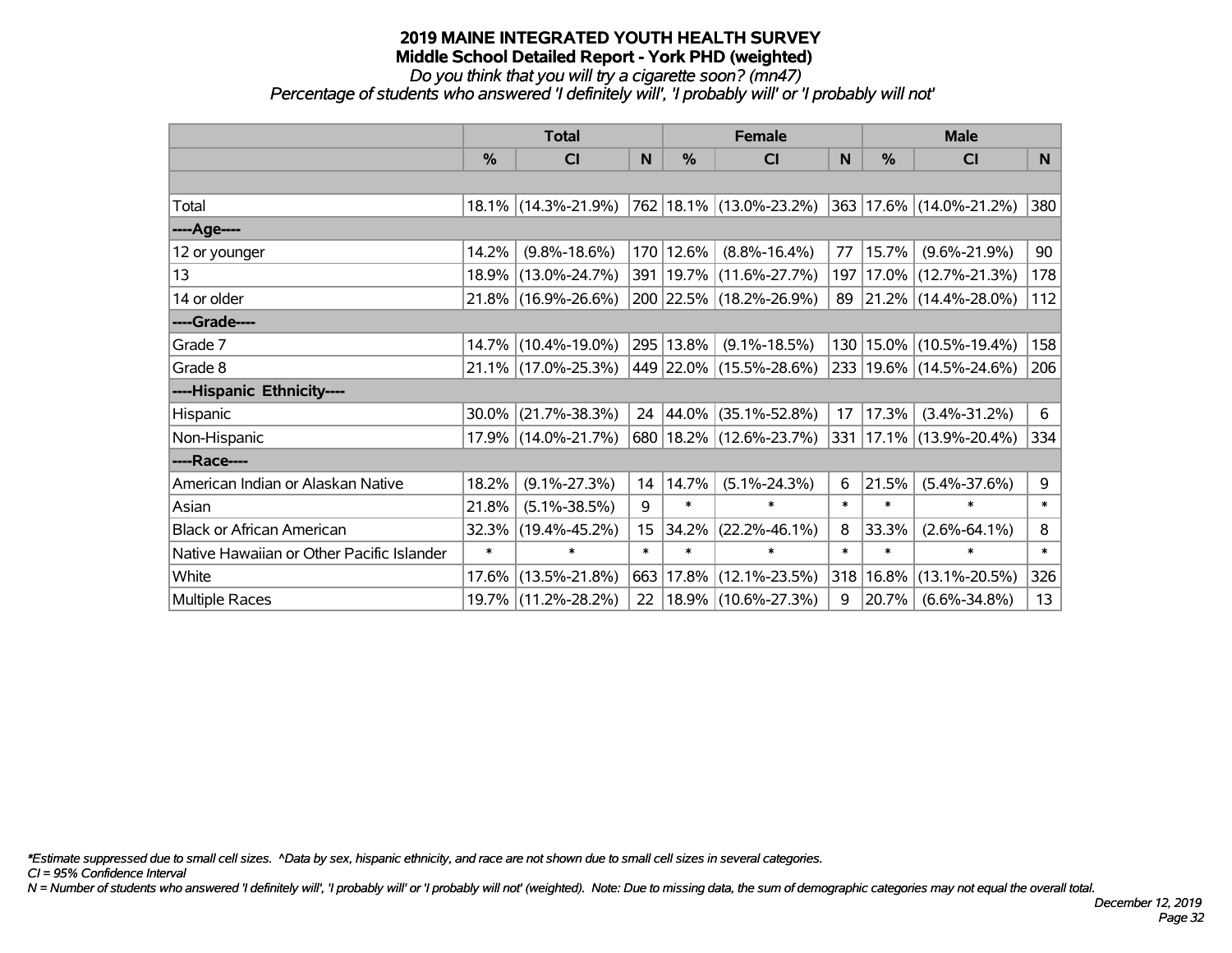#### *Do you think you will smoke a cigarette at any time during the next year? (mn48) Percentage of students who answered 'I definitely will', 'I probably will' or 'I probably will not'*

|                                           | <b>Total</b> |                     |        |           | <b>Female</b>               |        | <b>Male</b>   |                              |        |  |
|-------------------------------------------|--------------|---------------------|--------|-----------|-----------------------------|--------|---------------|------------------------------|--------|--|
|                                           | %            | <b>CI</b>           | N      | %         | <b>CI</b>                   | N      | $\frac{0}{0}$ | <b>CI</b>                    | N.     |  |
|                                           |              |                     |        |           |                             |        |               |                              |        |  |
| Total                                     |              | 15.6% (12.2%-19.0%) |        |           | 654 16.0% (11.6%-20.4%)     |        |               | $ 321 14.7\% $ (10.8%-18.6%) | 317    |  |
| ----Age----                               |              |                     |        |           |                             |        |               |                              |        |  |
| 12 or younger                             | 10.7%        | $(6.8\% - 14.7\%)$  | 129    | 9.0%      | $(5.3\% - 12.7\%)$          | 55     | 12.4%         | $(7.3\% - 17.5\%)$           | 71     |  |
| 13                                        |              | 16.4% (11.8%-21.0%) |        |           | 338   18.5%   (11.4%-25.7%) | 185    | $13.4\%$      | $(9.4\% - 17.4\%)$           | 140    |  |
| 14 or older                               |              | 20.3% (14.7%-25.9%) |        |           | 187 20.4% (14.0%-26.9%)     |        |               | 81 20.0% (13.5%-26.6%)       | 105    |  |
| ----Grade----                             |              |                     |        |           |                             |        |               |                              |        |  |
| Grade 7                                   | 11.0%        | $(7.3\% - 14.7\%)$  |        | 220 10.5% | $(6.3\% - 14.7\%)$          | 98     | 11.1%         | $(7.2\% - 15.0\%)$           | 117    |  |
| Grade 8                                   |              | 19.6% (15.6%-23.7%) |        |           | 418 21.0% (14.5%-27.5%)     |        |               | 223 17.5% (12.1%-22.8%)      | 183    |  |
| ----Hispanic Ethnicity----                |              |                     |        |           |                             |        |               |                              |        |  |
| Hispanic                                  |              | 27.2% (18.5%-35.9%) | 22     | $\ast$    | $\ast$                      | $\ast$ | $\ast$        | $\ast$                       | $\ast$ |  |
| Non-Hispanic                              |              | 15.5% (12.1%-18.9%) |        |           | 588 16.0% (11.4%-20.6%)     | 291    |               | 14.5% (10.6%-18.3%)          | 282    |  |
| ----Race----                              |              |                     |        |           |                             |        |               |                              |        |  |
| American Indian or Alaskan Native         | 18.3%        | $(5.7\% - 31.0\%)$  | 14     | $\ast$    | $\ast$                      | $\ast$ | $\ast$        | $\ast$                       | $\ast$ |  |
| Asian                                     | $\ast$       | $\ast$              | $\ast$ | $\ast$    | $\ast$                      | $\ast$ | $\ast$        | $\ast$                       | $\ast$ |  |
| <b>Black or African American</b>          | 24.8%        | $(7.9\% - 41.8\%)$  | 12     | $\ast$    | $\ast$                      | $\ast$ | $\ast$        | $\ast$                       | $\ast$ |  |
| Native Hawaiian or Other Pacific Islander | $\ast$       | $\ast$              | $\ast$ | $\ast$    | $\ast$                      | $\ast$ | $\ast$        | $\ast$                       | $\ast$ |  |
| White                                     |              | 15.3% (11.7%-18.9%) |        | 574 15.9% | $(11.0\% - 20.7\%)$         | 283    | 14.2%         | $(10.2\% - 18.2\%)$          | 275    |  |
| <b>Multiple Races</b>                     |              | 19.8% (12.3%-27.3%) | 22     | 17.4%     | $(4.7\% - 30.1\%)$          | 9      | 20.3%         | $(9.8\% - 30.8\%)$           | 13     |  |

*\*Estimate suppressed due to small cell sizes. ^Data by sex, hispanic ethnicity, and race are not shown due to small cell sizes in several categories.*

*CI = 95% Confidence Interval*

*N = Number of students who answered 'I definitely will', 'I probably will' or 'I probably will not' (weighted). Note: Due to missing data, the sum of demographic categories may not equal the overall total.*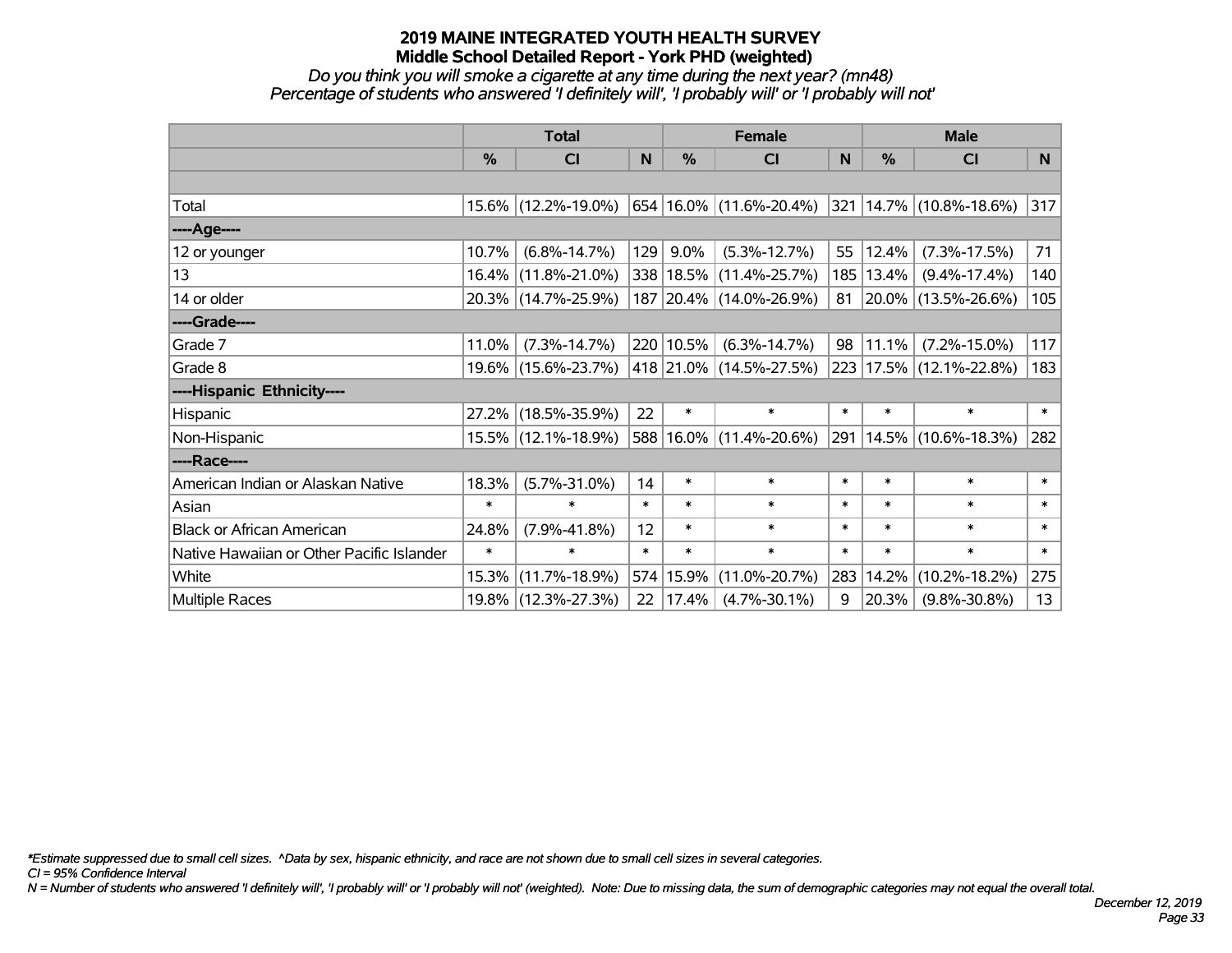#### **2019 MAINE INTEGRATED YOUTH HEALTH SURVEY Middle School Detailed Report - York PHD (weighted)** *Do you think you will smoke a cigarette at any time during the next year? (mn48\_2)*

*Percentage of students who answered 'I definitely will not'*

|                                           | <b>Total</b> |                        |        |               | <b>Female</b>               |        | <b>Male</b> |                           |        |  |
|-------------------------------------------|--------------|------------------------|--------|---------------|-----------------------------|--------|-------------|---------------------------|--------|--|
|                                           | $\%$         | <b>CI</b>              | N      | $\frac{0}{0}$ | <b>CI</b>                   | N      | %           | <b>CI</b>                 | N      |  |
|                                           |              |                        |        |               |                             |        |             |                           |        |  |
| Total                                     |              | $84.4\%$ (81.0%-87.8%) |        |               | $3,541$ 84.0% (79.6%-88.4%) |        |             | 1,684 85.3% (81.4%-89.2%) | 1,840  |  |
| ----Age----                               |              |                        |        |               |                             |        |             |                           |        |  |
| 12 or younger                             | 89.3%        | $(85.3\% - 93.2\%)$    | 1,071  |               | 91.0% (87.3%-94.7%)         | 556    |             | 87.6% (82.5%-92.7%)       | 503    |  |
| 13                                        |              | 83.6% (79.0%-88.2%)    |        |               | 1,724 81.5% (74.3%-88.6%)   | 814    |             | 86.6% (82.6%-90.6%)       | 905    |  |
| 14 or older                               |              | 79.7% (74.1%-85.3%)    | 735    |               | 79.6% (73.1%-86.0%)         | 314    |             | $ 80.0\% $ (73.4%-86.5%)  | 421    |  |
| ----Grade----                             |              |                        |        |               |                             |        |             |                           |        |  |
| Grade 7                                   | 89.0%        | $(85.3\% - 92.7\%)$    | 1,781  |               | $ 89.5\% $ (85.3%-93.7%)    | 836    |             | 88.9% (85.0%-92.8%)       | 937    |  |
| Grade 8                                   |              | $80.4\%$ (76.3%-84.4%) |        |               | 1,710 79.0% (72.5%-85.5%)   | 839    |             | 82.5% (77.2%-87.9%)       | 867    |  |
| ----Hispanic Ethnicity----                |              |                        |        |               |                             |        |             |                           |        |  |
| Hispanic                                  | 72.8%        | $(64.1\% - 81.5\%)$    | 58     | $\ast$        | $\ast$                      | $\ast$ | $\ast$      | $\ast$                    | $\ast$ |  |
| Non-Hispanic                              |              | 84.5% (81.1%-87.9%)    |        |               | 3,208 84.0% (79.4%-88.6%)   |        |             | 1,528 85.5% (81.7%-89.4%) | 1,668  |  |
| ----Race----                              |              |                        |        |               |                             |        |             |                           |        |  |
| American Indian or Alaskan Native         | 81.7%        | $(69.0\% - 94.3\%)$    | 64     | $\ast$        | $\ast$                      | $\ast$ | $\ast$      | $\ast$                    | $\ast$ |  |
| Asian                                     | $\ast$       | $\ast$                 | $\ast$ | $\ast$        | $\ast$                      | $\ast$ | $\ast$      | $\ast$                    | $\ast$ |  |
| <b>Black or African American</b>          | 75.2%        | $(58.2\% - 92.1\%)$    | 36     | $\ast$        | $\ast$                      | $\ast$ | $\ast$      | $\ast$                    | $\ast$ |  |
| Native Hawaiian or Other Pacific Islander | $\ast$       | $\ast$                 | $\ast$ | $\ast$        | $\ast$                      | $\ast$ | $\ast$      | $\ast$                    | $\ast$ |  |
| White                                     | 84.7%        | $(81.1\% - 88.3\%)$    |        | 3,176 84.1%   | $(79.3\% - 89.0\%)$         | 1,500  | 85.8%       | $(81.8\% - 89.8\%)$       | 1,664  |  |
| Multiple Races                            |              | $80.2\%$ (72.7%-87.7%) | 91     |               | 82.6% (69.9%-95.3%)         | 41     |             | 79.7% (69.2%-90.2%)       | 50     |  |

*\*Estimate suppressed due to small cell sizes. ^Data by sex, hispanic ethnicity, and race are not shown due to small cell sizes in several categories.*

*CI = 95% Confidence Interval*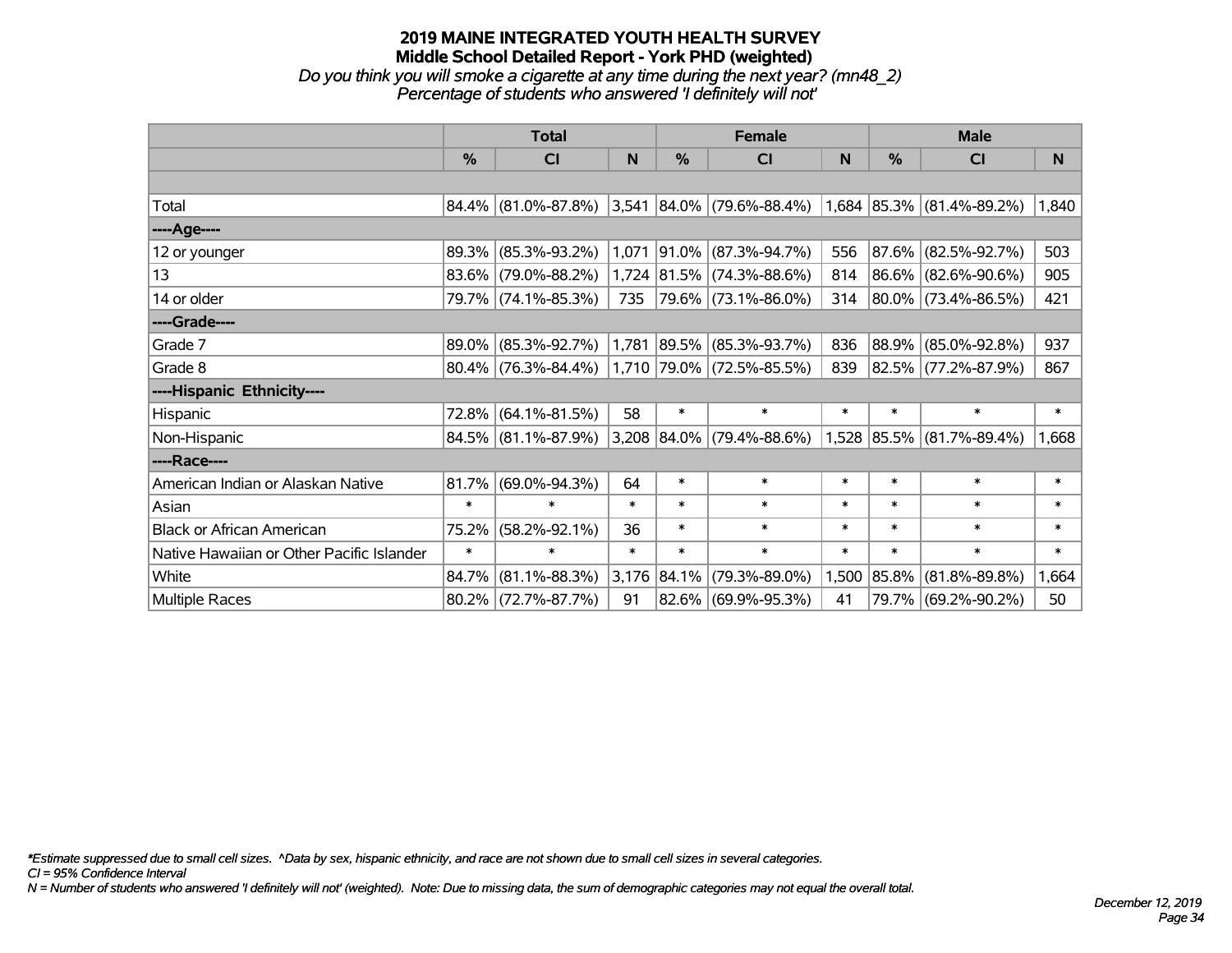#### *If one of your best friends offered you a cigarette, would you smoke it? (mn51) Percentage of students who answered 'Definitely yes', 'Probably yes' or 'Probably not'*

|                                           | <b>Total</b> |                     |                 |        | <b>Female</b>               |        | <b>Male</b>   |                             |        |  |
|-------------------------------------------|--------------|---------------------|-----------------|--------|-----------------------------|--------|---------------|-----------------------------|--------|--|
|                                           | %            | <b>CI</b>           | N               | $\%$   | <b>CI</b>                   | N      | $\frac{0}{0}$ | <b>CI</b>                   | N.     |  |
|                                           |              |                     |                 |        |                             |        |               |                             |        |  |
| Total                                     |              | 19.5% (15.8%-23.2%) |                 |        | 815 20.6% (15.2%-26.0%)     |        |               | 413   18.1%   (15.0%-21.2%) | 386    |  |
| ----Age----                               |              |                     |                 |        |                             |        |               |                             |        |  |
| 12 or younger                             |              | 15.1% (10.2%-20.0%) |                 |        | 180   16.0%   (11.1%-20.9%) | 97     | 13.9%         | $(8.9\% - 19.0\%)$          | 79     |  |
| 13                                        |              | 18.8% (13.6%-23.9%) |                 |        | 387 21.8% (14.4%-29.2%)     |        |               | 219   15.2%   (10.4%-20.0%) | 157    |  |
| 14 or older                               |              | 27.0% (21.2%-32.7%) |                 |        | 248 24.6% (19.3%-30.0%)     |        |               | 97 28.6% (18.7%-38.5%)      | 150    |  |
| ----Grade----                             |              |                     |                 |        |                             |        |               |                             |        |  |
| Grade 7                                   |              | 15.2% (11.0%-19.4%) |                 |        | 305   16.4%   (12.0%-20.9%) |        | 154 13.9%     | $(9.7\% - 18.0\%)$          | 145    |  |
| Grade 8                                   |              | 23.3% (19.2%-27.4%) |                 |        | 493  24.5%  (17.0%-32.0%)   |        |               | 259 21.6% (16.4%-26.9%)     | 225    |  |
| ----Hispanic Ethnicity----                |              |                     |                 |        |                             |        |               |                             |        |  |
| Hispanic                                  |              | 26.5% (18.6%-34.4%) | 21              | $\ast$ | $\ast$                      | $\ast$ | $\ast$        | $\ast$                      | $\ast$ |  |
| Non-Hispanic                              |              | 19.0% (15.6%-22.5%) |                 |        | 721 20.1% (14.5%-25.7%)     | 365    |               | 17.8% (14.7%-20.9%)         | 346    |  |
| ----Race----                              |              |                     |                 |        |                             |        |               |                             |        |  |
| American Indian or Alaskan Native         | 13.5%        | $(3.9\% - 23.1\%)$  | 10 <sup>1</sup> | $\ast$ | $\ast$                      | $\ast$ | $\ast$        | $\ast$                      | $\ast$ |  |
| Asian                                     | 15.0%        | $(0.0\% - 30.4\%)$  | 6               | $\ast$ | $\ast$                      | $\ast$ | $\ast$        | $\ast$                      | $\ast$ |  |
| <b>Black or African American</b>          | 27.2%        | $(9.2\% - 45.2\%)$  | 13              | 27.1%  | $(8.5\% - 45.7\%)$          | 6      | 26.4%         | $(1.3\% - 51.5\%)$          | 6      |  |
| Native Hawaiian or Other Pacific Islander | $\ast$       | $\ast$              | $\ast$          | $\ast$ | $\ast$                      | $\ast$ | $\ast$        | $\ast$                      | $\ast$ |  |
| White                                     |              | 19.6% (15.5%-23.6%) | 732             | 20.6%  | $(14.3\% - 26.8\%)$         | 367    | 18.2%         | $(14.7\% - 21.7\%)$         | 351    |  |
| <b>Multiple Races</b>                     |              | 17.6% (12.4%-22.8%) | 19              | 19.4%  | $(9.2\% - 29.5\%)$          | 9      | 14.5%         | $(6.1\% - 22.9\%)$          | 8      |  |

*\*Estimate suppressed due to small cell sizes. ^Data by sex, hispanic ethnicity, and race are not shown due to small cell sizes in several categories.*

*CI = 95% Confidence Interval*

*N = Number of students who answered 'Definitely yes', 'Probably yes' or 'Probably not' (weighted). Note: Due to missing data, the sum of demographic categories may not equal the overall total.*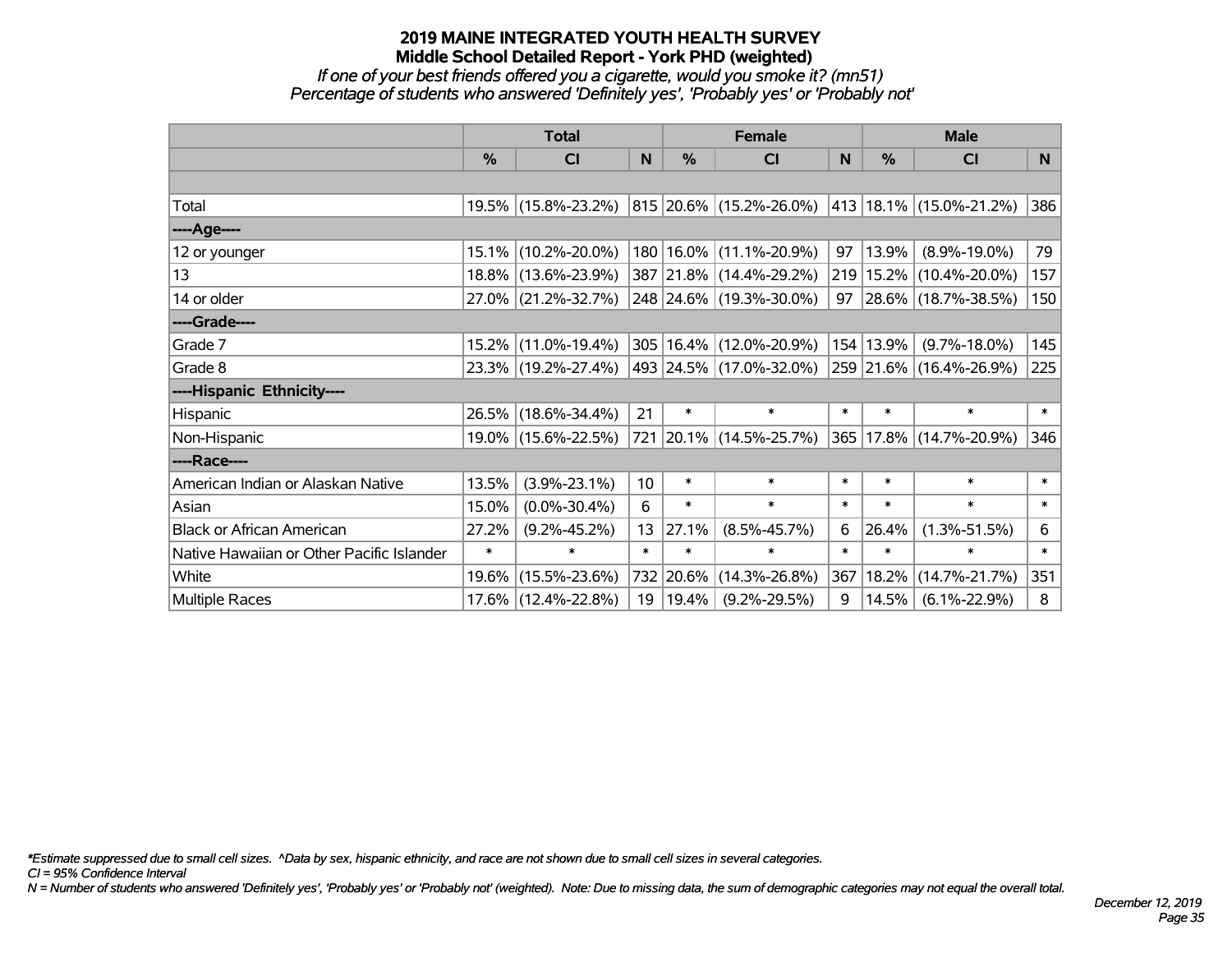*During the past 12 months, were you taught in any of your classes about the dangers of tobacco use? (mn156) Percentage of students who answered 'Yes'*

|                                           | <b>Total</b> |                        |        |             | <b>Female</b>                     |        | <b>Male</b>   |                           |          |  |
|-------------------------------------------|--------------|------------------------|--------|-------------|-----------------------------------|--------|---------------|---------------------------|----------|--|
|                                           | $\%$         | CI                     | N      | $\%$        | <b>CI</b>                         | N      | $\frac{0}{0}$ | <b>CI</b>                 | <b>N</b> |  |
|                                           |              |                        |        |             |                                   |        |               |                           |          |  |
| Total                                     |              | $55.4\%$ (46.2%-64.5%) |        |             | $\vert$ 2,328 52.8% (43.2%-62.4%) |        |               | 1,063 58.6% (48.8%-68.4%) | 1,260    |  |
| ----Age----                               |              |                        |        |             |                                   |        |               |                           |          |  |
| 12 or younger                             | 50.2%        | $(38.8\% - 61.6\%)$    | 602    | 48.6%       | $(36.5\% - 60.7\%)$               | 295    | 52.9%         | $(37.7\% - 68.0\%)$       | 304      |  |
| 13                                        |              | $57.3\%$ (48.1%-66.5%) | 1,187  |             | $54.7\%$ (43.8%-65.5%)            | 553    |               | $60.8\%$ (52.6%-68.9%)    | 631      |  |
| 14 or older                               |              | 57.3% (47.2%-67.5%)    | 528    |             | $54.4\%$ (42.8%-66.1%)            | 215    |               | 59.7% (46.3%-73.0%)       | 314      |  |
| ----Grade----                             |              |                        |        |             |                                   |        |               |                           |          |  |
| Grade 7                                   | 51.0%        | $(37.8\% - 64.2\%)$    |        | 1,028 49.6% | $(34.9\% - 64.4\%)$               | 467    | $52.6\%$      | $(38.9\% - 66.4\%)$       | 556      |  |
| Grade 8                                   |              | $59.4\%$ (50.1%-68.6%) |        |             | $1,259$ 55.7% (46.8%-64.5%)       | 591    |               | $ 64.0\% $ (53.9%-74.1%)  | 668      |  |
| ----Hispanic Ethnicity----                |              |                        |        |             |                                   |        |               |                           |          |  |
| Hispanic                                  |              | 46.5% (31.8%-61.3%)    | 37     | 46.4%       | $(23.1\% - 69.6\%)$               | 18     | 51.4%         | $(34.0\% - 68.8\%)$       | 19       |  |
| Non-Hispanic                              |              | $55.4\%$ (45.7%-65.1%) |        |             | 2,109 52.8% (42.4%-63.2%)         | 966    |               | 58.6% (48.9%-68.3%)       | 1,141    |  |
| ----Race----                              |              |                        |        |             |                                   |        |               |                           |          |  |
| American Indian or Alaskan Native         | 65.9%        | $(53.4\% - 78.4\%)$    | 53     |             | 75.6% (61.2%-90.1%)               | 29     | 57.0%         | $(38.4\% - 75.6\%)$       | 24       |  |
| Asian                                     | 70.8%        | $(51.4\% - 90.3\%)$    | 30     | $\ast$      | $\ast$                            | $\ast$ | $\ast$        | $\ast$                    | $\ast$   |  |
| <b>Black or African American</b>          | 49.7%        | $(28.1\% - 71.2\%)$    | 22     | 47.2%       | $(20.8\% - 73.5\%)$               | 9      | 52.8%         | $(29.7\% - 76.0\%)$       | 12       |  |
| Native Hawaiian or Other Pacific Islander | $\ast$       | $\ast$                 | $\ast$ | $\ast$      | $\ast$                            | $\ast$ | $\ast$        | $\ast$                    | $\ast$   |  |
| White                                     | 55.2%        | $(45.7\% - 64.6\%)$    | 2,077  | 52.6%       | $(42.7\% - 62.5\%)$               | 943    | 58.4%         | $(48.4\% - 68.3\%)$       | 1,129    |  |
| Multiple Races                            |              | 56.7% (46.3%-67.1%)    | 63     |             | $53.5\%$ (45.2%-61.9%)            | 26     |               | $60.1\%$ (40.3%-80.0%)    | 38       |  |

*\*Estimate suppressed due to small cell sizes. ^Data by sex, hispanic ethnicity, and race are not shown due to small cell sizes in several categories.*

*CI = 95% Confidence Interval*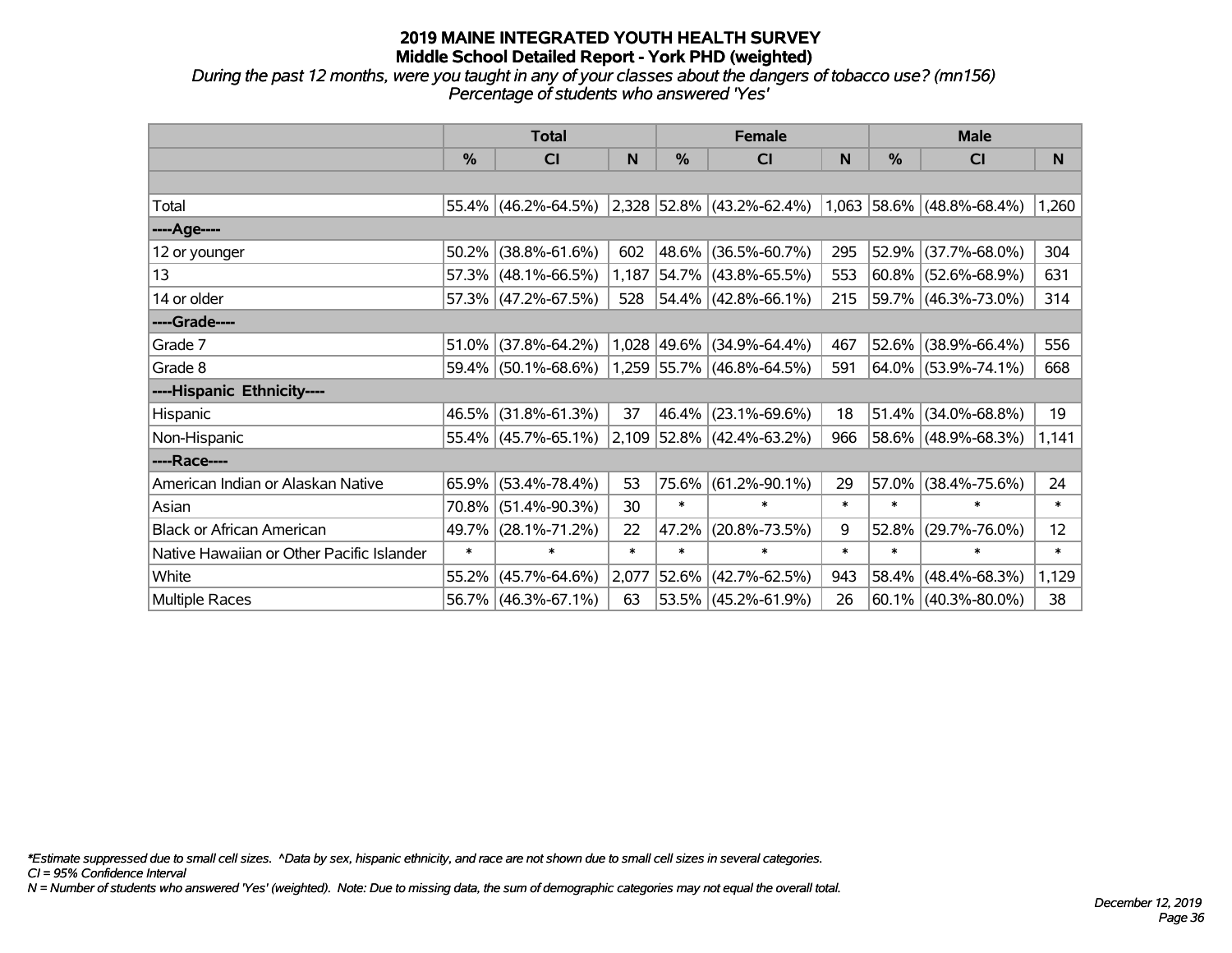*How much do you think people risk harming themselves (physically or in other ways) if they smoke one or more packs of cigarettes per day? (mn36) Percentage of students who answered 'No risk' or 'Slight risk'*

|                                           | <b>Total</b> |                     |                 |           | <b>Female</b>      |        | <b>Male</b> |                                                  |        |  |
|-------------------------------------------|--------------|---------------------|-----------------|-----------|--------------------|--------|-------------|--------------------------------------------------|--------|--|
|                                           | %            | <b>CI</b>           | N               | %         | <b>CI</b>          | N      | %           | <b>CI</b>                                        | N.     |  |
|                                           |              |                     |                 |           |                    |        |             |                                                  |        |  |
| Total                                     |              | 12.1% (10.8%-13.5%) | 503             | 9.9%      |                    |        |             | $(8.1\% - 11.6\%)$   195   13.9%   (12.2%-15.6%) | 294    |  |
| ----Age----                               |              |                     |                 |           |                    |        |             |                                                  |        |  |
| 12 or younger                             | 11.8%        | $(9.8\% - 13.8\%)$  | 137             | 11.6%     | $(8.7\% - 14.5\%)$ | 67     | 12.2%       | $(9.8\% - 14.6\%)$                               | 70     |  |
| 13                                        | 11.8%        | $(9.7\% - 14.0\%)$  | 245             | 9.5%      | $(6.2\% - 12.8\%)$ | 97     |             | 13.4% (11.3%-15.6%)                              | 138    |  |
| 14 or older                               |              | 13.1% (10.2%-16.0%) | 119             | 8.1%      | $(4.2\% - 12.0\%)$ | 31     |             | $16.4\%$ (14.2%-18.6%)                           | 84     |  |
| ----Grade----                             |              |                     |                 |           |                    |        |             |                                                  |        |  |
| Grade 7                                   | 12.7%        | $(10.9\% - 14.5\%)$ |                 | 252 11.7% | $(9.1\% - 14.4\%)$ |        |             | 108   13.2%   (10.5%-15.9%)                      | 137    |  |
| Grade 8                                   | 11.3%        | $(9.9\% - 12.8\%)$  | 240             | 8.2%      | $(5.9\% - 10.5\%)$ | 86     |             | 14.2% (12.5%-15.8%)                              | 149    |  |
| ----Hispanic Ethnicity----                |              |                     |                 |           |                    |        |             |                                                  |        |  |
| Hispanic                                  | 20.1%        | $(16.0\% - 24.1\%)$ | 17              | $\ast$    | $\ast$             | $\ast$ | $\ast$      | $\ast$                                           | $\ast$ |  |
| Non-Hispanic                              |              | 11.5% (10.3%-12.8%) | 437             | 9.2%      | $(7.5\% - 10.8\%)$ |        |             | 167   13.5%   (11.9%-15.1%)                      | 262    |  |
| ----Race----                              |              |                     |                 |           |                    |        |             |                                                  |        |  |
| American Indian or Alaskan Native         | 15.0%        | $(11.5\% - 18.5\%)$ | 12              | 15.1%     | $(8.2\% - 21.9\%)$ | 6      | 15.1%       | $(8.0\% - 22.2\%)$                               | 6      |  |
| Asian                                     | 17.3%        | $(7.1\% - 27.4\%)$  | 8               | $\ast$    | $\ast$             | $\ast$ | $\ast$      | $\ast$                                           | $\ast$ |  |
| <b>Black or African American</b>          | 19.1%        | $(14.2\% - 24.0\%)$ | 10 <sup>°</sup> | $\ast$    | $\ast$             | $\ast$ | $\ast$      | $\ast$                                           | $\ast$ |  |
| Native Hawaiian or Other Pacific Islander | $\ast$       | $\ast$              | $\ast$          | $\ast$    | $\ast$             | $\ast$ | $\ast$      | $\ast$                                           | $\ast$ |  |
| White                                     | 11.5%        | $(10.2\% - 12.7\%)$ | 429             | 9.3%      | $(7.7\% - 10.9\%)$ | 166    | 13.2%       | $(11.4\% - 14.9\%)$                              | 254    |  |
| <b>Multiple Races</b>                     |              | 17.0% (10.6%-23.5%) | 17              | $\ast$    | $\ast$             | $\ast$ | $\ast$      | $\ast$                                           | $\ast$ |  |

*\*Estimate suppressed due to small cell sizes. ^Data by sex, hispanic ethnicity, and race are not shown due to small cell sizes in several categories.*

*CI = 95% Confidence Interval*

*N = Number of students who answered 'No risk' or 'Slight risk' (weighted). Note: Due to missing data, the sum of demographic categories may not equal the overall total.*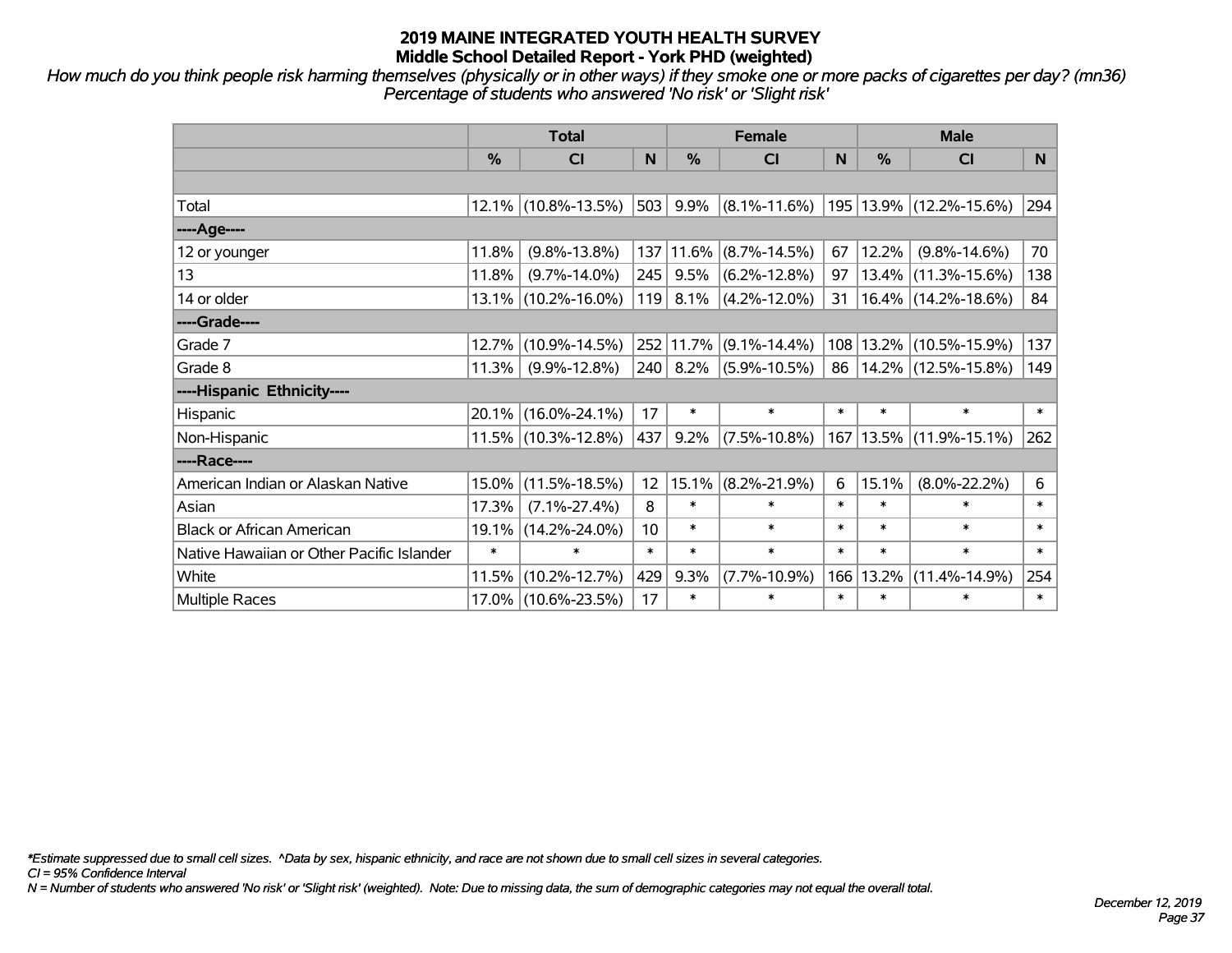*How wrong do you think it is for someone your age to smoke cigarettes? (mn58) Percentage of students who answered 'A little bit wrong' or 'Not wrong at all'*

|                                           | <b>Total</b> |                    |                |               | <b>Female</b>        |              | <b>Male</b>   |                          |        |  |
|-------------------------------------------|--------------|--------------------|----------------|---------------|----------------------|--------------|---------------|--------------------------|--------|--|
|                                           | %            | <b>CI</b>          | N              | $\frac{0}{0}$ | <b>CI</b>            | $\mathsf{N}$ | $\frac{0}{0}$ | <b>CI</b>                | N      |  |
|                                           |              |                    |                |               |                      |              |               |                          |        |  |
| Total                                     | 4.2%         | $(2.7\% - 5.6\%)$  |                | 175 3.9%      | $(2.0\% - 5.7\%)$    |              |               | 78 4.0% (2.8%-5.3%)      | 87     |  |
| ---- Age----                              |              |                    |                |               |                      |              |               |                          |        |  |
| 12 or younger                             | 3.9%         | $(1.5\% - 6.3\%)$  | 47             | 3.9%          | $(0.8\% - 7.0\%)$    |              |               | $24 3.6\% $ (1.2%-6.0%)  | 21     |  |
| 13                                        | 3.2%         | $(1.6\% - 4.9\%)$  | 66             | 2.6%          | $(1.0\% - 4.2\%)$    |              |               | 26 3.3% (1.1%-5.4%)      | 34     |  |
| 14 or older                               | 6.6%         | $(5.3\% - 7.9\%)$  | 61             |               | $7.0\%$ (3.2%-10.9%) |              |               | $28 6.1\% $ (4.0%-8.3%)  | 32     |  |
| ----Grade----                             |              |                    |                |               |                      |              |               |                          |        |  |
| Grade 7                                   | 3.5%         | $(1.1\% - 6.0\%)$  | 71             | 3.5%          | $(0.5\% - 6.4\%)$    |              |               | $33 3.2\% $ (0.8%-5.5%)  | 34     |  |
| Grade 8                                   | 4.5%         | $(3.6\% - 5.4\%)$  | 95             | 4.3%          | $(2.6\% - 5.9\%)$    |              |               | 45 $ 4.3\% $ (3.1%-5.5%) | 45     |  |
| ----Hispanic Ethnicity----                |              |                    |                |               |                      |              |               |                          |        |  |
| Hispanic                                  | 8.4%         | $(2.5\% - 14.4\%)$ | $\overline{7}$ | ∗             | $\ast$               | $\ast$       | $\ast$        | $\ast$                   | $\ast$ |  |
| Non-Hispanic                              | 4.0%         | $(2.4\% - 5.7\%)$  |                | 154 3.8%      | $(1.7\% - 6.0\%)$    |              |               | 70 3.9% (2.6%-5.2%)      | 76     |  |
| ----Race----                              |              |                    |                |               |                      |              |               |                          |        |  |
| American Indian or Alaskan Native         | $\ast$       | $\ast$             | $\ast$         | $\ast$        | $\ast$               | $\ast$       | $\ast$        | $\ast$                   | $\ast$ |  |
| Asian                                     | $\ast$       | $\ast$             | $\ast$         | $\ast$        | $\ast$               | $\ast$       | $\ast$        | $\ast$                   | $\ast$ |  |
| <b>Black or African American</b>          | $\ast$       | $\ast$             | $\ast$         | $\ast$        | $\ast$               | $\ast$       | $\ast$        | $\ast$                   | $\ast$ |  |
| Native Hawaiian or Other Pacific Islander | *            | $\ast$             | $\ast$         | $\ast$        | $\ast$               | $\ast$       | $\ast$        | $\ast$                   | $\ast$ |  |
| White                                     | 3.9%         | $(2.3\% - 5.5\%)$  |                | 146 3.9%      | $(1.9\% - 5.9\%)$    |              | 69 3.5%       | $(1.9\% - 5.1\%)$        | 68     |  |
| Multiple Races                            | $8.4\%$      | $(1.8\% - 14.9\%)$ | 9              | $\ast$        | $\ast$               | $\ast$       | $\ast$        | *                        | $\ast$ |  |

*\*Estimate suppressed due to small cell sizes. ^Data by sex, hispanic ethnicity, and race are not shown due to small cell sizes in several categories.*

*CI = 95% Confidence Interval*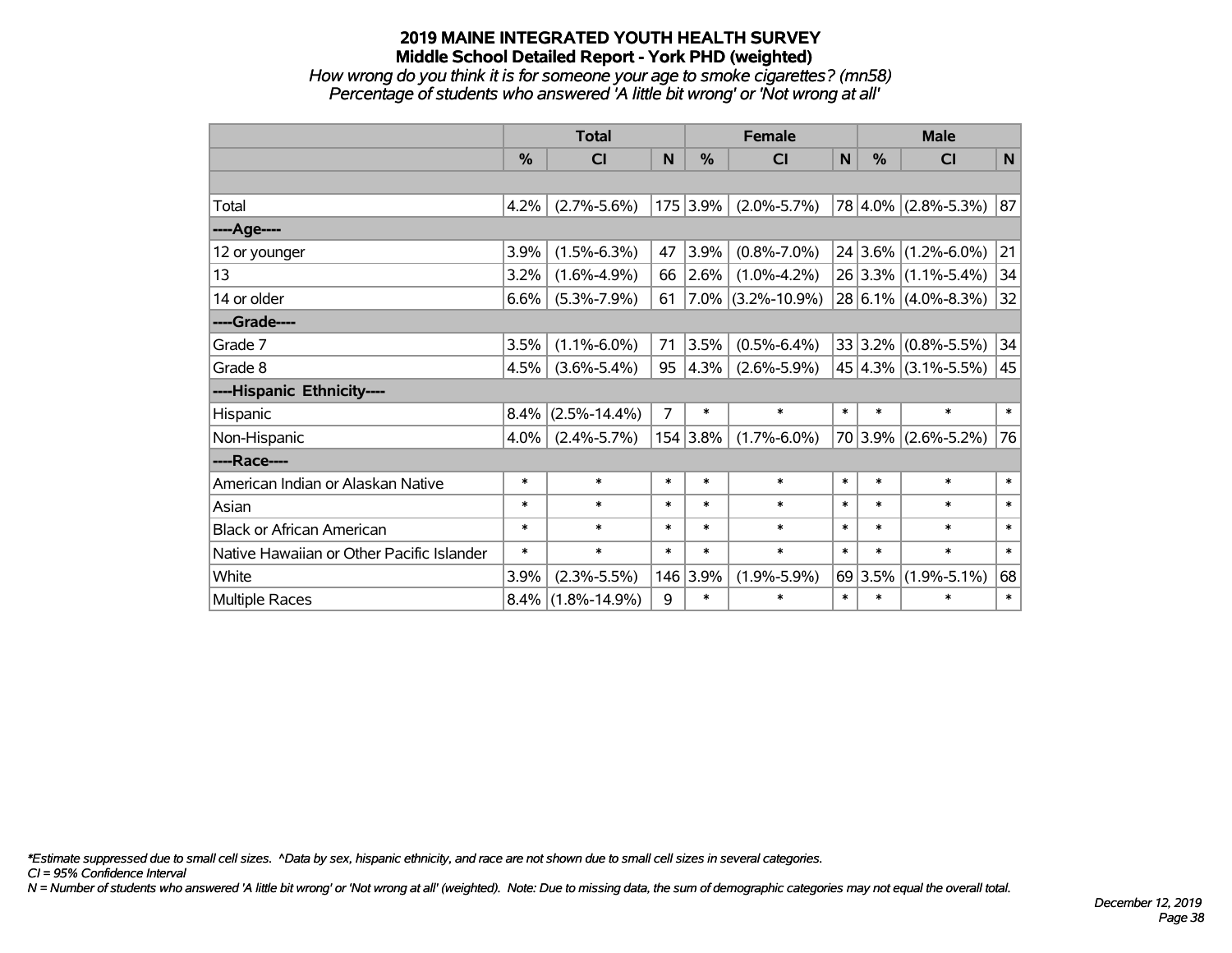*How wrong do your parents feel it would be for you to smoke cigarettes? (mn35) Percentage of students who answered 'A little bit wrong' or 'Not wrong at all'*

|                                           | <b>Total</b> |                    |        |               | <b>Female</b>        |              | <b>Male</b>   |                         |        |  |
|-------------------------------------------|--------------|--------------------|--------|---------------|----------------------|--------------|---------------|-------------------------|--------|--|
|                                           | %            | <b>CI</b>          | N      | $\frac{0}{0}$ | <b>CI</b>            | $\mathsf{N}$ | $\frac{0}{0}$ | <b>CI</b>               | N      |  |
|                                           |              |                    |        |               |                      |              |               |                         |        |  |
| Total                                     | 2.8%         | $(1.7\% - 3.9\%)$  |        | $117$ 3.3%    | $(1.9\% - 4.7\%)$    |              |               | $67$ 2.1% (1.1%-3.1%)   | 45     |  |
| ---- Age----                              |              |                    |        |               |                      |              |               |                         |        |  |
| 12 or younger                             | 3.2%         | $(0.6\% - 5.8\%)$  | 38     | 3.9%          | $(0.5\% - 7.3\%)$    |              |               | $24$ 2.5% (0.1%-4.8%)   | 14     |  |
| 13                                        | 2.0%         | $(0.8\% - 3.2\%)$  | 41     | 1.7%          | $(0.4\% - 3.0\%)$    |              |               | $17 1.9\% $ (0.0%-3.8%) | 20     |  |
| 14 or older                               | 4.2%         | $(2.5\% - 5.8\%)$  | 38     |               | $6.5\%$ (2.4%-10.6%) |              |               | $26$ 2.1% (0.1%-4.2%)   | 11     |  |
| ----Grade----                             |              |                    |        |               |                      |              |               |                         |        |  |
| Grade 7                                   | 2.5%         | $(0.5\% - 4.5\%)$  | 50     | $3.3\%$       | $(0.0\% - 6.7\%)$    | 31           |               | $1.8\%$ (0.5%-3.1%)     | 19     |  |
| Grade 8                                   | 2.9%         | $(1.7\% - 4.2\%)$  | 62     | 3.4%          | $(1.8\% - 4.9\%)$    |              |               | 35 2.1% (0.5%-3.7%)     | 21     |  |
| ----Hispanic Ethnicity----                |              |                    |        |               |                      |              |               |                         |        |  |
| Hispanic                                  | 8.0%         | $(1.7\% - 14.2\%)$ | 6      | ∗             | $\ast$               | $\ast$       | $\ast$        | $\ast$                  | $\ast$ |  |
| Non-Hispanic                              | 2.6%         | $(1.4\% - 3.9\%)$  | 99     | 3.0%          | $(1.2\% - 4.8\%)$    |              |               | $55$ 2.1% (1.0%-3.2%)   | 40     |  |
| ----Race----                              |              |                    |        |               |                      |              |               |                         |        |  |
| American Indian or Alaskan Native         | $\ast$       | $\ast$             | $\ast$ | $\ast$        | $\ast$               | $\ast$       | $\ast$        | $\ast$                  | $\ast$ |  |
| Asian                                     | $\ast$       | $\ast$             | $\ast$ | $\ast$        | $\ast$               | $\ast$       | $\ast$        | $\ast$                  | $\ast$ |  |
| <b>Black or African American</b>          | $\ast$       | $\ast$             | $\ast$ | $\ast$        | $\ast$               | $\ast$       | $\ast$        | $\ast$                  | $\ast$ |  |
| Native Hawaiian or Other Pacific Islander | *            | $\ast$             | $\ast$ | $\ast$        | $\ast$               | $\ast$       | $\ast$        | $\ast$                  | $\ast$ |  |
| White                                     | 2.7%         | $(1.4\% - 3.9\%)$  | 99     | 3.5%          | $(1.9\% - 5.2\%)$    | 63           | 1.7%          | $(0.6\% - 2.8\%)$       | 32     |  |
| Multiple Races                            | 7.2%         | $(1.5\% - 12.8\%)$ | 8      | $\ast$        | $\ast$               | $\ast$       | $\ast$        | *                       | $\ast$ |  |

*\*Estimate suppressed due to small cell sizes. ^Data by sex, hispanic ethnicity, and race are not shown due to small cell sizes in several categories.*

*CI = 95% Confidence Interval*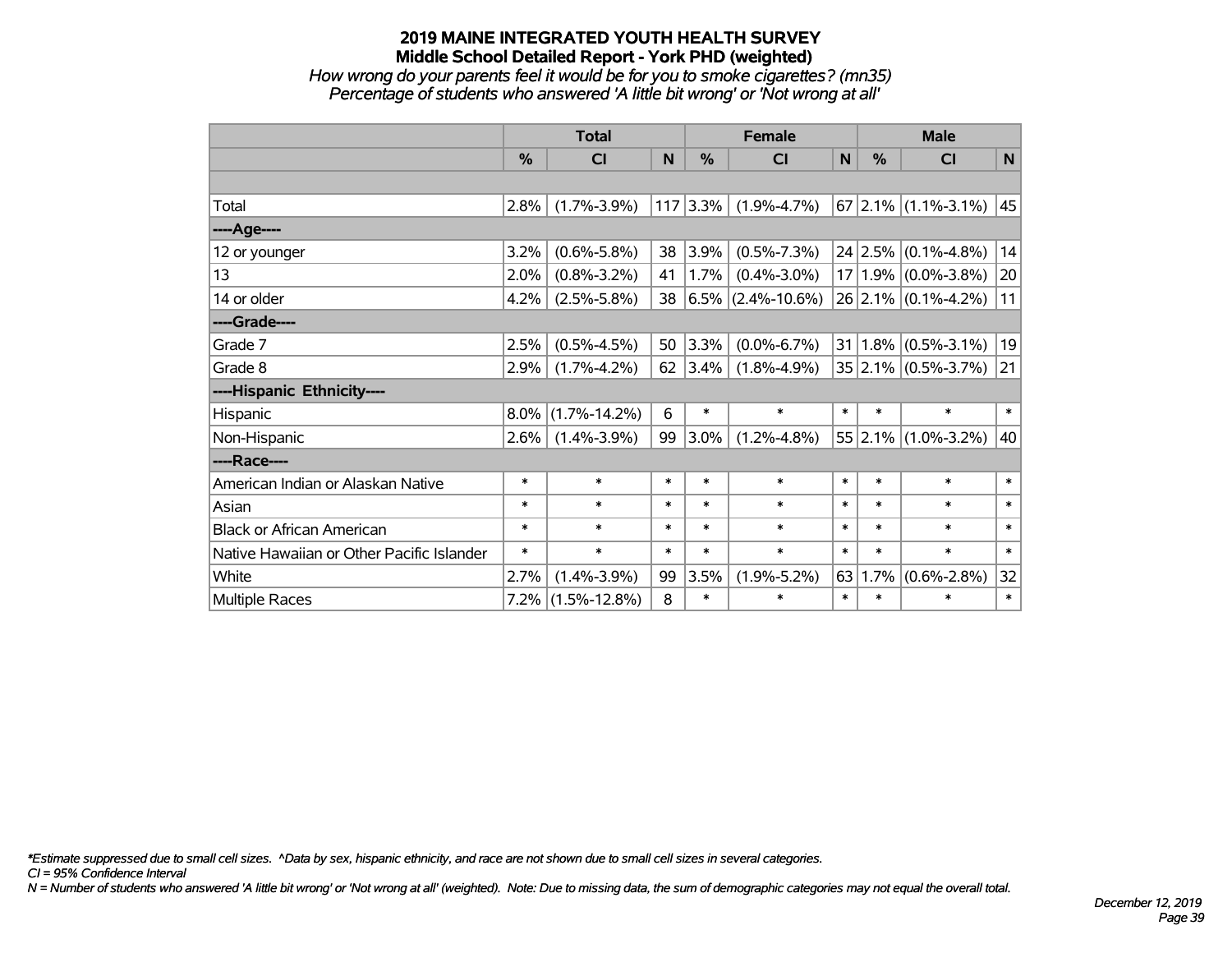*How wrong do your friends feel it would be for you to smoke cigarettes? (mn172) Percentage of students who answered 'A little bit wrong' or 'Not wrong at all'*

|                                           | <b>Total</b>  |                     |                | <b>Female</b> | <b>Male</b>              |                 |        |                                  |                |
|-------------------------------------------|---------------|---------------------|----------------|---------------|--------------------------|-----------------|--------|----------------------------------|----------------|
|                                           | $\frac{0}{0}$ | <b>CI</b>           | N              | $\frac{0}{0}$ | <b>CI</b>                | <b>N</b>        | %      | <b>CI</b>                        | N              |
|                                           |               |                     |                |               |                          |                 |        |                                  |                |
| Total                                     |               | 15.2% (11.6%-18.9%) |                |               | 632 15.6% (11.3%-20.0%)  |                 |        | $ 311 14.7\%  (10.8\% - 18.7\%)$ | 312            |
| ----Age----                               |               |                     |                |               |                          |                 |        |                                  |                |
| 12 or younger                             | 13.4%         | $(6.6\% - 20.2\%)$  |                | 159 11.7%     | $(5.4\% - 17.9\%)$       | 70              | 15.7%  | $(7.2\% - 24.1\%)$               | 88             |
| 13                                        | 13.3%         | $(9.2\% - 17.5\%)$  |                | 272 14.1%     | $(8.5\% - 19.7\%)$       | 141             | 12.2%  | $(7.8\% - 16.5\%)$               | 124            |
| 14 or older                               |               | 22.0% (18.3%-25.7%) |                |               | 201 25.7% (19.9%-31.6%)  |                 |        | 100   19.1%   (15.2%-22.9%)      | 100            |
| ----Grade----                             |               |                     |                |               |                          |                 |        |                                  |                |
| Grade 7                                   | 12.2%         | $(6.7\% - 17.8\%)$  |                | 243 11.6%     | $(6.5\% - 16.8\%)$       | 108             | 13.0%  | $(6.3\% - 19.7\%)$               | 135            |
| Grade 8                                   |               | 18.1% (14.6%-21.7%) |                |               | 380 19.3% (14.1%-24.4%)  |                 |        | 203 16.5% (12.5%-20.5%)          | 169            |
| ----Hispanic Ethnicity----                |               |                     |                |               |                          |                 |        |                                  |                |
| Hispanic                                  | 12.9%         | $(5.9\% - 19.9\%)$  | 10             | $\ast$        | $\ast$                   | $\ast$          | $\ast$ | $\ast$                           | $\ast$         |
| Non-Hispanic                              |               | 15.3% (11.5%-19.2%) |                |               | 576 16.1% (11.2%-20.9%)  | 291             |        | 14.6% (10.7%-18.5%)              | 278            |
| ----Race----                              |               |                     |                |               |                          |                 |        |                                  |                |
| American Indian or Alaskan Native         | 17.2%         | $(7.7\% - 26.7\%)$  | 14             | 16.1%         | $(4.3\% - 27.9\%)$       | 6               | 18.3%  | $(3.1\% - 33.5\%)$               | $\overline{7}$ |
| Asian                                     | 20.8%         | $(0.0\% - 42.1\%)$  | 9              | $\ast$        | $\ast$                   | $\ast$          | $\ast$ | $\ast$                           | $\ast$         |
| <b>Black or African American</b>          | 14.2%         | $(3.1\% - 25.4\%)$  | $\overline{7}$ | $\ast$        | $\ast$                   | $\ast$          | $\ast$ | $\ast$                           | $\ast$         |
| Native Hawaiian or Other Pacific Islander | $\ast$        | $\ast$              | $\ast$         | $\ast$        | $\ast$                   | $\ast$          | $\ast$ | $\ast$                           | $\ast$         |
| White                                     | 14.7%         | $(11.0\% - 18.5\%)$ |                |               | 546 15.3% (10.7%-19.9%)  | 272             | 14.0%  | $(10.1\% - 18.0\%)$              | 267            |
| Multiple Races                            |               | 22.4% (14.0%-30.7%) | 25             |               | $ 24.0\% $ (13.6%-34.3%) | 12 <sup>2</sup> | 19.8%  | $(7.7\% - 31.8\%)$               | 12             |

*\*Estimate suppressed due to small cell sizes. ^Data by sex, hispanic ethnicity, and race are not shown due to small cell sizes in several categories.*

*CI = 95% Confidence Interval*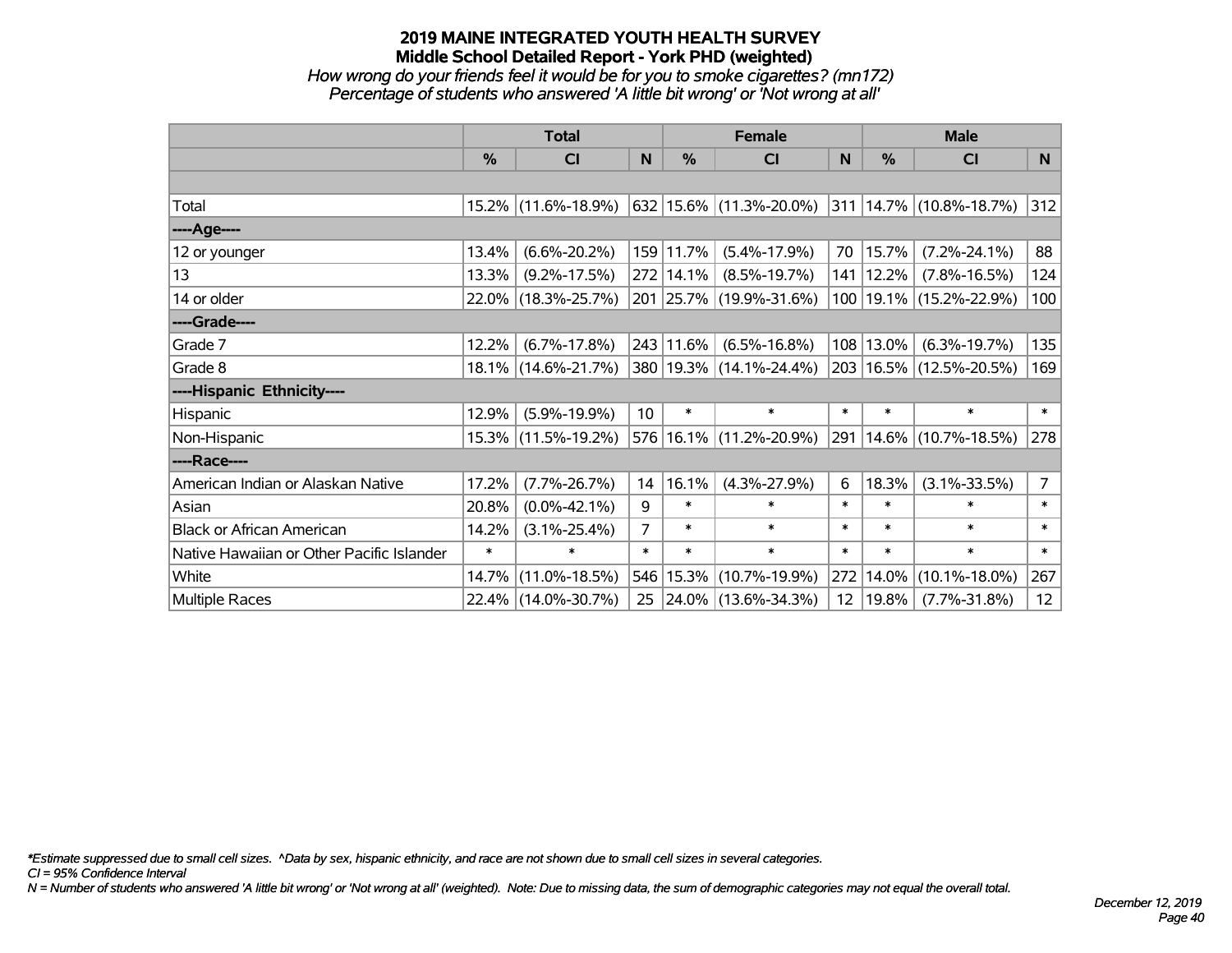#### **2019 MAINE INTEGRATED YOUTH HEALTH SURVEY Middle School Detailed Report - York PHD (weighted)** *Have you ever used an electronic vapor product? (mn173) Percentage of students who answered 'Yes'*

|                                           | <b>Total</b>  |                     |        |               | <b>Female</b>                            |          | <b>Male</b> |                                  |                |
|-------------------------------------------|---------------|---------------------|--------|---------------|------------------------------------------|----------|-------------|----------------------------------|----------------|
|                                           | $\frac{0}{0}$ | <b>CI</b>           | N      | $\frac{0}{0}$ | <b>CI</b>                                | <b>N</b> | %           | <b>CI</b>                        | N <sub>1</sub> |
|                                           |               |                     |        |               |                                          |          |             |                                  |                |
| Total                                     |               | 16.9% (13.6%-20.1%) |        |               | 694   18.0%   (12.8%-23.1%)              |          |             | $ 352 15.7\%  (13.2\% - 18.1\%)$ | 331            |
| ----Age----                               |               |                     |        |               |                                          |          |             |                                  |                |
| 12 or younger                             | 10.2%         | $(6.4\% - 14.1\%)$  | 119    | 9.9%          | $(6.1\% - 13.7\%)$                       | 58       | 10.3%       | $(5.2\% - 15.3\%)$               | 57             |
| 13                                        |               | 16.7% (12.6%-20.8%) |        |               | 342 20.0% (13.5%-26.5%)                  |          | 199   13.2% | $(8.7\% - 17.8\%)$               | 136            |
| 14 or older                               |               | 25.7% (19.8%-31.7%) |        |               | 230 24.9% (18.7%-31.1%)                  | 95       |             | 26.2% (17.8%-34.6%)              | 134            |
| ----Grade----                             |               |                     |        |               |                                          |          |             |                                  |                |
| Grade 7                                   | 11.3%         | $(9.0\% - 13.6\%)$  |        | 222 11.5%     | $(8.7\% - 14.3\%)$                       | 105      | 11.0%       | $(8.4\% - 13.5\%)$               | 113            |
| Grade 8                                   |               | 22.0% (17.2%-26.7%) |        |               | 458 23.7% (16.4%-31.0%)                  |          |             | 247   19.8%   (16.6%-23.0%)      | 203            |
| ----Hispanic Ethnicity----                |               |                     |        |               |                                          |          |             |                                  |                |
| Hispanic                                  | 24.5%         | $(18.8\% - 30.3\%)$ | 19     | $ 22.7\% $    | $(10.2\% - 35.2\%)$                      | 8        |             | 23.0% (11.0%-35.0%)              | 8              |
| Non-Hispanic                              |               | 17.2% (13.6%-20.9%) |        |               | $642 \mid 18.4\% \mid (12.6\% - 24.2\%)$ |          |             | 328 15.9% (13.3%-18.6%)          | 305            |
| ----Race----                              |               |                     |        |               |                                          |          |             |                                  |                |
| American Indian or Alaskan Native         | 18.5%         | $(5.7\% - 31.3\%)$  | 14     | 17.7%         | $(5.6\% - 29.8\%)$                       | 6        | 19.3%       | $(1.7\% - 36.9\%)$               | $\overline{7}$ |
| Asian                                     | $\ast$        | $\ast$              | $\ast$ | $\ast$        | $\ast$                                   | $\ast$   | $\ast$      | $\ast$                           | $\ast$         |
| <b>Black or African American</b>          | 28.4%         | $(16.5\% - 40.2\%)$ | 12     | $\ast$        | $\ast$                                   | $\ast$   | $\ast$      | $\ast$                           | $\ast$         |
| Native Hawaiian or Other Pacific Islander | $\ast$        | $\ast$              | $\ast$ | $\ast$        | $\ast$                                   | $\ast$   | $\ast$      | $\ast$                           | $\ast$         |
| White                                     | 16.5%         | $(13.2\% - 19.7\%)$ | 608    | 17.4%         | $(12.1\% - 22.8\%)$                      |          | 306 15.4%   | $(12.9\% - 17.9\%)$              | 293            |
| Multiple Races                            |               | 25.9% (15.5%-36.3%) |        |               | 28 32.9% (18.4%-47.4%)                   | 16       | 18.7%       | $(3.4\% - 34.1\%)$               | 11             |

*\*Estimate suppressed due to small cell sizes. ^Data by sex, hispanic ethnicity, and race are not shown due to small cell sizes in several categories.*

*CI = 95% Confidence Interval*

*N = Number of students who answered 'Yes' (weighted). Note: Due to missing data, the sum of demographic categories may not equal the overall total.*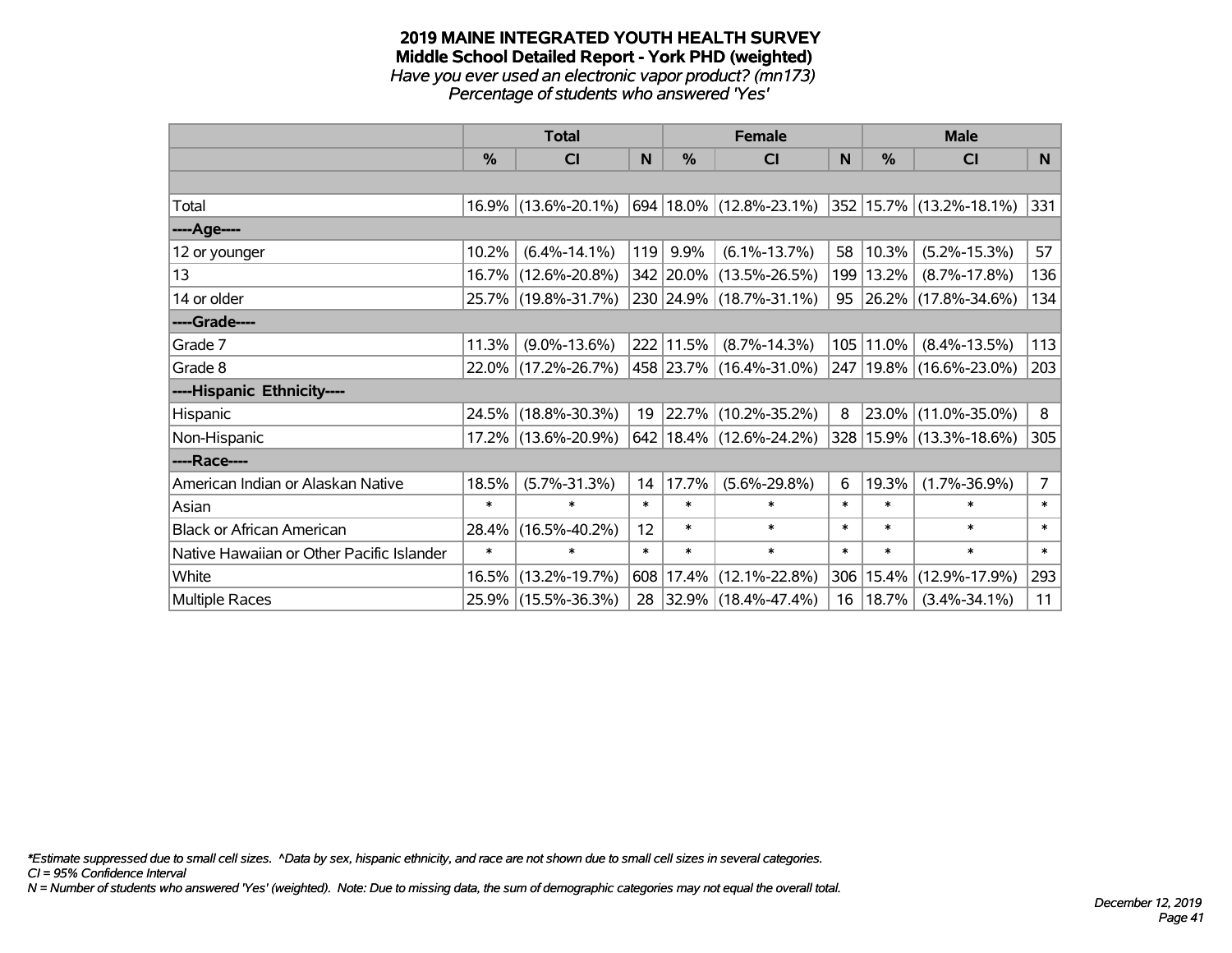*During the past 30 days, on how many days did you use an electronic vapor product? (mn174) Percentage of students who answered at least 1 day*

|                                           | <b>Total</b> |                    |                |               | <b>Female</b>         |        | <b>Male</b>   |                    |        |  |
|-------------------------------------------|--------------|--------------------|----------------|---------------|-----------------------|--------|---------------|--------------------|--------|--|
|                                           | $\%$         | <b>CI</b>          | N              | $\frac{0}{0}$ | <b>CI</b>             | N      | $\frac{0}{0}$ | <b>CI</b>          | N      |  |
|                                           |              |                    |                |               |                       |        |               |                    |        |  |
| Total                                     | 7.0%         | $(5.0\% - 9.0\%)$  | 290            | 8.6%          | $(5.3\% - 12.0\%)$    | 172    | 5.3%          | $(3.7\% - 6.9\%)$  | 113    |  |
| ----Age----                               |              |                    |                |               |                       |        |               |                    |        |  |
| 12 or younger                             | 4.8%         | $(2.4\% - 7.2\%)$  | 56             | 4.6%          | $(2.2\% - 7.0\%)$     | 27     | 5.2%          | $(2.5\% - 7.8\%)$  | 29     |  |
| 13                                        | 7.0%         | $(4.5\% - 9.5\%)$  | 144            | 10.1%         | $(5.0\% - 15.2\%)$    | 100    | 3.8%          | $(1.3\% - 6.3\%)$  | 39     |  |
| 14 or older                               | 9.8%         | $(7.7\% - 11.9\%)$ | 90             |               | $11.1\%$ (8.7%-13.6%) | 44     | 8.6%          | $(5.7\% - 11.6\%)$ | 45     |  |
| ----Grade----                             |              |                    |                |               |                       |        |               |                    |        |  |
| Grade 7                                   | 4.3%         | $(2.8\% - 5.9\%)$  | 86             | 4.9%          | $(2.9\% - 6.9\%)$     | 45     | 3.9%          | $(2.0\% - 5.9\%)$  | 41     |  |
| Grade 8                                   | 9.3%         | $(6.7\% - 11.9\%)$ | 196            |               | $12.0\%$ (7.4%-16.7%) | 126    | 6.2%          | $(4.6\% - 7.8\%)$  | 64     |  |
| ----Hispanic Ethnicity----                |              |                    |                |               |                       |        |               |                    |        |  |
| Hispanic                                  | 16.3%        | $(8.6\% - 24.0\%)$ | 12             | $\ast$        | $\ast$                | $\ast$ | $\ast$        | $\ast$             | $\ast$ |  |
| Non-Hispanic                              | 6.9%         | $(4.7\% - 9.0\%)$  | 259            | 8.8%          | $(5.0\% - 12.5\%)$    | 158    | 5.0%          | $(3.6\% - 6.5\%)$  | 97     |  |
| ----Race----                              |              |                    |                |               |                       |        |               |                    |        |  |
| American Indian or Alaskan Native         | 8.7%         | $(0.0\% - 19.0\%)$ | $\overline{7}$ | $\ast$        | $\ast$                | $\ast$ | $\ast$        | $\ast$             | $\ast$ |  |
| Asian                                     | $\ast$       | $\ast$             | $\ast$         | $\ast$        | $\ast$                | $\ast$ | $\ast$        | $\ast$             | $\ast$ |  |
| <b>Black or African American</b>          | $\ast$       | $\ast$             | $\ast$         | $\ast$        | $\ast$                | $\ast$ | $\ast$        | $\ast$             | $\ast$ |  |
| Native Hawaiian or Other Pacific Islander | $\ast$       | $\ast$             | $\ast$         | $\ast$        | $\ast$                | $\ast$ | $\ast$        | $\ast$             | $\ast$ |  |
| White                                     | 6.4%         | $(4.5\% - 8.3\%)$  | 237            | 8.1%          | $(4.7\% - 11.5\%)$    | 144    | 4.7%          | $(3.3\% - 6.1\%)$  | 90     |  |
| <b>Multiple Races</b>                     | 18.0%        | $(7.9\% - 28.1\%)$ | 20             | 21.3%         | $(7.3\% - 35.3\%)$    | 11     | 14.0%         | $(2.9\% - 25.1\%)$ | 9      |  |

*\*Estimate suppressed due to small cell sizes. ^Data by sex, hispanic ethnicity, and race are not shown due to small cell sizes in several categories.*

*CI = 95% Confidence Interval*

*N = Number of students who answered at least 1 day (weighted). Note: Due to missing data, the sum of demographic categories may not equal the overall total.*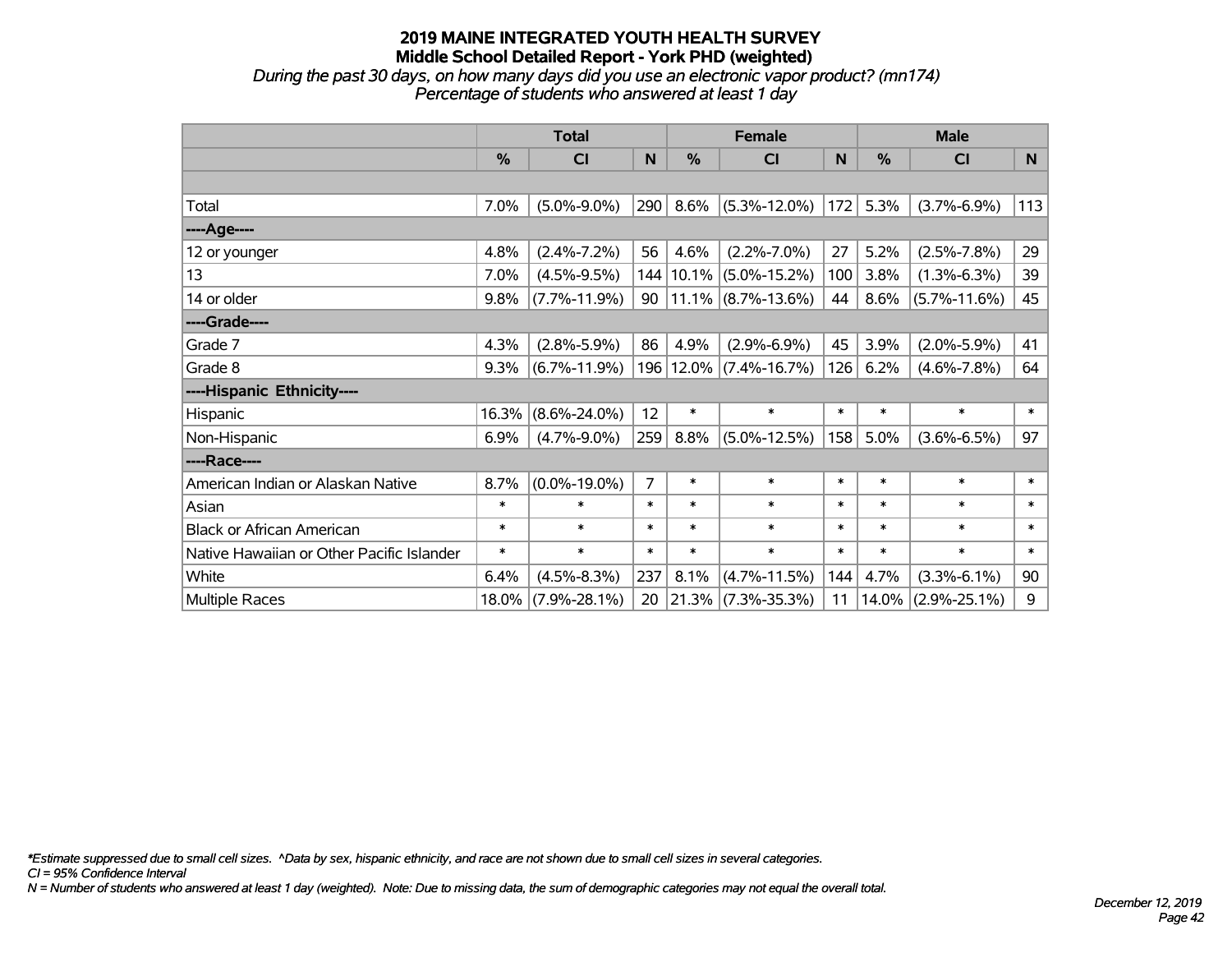*The last time you used an electronic vapor product, what was in the vapor you inhaled? (mn182) Percentage of students who answered 'Nicotine'*

|                                           | <b>Total</b> |                        |                |           | <b>Female</b>           | <b>Male</b> |               |                         |             |
|-------------------------------------------|--------------|------------------------|----------------|-----------|-------------------------|-------------|---------------|-------------------------|-------------|
|                                           | %            | CI                     | N              | %         | <b>CI</b>               | N           | $\frac{0}{0}$ | <b>CI</b>               | $\mathbf N$ |
|                                           |              |                        |                |           |                         |             |               |                         |             |
| Total                                     |              | 30.2% (23.0%-37.4%)    |                |           | 178 34.0% (25.4%-42.6%) |             |               | 102 26.6% (13.2%-40.0%) | 75          |
| ----Age----                               |              |                        |                |           |                         |             |               |                         |             |
| 12 or younger                             | 22.3%        | $(10.4\% - 34.2\%)$    | 24             | $\ast$    | $\ast$                  | $\ast$      | $\ast$        | $\ast$                  | $\ast$      |
| 13                                        | 33.2%        | $(27.3\% - 39.1\%)$    | 92             | 34.7%     | $(27.1\% - 42.3\%)$     | 60          | 31.5%         | $(18.7\% - 44.3\%)$     | 32          |
| 14 or older                               |              | $30.8\%$ (15.1%-46.6%) | 62             | 28.2%     | $(5.0\% - 51.4\%)$      | 22          | 31.9%         | $(8.0\% - 55.9\%)$      | 39          |
| ----Grade----                             |              |                        |                |           |                         |             |               |                         |             |
| Grade 7                                   | 28.2%        | $(22.9\% - 33.5\%)$    | 51             | 43.6%     | $(31.7\% - 55.6\%)$     | 39          | 13.6%         | $(5.3\% - 21.8\%)$      | 12          |
| Grade 8                                   |              | 32.5% (22.2%-42.7%)    |                |           | 127 29.9% (19.5%-40.3%) | 63          |               | 35.6% (15.0%-56.2%)     | 63          |
| ----Hispanic Ethnicity----                |              |                        |                |           |                         |             |               |                         |             |
| Hispanic                                  | 35.1%        | $(12.5\% - 57.8\%)$    | 7              | $\ast$    | $\ast$                  | $\ast$      | $\ast$        | $\ast$                  | $\ast$      |
| Non-Hispanic                              |              | $30.8\%$ (22.8%-38.8%) |                | 165 33.4% | $(23.9\% - 43.0\%)$     | 94          |               | 28.5% (14.6%-42.3%)     | 72          |
| ----Race----                              |              |                        |                |           |                         |             |               |                         |             |
| American Indian or Alaskan Native         | $\ast$       | $\ast$                 | $\ast$         | $\ast$    | $\ast$                  | $\ast$      | $\ast$        | $\ast$                  | $\ast$      |
| Asian                                     | $\ast$       | $\ast$                 | $\ast$         | $\ast$    | $\ast$                  | $\ast$      | $\ast$        | $\ast$                  | $\ast$      |
| <b>Black or African American</b>          | $\ast$       | $\ast$                 | $\ast$         | $\ast$    | $\ast$                  | $\ast$      | $\ast$        | $\ast$                  | $\ast$      |
| Native Hawaiian or Other Pacific Islander | $\ast$       | $\ast$                 | $\ast$         | $\ast$    | $\ast$                  | $\ast$      | $\ast$        | $\ast$                  | $\ast$      |
| White                                     | 32.3%        | $(24.5\% - 40.0\%)$    |                | 164 35.3% | $(25.3\% - 45.4\%)$     | 93          | $29.6\%$      | $(14.8\% - 44.3\%)$     | 71          |
| <b>Multiple Races</b>                     | 25.4%        | $(9.5\% - 41.2\%)$     | $\overline{7}$ | $\ast$    | $\ast$                  | $\ast$      | $\ast$        | $\ast$                  | $\ast$      |

*\*Estimate suppressed due to small cell sizes. ^Data by sex, hispanic ethnicity, and race are not shown due to small cell sizes in several categories.*

*CI = 95% Confidence Interval*

*N = Number of students who answered 'Nicotine' (weighted). Note: Due to missing data, the sum of demographic categories may not equal the overall total.*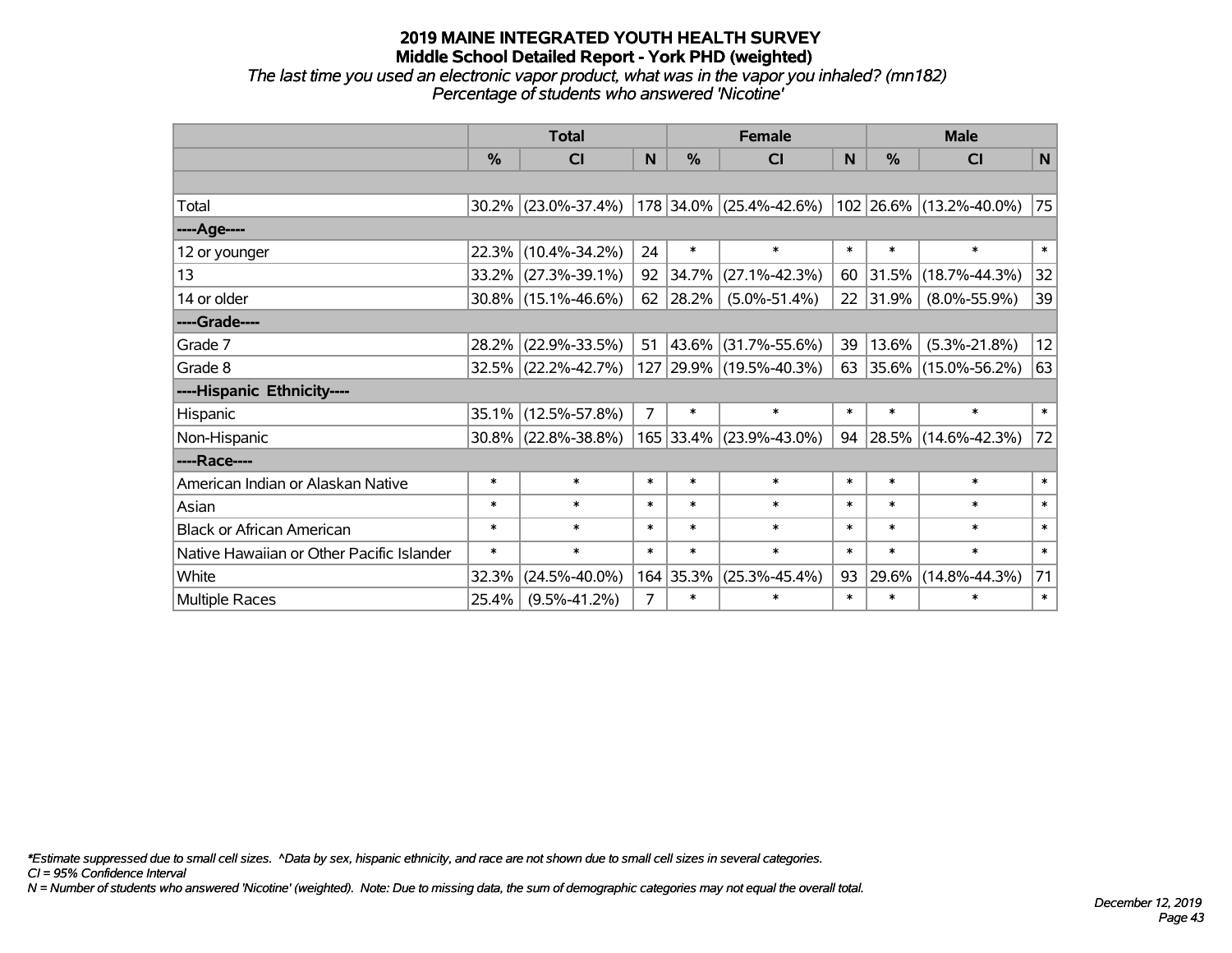*The last time you used an electronic vapor product, what was in the vapor you inhaled? (mn182\_2) Percentage of students who answered 'Marijuana or Hash Oil'*

|                                           |         | <b>Total</b>       |        |        | <b>Female</b> |        |        | <b>Male</b> |        |  |
|-------------------------------------------|---------|--------------------|--------|--------|---------------|--------|--------|-------------|--------|--|
|                                           | %       | <b>CI</b>          | N      | %      | CI            | N      | %      | CI N        |        |  |
|                                           |         |                    |        |        |               |        |        |             |        |  |
| Total                                     | 5.1%    | $(2.7\% - 7.5\%)$  | 30     | $\ast$ | $\ast$        | $\ast$ | *      | $\ast$      | *      |  |
| ----Age----                               |         |                    |        |        |               |        |        |             |        |  |
| 12 or younger                             | $\ast$  | $\ast$             | $\ast$ | $\ast$ | $\ast$        | $\ast$ | $\ast$ | $\ast$      | *      |  |
| 13                                        | 4.2%    | $(0.7\% - 7.8\%)$  | 12     | $\ast$ | $\ast$        | $\ast$ | $\ast$ | $\ast$      | $\ast$ |  |
| 14 or older                               | $7.0\%$ | $(0.5\% - 13.5\%)$ | 14     | $\ast$ | $\ast$        | $\ast$ | $\ast$ | $\ast$      | $\ast$ |  |
| ----Grade----                             |         |                    |        |        |               |        |        |             |        |  |
| Grade 7                                   | 3.3%    | $(0.7\% - 5.8\%)$  | 6      | $\ast$ | $\ast$        | $\ast$ | $\ast$ | $\ast$      | *      |  |
| Grade 8                                   | 5.3%    | $(0.9\% - 9.6\%)$  | 21     | $\ast$ | $\ast$        | $\ast$ | $\ast$ | $\ast$      | $\ast$ |  |
| ----Hispanic Ethnicity----                |         |                    |        |        |               |        |        |             |        |  |
| Hispanic                                  | $\ast$  | $\ast$             | $\ast$ | $\ast$ | $\ast$        | $\ast$ | $\ast$ | $\ast$      | *      |  |
| Non-Hispanic                              | 5.0%    | $(2.0\% - 7.9\%)$  | 27     | $\ast$ | $\ast$        | $\ast$ | $\ast$ | $\ast$      | $\ast$ |  |
| ----Race----                              |         |                    |        |        |               |        |        |             |        |  |
| American Indian or Alaskan Native         | $\ast$  | $\ast$             | $\ast$ | $\ast$ | $\ast$        | $\ast$ | $\ast$ | $\ast$      | $\ast$ |  |
| Asian                                     | $\ast$  | $\ast$             | $\ast$ | $\ast$ | $\ast$        | $\ast$ | $\ast$ | $\ast$      | $\ast$ |  |
| <b>Black or African American</b>          | $\ast$  | $\ast$             | $\ast$ | $\ast$ | $\ast$        | $\ast$ | $\ast$ | $\ast$      | $\ast$ |  |
| Native Hawaiian or Other Pacific Islander | $\ast$  | $\ast$             | $\ast$ | $\ast$ | $\ast$        | $\ast$ | $\ast$ | $\ast$      | *      |  |
| White                                     | 4.9%    | $(1.9\% - 7.9\%)$  | 25     | $\ast$ | $\ast$        | $\ast$ | $\ast$ | $\ast$      | $\ast$ |  |
| <b>Multiple Races</b>                     | $\ast$  | $\ast$             | $\ast$ | $\ast$ | $\ast$        | $\ast$ | $\ast$ | $\ast$      | $\ast$ |  |

*\*Estimate suppressed due to small cell sizes. ^Data by sex, hispanic ethnicity, and race are not shown due to small cell sizes in several categories.*

*CI = 95% Confidence Interval*

*N = Number of students who answered 'Marijuana or Hash Oil' (weighted). Note: Due to missing data, the sum of demographic categories may not equal the overall total.*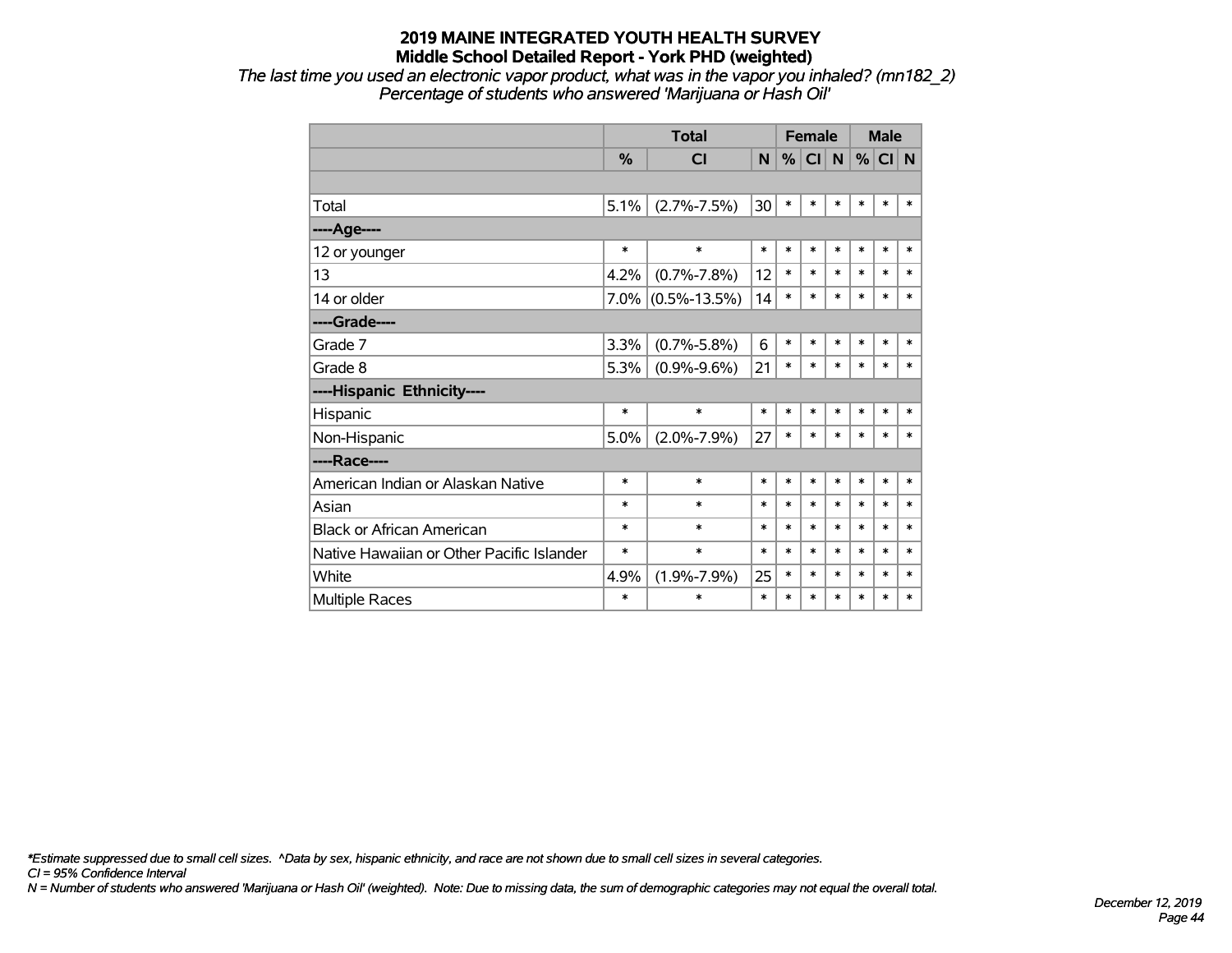*Percentage of students who are susceptible to cigarette use (among all students including those who have tried cigarettes or are current cigarette users) (mntobsus)*

|                                           | <b>Total</b> |                     |        | <b>Female</b> |                           | <b>Male</b>     |               |                         |        |
|-------------------------------------------|--------------|---------------------|--------|---------------|---------------------------|-----------------|---------------|-------------------------|--------|
|                                           | %            | CI                  | N      | %             | CI                        | N               | $\frac{0}{0}$ | <b>CI</b>               | N      |
|                                           |              |                     |        |               |                           |                 |               |                         |        |
| Total                                     | 25.9%        | $(21.7\% - 30.2\%)$ |        |               | 1,077 25.9% (19.7%-32.0%) |                 |               | 515 25.6% (21.5%-29.6%) | 545    |
| ----Age----                               |              |                     |        |               |                           |                 |               |                         |        |
| 12 or younger                             | 21.8%        | $(16.4\% - 27.3\%)$ | 259    |               | 20.9% (15.9%-25.9%)       | 127             | 23.0%         | $(16.0\% - 30.0\%)$     | 130    |
| 13                                        |              | 25.6% (19.3%-31.9%) | 522    |               | 27.0% (16.8%-37.3%)       |                 |               | 267 23.4% (18.9%-27.9%) | 241    |
| 14 or older                               |              | 32.1% (25.0%-39.1%) | 295    |               | 30.7% (25.4%-36.0%)       |                 |               | 121 33.0% (22.3%-43.7%) | 173    |
| ----Grade----                             |              |                     |        |               |                           |                 |               |                         |        |
| Grade 7                                   | 21.6%        | $(17.0\% - 26.2\%)$ | 429    |               | $21.3\%$ (15.9%-26.7%)    |                 |               | 198 21.7% (16.6%-26.8%) | 226    |
| Grade 8                                   |              | 29.9% (24.7%-35.1%) | 631    |               | $30.1\%$ (21.1%-39.1%)    |                 |               | 317 29.1% (23.2%-34.9%) | 302    |
| ----Hispanic Ethnicity----                |              |                     |        |               |                           |                 |               |                         |        |
| Hispanic                                  | 34.5%        | $(24.6\% - 44.4\%)$ | 27     |               | 45.9% (36.5%-55.3%)       | 18              | 21.6%         | $(7.6\% - 35.5\%)$      | 8      |
| Non-Hispanic                              |              | 25.9% (21.7%-30.1%) | 974    |               | 25.6% (19.1%-32.1%)       |                 |               | 462 25.7% (21.8%-29.5%) | 497    |
| ----Race----                              |              |                     |        |               |                           |                 |               |                         |        |
| American Indian or Alaskan Native         | 19.9%        | $(6.4\% - 33.5\%)$  | 15     | 19.5%         | $(5.8\% - 33.1\%)$        | $\overline{7}$  | 20.4%         | $(0.0\% - 40.9\%)$      | 8      |
| Asian                                     | 24.0%        | $(6.0\% - 42.0\%)$  | 10     | $\ast$        | $\ast$                    | $\ast$          | $\ast$        | $\ast$                  | $\ast$ |
| <b>Black or African American</b>          | 39.4%        | $(23.5\% - 55.3\%)$ | 19     | 45.8%         | $(33.1\% - 58.5\%)$       | 10 <sup>°</sup> | 33.3%         | $(2.6\% - 64.1\%)$      | 8      |
| Native Hawaiian or Other Pacific Islander | $\ast$       | $\ast$              | $\ast$ | $\ast$        | $\ast$                    | $\ast$          | $\ast$        | $\ast$                  | $\ast$ |
| White                                     | 25.6%        | $(21.0\% - 30.2\%)$ | 953    | 25.3%         | $(18.3\% - 32.3\%)$       | 447             | 25.5%         | $(21.3\% - 29.7\%)$     | 490    |
| Multiple Races                            |              | 27.2% (22.0%-32.4%) | 29     |               | 27.6% (15.5%-39.7%)       | 13              |               | 25.5% (14.8%-36.3%)     | 14     |

*\*Estimate suppressed due to small cell sizes. ^Data by sex, hispanic ethnicity, and race are not shown due to small cell sizes in several categories.*

*CI = 95% Confidence Interval*

*N = Number of students who are susceptible to cigarette use (among all students including those who have tried cigarettes or are current cigarette users) (weighted). Note: Due to missing data, the sum of demographic categories may not equal the overall total.*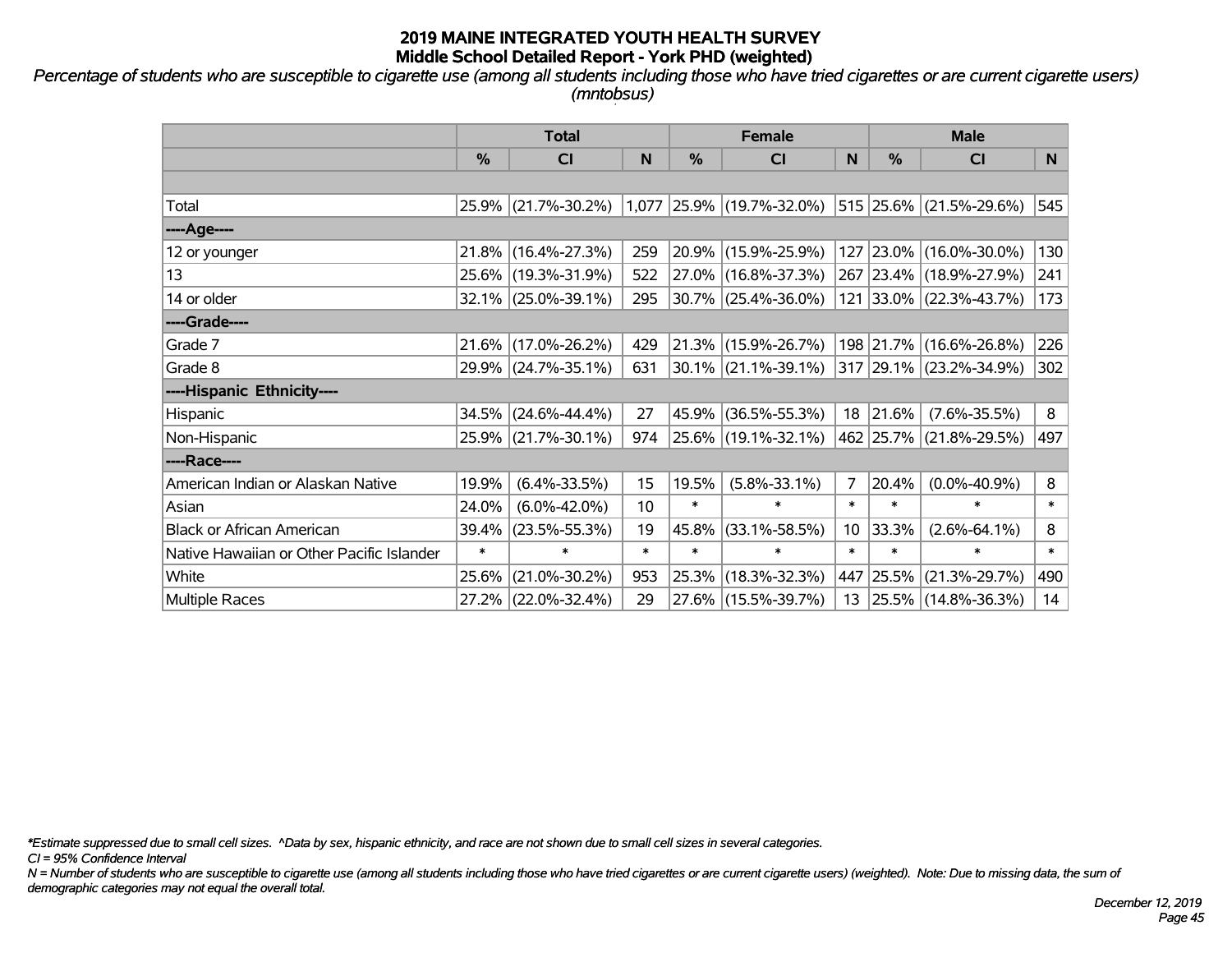*Percentage of students who are susceptible to cigarette use (among students who have never tried cigarettes) (mntobsus\_2)*

|                                           |        | <b>Total</b>           |        |            | <b>Female</b>               | <b>Male</b> |        |                         |                |
|-------------------------------------------|--------|------------------------|--------|------------|-----------------------------|-------------|--------|-------------------------|----------------|
|                                           | %      | <b>CI</b>              | N      | %          | <b>CI</b>                   | N           | %      | <b>CI</b>               | N              |
|                                           |        |                        |        |            |                             |             |        |                         |                |
| Total                                     |        | 24.3% (20.2%-28.4%)    |        |            | 961 23.8% (18.0%-29.7%)     |             |        | 449 24.5% (20.5%-28.4%) | 500            |
| ----Age----                               |        |                        |        |            |                             |             |        |                         |                |
| 12 or younger                             |        | $21.1\%$ (15.5%-26.6%) |        |            | 242 19.6% (13.7%-25.4%)     |             |        | 115 23.1% (16.0%-30.1%) | 127            |
| 13                                        |        | 24.5% (18.6%-30.4%)    |        |            | 479 25.6% (16.0%-35.3%)     |             |        | 241 22.7% (18.5%-27.0%) | 228            |
| 14 or older                               |        | 28.3% (21.7%-34.9%)    |        |            | 239 26.1% (20.5%-31.7%)     |             |        | 93 29.8% (19.9%-39.7%)  | 145            |
| ----Grade----                             |        |                        |        |            |                             |             |        |                         |                |
| Grade 7                                   |        | $20.8\%$ (16.4%-25.3%) |        |            | 400 20.1% (14.7%-25.5%)     |             |        | 179 21.4% (16.4%-26.5%) | 218            |
| Grade 8                                   |        | 27.7% (22.6%-32.8%)    |        |            | 552   27.4%   (18.5%-36.4%) |             |        | 270 27.5% (22.2%-32.7%) | 273            |
| ----Hispanic Ethnicity----                |        |                        |        |            |                             |             |        |                         |                |
| Hispanic                                  |        | 29.7% (16.8%-42.6%)    | 20     | $ 37.9\% $ | $(24.2\% - 51.6\%)$         | 12          | 19.5%  | $(4.5\% - 34.4\%)$      | 7 <sup>1</sup> |
| Non-Hispanic                              |        | 24.3% (20.1%-28.4%)    |        |            | 877 23.6% (17.5%-29.6%)     |             |        | 404 24.7% (20.8%-28.5%) | 463            |
| ----Race----                              |        |                        |        |            |                             |             |        |                         |                |
| American Indian or Alaskan Native         | 18.4%  | $(3.8\% - 33.0\%)$     | 14     | 16.3%      | $(2.0\% - 30.7\%)$          | 6           | 20.4%  | $(0.0\% - 40.9\%)$      | 8              |
| Asian                                     | 25.5%  | $(7.2\% - 43.8\%)$     | 10     | $\ast$     | $\ast$                      | $\ast$      | $\ast$ | $\ast$                  | $\ast$         |
| <b>Black or African American</b>          | 32.5%  | $(18.0\% - 46.9\%)$    | 13     | $\ast$     | $\ast$                      | $\ast$      | $\ast$ | $\ast$                  | $\ast$         |
| Native Hawaiian or Other Pacific Islander | $\ast$ | $\ast$                 | $\ast$ | $\ast$     | $\ast$                      | $\ast$      | $\ast$ | $\ast$                  | $\ast$         |
| White                                     | 24.1%  | $(19.5\% - 28.7\%)$    |        | 858 23.4%  | $(16.6\% - 30.3\%)$         | 394         | 24.5%  | $(20.3\% - 28.7\%)$     | 455            |
| Multiple Races                            |        | 24.7% (18.8%-30.5%)    |        |            | 25 23.7% (11.1%-36.3%)      | 11          |        | 24.0% (15.2%-32.7%)     | 13             |

*\*Estimate suppressed due to small cell sizes. ^Data by sex, hispanic ethnicity, and race are not shown due to small cell sizes in several categories.*

*CI = 95% Confidence Interval*

*N = Number of students who are susceptible to cigarette use (among students who have never tried cigarettes) (weighted). Note: Due to missing data, the sum of demographic categories may not equal the overall total.*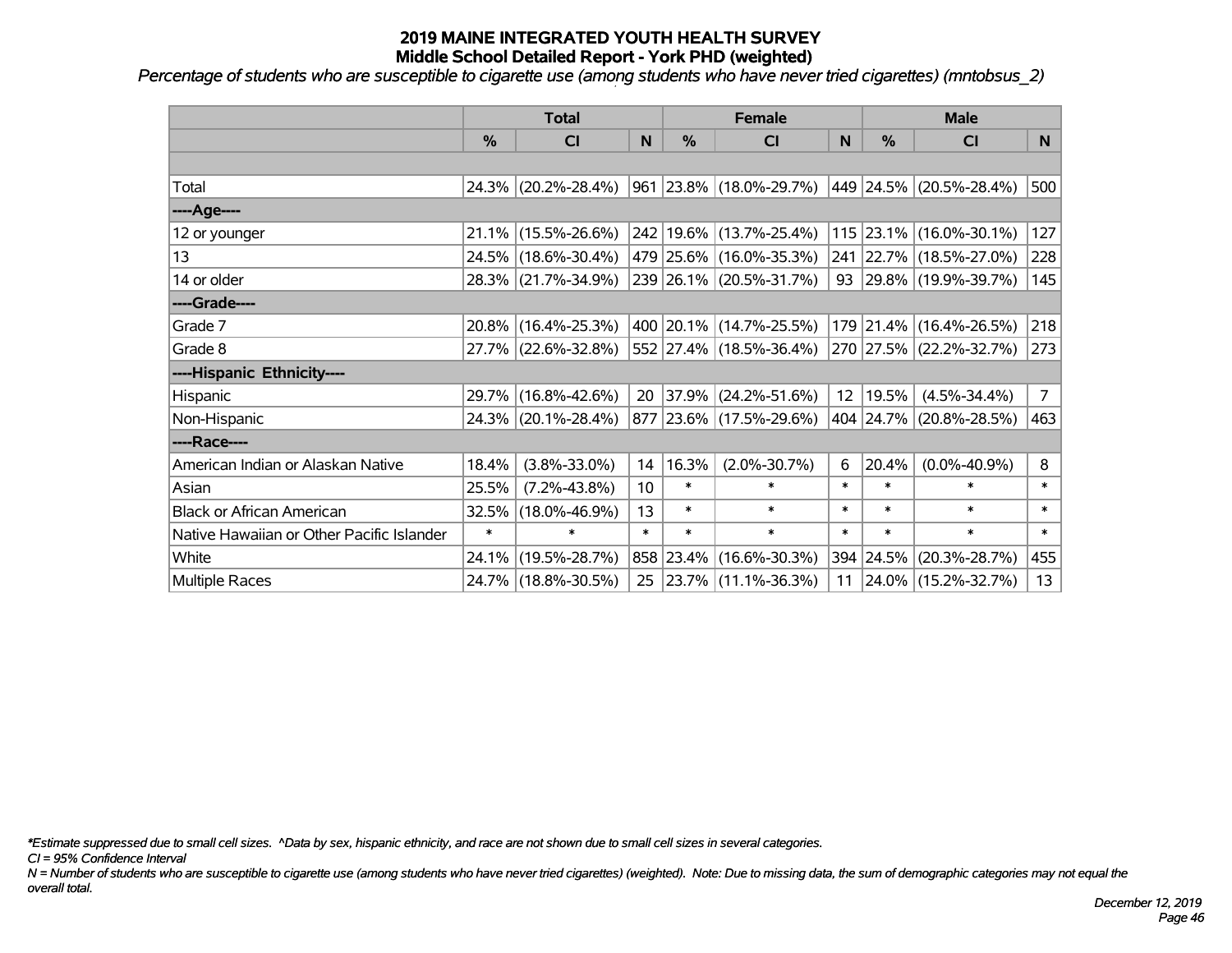*Percentage of students who smoked cigarettes or cigars or used chewing tobacco, snuff, dip, or dissolvable tobacco products on one or more of the past 30 days (mnanytoba)*

|                                           | <b>Total</b> |                         |        |        | <b>Female</b>          |        | <b>Male</b>   |                         |        |  |
|-------------------------------------------|--------------|-------------------------|--------|--------|------------------------|--------|---------------|-------------------------|--------|--|
|                                           | %            | $\overline{\mathsf{C}}$ | N      | %      | <b>CI</b>              | N      | $\frac{0}{0}$ | CI                      | N      |  |
|                                           |              |                         |        |        |                        |        |               |                         |        |  |
| Total                                     | 2.7%         | $(2.1\% - 3.3\%)$       |        |        | $112$ 2.0% (1.3%-2.6%) |        |               | $39 3.3\% $ (2.3%-4.2%) | 69     |  |
| ----Age----                               |              |                         |        |        |                        |        |               |                         |        |  |
| 12 or younger                             | 1.8%         | $(1.0\% - 2.7\%)$       | 21     |        | $1.8\%$ (0.7%-2.9%)    | 11     | 1.6%          | $(0.5\% - 2.6\%)$       | 9      |  |
| 13                                        | 2.1%         | $(1.4\% - 2.8\%)$       | 44     |        | $1.3\%$ (0.4%-2.1%)    |        |               | $13 2.8\% $ (1.7%-4.0%) | 29     |  |
| 14 or older                               | 4.9%         | $(3.3\% - 6.5\%)$       | 44     |        | $ 4.1\% $ (1.6%-6.6%)  |        |               | $16$ 5.5% (4.0%-6.9%)   | 28     |  |
| ----Grade----                             |              |                         |        |        |                        |        |               |                         |        |  |
| Grade 7                                   | 2.0%         | $(1.1\% - 2.8\%)$       | 39     |        | $1.8\%$ (0.9%-2.6%)    |        |               | $16$ 2.1% (0.8%-3.3%)   | 22     |  |
| Grade 8                                   | 3.4%         | $(2.5\% - 4.3\%)$       | 72     |        | $ 2.2\% $ (1.1%-3.2%)  |        |               | $23 4.4\% $ (3.3%-5.6%) | 46     |  |
| ----Hispanic Ethnicity----                |              |                         |        |        |                        |        |               |                         |        |  |
| Hispanic                                  | 10.3%        | $(6.2\% - 14.3\%)$      | 8      | $\ast$ | $\ast$                 | $\ast$ | $\ast$        | $\ast$                  | $\ast$ |  |
| Non-Hispanic                              | 2.4%         | $(1.9\% - 3.0\%)$       | 92     |        | $1.6\%$ (1.1%-2.2%)    |        | 30 3.0%       | $(2.1\% - 4.0\%)$       | 59     |  |
| ----Race----                              |              |                         |        |        |                        |        |               |                         |        |  |
| American Indian or Alaskan Native         | $\ast$       | $\ast$                  | $\ast$ | $\ast$ | $\ast$                 | $\ast$ | $\ast$        | $\ast$                  | $\ast$ |  |
| Asian                                     | $\ast$       | $\ast$                  | $\ast$ | $\ast$ | $\ast$                 | $\ast$ | $\ast$        | $\ast$                  | $\ast$ |  |
| <b>Black or African American</b>          | $\ast$       | $\ast$                  | $\ast$ | $\ast$ | $\ast$                 | $\ast$ | $\ast$        | $\ast$                  | $\ast$ |  |
| Native Hawaiian or Other Pacific Islander | $\ast$       | $\ast$                  | $\ast$ | $\ast$ | $\ast$                 | $\ast$ | $\ast$        | $\ast$                  | $\ast$ |  |
| White                                     | 2.5%         | $(1.9\% - 3.1\%)$       | 94     | 1.9%   | $(1.3\% - 2.5\%)$      |        | 33 3.0%       | $(2.0\% - 4.0\%)$       | 58     |  |
| Multiple Races                            | $\ast$       | $\ast$                  | $\ast$ | $\ast$ | $\ast$                 | $\ast$ | $\ast$        | $\ast$                  | $\ast$ |  |

*\*Estimate suppressed due to small cell sizes. ^Data by sex, hispanic ethnicity, and race are not shown due to small cell sizes in several categories.*

*CI = 95% Confidence Interval*

*N = Number of students who smoked cigarettes or cigars or used chewing tobacco, snuff, dip, or dissolvable tobacco products on one or more of the past 30 days (weighted). Note: Due to missing data, the sum of demographic categories may not equal the overall total.*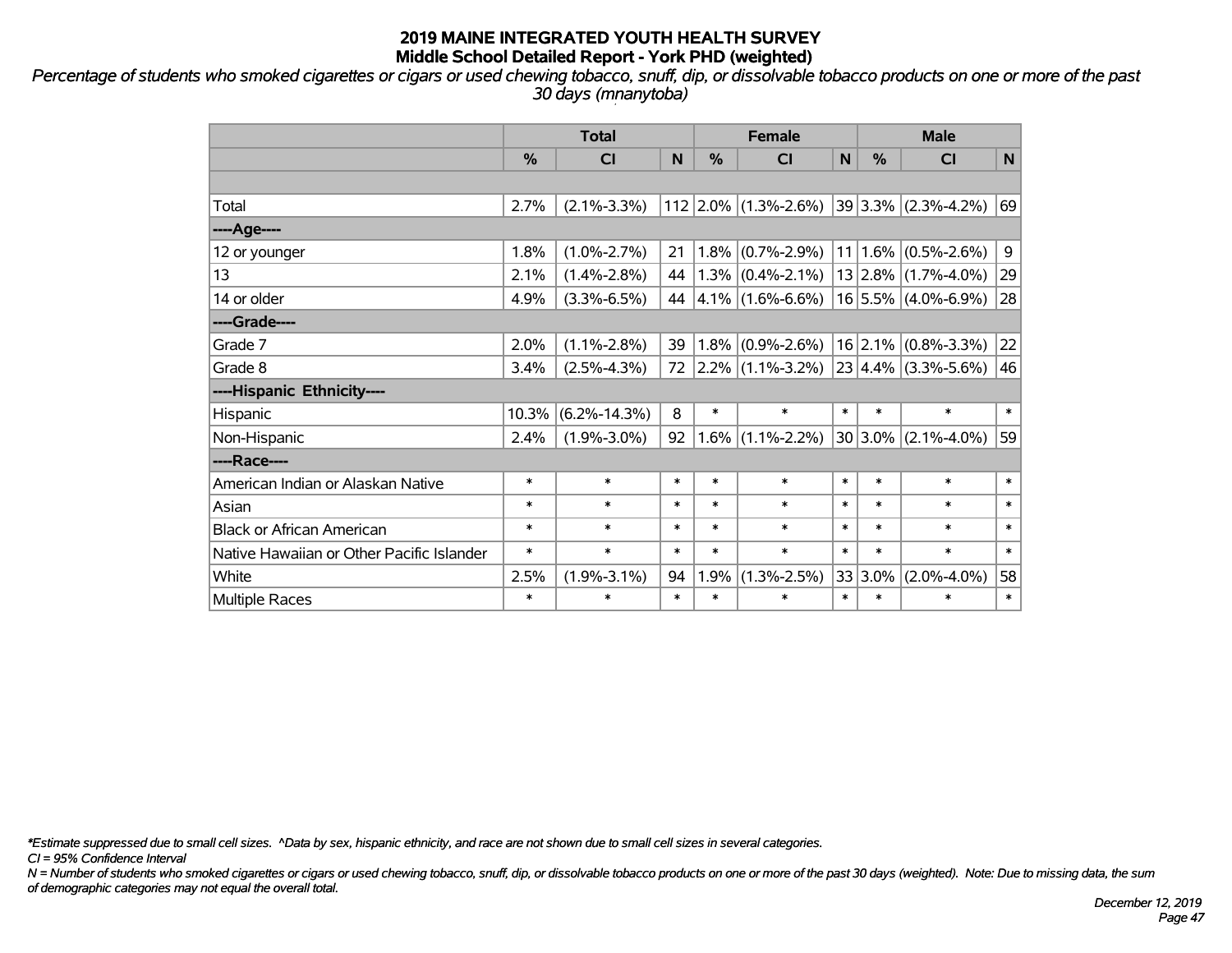*Percentage of students who smoked cigarettes or cigars; used an electronic vapor product; or used chewing tobacco, snuff, dip, or dissolvable tobacco products on one or more of the past 30 days (mnanytob\_2a)*

|                                           | <b>Total</b> |                       |        |             | <b>Female</b>       | <b>Male</b> |                 |                      |        |
|-------------------------------------------|--------------|-----------------------|--------|-------------|---------------------|-------------|-----------------|----------------------|--------|
|                                           | %            | <b>CI</b>             | N      | %           | <b>CI</b>           | N           | %               | <b>CI</b>            | N.     |
|                                           |              |                       |        |             |                     |             |                 |                      |        |
| Total                                     | 7.7%         | $(5.7\% - 9.7\%)$     | 313    | 9.3%        | $(6.3\% - 12.2\%)$  |             | $181 6.0\%$     | $(4.0\% - 8.1\%)$    | 125    |
| ----Age----                               |              |                       |        |             |                     |             |                 |                      |        |
| 12 or younger                             | 5.5%         | $(3.2\% - 7.7\%)$     | 63     | 5.5%        | $(3.5\% - 7.4\%)$   | 32          | 5.1%            | $(2.6\% - 7.7\%)$    | 28     |
| 13                                        | 7.1%         | $(4.6\% - 9.6\%)$     | 142    | 9.8%        | $(4.9\% - 14.7\%)$  |             | $96 \,   4.2\%$ | $(1.4\% - 7.1\%)$    | 43     |
| 14 or older                               |              | $11.7\%$ (8.4%-15.0%) |        | 105   13.8% | $(10.1\% - 17.6\%)$ |             |                 | 53 9.9% (5.0%-14.8%) | 51     |
| ----Grade----                             |              |                       |        |             |                     |             |                 |                      |        |
| Grade 7                                   | 5.1%         | $(3.4\% - 6.8\%)$     | 99     | 5.6%        | $(3.6\% - 7.6\%)$   | 51          | 4.5%            | $(2.5\% - 6.5\%)$    | 46     |
| Grade 8                                   |              | $10.2\%$ (7.6%-12.7%) |        | 211 12.6%   | $(8.3\% - 16.9\%)$  |             | $130$   7.4%    | $(5.1\% - 9.7\%)$    | 76     |
| ----Hispanic Ethnicity----                |              |                       |        |             |                     |             |                 |                      |        |
| Hispanic                                  | 15.7%        | $(7.4\% - 23.9\%)$    | 11     | $\ast$      | $\ast$              | $\ast$      | $\ast$          | $\ast$               | $\ast$ |
| Non-Hispanic                              | 7.8%         | $(5.6\% - 10.0\%)$    | 288    | 9.4%        | $(6.1\% - 12.8\%)$  |             | 168 6.0%        | $(4.0\% - 8.0\%)$    | 114    |
| ----Race----                              |              |                       |        |             |                     |             |                 |                      |        |
| American Indian or Alaskan Native         | 11.7%        | $(1.7\% - 21.6\%)$    | 9      | $\ast$      | $\ast$              | $\ast$      | $\ast$          | $\ast$               | $\ast$ |
| Asian                                     | $\ast$       | $\ast$                | $\ast$ | $\ast$      | $\ast$              | $\ast$      | $\ast$          | $\ast$               | $\ast$ |
| <b>Black or African American</b>          | $\ast$       | $\ast$                | $\ast$ | $\ast$      | $\ast$              | $\ast$      | $\ast$          | $\ast$               | $\ast$ |
| Native Hawaiian or Other Pacific Islander | $\ast$       | $\ast$                | $\ast$ | $\ast$      | $\ast$              | $\ast$      | $\ast$          | $\ast$               | $\ast$ |
| White                                     | 7.3%         | $(5.2\% - 9.3\%)$     | 265    | 8.7%        | $(5.8\% - 11.7\%)$  |             | 152 5.7%        | $(3.6\% - 7.7\%)$    | 107    |
| <b>Multiple Races</b>                     | 14.5%        | $(6.5\% - 22.6\%)$    | 15     | $\ast$      | $\ast$              | $\ast$      | $\ast$          | $\ast$               | $\ast$ |

*\*Estimate suppressed due to small cell sizes. ^Data by sex, hispanic ethnicity, and race are not shown due to small cell sizes in several categories.*

*CI = 95% Confidence Interval*

*N = Number of students who smoked cigarettes or cigars; used an electronic vapor product; or used chewing tobacco, snuff, dip, or dissolvable tobacco products on one or more of the past 30 days (weighted). Note: Due to missing data, the sum of demographic categories may not equal the overall total.*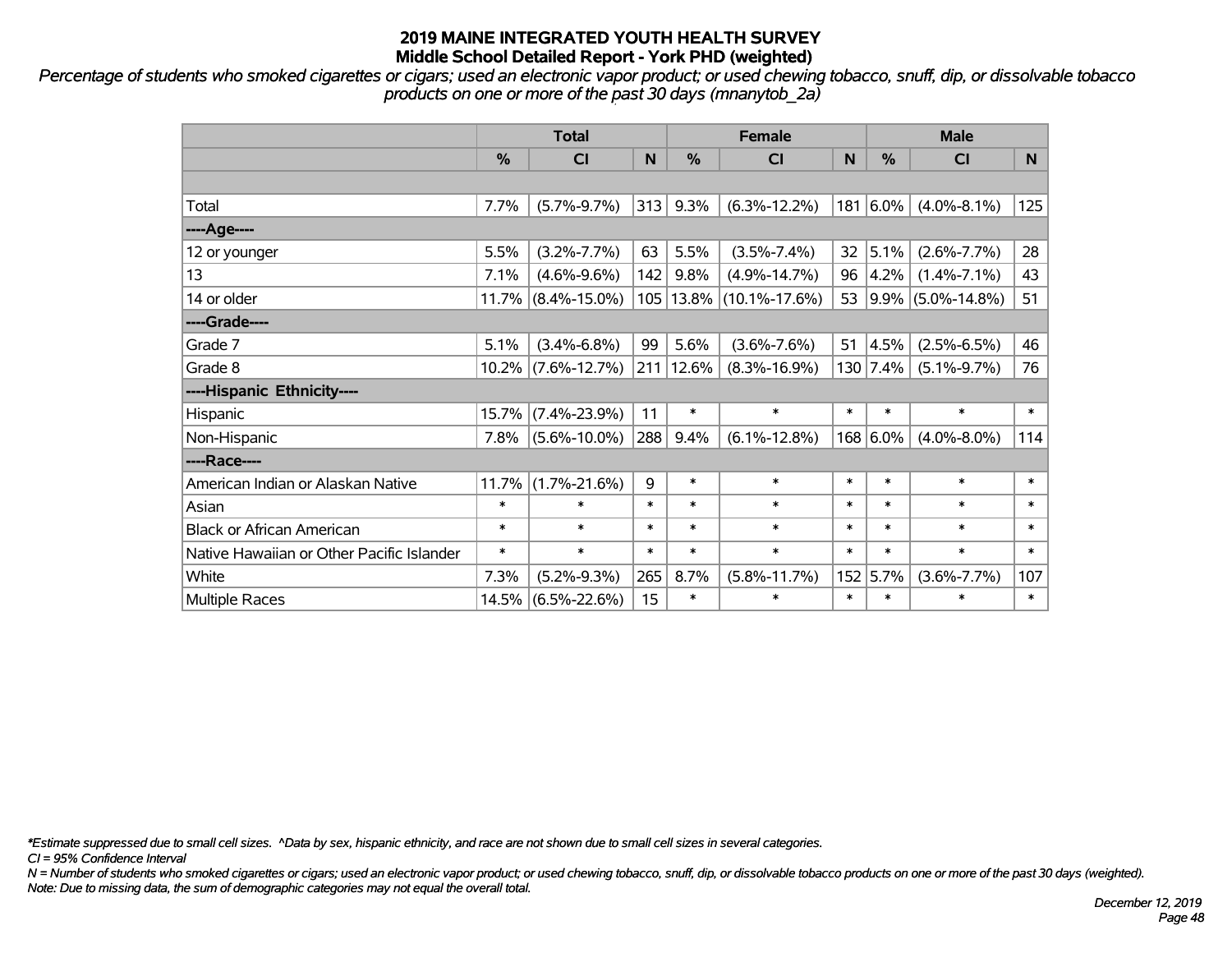*Percentage of students who smoked cigarettes or cigars; used an electronic vapor product with nicotine; or used chewing tobacco, snuff, dip, or dissolvable tobacco products on one or more of the past 30 days (mnanytob\_3)*

|                                           | <b>Total</b>  |                     |        | <b>Female</b> |                                       | <b>Male</b> |               |                        |              |
|-------------------------------------------|---------------|---------------------|--------|---------------|---------------------------------------|-------------|---------------|------------------------|--------------|
|                                           | $\frac{0}{0}$ | <b>CI</b>           | N      | $\%$          | <b>CI</b>                             | N           | $\frac{0}{0}$ | <b>CI</b>              | N            |
|                                           |               |                     |        |               |                                       |             |               |                        |              |
| Total                                     |               | $3.7\%$ (2.6%-4.8%) |        |               | $147 \,   4.1\% \,   (2.7\% - 5.5\%)$ |             | 78 3.2%       | $(1.8\% - 4.5\%)$      | 65           |
| ----Age----                               |               |                     |        |               |                                       |             |               |                        |              |
| 12 or younger                             |               | $2.0\%$ (0.7%-3.3%) | 23     | $\ast$        | $\ast$                                | $\ast$      | $\ast$        | $\ast$                 | $\ast$       |
| 13                                        |               | $3.2\%$ (1.6%-4.8%) | 64     | 4.6%          | $(2.0\% - 7.1\%)$                     |             | 44 2.0%       | $(0.5\% - 3.4\%)$      | 20           |
| 14 or older                               |               | $6.5\%$ (4.2%-8.7%) | 56     |               | $ 5.2\% $ (1.3%-9.0%)                 |             |               | $19$ 7.2% (3.7%-10.7%) | 37           |
| ----Grade----                             |               |                     |        |               |                                       |             |               |                        |              |
| Grade 7                                   |               | $2.4\%$ (1.4%-3.4%) | 47     |               | $ 3.5\% $ (1.8%-5.2%)                 |             | 31 1.3%       | $(0.4\% - 2.2\%)$      | 13           |
| Grade 8                                   |               | $4.9\%$ (3.3%-6.6%) |        |               | $100  4.7\%  (2.5\% - 6.9\%)$         |             | 47 5.2%       | $(2.9\% - 7.4\%)$      | 52           |
| ----Hispanic Ethnicity----                |               |                     |        |               |                                       |             |               |                        |              |
| Hispanic                                  | $\ast$        | $\ast$              | $\ast$ | $\ast$        | *                                     | $\ast$      | $\ast$        | $\ast$                 | $\ast$       |
| Non-Hispanic                              |               | $3.9\%$ (2.6%-5.1%) |        |               | $141 \mid 4.2\% \mid (2.7\% - 5.8\%)$ |             | 74 3.5%       | $(2.0\% - 4.9\%)$      | 65           |
| ----Race----                              |               |                     |        |               |                                       |             |               |                        |              |
| American Indian or Alaskan Native         | $\ast$        | $\ast$              | $\ast$ | $\ast$        | $\ast$                                | $\ast$      | $\ast$        | $\ast$                 | $\ast$       |
| Asian                                     | $\ast$        | $\ast$              | $\ast$ | $\ast$        | $\ast$                                | $\ast$      | $\ast$        | $\ast$                 | $\ast$       |
| <b>Black or African American</b>          | $\ast$        | $\ast$              | $\ast$ | $\ast$        | $\ast$                                | $\ast$      | $\ast$        | $\ast$                 | $\ast$       |
| Native Hawaiian or Other Pacific Islander | $\ast$        | $\ast$              | $\ast$ | $\ast$        | $\ast$                                | $\ast$      | $\ast$        | $\ast$                 | $\ast$       |
| White                                     | 3.7%          | $(2.5\% - 4.8\%)$   | 132    | 4.1%          | $(2.6\% - 5.5\%)$                     |             | 70 3.2%       | $(1.8\% - 4.7\%)$      | 60           |
| <b>Multiple Races</b>                     | $\ast$        | $\ast$              | $\ast$ | $\ast$        | $\ast$                                | $\ast$      | $\ast$        | $\ast$                 | $\pmb{\ast}$ |

*\*Estimate suppressed due to small cell sizes. ^Data by sex, hispanic ethnicity, and race are not shown due to small cell sizes in several categories.*

*CI = 95% Confidence Interval*

*N = Number of students who smoked cigarettes or cigars; used an electronic vapor product with nicotine; or used chewing tobacco, snuff, dip, or dissolvable tobacco products on one or more of the past 30 days (weighted). Note: Due to missing data, the sum of demographic categories may not equal the overall total.*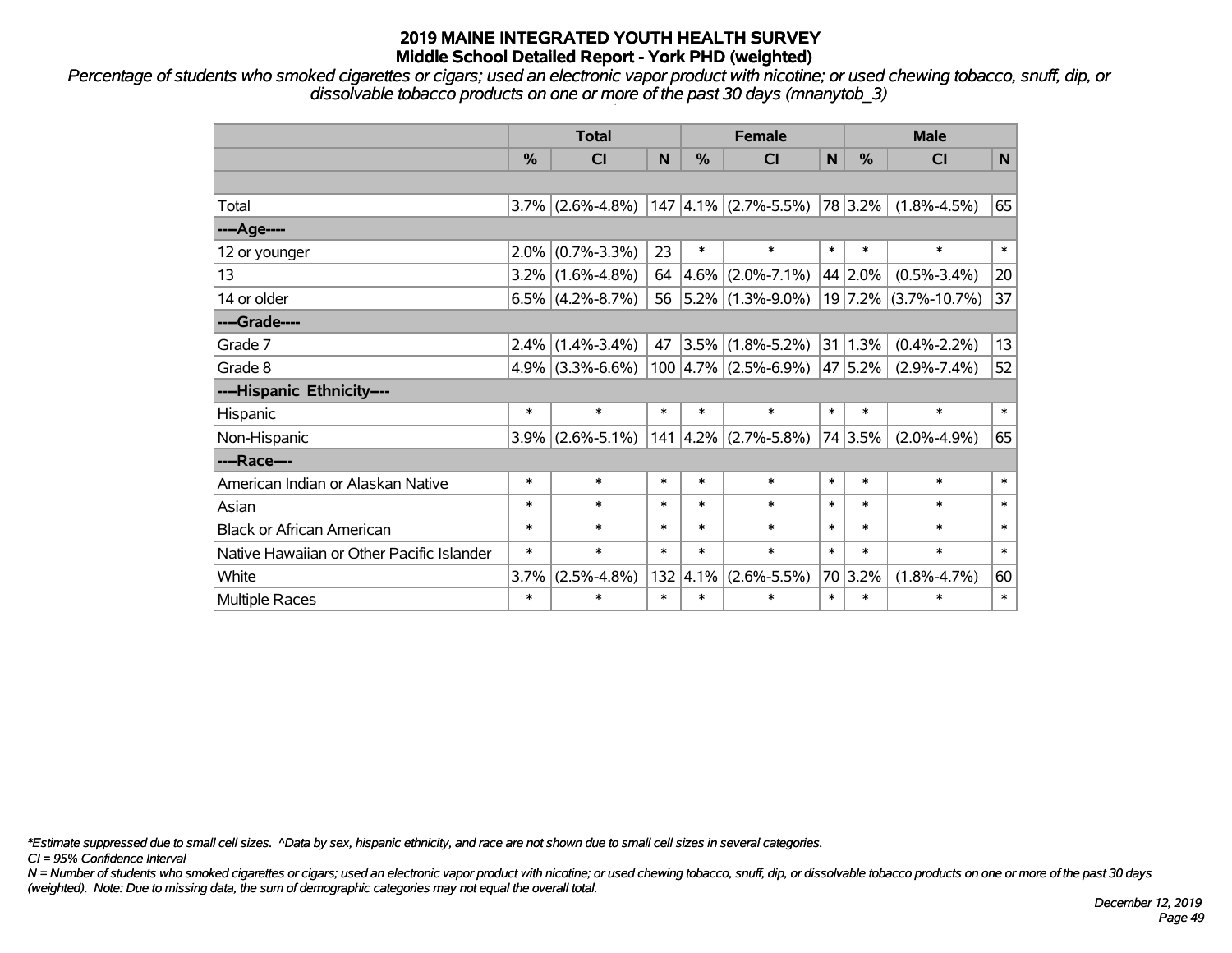#### **2019 MAINE INTEGRATED YOUTH HEALTH SURVEY Middle School Detailed Report - York PHD (weighted)** *Have you ever had a drink of alcohol, other than a few sips? (mn59a) Percentage of students who answered 'Yes'*

|                                           | <b>Total</b>  |                        |        | <b>Female</b> | <b>Male</b>                 |                 |           |                              |                |
|-------------------------------------------|---------------|------------------------|--------|---------------|-----------------------------|-----------------|-----------|------------------------------|----------------|
|                                           | $\frac{0}{0}$ | <b>CI</b>              | N      | $\frac{0}{0}$ | <b>CI</b>                   | <sub>N</sub>    | %         | <b>CI</b>                    | <sub>N</sub>   |
|                                           |               |                        |        |               |                             |                 |           |                              |                |
| Total                                     |               | $13.4\%$ (11.3%-15.5%) |        |               | 520   14.1%   (11.2%-17.0%) |                 |           | $ 266 12.6\% $ (10.4%-14.7%) | 247            |
| ----Age----                               |               |                        |        |               |                             |                 |           |                              |                |
| 12 or younger                             | 9.7%          | $(6.9\% - 12.5\%)$     |        | $108$ 11.5%   | $(8.4\% - 14.6\%)$          | 64              | 7.6%      | $(4.7\% - 10.6\%)$           | 41             |
| 13                                        | 12.0%         | $(8.6\% - 15.4\%)$     |        | $232$   12.3% | $(8.7\% - 15.8\%)$          |                 | 118 11.7% | $(7.5\% - 15.8\%)$           | 111            |
| 14 or older                               |               | 20.8% (18.3%-23.3%)    |        |               | 174 22.8% (19.4%-26.2%)     | 81              |           | 19.2% (15.4%-22.9%)          | 91             |
| ----Grade----                             |               |                        |        |               |                             |                 |           |                              |                |
| Grade 7                                   | 9.2%          | $(6.8\% - 11.5\%)$     | 173    | 9.6%          | $(7.0\% - 12.3\%)$          | 86              | 8.5%      | $(5.8\% - 11.3\%)$           | 83             |
| Grade 8                                   |               | $17.1\%$ (14.3%-20.0%) |        |               | 336 18.0% (14.2%-21.8%)     |                 |           | 177   16.2%   (11.9%-20.4%)  | 157            |
| ----Hispanic Ethnicity----                |               |                        |        |               |                             |                 |           |                              |                |
| Hispanic                                  | 28.7%         | $(20.9\% - 36.6\%)$    | 21     |               | $ 33.1\% $ (25.8%-40.5%)    | 13              | 24.0%     | $(8.8\% - 39.2\%)$           | 8              |
| Non-Hispanic                              |               | 13.0% (10.8%-15.3%)    |        |               | 463 13.9% (10.8%-17.0%)     |                 | 239 12.0% | $(9.9\% - 14.2\%)$           | 217            |
| ----Race----                              |               |                        |        |               |                             |                 |           |                              |                |
| American Indian or Alaskan Native         | 24.9%         | $(14.9\% - 34.8\%)$    | 17     | 31.3%         | $(19.9\% - 42.7\%)$         | 11              | 18.8%     | $(4.2\% - 33.4\%)$           | $\overline{7}$ |
| Asian                                     | $\ast$        | $\ast$                 | $\ast$ | $\ast$        | $\ast$                      | $\ast$          | $\ast$    | $\ast$                       | $\ast$         |
| <b>Black or African American</b>          | 26.8%         | $(15.1\% - 38.6\%)$    | 12     | $\ast$        | $\ast$                      | $\ast$          | $\ast$    | $\ast$                       | $\ast$         |
| Native Hawaiian or Other Pacific Islander | $\ast$        | $\ast$                 | $\ast$ | $\ast$        | $\ast$                      | $\ast$          | $\ast$    | $\ast$                       | $\ast$         |
| White                                     | 12.3%         | $(10.2\% - 14.5\%)$    |        | 434 13.0%     | $(10.0\% - 16.0\%)$         |                 | 220 11.6% | $(9.3\% - 13.9\%)$           | 208            |
| Multiple Races                            |               | 23.8% (16.0%-31.6%)    | 21     |               | 25.8% (19.6%-32.0%)         | 12 <sup>2</sup> | 20.9%     | $(4.7\% - 37.1\%)$           | 9              |

*\*Estimate suppressed due to small cell sizes. ^Data by sex, hispanic ethnicity, and race are not shown due to small cell sizes in several categories.*

*CI = 95% Confidence Interval*

*N = Number of students who answered 'Yes' (weighted). Note: Due to missing data, the sum of demographic categories may not equal the overall total.*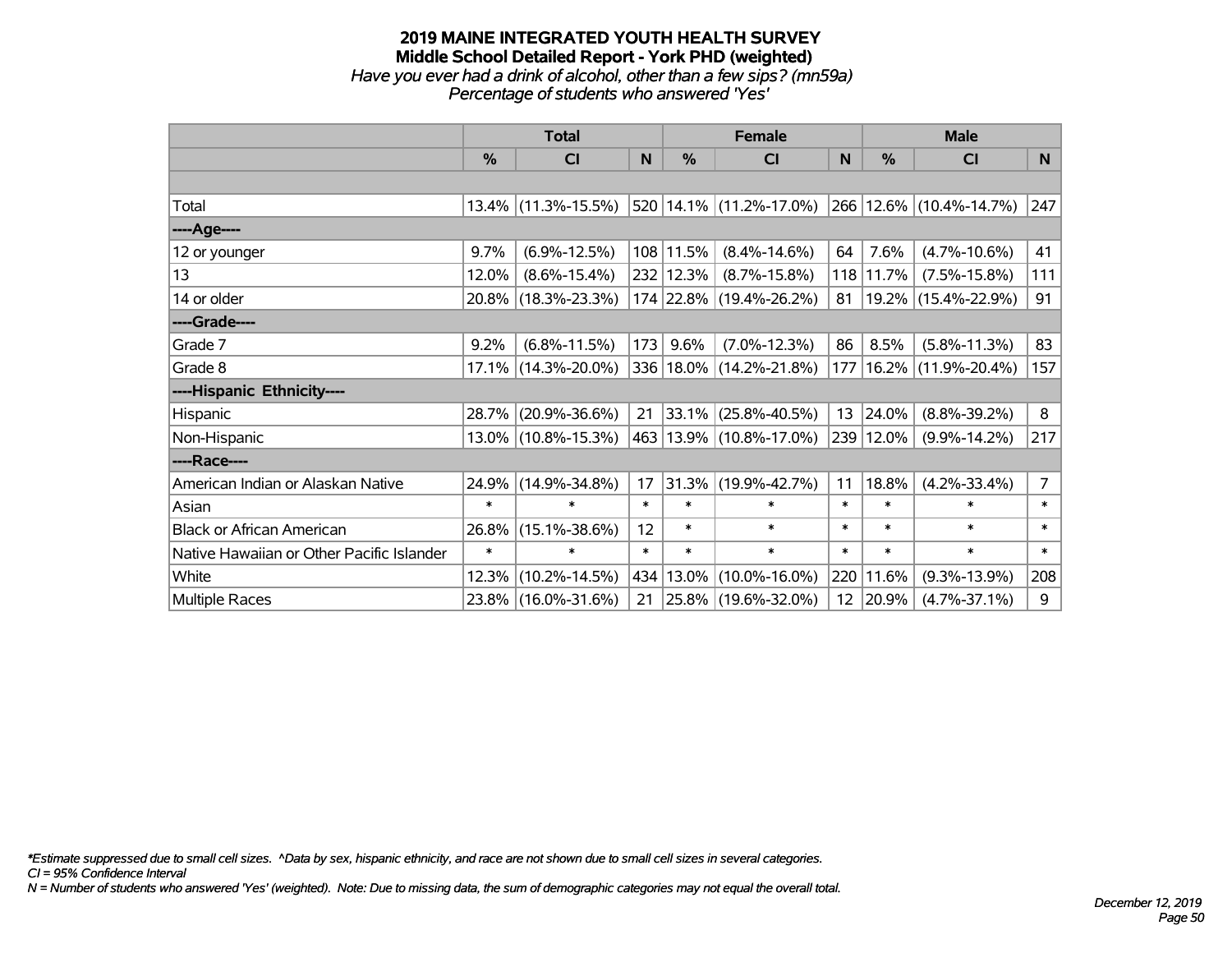*How old were you when you had your first drink of alcohol other than a few sips? (mn60) Among students who have had more than a few sips of alcohol, the percentage of students who answered before age 11*

|                                           | <b>Total</b>  |                        |                |           | <b>Female</b>                                                      | <b>Male</b> |               |                             |                |
|-------------------------------------------|---------------|------------------------|----------------|-----------|--------------------------------------------------------------------|-------------|---------------|-----------------------------|----------------|
|                                           | $\frac{0}{2}$ | <b>CI</b>              | N              | %         | <b>CI</b>                                                          | N           | $\%$          | <b>CI</b>                   | N <sub>1</sub> |
|                                           |               |                        |                |           |                                                                    |             |               |                             |                |
| Total                                     |               |                        |                |           | 33.5% (28.0%-39.0%) 176 26.6% (19.7%-33.4%) 70 41.3% (33.1%-49.5%) |             |               |                             | 104            |
| ----Age----                               |               |                        |                |           |                                                                    |             |               |                             |                |
| 12 or younger                             | 42.7%         | $(32.4\% - 53.0\%)$    | 46             | 39.8%     | $(26.9\% - 52.6\%)$                                                |             | $ 24 49.1\% $ | $(28.7\% - 69.6\%)$         | 22             |
| 13                                        |               | 32.2% (23.6%-40.7%)    | 76             | 27.5%     | $(17.9\% - 37.2\%)$                                                |             |               | $ 33 37.1\% $ (25.7%-48.5%) | 41             |
| 14 or older                               |               | 27.1% (19.1%-35.1%)    | 48             | 13.5%     | $(4.4\% - 22.6\%)$                                                 |             |               | 11 39.6% (28.9%-50.3%)      | 37             |
| ----Grade----                             |               |                        |                |           |                                                                    |             |               |                             |                |
| Grade 7                                   | 46.3%         | (39.7%-52.9%)          | 83             | 43.2%     | $(30.0\% - 56.3\%)$                                                |             | 36 50.4%      | $(40.8\% - 60.0\%)$         | 45             |
| Grade 8                                   |               | 25.2% (18.4%-31.9%)    |                |           | 84   18.2%   (12.3%-24.1%)                                         |             |               | $ 32 33.6\% $ (22.3%-45.0%) | 52             |
| ----Hispanic Ethnicity----                |               |                        |                |           |                                                                    |             |               |                             |                |
| Hispanic                                  | 48.4%         | $(32.9\% - 64.0\%)$    | 10             | $\ast$    | $\ast$                                                             | $\ast$      | $\ast$        | $\ast$                      | $\ast$         |
| Non-Hispanic                              |               | $30.8\%$ (24.6%-36.9%) |                |           | 143 25.6% (18.8%-32.3%)                                            |             | $ 61 37.2\% $ | $(27.3\% - 47.1\%)$         | 82             |
| ----Race----                              |               |                        |                |           |                                                                    |             |               |                             |                |
| American Indian or Alaskan Native         | 35.9%         | $(17.5\% - 54.3\%)$    | 6              | $\ast$    | $\ast$                                                             | $\ast$      | $\ast$        | $\ast$                      | $\ast$         |
| Asian                                     | $\ast$        | $\ast$                 | $\ast$         | $\ast$    | $\ast$                                                             | $\ast$      | $\ast$        | $\ast$                      | $\ast$         |
| <b>Black or African American</b>          | $\ast$        | $\ast$                 | $\ast$         | $\ast$    | $\ast$                                                             | $\ast$      | $\ast$        | $\ast$                      | $\ast$         |
| Native Hawaiian or Other Pacific Islander | $\ast$        | $\ast$                 | $\ast$         | $\ast$    | $\ast$                                                             | $\ast$      | $\ast$        | $\ast$                      | $\ast$         |
| White                                     | 30.6%         | $(24.3\% - 36.9\%)$    |                | 134 23.5% | $(16.1\% - 31.0\%)$                                                |             | 51 38.4%      | $(29.0\% - 47.7\%)$         | 81             |
| <b>Multiple Races</b>                     |               | $30.4\%$ (15.4%-45.3%) | $\overline{7}$ | $\ast$    | $\ast$                                                             | $\ast$      | $\ast$        | $\ast$                      | $\ast$         |

*\*Estimate suppressed due to small cell sizes. ^Data by sex, hispanic ethnicity, and race are not shown due to small cell sizes in several categories.*

*CI = 95% Confidence Interval*

*N = Among students who have had more than a few sips of alcohol, the number of students who answered before age 11 (weighted). Note: Due to missing data, the sum of demographic categories may not equal the overall total.*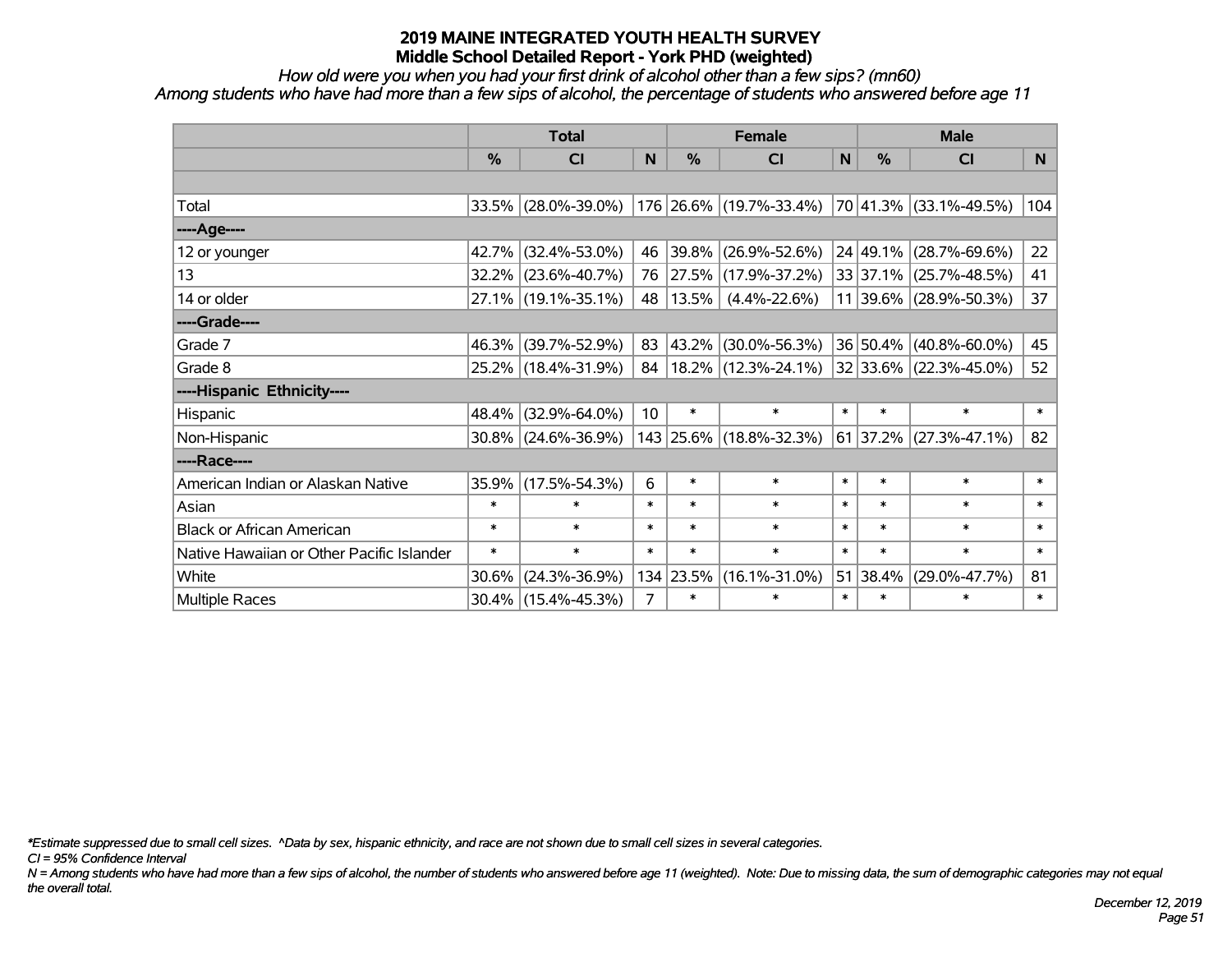*How old were you when you had your first drink of alcohol other than a few sips? (mn60\_2) Percentage of students who answered before age 11*

|                                           | <b>Total</b> |                    |                | <b>Female</b> |                        | <b>Male</b> |         |                          |        |
|-------------------------------------------|--------------|--------------------|----------------|---------------|------------------------|-------------|---------|--------------------------|--------|
|                                           | $\%$         | CI                 | N              | $\%$          | <b>CI</b>              | N           | $\%$    | <b>CI</b>                | N.     |
|                                           |              |                    |                |               |                        |             |         |                          |        |
| Total                                     | 4.6%         | $(3.7\% - 5.5\%)$  |                |               | $176$ 3.8% (2.6%-5.0%) |             | 70 5.4% | $(3.9\% - 6.8\%)$        | 104    |
| ----Age----                               |              |                    |                |               |                        |             |         |                          |        |
| 12 or younger                             | 4.3%         | $(2.7\% - 5.8\%)$  | 46             | $4.6\%$       | $(2.8\% - 6.5\%)$      |             | 24 4.0% | $(2.0\% - 6.1\%)$        | 22     |
| 13                                        | 4.0%         | $(2.8\% - 5.2\%)$  | 76             |               | $3.5\%$ (2.2%-4.8%)    |             | 33 4.4% | $(2.4\% - 6.5\%)$        | 41     |
| 14 or older                               | 5.7%         | $(3.9\% - 7.5\%)$  | 48             |               | $3.1\%$ (0.9%-5.3%)    |             |         | $11$   7.8% (5.2%-10.3%) | 37     |
| ----Grade----                             |              |                    |                |               |                        |             |         |                          |        |
| Grade 7                                   | 4.5%         | $(3.3\% - 5.8\%)$  | 83             | $ 4.3\% $     | $(2.5\% - 6.1\%)$      |             | 36 4.7% | $(2.8\% - 6.5\%)$        | 45     |
| Grade 8                                   | 4.3%         | $(3.3\% - 5.4\%)$  | 84             |               | $3.3\%$ (2.1%-4.5%)    |             | 32 5.4% | $(3.4\% - 7.5\%)$        | 52     |
| ----Hispanic Ethnicity----                |              |                    |                |               |                        |             |         |                          |        |
| Hispanic                                  | 13.9%        | $(8.3\% - 19.5\%)$ | 10             | $\ast$        | $\ast$                 | $\ast$      | $\ast$  | $\ast$                   | $\ast$ |
| Non-Hispanic                              | 4.1%         | $(3.2\% - 5.0\%)$  |                | 143 3.6%      | $(2.5\% - 4.7\%)$      |             | 61 4.6% | $(3.0\% - 6.2\%)$        | 82     |
| ----Race----                              |              |                    |                |               |                        |             |         |                          |        |
| American Indian or Alaskan Native         | 9.4%         | $(2.6\% - 16.3\%)$ | 6              | $\ast$        | $\ast$                 | $\ast$      | $\ast$  | $\ast$                   | $\ast$ |
| Asian                                     | $\ast$       | $\ast$             | $\ast$         | $\ast$        | $\ast$                 | $\ast$      | $\ast$  | $\ast$                   | $\ast$ |
| <b>Black or African American</b>          | 17.0%        | $(9.9\% - 24.1\%)$ | 8              | $\ast$        | $\ast$                 | $\ast$      | $\ast$  | $\ast$                   | $\ast$ |
| Native Hawaiian or Other Pacific Islander | $\ast$       | $\ast$             | $\ast$         | $\ast$        | $\ast$                 | $\ast$      | $\ast$  | $\ast$                   | $\ast$ |
| White                                     | 3.9%         | $(2.9\% - 4.8\%)$  | 134            | 3.1%          | $(1.9\% - 4.3\%)$      | 51          | 4.6%    | $(3.0\% - 6.1\%)$        | 81     |
| Multiple Races                            | 7.7%         | $(4.7\% - 10.7\%)$ | $\overline{7}$ | $\ast$        | *                      | $\ast$      | $\ast$  | $\ast$                   | $\ast$ |

*\*Estimate suppressed due to small cell sizes. ^Data by sex, hispanic ethnicity, and race are not shown due to small cell sizes in several categories.*

*CI = 95% Confidence Interval*

*N = Number of students who answered before age 11 (weighted). Note: Due to missing data, the sum of demographic categories may not equal the overall total.*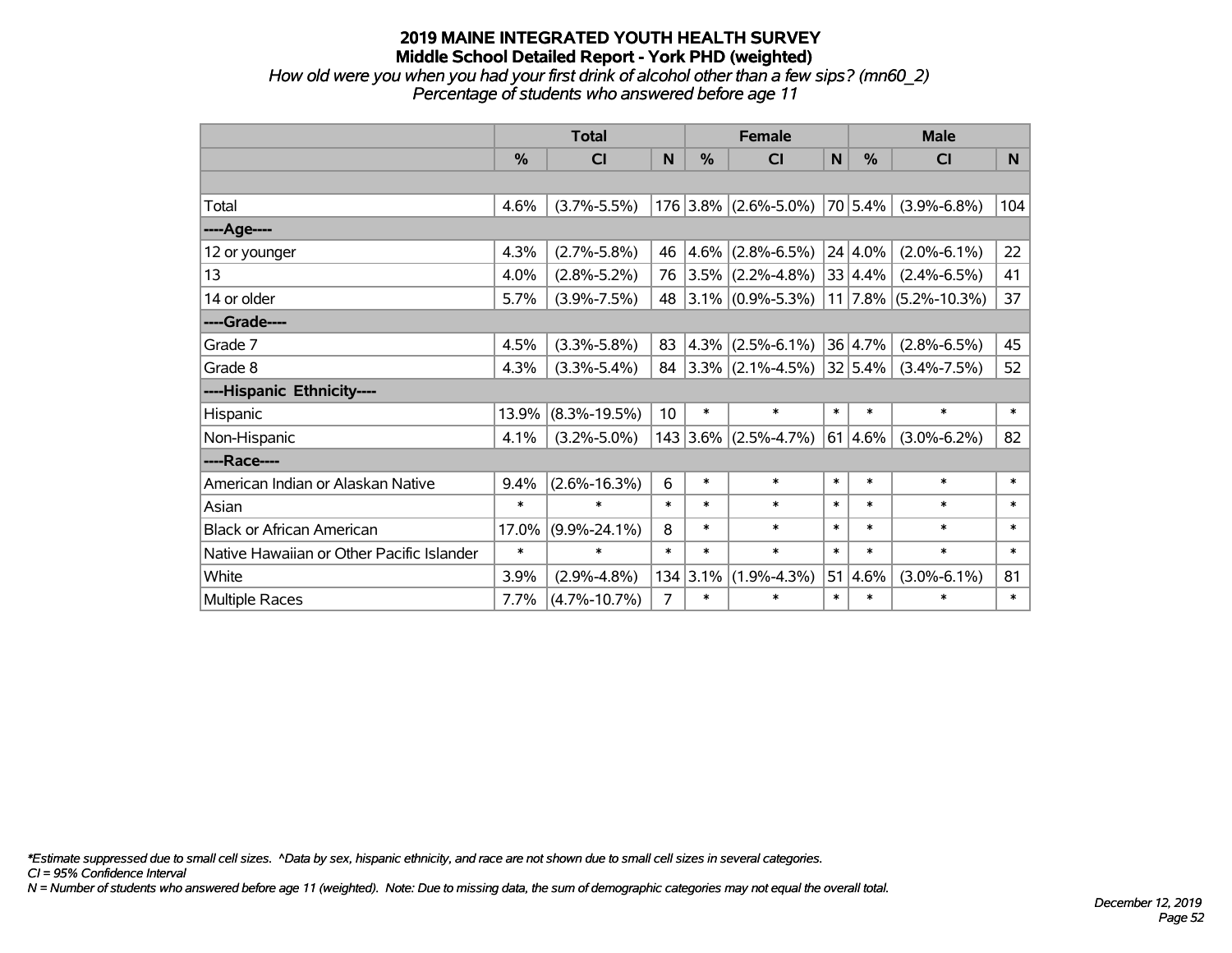*During the past 30 days, on how many days did you have at least one drink of alcohol? (mn61) Percentage of students who answered at least 1 day*

|                                           | <b>Total</b> |                    |                |                     | <b>Female</b>      |        | <b>Male</b> |                           |                |  |
|-------------------------------------------|--------------|--------------------|----------------|---------------------|--------------------|--------|-------------|---------------------------|----------------|--|
|                                           | %            | CI                 | N              | %                   | CI                 | N      | %           | <b>CI</b>                 | N              |  |
|                                           |              |                    |                |                     |                    |        |             |                           |                |  |
| Total                                     | 3.5%         | $(2.5\% - 4.4\%)$  |                | $141 \,   \, 3.7\%$ | $(2.3\% - 5.2\%)$  |        |             | $72 3.2\% $ (2.0%-4.4%)   | 66             |  |
| ----Age----                               |              |                    |                |                     |                    |        |             |                           |                |  |
| 12 or younger                             | 1.7%         | $(1.2\% - 2.3\%)$  | 19             | 1.7%                | $(0.9\% - 2.5\%)$  | 9      |             | $1.6\%$ (0.2%-2.9%)       | $\overline{9}$ |  |
| 13                                        | 3.2%         | $(1.5\% - 4.9\%)$  | 64             | 3.4%                | $(1.4\% - 5.4\%)$  |        |             | 34 2.9% (1.2%-4.7%)       | 29             |  |
| 14 or older                               | 6.2%         | $(4.1\% - 8.3\%)$  | 55             | $ 7.2\% $           | $(3.3\% - 11.2\%)$ |        |             | $27 5.4\% $ (3.4%-7.5%)   | 27             |  |
| ----Grade----                             |              |                    |                |                     |                    |        |             |                           |                |  |
| Grade 7                                   | 1.9%         | $(1.2\% - 2.5\%)$  | 36             | 1.9%                | $(1.0\% - 2.7\%)$  |        | 17 1.7%     | $(0.6\% - 2.7\%)$         | 17             |  |
| Grade 8                                   | 5.0%         | $(3.3\% - 6.8\%)$  |                | 104 5.4%            | $(3.1\% - 7.7\%)$  |        |             | $55 4.7\% $ (2.4%-6.9%)   | 48             |  |
| ----Hispanic Ethnicity----                |              |                    |                |                     |                    |        |             |                           |                |  |
| Hispanic                                  | 13.2%        | $(9.5\% - 17.0\%)$ | 10             | $\ast$              | $\ast$             | $\ast$ | $\ast$      | $\ast$                    | $\ast$         |  |
| Non-Hispanic                              | 3.3%         | $(2.3\% - 4.4\%)$  |                | $124$ 3.7%          | $(2.3\% - 5.2\%)$  |        |             | 66 2.9% $(1.7\% - 4.1\%)$ | 55             |  |
| ----Race----                              |              |                    |                |                     |                    |        |             |                           |                |  |
| American Indian or Alaskan Native         | 9.5%         | $(2.2\% - 16.8\%)$ | $\overline{7}$ | $\ast$              | $\ast$             | $\ast$ | $\ast$      | $\ast$                    | $\ast$         |  |
| Asian                                     | $\ast$       | $\ast$             | $\ast$         | $\ast$              | $\ast$             | $\ast$ | $\ast$      | $\ast$                    | $\ast$         |  |
| <b>Black or African American</b>          | $\ast$       | $\ast$             | $\ast$         | $\ast$              | $\ast$             | $\ast$ | $\ast$      | $\ast$                    | $\ast$         |  |
| Native Hawaiian or Other Pacific Islander | $\ast$       | $\ast$             | $\ast$         | $\ast$              | $\ast$             | $\ast$ | $\ast$      | $\ast$                    | $\ast$         |  |
| White                                     | 3.3%         | $(2.3\% - 4.3\%)$  | 119            | 3.6%                | $(2.0\% - 5.1\%)$  |        | 62 2.9%     | $(1.8\% - 4.0\%)$         | 55             |  |
| Multiple Races                            | 6.1%         | $(3.1\% - 9.1\%)$  | 6              | $\ast$              | $\ast$             | $\ast$ | $\ast$      | $\ast$                    | $\ast$         |  |

*\*Estimate suppressed due to small cell sizes. ^Data by sex, hispanic ethnicity, and race are not shown due to small cell sizes in several categories.*

*CI = 95% Confidence Interval*

*N = Number of students who answered at least 1 day (weighted). Note: Due to missing data, the sum of demographic categories may not equal the overall total.*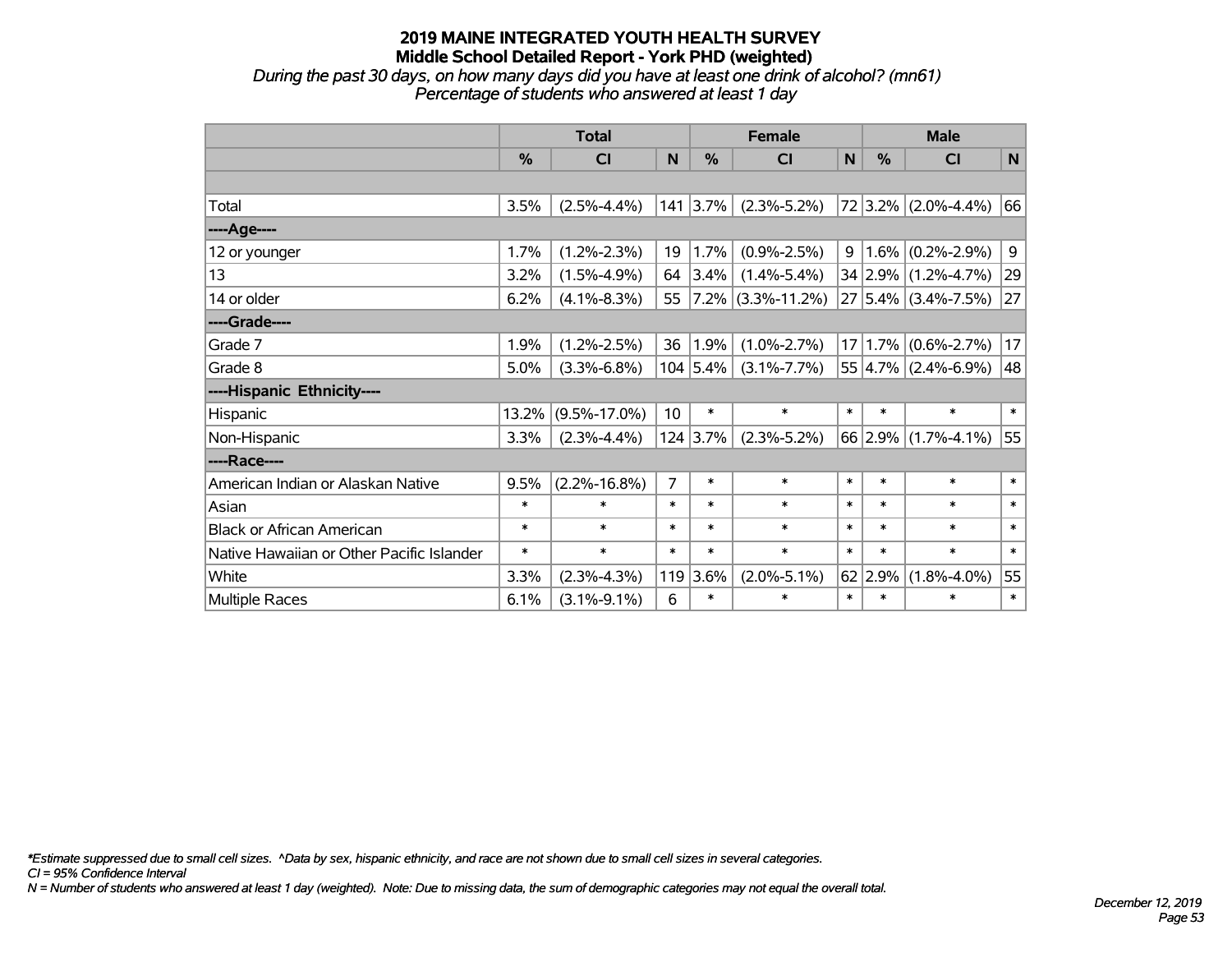*During the past 30 days, on how many days did you have 5 or more drinks of alcohol in a row, that is, within a couple of hours? (mn62a) Percentage of students who answered at least 1 day*

|                                           | <b>Total</b>  |                     |                 | <b>Female</b> |                         |        | <b>Male</b>   |                                                          |        |  |
|-------------------------------------------|---------------|---------------------|-----------------|---------------|-------------------------|--------|---------------|----------------------------------------------------------|--------|--|
|                                           | $\frac{0}{0}$ | <b>CI</b>           | N               | $\frac{0}{0}$ | <b>CI</b>               | N      | $\frac{0}{0}$ | <b>CI</b>                                                | N.     |  |
|                                           |               |                     |                 |               |                         |        |               |                                                          |        |  |
| Total                                     | 1.1%          | $(0.9\% - 1.3\%)$   |                 |               |                         |        |               | $ 45 1.1\% $ (0.5%-1.7%) $ 22 1.0\% $ (0.4%-1.6%) $ 22 $ |        |  |
| ----Age----                               |               |                     |                 |               |                         |        |               |                                                          |        |  |
| 12 or younger                             | 0.7%          | $(0.4\% - 1.0\%)$   | 8               | $\ast$        | $\ast$                  | $\ast$ | $\ast$        | $\ast$                                                   | $\ast$ |  |
| 13                                        | 0.8%          | $(0.3\% - 1.4\%)$   | 17 <sup>2</sup> | $1.0\%$       | $(0.0\% - 2.1\%)$       |        | $11 0.6\% $   | $(0.0\% - 1.2\%)$                                        | 6      |  |
| 14 or older                               |               | $2.2\%$ (1.5%-2.9%) |                 |               | $20 1.5\% $ (0.3%-2.8%) | 6      |               | $ 2.6\% $ (1.7%-3.5%)                                    | 14     |  |
| ----Grade----                             |               |                     |                 |               |                         |        |               |                                                          |        |  |
| Grade 7                                   | 0.6%          | $(0.4\% - 0.9\%)$   | 13              | $\ast$        | $\ast$                  | $\ast$ | $\ast$        | $\ast$                                                   | $\ast$ |  |
| Grade 8                                   | 1.5%          | $(1.0\% - 2.0\%)$   |                 |               | $32 1.5\% $ (0.4%-2.5%) |        |               | $16 1.5\% $ (0.5%-2.5%)                                  | 16     |  |
| ----Hispanic Ethnicity----                |               |                     |                 |               |                         |        |               |                                                          |        |  |
| Hispanic                                  | $\ast$        | $\ast$              | $\ast$          | $\ast$        | $\ast$                  | $\ast$ | $\ast$        | $\ast$                                                   | $\ast$ |  |
| Non-Hispanic                              | 1.0%          | $(0.7\% - 1.3\%)$   |                 | 39 1.2%       | $(0.5\% - 1.8\%)$       |        |               | $21   0.8\%   (0.3\% - 1.4\%)$                           | 16     |  |
| ----Race----                              |               |                     |                 |               |                         |        |               |                                                          |        |  |
| American Indian or Alaskan Native         | $\ast$        | $\ast$              | $\ast$          | $\ast$        | $\ast$                  | $\ast$ | $\ast$        | $\ast$                                                   | $\ast$ |  |
| Asian                                     | $\ast$        | $\ast$              | $\ast$          | $\ast$        | $\ast$                  | $\ast$ | $\ast$        | $\ast$                                                   | $\ast$ |  |
| <b>Black or African American</b>          | $\ast$        | $\ast$              | $\ast$          | $\ast$        | $\ast$                  | $\ast$ | $\ast$        | $\ast$                                                   | $\ast$ |  |
| Native Hawaiian or Other Pacific Islander | $\ast$        | $\ast$              | $\ast$          | $\ast$        | $\ast$                  | $\ast$ | $\ast$        | $\ast$                                                   | $\ast$ |  |
| White                                     | 1.0%          | $(0.7\% - 1.3\%)$   | 36              | 1.0%          | $(0.4\% - 1.7\%)$       |        | $19 0.8\%$    | $(0.3\% - 1.4\%)$                                        | 16     |  |
| Multiple Races                            | $\ast$        | $\ast$              | $\ast$          | $\ast$        | *                       | $\ast$ | $\ast$        | $\ast$                                                   | $\ast$ |  |

*\*Estimate suppressed due to small cell sizes. ^Data by sex, hispanic ethnicity, and race are not shown due to small cell sizes in several categories.*

*CI = 95% Confidence Interval*

*N = Number of students who answered at least 1 day (weighted). Note: Due to missing data, the sum of demographic categories may not equal the overall total.*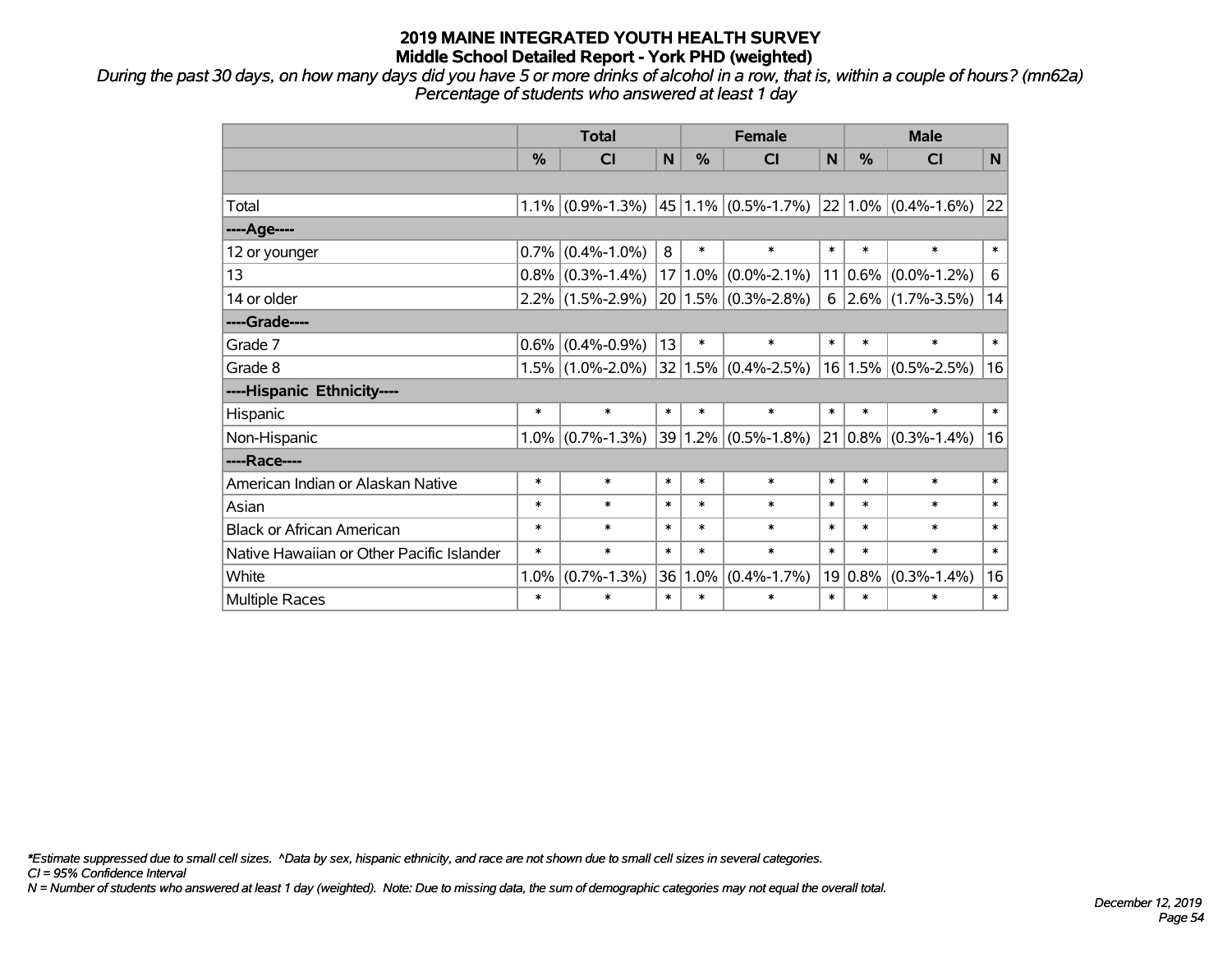*During the past 30 days, how did you usually get the alcohol you drank? (mn63b)*

*Among students who reported alcohol use during the past 30 days, the percentage of students who answered 'Someone gave it to me'*

|                                           | <b>Total</b> |                     |        | <b>Female</b> | <b>Male</b>                                                 |        |               |                        |                |
|-------------------------------------------|--------------|---------------------|--------|---------------|-------------------------------------------------------------|--------|---------------|------------------------|----------------|
|                                           | $\%$         | CI                  | N      | $\frac{0}{0}$ | <b>CI</b>                                                   | N      | $\frac{0}{0}$ | <b>CI</b>              | N              |
|                                           |              |                     |        |               |                                                             |        |               |                        |                |
| Total                                     |              | 26.0% (18.0%-34.0%) |        |               | $ 37 24.6\% (14.5\% - 34.7\%) 19 28.4\% (13.2\% - 43.6\%) $ |        |               |                        | 18             |
| ----Age----                               |              |                     |        |               |                                                             |        |               |                        |                |
| 12 or younger                             | $\ast$       | $\ast$              | $\ast$ | $\ast$        | $\ast$                                                      | $\ast$ | $\ast$        | $\ast$                 | $\ast$         |
| 13                                        | 29.6%        | $(20.1\% - 39.1\%)$ |        | 19 32.5%      | $(20.9\% - 44.2\%)$                                         |        | 12 25.5%      | $(8.5\% - 42.5\%)$     | $\overline{7}$ |
| 14 or older                               |              | 29.0% (11.6%-46.4%) |        | 16 23.8%      | $(0.0\% - 47.7\%)$                                          | 7      |               | 34.9% (12.0%-57.8%)    | 9              |
| ----Grade----                             |              |                     |        |               |                                                             |        |               |                        |                |
| Grade 7                                   | $\ast$       | $\ast$              | $\ast$ | $\ast$        | $\ast$                                                      | $\ast$ | $\ast$        | $\ast$                 | $\ast$         |
| Grade 8                                   |              | 32.0% (22.9%-41.1%) |        |               | $ 34 30.0\% $ (17.5%-42.5%)                                 |        |               | 18 34.9% (16.8%-53.1%) | 16             |
| ----Hispanic Ethnicity----                |              |                     |        |               |                                                             |        |               |                        |                |
| Hispanic                                  | $\ast$       | $\ast$              | $\ast$ | $\ast$        | $\ast$                                                      | $\ast$ | $\ast$        | $\ast$                 | $\ast$         |
| Non-Hispanic                              |              | 27.6% (18.6%-36.6%) |        |               | 34 24.6% (14.7%-34.5%)                                      |        |               | 17 32.2% (15.2%-49.1%) | 17             |
| ----Race----                              |              |                     |        |               |                                                             |        |               |                        |                |
| American Indian or Alaskan Native         | $\ast$       | $\ast$              | $\ast$ | $\ast$        | $\ast$                                                      | $\ast$ | $\ast$        | $\ast$                 | $\ast$         |
| Asian                                     | $\ast$       | $\ast$              | $\ast$ | $\ast$        | $\ast$                                                      | $\ast$ | $\ast$        | $\ast$                 | $\ast$         |
| <b>Black or African American</b>          | $\ast$       | $\ast$              | $\ast$ | $\ast$        | $\ast$                                                      | $\ast$ | $\ast$        | $\ast$                 | $\ast$         |
| Native Hawaiian or Other Pacific Islander | $\ast$       | $\ast$              | $\ast$ | $\ast$        | $\ast$                                                      | $\ast$ | $\ast$        | $\ast$                 | $\ast$         |
| White                                     | 26.8%        | $(18.1\% - 35.4\%)$ |        | 32 25.5%      | $(15.8\% - 35.2\%)$                                         |        | 16 28.9%      | $(10.7\% - 47.2\%)$    | 15             |
| Multiple Races                            | $\ast$       | $\ast$              | $\ast$ | $\ast$        | $\ast$                                                      | $\ast$ | $\ast$        | $\ast$                 | $\ast$         |

*\*Estimate suppressed due to small cell sizes. ^Data by sex, hispanic ethnicity, and race are not shown due to small cell sizes in several categories.*

*CI = 95% Confidence Interval*

*N = Among students who reported alcohol use during the past 30 days, the number of students who answered 'Someone gave it to me' (weighted). Note: Due to missing data, the sum of demographic categories may not equal the overall total.*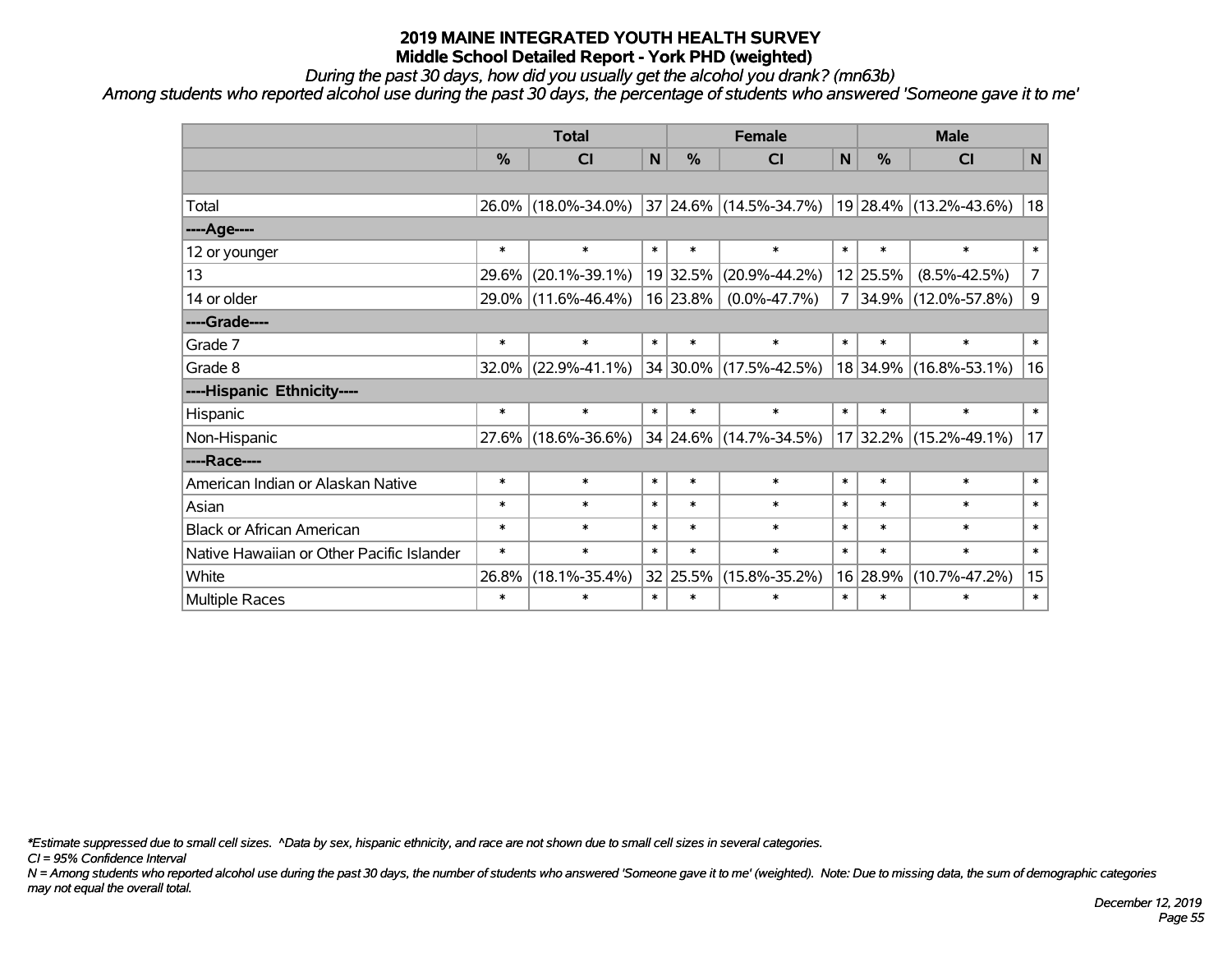*If you wanted to get some alcohol, how easy would it be for you to get some? (mn64) Percentage of students who answered 'Sort of easy' or 'Very easy'*

|                                           | <b>Total</b>  |                     |       |        | <b>Female</b>                                       |                 | <b>Male</b>   |                         |                 |  |
|-------------------------------------------|---------------|---------------------|-------|--------|-----------------------------------------------------|-----------------|---------------|-------------------------|-----------------|--|
|                                           | $\frac{0}{0}$ | CI                  | N     | $\%$   | CI                                                  | N               | $\frac{0}{0}$ | <b>CI</b>               | N               |  |
|                                           |               |                     |       |        |                                                     |                 |               |                         |                 |  |
| Total                                     |               | 35.5% (31.3%-39.7%) |       |        | $1,451$ 36.7% (32.2%-41.1%) 721 34.4% (30.0%-38.7%) |                 |               |                         | 716             |  |
| ----Age----                               |               |                     |       |        |                                                     |                 |               |                         |                 |  |
| 12 or younger                             | 29.0%         | $(24.2\% - 33.7\%)$ | 332   | 30.2%  | $(24.8\% - 35.5\%)$                                 |                 |               | 173 27.5% (22.9%-32.2%) | 156             |  |
| 13                                        |               | 35.8% (31.2%-40.3%) | 726   | 36.1%  | $(31.1\% - 41.0\%)$                                 |                 |               | 363 35.4% (30.2%-40.6%) | 356             |  |
| 14 or older                               |               | 43.3% (36.1%-50.5%) | 390   |        | 48.0% (39.7%-56.3%)                                 |                 |               | 185 39.8% (33.1%-46.5%) | 202             |  |
| ----Grade----                             |               |                     |       |        |                                                     |                 |               |                         |                 |  |
| Grade 7                                   | 29.9%         | $(25.7\% - 34.1\%)$ | 582   | 30.4%  | $(25.2\% - 35.7\%)$                                 |                 | 277 29.3%     | $(25.9\% - 32.7\%)$     | 299             |  |
| Grade 8                                   |               | 40.7% (35.0%-46.4%) | 856   |        | 42.2% (36.2%-48.1%)                                 |                 |               | 442 39.1% (32.7%-45.6%) | 407             |  |
| ----Hispanic Ethnicity----                |               |                     |       |        |                                                     |                 |               |                         |                 |  |
| Hispanic                                  | 37.4%         | $(29.1\% - 45.7\%)$ | 30    | 34.0%  | $(25.2\% - 42.7\%)$                                 | 14              | $ 39.3\% $    | $(27.6\% - 51.0\%)$     | 14              |  |
| Non-Hispanic                              |               | 35.7% (31.6%-39.9%) |       |        | 1,336 37.2% (32.8%-41.6%)                           |                 |               | 670 34.3% (29.9%-38.6%) | 654             |  |
| ----Race----                              |               |                     |       |        |                                                     |                 |               |                         |                 |  |
| American Indian or Alaskan Native         | 33.8%         | $(25.3\% - 42.3\%)$ | 25    | 34.6%  | $(24.4\% - 44.8\%)$                                 | 12 <sup>2</sup> | $ 33.6\% $    | $(20.9\% - 46.4\%)$     | 13              |  |
| Asian                                     | 32.3%         | $(17.5\% - 47.2\%)$ | 15    | $\ast$ | $\ast$                                              | $\ast$          | $\ast$        | $\ast$                  | $\ast$          |  |
| <b>Black or African American</b>          | 45.7%         | $(33.9\% - 57.5\%)$ | 23    | 51.4%  | $(37.3\% - 65.5\%)$                                 | 13              | 41.1%         | $(26.5\% - 55.8\%)$     | 10 <sup>1</sup> |  |
| Native Hawaiian or Other Pacific Islander | 51.9%         | $(38.0\% - 65.9\%)$ | 6     | $\ast$ | $\ast$                                              | $\ast$          | $\ast$        | $\ast$                  | $\ast$          |  |
| White                                     | 35.5%         | $(31.3\% - 39.7\%)$ | 1,311 | 36.7%  | $(32.2\% - 41.1\%)$                                 |                 | 648 34.3%     | $(29.9\% - 38.7\%)$     | 650             |  |
| Multiple Races                            |               | 36.3% (23.9%-48.7%) | 36    | 38.6%  | $(21.9\% - 55.2\%)$                                 |                 |               | 18 33.7% (21.3%-46.1%)  | 17 <sub>2</sub> |  |

*\*Estimate suppressed due to small cell sizes. ^Data by sex, hispanic ethnicity, and race are not shown due to small cell sizes in several categories.*

*CI = 95% Confidence Interval*

*N = Number of students who answered 'Sort of easy' or 'Very easy' (weighted). Note: Due to missing data, the sum of demographic categories may not equal the overall total.*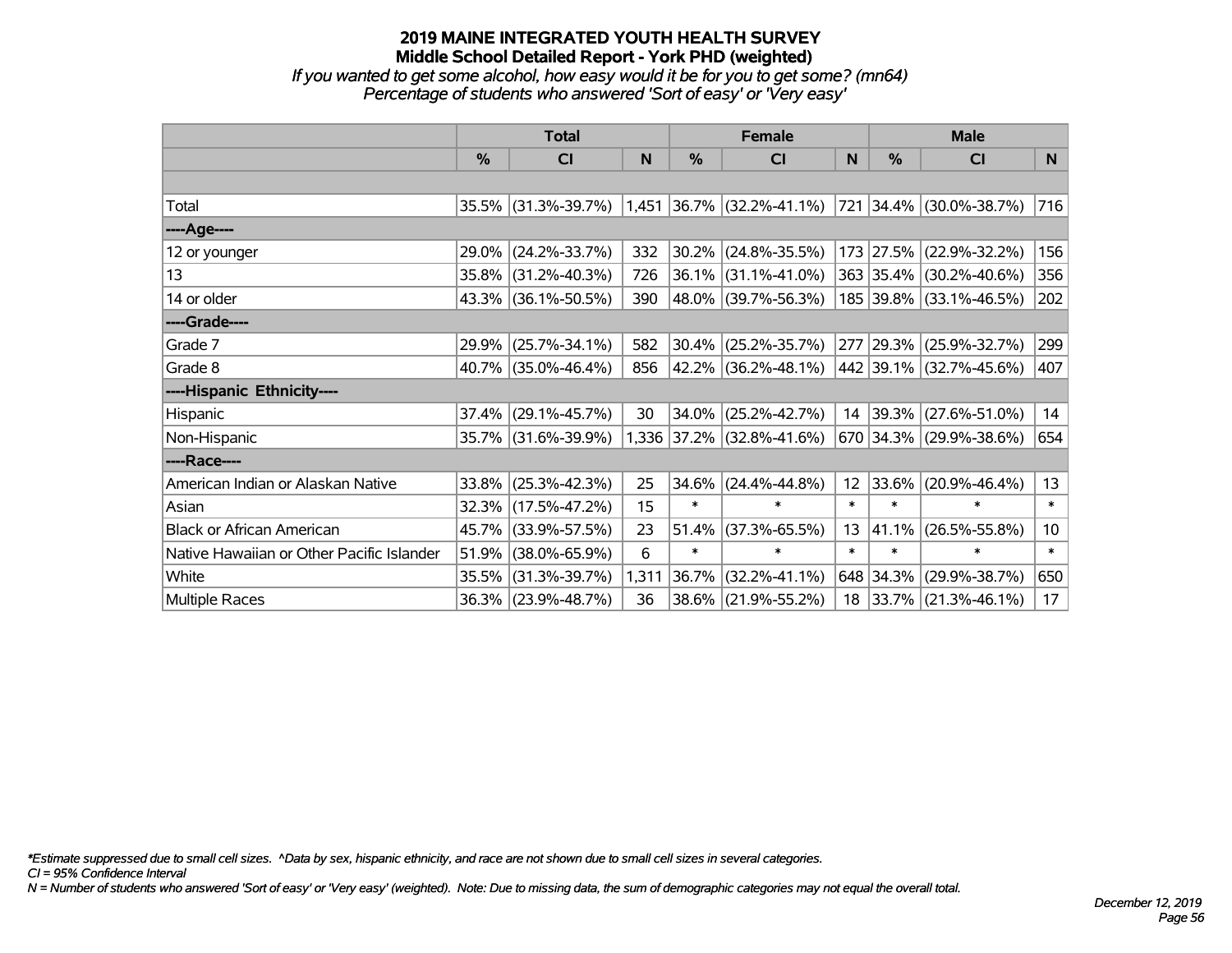*If you drank some alcohol without your parents' permission, would you be caught by your parents? (mn66) Percentage of students who answered 'Probably not' or 'Definitely not'*

|                                           | <b>Total</b>  |                     |    |               | <b>Female</b>                | <b>Male</b> |           |                             |                |
|-------------------------------------------|---------------|---------------------|----|---------------|------------------------------|-------------|-----------|-----------------------------|----------------|
|                                           | $\frac{0}{0}$ | CI                  | N  | $\frac{9}{6}$ | CI                           | N           | %         | <b>CI</b>                   | <b>N</b>       |
|                                           |               |                     |    |               |                              |             |           |                             |                |
| Total                                     |               | 23.4% (21.0%-25.8%) |    |               | 965 23.9% (21.3%-26.6%)      |             |           | 476   22.6%   (19.5%-25.7%) | 475            |
| ----Age----                               |               |                     |    |               |                              |             |           |                             |                |
| 12 or younger                             |               | 16.7% (14.2%-19.2%) |    |               | 194   16.7%   (13.1%-20.3%)  | 97          |           | 16.3% (12.4%-20.2%)         | 93             |
| 13                                        |               | 22.1% (19.6%-24.6%) |    |               | 454 23.3% (20.1%-26.5%)      |             |           | 238 20.8% (16.7%-24.8%)     | 210            |
| 14 or older                               |               | 34.9% (29.8%-40.1%) |    |               | $316$ 36.4% (30.4%-42.4%)    |             |           | 141 33.6% (28.0%-39.3%)     | 172            |
| ----Grade----                             |               |                     |    |               |                              |             |           |                             |                |
| Grade 7                                   |               | 17.2% (15.0%-19.5%) |    |               | 341 17.1% (14.5%-19.7%)      | 159         | 17.2%     | $(14.7\% - 19.6\%)$         | 177            |
| Grade 8                                   |               | 29.1% (25.8%-32.3%) |    |               | $ 613 30.1\% $ (26.4%-33.8%) |             |           | 317 27.8% (22.9%-32.6%)     | 289            |
| ----Hispanic Ethnicity----                |               |                     |    |               |                              |             |           |                             |                |
| Hispanic                                  | 29.6%         | $(21.8\% - 37.5\%)$ |    |               | 24 30.0% (21.5%-38.5%)       |             | 12 31.9%  | $(20.8\% - 43.1\%)$         | 11             |
| Non-Hispanic                              |               | 23.8% (21.1%-26.4%) |    |               | 899 24.5% (21.5%-27.5%)      |             |           | 447 22.8% (19.3%-26.3%)     | 440            |
| ----Race----                              |               |                     |    |               |                              |             |           |                             |                |
| American Indian or Alaskan Native         |               | 25.0% (15.9%-34.1%) | 18 |               | 30.1% (16.1%-44.1%)          | 11          | 18.5%     | $(10.3\% - 26.6\%)$         | $\overline{7}$ |
| Asian                                     |               | 28.5% (17.9%-39.1%) | 14 | $\ast$        | $\ast$                       | $\ast$      | $\ast$    | $\ast$                      | $\ast$         |
| <b>Black or African American</b>          | 40.9%         | $(31.6\% - 50.2\%)$ | 21 | 29.9%         | $(17.5\% - 42.2\%)$          | 7           | 53.7%     | $(41.6\% - 65.8\%)$         | 13             |
| Native Hawaiian or Other Pacific Islander | 52.9%         | $(33.8\% - 72.0\%)$ | 6  | $\ast$        | $\ast$                       | $\ast$      | $\ast$    | $\ast$                      | $\ast$         |
| White                                     | 22.6%         | $(20.2\% - 25.1\%)$ |    | 844 23.1%     | $(20.2\% - 26.0\%)$          |             | 413 21.9% | $(18.5\% - 25.3\%)$         | 418            |
| Multiple Races                            |               | 31.5% (23.3%-39.8%) | 31 |               | $ 36.4\% $ (26.5%-46.3%)     |             |           | 17 27.5% (16.8%-38.2%)      | 14             |

*\*Estimate suppressed due to small cell sizes. ^Data by sex, hispanic ethnicity, and race are not shown due to small cell sizes in several categories.*

*CI = 95% Confidence Interval*

*N = Number of students who answered 'Probably not' or 'Definitely not' (weighted). Note: Due to missing data, the sum of demographic categories may not equal the overall total.*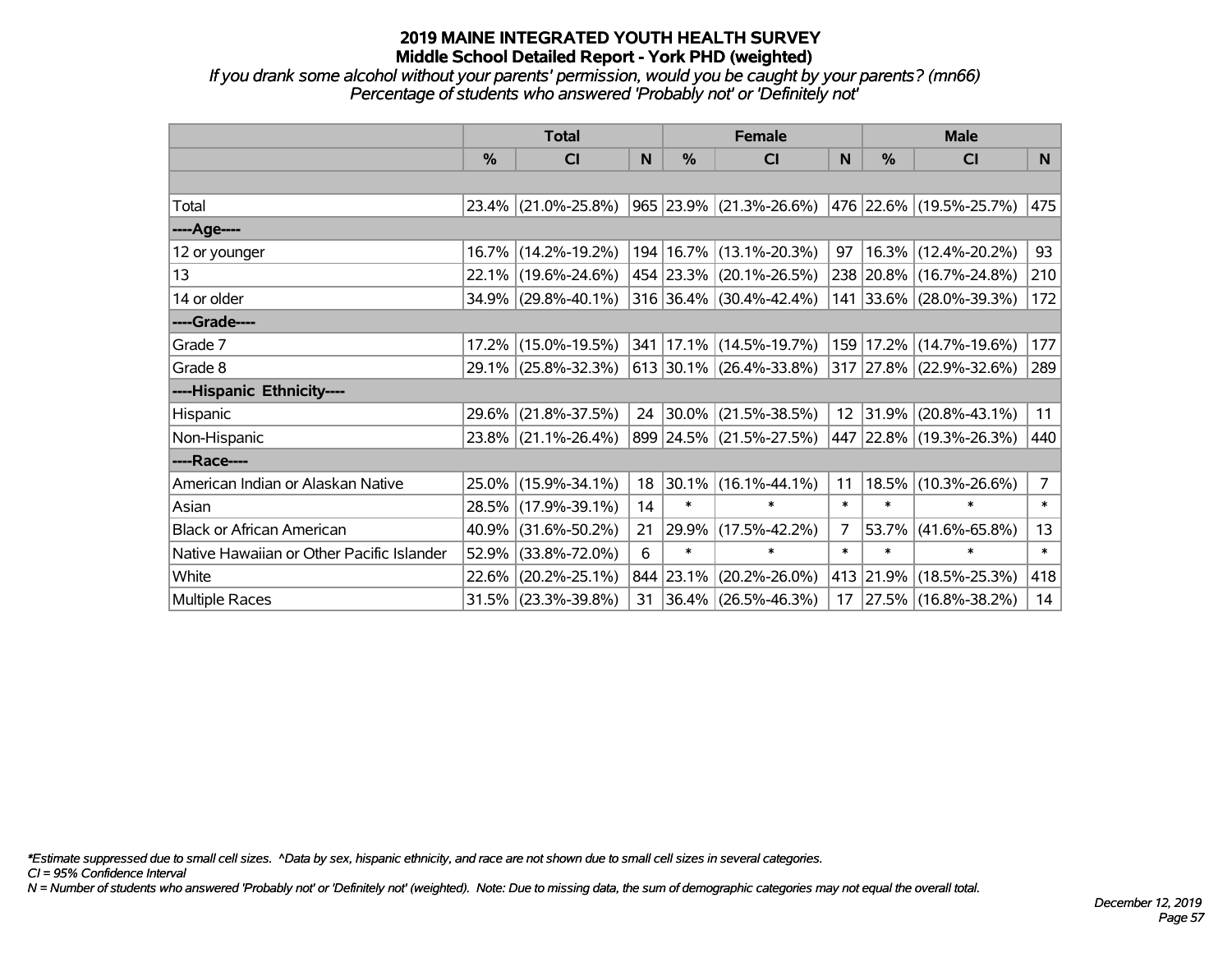*How much do you think people risk harming themselves (physically or in other ways) if they have 1 or 2 drinks of an alcoholic beverage nearly every day? (mn67b)*

*Percentage of students who answered 'No risk' or 'Slight risk'*

|                                           | <b>Total</b> |                        |        | <b>Female</b> |                           | <b>Male</b>     |           |                          |        |
|-------------------------------------------|--------------|------------------------|--------|---------------|---------------------------|-----------------|-----------|--------------------------|--------|
|                                           | %            | CI                     | N      | %             | <b>CI</b>                 | N               | %         | <b>CI</b>                | N      |
|                                           |              |                        |        |               |                           |                 |           |                          |        |
| Total                                     |              | 34.6% (31.8%-37.3%)    |        |               | 1,413 32.1% (28.7%-35.5%) |                 |           | 631 36.6% (32.9%-40.3%)  | 764    |
| ----Age----                               |              |                        |        |               |                           |                 |           |                          |        |
| 12 or younger                             | 31.2%        | $(26.4\% - 36.1\%)$    | 364    | 31.1%         | $(25.9\% - 36.2\%)$       |                 | 185 31.8% | $(25.0\% - 38.6\%)$      | 178    |
| 13                                        |              | 35.7% (31.9%-39.4%)    | 720    |               | $30.7\%$ (26.4%-34.9%)    |                 |           | 305 39.8% (35.6%-43.9%)  | 400    |
| 14 or older                               |              | 36.6% (30.0%-43.1%)    | 325    |               | 37.5% (29.1%-45.9%)       |                 |           | 142 35.7% (22.1%-49.3%)  | 182    |
| ----Grade----                             |              |                        |        |               |                           |                 |           |                          |        |
| Grade 7                                   |              | $31.2\%$ (27.5%-35.0%) | 609    | 28.9%         | $(23.8\% - 34.1\%)$       |                 | 266 33.2% | $(28.1\% - 38.4\%)$      | 339    |
| Grade 8                                   |              | 37.9% (34.0%-41.8%)    | 786    |               | 34.5% (29.8%-39.3%)       |                 |           | 358 40.6% (31.9%-49.3%)  | 414    |
| ----Hispanic Ethnicity----                |              |                        |        |               |                           |                 |           |                          |        |
| Hispanic                                  | 38.2%        | $(23.7\% - 52.6\%)$    | 29     |               | 29.1% (10.0%-48.3%)       | 10              | 40.2%     | $(19.1\% - 61.2\%)$      | 14     |
| Non-Hispanic                              |              | 34.6% (31.8%-37.3%)    |        |               | 1,282 31.9% (28.8%-35.0%) |                 |           | 570 37.0% (33.0%-41.0%)  | 702    |
| ----Race----                              |              |                        |        |               |                           |                 |           |                          |        |
| American Indian or Alaskan Native         | 30.5%        | $(14.3\% - 46.8\%)$    | 24     | 33.0%         | $(12.3\% - 53.6\%)$       | 12 <sup>2</sup> | 28.3%     | $(8.1\% - 48.5\%)$       | 11     |
| Asian                                     | 20.7%        | $(7.0\% - 34.5\%)$     | 9      | $\ast$        | $\ast$                    | $\ast$          | $\ast$    | $\ast$                   | $\ast$ |
| <b>Black or African American</b>          | 34.4%        | $(20.5\% - 48.2\%)$    | 16     | $\ast$        | $\ast$                    | $\ast$          | $\ast$    | $\ast$                   | $\ast$ |
| Native Hawaiian or Other Pacific Islander | $\ast$       | $\ast$                 | $\ast$ | $\ast$        | $\ast$                    | $\ast$          | $\ast$    | $\ast$                   | $\ast$ |
| White                                     | 35.0%        | $(31.9\% - 38.0\%)$    |        | 1,282 32.4%   | $(28.1\% - 36.8\%)$       |                 | 569 37.2% | $(33.1\% - 41.2\%)$      | 699    |
| <b>Multiple Races</b>                     |              | 33.5% (26.4%-40.6%)    | 37     | $34.1\%$      | $(28.9\% - 39.3\%)$       | 16              |           | $ 31.9\% $ (17.1%-46.7%) | 20     |

*\*Estimate suppressed due to small cell sizes. ^Data by sex, hispanic ethnicity, and race are not shown due to small cell sizes in several categories.*

*CI = 95% Confidence Interval*

*N = Number of students who answered 'No risk' or 'Slight risk' (weighted). Note: Due to missing data, the sum of demographic categories may not equal the overall total.*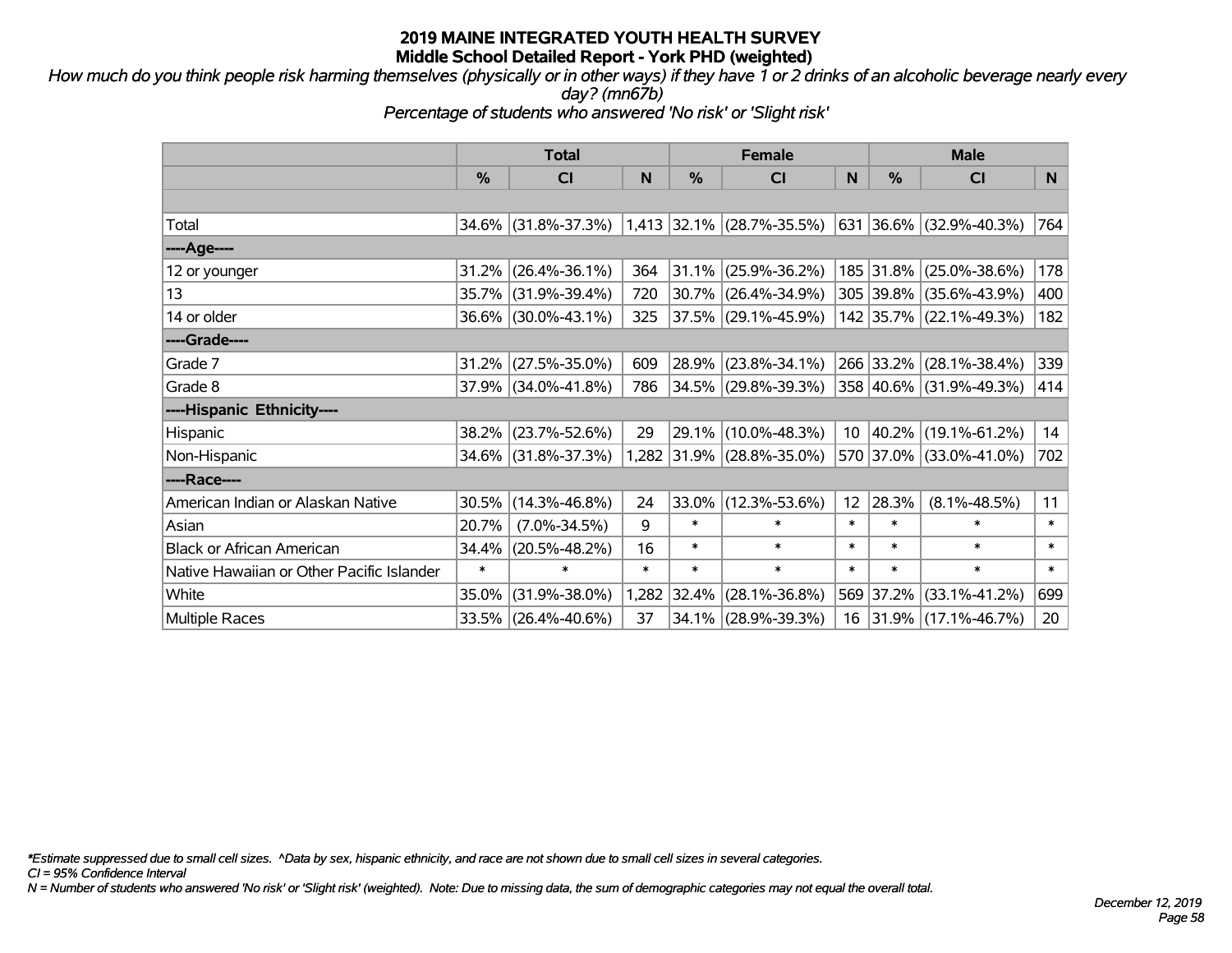*How much do you think people risk harming themselves (physically or in other ways) if they have 5 or more drinks of an alcoholic beverage in a row once or twice a week? (mn68b)*

*Percentage of students who answered 'No risk' or 'Slight risk'*

|                                           | <b>Total</b> |                        |        | <b>Female</b> | <b>Male</b>                 |        |        |                        |        |
|-------------------------------------------|--------------|------------------------|--------|---------------|-----------------------------|--------|--------|------------------------|--------|
|                                           | %            | <b>CI</b>              | N      | %             | <b>CI</b>                   | N      | %      | <b>CI</b>              | N      |
|                                           |              |                        |        |               |                             |        |        |                        |        |
| Total                                     |              | $13.1\%$ (10.7%-15.4%) |        |               | $528 13.3\% $ (10.5%-16.1%) | 260    | 12.8%  | $(9.7\% - 16.0\%)$     | 263    |
| ----Age----                               |              |                        |        |               |                             |        |        |                        |        |
| 12 or younger                             | 11.7%        | $(8.5\% - 14.9\%)$     |        | 136 11.4%     | $(6.4\% - 16.3\%)$          | 67     | 12.1%  | $(8.1\% - 16.1\%)$     | 67     |
| 13                                        | 12.6%        | $(9.3\% - 15.8\%)$     |        | 251 11.9%     | $(8.3\% - 15.5\%)$          | 117    | 13.2%  | $(8.6\% - 17.8\%)$     | 131    |
| 14 or older                               |              | 15.7% (11.9%-19.5%)    |        |               | 138 19.7% (11.6%-27.7%)     | 76     |        | $12.4\%$ (10.5%-14.3%) | 61     |
| ----Grade----                             |              |                        |        |               |                             |        |        |                        |        |
| Grade 7                                   |              | 12.2% (10.0%-14.3%)    |        | 234 11.4%     | $(8.3\% - 14.5\%)$          | 104    | 12.6%  | $(8.8\% - 16.3\%)$     | 126    |
| Grade 8                                   |              | $13.8\%$ (11.1%-16.5%) |        |               | 285 14.9% (11.5%-18.2%)     | 155    | 12.8%  | $(9.9\% - 15.7\%)$     | 128    |
| ----Hispanic Ethnicity----                |              |                        |        |               |                             |        |        |                        |        |
| Hispanic                                  | 14.3%        | $(6.9\% - 21.7\%)$     | 11     | $\ast$        | $\ast$                      | $\ast$ | $\ast$ | $\ast$                 | $\ast$ |
| Non-Hispanic                              |              | 13.0% (10.5%-15.4%)    |        |               | 476 13.4% (10.7%-16.0%)     | 238    | 12.8%  | $(9.7\% - 15.9\%)$     | 238    |
| ----Race----                              |              |                        |        |               |                             |        |        |                        |        |
| American Indian or Alaskan Native         | 15.4%        | $(8.6\% - 22.2\%)$     | 12     | $\ast$        | $\ast$                      | $\ast$ | $\ast$ | $\ast$                 | $\ast$ |
| Asian                                     | $\ast$       | $\ast$                 | $\ast$ | $\ast$        | $\ast$                      | $\ast$ | $\ast$ | $\ast$                 | $\ast$ |
| <b>Black or African American</b>          | 15.9%        | $(7.0\% - 24.9\%)$     | 8      | $\ast$        | $\ast$                      | $\ast$ | $\ast$ | $\ast$                 | $\ast$ |
| Native Hawaiian or Other Pacific Islander | $\ast$       | $\ast$                 | $\ast$ | $\ast$        | $\ast$                      | $\ast$ | $\ast$ | $\ast$                 | $\ast$ |
| White                                     | 13.0%        | $(10.3\% - 15.7\%)$    | 472    | 13.3%         | $(9.9\% - 16.7\%)$          | 233    | 12.8%  | $(9.7\% - 15.9\%)$     | 236    |
| <b>Multiple Races</b>                     | 14.6%        | $(4.2\% - 25.0\%)$     | 16     | $\ast$        | $\ast$                      | $\ast$ | $\ast$ | $\ast$                 | $\ast$ |

*\*Estimate suppressed due to small cell sizes. ^Data by sex, hispanic ethnicity, and race are not shown due to small cell sizes in several categories.*

*CI = 95% Confidence Interval*

*N = Number of students who answered 'No risk' or 'Slight risk' (weighted). Note: Due to missing data, the sum of demographic categories may not equal the overall total.*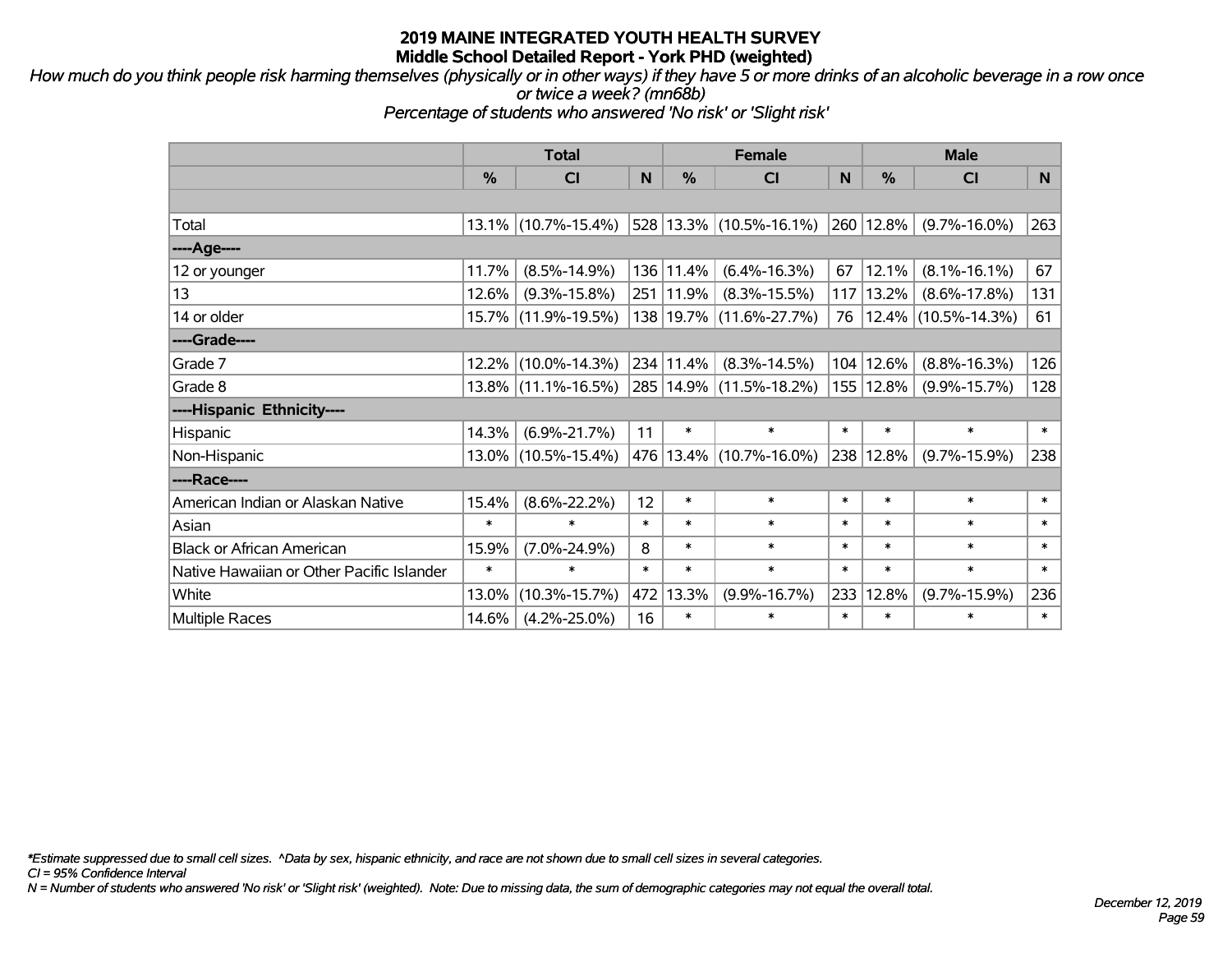*If a kid drank some alcohol in your neighborhood, would he or she be caught by the police? (mn69) Percentage of students who answered 'Probably not' or 'Definitely not'*

|                                           | <b>Total</b> |                        |        | <b>Female</b> |                                                          | <b>Male</b> |            |                           |        |
|-------------------------------------------|--------------|------------------------|--------|---------------|----------------------------------------------------------|-------------|------------|---------------------------|--------|
|                                           | $\%$         | <b>CI</b>              | N      | $\frac{0}{0}$ | <b>CI</b>                                                | N           | %          | <b>CI</b>                 | N.     |
|                                           |              |                        |        |               |                                                          |             |            |                           |        |
| Total                                     |              | $62.0\%$ (57.8%-66.3%) |        |               | $ 2,528 63.8\% $ (59.3%-68.4%) 1,264 60.0% (54.9%-65.2%) |             |            |                           | 1,238  |
| ----Age----                               |              |                        |        |               |                                                          |             |            |                           |        |
| 12 or younger                             | 55.3%        | $(48.2\% - 62.5\%)$    | 644    |               | $52.9\%$ (45.7%-60.0%)                                   | 317         | 58.4%      | $(49.0\% - 67.8\%)$       | 323    |
| 13                                        |              | $63.0\%$ (59.2%-66.7%) |        |               | 1,266 66.8% (61.3%-72.2%)                                | 660         |            | 58.4% (53.2%-63.6%)       | 586    |
| 14 or older                               |              | 68.7% (59.5%-77.8%)    | 610    |               | 73.3% (61.7%-84.8%)                                      | 287         |            | $64.9\%$ (54.6%-75.3%)    | 322    |
| ----Grade----                             |              |                        |        |               |                                                          |             |            |                           |        |
| Grade 7                                   | 55.5%        | $(50.2\% - 60.7\%)$    |        |               | $1,072$ 54.6% (48.6%-60.6%)                              | 500         | $ 56.0\% $ | $(49.4\% - 62.6\%)$       | 563    |
| Grade 8                                   |              | 68.4% (63.6%-73.2%)    |        |               | 1,424 72.1% (67.5%-76.6%)                                | 761         |            | $ 64.1\% $ (56.6%-71.7%)  | 647    |
| ----Hispanic Ethnicity----                |              |                        |        |               |                                                          |             |            |                           |        |
| Hispanic                                  | 58.6%        | $(46.1\% - 71.0\%)$    | 44     |               | 64.3% (48.7%-79.9%)                                      | 23          | 47.4%      | $(28.2\% - 66.5\%)$       | 17     |
| Non-Hispanic                              |              | 62.9% (58.3%-67.4%)    |        |               | 2,324 65.8% (60.7%-70.9%)                                |             |            | 1,184 59.9% (54.6%-65.2%) | 1,122  |
| ----Race----                              |              |                        |        |               |                                                          |             |            |                           |        |
| American Indian or Alaskan Native         | 65.1%        | $(55.6\% - 74.7\%)$    | 49     |               | $62.2\%$ (47.3%-77.1%)                                   | 23          | 68.0%      | $(55.8\% - 80.2\%)$       | 26     |
| Asian                                     | 74.3%        | $(62.5\% - 86.1\%)$    | 31     | $\ast$        | $\ast$                                                   | $\ast$      | $\ast$     | $\ast$                    | $\ast$ |
| <b>Black or African American</b>          | 56.1%        | $(46.5\% - 65.7\%)$    | 27     | 58.3%         | $(41.3\% - 75.3\%)$                                      | 13          | 50.2%      | $(29.2\% - 71.2\%)$       | 12     |
| Native Hawaiian or Other Pacific Islander | $\ast$       | $\ast$                 | $\ast$ | $\ast$        | $\ast$                                                   | $\ast$      | $\ast$     | $\ast$                    | $\ast$ |
| White                                     | 62.4%        | $(57.9\% - 66.9\%)$    | 2,278  | 64.4%         | $(59.3\% - 69.4\%)$                                      | 1,136       | $ 60.3\% $ | $(54.9\% - 65.8\%)$       | 1,121  |
| Multiple Races                            |              | 68.5% (56.8%-80.3%)    | 75     |               | 83.0% (72.1%-93.9%)                                      | 40          |            | 56.6% (40.8%-72.4%)       | 34     |

*\*Estimate suppressed due to small cell sizes. ^Data by sex, hispanic ethnicity, and race are not shown due to small cell sizes in several categories.*

*CI = 95% Confidence Interval*

*N = Number of students who answered 'Probably not' or 'Definitely not' (weighted). Note: Due to missing data, the sum of demographic categories may not equal the overall total.*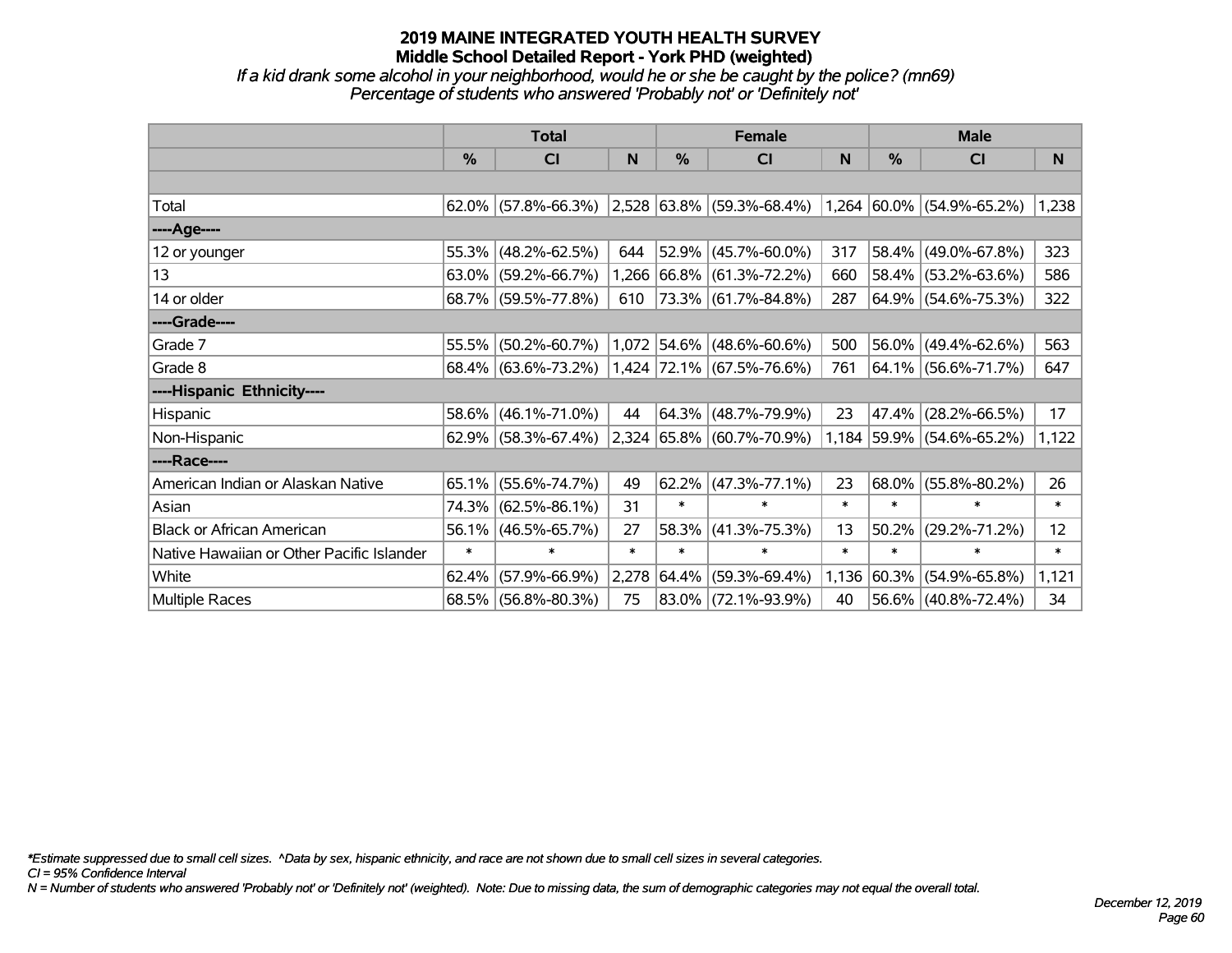*How wrong would most adults over 21 in your neighborhood think it is for kids your age to drink alcohol? (mn71a) Percentage of students who answered 'A little bit wrong' or 'Not wrong at all'*

|                                           | <b>Total</b> |                     |        |           | <b>Female</b>               | <b>Male</b> |               |                       |        |
|-------------------------------------------|--------------|---------------------|--------|-----------|-----------------------------|-------------|---------------|-----------------------|--------|
|                                           | %            | <b>CI</b>           | N      | %         | <b>CI</b>                   | N           | $\frac{0}{0}$ | <b>CI</b>             | N.     |
|                                           |              |                     |        |           |                             |             |               |                       |        |
| Total                                     | 9.0%         | $(7.1\% - 10.9\%)$  |        | 371 10.4% | $(7.3\% - 13.5\%)$          | 206         | 7.4%          | $(4.7\% - 10.1\%)$    | 155    |
| ----Age----                               |              |                     |        |           |                             |             |               |                       |        |
| 12 or younger                             | 6.8%         | $(4.7\% - 8.9\%)$   | 79     | 11.0%     | $(7.4\% - 14.7\%)$          | 61          | 3.0%          | $(1.0\% - 5.0\%)$     | 18     |
| 13                                        | 7.8%         | $(5.1\% - 10.6\%)$  | 160    | 8.0%      | $(4.0\% - 12.0\%)$          | 83          | 7.4%          | $(4.5\% - 10.3\%)$    | 74     |
| 14 or older                               | 14.4%        | $(10.3\% - 18.5\%)$ |        |           | 130   16.0%   (10.5%-21.4%) | 62          |               | $12.2\%$ (6.1%-18.3%) | 62     |
| ----Grade----                             |              |                     |        |           |                             |             |               |                       |        |
| Grade 7                                   | 6.5%         | $(4.9\% - 8.2\%)$   | 129    | 8.0%      | $(5.7\% - 10.3\%)$          | 74          | 5.1%          | $(3.0\% - 7.2\%)$     | 53     |
| Grade 8                                   | 11.3%        | $(8.5\% - 14.1\%)$  |        | 239 12.6% | $(7.3\% - 17.9\%)$          | 132         | 9.5%          | $(4.8\% - 14.1\%)$    | 100    |
| ----Hispanic Ethnicity----                |              |                     |        |           |                             |             |               |                       |        |
| Hispanic                                  | 17.5%        | $(7.0\% - 28.0\%)$  | 15     | $\ast$    | $\ast$                      | $\ast$      | $\ast$        | $\ast$                | $\ast$ |
| Non-Hispanic                              | 9.0%         | $(6.9\% - 11.2\%)$  |        | 343 10.3% | $(7.3\% - 13.4\%)$          | 189         | 7.5%          | $(4.3\% - 10.6\%)$    | 145    |
| ----Race----                              |              |                     |        |           |                             |             |               |                       |        |
| American Indian or Alaskan Native         | 17.9%        | $(10.4\% - 25.3\%)$ | 12     | 15.6%     | $(1.2\% - 30.1\%)$          | 6           | 17.7%         | $(8.5\% - 26.9\%)$    | 6      |
| Asian                                     | $\ast$       | $\ast$              | $\ast$ | $\ast$    | $\ast$                      | $\ast$      | $\ast$        | $\ast$                | $\ast$ |
| <b>Black or African American</b>          | 18.3%        | $(11.9\% - 24.7\%)$ | 10     | $\ast$    | $\ast$                      | $\ast$      | $\ast$        | $\ast$                | $\ast$ |
| Native Hawaiian or Other Pacific Islander | $\ast$       | $\ast$              | $\ast$ | $\ast$    | $\ast$                      | $\ast$      | $\ast$        | $\ast$                | $\ast$ |
| White                                     | 8.5%         | $(6.5\% - 10.4\%)$  | 318    | 9.9%      | $(6.9\% - 12.9\%)$          | 178         | 6.8%          | $(4.1\% - 9.5\%)$     | 131    |
| <b>Multiple Races</b>                     | 13.2%        | $(4.2\% - 22.2\%)$  | 12     | $\ast$    | $\ast$                      | $\ast$      | $\ast$        | $\ast$                | $\ast$ |

*\*Estimate suppressed due to small cell sizes. ^Data by sex, hispanic ethnicity, and race are not shown due to small cell sizes in several categories.*

*CI = 95% Confidence Interval*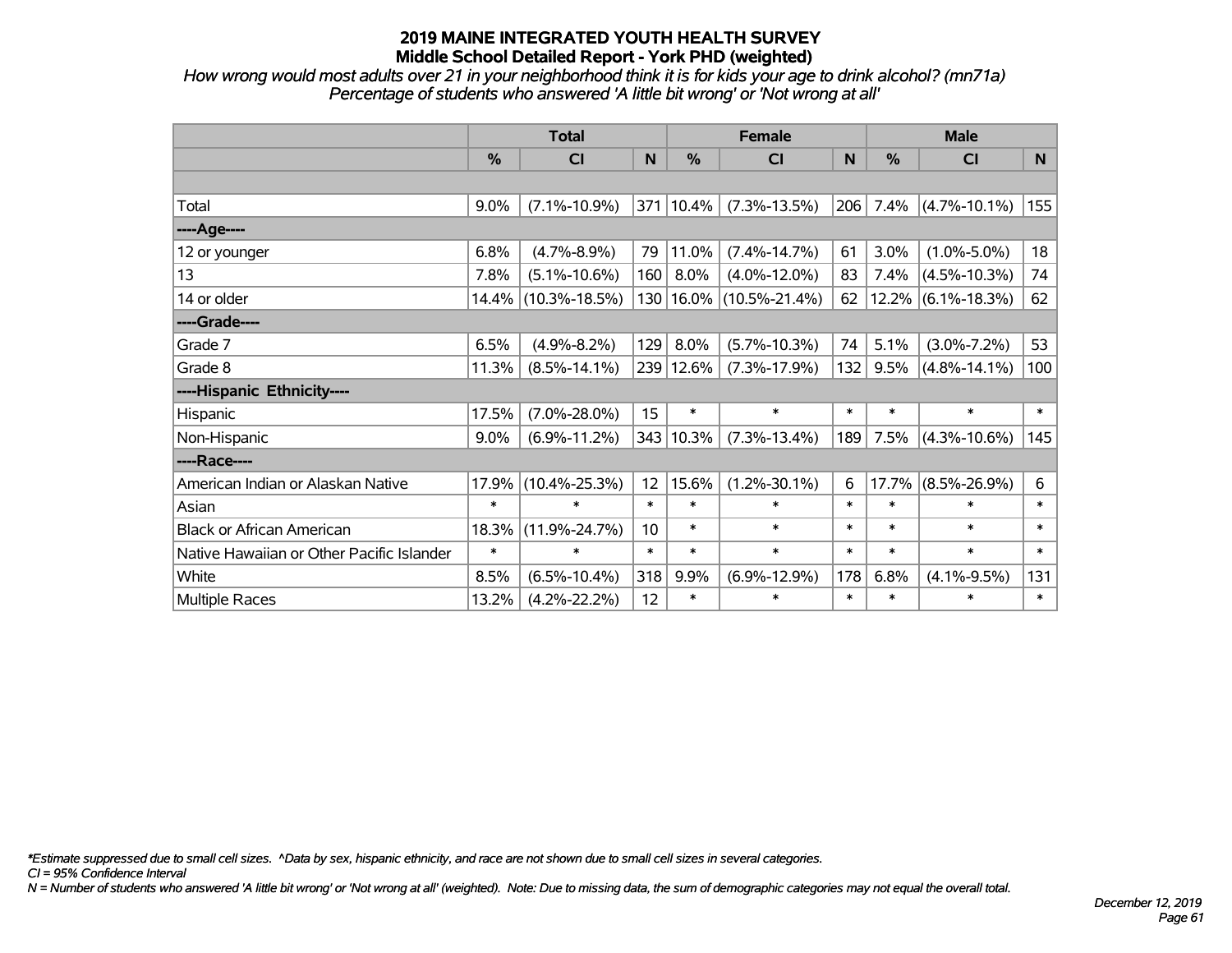*How do you feel about someone your age having 1 or 2 drinks of an alcoholic beverage nearly every day? (mn164) Percentage of students who answered 'Strongly approve' or 'Approve'*

|                                           | <b>Total</b> |                    |                |        | <b>Female</b>                                  |        | <b>Male</b> |                              |        |  |
|-------------------------------------------|--------------|--------------------|----------------|--------|------------------------------------------------|--------|-------------|------------------------------|--------|--|
|                                           | %            | <b>CI</b>          | N              | %      | <b>CI</b>                                      | N      | %           | <b>CI</b>                    | N      |  |
|                                           |              |                    |                |        |                                                |        |             |                              |        |  |
| Total                                     | 3.4%         | $(2.2\% - 4.7\%)$  |                |        | $139 3.0\% $ (1.8%-4.3%)                       |        |             | $ 60 3.6\%  (1.9\% - 5.4\%)$ | 74     |  |
| ----Age----                               |              |                    |                |        |                                                |        |             |                              |        |  |
| 12 or younger                             | 3.3%         | $(1.1\% - 5.4\%)$  | 38             |        | $ 2.6\% $ (0.4%-4.9%)                          |        |             | $16 3.8\% $ (0.4%-7.1%)      | 21     |  |
| 13                                        | 3.2%         | $(2.3\% - 4.1\%)$  | 64             |        | $3.2\%$ (2.2%-4.2%)                            |        |             | $31 3.0\% (1.4\% - 4.7\%)$   | 30     |  |
| 14 or older                               | 4.2%         | $(1.8\% - 6.7\%)$  | 37             |        | $ 3.2\% $ (1.2%-5.2%)                          |        |             | $13 4.8\% $ (1.6%-8.0%)      | 24     |  |
| ----Grade----                             |              |                    |                |        |                                                |        |             |                              |        |  |
| Grade 7                                   | 3.8%         | $(2.2\% - 5.5\%)$  | 74             |        | $ 2.7\% $ (0.6%-4.7%)                          |        |             | $ 24 4.5\% $ (1.9%-7.1%)     | 45     |  |
| Grade 8                                   | 3.1%         | $(1.9\% - 4.3\%)$  | 64             |        | $ 3.4\% $ (2.2%-4.5%) $ 35 2.8\% $ (1.1%-4.5%) |        |             |                              | 27     |  |
| ----Hispanic Ethnicity----                |              |                    |                |        |                                                |        |             |                              |        |  |
| Hispanic                                  | 10.5%        | $(2.2\% - 18.8\%)$ | 8              | $\ast$ | $\ast$                                         | $\ast$ | $\ast$      | $\ast$                       | $\ast$ |  |
| Non-Hispanic                              | 3.2%         | $(1.9\% - 4.5\%)$  |                |        | $116$ 2.8% (1.5%-4.0%)                         |        | 49 3.6%     | $(1.7\% - 5.6\%)$            | 67     |  |
| ----Race----                              |              |                    |                |        |                                                |        |             |                              |        |  |
| American Indian or Alaskan Native         | $\ast$       | $\ast$             | $\ast$         | $\ast$ | $\ast$                                         | $\ast$ | $\ast$      | $\ast$                       | $\ast$ |  |
| Asian                                     | $\ast$       | $\ast$             | $\ast$         | $\ast$ | $\ast$                                         | $\ast$ | $\ast$      | $\ast$                       | $\ast$ |  |
| <b>Black or African American</b>          | 15.3%        | $(4.8\% - 25.9\%)$ | $\overline{7}$ | $\ast$ | $\ast$                                         | $\ast$ | $\ast$      | $\ast$                       | $\ast$ |  |
| Native Hawaiian or Other Pacific Islander | $\ast$       | $\ast$             | $\ast$         | $\ast$ | $\ast$                                         | $\ast$ | $\ast$      | $\ast$                       | $\ast$ |  |
| White                                     | 3.0%         | $(1.7\% - 4.3\%)$  | 107            | 2.8%   | $(1.3\% - 4.3\%)$                              | 49     | 3.0%        | $(1.2\% - 4.8\%)$            | 55     |  |
| <b>Multiple Races</b>                     | 10.3%        | $(6.1\% - 14.6\%)$ | 11             | $\ast$ | $\ast$                                         | $\ast$ | $\ast$      | $\ast$                       | $\ast$ |  |

*\*Estimate suppressed due to small cell sizes. ^Data by sex, hispanic ethnicity, and race are not shown due to small cell sizes in several categories.*

*CI = 95% Confidence Interval*

*N = Number of students who answered 'Strongly approve' or 'Approve' (weighted). Note: Due to missing data, the sum of demographic categories may not equal the overall total.*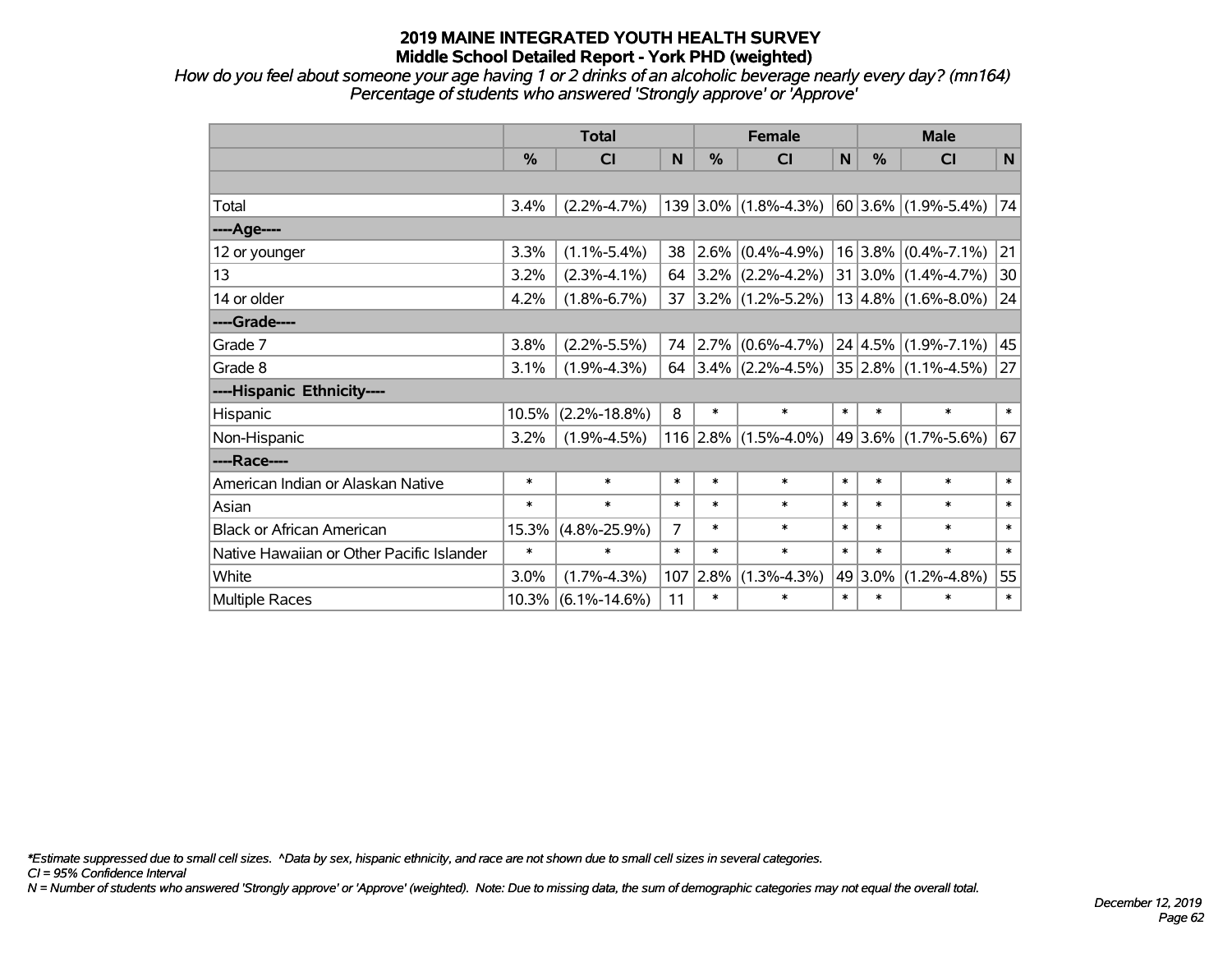*How wrong do your parents feel it would be for you to have 1 or 2 drinks of an alcoholic beverage nearly every day? (mn165) Percentage of students who answered 'A little bit wrong' or 'Not wrong at all'*

|                                           | <b>Total</b>  |                    |        |        | <b>Female</b>            |        | <b>Male</b>   |                         |        |  |
|-------------------------------------------|---------------|--------------------|--------|--------|--------------------------|--------|---------------|-------------------------|--------|--|
|                                           | $\frac{0}{0}$ | <b>CI</b>          | N      | %      | <b>CI</b>                | N      | $\frac{0}{0}$ | <b>CI</b>               | N      |  |
|                                           |               |                    |        |        |                          |        |               |                         |        |  |
| Total                                     | 2.6%          | $(2.0\% - 3.3\%)$  |        |        | $107$ 2.9% (2.3%-3.6%)   |        |               | $58$ 2.3% (1.4%-3.3%)   | 48     |  |
| ----Age----                               |               |                    |        |        |                          |        |               |                         |        |  |
| 12 or younger                             | 2.8%          | $(1.8\% - 3.7\%)$  | 32     |        | $3.0\%$ (2.0%-3.9%)      |        |               | $17 2.6\% $ (0.9%-4.2%) | 15     |  |
| 13                                        | 2.4%          | $(1.2\% - 3.5\%)$  | 48     |        | $ 2.8\% $ (1.7%-3.8%)    |        |               | $28 2.0\% $ (0.1%-3.8%) | 20     |  |
| 14 or older                               | 3.1%          | $(2.0\% - 4.2\%)$  | 28     |        | $ 3.3\% $ (1.5%-5.0%)    |        |               | $13 2.8\% $ (1.6%-4.0%) | 14     |  |
| ----Grade----                             |               |                    |        |        |                          |        |               |                         |        |  |
| Grade 7                                   | 2.5%          | $(1.6\% - 3.4\%)$  | 49     |        | $2.9\%$ (1.8%-4.0%)      |        | 27 2.2%       | $(0.8\% - 3.6\%)$       | 22     |  |
| Grade 8                                   | 2.7%          | $(1.9\% - 3.5\%)$  |        |        | 55 $ 3.0\% $ (2.0%-4.0%) |        |               | 31 2.3% (1.4%-3.1%)     | 23     |  |
| ----Hispanic Ethnicity----                |               |                    |        |        |                          |        |               |                         |        |  |
| Hispanic                                  | $\ast$        | $\ast$             | $\ast$ | $\ast$ | $\ast$                   | $\ast$ | $\ast$        | $\ast$                  | $\ast$ |  |
| Non-Hispanic                              | 2.7%          | $(2.0\% - 3.4\%)$  |        |        | $100$ 3.0% (2.3%-3.8%)   |        | 55 2.3%       | $(1.4\% - 3.2\%)$       | 43     |  |
| ----Race----                              |               |                    |        |        |                          |        |               |                         |        |  |
| American Indian or Alaskan Native         | $\ast$        | $\ast$             | $\ast$ | $\ast$ | $\ast$                   | $\ast$ | $\ast$        | $\ast$                  | $\ast$ |  |
| Asian                                     | $\ast$        | $\ast$             | $\ast$ | $\ast$ | $\ast$                   | $\ast$ | $\ast$        | $\ast$                  | $\ast$ |  |
| <b>Black or African American</b>          | $\ast$        | $\ast$             | $\ast$ | $\ast$ | $\ast$                   | $\ast$ | $\ast$        | $\ast$                  | $\ast$ |  |
| Native Hawaiian or Other Pacific Islander | $\ast$        | $\ast$             | $\ast$ | $\ast$ | $\ast$                   | $\ast$ | $\ast$        | $\ast$                  | $\ast$ |  |
| White                                     | 2.4%          | $(1.7\% - 3.1\%)$  | 87     | 2.7%   | $(2.0\% - 3.3\%)$        | 47     | 2.1%          | $(1.0\% - 3.2\%)$       | 39     |  |
| Multiple Races                            | $7.7\%$       | $(2.6\% - 12.8\%)$ | 8      | $\ast$ | $\ast$                   | $\ast$ | $\ast$        | $\ast$                  | $\ast$ |  |

*\*Estimate suppressed due to small cell sizes. ^Data by sex, hispanic ethnicity, and race are not shown due to small cell sizes in several categories.*

*CI = 95% Confidence Interval*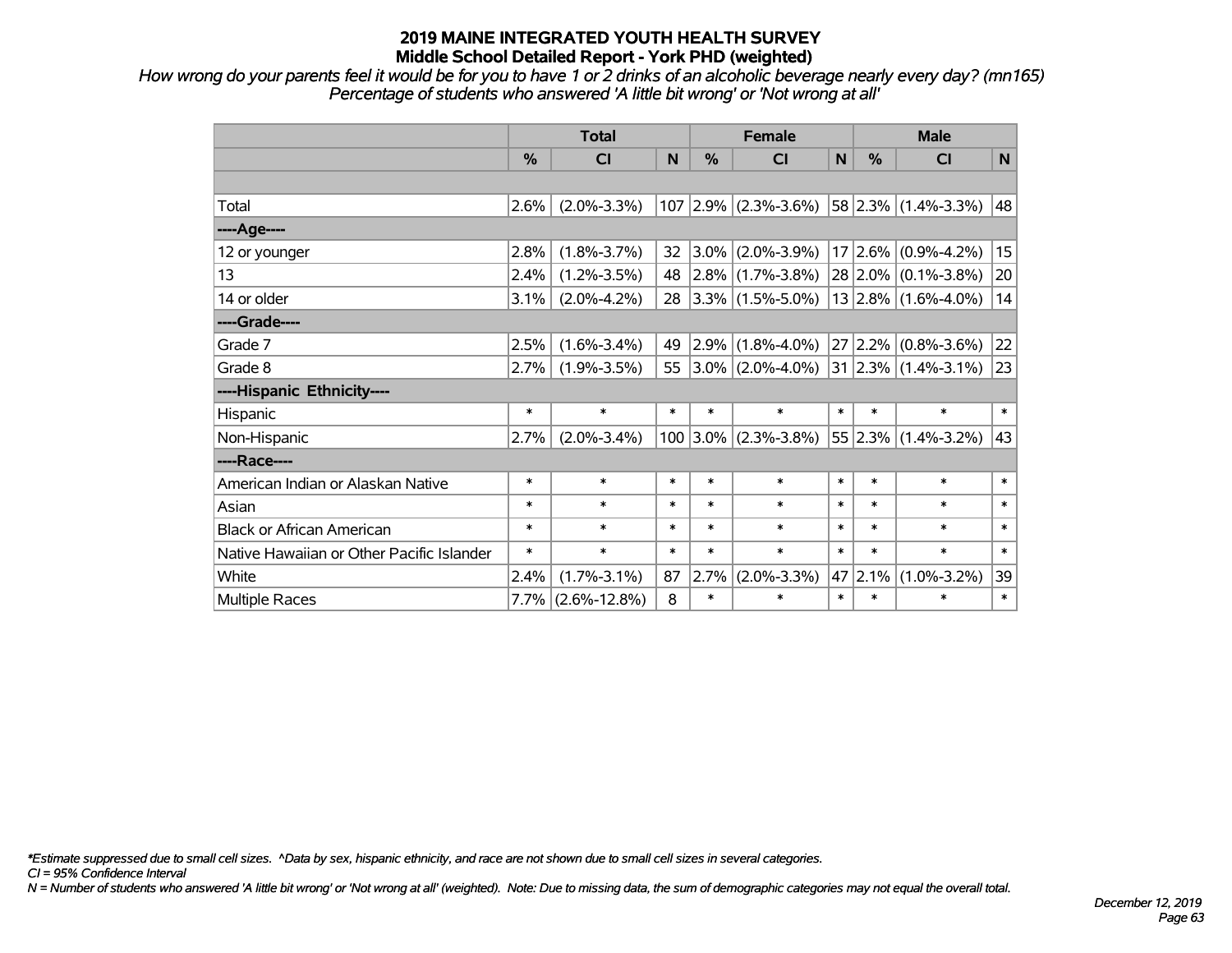*How wrong do your friends feel it would be for you to have 1 or 2 drinks of an alcoholic beverage nearly every day? (mn175) Percentage of students who answered 'A little bit wrong' or 'Not wrong at all'*

|                                           | <b>Total</b> |                     |        |        | <b>Female</b>          |        | <b>Male</b> |                     |        |  |
|-------------------------------------------|--------------|---------------------|--------|--------|------------------------|--------|-------------|---------------------|--------|--|
|                                           | %            | CI                  | N      | %      | <b>CI</b>              | N      | %           | <b>CI</b>           | N      |  |
|                                           |              |                     |        |        |                        |        |             |                     |        |  |
| Total                                     | 10.2%        | $(7.3\% - 13.2\%)$  | 415    | 8.8%   | $(4.8\% - 12.7\%)$     |        | 172 11.6%   | $(8.0\% - 15.2\%)$  | 240    |  |
| ----Age----                               |              |                     |        |        |                        |        |             |                     |        |  |
| 12 or younger                             | 8.7%         | $(4.6\% - 12.8\%)$  | 100    | 8.5%   | $(2.6\% - 14.5\%)$     | 50     | 9.0%        | $(5.5\% - 12.4\%)$  | 49     |  |
| 13                                        | 10.5%        | $(6.2\% - 14.8\%)$  | 212    | 9.2%   | $(4.8\% - 13.7\%)$     | 91     | 11.6%       | $(6.4\% - 16.9\%)$  | 118    |  |
| 14 or older                               | 11.9%        | $(6.6\% - 17.1\%)$  | 104    | 8.0%   | $(3.8\% - 12.2\%)$     | 31     | 14.7%       | $(5.6\% - 23.8\%)$  | 72     |  |
| ----Grade----                             |              |                     |        |        |                        |        |             |                     |        |  |
| Grade 7                                   | 7.6%         | $(3.9\% - 11.2\%)$  | 147    | 7.2%   | $(1.9\% - 12.6\%)$     | 66     | 8.0%        | $(4.6\% - 11.4\%)$  | 81     |  |
| Grade 8                                   | 12.4%        | $(8.5\% - 16.3\%)$  |        |        | 255 10.2% (5.8%-14.6%) | 106    | 14.5%       | $(9.1\% - 20.0\%)$  | 145    |  |
| ----Hispanic Ethnicity----                |              |                     |        |        |                        |        |             |                     |        |  |
| Hispanic                                  | 9.8%         | $(4.3\% - 15.4\%)$  | 7      | $\ast$ | $\ast$                 | $\ast$ | $\ast$      | $\ast$              | $\ast$ |  |
| Non-Hispanic                              | 10.1%        | $(6.8\% - 13.3\%)$  | 371    | 8.5%   | $(4.2\% - 12.8\%)$     |        | 152 11.5%   | $(7.7\% - 15.4\%)$  | 216    |  |
| ----Race----                              |              |                     |        |        |                        |        |             |                     |        |  |
| American Indian or Alaskan Native         | 17.3%        | $(7.3\% - 27.4\%)$  | 13     | $\ast$ | $\ast$                 | $\ast$ | $\ast$      | $\ast$              | $\ast$ |  |
| Asian                                     | $\ast$       | $\ast$              | $\ast$ | $\ast$ | $\ast$                 | $\ast$ | $\ast$      | $\ast$              | $\ast$ |  |
| <b>Black or African American</b>          | 16.4%        | $(1.9\% - 30.9\%)$  | 8      | $\ast$ | $\ast$                 | $\ast$ | $\ast$      | $\ast$              | $\ast$ |  |
| Native Hawaiian or Other Pacific Islander | $\ast$       | $\ast$              | $\ast$ | $\ast$ | $\ast$                 | $\ast$ | $\ast$      | $\ast$              | $\ast$ |  |
| White                                     | 9.7%         | $(6.7\% - 12.7\%)$  | 352    | 8.4%   | $(4.2\% - 12.5\%)$     | 147    | 10.9%       | $(7.1\% - 14.7\%)$  | 202    |  |
| Multiple Races                            |              | 18.3% (11.4%-25.2%) | 20     | 13.7%  | $(3.7\% - 23.8\%)$     | 6      | $20.4\%$    | $(10.2\% - 30.5\%)$ | 13     |  |

*\*Estimate suppressed due to small cell sizes. ^Data by sex, hispanic ethnicity, and race are not shown due to small cell sizes in several categories.*

*CI = 95% Confidence Interval*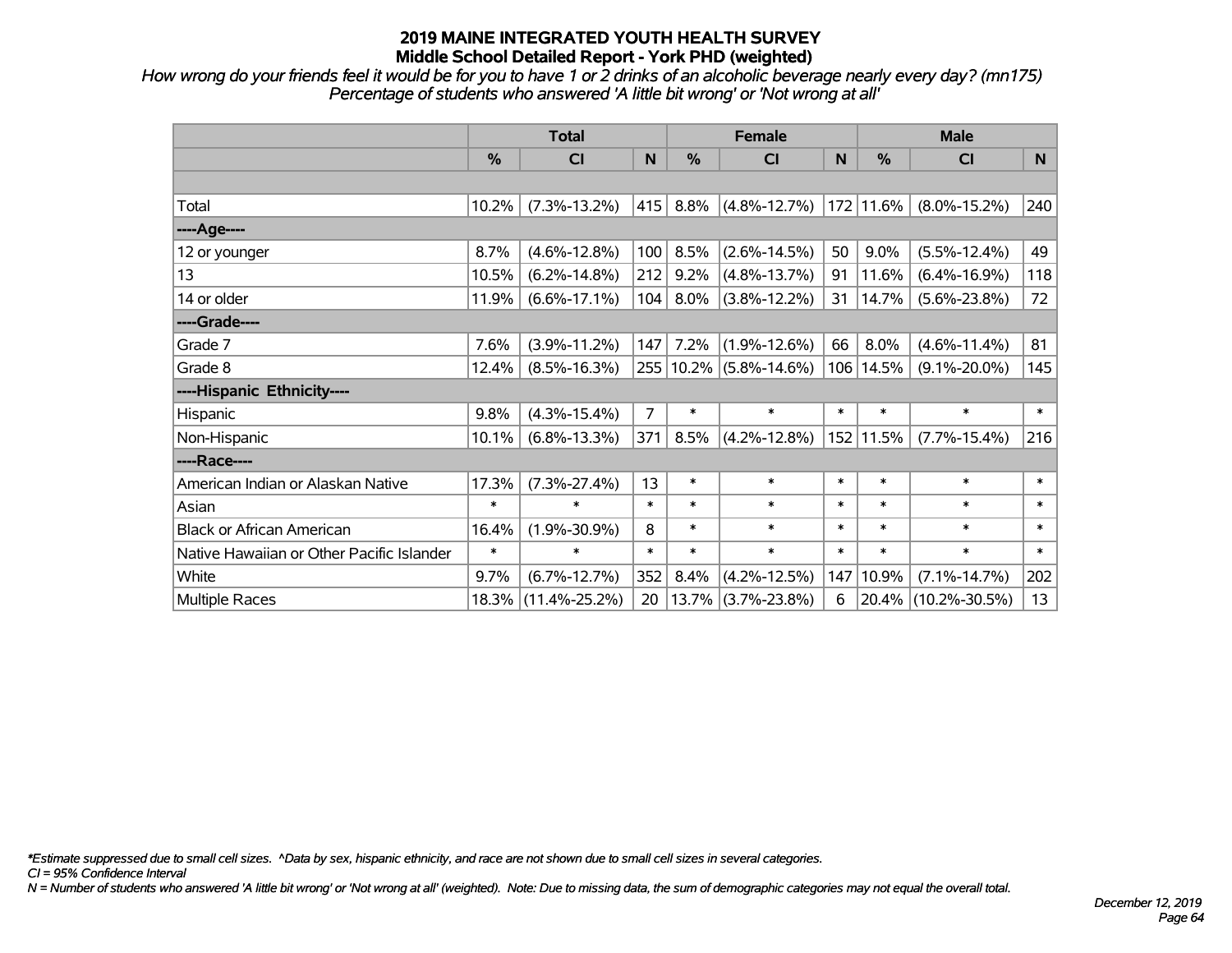#### **2019 MAINE INTEGRATED YOUTH HEALTH SURVEY Middle School Detailed Report - York PHD (weighted)** *Have you ever used marijuana? (mn74) Percentage of students who answered 'Yes'*

|                                           | <b>Total</b>  |                     |        | <b>Female</b> | <b>Male</b>                 |        |            |                    |        |
|-------------------------------------------|---------------|---------------------|--------|---------------|-----------------------------|--------|------------|--------------------|--------|
|                                           | $\frac{0}{0}$ | CI                  | N      | $\%$          | <b>CI</b>                   | N      | $\%$       | <b>CI</b>          | N      |
|                                           |               |                     |        |               |                             |        |            |                    |        |
| Total                                     | 7.0%          | $(5.1\% - 9.0\%)$   | 277    | 7.9%          | $(5.3\% - 10.5\%)$          | 152    | 6.2%       | $(4.5\% - 7.9\%)$  | 123    |
| ----Age----                               |               |                     |        |               |                             |        |            |                    |        |
| 12 or younger                             | 3.6%          | $(1.8\% - 5.3\%)$   | 40     | 4.4%          | $(2.0\% - 6.7\%)$           | 25     | 2.8%       | $(1.3\% - 4.3\%)$  | 15     |
| 13                                        | 6.8%          | $(5.2\% - 8.4\%)$   | 133    | 7.6%          | $(4.8\% - 10.3\%)$          | 74     | 6.0%       | $(4.6\% - 7.4\%)$  | 57     |
| 14 or older                               | 11.9%         | $(8.8\% - 15.1\%)$  |        |               | 102   14.4%   (10.3%-18.5%) | 53     | $ 10.2\% $ | $(6.8\% - 13.6\%)$ | 49     |
| ----Grade----                             |               |                     |        |               |                             |        |            |                    |        |
| Grade 7                                   | 3.6%          | $(2.5\% - 4.7\%)$   | 68     | 4.4%          | $(2.9\% - 5.9\%)$           | 39     | 2.9%       | $(1.8\% - 4.0\%)$  | 29     |
| Grade 8                                   | 10.1%         | $(7.1\% - 13.1\%)$  |        | 201 11.0%     | $(7.0\% - 15.1\%)$          | 110    | 9.2%       | $(6.7\% - 11.7\%)$ | 89     |
| ----Hispanic Ethnicity----                |               |                     |        |               |                             |        |            |                    |        |
| Hispanic                                  | 15.8%         | $(9.1\% - 22.5\%)$  | 12     | $\ast$        | $\ast$                      | $\ast$ | $\ast$     | $\ast$             | $\ast$ |
| Non-Hispanic                              | 6.9%          | $(4.9\% - 8.9\%)$   | 248    | 7.8%          | $(5.0\% - 10.5\%)$          | 136    | 6.1%       | $(4.2\% - 8.0\%)$  | 111    |
| ----Race----                              |               |                     |        |               |                             |        |            |                    |        |
| American Indian or Alaskan Native         | 11.7%         | $(4.6\% - 18.8\%)$  | 8      | $\ast$        | $\ast$                      | $\ast$ | $\ast$     | $\ast$             | $\ast$ |
| Asian                                     | $\ast$        | $\ast$              | $\ast$ | $\ast$        | $\ast$                      | $\ast$ | $\ast$     | $\ast$             | $\ast$ |
| <b>Black or African American</b>          | 13.4%         | $(3.3\% - 23.6\%)$  | 6      | $\ast$        | $\ast$                      | $\ast$ | $\ast$     | $\ast$             | $\ast$ |
| Native Hawaiian or Other Pacific Islander | $\ast$        | $\ast$              | $\ast$ | $\ast$        | $\ast$                      | $\ast$ | $\ast$     | $\ast$             | $\ast$ |
| White                                     | 6.6%          | $(4.7\% - 8.6\%)$   | 236    | 7.4%          | $(4.7\% - 10.2\%)$          | 127    | 5.9%       | $(4.2\% - 7.6\%)$  | 107    |
| <b>Multiple Races</b>                     | 16.4%         | $(11.8\% - 21.1\%)$ | 16     | 19.9%         | $(12.5\% - 27.3\%)$         | 9      | 13.2%      | $(4.7\% - 21.6\%)$ | 6      |

*\*Estimate suppressed due to small cell sizes. ^Data by sex, hispanic ethnicity, and race are not shown due to small cell sizes in several categories.*

*CI = 95% Confidence Interval*

*N = Number of students who answered 'Yes' (weighted). Note: Due to missing data, the sum of demographic categories may not equal the overall total.*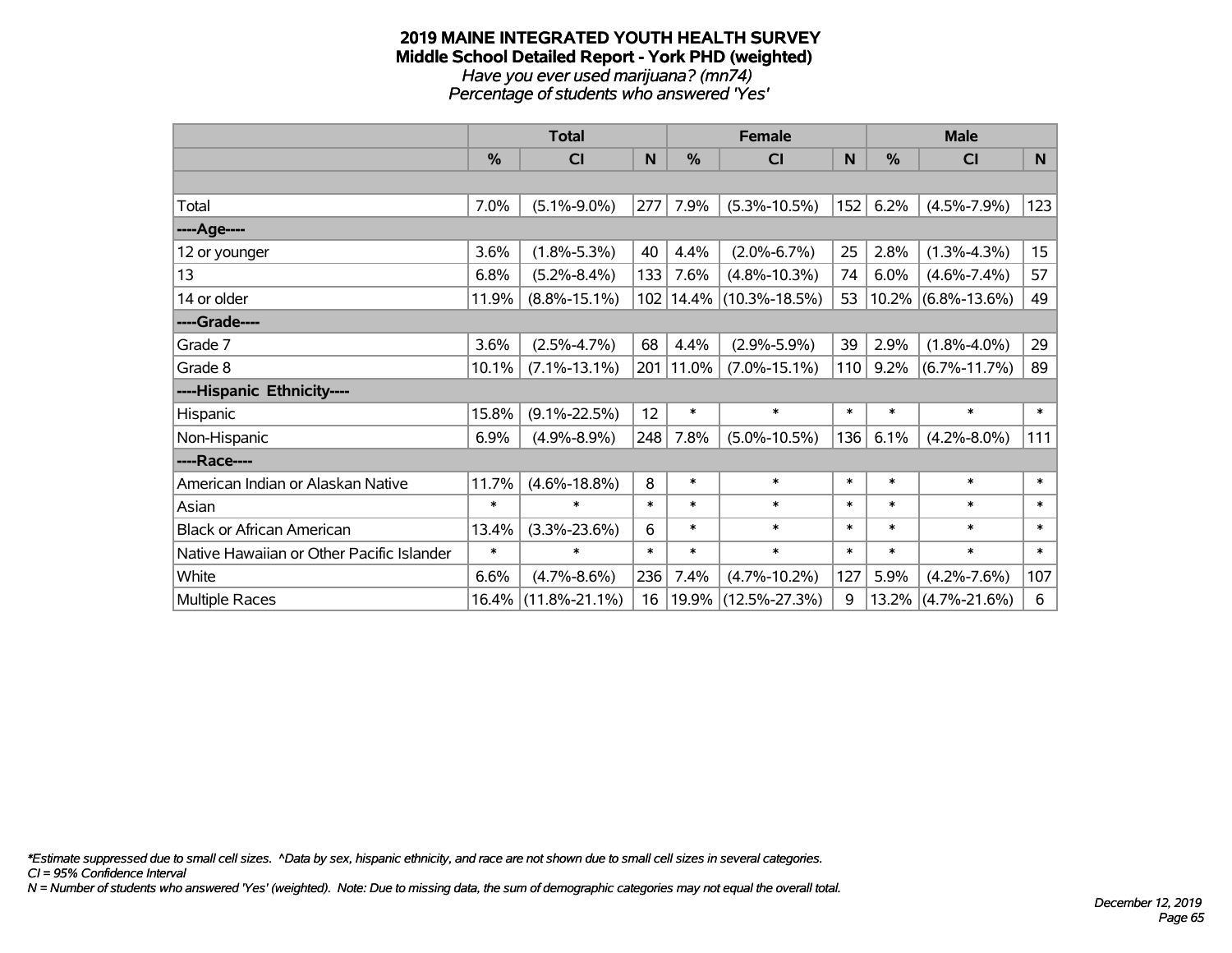# *How old were you when you tried marijuana for the first time? (mn75)*

*Among students who have tried marijuana, the percentage of students who answered before age 11*

|                                           | <b>Total</b> |                     |              |               | <b>Female</b>                  |              | <b>Male</b> |                                                        |              |  |
|-------------------------------------------|--------------|---------------------|--------------|---------------|--------------------------------|--------------|-------------|--------------------------------------------------------|--------------|--|
|                                           | %            | <b>CI</b>           | $\mathsf{N}$ | $\frac{0}{0}$ | <b>CI</b>                      | $\mathsf{N}$ | %           | <b>CI</b>                                              | $\mathsf{N}$ |  |
|                                           |              |                     |              |               |                                |              |             |                                                        |              |  |
| Total                                     |              | 17.0% (12.7%-21.3%) |              |               |                                |              |             | $ 49 12.1\% $ (6.5%-17.7%) $ 19 23.3\% $ (13.8%-32.7%) | 30           |  |
| ----Age----                               |              |                     |              |               |                                |              |             |                                                        |              |  |
| 12 or younger                             | 27.3%        | $(14.2\% - 40.3\%)$ | 12           | $\ast$        | $\ast$                         | $\ast$       | $\ast$      | $\ast$                                                 | $\ast$       |  |
| 13                                        | 19.7%        | $(13.5\% - 25.9\%)$ |              | 28 17.6%      | $(8.4\% - 26.8\%)$             |              | 14 22.8%    | $(13.8\% - 31.8\%)$                                    | 14           |  |
| 14 or older                               | 9.3%         | $(0.9\% - 17.7\%)$  | 9            | $\ast$        | $\ast$                         | $\ast$       | $\ast$      | $\ast$                                                 | $\ast$       |  |
| ----Grade----                             |              |                     |              |               |                                |              |             |                                                        |              |  |
| Grade 7                                   | 20.8%        | $(12.1\% - 29.5\%)$ |              | 15 17.1%      | $(4.8\% - 29.4\%)$             |              | 7 25.4%     | $(10.6\% - 40.2\%)$                                    | 8            |  |
| Grade 8                                   | 13.9%        | $(9.1\% - 18.7\%)$  |              |               | 29 10.5% (4.3%-16.8%) 12 18.4% |              |             | $(8.1\% - 28.7\%)$                                     | 17           |  |
| ----Hispanic Ethnicity----                |              |                     |              |               |                                |              |             |                                                        |              |  |
| Hispanic                                  | $\ast$       | $\ast$              | $\ast$       | $\ast$        | $\ast$                         | $\ast$       | $\ast$      | $\ast$                                                 | $\ast$       |  |
| Non-Hispanic                              |              | 15.9% (11.3%-20.5%) |              |               | 42 11.1% (4.9%-17.3%)          |              |             | $ 16 21.8\% (12.9\% - 30.7\%)$                         | 26           |  |
| ----Race----                              |              |                     |              |               |                                |              |             |                                                        |              |  |
| American Indian or Alaskan Native         | $\ast$       | $\ast$              | $\ast$       | $\ast$        | $\ast$                         | $\ast$       | $\ast$      | $\ast$                                                 | $\ast$       |  |
| Asian                                     | $\ast$       | $\ast$              | $\ast$       | $\ast$        | $\ast$                         | $\ast$       | $\ast$      | $\ast$                                                 | $\ast$       |  |
| <b>Black or African American</b>          | $\ast$       | $\ast$              | $\ast$       | $\ast$        | $\ast$                         | $\ast$       | $\ast$      | $\ast$                                                 | $\ast$       |  |
| Native Hawaiian or Other Pacific Islander | $\ast$       | $\ast$              | $\ast$       | $\ast$        | $\ast$                         | $\ast$       | $\ast$      | $\ast$                                                 | $\ast$       |  |
| White                                     | 15.2%        | $(10.1\% - 20.3\%)$ | 38           | 12.0%         | $(5.5\% - 18.4\%)$             | 16           | 19.3%       | $(10.4\% - 28.1\%)$                                    | 22           |  |
| Multiple Races                            | $\ast$       | $\ast$              | $\ast$       | $\ast$        | $\ast$                         | $\ast$       | $\ast$      | $\ast$                                                 | $\ast$       |  |

*\*Estimate suppressed due to small cell sizes. ^Data by sex, hispanic ethnicity, and race are not shown due to small cell sizes in several categories.*

*CI = 95% Confidence Interval*

*N = Among students who have tried marijuana, the number of students who answered before age 11 (weighted). Note: Due to missing data, the sum of demographic categories may not equal the overall total.*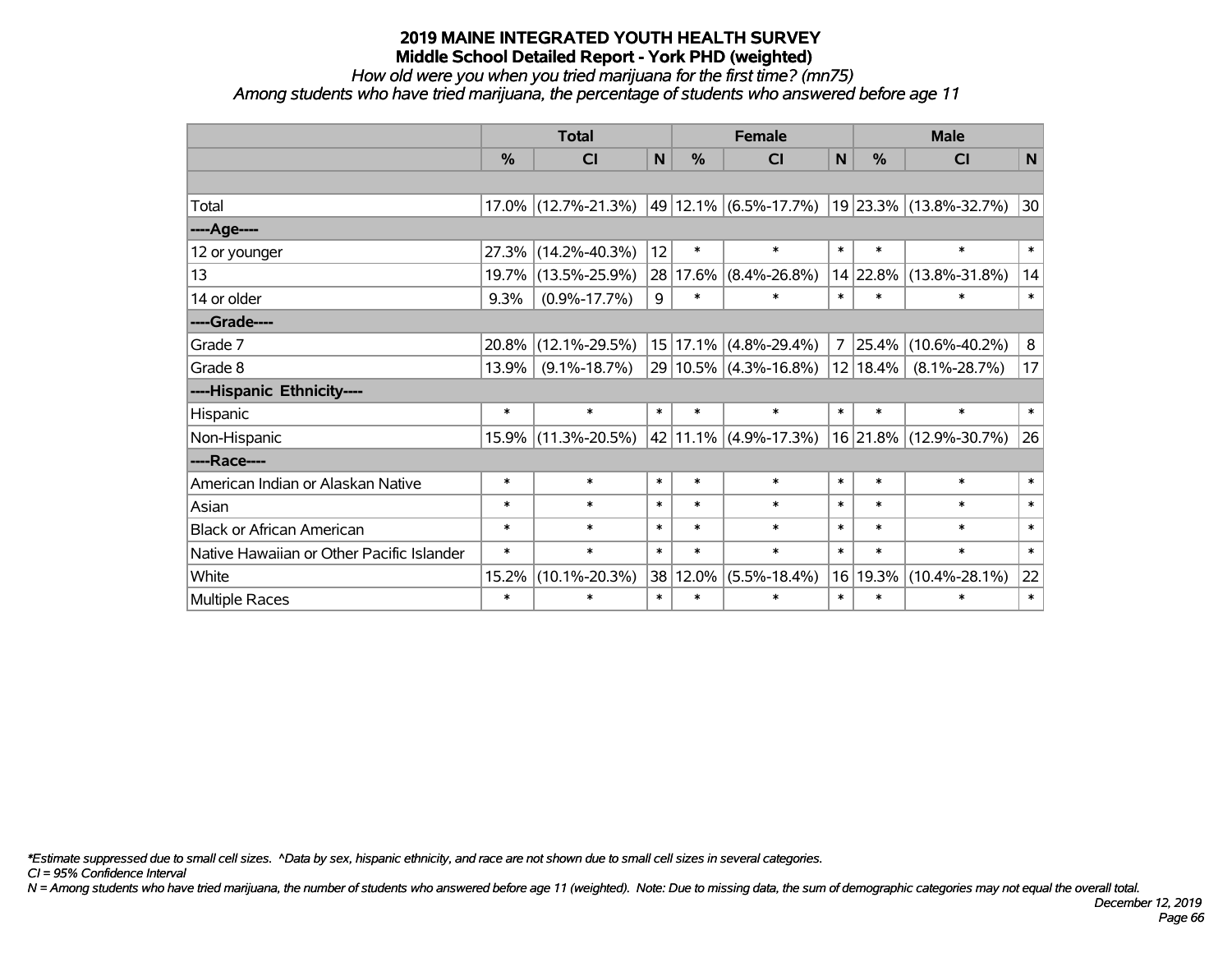*How old were you when you tried marijuana for the first time? (mn75\_2) Percentage of students who answered before age 11*

|                                           | <b>Total</b> |                     |              |         | <b>Female</b>                 | <b>Male</b>    |        |                          |              |
|-------------------------------------------|--------------|---------------------|--------------|---------|-------------------------------|----------------|--------|--------------------------|--------------|
|                                           | %            | CI                  | $\mathsf{N}$ | %       | <b>CI</b>                     | N              | %      | <b>CI</b>                | $\mathsf{N}$ |
|                                           |              |                     |              |         |                               |                |        |                          |              |
| Total                                     |              | $1.3\%$ (0.8%-1.7%) |              |         | $ 49 1.0\% $ (0.5%-1.5%)      |                |        | $ 19 1.5\% $ (0.8%-2.3%) | 30           |
| ----Age----                               |              |                     |              |         |                               |                |        |                          |              |
| 12 or younger                             | 1.1%         | $(0.3\% - 1.8\%)$   | 12           | $\ast$  | $\ast$                        | $\ast$         | $\ast$ | $\ast$                   | $\ast$       |
| 13                                        | 1.4%         | $(0.9\% - 2.0\%)$   | 28           | 1.4%    | $(0.4\% - 2.4\%)$             | 14             | 1.5%   | $(0.9\% - 2.1\%)$        | 14           |
| 14 or older                               |              | $1.1\%$ (0.0%-2.2%) | 9            | $\ast$  | $\ast$                        | $\ast$         | $\ast$ | $\ast$                   | $\ast$       |
| ----Grade----                             |              |                     |              |         |                               |                |        |                          |              |
| Grade 7                                   | 0.8%         | $(0.4\% - 1.2\%)$   |              | 15 0.7% | $(0.1\% - 1.3\%)$             | $\overline{7}$ | 0.8%   | $(0.3\% - 1.4\%)$        | 8            |
| Grade 8                                   |              | $1.5\%$ (0.8%-2.2%) |              |         | $29 1.2\% $ (0.4%-2.1%)       |                |        | $12 1.8\% $ (0.8%-2.8%)  | 17           |
| ----Hispanic Ethnicity----                |              |                     |              |         |                               |                |        |                          |              |
| Hispanic                                  | $\ast$       | $\ast$              | $\ast$       | $\ast$  | $\ast$                        | $\ast$         | $\ast$ | $\ast$                   | $\ast$       |
| Non-Hispanic                              |              | $1.2\%$ (0.7%-1.6%) |              |         | 42 0.9% $(0.3\text{%-1.4\%)}$ |                |        | $16 1.4\% $ (0.8%-2.1%)  | 26           |
| ----Race----                              |              |                     |              |         |                               |                |        |                          |              |
| American Indian or Alaskan Native         | $\ast$       | $\ast$              | $\ast$       | $\ast$  | $\ast$                        | $\ast$         | $\ast$ | $\ast$                   | $\ast$       |
| Asian                                     | $\ast$       | $\ast$              | $\ast$       | $\ast$  | $\ast$                        | $\ast$         | $\ast$ | $\ast$                   | $\ast$       |
| <b>Black or African American</b>          | $\ast$       | $\ast$              | $\ast$       | $\ast$  | $\ast$                        | $\ast$         | $\ast$ | $\ast$                   | $\ast$       |
| Native Hawaiian or Other Pacific Islander | $\ast$       | $\ast$              | $\ast$       | $\ast$  | $\ast$                        | $\ast$         | $\ast$ | $\ast$                   | $\ast$       |
| White                                     | 1.1%         | $(0.7\% - 1.5\%)$   | 38           | 0.9%    | $(0.4\% - 1.5\%)$             | 16             | 1.2%   | $(0.6\% - 1.9\%)$        | 22           |
| <b>Multiple Races</b>                     | $\ast$       | $\ast$              | $\ast$       | $\ast$  | $\ast$                        | $\ast$         | $\ast$ | $\ast$                   | $\ast$       |

*\*Estimate suppressed due to small cell sizes. ^Data by sex, hispanic ethnicity, and race are not shown due to small cell sizes in several categories.*

*CI = 95% Confidence Interval*

*N = Number of students who answered before age 11 (weighted). Note: Due to missing data, the sum of demographic categories may not equal the overall total.*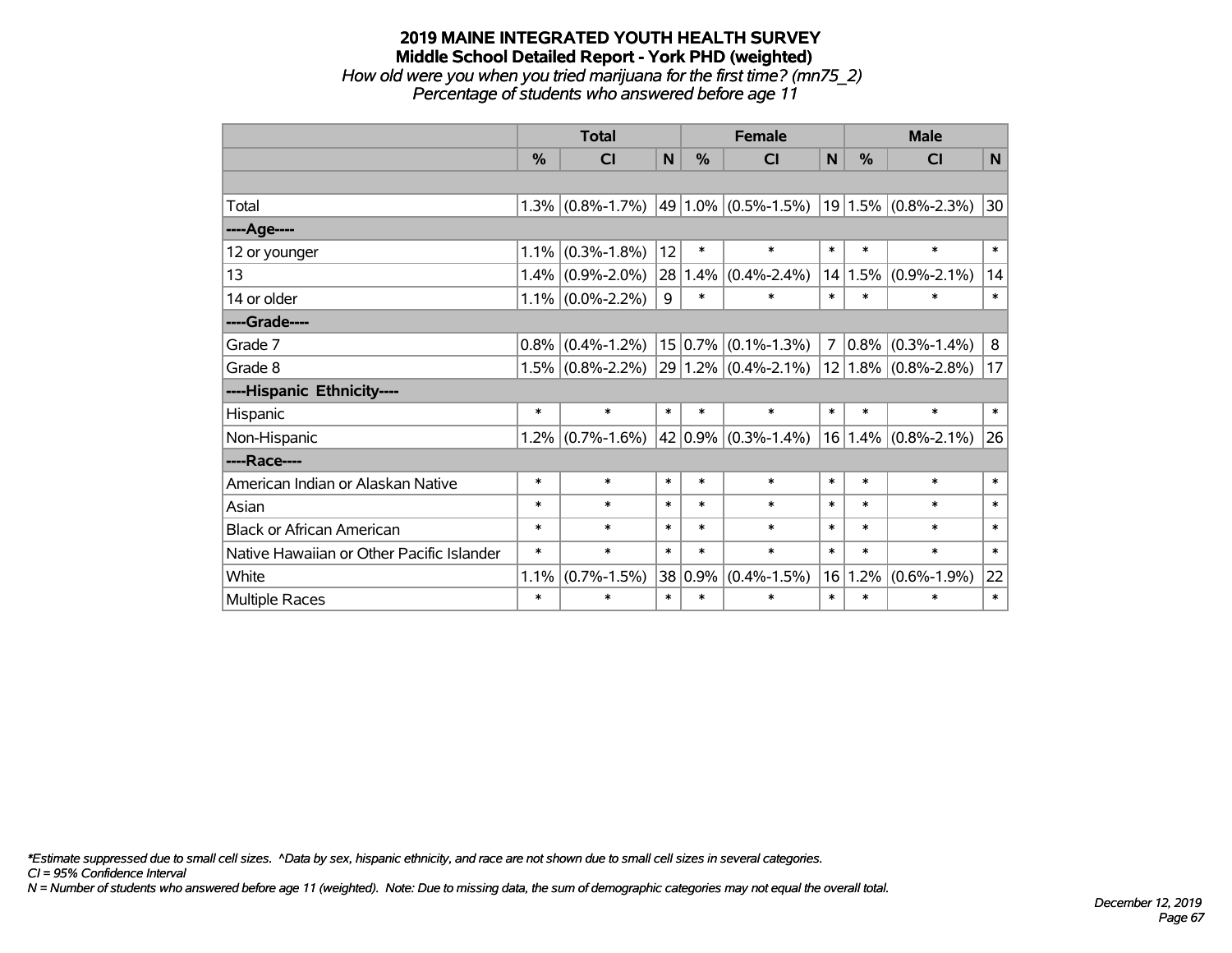*During the past 30 days, how many times did you use marijuana? (mn76) Percentage of students who answered at least 1 time*

|                                           | <b>Total</b> |                    |        |          | <b>Female</b>          | <b>Male</b> |               |                         |              |
|-------------------------------------------|--------------|--------------------|--------|----------|------------------------|-------------|---------------|-------------------------|--------------|
|                                           | %            | <b>CI</b>          | N      | %        | CI                     | N           | $\frac{0}{0}$ | <b>CI</b>               | $\mathsf{N}$ |
|                                           |              |                    |        |          |                        |             |               |                         |              |
| Total                                     | 3.3%         | $(2.3\% - 4.3\%)$  |        | 134 3.8% | $(2.3\% - 5.4\%)$      |             |               | 75 2.7% (1.9%-3.6%)     | 56           |
| ----Age----                               |              |                    |        |          |                        |             |               |                         |              |
| 12 or younger                             | 1.6%         | $(0.7\% - 2.5\%)$  | 18     | $2.2\%$  | $(0.8\% - 3.5\%)$      |             |               | $12 1.0\% $ (0.3%-1.8%) | 6            |
| 13                                        | 2.7%         | $(1.8\% - 3.7\%)$  | 55     | 2.7%     | $(1.3\% - 4.1\%)$      |             |               | $27 2.6\% $ (1.1%-4.1%) | 25           |
| 14 or older                               | 6.8%         | $(3.6\% - 10.1\%)$ | 60     |          | $ 9.1\% $ (4.7%-13.5%) |             |               | $35 5.1\% $ (2.5%-7.7%) | 25           |
| ----Grade----                             |              |                    |        |          |                        |             |               |                         |              |
| Grade 7                                   | 1.4%         | $(0.8\% - 2.0\%)$  | 28     | 1.9%     | $(0.8\% - 3.0\%)$      |             |               | $18 1.0\% $ (0.4%-1.6%) | 10           |
| Grade 8                                   | 4.9%         | $(3.3\% - 6.4\%)$  |        | 100 5.4% | $(3.1\% - 7.6\%)$      |             |               | $56 4.2\% $ (2.8%-5.6%) | 42           |
| ----Hispanic Ethnicity----                |              |                    |        |          |                        |             |               |                         |              |
| Hispanic                                  | 11.2%        | $(5.1\% - 17.3\%)$ | 9      | $\ast$   | $\ast$                 | $\ast$      | $\ast$        | $\ast$                  | $\ast$       |
| Non-Hispanic                              | 3.1%         | $(2.2\% - 4.1\%)$  |        | 116 3.7% | $(2.2\% - 5.1\%)$      |             |               | $66$ 2.6% (1.6%-3.6%)   | 48           |
| ----Race----                              |              |                    |        |          |                        |             |               |                         |              |
| American Indian or Alaskan Native         | 8.2%         | $(1.1\% - 15.4\%)$ | 6      | $\ast$   | $\ast$                 | $\ast$      | $\ast$        | $\ast$                  | $\ast$       |
| Asian                                     | $\ast$       | $\ast$             | $\ast$ | $\ast$   | $\ast$                 | $\ast$      | $\ast$        | $\ast$                  | $\ast$       |
| <b>Black or African American</b>          | $\ast$       | $\ast$             | $\ast$ | $\ast$   | $\ast$                 | $\ast$      | $\ast$        | $\ast$                  | $\ast$       |
| Native Hawaiian or Other Pacific Islander | $\ast$       | $\ast$             | $\ast$ | $\ast$   | $\ast$                 | $\ast$      | $\ast$        | $\ast$                  | $\ast$       |
| White                                     | 3.0%         | $(2.1\% - 3.9\%)$  | 109    | 3.4%     | $(2.0\% - 4.7\%)$      |             | 59 2.6%       | $(1.6\% - 3.5\%)$       | 47           |
| Multiple Races                            | 9.2%         | $(6.5\% - 12.0\%)$ | 9      | $\ast$   | $\ast$                 | $\ast$      | $\ast$        | $\ast$                  | $\ast$       |

*\*Estimate suppressed due to small cell sizes. ^Data by sex, hispanic ethnicity, and race are not shown due to small cell sizes in several categories.*

*CI = 95% Confidence Interval*

*N = Number of students who answered at least 1 time (weighted). Note: Due to missing data, the sum of demographic categories may not equal the overall total.*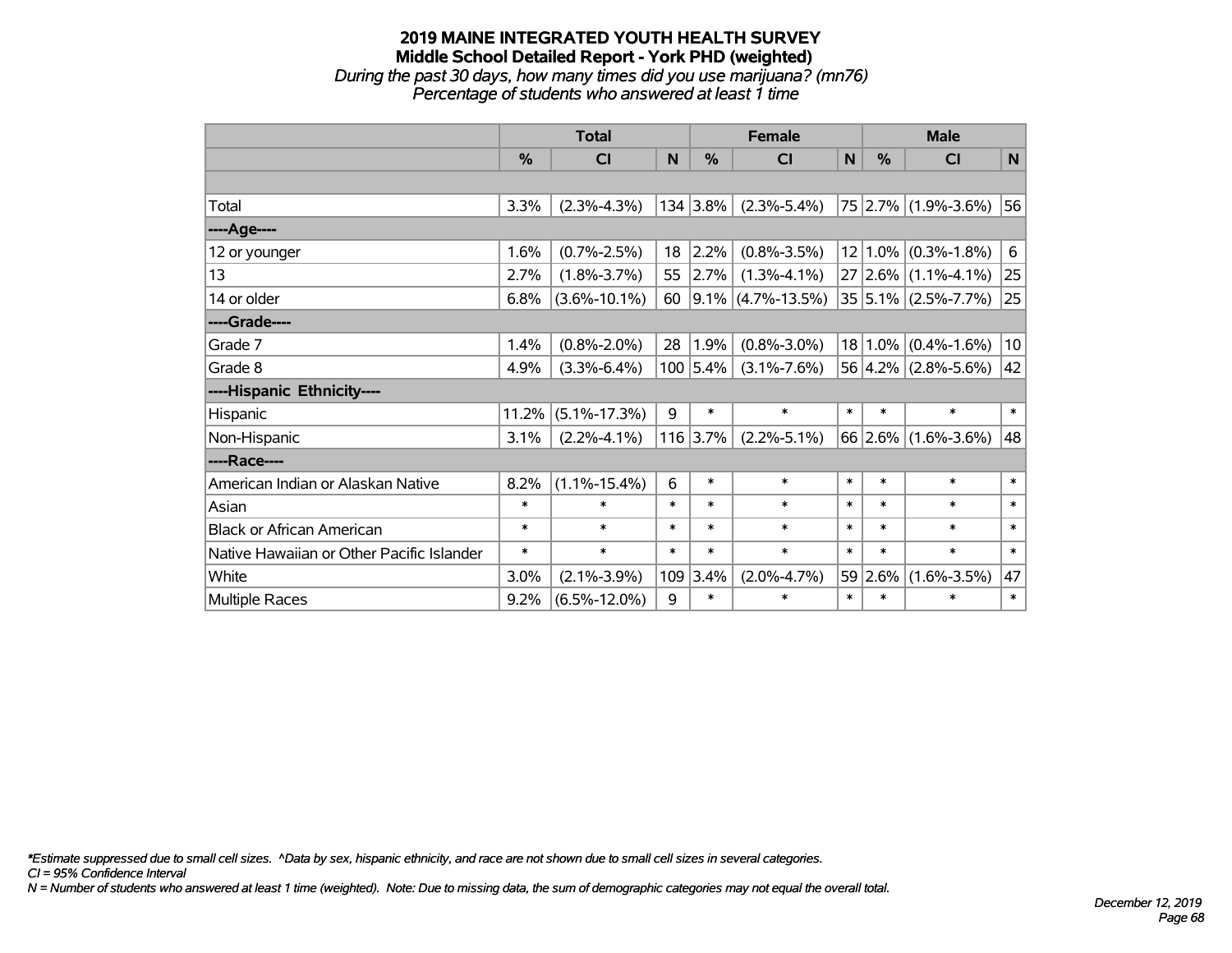*If you wanted to get some marijuana, how easy would it be for you to get some? (mn77) Percentage of students who answered 'Sort of easy' or 'Very easy'*

|                                           | <b>Total</b> |                     |        | <b>Female</b> | <b>Male</b>                        |        |        |                             |                |
|-------------------------------------------|--------------|---------------------|--------|---------------|------------------------------------|--------|--------|-----------------------------|----------------|
|                                           | %            | CI                  | N      | %             | CI                                 | N      | %      | <b>CI</b>                   | N              |
|                                           |              |                     |        |               |                                    |        |        |                             |                |
| Total                                     |              | 16.8% (13.6%-20.0%) |        |               | $677$ 17.4% (13.3%-21.5%)          |        |        | 341   16.1%   (13.1%-19.2%) | 329            |
| ----Age----                               |              |                     |        |               |                                    |        |        |                             |                |
| 12 or younger                             | 10.8%        | $(7.3\% - 14.4\%)$  |        | 123 11.7%     | $(7.2\% - 16.3\%)$                 | 66     | 9.9%   | $(6.6\% - 13.2\%)$          | 55             |
| 13                                        | $16.7\%$     | $(13.0\% - 20.5\%)$ |        |               | 337 17.8% (13.0%-22.6%)            | 179    | 15.6%  | $(11.5\% - 19.8\%)$         | 154            |
| 14 or older                               |              | 24.2% (20.5%-28.0%) |        |               | 214 24.6% (19.6%-29.6%)            |        |        | 95 23.7% (19.0%-28.5%)      | 117            |
| ----Grade----                             |              |                     |        |               |                                    |        |        |                             |                |
| Grade 7                                   | 11.1%        | $(8.5\% - 13.7\%)$  |        | 214 12.1%     | $(8.8\% - 15.5\%)$                 | 110    | 10.2%  | $(7.8\% - 12.6\%)$          | 102            |
| Grade 8                                   |              | 21.9% (17.8%-25.9%) |        |               | 453 21.8% (16.2%-27.4%)            |        |        | 228 21.8% (17.0%-26.6%)     | 219            |
| ----Hispanic Ethnicity----                |              |                     |        |               |                                    |        |        |                             |                |
| Hispanic                                  | 24.7%        | $(17.5\% - 32.0\%)$ | 19     |               | $ 26.4\% $ (13.3%-39.5%)           | 11     | 22.3%  | $(12.7\% - 31.8\%)$         | 8              |
| Non-Hispanic                              |              | 16.8% (13.4%-20.2%) |        |               | $624   17.1\%   (12.6\% - 21.6\%)$ |        |        | 309 16.5% (13.1%-19.8%)     | 309            |
| ----Race----                              |              |                     |        |               |                                    |        |        |                             |                |
| American Indian or Alaskan Native         | 24.2%        | $(11.2\% - 37.3\%)$ | 18     |               | 24.7% (11.6%-37.9%)                | 9      | 24.2%  | $(7.2\% - 41.1\%)$          | 9              |
| Asian                                     | $\ast$       | $\ast$              | $\ast$ | $\ast$        | $\ast$                             | $\ast$ | $\ast$ | $\ast$                      | $\ast$         |
| <b>Black or African American</b>          | 27.8%        | $(12.0\% - 43.5\%)$ | 14     | 26.2%         | $(8.6\% - 43.7\%)$                 | 6      | 30.2%  | $(12.0\% - 48.5\%)$         | $\overline{7}$ |
| Native Hawaiian or Other Pacific Islander | $\ast$       | $\ast$              | $\ast$ | $\ast$        | $\ast$                             | $\ast$ | $\ast$ | $\ast$                      | $\ast$         |
| White                                     | 16.3%        | $(13.2\% - 19.5\%)$ |        |               | 598 16.7% (12.6%-20.8%)            | 294    | 16.0%  | $(12.8\% - 19.1\%)$         | 298            |
| Multiple Races                            |              | 26.3% (16.8%-35.9%) |        |               | 26 34.3% (21.3%-47.3%)             | 16     |        | 18.2% (10.3%-26.1%)         | 9              |

*\*Estimate suppressed due to small cell sizes. ^Data by sex, hispanic ethnicity, and race are not shown due to small cell sizes in several categories.*

*CI = 95% Confidence Interval*

*N = Number of students who answered 'Sort of easy' or 'Very easy' (weighted). Note: Due to missing data, the sum of demographic categories may not equal the overall total.*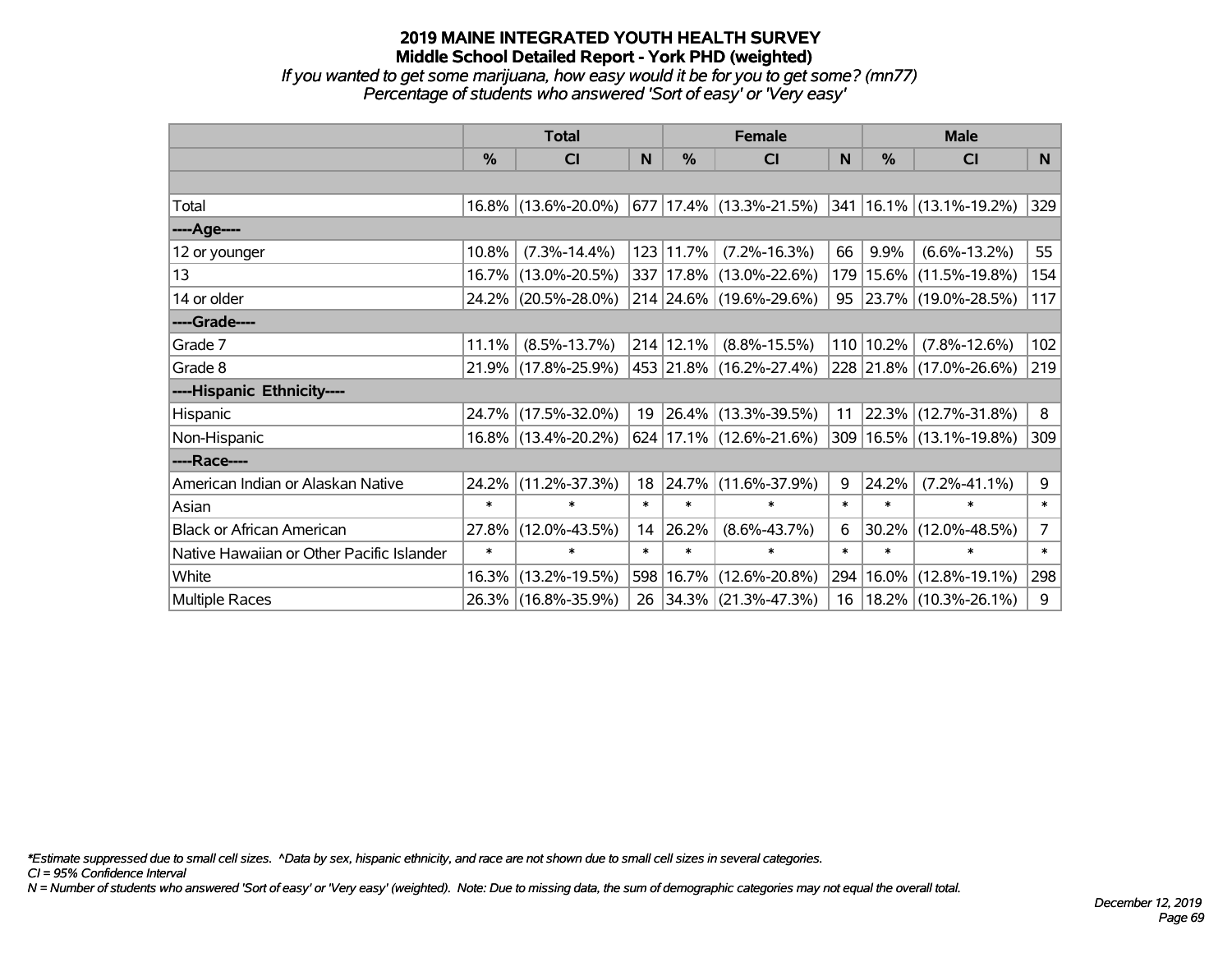*How wrong do your parents feel it would be for you to use marijuana? (mn193) Percentage of students who answered 'A little bit wrong' or 'Not wrong at all'*

|                                           | <b>Total</b> |                    | <b>Female</b> |               |                       | <b>Male</b> |               |                        |        |
|-------------------------------------------|--------------|--------------------|---------------|---------------|-----------------------|-------------|---------------|------------------------|--------|
|                                           | $\%$         | <b>CI</b>          | N             | $\frac{0}{0}$ | <b>CI</b>             | N           | $\frac{0}{0}$ | <b>CI</b>              | N.     |
|                                           |              |                    |               |               |                       |             |               |                        |        |
| Total                                     | 5.9%         | $(5.0\% - 6.9\%)$  | 241           | 6.3%          | $(5.1\% - 7.6\%)$     |             |               | $125$ 5.6% (4.5%-6.6%) | 115    |
| ----Age----                               |              |                    |               |               |                       |             |               |                        |        |
| 12 or younger                             | 3.4%         | $(2.2\% - 4.7\%)$  | 39            | 3.4%          | $(1.9\% - 4.9\%)$     | 19          | 3.5%          | $(1.8\% - 5.3\%)$      | 20     |
| 13                                        | 6.2%         | $(5.1\% - 7.3\%)$  | 125           | 6.6%          | $(5.1\% - 8.1\%)$     | 66          |               | $ 5.8\% $ (4.4%-7.1%)  | 57     |
| 14 or older                               | 8.7%         | $(7.1\% - 10.3\%)$ | 77            |               | $10.2\%$ (7.6%-12.8%) | 39          |               | $ 7.6\% $ (5.9%-9.3%)  | 38     |
| ----Grade----                             |              |                    |               |               |                       |             |               |                        |        |
| Grade 7                                   | 3.6%         | $(2.8\% - 4.4\%)$  | 71            | 4.2%          | $(3.3\% - 5.0\%)$     | 38          | $3.2\%$       | $(1.5\% - 4.9\%)$      | 32     |
| Grade 8                                   | 8.1%         | $(6.5\% - 9.6\%)$  | 167           | 8.3%          | $(5.9\% - 10.7\%)$    | 87          |               | $7.7\%$ (6.2%-9.3%)    | 78     |
| ----Hispanic Ethnicity----                |              |                    |               |               |                       |             |               |                        |        |
| Hispanic                                  | 7.3%         | $(3.9\% - 10.7\%)$ | 6             | $\ast$        | $\ast$                | $\ast$      | $\ast$        | $\ast$                 | $\ast$ |
| Non-Hispanic                              | 5.9%         | $(4.9\% - 6.8\%)$  | 218           | 6.4%          | $(4.8\% - 7.9\%)$     |             | $115$ 5.3%    | $(4.3\% - 6.4\%)$      | 101    |
| ----Race----                              |              |                    |               |               |                       |             |               |                        |        |
| American Indian or Alaskan Native         | 13.9%        | $(8.0\% - 19.8\%)$ | 10            | $\ast$        | $\ast$                | $\ast$      | $\ast$        | $\ast$                 | $\ast$ |
| Asian                                     | $\ast$       | $\ast$             | $\ast$        | $\ast$        | $\ast$                | $\ast$      | $\ast$        | $\ast$                 | $\ast$ |
| <b>Black or African American</b>          | $\ast$       | $\ast$             | $\ast$        | $\ast$        | $\ast$                | $\ast$      | $\ast$        | $\ast$                 | $\ast$ |
| Native Hawaiian or Other Pacific Islander | $\ast$       | $\ast$             | $\ast$        | $\ast$        | $\ast$                | $\ast$      | $\ast$        | $\ast$                 | $\ast$ |
| White                                     | 5.5%         | $(4.6\% - 6.5\%)$  | 204           | 5.9%          | $(4.4\% - 7.4\%)$     | 105         | 5.2%          | $(4.0\% - 6.4\%)$      | 97     |
| <b>Multiple Races</b>                     | 9.8%         | $(5.2\% - 14.4\%)$ | 10            | $\ast$        | $\ast$                | $\ast$      | $\ast$        | $\ast$                 | $\ast$ |

*\*Estimate suppressed due to small cell sizes. ^Data by sex, hispanic ethnicity, and race are not shown due to small cell sizes in several categories.*

*CI = 95% Confidence Interval*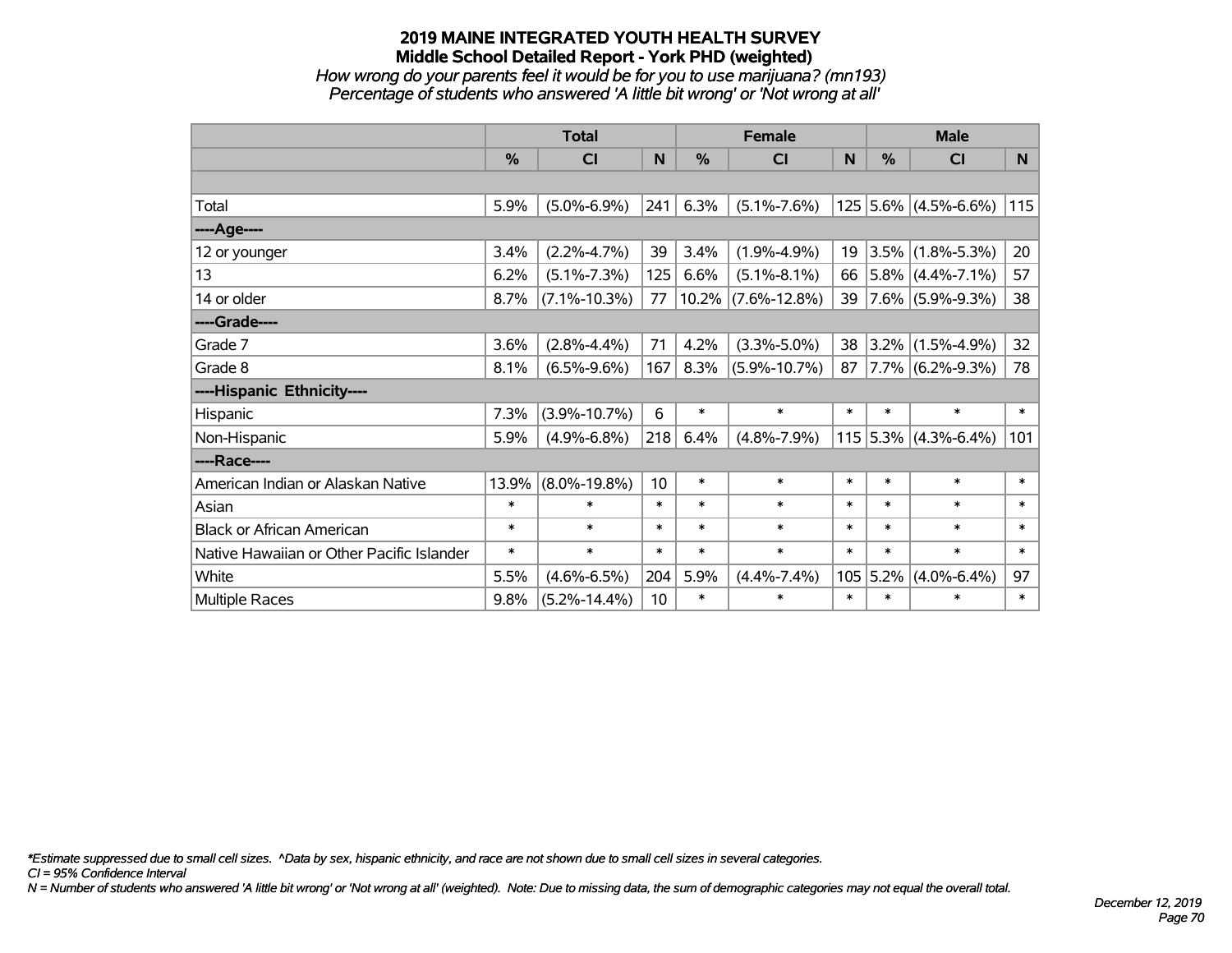*How much do you think people risk harming themselves (physically or in other ways) if they use marijuana once or twice a week? (mn194) Percentage of students who answered 'No risk' or 'Slight risk'*

|                                           | <b>Total</b>  |                     |        |             | <b>Female</b>             |                  | <b>Male</b> |                          |        |  |
|-------------------------------------------|---------------|---------------------|--------|-------------|---------------------------|------------------|-------------|--------------------------|--------|--|
|                                           | $\frac{0}{0}$ | CI                  | N      | %           | C <sub>l</sub>            | N                | %           | <b>CI</b>                | N.     |  |
|                                           |               |                     |        |             |                           |                  |             |                          |        |  |
| Total                                     |               | 37.2% (33.5%-40.9%) |        | 1,503 34.4% | $(30.6\% - 38.2\%)$       | 671              |             | $ 39.5\% $ (35.5%-43.5%) | 812    |  |
| ----Age----                               |               |                     |        |             |                           |                  |             |                          |        |  |
| 12 or younger                             | 31.3%         | $(27.1\% - 35.4\%)$ | 356    | 28.5%       | $(24.5\% - 32.6\%)$       |                  | 162 34.0%   | $(27.5\% - 40.5\%)$      | 191    |  |
| 13                                        |               | 36.7% (31.6%-41.8%) | 737    | 33.0%       | $(27.7\% - 38.3\%)$       |                  | 329 39.9%   | $(34.5\% - 45.2\%)$      | 396    |  |
| 14 or older                               |               | 45.7% (39.1%-52.2%) | 405    |             | 46.8% (38.2%-55.4%)       |                  |             | 181 44.6% (36.2%-53.0%)  | 220    |  |
| ----Grade----                             |               |                     |        |             |                           |                  |             |                          |        |  |
| Grade 7                                   | 32.0%         | $(28.7\% - 35.3\%)$ | 618    | 28.8%       | $(25.6\% - 32.0\%)$       | 261              | 34.9%       | $(29.8\% - 40.1\%)$      | 352    |  |
| Grade 8                                   |               | 41.7% (37.3%-46.0%) | 862    |             | 39.2% (33.7%-44.8%)       |                  |             | 407 43.5% (39.2%-47.8%)  | 443    |  |
| ----Hispanic Ethnicity----                |               |                     |        |             |                           |                  |             |                          |        |  |
| Hispanic                                  | 41.3%         | $(32.0\% - 50.5\%)$ | 33     | 38.3%       | $(25.9\% - 50.8\%)$       | 15 <sub>15</sub> | 43.4%       | $(32.8\% - 54.1\%)$      | 15     |  |
| Non-Hispanic                              |               | 37.1% (33.5%-40.7%) |        |             | 1,376 34.2% (30.7%-37.7%) |                  |             | 613 39.6% (35.6%-43.6%)  | 747    |  |
| ----Race----                              |               |                     |        |             |                           |                  |             |                          |        |  |
| American Indian or Alaskan Native         | 41.9%         | $(31.1\% - 52.6\%)$ | 32     | 39.2%       | $(26.4\% - 52.1\%)$       | 14               | 43.5%       | $(31.4\% - 55.6\%)$      | 16     |  |
| Asian                                     | 28.5%         | $(14.5\% - 42.5\%)$ | 13     | $\ast$      | $\ast$                    | $\ast$           | $\ast$      | $\ast$                   | $\ast$ |  |
| <b>Black or African American</b>          | 49.9%         | $(39.6\% - 60.2\%)$ | 24     | 53.9%       | $(41.1\% - 66.6\%)$       | 13               | 42.6%       | $(27.9\% - 57.4\%)$      | 9      |  |
| Native Hawaiian or Other Pacific Islander | $\ast$        | $\ast$              | $\ast$ | $\ast$      | $\ast$                    | $\ast$           | $\ast$      | $\ast$                   | $\ast$ |  |
| White                                     | 36.8%         | $(33.2\% - 40.4\%)$ | 1,349  | 34.0%       | $(30.0\% - 37.9\%)$       | 597              | 39.3%       | $(35.4\% - 43.1\%)$      | 737    |  |
| Multiple Races                            |               | 40.2% (31.5%-49.0%) | 38     | 44.4%       | $(32.3\% - 56.5\%)$       | 21               |             | 35.7% (24.4%-47.0%)      | 17     |  |

*\*Estimate suppressed due to small cell sizes. ^Data by sex, hispanic ethnicity, and race are not shown due to small cell sizes in several categories.*

*CI = 95% Confidence Interval*

*N = Number of students who answered 'No risk' or 'Slight risk' (weighted). Note: Due to missing data, the sum of demographic categories may not equal the overall total.*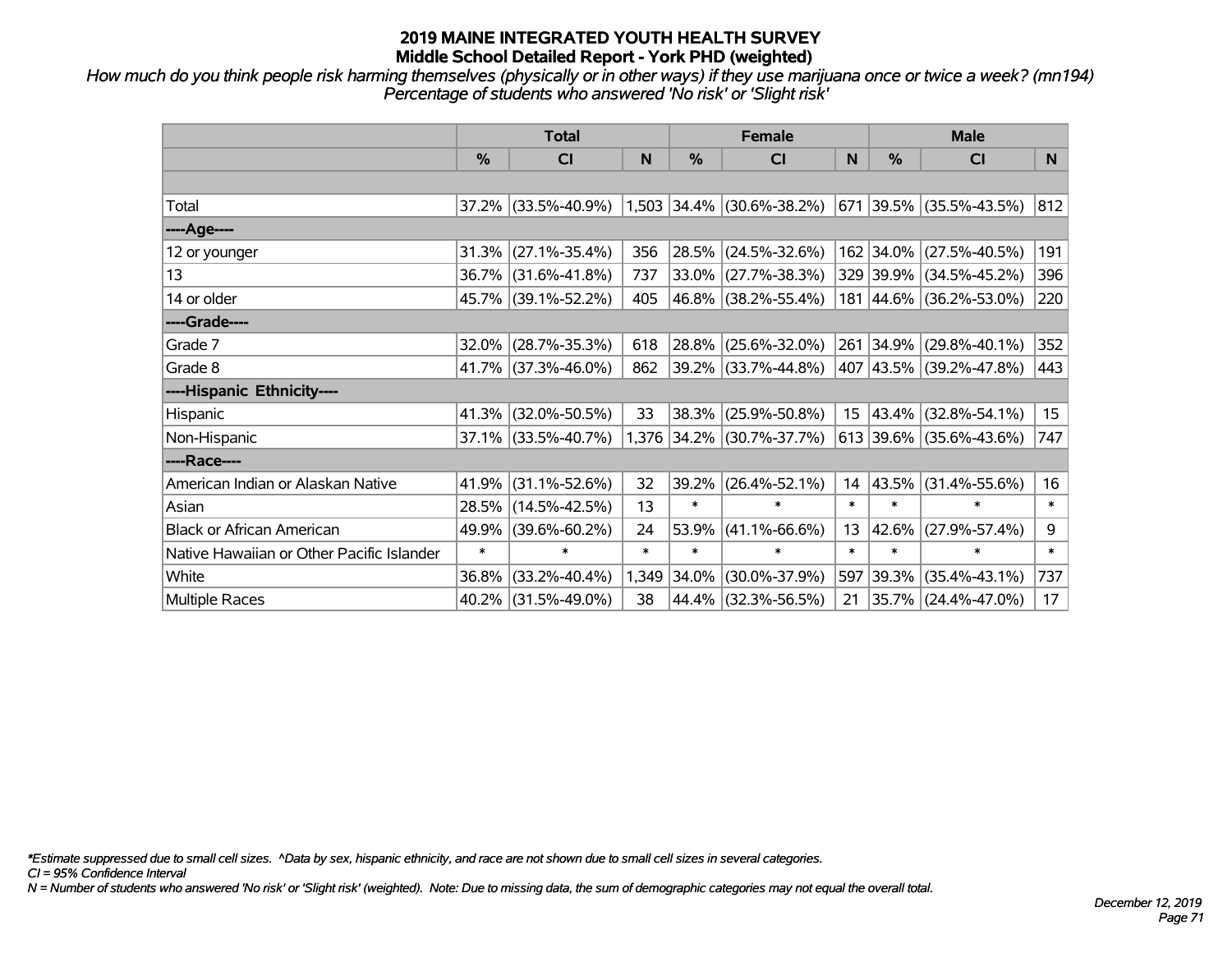#### **2019 MAINE INTEGRATED YOUTH HEALTH SURVEY Middle School Detailed Report - York PHD (weighted)** *How wrong do your friends feel it would be for you to use marijuana? (mn195)*

*Percentage of students who answered 'A little bit wrong' or 'Not wrong at all'*

|                                           | <b>Total</b> |                        | <b>Female</b> |        |                             | <b>Male</b>    |        |                              |                 |
|-------------------------------------------|--------------|------------------------|---------------|--------|-----------------------------|----------------|--------|------------------------------|-----------------|
|                                           | %            | <b>CI</b>              | N             | $\%$   | <b>CI</b>                   | N              | $\%$   | <b>CI</b>                    | N               |
|                                           |              |                        |               |        |                             |                |        |                              |                 |
| Total                                     |              | $18.3\%$ (13.4%-23.1%) |               |        | 729   17.9%   (12.6%-23.3%) |                |        | $ 348 18.2\% $ (13.3%-23.2%) | 367             |
| ----Age----                               |              |                        |               |        |                             |                |        |                              |                 |
| 12 or younger                             | 9.1%         | $(6.1\% - 12.2\%)$     | 103           | 8.2%   | $(4.4\% - 12.0\%)$          | 48             | 9.5%   | $(6.4\% - 12.7\%)$           | 52              |
| 13                                        | 19.2%        | $(13.0\% - 25.5\%)$    |               |        | 382 19.9% (13.2%-26.6%)     | 194            |        | 18.1%  (11.2%-24.9%)         | 178             |
| 14 or older                               |              | 28.3% (19.6%-37.0%)    |               |        | 244 27.7% (17.9%-37.5%)     |                |        | 106 28.6% (19.8%-37.4%)      | 137             |
| ----Grade----                             |              |                        |               |        |                             |                |        |                              |                 |
| Grade 7                                   | 10.2%        | $(7.5\% - 12.9\%)$     | 195           | 9.4%   | $(6.4\% - 12.5\%)$          | 85             | 11.0%  | $(7.6\% - 14.5\%)$           | 111             |
| Grade 8                                   |              | 25.3% (18.2%-32.5%)    |               |        | 511 25.5% (16.6%-34.3%)     |                |        | 263 24.5% (18.3%-30.7%)      | 238             |
| ----Hispanic Ethnicity----                |              |                        |               |        |                             |                |        |                              |                 |
| Hispanic                                  | 19.6%        | $(9.3\% - 30.0\%)$     |               |        | 14 21.1% (11.8%-30.4%)      | $\overline{7}$ | 16.9%  | $(0.0\% - 34.6\%)$           | 6               |
| Non-Hispanic                              |              | 18.4% (13.2%-23.6%)    |               |        | 666 18.2% (12.5%-23.9%)     | 322            |        | $ 18.1\% $ (12.4%-23.7%)     | 331             |
| ----Race----                              |              |                        |               |        |                             |                |        |                              |                 |
| American Indian or Alaskan Native         | 21.1%        | $(9.6\% - 32.6\%)$     | 16            | 22.5%  | $(3.5\% - 41.6\%)$          | 8              | 19.7%  | $(7.4\% - 32.0\%)$           | 8               |
| Asian                                     | 20.6%        | $(4.1\% - 37.2\%)$     | 8             | $\ast$ | $\ast$                      | $\ast$         | $\ast$ | $\ast$                       | $\ast$          |
| <b>Black or African American</b>          | 34.3%        | $(15.4\% - 53.2\%)$    | 16            | 25.9%  | $(3.4\% - 48.4\%)$          | 6              | 45.9%  | $(22.8\% - 68.9\%)$          | 10 <sub>1</sub> |
| Native Hawaiian or Other Pacific Islander | $\ast$       | $\ast$                 | $\ast$        | $\ast$ | $\ast$                      | $\ast$         | $\ast$ | $\ast$                       | $\ast$          |
| White                                     | 17.4%        | $(12.7\% - 22.2\%)$    | 624           | 16.9%  | $(11.6\% - 22.3\%)$         | 293            | 17.4%  | $(12.6\% - 22.2\%)$          | 318             |
| <b>Multiple Races</b>                     |              | $32.0\%$ (21.1%-42.8%) |               |        | 34 40.7% (26.6%-54.7%)      | 19             | 23.5%  | $(9.4\% - 37.6\%)$           | 14              |

*\*Estimate suppressed due to small cell sizes. ^Data by sex, hispanic ethnicity, and race are not shown due to small cell sizes in several categories.*

*CI = 95% Confidence Interval*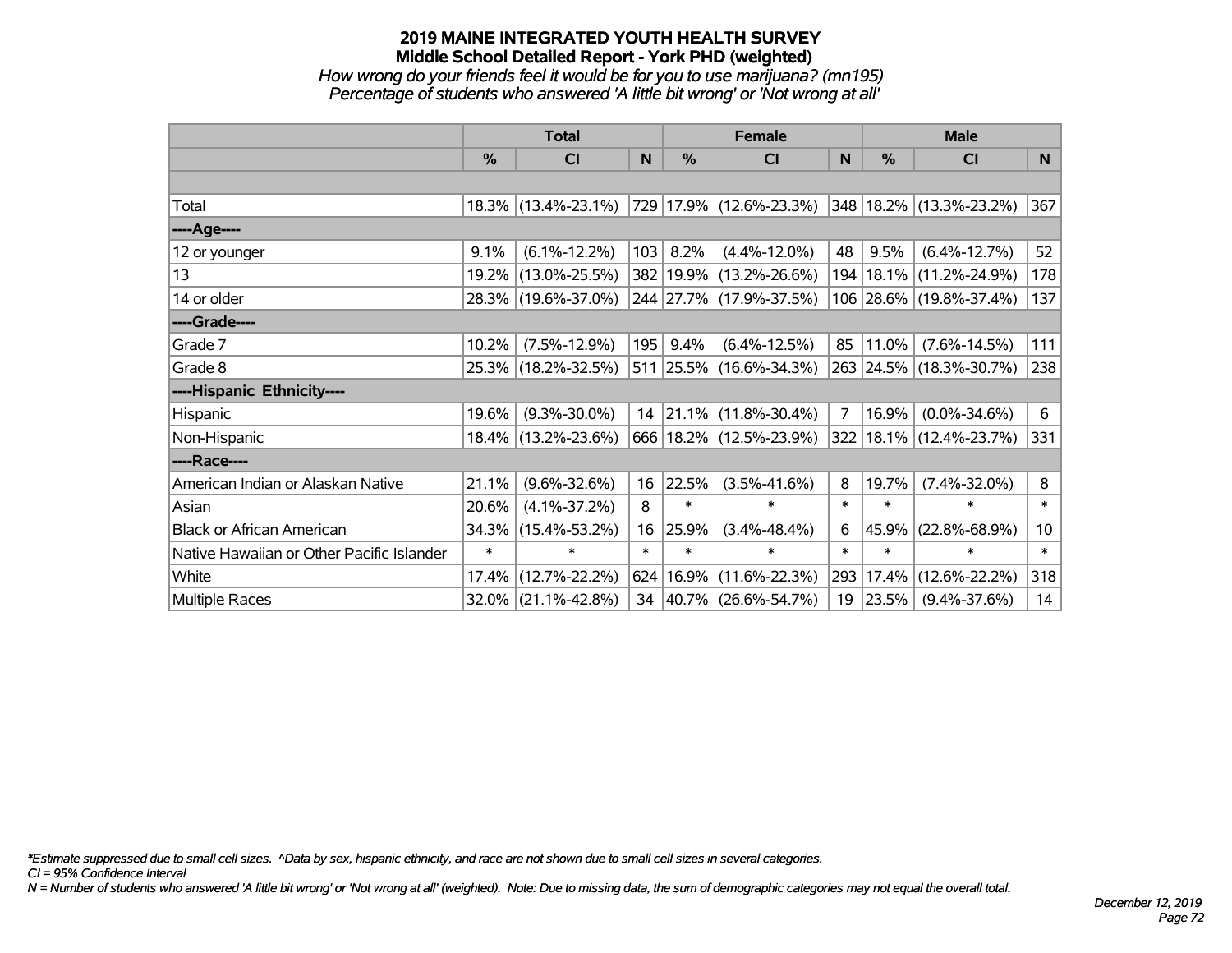*If a kid used marijuana in your neighborhood, would he or she be caught by the police? (mn196) Percentage of students who answered 'Probably not' or 'Definitely not'*

|                                           | <b>Total</b>  |                                               |        |            | <b>Female</b>               | <b>Male</b> |               |                          |                |
|-------------------------------------------|---------------|-----------------------------------------------|--------|------------|-----------------------------|-------------|---------------|--------------------------|----------------|
|                                           | $\frac{0}{0}$ | CI                                            | N      | %          | CI                          | N           | $\frac{0}{0}$ | <b>CI</b>                | N.             |
|                                           |               |                                               |        |            |                             |             |               |                          |                |
| Total                                     |               | 44.4% (37.9%-51.0%) 1,779 45.6% (38.3%-52.9%) |        |            |                             |             |               | 886 42.8% (36.5%-49.1%)  | 866            |
| ----Age----                               |               |                                               |        |            |                             |             |               |                          |                |
| 12 or younger                             | 35.3%         | $(26.9\% - 43.7\%)$                           | 402    | 33.8%      | $(25.1\% - 42.4\%)$         |             |               | 197 36.6% (26.4%-46.8%)  | 197            |
| 13                                        |               | 45.5% (37.5%-53.5%)                           | 906    |            | 47.6% (37.9%-57.2%)         |             |               | 463 42.6% (35.4%-49.9%)  | 423            |
| 14 or older                               |               | 54.1% (46.4%-61.9%)                           | 469    |            | 58.5% (45.3%-71.8%)         |             |               | 225 50.5% (43.2%-57.8%)  | 242            |
| ----Grade----                             |               |                                               |        |            |                             |             |               |                          |                |
| Grade 7                                   | 36.1%         | $(29.3\% - 42.9\%)$                           | 692    | $ 34.7\% $ | $(27.7\% - 41.7\%)$         |             | 312 36.9%     | $(29.5\% - 44.3\%)$      | 369            |
| Grade 8                                   |               | $52.6\%$ (46.1%-59.1%)                        |        |            | $1,066$ 55.3% (47.6%-63.1%) |             |               | 573 49.0% (42.0%-56.0%)  | 479            |
| ----Hispanic Ethnicity----                |               |                                               |        |            |                             |             |               |                          |                |
| Hispanic                                  | 54.5%         | $(42.2\% - 66.8\%)$                           | 40     | 53.1%      | $(37.6\% - 68.7\%)$         | 18          | $ 53.2\% $    | $(31.9\% - 74.4\%)$      | 19             |
| Non-Hispanic                              |               | 44.6% (37.4%-51.7%)                           |        |            | 1,620 46.6% (38.7%-54.5%)   |             |               | 826 42.2% (35.2%-49.2%)  | 776            |
| ----Race----                              |               |                                               |        |            |                             |             |               |                          |                |
| American Indian or Alaskan Native         | 52.1%         | $(40.0\% - 64.2\%)$                           | 39     | 44.5%      | $(24.1\% - 64.9\%)$         | 16          | 59.5%         | $(45.0\% - 73.9\%)$      | 23             |
| Asian                                     | 39.6%         | $(15.4\% - 63.7\%)$                           | 16     | 35.5%      | $(19.5\% - 51.5\%)$         | 8           | 45.5%         | $(0.0\% - 92.1\%)$       | $\overline{7}$ |
| <b>Black or African American</b>          | 43.1%         | $(26.8\% - 59.3\%)$                           | 20     | 51.5%      | $(32.9\% - 70.0\%)$         | 11          | 29.5%         | $(2.8\% - 56.1\%)$       | 7              |
| Native Hawaiian or Other Pacific Islander | $\ast$        | $\ast$                                        | $\ast$ | $\ast$     | $\ast$                      | $\ast$      | $\ast$        | $\ast$                   | $\ast$         |
| White                                     | 44.2%         | $(37.2\% - 51.1\%)$                           | 1,586  | 45.1%      | $(37.2\% - 53.1\%)$         |             | 784 42.7%     | $(36.3\% - 49.1\%)$      | 780            |
| <b>Multiple Races</b>                     |               | 57.6% (48.4%-66.9%)                           | 62     |            | 79.9% (72.4%-87.3%)         | 38          |               | $ 39.0\% $ (25.8%-52.1%) | 23             |

*\*Estimate suppressed due to small cell sizes. ^Data by sex, hispanic ethnicity, and race are not shown due to small cell sizes in several categories.*

*CI = 95% Confidence Interval*

*N = Number of students who answered 'Probably not' or 'Definitely not' (weighted). Note: Due to missing data, the sum of demographic categories may not equal the overall total.*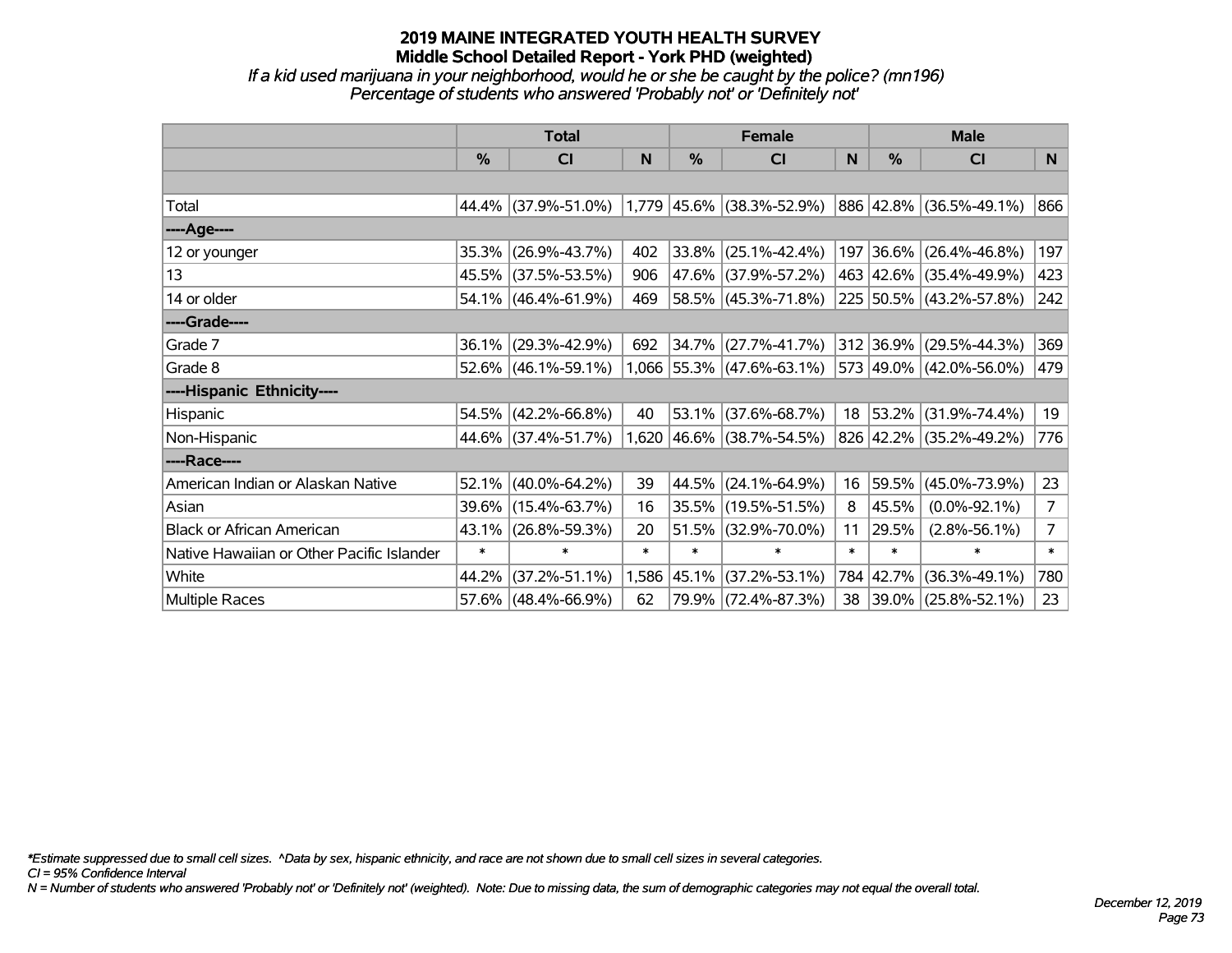*How wrong do you think it is for someone your age to use marijuana? (mn197) Percentage of students who answered 'A little bit wrong' or 'Not wrong at all'*

|                                           | <b>Total</b>  |                     |        |               | <b>Female</b>               | <b>Male</b> |                |                             |                |
|-------------------------------------------|---------------|---------------------|--------|---------------|-----------------------------|-------------|----------------|-----------------------------|----------------|
|                                           | $\frac{0}{0}$ | CI                  | N      | $\frac{0}{0}$ | <b>CI</b>                   | N           | %              | <b>CI</b>                   | N              |
|                                           |               |                     |        |               |                             |             |                |                             |                |
| Total                                     | 12.6%         | $(9.1\% - 16.0\%)$  |        |               | 504 14.0% (10.1%-17.9%)     |             | $ 273 11.1\% $ | $(7.8\% - 14.4\%)$          | 224            |
| ----Age----                               |               |                     |        |               |                             |             |                |                             |                |
| 12 or younger                             | 5.0%          | $(2.7\% - 7.4\%)$   | 58     | 6.1%          | $(3.3\% - 8.9\%)$           | 36          | 3.9%           | $(1.3\% - 6.4\%)$           | 21             |
| 13                                        | 13.9%         | $(9.4\% - 18.3\%)$  |        |               | 276   16.2%   (11.2%-21.3%) | 158         | 11.3%          | $(5.9\% - 16.8\%)$          | 113            |
| 14 or older                               |               | 19.8% (14.5%-25.0%) |        |               | 171 20.3% (13.7%-27.0%)     | 79          |                | 19.1% (13.3%-25.0%)         | 91             |
| ----Grade----                             |               |                     |        |               |                             |             |                |                             |                |
| Grade 7                                   | 6.4%          | $(3.7\% - 9.1\%)$   | 123    | 7.1%          | $(3.9\% - 10.2\%)$          | 64          | 5.9%           | $(3.2\% - 8.6\%)$           | 59             |
| Grade 8                                   |               | 18.1% (13.0%-23.1%) |        |               | 366 20.2% (13.1%-27.2%)     |             |                | 209   15.5%   (11.5%-19.5%) | 151            |
| ----Hispanic Ethnicity----                |               |                     |        |               |                             |             |                |                             |                |
| Hispanic                                  | 19.1%         | $(5.8\% - 32.5\%)$  | 14     | $\ast$        | $\ast$                      | $\ast$      | $\ast$         | $\ast$                      | $\ast$         |
| Non-Hispanic                              | 12.7%         | $(9.1\% - 16.4\%)$  |        |               | 463 14.3% (10.0%-18.6%)     |             | 254 11.2%      | $(7.6\% - 14.7\%)$          | 205            |
| ----Race----                              |               |                     |        |               |                             |             |                |                             |                |
| American Indian or Alaskan Native         | 15.1%         | $(7.4\% - 22.8\%)$  | 11     | $\ast$        | $\ast$                      | $\ast$      | $\ast$         | $\ast$                      | $\ast$         |
| Asian                                     | 15.8%         | $(0.0\% - 32.1\%)$  | 6      | $\ast$        | $\ast$                      | $\ast$      | $\ast$         | $\ast$                      | $\ast$         |
| <b>Black or African American</b>          | 17.7%         | $(3.2\% - 32.1\%)$  | 8      | $\ast$        | $\ast$                      | $\ast$      | $\ast$         | $\ast$                      | $\ast$         |
| Native Hawaiian or Other Pacific Islander | $\ast$        | $\ast$              | $\ast$ | $\ast$        | $\ast$                      | $\ast$      | $\ast$         | $\ast$                      | $\ast$         |
| White                                     | 12.2%         | $(8.6\% - 15.7\%)$  | 437    | 13.6%         | $(9.3\% - 17.9\%)$          | 238         | 10.7%          | $(7.4\% - 14.0\%)$          | 195            |
| <b>Multiple Races</b>                     |               | 20.6% (11.3%-30.0%) | 22     |               | $ 28.4\% $ (19.7%-37.1%)    | 13          | 12.9%          | $(0.2\% - 25.5\%)$          | $\overline{7}$ |

*\*Estimate suppressed due to small cell sizes. ^Data by sex, hispanic ethnicity, and race are not shown due to small cell sizes in several categories.*

*CI = 95% Confidence Interval*

*N = Number of students who answered 'A little bit wrong' or 'Not wrong at all' (weighted). Note: Due to missing data, the sum of demographic categories may not equal the overall total.*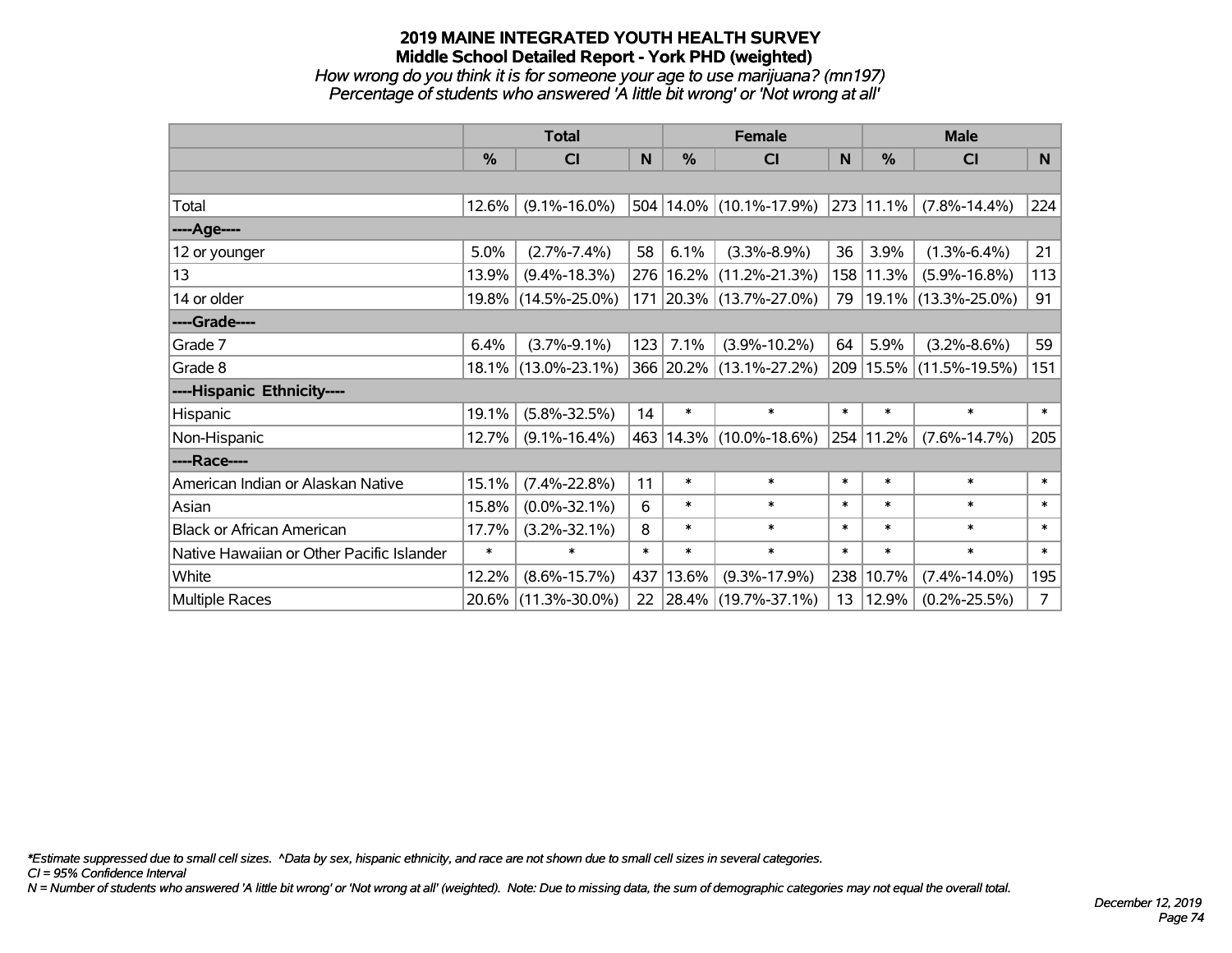*Have you ever sniffed glue, breathed the contents of spray cans, or inhaled any paints or sprays to get high? (mn86a) Percentage of students who answered 'Yes'*

|                                           | <b>Total</b> |                     |        |               | <b>Female</b>              | <b>Male</b> |            |                      |        |
|-------------------------------------------|--------------|---------------------|--------|---------------|----------------------------|-------------|------------|----------------------|--------|
|                                           | %            | <b>CI</b>           | N      | $\frac{0}{0}$ | <b>CI</b>                  | N           | %          | <b>CI</b>            | N      |
|                                           |              |                     |        |               |                            |             |            |                      |        |
| Total                                     | 7.4%         | $(5.7\% - 9.0\%)$   | 293    | 8.3%          | $(5.7\% - 11.0\%)$         |             | 161 6.0%   | $(4.9\% - 7.1\%)$    | 120    |
| ----Age----                               |              |                     |        |               |                            |             |            |                      |        |
| 12 or younger                             | 6.6%         | $(4.9\% - 8.2\%)$   | 73     | 7.9%          | $(5.3\% - 10.4\%)$         | 44          | 4.5%       | $(3.1\% - 5.8\%)$    | 24     |
| 13                                        | 6.7%         | $(4.9\% - 8.5\%)$   | 133    | 6.9%          | $(3.7\% - 10.0\%)$         | 68          | 6.2%       | $(4.4\% - 7.9\%)$    | 60     |
| 14 or older                               | 9.9%         | $(7.3\% - 12.4\%)$  | 86     | 12.9%         | $(8.8\% - 17.0\%)$         | 49          |            | $7.2\%$ (4.3%-10.2%) | 35     |
| ----Grade----                             |              |                     |        |               |                            |             |            |                      |        |
| Grade 7                                   | 6.4%         | $(5.5\% - 7.3\%)$   | 122    | 6.0%          | $(4.7\% - 7.3\%)$          | 54          | 6.5%       | $(5.5\% - 7.4\%)$    | 64     |
| Grade 8                                   | 8.3%         | $(5.6\% - 11.1\%)$  |        |               | 170   10.4%   (6.4%-14.5%) |             | $108$ 5.6% | $(3.1\% - 8.0\%)$    | 55     |
| ----Hispanic Ethnicity----                |              |                     |        |               |                            |             |            |                      |        |
| Hispanic                                  | 14.5%        | $(10.5\% - 18.5\%)$ | 11     | $\ast$        | $\ast$                     | $\ast$      | $\ast$     | $\ast$               | $\ast$ |
| Non-Hispanic                              | 7.2%         | $(5.5\% - 9.0\%)$   | 264    | 8.4%          | $(5.5\% - 11.3\%)$         |             | 150 5.7%   | $(4.4\% - 7.0\%)$    | 105    |
| ----Race----                              |              |                     |        |               |                            |             |            |                      |        |
| American Indian or Alaskan Native         | 13.0%        | $(6.8\% - 19.3\%)$  | 9      | $\ast$        | $\ast$                     | $\ast$      | $\ast$     | $\ast$               | $\ast$ |
| Asian                                     | $\ast$       | $\ast$              | $\ast$ | $\ast$        | $\ast$                     | $\ast$      | $\ast$     | $\ast$               | $\ast$ |
| <b>Black or African American</b>          | 13.4%        | $(4.2\% - 22.5\%)$  | 6      | $\ast$        | $\ast$                     | $\ast$      | $\ast$     | $\ast$               | $\ast$ |
| Native Hawaiian or Other Pacific Islander | $\ast$       | $\ast$              | $\ast$ | $\ast$        | $\ast$                     | $\ast$      | $\ast$     | $\ast$               | $\ast$ |
| White                                     | 7.1%         | $(5.5\% - 8.8\%)$   | 257    | 8.2%          | $(5.6\% - 10.7\%)$         |             | 143 5.6%   | $(4.4\% - 6.9\%)$    | 104    |
| <b>Multiple Races</b>                     | 11.4%        | $(5.6\% - 17.2\%)$  | 10     | $\ast$        | $\ast$                     | $\ast$      | $\ast$     | $\ast$               | $\ast$ |

*\*Estimate suppressed due to small cell sizes. ^Data by sex, hispanic ethnicity, and race are not shown due to small cell sizes in several categories.*

*CI = 95% Confidence Interval*

*N = Number of students who answered 'Yes' (weighted). Note: Due to missing data, the sum of demographic categories may not equal the overall total.*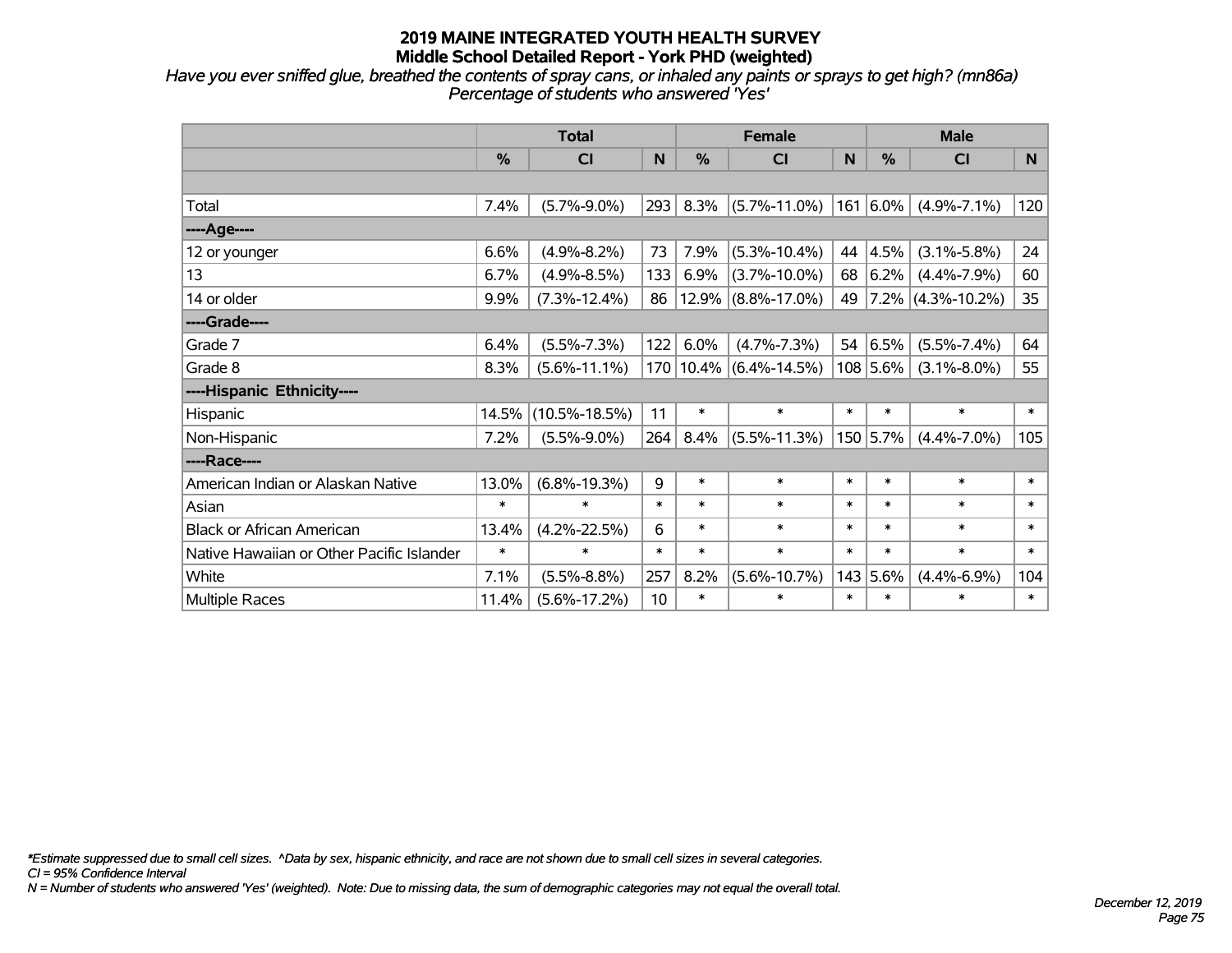*During the past 30 days, how many times did you sniff glue, breathe the contents of spray cans, or inhale any paints or sprays to get high? (mn91a) Percentage of students who answered at least 1 time*

|                                           | <b>Total</b>  |                    |        | <b>Female</b> |                                               |        | <b>Male</b> |                              |        |
|-------------------------------------------|---------------|--------------------|--------|---------------|-----------------------------------------------|--------|-------------|------------------------------|--------|
|                                           | $\frac{0}{2}$ | <b>CI</b>          | N      | $\%$          | CI                                            | N      | $\%$        | <b>CI</b>                    | N      |
|                                           |               |                    |        |               |                                               |        |             |                              |        |
| Total                                     | 3.0%          | $(2.0\% - 4.0\%)$  |        |               | 119 3.1% (1.7%-4.5%) $ 60 2.6\% $ (1.7%-3.5%) |        |             |                              | 52     |
| ----Age----                               |               |                    |        |               |                                               |        |             |                              |        |
| 12 or younger                             | 2.9%          | $(1.6\% - 4.3\%)$  | 32     | $ 3.5\% $     | $(1.5\% - 5.5\%)$                             |        | 19 1.8%     | $(0.5\% - 3.2\%)$            | 10     |
| 13                                        | 2.7%          | $(1.8\% - 3.7\%)$  | 54     |               | $ 2.3\% $ (0.7%-4.0%)                         |        |             | $ 23 2.8\%  (1.8\% - 3.9\%)$ | 28     |
| 14 or older                               | 3.6%          | $(2.0\% - 5.2\%)$  | 31     |               | $4.6\%$ (2.5%-6.7%)                           |        |             | $18 2.8\% $ (1.2%-4.4%)      | 14     |
| ----Grade----                             |               |                    |        |               |                                               |        |             |                              |        |
| Grade 7                                   | 2.9%          | $(2.0\% - 3.9\%)$  | 55     | $2.4\%$       | $(1.1\% - 3.7\%)$                             |        | 21 3.2%     | $(2.2\% - 4.2\%)$            | 31     |
| Grade 8                                   | 3.0%          | $(1.6\% - 4.5\%)$  | 61     |               | $ 3.8\% $ (1.9%-5.7%)                         |        |             | $ 39 2.0\% $ (0.6%-3.3%)     | 19     |
| ----Hispanic Ethnicity----                |               |                    |        |               |                                               |        |             |                              |        |
| Hispanic                                  | 8.1%          | $(3.5\% - 12.7\%)$ | 6      | $\ast$        | $\ast$                                        | $\ast$ | $\ast$      | $\ast$                       | $\ast$ |
| Non-Hispanic                              | 2.8%          | $(1.7\% - 3.9\%)$  |        | $103$ 3.0%    | $(1.5\% - 4.5\%)$                             |        |             | $53 2.4\% $ (1.3%-3.5%)      | 44     |
| ----Race----                              |               |                    |        |               |                                               |        |             |                              |        |
| American Indian or Alaskan Native         | $\ast$        | $\ast$             | $\ast$ | $\ast$        | $\ast$                                        | $\ast$ | $\ast$      | $\ast$                       | $\ast$ |
| Asian                                     | $\ast$        | $\ast$             | $\ast$ | $\ast$        | $\ast$                                        | $\ast$ | $\ast$      | $\ast$                       | $\ast$ |
| <b>Black or African American</b>          | $\ast$        | $\ast$             | $\ast$ | $\ast$        | $\ast$                                        | $\ast$ | $\ast$      | $\ast$                       | $\ast$ |
| Native Hawaiian or Other Pacific Islander | $\ast$        | $\ast$             | $\ast$ | $\ast$        | $\ast$                                        | $\ast$ | $\ast$      | $\ast$                       | $\ast$ |
| White                                     | 2.8%          | $(1.8\% - 3.8\%)$  | 101    | 3.0%          | $(1.6\% - 4.4\%)$                             |        | 52 2.3%     | $(1.3\% - 3.3\%)$            | 42     |
| <b>Multiple Races</b>                     | 6.8%          | $(3.0\% - 10.5\%)$ | 6      | $\ast$        | $\ast$                                        | $\ast$ | $\ast$      | *                            | $\ast$ |

*\*Estimate suppressed due to small cell sizes. ^Data by sex, hispanic ethnicity, and race are not shown due to small cell sizes in several categories.*

*CI = 95% Confidence Interval*

*N = Number of students who answered at least 1 time (weighted). Note: Due to missing data, the sum of demographic categories may not equal the overall total.*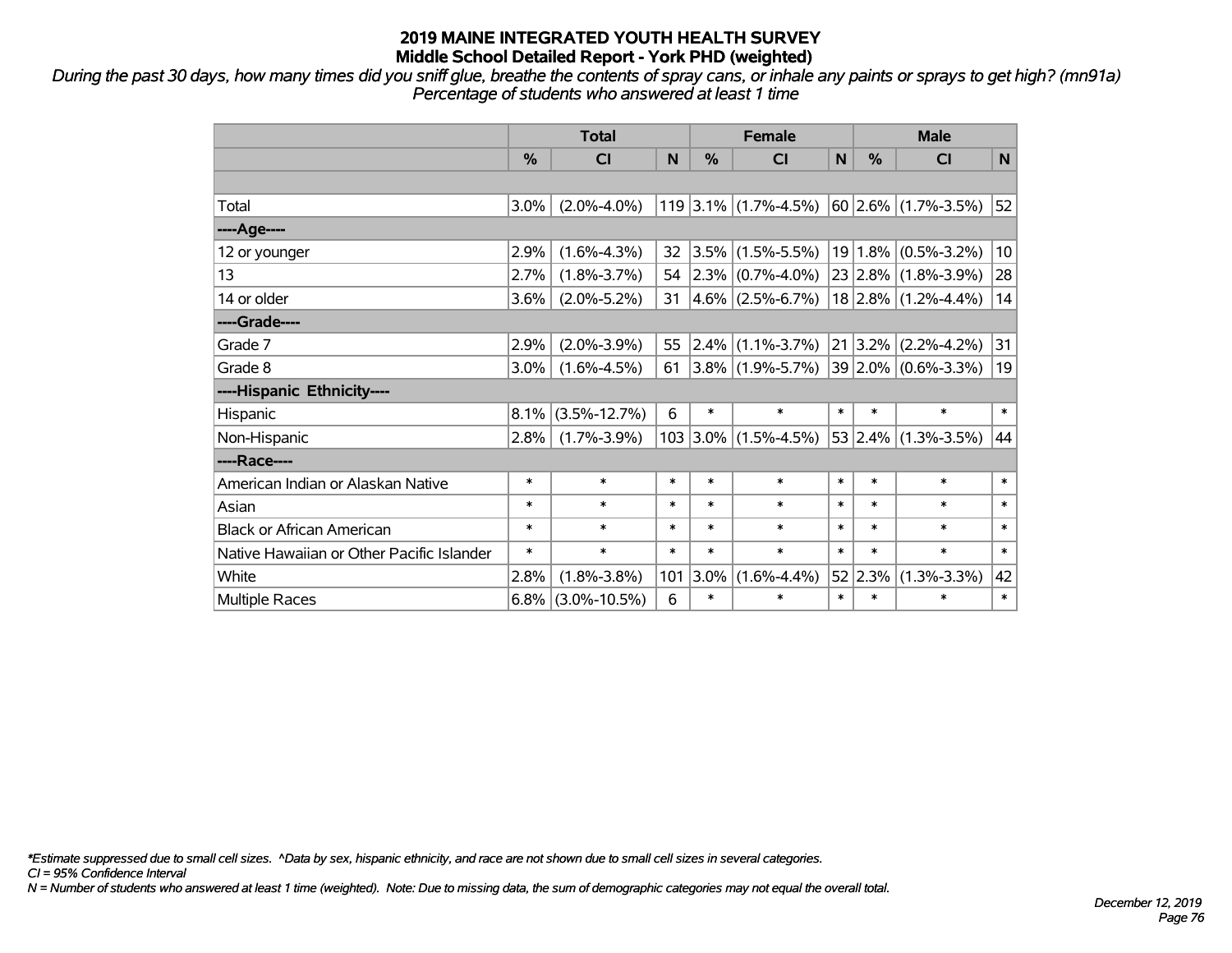*Have you ever taken prescription pain medicine without a doctor's prescription or differently than how a doctor told you to use it? (mn183) Percentage of students who answered 'Yes'*

|                                           | <b>Total</b> |                    |        | <b>Female</b> |                    |        | <b>Male</b> |                    |        |
|-------------------------------------------|--------------|--------------------|--------|---------------|--------------------|--------|-------------|--------------------|--------|
|                                           | $\%$         | <b>CI</b>          | N      | %             | CI                 | N      | %           | <b>CI</b>          | N.     |
|                                           |              |                    |        |               |                    |        |             |                    |        |
| Total                                     | 6.9%         | $(5.8\% - 8.1\%)$  | 281    | 7.6%          | $(5.9\% - 9.3\%)$  | 149    | 6.0%        | $(4.0\% - 8.0\%)$  | 123    |
| ----Age----                               |              |                    |        |               |                    |        |             |                    |        |
| 12 or younger                             | 6.4%         | $(4.6\% - 8.2\%)$  | 73     | 8.5%          | $(6.2\% - 10.8\%)$ | 49     | 4.2%        | $(2.1\% - 6.3\%)$  | 23     |
| 13                                        | 6.4%         | $(5.2\% - 7.5\%)$  | 129    | 6.3%          | $(4.4\% - 8.1\%)$  | 63     | 6.1%        | $(4.5\% - 7.7\%)$  | 61     |
| 14 or older                               | 8.8%         | $(6.6\% - 11.0\%)$ | 78     | 9.7%          | $(6.8\% - 12.5\%)$ | 37     | 7.9%        | $(3.9\% - 11.9\%)$ | 39     |
| ----Grade----                             |              |                    |        |               |                    |        |             |                    |        |
| Grade 7                                   | 6.0%         | $(4.9\% - 7.2\%)$  | 118    | 7.1%          | $(5.3\% - 8.9\%)$  | 65     | 5.0%        | $(3.4\% - 6.5\%)$  | 50     |
| Grade 8                                   | 7.8%         | $(6.1\% - 9.6\%)$  | 162    | 8.1%          | $(5.9\% - 10.2\%)$ | 84     | 7.1%        | $(4.2\% - 10.1\%)$ | 73     |
| ----Hispanic Ethnicity----                |              |                    |        |               |                    |        |             |                    |        |
| Hispanic                                  | 11.6%        | $(5.4\% - 17.7\%)$ | 9      | $\ast$        | $\ast$             | $\ast$ | $\ast$      | $\ast$             | $\ast$ |
| Non-Hispanic                              | 6.7%         | $(5.6\% - 7.9\%)$  | 250    | 7.5%          | $(5.8\% - 9.1\%)$  | 135    | 5.8%        | $(3.7\% - 7.8\%)$  | 109    |
| ----Race----                              |              |                    |        |               |                    |        |             |                    |        |
| American Indian or Alaskan Native         | 14.2%        | $(8.3\% - 20.1\%)$ | 10     | $\ast$        | $\ast$             | $\ast$ | $\ast$      | $\ast$             | $\ast$ |
| Asian                                     | $\ast$       | $\ast$             | $\ast$ | $\ast$        | $\ast$             | $\ast$ | $\ast$      | $\ast$             | $\ast$ |
| <b>Black or African American</b>          | $\ast$       | $\ast$             | $\ast$ | $\ast$        | $\ast$             | $\ast$ | $\ast$      | $\ast$             | $\ast$ |
| Native Hawaiian or Other Pacific Islander | $\ast$       | $\ast$             | $\ast$ | $\ast$        | $\ast$             | $\ast$ | $\ast$      | $\ast$             | $\ast$ |
| White                                     | 6.4%         | $(5.1\% - 7.6\%)$  | 235    | 7.0%          | $(5.5\% - 8.5\%)$  | 124    | 5.6%        | $(3.5\% - 7.7\%)$  | 105    |
| Multiple Races                            | $13.4\%$     | $(4.2\% - 22.5\%)$ | 13     | $ 15.6\% $    | $(4.1\% - 27.1\%)$ | 7      | 11.4%       | $(3.2\% - 19.6\%)$ | 6      |

*\*Estimate suppressed due to small cell sizes. ^Data by sex, hispanic ethnicity, and race are not shown due to small cell sizes in several categories.*

*CI = 95% Confidence Interval*

*N = Number of students who answered 'Yes' (weighted). Note: Due to missing data, the sum of demographic categories may not equal the overall total.*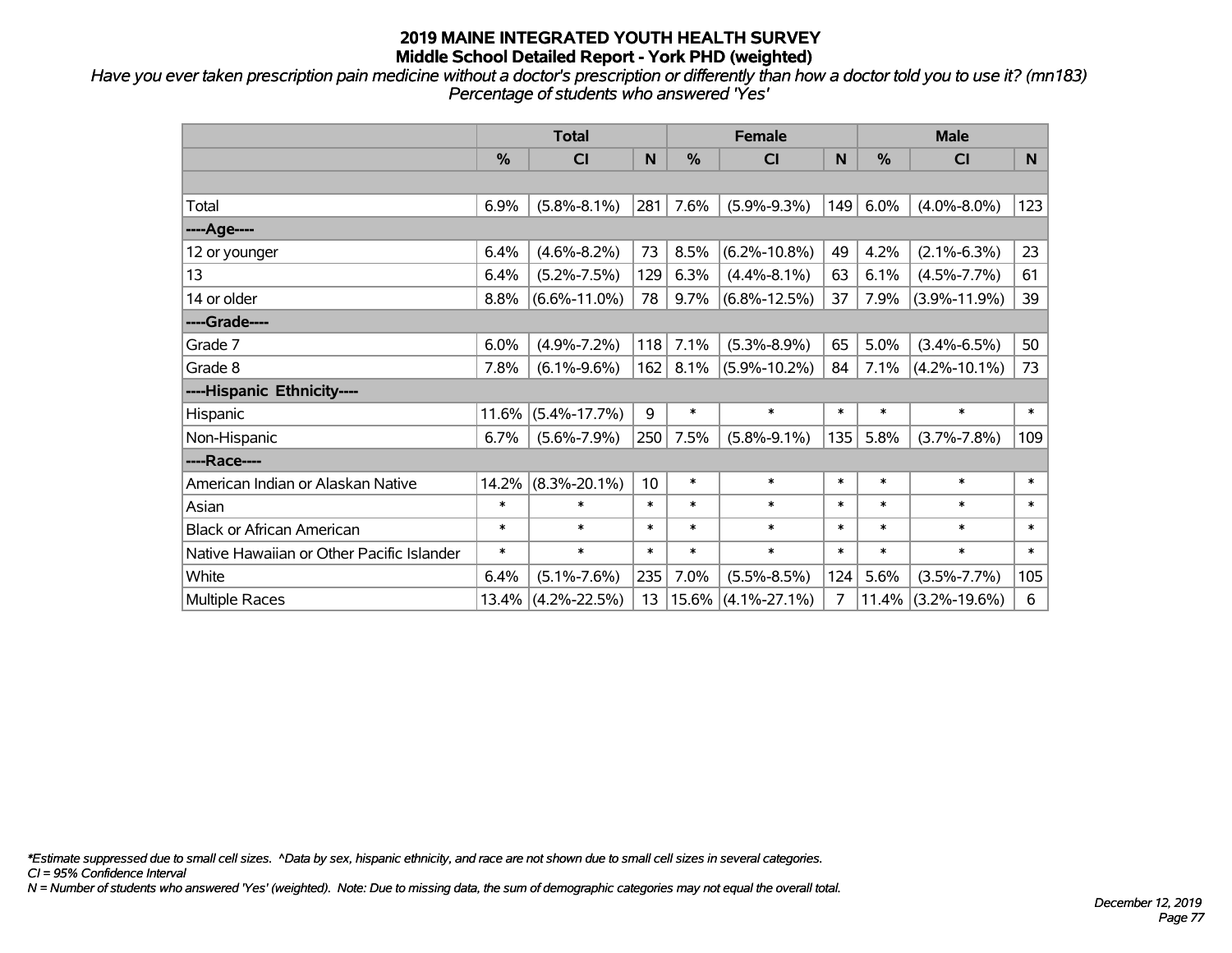*During the past 30 days, how many times did you take a prescription drug (such as OxyContin, Percocet, Vicodin, codeine, Adderall, Ritalin, or Xanax) without a doctor's prescription? (mn88a)*

*Percentage of students who answered at least 1 time*

|                                           | <b>Total</b> |                     |        | <b>Female</b> |                                                                                |        | <b>Male</b> |                          |        |  |
|-------------------------------------------|--------------|---------------------|--------|---------------|--------------------------------------------------------------------------------|--------|-------------|--------------------------|--------|--|
|                                           | %            | CI                  | N      | %             | <b>CI</b>                                                                      | N      | %           | <b>CI</b>                | N      |  |
|                                           |              |                     |        |               |                                                                                |        |             |                          |        |  |
| Total                                     | $2.7\%$      | $(1.8\% - 3.5\%)$   |        |               | $107$ 2.7% (1.6%-3.9%) 54 2.3% (1.1%-3.6%)                                     |        |             |                          | 47     |  |
| ----Age----                               |              |                     |        |               |                                                                                |        |             |                          |        |  |
| 12 or younger                             | 2.5%         | $(1.5\% - 3.5\%)$   | 28     | $ 2.8\% $     | $(1.4\% - 4.3\%)$                                                              |        |             | $16 1.5\% $ (0.6%-2.4%)  | 8      |  |
| 13                                        |              | $2.3\%$ (1.7%-3.0%) | 47     |               | $\vert 2.3\% \vert (1.6\% - 3.0\%) \vert 23 \vert 2.2\% \vert (1.1\% - 3.3\%)$ |        |             |                          | 22     |  |
| 14 or older                               |              | $3.7\%$ (1.3%-6.1%) | 33     |               | $ 3.8\% $ (0.6%-7.1%)                                                          |        |             | $15 3.5\% $ (0.4%-6.6%)  | 17     |  |
| ----Grade----                             |              |                     |        |               |                                                                                |        |             |                          |        |  |
| Grade 7                                   | 2.7%         | $(1.9\% - 3.5\%)$   | 52     | $ 2.9\% $     | $(1.8\% - 4.1\%)$                                                              |        | 27 2.2%     | $(1.1\% - 3.2\%)$        | 22     |  |
| Grade 8                                   |              | $2.6\%$ (1.2%-4.1%) |        |               | 54 2.5% $(0.8\% - 4.2\%)$ 26 2.5% $(0.7\% - 4.3\%)$                            |        |             |                          | 25     |  |
| ----Hispanic Ethnicity----                |              |                     |        |               |                                                                                |        |             |                          |        |  |
| Hispanic                                  | $\ast$       | $\ast$              | $\ast$ | $\ast$        | $\ast$                                                                         | $\ast$ | $\ast$      | $\ast$                   | $\ast$ |  |
| Non-Hispanic                              | $2.5\%$      | $(1.6\% - 3.3\%)$   | 91     | $2.8\%$       | $(1.7\% - 3.9\%)$                                                              |        |             | $ 50 2.0\% $ (0.8%-3.1%) | 37     |  |
| ----Race----                              |              |                     |        |               |                                                                                |        |             |                          |        |  |
| American Indian or Alaskan Native         | *            | $\ast$              | $\ast$ | $\ast$        | $\ast$                                                                         | $\ast$ | $\ast$      | $\ast$                   | $\ast$ |  |
| Asian                                     | $\ast$       | $\ast$              | $\ast$ | $\ast$        | $\ast$                                                                         | $\ast$ | $\ast$      | $\ast$                   | $\ast$ |  |
| <b>Black or African American</b>          | $\ast$       | $\ast$              | $\ast$ | $\ast$        | $\ast$                                                                         | $\ast$ | $\ast$      | $\ast$                   | $\ast$ |  |
| Native Hawaiian or Other Pacific Islander | *            | $\ast$              | $\ast$ | $\ast$        | $\ast$                                                                         | $\ast$ | $\ast$      | $\ast$                   | $\ast$ |  |
| White                                     | 2.4%         | $(1.6\% - 3.2\%)$   | 88     | $2.6\%$       | $(1.5\% - 3.7\%)$                                                              |        | 46 2.0%     | $(0.9\% - 3.0\%)$        | 37     |  |
| <b>Multiple Races</b>                     | $\ast$       | $\ast$              | $\ast$ | $\ast$        | $\ast$                                                                         | $\ast$ | $\ast$      | $\ast$                   | $\ast$ |  |

*\*Estimate suppressed due to small cell sizes. ^Data by sex, hispanic ethnicity, and race are not shown due to small cell sizes in several categories.*

*CI = 95% Confidence Interval*

*N = Number of students who answered at least 1 time (weighted). Note: Due to missing data, the sum of demographic categories may not equal the overall total.*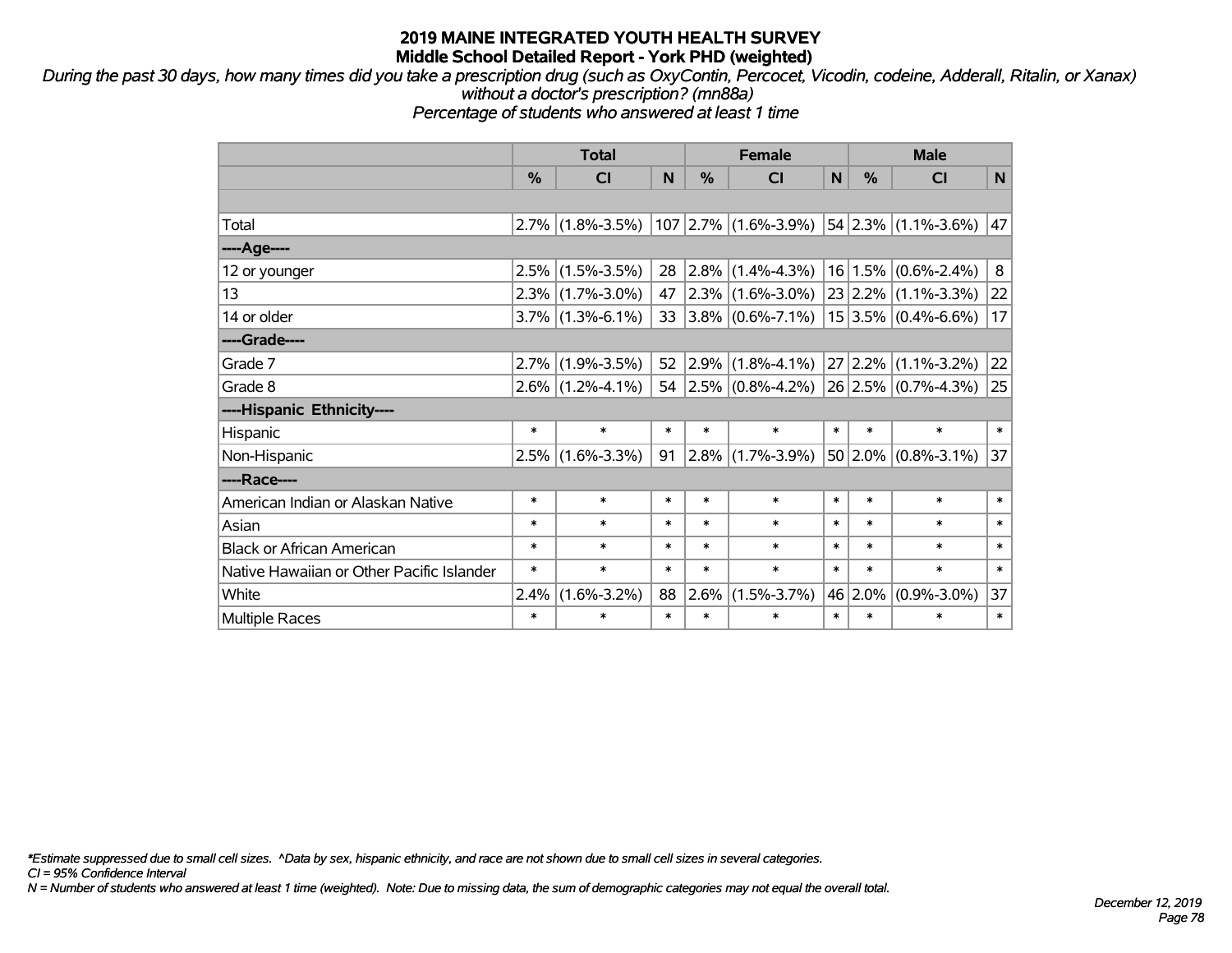*How wrong do your parents feel it would be for you to take prescription drugs not prescribed to you? (mn176) Percentage of students who answered 'A little bit wrong' or 'Not wrong at all'*

|                                           | <b>Total</b> |                    |        | <b>Female</b> |                                       |              | <b>Male</b> |                               |                 |  |
|-------------------------------------------|--------------|--------------------|--------|---------------|---------------------------------------|--------------|-------------|-------------------------------|-----------------|--|
|                                           | %            | <b>CI</b>          | N      | %             | <b>CI</b>                             | $\mathsf{N}$ | %           | <b>CI</b>                     | N               |  |
|                                           |              |                    |        |               |                                       |              |             |                               |                 |  |
| Total                                     | 2.9%         | $(2.0\% - 3.9\%)$  |        |               | 116 2.6% $(1.2\% - 4.0\%)$            |              |             | 50 3.4% $(2.0\% - 4.7\%)$     | 67              |  |
| ----Age----                               |              |                    |        |               |                                       |              |             |                               |                 |  |
| 12 or younger                             | 4.5%         | $(2.2\% - 6.7\%)$  | 50     |               | $ 3.8\% $ (1.3%-6.2%)                 |              |             | $22 5.3\% $ (1.8%-8.9%)       | 28              |  |
| 13                                        | 1.8%         | $(0.6\% - 2.9\%)$  | 34     |               | $(1.4\%)(0.4\% - 2.3\%)$              |              |             | $13 2.2\% $ (0.1%-4.3%)       | 21              |  |
| 14 or older                               | 3.7%         | $(2.1\% - 5.3\%)$  | 32     |               | $3.8\%$ (0.0%-7.9%)                   |              |             | $15 3.6\% $ (0.6%-6.5%)       | 17 <sup>1</sup> |  |
| ----Grade----                             |              |                    |        |               |                                       |              |             |                               |                 |  |
| Grade 7                                   | 3.7%         | $(2.2\% - 5.2\%)$  | 69     |               | $3.2\%$ (1.3%-5.0%)                   |              |             | $28 4.2\% $ (1.9%-6.5%)       | 41              |  |
| Grade 8                                   | 2.3%         | $(0.9\% - 3.6\%)$  |        |               | 46 $\left  2.1\% \right $ (0.1%-4.1%) |              |             | $21$   2.5% $(0.3\% - 4.8\%)$ | 24              |  |
| ----Hispanic Ethnicity----                |              |                    |        |               |                                       |              |             |                               |                 |  |
| Hispanic                                  | $\ast$       | $\ast$             | $\ast$ | $\ast$        | $\ast$                                | $\ast$       | $\ast$      | $\ast$                        | $\ast$          |  |
| Non-Hispanic                              | 2.9%         | $(1.6\% - 4.2\%)$  |        |               | $103$ 2.6% (1.1%-4.2%)                |              |             | 46 3.2% (1.5%-4.9%)           | 57              |  |
| ----Race----                              |              |                    |        |               |                                       |              |             |                               |                 |  |
| American Indian or Alaskan Native         | $\ast$       | $\ast$             | $\ast$ | $\ast$        | $\ast$                                | $\ast$       | $\ast$      | $\ast$                        | $\ast$          |  |
| Asian                                     | $\ast$       | $\ast$             | $\ast$ | $\ast$        | $\ast$                                | $\ast$       | $\ast$      | $\ast$                        | $\ast$          |  |
| <b>Black or African American</b>          | $\ast$       | $\ast$             | $\ast$ | $\ast$        | $\ast$                                | $\ast$       | $\ast$      | $\ast$                        | $\ast$          |  |
| Native Hawaiian or Other Pacific Islander | $\ast$       | $\ast$             | $\ast$ | $\ast$        | $\ast$                                | $\ast$       | $\ast$      | $\ast$                        | $\ast$          |  |
| White                                     | 2.8%         | $(1.6\% - 4.0\%)$  | 98     | 2.6%          | $(1.1\% - 4.2\%)$                     |              | 45 2.9%     | $(1.3\% - 4.6\%)$             | 53              |  |
| <b>Multiple Races</b>                     | $6.1\%$      | $(0.0\% - 13.4\%)$ | 6      | $\ast$        | $\ast$                                | $\ast$       | $\ast$      | $\ast$                        | $\pmb{\ast}$    |  |

*\*Estimate suppressed due to small cell sizes. ^Data by sex, hispanic ethnicity, and race are not shown due to small cell sizes in several categories.*

*CI = 95% Confidence Interval*

*N = Number of students who answered 'A little bit wrong' or 'Not wrong at all' (weighted). Note: Due to missing data, the sum of demographic categories may not equal the overall total.*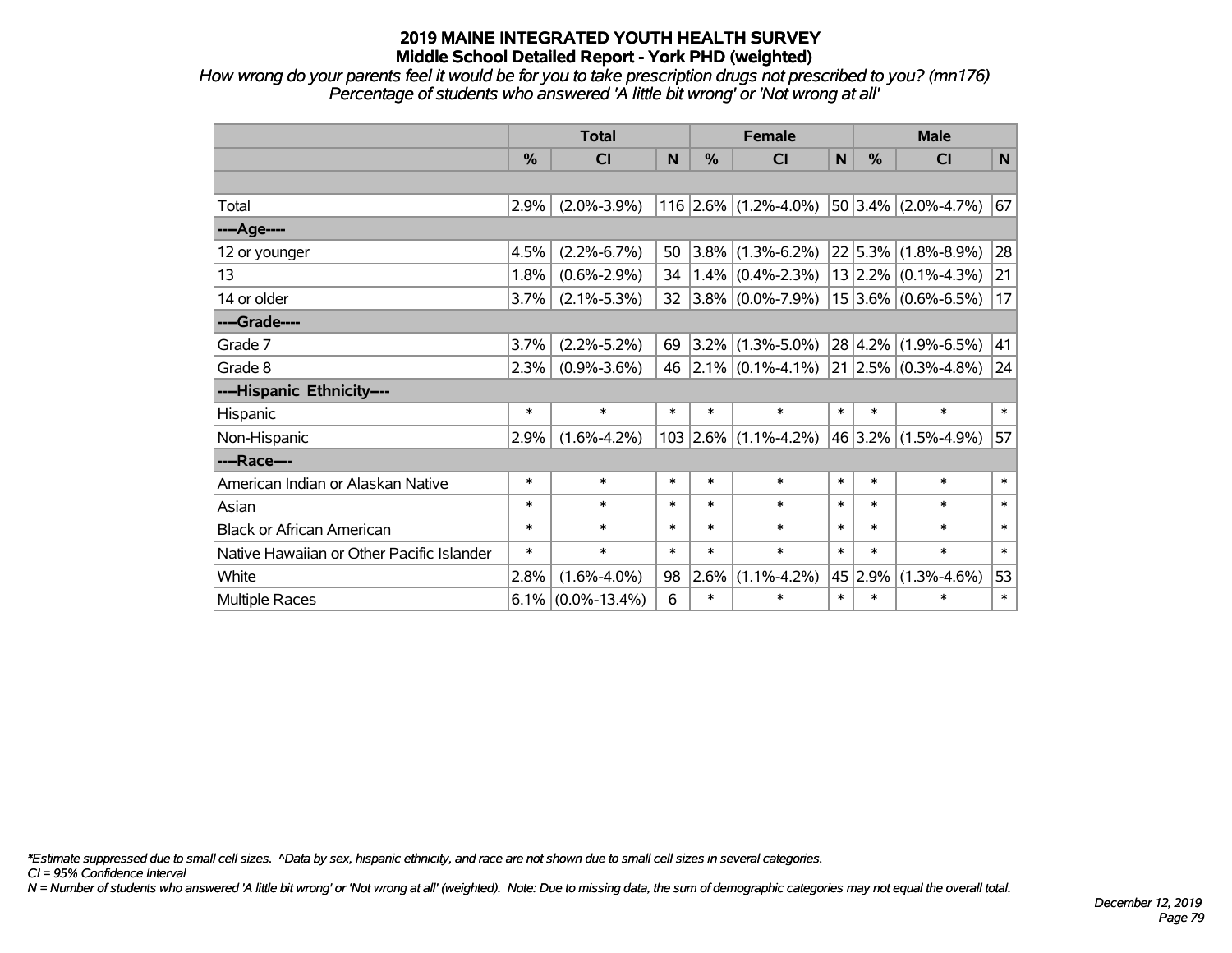*How wrong do your friends feel it would be for you to take prescription drugs not prescribed to you? (mn177) Percentage of students who answered 'A little bit wrong' or 'Not wrong at all'*

|                                           | <b>Total</b> |                    |        |          | <b>Female</b>           |        | <b>Male</b> |                       |        |  |
|-------------------------------------------|--------------|--------------------|--------|----------|-------------------------|--------|-------------|-----------------------|--------|--|
|                                           | $\%$         | <b>CI</b>          | N      | $\%$     | <b>CI</b>               | N      | $\%$        | <b>CI</b>             | N.     |  |
|                                           |              |                    |        |          |                         |        |             |                       |        |  |
| Total                                     | 8.4%         | $(6.5\% - 10.3\%)$ |        |          | $332$ 7.7% (4.7%-10.6%) | 148    | 8.8%        | $(6.1\% - 11.6\%)$    | 176    |  |
| ----Age----                               |              |                    |        |          |                         |        |             |                       |        |  |
| 12 or younger                             | 8.7%         | $(5.1\% - 12.2\%)$ | 98     |          | $ 8.3\% $ (4.8%-11.8%)  | 48     | 8.7%        | $(4.6\% - 12.7\%)$    | 46     |  |
| 13                                        | 7.8%         | $(5.0\% - 10.6\%)$ |        |          | 154 7.8% (3.8%-11.8%)   | 76     | 7.6%        | $(4.2\% - 10.9\%)$    | 74     |  |
| 14 or older                               | 9.3%         | $(5.8\% - 12.8\%)$ | 81     |          | $ 6.3\% $ (1.6%-11.1%)  | 24     |             | $11.7\%$ (4.9%-18.5%) | 57     |  |
| ----Grade----                             |              |                    |        |          |                         |        |             |                       |        |  |
| Grade 7                                   | 8.3%         | $(6.2\% - 10.5\%)$ |        |          | 158 8.4% (5.2%-11.5%)   | 75     | 8.1%        | $(4.4\% - 11.7\%)$    | 79     |  |
| Grade 8                                   | 8.2%         | $(6.0\% - 10.5\%)$ |        |          | 165 7.1% (3.2%-11.0%)   | 73     | 9.1%        | $(5.4\% - 12.8\%)$    | 88     |  |
| ----Hispanic Ethnicity----                |              |                    |        |          |                         |        |             |                       |        |  |
| Hispanic                                  | 12.2%        | $(4.0\% - 20.3\%)$ | 9      | $\ast$   | $\ast$                  | $\ast$ | $\ast$      | $\ast$                | $\ast$ |  |
| Non-Hispanic                              | 8.2%         | $(6.1\% - 10.4\%)$ |        |          | 297 7.9% (4.8%-11.0%)   | 139    | 8.4%        | $(5.5\% - 11.2\%)$    | 152    |  |
| ----Race----                              |              |                    |        |          |                         |        |             |                       |        |  |
| American Indian or Alaskan Native         | 16.6%        | $(3.2\% - 29.9\%)$ | 12     | $\ast$   | $\ast$                  | $\ast$ | $\ast$      | $\ast$                | $\ast$ |  |
| Asian                                     | $\ast$       | $\ast$             | $\ast$ | $\ast$   | $\ast$                  | $\ast$ | $\ast$      | $\ast$                | $\ast$ |  |
| <b>Black or African American</b>          | $\ast$       | $\ast$             | $\ast$ | $\ast$   | $\ast$                  | $\ast$ | $\ast$      | $\ast$                | $\ast$ |  |
| Native Hawaiian or Other Pacific Islander | $\ast$       | $\ast$             | $\ast$ | $\ast$   | $\ast$                  | $\ast$ | $\ast$      | $\ast$                | $\ast$ |  |
| White                                     | 8.0%         | $(5.8\% - 10.2\%)$ |        | 284 7.8% | $(4.6\% - 11.0\%)$      | 134    | 8.0%        | $(5.2\% - 10.8\%)$    | 144    |  |
| <b>Multiple Races</b>                     | 17.4%        | $(6.1\% - 28.6\%)$ | 18     | $\ast$   | $\ast$                  | $\ast$ | $\ast$      | $\ast$                | $\ast$ |  |

*\*Estimate suppressed due to small cell sizes. ^Data by sex, hispanic ethnicity, and race are not shown due to small cell sizes in several categories.*

*CI = 95% Confidence Interval*

*N = Number of students who answered 'A little bit wrong' or 'Not wrong at all' (weighted). Note: Due to missing data, the sum of demographic categories may not equal the overall total.*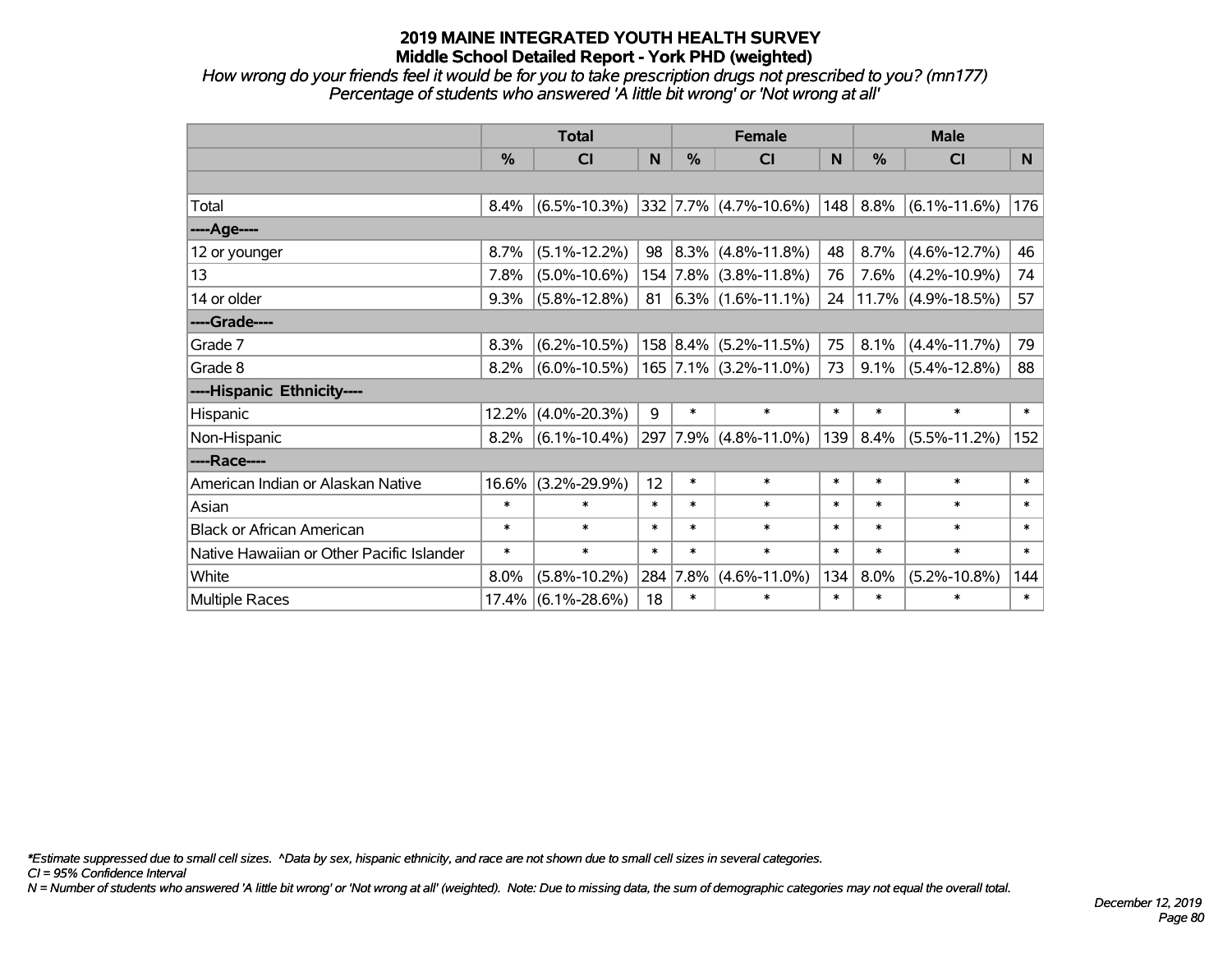*Do you agree or disagree with the following statement? My family has clear rules about alcohol and drug use. (mn90) Percentage of students who answered 'Strongly agree' or 'Agree'*

|                                           | <b>Total</b> |                        |        |               | <b>Female</b>             |        | <b>Male</b> |                             |        |  |
|-------------------------------------------|--------------|------------------------|--------|---------------|---------------------------|--------|-------------|-----------------------------|--------|--|
|                                           | $\%$         | <b>CI</b>              | N      | $\frac{0}{0}$ | <b>CI</b>                 | N      | %           | <b>CI</b>                   | N      |  |
|                                           |              |                        |        |               |                           |        |             |                             |        |  |
| Total                                     |              | $93.7\%$ (92.4%-95.1%) | 3,667  |               | $ 93.9\% $ (92.8%-95.1%)  |        |             | $1,800$ 94.1% (92.1%-96.2%) | 1,846  |  |
| ----Age----                               |              |                        |        |               |                           |        |             |                             |        |  |
| 12 or younger                             | 93.2%        | $(90.9\% - 95.6\%)$    | 1,033  | $ 93.4\% $    | $(91.1\% - 95.7\%)$       | 539    | $ 93.8\% $  | $(90.8\% - 96.8\%)$         | 485    |  |
| 13                                        | 94.6%        | $(92.5\% - 96.6\%)$    |        | 1,834 94.9%   | $(92.3\% - 97.6\%)$       | 912    |             | 95.0% (91.6%-98.4%)         | 910    |  |
| 14 or older                               |              | $92.8\%$ (90.7%-94.8%) | 792    |               | 92.1% (89.0%-95.3%)       | 349    |             | 93.3% (91.1%-95.6%)         | 443    |  |
| ----Grade----                             |              |                        |        |               |                           |        |             |                             |        |  |
| Grade 7                                   | 94.3%        | $(92.1\% - 96.4\%)$    |        | 1,759 94.6%   | $(92.8\% - 96.5\%)$       | 841    | $ 94.1\% $  | $(91.3\% - 97.0\%)$         | 907    |  |
| Grade 8                                   |              | 93.7% (92.1%-95.3%)    |        |               | 1,866 93.3% (91.7%-94.8%) | 952    |             | 94.8% (92.5%-97.0%)         | 906    |  |
| ----Hispanic Ethnicity----                |              |                        |        |               |                           |        |             |                             |        |  |
| Hispanic                                  | 89.2%        | $(81.0\% - 97.5\%)$    | 63     | $\ast$        | $\ast$                    | $\ast$ | $\ast$      | $\ast$                      | $\ast$ |  |
| Non-Hispanic                              |              | 93.7% (92.2%-95.3%)    |        |               | 3,339 93.8% (92.4%-95.2%) |        | 1,640 94.3% | $(92.1\% - 96.6\%)$         | 1,686  |  |
| ----Race----                              |              |                        |        |               |                           |        |             |                             |        |  |
| American Indian or Alaskan Native         | 87.4%        | $(75.6\% - 99.2\%)$    | 64     | $\ast$        | $\ast$                    | $\ast$ | $\ast$      | $\ast$                      | $\ast$ |  |
| Asian                                     | $\ast$       | $\ast$                 | $\ast$ | $\ast$        | $\ast$                    | $\ast$ | $\ast$      | $\ast$                      | $\ast$ |  |
| <b>Black or African American</b>          | $\ast$       | $\ast$                 | $\ast$ | $\ast$        | $\ast$                    | $\ast$ | $\ast$      | $\ast$                      | $\ast$ |  |
| Native Hawaiian or Other Pacific Islander | $\ast$       | $\ast$                 | $\ast$ | $\ast$        | $\ast$                    | $\ast$ | $\ast$      | $\ast$                      | $\ast$ |  |
| White                                     | 94.1%        | $(92.7\% - 95.6\%)$    | 3,310  | 94.3%         | $(93.3\% - 95.4\%)$       | 1,619  | $ 94.7\% $  | $(92.4\% - 97.0\%)$         | 1,677  |  |
| Multiple Races                            |              | 89.1% (82.8%-95.4%)    | 90     | $\ast$        | $\ast$                    | $\ast$ | $\ast$      | $\ast$                      | $\ast$ |  |

*\*Estimate suppressed due to small cell sizes. ^Data by sex, hispanic ethnicity, and race are not shown due to small cell sizes in several categories.*

*CI = 95% Confidence Interval*

*N = Number of students who answered 'Strongly agree' or 'Agree' (weighted). Note: Due to missing data, the sum of demographic categories may not equal the overall total.*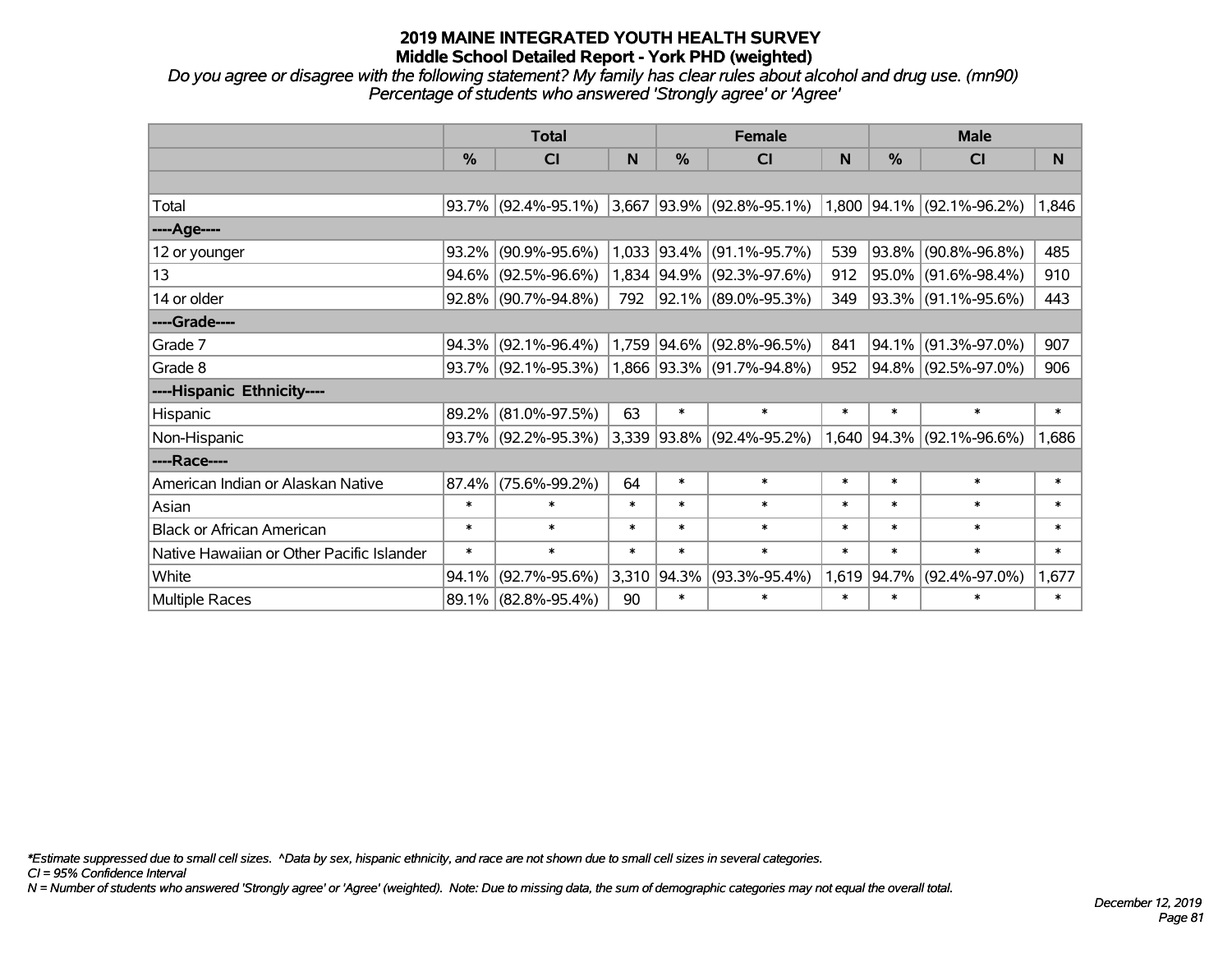*If you wanted to get prescription drugs (such as OxyContin, Percocet, Vicodin, codeine, Adderall, Ritalin, or Xanax) that were not prescribed to you, how easy would it be to get some? (mn184)*

*Percentage of students who answered 'Sort of easy' or 'Very easy'*

|                                           | <b>Total</b> |                     |                |               | <b>Female</b>               | <b>Male</b> |         |                             |        |
|-------------------------------------------|--------------|---------------------|----------------|---------------|-----------------------------|-------------|---------|-----------------------------|--------|
|                                           | %            | <b>CI</b>           | N              | $\frac{0}{0}$ | <b>CI</b>                   | N.          | %       | <b>CI</b>                   | N.     |
|                                           |              |                     |                |               |                             |             |         |                             |        |
| Total                                     | 11.9%        | $(9.2\% - 14.6\%)$  |                |               | 463 13.0% (10.6%-15.4%)     |             |         | $247 10.4\% $ (7.3%-13.4%)  | 202    |
| ----Age----                               |              |                     |                |               |                             |             |         |                             |        |
| 12 or younger                             | 11.8%        | $(7.3\% - 16.3\%)$  | 130            | 10.9%         | $(6.2\% - 15.7\%)$          | 62          |         | $12.7\%$ (8.1%-17.3%)       | 66     |
| 13                                        | 11.5%        | $(9.1\% - 13.9\%)$  |                | 221 12.4%     | $(9.5\% - 15.4\%)$          | 119         | 9.5%    | $(5.3\% - 13.6\%)$          | 90     |
| 14 or older                               | 13.1%        | $(9.7\% - 16.5\%)$  |                |               | 112 17.3% (11.9%-22.7%)     | 66          | $9.8\%$ | $(5.9\% - 13.6\%)$          | 46     |
| ----Grade----                             |              |                     |                |               |                             |             |         |                             |        |
| Grade 7                                   | 10.8%        | $(7.5\% - 14.2\%)$  |                | 200 10.6%     | $(6.3\% - 14.9\%)$          | 92          |         | 10.7% (7.7%-13.8%)          | 103    |
| Grade 8                                   |              | 12.8% (10.3%-15.3%) |                |               | 256 15.1% (12.0%-18.2%)     | 155         |         | $9.6\%$ (6.7%-12.5%)        | 91     |
| ----Hispanic Ethnicity----                |              |                     |                |               |                             |             |         |                             |        |
| Hispanic                                  | 13.2%        | $(3.9\% - 22.4\%)$  | 9              | $\ast$        | $\ast$                      | $\ast$      | $\ast$  | $\ast$                      | $\ast$ |
| Non-Hispanic                              | 11.8%        | $(9.3\% - 14.4\%)$  |                |               | 420   13.1%   (10.5%-15.8%) |             |         | $ 228 10.0\% $ (7.4%-12.5%) | 177    |
| ----Race----                              |              |                     |                |               |                             |             |         |                             |        |
| American Indian or Alaskan Native         | 9.7%         | $(0.0\% - 19.5\%)$  | $\overline{7}$ | $\ast$        | $\ast$                      | $\ast$      | $\ast$  | $\ast$                      | $\ast$ |
| Asian                                     | 17.5%        | $(4.3\% - 30.7\%)$  | $\overline{7}$ | $\ast$        | $\ast$                      | $\ast$      | $\ast$  | $\ast$                      | $\ast$ |
| <b>Black or African American</b>          | $\ast$       | $\ast$              | $\ast$         | $\ast$        | $\ast$                      | $\ast$      | $\ast$  | $\ast$                      | $\ast$ |
| Native Hawaiian or Other Pacific Islander | $\ast$       | $\ast$              | $\ast$         | $\ast$        | $\ast$                      | $\ast$      | $\ast$  | $\ast$                      | $\ast$ |
| White                                     | 11.9%        | $(9.2\% - 14.7\%)$  | 418            | 12.7%         | $(10.3\% - 15.1\%)$         | 217         | 10.6%   | $(7.4\% - 13.7\%)$          | 186    |
| <b>Multiple Races</b>                     | 13.5%        | $(5.4\% - 21.6\%)$  | 14             | $\ast$        | $\ast$                      | $\ast$      | $\ast$  | $\ast$                      | $\ast$ |

*\*Estimate suppressed due to small cell sizes. ^Data by sex, hispanic ethnicity, and race are not shown due to small cell sizes in several categories.*

*CI = 95% Confidence Interval*

*N = Number of students who answered 'Sort of easy' or 'Very easy' (weighted). Note: Due to missing data, the sum of demographic categories may not equal the overall total.*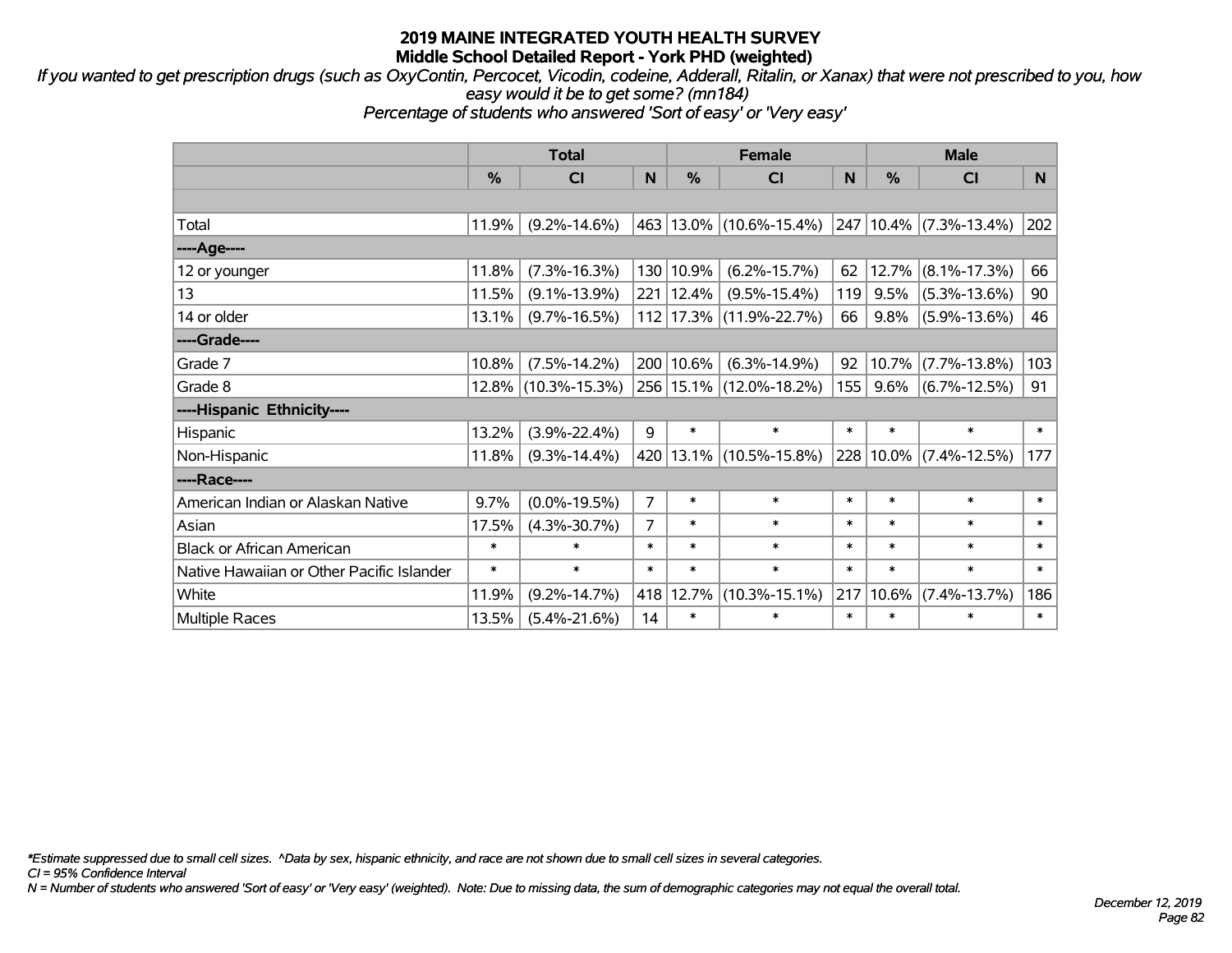*During the past 12 months, do you recall hearing, reading or watching an advertisement about the prevention of substance use? (mn93) Percentage of students who answered 'Yes'*

|                                           | <b>Total</b>  |                        |        |               | <b>Female</b>                      |        | <b>Male</b>   |                           |        |  |
|-------------------------------------------|---------------|------------------------|--------|---------------|------------------------------------|--------|---------------|---------------------------|--------|--|
|                                           | $\frac{0}{0}$ | C <sub>l</sub>         | N      | $\frac{0}{0}$ | C <sub>l</sub>                     | N      | $\frac{0}{0}$ | <b>CI</b>                 | N      |  |
|                                           |               |                        |        |               |                                    |        |               |                           |        |  |
| Total                                     |               | 58.6% (55.3%-61.9%)    |        |               | $ 2,293 56.1\%  (52.7\% - 59.5\%)$ |        |               | 1,074 61.2% (56.5%-65.8%) | 1,198  |  |
| ----Age----                               |               |                        |        |               |                                    |        |               |                           |        |  |
| 12 or younger                             | 55.2%         | $(50.7\% - 59.8\%)$    | 609    |               | 49.8% (45.5%-54.1%)                | 283    | 60.6%         | $(52.8\% - 68.5\%)$       | 315    |  |
| 13                                        |               | 58.9% (54.2%-63.6%)    | 1,141  |               | $ 56.8\% $ (51.2%-62.4%)           | 546    |               | $61.6\%$ (55.8%-67.4%)    | 587    |  |
| 14 or older                               |               | $62.1\%$ (58.7%-65.6%) | 535    |               | $ 63.7\% $ (59.2%-68.2%)           | 245    |               | $ 60.8\% $ (55.8%-65.7%)  | 289    |  |
| ----Grade----                             |               |                        |        |               |                                    |        |               |                           |        |  |
| Grade 7                                   | 56.0%         | $(51.6\% - 60.4\%)$    |        |               | $1,035$ 52.4% (47.2%-57.5%)        | 456    | 59.2%         | $(53.1\% - 65.2\%)$       | 568    |  |
| Grade 8                                   |               | $60.8\%$ (56.0%-65.5%) |        |               | $1,221$ 59.5% (55.7%-63.2%)        | 616    |               | 62.6% (54.8%-70.5%)       | 601    |  |
| ----Hispanic Ethnicity----                |               |                        |        |               |                                    |        |               |                           |        |  |
| Hispanic                                  | 53.4%         | $(40.0\% - 66.8\%)$    | 38     | 50.2%         | $(30.1\% - 70.2\%)$                | 17     | 56.4%         | $(39.4\% - 73.3\%)$       | 18     |  |
| Non-Hispanic                              |               | $59.9\%$ (56.1%-63.7%) | 2,131  |               | $ 58.3\% $ (54.6%-62.0%)           |        |               | 1,016 61.6% (56.1%-67.0%) | 1,101  |  |
| ----Race----                              |               |                        |        |               |                                    |        |               |                           |        |  |
| American Indian or Alaskan Native         |               | $63.4\%$ (51.9%-74.9%) | 45     |               | 59.6% (49.0%-70.1%)                | 22     | 67.4%         | $(42.5\% - 92.4\%)$       | 23     |  |
| Asian                                     | $50.2\%$      | $(35.8\% - 64.5\%)$    | 20     | 50.9%         | $(31.7\% - 70.1\%)$                | 12     | 49.2%         | $(25.2\% - 73.1\%)$       | 8      |  |
| <b>Black or African American</b>          | 62.2%         | $(51.3\% - 73.2\%)$    | 28     |               | $65.5\%$ (46.4%-84.6%)             | 14     | $64.8\%$      | $(44.4\% - 85.2\%)$       | 14     |  |
| Native Hawaiian or Other Pacific Islander | $\ast$        | $\ast$                 | $\ast$ | $\ast$        | $\ast$                             | $\ast$ | $\ast$        | $\ast$                    | $\ast$ |  |
| White                                     | 59.0%         | $(55.2\% - 62.9\%)$    | 2,072  | 56.5%         | $(52.7\% - 60.4\%)$                | 968    | 61.5%         | $(55.8\% - 67.2\%)$       | 1,091  |  |
| <b>Multiple Races</b>                     |               | 58.8% (47.6%-70.0%)    | 61     |               | $62.3\%$ (47.5%-77.0%)             | 29     |               | 55.2% (38.0%-72.5%)       | 31     |  |

*\*Estimate suppressed due to small cell sizes. ^Data by sex, hispanic ethnicity, and race are not shown due to small cell sizes in several categories.*

*CI = 95% Confidence Interval*

*N = Number of students who answered 'Yes' (weighted). Note: Due to missing data, the sum of demographic categories may not equal the overall total.*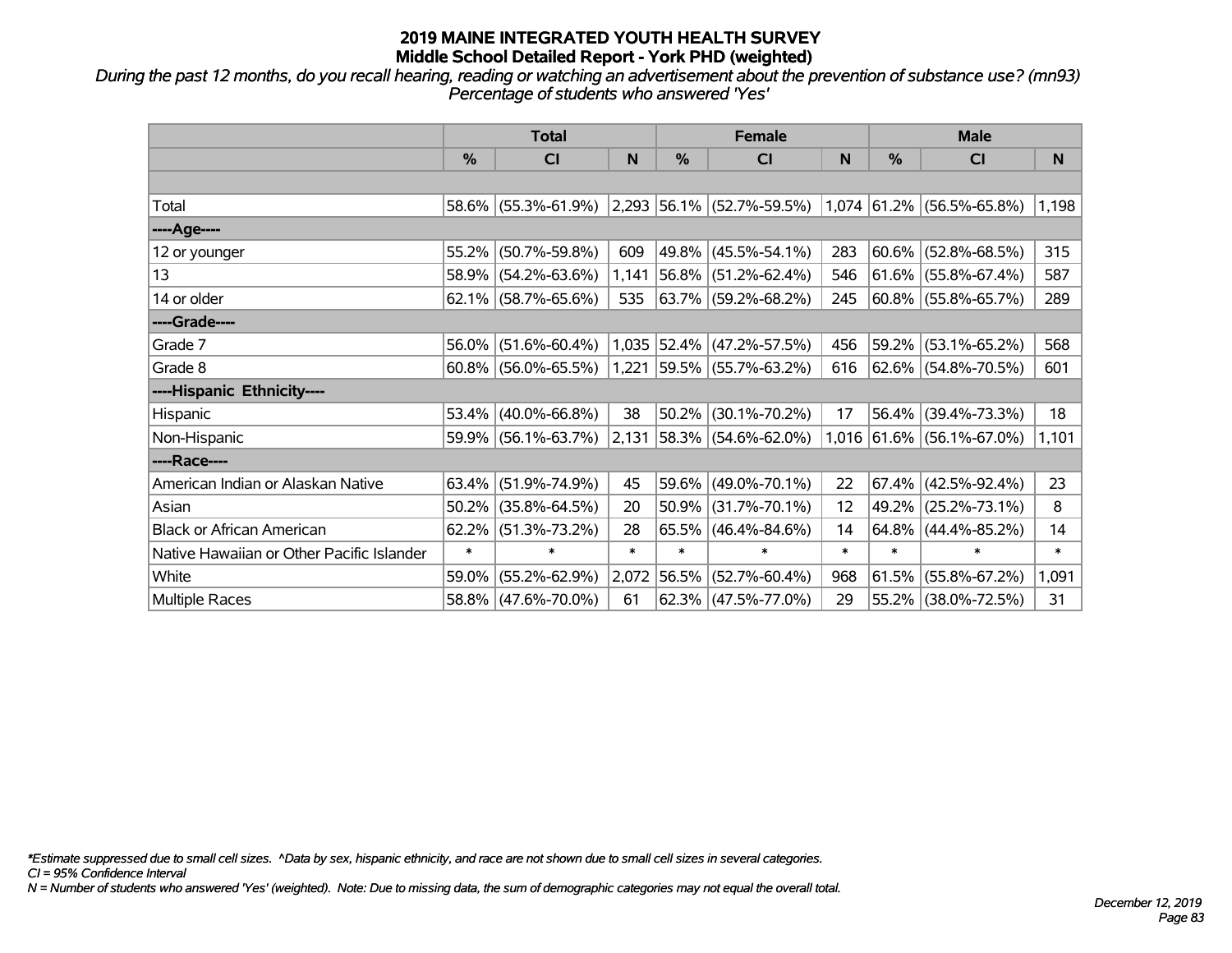*How much do you think people risk harming themselves (physically or in other ways) if they take prescription drugs that are not prescribed to them? (mn95)*

*Percentage of students who answered 'No risk' or 'Slight risk'*

|                                           | <b>Total</b> |                        |        |           | <b>Female</b>               |                | <b>Male</b>   |                     |        |  |
|-------------------------------------------|--------------|------------------------|--------|-----------|-----------------------------|----------------|---------------|---------------------|--------|--|
|                                           | %            | <b>CI</b>              | N      | %         | C <sub>l</sub>              | N              | $\frac{0}{0}$ | CI                  | N      |  |
|                                           |              |                        |        |           |                             |                |               |                     |        |  |
| Total                                     |              | $11.6\%$ (10.2%-13.1%) |        |           | 453   12.3%   (10.2%-14.4%) | 236            | 10.6%         | $(7.7\% - 13.4\%)$  | 205    |  |
| ----Age----                               |              |                        |        |           |                             |                |               |                     |        |  |
| 12 or younger                             | 12.0%        | $(9.2\% - 14.9\%)$     |        | 132 14.2% | $(10.1\% - 18.4\%)$         | 82             | 9.6%          | $(3.2\% - 16.0\%)$  | 49     |  |
| 13                                        | 9.8%         | $(7.6\% - 12.0\%)$     |        | 190 10.1% | $(6.6\% - 13.7\%)$          | 97             | 8.5%          | $(5.5\% - 11.5\%)$  | 81     |  |
| 14 or older                               |              | 15.6% (10.9%-20.3%)    |        | 131 14.9% | $(7.9\% - 21.9\%)$          | 57             |               | 16.1% (11.9%-20.3%) | 74     |  |
| ----Grade----                             |              |                        |        |           |                             |                |               |                     |        |  |
| Grade 7                                   | 11.9%        | $(10.6\% - 13.3\%)$    |        | 221 14.4% | $(11.3\% - 17.6\%)$         | 128            | 9.4%          | $(5.4\% - 13.4\%)$  | 90     |  |
| Grade 8                                   | 11.3%        | $(8.9\% - 13.6\%)$     |        | 224 10.6% | $(8.5\% - 12.7\%)$          | 108            | 11.3%         | $(8.1\% - 14.4\%)$  | 107    |  |
| ----Hispanic Ethnicity----                |              |                        |        |           |                             |                |               |                     |        |  |
| Hispanic                                  | 21.7%        | $(11.4\% - 32.1\%)$    | 15     | 21.4%     | $(4.3\% - 38.5\%)$          | $\overline{7}$ | 17.1%         | $(4.5\% - 29.7\%)$  | 6      |  |
| Non-Hispanic                              | 10.6%        | $(9.0\% - 12.2\%)$     |        | 376 11.3% | $(8.9\% - 13.6\%)$          | 197            | 9.6%          | $(7.1\% - 12.0\%)$  | 170    |  |
| ----Race----                              |              |                        |        |           |                             |                |               |                     |        |  |
| American Indian or Alaskan Native         | 12.2%        | $(2.2\% - 22.2\%)$     | 9      | $\ast$    | $\ast$                      | $\ast$         | $\ast$        | $\ast$              | $\ast$ |  |
| Asian                                     | $\ast$       | $\ast$                 | $\ast$ | $\ast$    | $\ast$                      | $\ast$         | $\ast$        | $\ast$              | $\ast$ |  |
| <b>Black or African American</b>          | 12.9%        | $(5.3\% - 20.5\%)$     | 6      | $\ast$    | $\ast$                      | $\ast$         | $\ast$        | $\ast$              | $\ast$ |  |
| Native Hawaiian or Other Pacific Islander | $\ast$       | $\ast$                 | $\ast$ | $\ast$    | $\ast$                      | $\ast$         | $\ast$        | $\ast$              | $\ast$ |  |
| White                                     | 11.0%        | $(9.6\% - 12.5\%)$     | 387    | 11.6%     | $(8.9\% - 14.3\%)$          | 199            | 10.2%         | $(7.8\% - 12.5\%)$  | 179    |  |
| <b>Multiple Races</b>                     | 11.9%        | $(1.2\% - 22.6\%)$     | 12     | $\ast$    | $\ast$                      | $\ast$         | $\ast$        | $\ast$              | $\ast$ |  |

*\*Estimate suppressed due to small cell sizes. ^Data by sex, hispanic ethnicity, and race are not shown due to small cell sizes in several categories.*

*CI = 95% Confidence Interval*

*N = Number of students who answered 'No risk' or 'Slight risk' (weighted). Note: Due to missing data, the sum of demographic categories may not equal the overall total.*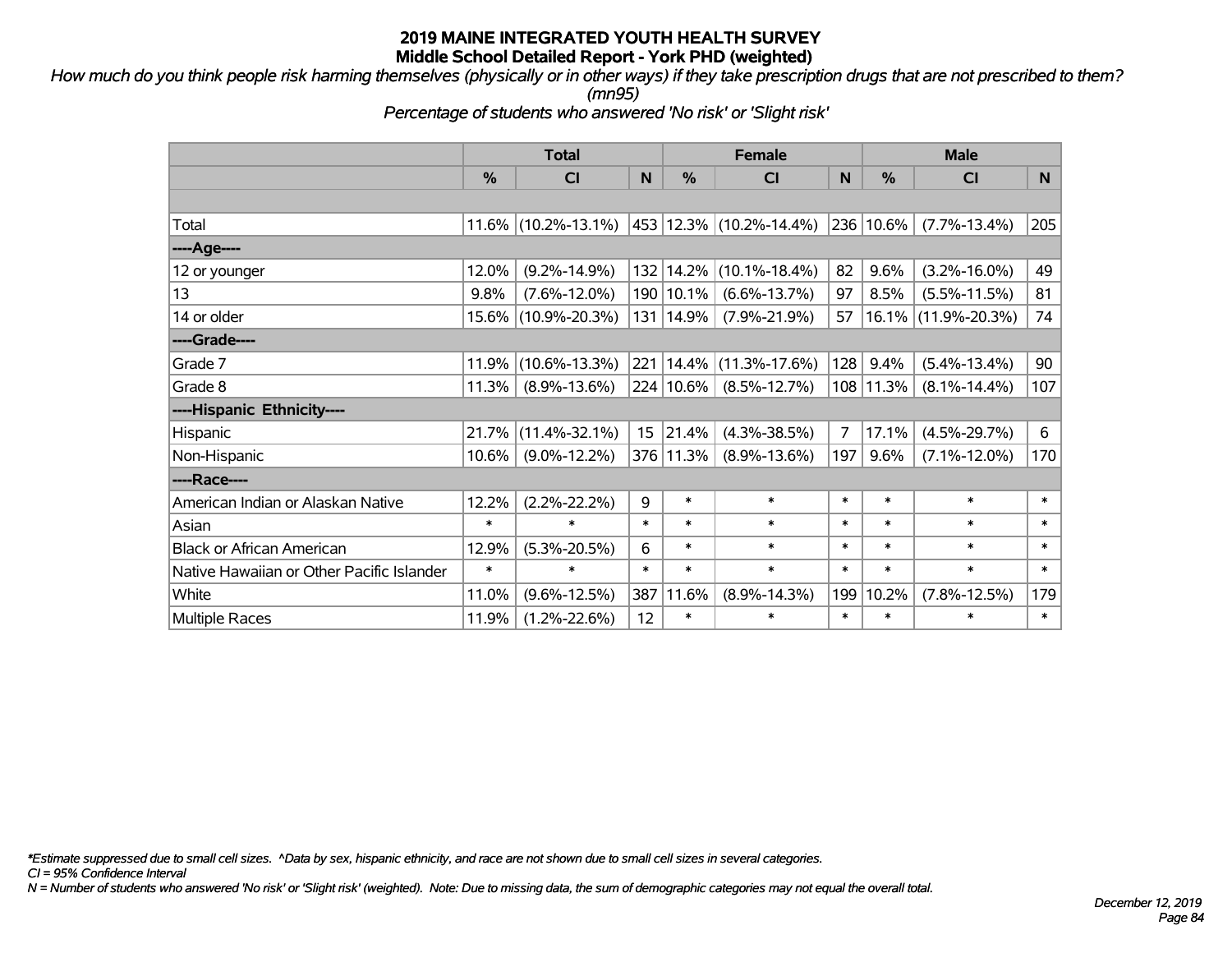*How many times in the past year (12 months) have you been drunk or high at school? (mn96) Percentage of students who answered at least 1 time*

|                                           | <b>Total</b> |                    | <b>Female</b> |          |                    | <b>Male</b> |               |                       |        |
|-------------------------------------------|--------------|--------------------|---------------|----------|--------------------|-------------|---------------|-----------------------|--------|
|                                           | $\%$         | CI                 | N             | %        | <b>CI</b>          | N           | $\frac{0}{0}$ | <b>CI</b>             | N      |
|                                           |              |                    |               |          |                    |             |               |                       |        |
| Total                                     | 5.6%         | $(3.4\% - 7.7\%)$  | 220           | 5.1%     | $(2.7\% - 7.6\%)$  | 99          | 5.7%          | $(3.6\% - 7.9\%)$     | 113    |
| ----Age----                               |              |                    |               |          |                    |             |               |                       |        |
| 12 or younger                             | 4.5%         | $(1.7\% - 7.2\%)$  | 50            | 5.7%     | $(2.3\% - 9.2\%)$  | 33          | 2.4%          | $(0.2\% - 4.7\%)$     | 13     |
| 13                                        | 4.8%         | $(3.1\% - 6.5\%)$  | 94            | 4.5%     | $(1.9\% - 7.1\%)$  | 44          | 4.8%          | $(2.9\% - 6.8\%)$     | 47     |
| 14 or older                               | 8.8%         | $(5.1\% - 12.6\%)$ | 76            | 5.9%     | $(1.3\% - 10.5\%)$ |             |               | 23 11.3% (7.2%-15.3%) | 54     |
| ----Grade----                             |              |                    |               |          |                    |             |               |                       |        |
| Grade 7                                   | 4.3%         | $(2.4\% - 6.2\%)$  | 81            | 5.0%     | $(2.7\% - 7.3\%)$  | 44          | 3.4%          | $(1.3\% - 5.4\%)$     | 33     |
| Grade 8                                   | 6.7%         | $(3.7\% - 9.6\%)$  | 134           | 5.3%     | $(2.4\% - 8.3\%)$  | 55          | 7.8%          | $(4.6\% - 11.1\%)$    | 75     |
| ----Hispanic Ethnicity----                |              |                    |               |          |                    |             |               |                       |        |
| Hispanic                                  | 9.1%         | $(0.0\% - 20.0\%)$ | 7             | $\ast$   | $\ast$             | $\ast$      | $\ast$        | $\ast$                | $\ast$ |
| Non-Hispanic                              | 5.5%         | $(3.3\% - 7.7\%)$  | 197           | 5.5%     | $(2.8\% - 8.1\%)$  | 96          | 5.2%          | $(3.2\% - 7.2\%)$     | 94     |
| ----Race----                              |              |                    |               |          |                    |             |               |                       |        |
| American Indian or Alaskan Native         | $\ast$       | $\ast$             | $\ast$        | $\ast$   | $\ast$             | $\ast$      | $\ast$        | $\ast$                | $\ast$ |
| Asian                                     | $\ast$       | $\ast$             | $\ast$        | $\ast$   | $\ast$             | $\ast$      | $\ast$        | $\ast$                | $\ast$ |
| <b>Black or African American</b>          | $\ast$       | $\ast$             | $\ast$        | $\ast$   | $\ast$             | $\ast$      | $\ast$        | $\ast$                | $\ast$ |
| Native Hawaiian or Other Pacific Islander | $\ast$       | $\ast$             | $\ast$        | $\ast$   | $\ast$             | $\ast$      | $\ast$        | $\ast$                | $\ast$ |
| White                                     | 5.4%         | $(3.3\% - 7.4\%)$  | 190           | 5.1%     | $(2.5\% - 7.6\%)$  | 87          | 5.4%          | $(3.4\% - 7.3\%)$     | 96     |
| <b>Multiple Races</b>                     | 13.4%        | $(5.7\% - 21.1\%)$ | 13            | $12.6\%$ | $(5.2\% - 19.9\%)$ | 6           | 14.4%         | $(2.1\% - 26.7\%)$    | 8      |

*\*Estimate suppressed due to small cell sizes. ^Data by sex, hispanic ethnicity, and race are not shown due to small cell sizes in several categories.*

*CI = 95% Confidence Interval*

*N = Number of students who answered at least 1 time (weighted). Note: Due to missing data, the sum of demographic categories may not equal the overall total.*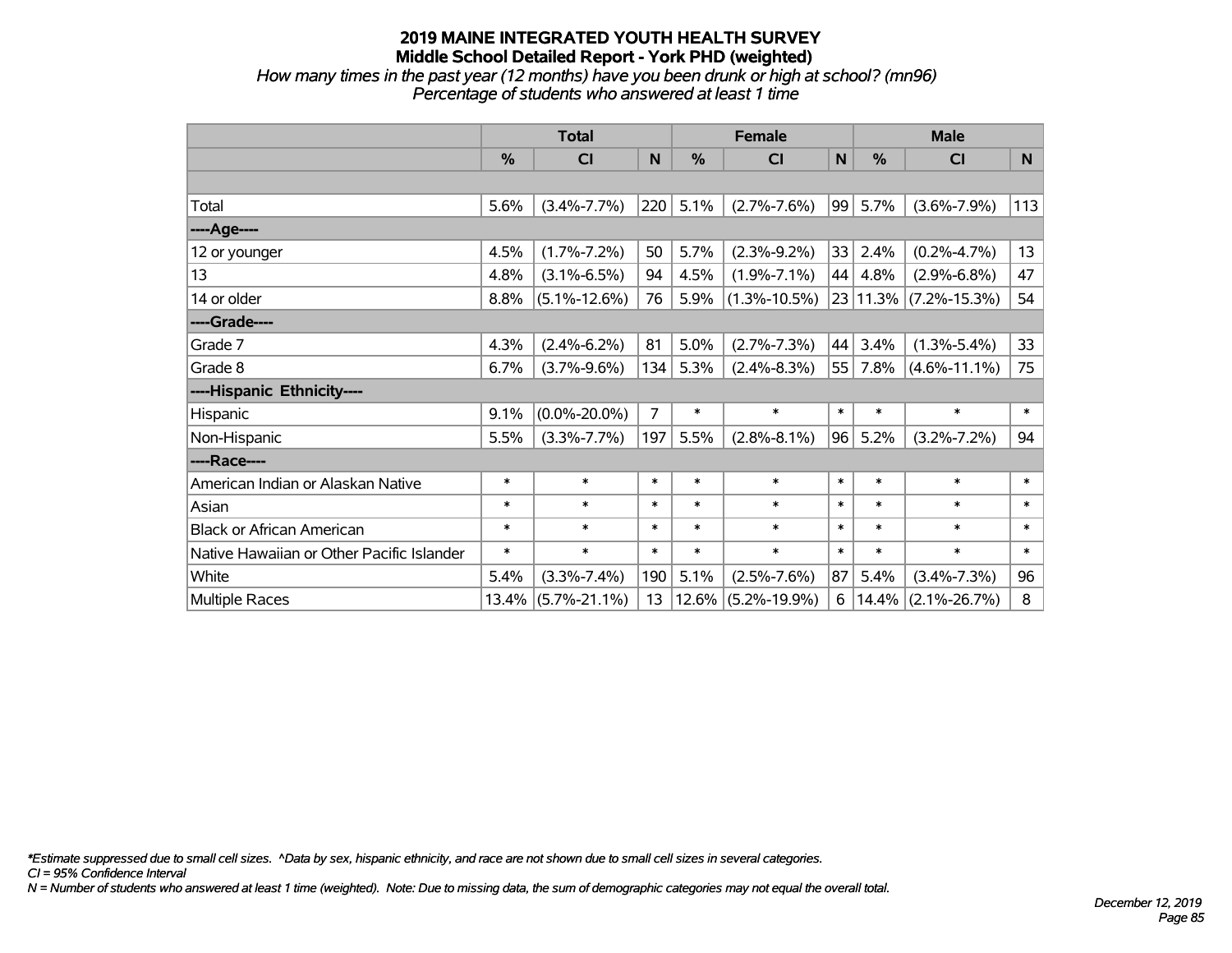# **2019 MAINE INTEGRATED YOUTH HEALTH SURVEY Middle School Detailed Report - York PHD (weighted)** *Has anyone offered, sold, or given you an illegal drug on school property? (mn97) Percentage of students who answered 'Yes'*

|                                           | <b>Total</b>  |                       | <b>Female</b> |        |                            | <b>Male</b> |               |                       |        |
|-------------------------------------------|---------------|-----------------------|---------------|--------|----------------------------|-------------|---------------|-----------------------|--------|
|                                           | $\frac{0}{0}$ | <b>CI</b>             | N             | %      | CI                         | N           | $\frac{0}{0}$ | <b>CI</b>             | N.     |
|                                           |               |                       |               |        |                            |             |               |                       |        |
| Total                                     | 8.8%          | $(6.0\% - 11.6\%)$    | 362           | 9.2%   | $(6.0\% - 12.5\%)$         | 185         | 8.5%          | $(5.7\% - 11.4\%)$    | 176    |
| ----Age----                               |               |                       |               |        |                            |             |               |                       |        |
| 12 or younger                             | 5.4%          | $(1.5\% - 9.4\%)$     | 63            | 5.4%   | $(1.6\% - 9.1\%)$          | 31          | 5.6%          | $(0.9\% - 10.3\%)$    | 32     |
| 13                                        | 8.3%          | $(5.6\% - 10.9\%)$    | 171           | 8.8%   | $(6.1\% - 11.4\%)$         | 92          | 7.9%          | $(4.4\% - 11.5\%)$    | 79     |
| 14 or older                               |               | $14.1\%$ (6.3%-21.9%) |               |        | 126   16.1%   (4.7%-27.6%) | 63          |               | $12.8\%$ (6.1%-19.4%) | 63     |
| ----Grade----                             |               |                       |               |        |                            |             |               |                       |        |
| Grade 7                                   | 5.8%          | $(2.7\% - 8.9\%)$     | 115           | 5.5%   | $(2.6\% - 8.4\%)$          | 52          | 6.2%          | $(2.4\% - 10.0\%)$    | 63     |
| Grade 8                                   |               | $11.4\%$ (6.0%-16.9%) |               |        | 240   12.3%   (6.1%-18.6%) | 129         |               | $10.7\%$ (5.2%-16.2%) | 110    |
| ----Hispanic Ethnicity----                |               |                       |               |        |                            |             |               |                       |        |
| Hispanic                                  | 16.4%         | $(9.7\% - 23.1\%)$    | 14            | $\ast$ | $\ast$                     | $\ast$      | $\ast$        | $\ast$                | $\ast$ |
| Non-Hispanic                              | 8.7%          | $(5.6\% - 11.7\%)$    | 327           | 9.4%   | $(6.0\% - 12.7\%)$         | 173         | 8.1%          | $(5.0\% - 11.1\%)$    | 154    |
| ----Race----                              |               |                       |               |        |                            |             |               |                       |        |
| American Indian or Alaskan Native         | 9.2%          | $(1.7\% - 16.6\%)$    | 7             | $\ast$ | $\ast$                     | $\ast$      | $\ast$        | $\ast$                | $\ast$ |
| Asian                                     | 16.7%         | $(5.7\% - 27.6\%)$    | 8             | $\ast$ | $\ast$                     | $\ast$      | $\ast$        | $\ast$                | $\ast$ |
| <b>Black or African American</b>          | 13.3%         | $(0.0\% - 30.4\%)$    | 7             | $\ast$ | $\ast$                     | $\ast$      | $\ast$        | $\ast$                | $\ast$ |
| Native Hawaiian or Other Pacific Islander | $\ast$        | $\ast$                | $\ast$        | $\ast$ | $\ast$                     | $\ast$      | $\ast$        | $\ast$                | $\ast$ |
| White                                     | 8.5%          | $(5.8\% - 11.3\%)$    | 320           | 9.1%   | $(6.0\% - 12.2\%)$         | 165         | 8.2%          | $(5.5\% - 10.9\%)$    | 155    |
| Multiple Races                            | $\ast$        | $\ast$                | $\ast$        | $\ast$ | $\ast$                     | $\ast$      | $\ast$        | $\ast$                | $\ast$ |

*\*Estimate suppressed due to small cell sizes. ^Data by sex, hispanic ethnicity, and race are not shown due to small cell sizes in several categories.*

*CI = 95% Confidence Interval*

*N = Number of students who answered 'Yes' (weighted). Note: Due to missing data, the sum of demographic categories may not equal the overall total.*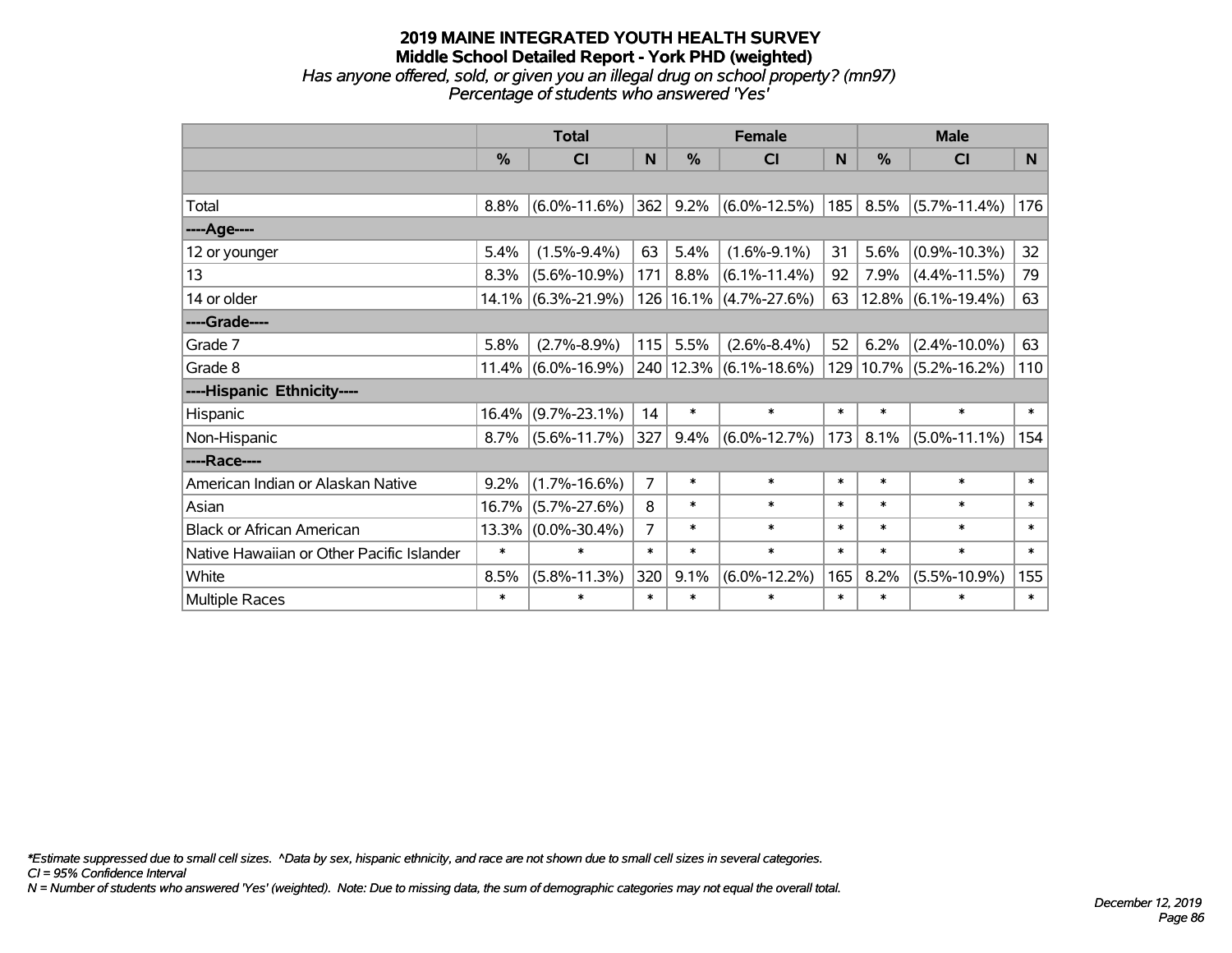#### **2019 MAINE INTEGRATED YOUTH HEALTH SURVEY Middle School Detailed Report - York PHD (weighted)** *Have you ever had sexual intercourse? (mn100) Percentage of students who answered 'Yes'*

|                                           | <b>Total</b>  |                     |        | <b>Female</b> |                       | <b>Male</b> |               |                       |        |
|-------------------------------------------|---------------|---------------------|--------|---------------|-----------------------|-------------|---------------|-----------------------|--------|
|                                           | $\frac{0}{0}$ | CI                  | N      | %             | <b>CI</b>             | N           | $\frac{0}{0}$ | <b>CI</b>             | N      |
|                                           |               |                     |        |               |                       |             |               |                       |        |
| Total                                     | 6.2%          | $(4.4\% - 7.9\%)$   | 240    | 6.2%          | $(4.0\% - 8.5\%)$     | 118         | 6.0%          | $(4.5\% - 7.5\%)$     | 117    |
| ----Age----                               |               |                     |        |               |                       |             |               |                       |        |
| 12 or younger                             | 3.8%          | $(2.1\% - 5.6\%)$   | 42     | 5.1%          | $(2.6\% - 7.6\%)$     | 28          | 2.6%          | $(0.8\% - 4.4\%)$     | 14     |
| 13                                        | 5.2%          | $(3.7\% - 6.8\%)$   | 101    | 4.8%          | $(2.6\% - 7.0\%)$     | 47          | 5.4%          | $(3.9\% - 6.9\%)$     | 51     |
| 14 or older                               | 11.1%         | $(8.5\% - 13.6\%)$  | 94     |               | $11.7\%$ (8.5%-14.9%) | 44          |               | $10.6\%$ (7.2%-13.9%) | 50     |
| ----Grade----                             |               |                     |        |               |                       |             |               |                       |        |
| Grade 7                                   | 4.1%          | $(2.6\% - 5.5\%)$   | 75     | 5.0%          | $(2.9\% - 7.1\%)$     | 44          | 3.1%          | $(1.9\% - 4.4\%)$     | 30     |
| Grade 8                                   | 8.1%          | $(5.9\% - 10.2\%)$  | 161    | 7.4%          | $(4.6\% - 10.2\%)$    | 75          | 8.6%          | $(6.5\% - 10.8\%)$    | 84     |
| ----Hispanic Ethnicity----                |               |                     |        |               |                       |             |               |                       |        |
| Hispanic                                  | 16.3%         | $(10.2\% - 22.5\%)$ | 12     | $\ast$        | $\ast$                | $\ast$      | $\ast$        | $\ast$                | $\ast$ |
| Non-Hispanic                              | 6.0%          | $(4.1\% - 7.9\%)$   | 213    | 6.1%          | $(3.7\% - 8.6\%)$     | 106         | 5.8%          | $(4.3\% - 7.3\%)$     | 105    |
| ----Race----                              |               |                     |        |               |                       |             |               |                       |        |
| American Indian or Alaskan Native         | 11.5%         | $(7.0\% - 16.1\%)$  | 8      | $\ast$        | $\ast$                | $\ast$      | $\ast$        | $\ast$                | $\ast$ |
| Asian                                     | $\ast$        | $\ast$              | $\ast$ | $\ast$        | $\ast$                | $\ast$      | $\ast$        | $\ast$                | $\ast$ |
| <b>Black or African American</b>          | $\ast$        | $\ast$              | $\ast$ | $\ast$        | $\ast$                | $\ast$      | $\ast$        | $\ast$                | $\ast$ |
| Native Hawaiian or Other Pacific Islander | $\ast$        | $\ast$              | $\ast$ | $\ast$        | $\ast$                | $\ast$      | $\ast$        | $\ast$                | $\ast$ |
| White                                     | 5.8%          | $(4.1\% - 7.5\%)$   | 204    | 5.8%          | $(3.6\% - 8.1\%)$     | 100         | 5.7%          | $(4.3\% - 7.2\%)$     | 103    |
| Multiple Races                            | 11.5%         | $(6.2\% - 16.8\%)$  | 11     | $\ast$        | $\ast$                | $\ast$      | $\ast$        | $\ast$                | $\ast$ |

*\*Estimate suppressed due to small cell sizes. ^Data by sex, hispanic ethnicity, and race are not shown due to small cell sizes in several categories.*

*CI = 95% Confidence Interval*

*N = Number of students who answered 'Yes' (weighted). Note: Due to missing data, the sum of demographic categories may not equal the overall total.*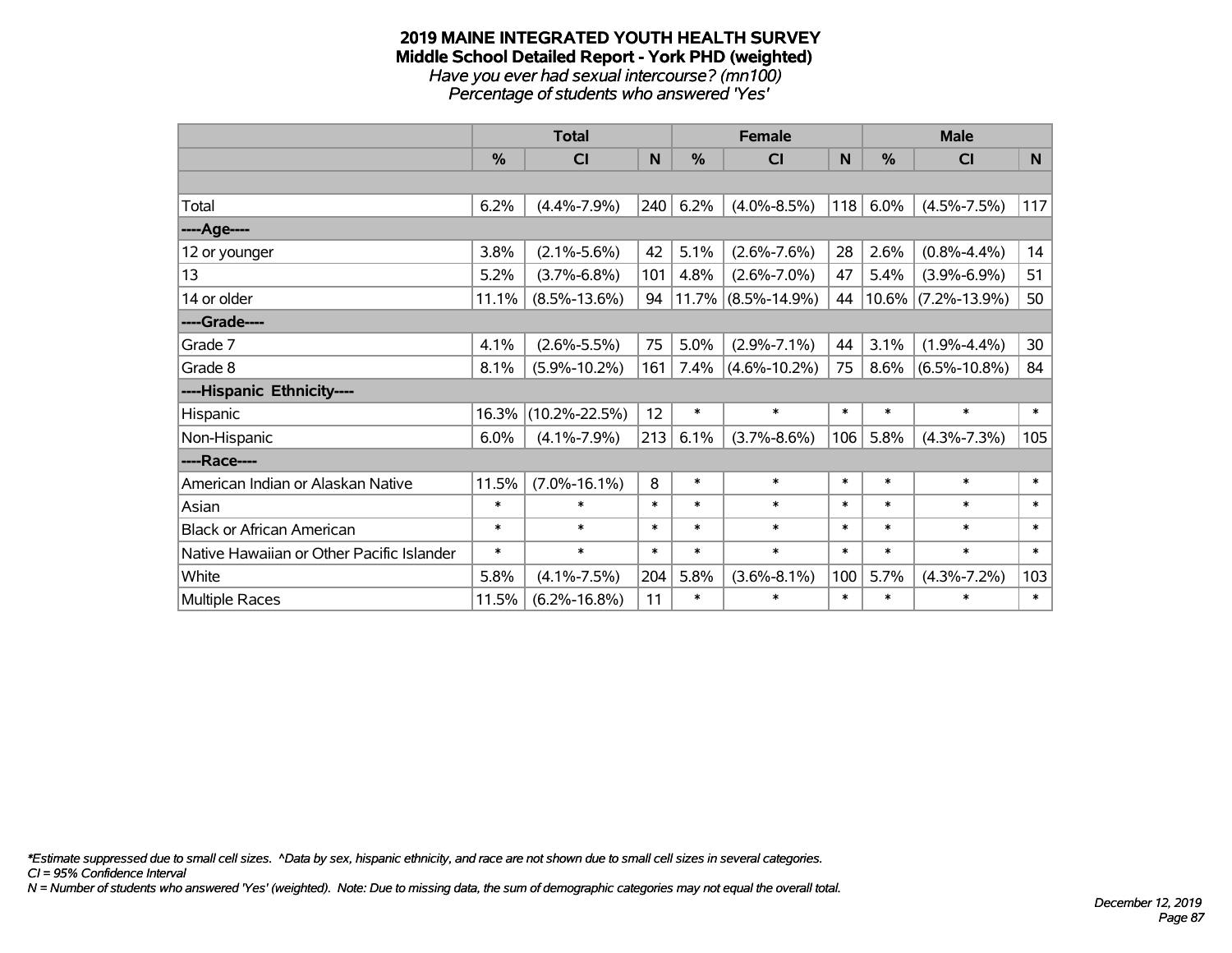*The last time you had sexual intercourse, did you or your partner use a condom? (mn101) Among students who ever had sexual intercourse, the percentage of students who answered 'Yes'*

|                                           | <b>Total</b>  |                     |        |           | <b>Female</b>            | <b>Male</b> |               |                      |        |
|-------------------------------------------|---------------|---------------------|--------|-----------|--------------------------|-------------|---------------|----------------------|--------|
|                                           | $\frac{0}{0}$ | <b>CI</b>           | N      | %         | <b>CI</b>                | N           | $\frac{0}{0}$ | <b>CI</b>            | N      |
|                                           |               |                     |        |           |                          |             |               |                      |        |
| Total                                     |               | 64.5% (53.9%-75.1%) |        |           | 122 55.2% (43.0%-67.4%)  |             | 49 72.8%      | $(59.8\% - 85.8\%)$  | 72     |
| ----Age----                               |               |                     |        |           |                          |             |               |                      |        |
| 12 or younger                             | 50.5%         | $(31.6\% - 69.4\%)$ | 18     | $\ast$    | $\ast$                   | $\ast$      | $\ast$        | $\ast$               | $\ast$ |
| 13                                        | 62.7%         | $(47.4\% - 78.1\%)$ | 54     | 65.2%     | $(50.0\% - 80.4\%)$      |             | 22 61.1%      | $(39.2\% - 83.0\%)$  | 31     |
| 14 or older                               |               | 75.8% (62.0%-89.6%) | 50     | $\ast$    | $\ast$                   | $\ast$      | $\ast$        | $\ast$               | $\ast$ |
| ----Grade----                             |               |                     |        |           |                          |             |               |                      |        |
| Grade 7                                   | 46.8%         | $(28.9\% - 64.6\%)$ | 27     | 35.7%     | $(10.7\% - 60.6\%)$      |             | 10 57.5%      | $(13.4\% - 100.0\%)$ | 17     |
| Grade 8                                   |               | 73.3% (60.2%-86.4%) | 94     |           | $ 64.5\% $ (48.8%-80.2%) |             | 39 81.1%      | $(70.8\% - 91.4\%)$  | 55     |
| ----Hispanic Ethnicity----                |               |                     |        |           |                          |             |               |                      |        |
| Hispanic                                  | $\ast$        | $\ast$              | $\ast$ | $\ast$    | $\ast$                   | $\ast$      | $\ast$        | $\ast$               | $\ast$ |
| Non-Hispanic                              |               | 66.9% (53.5%-80.3%) |        |           | 114 56.6% (39.3%-73.8%)  |             | 45 76.1%      | $(63.7\% - 88.5\%)$  | 69     |
| ----Race----                              |               |                     |        |           |                          |             |               |                      |        |
| American Indian or Alaskan Native         | $\ast$        | $\ast$              | $\ast$ | $\ast$    | $\ast$                   | $\ast$      | $\ast$        | $\ast$               | $\ast$ |
| Asian                                     | $\ast$        | $\ast$              | $\ast$ | $\ast$    | $\ast$                   | $\ast$      | $\ast$        | $\ast$               | $\ast$ |
| <b>Black or African American</b>          | $\ast$        | $\ast$              | $\ast$ | $\ast$    | $\ast$                   | $\ast$      | $\ast$        | $\ast$               | $\ast$ |
| Native Hawaiian or Other Pacific Islander | $\ast$        | $\ast$              | $\ast$ | $\ast$    | $\ast$                   | $\ast$      | $\ast$        | $\ast$               | $\ast$ |
| White                                     | 64.7%         | $(53.0\% - 76.4\%)$ |        | 104 50.2% | $(37.4\% - 63.0\%)$      |             | 35 76.0%      | $(63.4\% - 88.6\%)$  | 68     |
| Multiple Races                            | $\ast$        | $\ast$              | $\ast$ | $\ast$    | $\ast$                   | $\ast$      | $\ast$        | $\ast$               | $\ast$ |

*\*Estimate suppressed due to small cell sizes. ^Data by sex, hispanic ethnicity, and race are not shown due to small cell sizes in several categories.*

*CI = 95% Confidence Interval*

*N = Among students who ever had sexual intercourse, the number of students who answered 'Yes' (weighted). Note: Due to missing data, the sum of demographic categories may not equal the overall total.*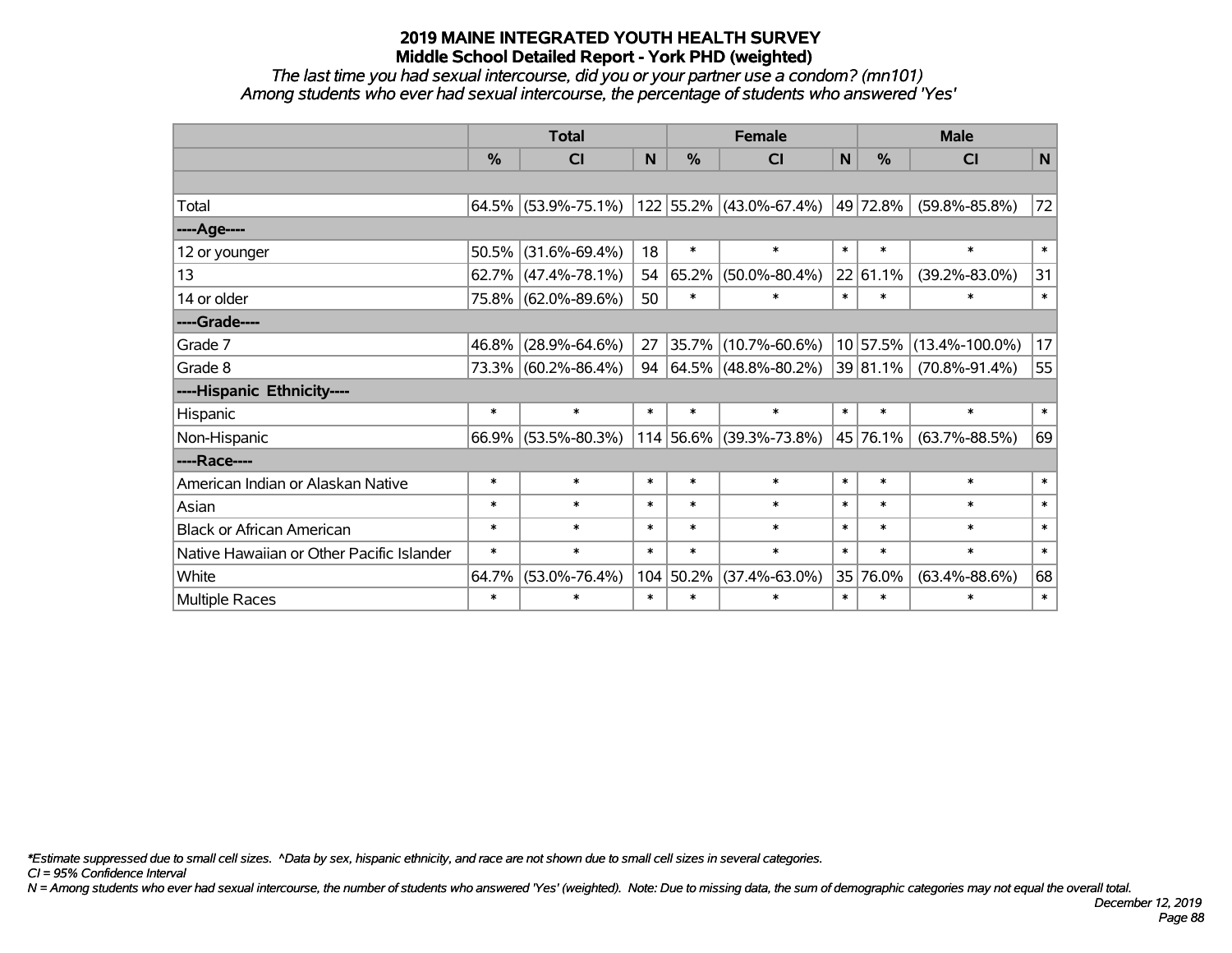*Percentage of students who drank 100% fruit juice and/or ate fruit two or more times per day during the past seven days (mnfruit)*

|                                           | <b>Total</b>  |                     |        | <b>Female</b> | <b>Male</b>               |        |               |                          |                  |
|-------------------------------------------|---------------|---------------------|--------|---------------|---------------------------|--------|---------------|--------------------------|------------------|
|                                           | $\frac{0}{0}$ | <b>CI</b>           | N      | %             | <b>CI</b>                 | N      | $\frac{0}{0}$ | <b>CI</b>                | N                |
|                                           |               |                     |        |               |                           |        |               |                          |                  |
| Total                                     |               | 37.7% (33.3%-42.0%) |        |               | 1,476 37.8% (33.9%-41.8%) |        |               | 727 37.4% (31.9%-42.9%)  | 733              |
| ----Age----                               |               |                     |        |               |                           |        |               |                          |                  |
| 12 or younger                             | 38.0%         | $(33.1\% - 42.8\%)$ | 418    | 35.5%         | $(30.6\% - 40.3\%)$       |        |               | 199 40.1% (34.7%-45.4%)  | 211              |
| 13                                        | 37.9%         | $(33.1\% - 42.8\%)$ | 740    | 39.1%         | $(33.4\% - 44.8\%)$       |        |               | 384 37.0% (31.6%-42.4%)  | 352              |
| 14 or older                               |               | 36.7% (30.7%-42.8%) | 316    |               | $ 38.3\% $ (32.8%-43.9%)  |        |               | 145 35.4% (26.3%-44.5%)  | 169              |
| ----Grade----                             |               |                     |        |               |                           |        |               |                          |                  |
| Grade 7                                   |               | 37.7% (34.0%-41.4%) | 708    | 36.3%         | $(32.5\% - 40.0\%)$       |        |               | 326 39.0% (35.0%-43.1%)  | 374              |
| Grade 8                                   |               | 37.6% (32.0%-43.1%) | 754    |               | $ 39.4\% $ (34.4%-44.3%)  |        |               | 400 35.8% (27.9%-43.6%)  | 349              |
| ----Hispanic Ethnicity----                |               |                     |        |               |                           |        |               |                          |                  |
| Hispanic                                  | 32.9%         | $(18.9\% - 46.9\%)$ | 24     | 33.3%         | $(18.2\% - 48.5\%)$       | 13     |               | $ 32.8\% $ (17.7%-47.9%) | 10 <sup>°</sup>  |
| Non-Hispanic                              |               | 37.7% (33.4%-42.0%) |        |               | 1,356 37.5% (33.6%-41.4%) |        |               | 662 37.8% (32.4%-43.2%)  | 683              |
| ----Race----                              |               |                     |        |               |                           |        |               |                          |                  |
| American Indian or Alaskan Native         | 36.1%         | $(23.9\% - 48.4\%)$ | 25     | 35.0%         | $(21.4\% - 48.6\%)$       | 13     |               | 36.1% (22.9%-49.4%)      | 12 <sub>2</sub>  |
| Asian                                     | 42.5%         | $(29.3\% - 55.6\%)$ | 19     | 36.9%         | $(21.3\% - 52.4\%)$       | 9      | $ 48.9\% $    | $(24.3\% - 73.4\%)$      | 10 <sup>°</sup>  |
| <b>Black or African American</b>          | 34.2%         | $(16.6\% - 51.7\%)$ | 16     | 32.5%         | $(9.8\% - 55.2\%)$        | 8      | $37.6\%$      | $(17.3\% - 57.8\%)$      | 8                |
| Native Hawaiian or Other Pacific Islander | $\ast$        | $\ast$              | $\ast$ | $\ast$        | $\ast$                    | $\ast$ | $\ast$        | $\ast$                   | $\ast$           |
| White                                     | 37.8%         | $(33.3\% - 42.3\%)$ | 1,344  | 38.0%         | $(34.0\% - 42.1\%)$       |        | 658 37.6%     | $(31.7\% - 43.6\%)$      | 673              |
| <b>Multiple Races</b>                     |               | 34.6% (24.4%-44.9%) | 32     |               | 35.9% (23.9%-47.9%)       |        |               | 16 32.7% (22.1%-43.3%)   | 15 <sub>15</sub> |

*\*Estimate suppressed due to small cell sizes. ^Data by sex, hispanic ethnicity, and race are not shown due to small cell sizes in several categories.*

*CI = 95% Confidence Interval*

*N = Number of students who drank 100% fruit juice and/or ate fruit two or more times per day during the past seven days (weighted). Note: Due to missing data, the sum of demographic categories may not equal the overall total.*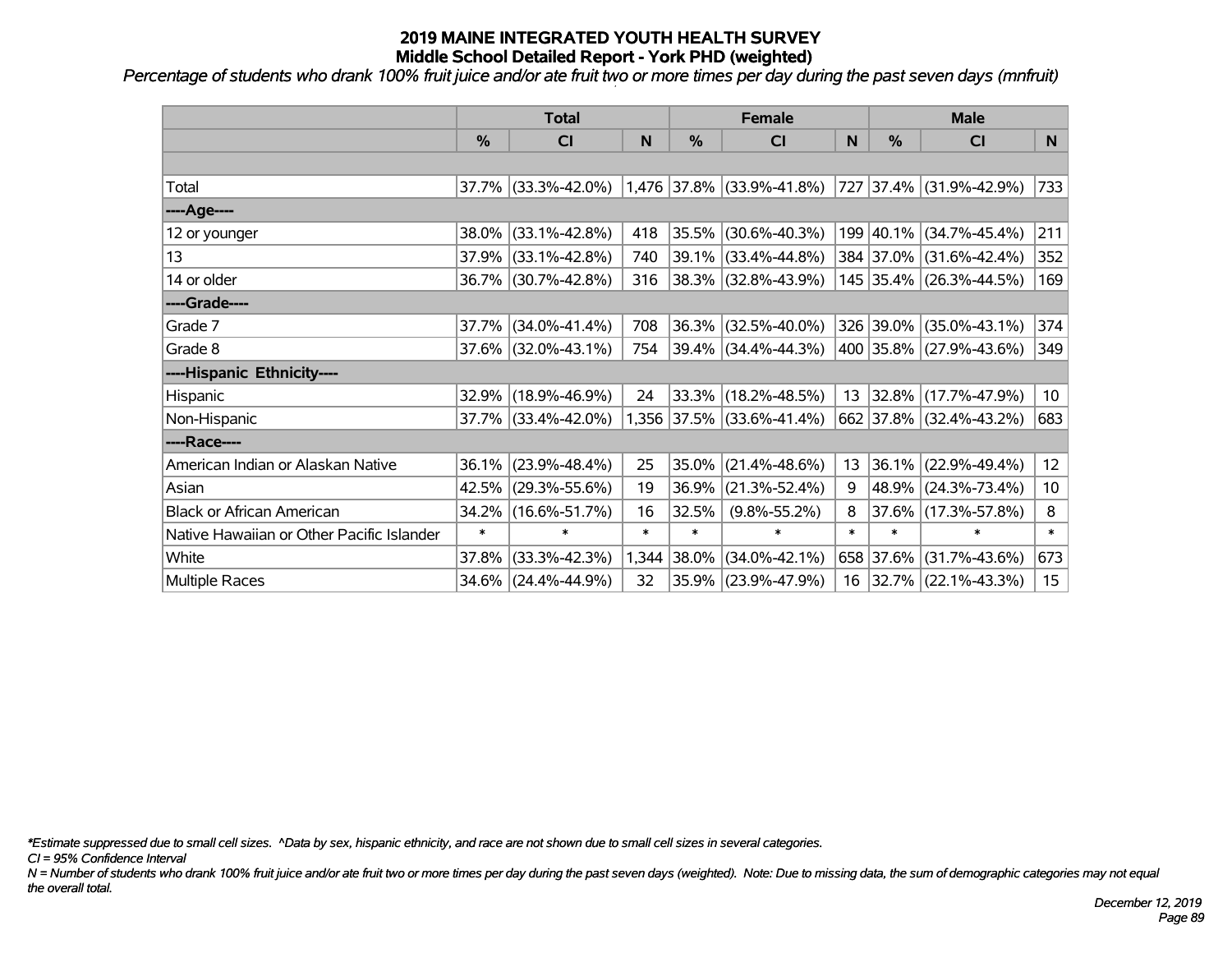*Percentage of students who drank 100% fruit juice and/or ate fruit less then 1 time per day during the past seven days (mnonefrt)*

|                                           | <b>Total</b>  |                     |        | <b>Female</b> | <b>Male</b>               |                 |               |                           |                |
|-------------------------------------------|---------------|---------------------|--------|---------------|---------------------------|-----------------|---------------|---------------------------|----------------|
|                                           | $\frac{0}{0}$ | <b>CI</b>           | N      | %             | <b>CI</b>                 | N               | $\frac{0}{0}$ | <b>CI</b>                 | N              |
|                                           |               |                     |        |               |                           |                 |               |                           |                |
| Total                                     |               | 33.8% (29.0%-38.6%) |        |               | 1,325 32.6% (27.7%-37.6%) |                 |               | $628$ 34.9% (29.7%-40.1%) | 683            |
| ----Age----                               |               |                     |        |               |                           |                 |               |                           |                |
| 12 or younger                             | 33.4%         | $(29.4\% - 37.4\%)$ | 368    | 33.1%         | $(26.8\% - 39.4\%)$       |                 | 186 33.8%     | $(29.3\% - 38.4\%)$       | 178            |
| 13                                        |               | 32.7% (27.0%-38.4%) | 638    | 31.8%         | $(26.2\% - 37.4\%)$       |                 |               | 312 33.4% (26.3%-40.4%)   | 318            |
| 14 or older                               |               | 36.8% (29.9%-43.7%) | 317    |               | $ 33.8\% $ (27.7%-40.0%)  |                 |               | 128 39.3% (31.2%-47.3%)   | 187            |
| ----Grade----                             |               |                     |        |               |                           |                 |               |                           |                |
| Grade 7                                   | 33.2%         | $(29.7\% - 36.6\%)$ | 623    | 32.5%         | $(27.7\% - 37.4\%)$       |                 | 293 33.7%     | $(29.9\% - 37.5\%)$       | 323            |
| Grade 8                                   |               | 34.5% (27.8%-41.2%) | 692    |               | $ 32.6\% $ (26.8%-38.5%)  |                 |               | 331 36.3% (28.2%-44.4%)   | 354            |
| ----Hispanic Ethnicity----                |               |                     |        |               |                           |                 |               |                           |                |
| Hispanic                                  | 35.4%         | $(25.0\% - 45.8\%)$ | 26     | 27.2%         | $(16.7\% - 37.6\%)$       | 11              | $ 43.3\% $    | $(29.6\% - 57.0\%)$       | 13             |
| Non-Hispanic                              |               | 33.4% (28.3%-38.6%) |        |               | 1,203 32.3% (27.2%-37.4%) |                 |               | 570 34.5% (28.9%-40.1%)   | 623            |
| ----Race----                              |               |                     |        |               |                           |                 |               |                           |                |
| American Indian or Alaskan Native         | 38.1%         | $(27.9\% - 48.2\%)$ | 26     | 35.2%         | $(24.8\% - 45.6\%)$       | 13              | 42.0%         | $(28.3\% - 55.7\%)$       | 13             |
| Asian                                     |               | 28.3% (14.7%-41.9%) | 13     | $\ast$        | $\ast$                    | $\ast$          | $\ast$        | $\ast$                    | $\ast$         |
| <b>Black or African American</b>          | 44.2%         | $(32.4\% - 56.0\%)$ | 21     | 51.4%         | $(32.8\% - 70.0\%)$       | 12 <sub>2</sub> | 32.3%         | $(22.9\% - 41.7\%)$       | $\overline{7}$ |
| Native Hawaiian or Other Pacific Islander | $\ast$        | $\ast$              | $\ast$ | $\ast$        | $\ast$                    | $\ast$          | $\ast$        | $\ast$                    | $\ast$         |
| White                                     | 33.4%         | $(28.4\% - 38.4\%)$ | 1,188  | 32.4%         | $(26.8\% - 37.9\%)$       | 561             | $ 34.4\% $    | $(29.1\% - 39.7\%)$       | 616            |
| Multiple Races                            |               | 38.8% (30.5%-47.2%) | 36     |               | 30.7% (21.0%-40.4%)       | 14              |               | $ 47.1\% $ (33.5%-60.8%)  | 22             |

*\*Estimate suppressed due to small cell sizes. ^Data by sex, hispanic ethnicity, and race are not shown due to small cell sizes in several categories.*

*CI = 95% Confidence Interval*

*N = Number of students who drank 100% fruit juice and/or ate fruit less then 1 time per day during the past seven days (weighted). Note: Due to missing data, the sum of demographic categories may not equal the overall total.*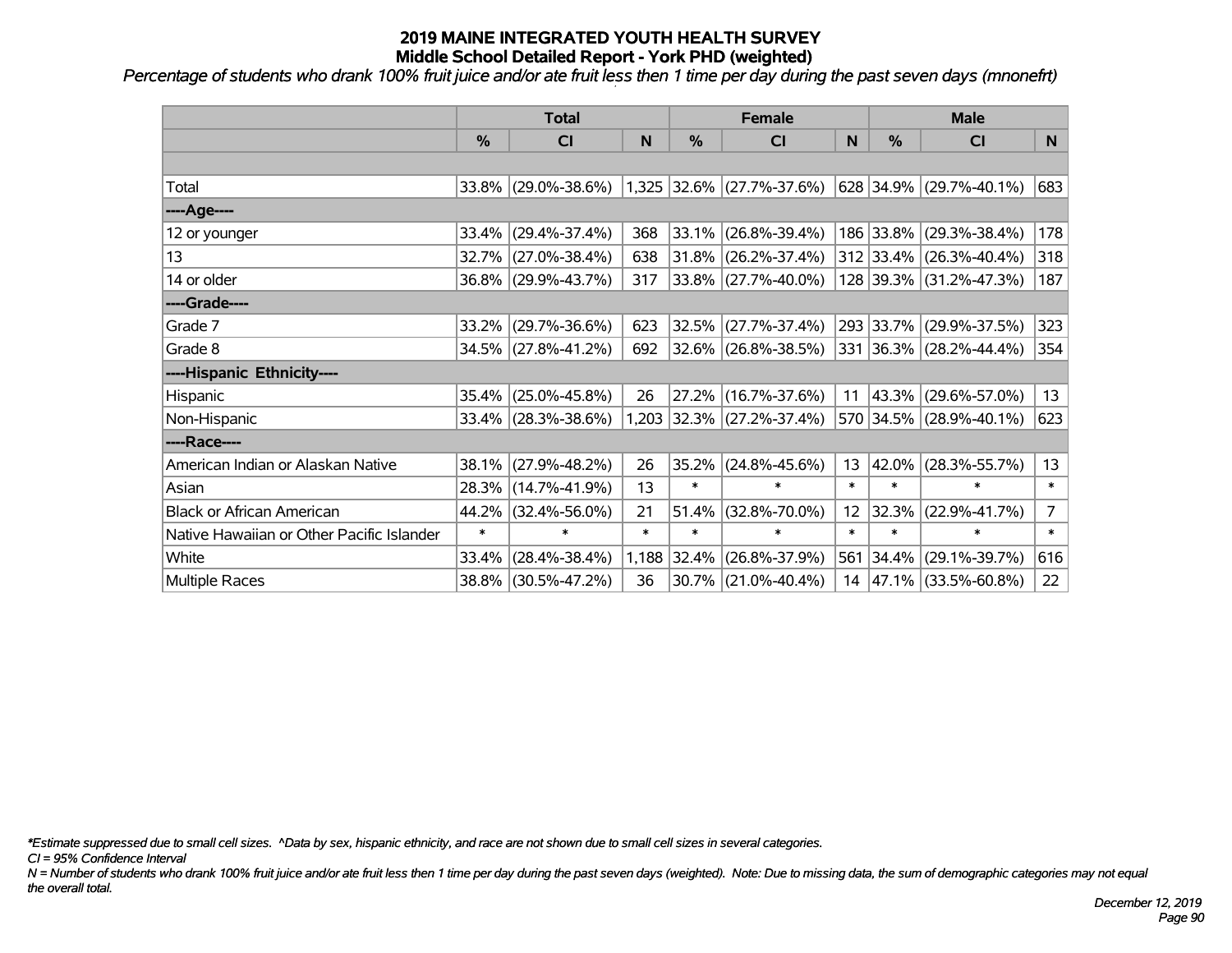*Percentage of students who ate vegetables three or more times per day during the past seven days (mnveg)*

|                                           | <b>Total</b>  |                        |                 | <b>Female</b> | <b>Male</b>                 |        |        |                             |        |
|-------------------------------------------|---------------|------------------------|-----------------|---------------|-----------------------------|--------|--------|-----------------------------|--------|
|                                           | $\frac{0}{0}$ | CI                     | N.              | $\frac{9}{6}$ | <b>CI</b>                   | N      | %      | <b>CI</b>                   | N.     |
|                                           |               |                        |                 |               |                             |        |        |                             |        |
| Total                                     |               | 14.9% (13.3%-16.6%)    |                 |               | 591 15.2% (13.0%-17.3%)     |        |        | 294 14.6% (12.8%-16.5%)     | 289    |
| ----Age----                               |               |                        |                 |               |                             |        |        |                             |        |
| 12 or younger                             |               | $16.1\%$ (13.3%-18.8%) |                 |               | 179 15.9% (13.3%-18.5%)     | 89     | 16.0%  | $(11.4\% - 20.6\%)$         | 86     |
| 13                                        |               | $13.4\%$ (11.2%-15.6%) |                 | 264 13.6%     | $(9.8\% - 17.5\%)$          | 135    |        | $13.3\%$ (11.9%-14.7%)      | 127    |
| 14 or older                               |               | 16.9% (14.8%-18.9%)    |                 |               | 146   18.1%   (15.3%-20.9%) | 70 l   |        | 15.7% (10.5%-20.9%)         | 74     |
| ----Grade----                             |               |                        |                 |               |                             |        |        |                             |        |
| Grade 7                                   |               | $15.2\%$ (13.4%-17.1%) |                 |               | 290 15.3% (12.1%-18.5%)     | 139    | 15.0%  | $(13.1\% - 16.9\%)$         | 146    |
| Grade 8                                   |               | $14.5\%$ (13.0%-16.1%) |                 |               | 293 15.0% (12.8%-17.2%)     |        |        | 154   14.0%   (10.8%-17.2%) | 136    |
| ----Hispanic Ethnicity----                |               |                        |                 |               |                             |        |        |                             |        |
| Hispanic                                  | 13.4%         | $(5.3\% - 21.4\%)$     | 10 <sup>°</sup> | $\ast$        | $\ast$                      | $\ast$ | $\ast$ | $\ast$                      | $\ast$ |
| Non-Hispanic                              |               | 15.1% (13.5%-16.7%)    |                 |               | 546 15.0% (12.9%-17.1%)     | 267    |        | 15.1% (13.2%-17.0%)         | 274    |
| ----Race----                              |               |                        |                 |               |                             |        |        |                             |        |
| American Indian or Alaskan Native         | 16.8%         | $(8.5\% - 25.2\%)$     | 12              | $\ast$        | $\ast$                      | $\ast$ | $\ast$ | $\ast$                      | $\ast$ |
| Asian                                     | 16.8%         | $(6.8\% - 26.8\%)$     | 8               | $\ast$        | $\ast$                      | $\ast$ | $\ast$ | $\ast$                      | $\ast$ |
| <b>Black or African American</b>          | $\ast$        | $\ast$                 | $\ast$          | $\ast$        | $\ast$                      | $\ast$ | $\ast$ | $\ast$                      | $\ast$ |
| Native Hawaiian or Other Pacific Islander | $\ast$        | $\ast$                 | $\ast$          | $\ast$        | $\ast$                      | $\ast$ | $\ast$ | $\ast$                      | $\ast$ |
| White                                     | 15.0%         | $(13.3\% - 16.8\%)$    |                 | 540 15.2%     | $(12.8\% - 17.6\%)$         | 266    | 14.9%  | $(12.7\% - 17.1\%)$         | 268    |
| Multiple Races                            | 8.4%          | $(3.9\% - 12.8\%)$     | 8               | $\ast$        | $\ast$                      | $\ast$ | $\ast$ | *                           | $\ast$ |

*\*Estimate suppressed due to small cell sizes. ^Data by sex, hispanic ethnicity, and race are not shown due to small cell sizes in several categories.*

*CI = 95% Confidence Interval*

*N = Number of students who ate vegetables three or more times per day during the past seven days (weighted). Note: Due to missing data, the sum of demographic categories may not equal the overall total.*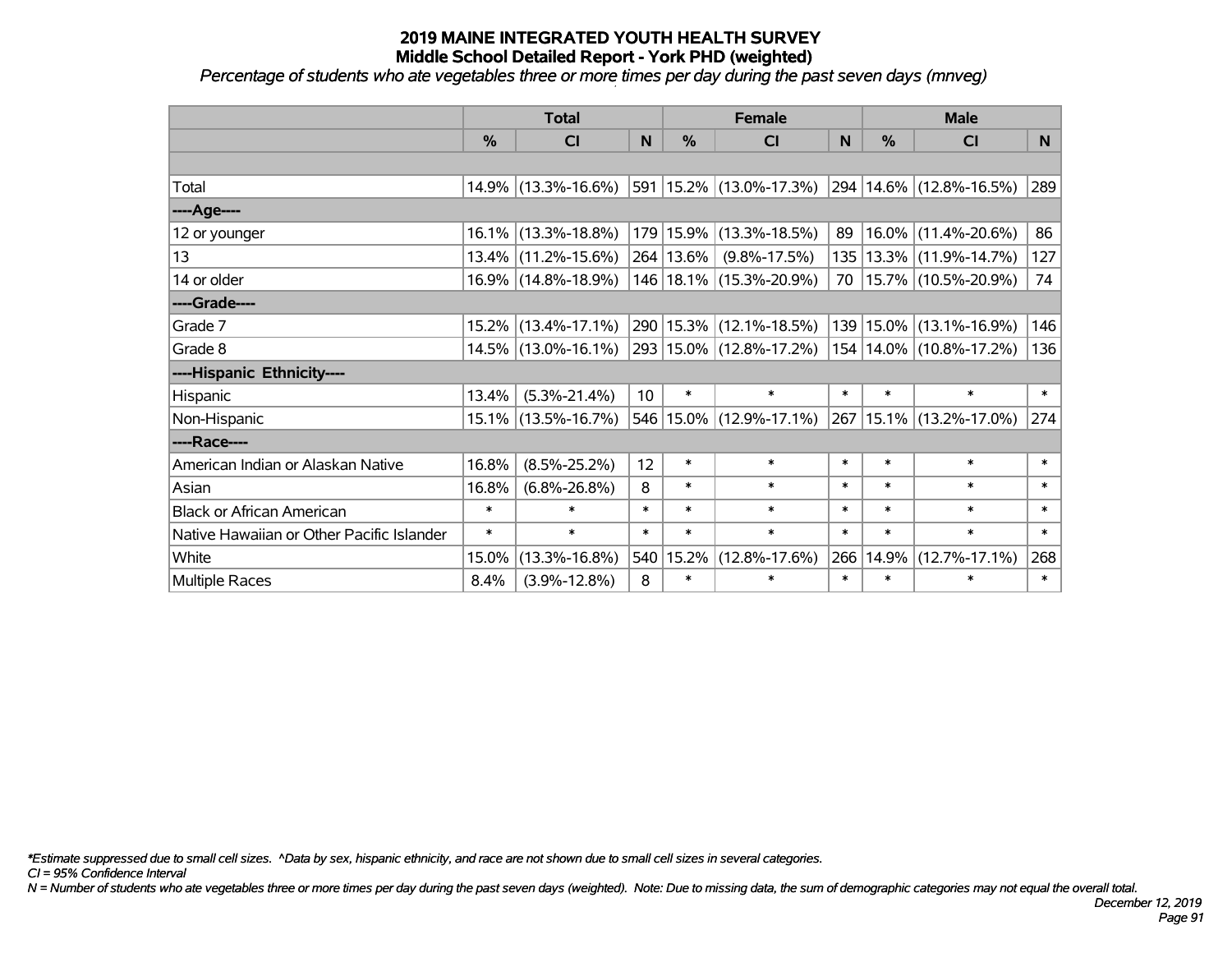*Percentage of students who ate vegetables less than 1 time per day during the past seven days (mnoneveg)*

|                                           | <b>Total</b> |                       |        | <b>Female</b> |                                                    | <b>Male</b> |               |                              |        |
|-------------------------------------------|--------------|-----------------------|--------|---------------|----------------------------------------------------|-------------|---------------|------------------------------|--------|
|                                           | %            | <b>CI</b>             | N      | $\frac{0}{0}$ | <b>CI</b>                                          | N           | $\frac{0}{0}$ | <b>CI</b>                    | N      |
|                                           |              |                       |        |               |                                                    |             |               |                              |        |
| Total                                     | 51.6%        | $(46.4\% - 56.8\%)$   |        |               | $\vert 2,043 \vert 49.6\% \vert (43.4\% - 55.9\%)$ |             |               | $ 964 53.5\% $ (49.2%-57.9%) | 1,056  |
| ----Age----                               |              |                       |        |               |                                                    |             |               |                              |        |
| 12 or younger                             | 52.5%        | $(47.2\% - 57.8\%)$   | 584    |               | $51.4\%$ (45.5%-57.3%)                             |             |               | 289 54.4% (47.6%-61.2%)      | 291    |
| 13                                        | 51.8%        | $(46.4\% - 57.3\%)$   | 1,022  |               | 50.0% (43.0%-56.9%)                                |             |               | 495 53.1% (48.0%-58.2%)      | 509    |
| 14 or older                               | 49.9%        | $ (43.0\% - 56.9\%) $ | 432    |               | $ 46.0\% $ (39.1%-53.0%)                           |             |               | 178 53.5% (45.9%-61.1%)      | 253    |
| ----Grade----                             |              |                       |        |               |                                                    |             |               |                              |        |
| Grade 7                                   | 52.7%        | $(47.4\% - 58.0\%)$   |        |               | $1,002$ 51.9% (45.6%-58.2%)                        |             |               | 470 53.3% (47.8%-58.7%)      | 519    |
| Grade 8                                   |              | 50.7% (44.9%-56.5%)   |        |               | $1,021$ 47.4% (41.0%-53.8%)                        |             |               | $ 487 54.1\% $ (48.5%-59.6%) | 526    |
| ----Hispanic Ethnicity----                |              |                       |        |               |                                                    |             |               |                              |        |
| <b>Hispanic</b>                           | 59.7%        | $(45.9\% - 73.5\%)$   | 45     | 59.2%         | $(45.3\% - 73.1\%)$                                | 24          |               | $ 62.6\% $ (47.8%-77.4%)     | 19     |
| Non-Hispanic                              | 50.9%        | $(45.8\% - 55.9\%)$   |        |               | 1,844 49.0% (42.7%-55.3%)                          |             |               | 872 52.7% (48.7%-56.8%)      | 957    |
| ----Race----                              |              |                       |        |               |                                                    |             |               |                              |        |
| American Indian or Alaskan Native         | 59.9%        | $(50.1\% - 69.7\%)$   | 42     |               | $56.1\%$ (45.4%-66.7%)                             | 19          |               | 64.8% (49.6%-79.9%)          | 22     |
| Asian                                     | 48.7%        | $(34.9\% - 62.6\%)$   | 22     |               | 46.8% (34.1%-59.4%)                                | 11          |               | 50.8% (26.0%-75.7%)          | 11     |
| <b>Black or African American</b>          | 66.1%        | $(46.6\% - 85.7\%)$   | 31     |               | $64.7\%$ (47.1%-82.3%)                             | 16          |               | $68.6\%$ (42.4%-94.9%)       | 14     |
| Native Hawaiian or Other Pacific Islander | $\ast$       | $\ast$                | $\ast$ | $\ast$        | $\ast$                                             | $\ast$      | $\ast$        | $\ast$                       | $\ast$ |
| White                                     | 51.3%        | $(46.1\% - 56.5\%)$   | 1,840  | 49.4%         | $(43.2\% - 55.5\%)$                                |             | 863 53.1%     | $(48.7\% - 57.6\%)$          | 958    |
| <b>Multiple Races</b>                     | 56.8%        | $(47.1\% - 66.5\%)$   | 53     |               | $52.8\%$ (42.4%-63.2%)                             |             |               | 24 61.3% (46.3%-76.3%)       | 29     |

*\*Estimate suppressed due to small cell sizes. ^Data by sex, hispanic ethnicity, and race are not shown due to small cell sizes in several categories.*

*CI = 95% Confidence Interval*

*N = Number of students who ate vegetables less than 1 time per day during the past seven days (weighted). Note: Due to missing data, the sum of demographic categories may not equal the overall total.*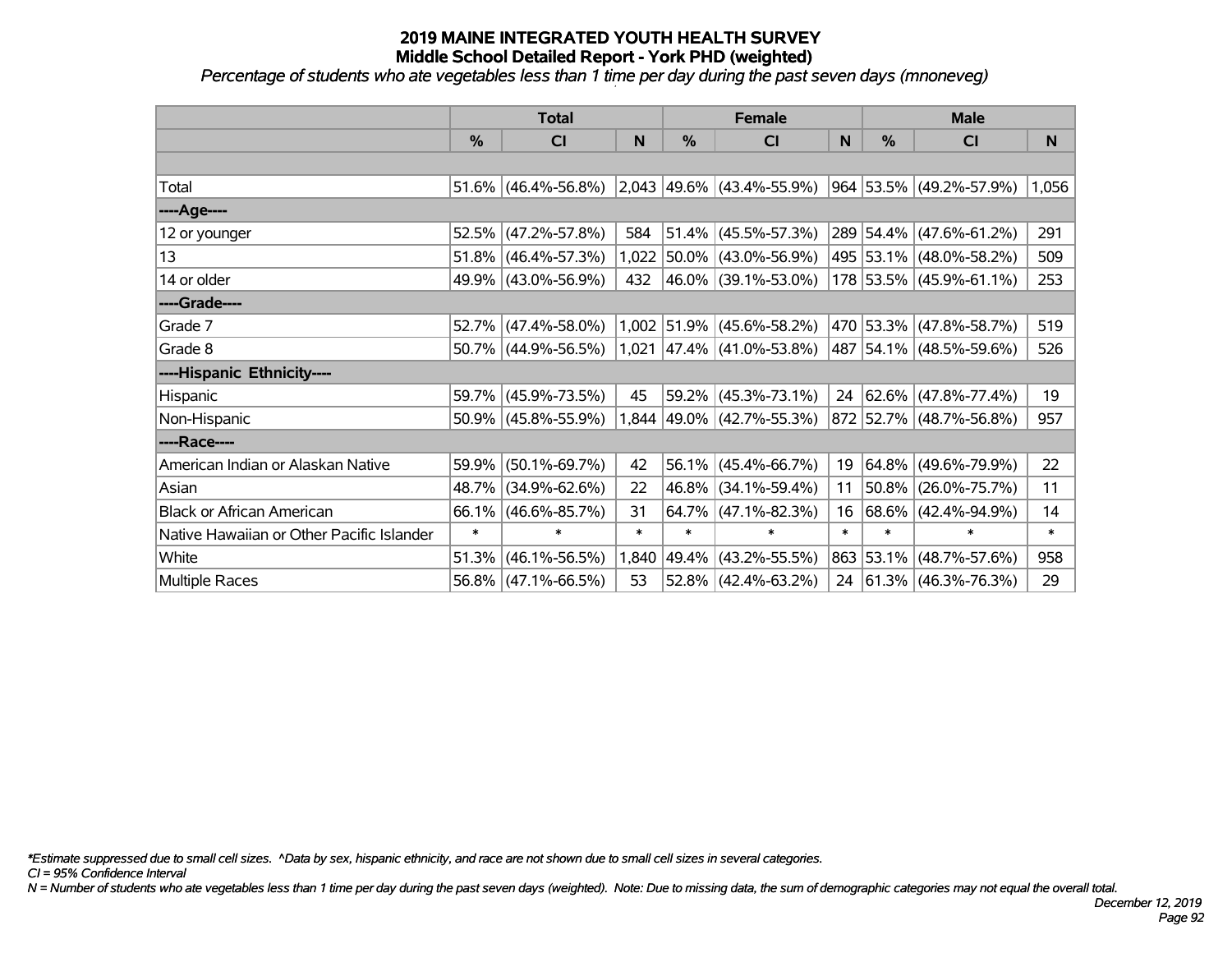*Percentage of students who drank 100% fruit juice, ate fruit and/or ate vegetables five or more times per day during the past seven days (mnfrvg)*

|                                           | <b>Total</b>  |                     |        | <b>Female</b> | <b>Male</b>             |        |           |                            |                |
|-------------------------------------------|---------------|---------------------|--------|---------------|-------------------------|--------|-----------|----------------------------|----------------|
|                                           | $\frac{0}{0}$ | <b>CI</b>           | N      | $\frac{0}{0}$ | <b>CI</b>               | N      | %         | <b>CI</b>                  | N              |
|                                           |               |                     |        |               |                         |        |           |                            |                |
| Total                                     |               | 21.3% (18.8%-23.7%) |        |               | 828 21.8% (19.1%-24.5%) |        |           | 417 20.5% (17.7%-23.4%)    | 399            |
| ----Age----                               |               |                     |        |               |                         |        |           |                            |                |
| 12 or younger                             |               | 20.8% (17.0%-24.6%) |        |               | 227 20.7% (16.9%-24.4%) |        |           | 115 20.6% (15.9%-25.4%)    | 108            |
| 13                                        |               | 21.4% (18.9%-23.8%) |        |               | 415 21.9% (17.7%-26.2%) |        |           | 215 20.9% (18.9%-22.9%)    | 198            |
| 14 or older                               |               | 21.6% (17.3%-25.8%) |        |               | 183 23.2% (19.9%-26.5%) |        |           | 88   19.7%   (13.1%-26.2%) | 92             |
| ----Grade----                             |               |                     |        |               |                         |        |           |                            |                |
| Grade 7                                   |               | 21.3% (18.9%-23.8%) |        |               | 398 21.0% (17.3%-24.7%) |        |           | 188 21.7% (18.8%-24.5%)    | 207            |
| Grade 8                                   |               | 21.1% (18.2%-23.9%) |        |               | 419 22.5% (19.3%-25.6%) |        |           | 228 19.2% (14.5%-23.9%)    | 185            |
| ----Hispanic Ethnicity----                |               |                     |        |               |                         |        |           |                            |                |
| Hispanic                                  |               | 21.5% (11.8%-31.2%) | 15     | $\ast$        | $\ast$                  | $\ast$ | $\ast$    | $\ast$                     | $\ast$         |
| Non-Hispanic                              |               | 21.2% (18.8%-23.5%) |        |               | 757 21.4% (18.7%-24.0%) |        |           | 376 20.9% (18.2%-23.5%)    | 374            |
| ----Race----                              |               |                     |        |               |                         |        |           |                            |                |
| American Indian or Alaskan Native         |               | 24.8% (14.4%-35.2%) | 16     |               | 26.8% (16.4%-37.1%)     | 9      | 21.2%     | $(4.9\% - 37.5\%)$         | $\overline{7}$ |
| Asian                                     | 20.9%         | $(5.7\% - 36.0\%)$  | 9      | $\ast$        | $\ast$                  | $\ast$ | $\ast$    | $\ast$                     | $\ast$         |
| <b>Black or African American</b>          | 21.7%         | $(7.5\% - 35.9\%)$  | 10     | $\ast$        | $\ast$                  | $\ast$ | $\ast$    | $\ast$                     | $\ast$         |
| Native Hawaiian or Other Pacific Islander | $\ast$        | $\ast$              | $\ast$ | $\ast$        | $\ast$                  | $\ast$ | $\ast$    | $\ast$                     | $\ast$         |
| White                                     | 21.3%         | $(18.6\% - 23.9\%)$ |        | 752 21.8%     | $(18.8\% - 24.8\%)$     |        | 377 20.7% | $(17.4\% - 23.9\%)$        | 367            |
| Multiple Races                            |               | 21.1% (14.6%-27.6%) |        |               | 19 23.1% (14.1%-32.2%)  |        |           | $10 18.3\% $ (9.4%-27.2%)  | 9              |

*\*Estimate suppressed due to small cell sizes. ^Data by sex, hispanic ethnicity, and race are not shown due to small cell sizes in several categories.*

*CI = 95% Confidence Interval*

*N = Number of students who drank 100% fruit juice, ate fruit and/or ate vegetables five or more times per day during the past seven days (weighted). Note: Due to missing data, the sum of demographic categories may not equal the overall total.*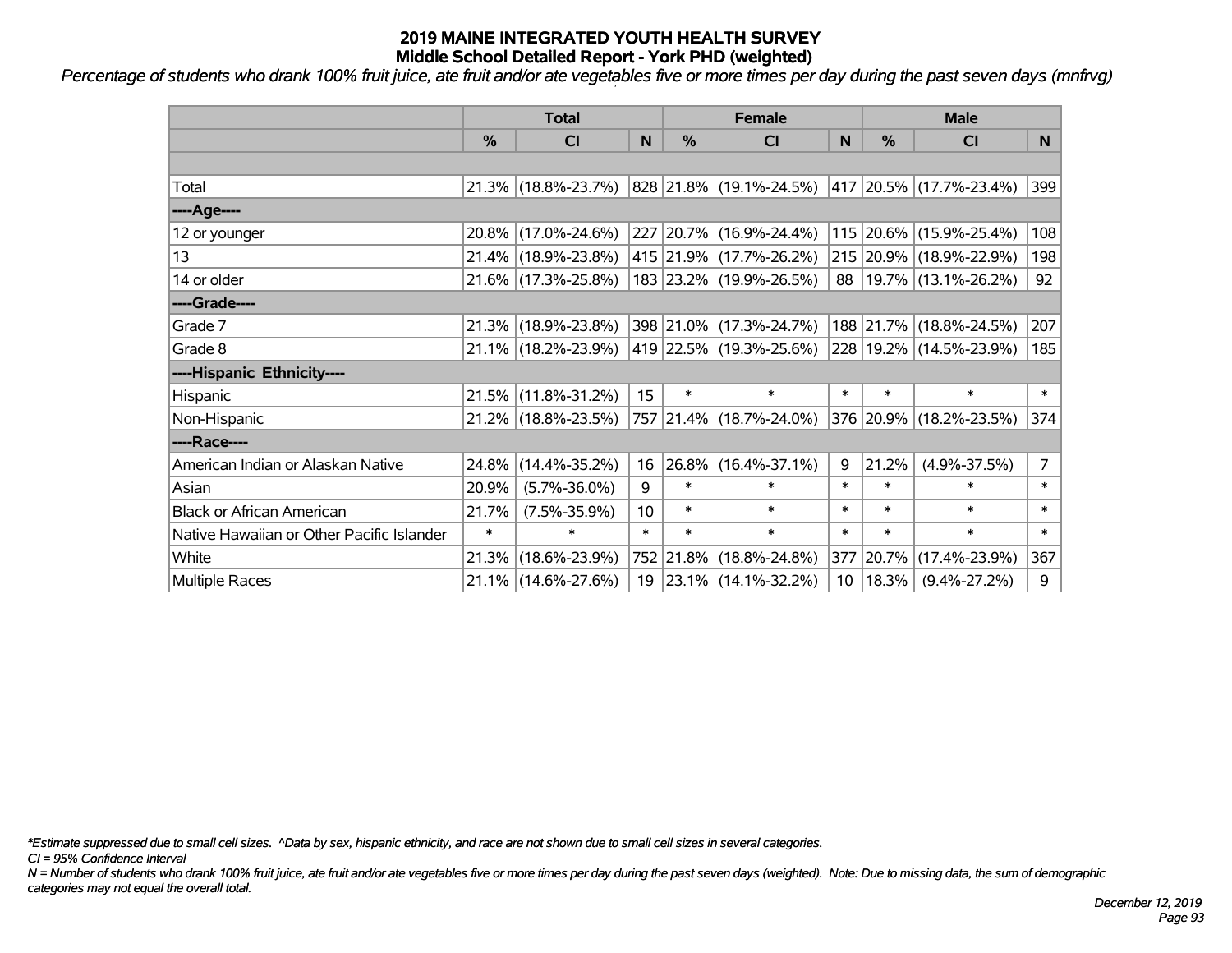*During the past 7 days, how many times did you drink a can, bottle, or glass of soda, sports drink, energy drink, or other sugar-sweetened beverage such as Gatorade, Red Bull, lemonade, sweetened tea or coffee drinks, flavored milk, Snapple, or Sunny D? (Do not count diet soda, other diet drinks, or 100% fruit juice.) (mn159a)*

*Percentage of students who answered at least one time per day in the past week*

|                                           | <b>Total</b>  |                     |        | <b>Female</b> | <b>Male</b>                                                       |        |               |                         |                 |
|-------------------------------------------|---------------|---------------------|--------|---------------|-------------------------------------------------------------------|--------|---------------|-------------------------|-----------------|
|                                           | $\frac{0}{0}$ | <b>CI</b>           | N      | %             | <b>CI</b>                                                         | N      | $\frac{0}{0}$ | <b>CI</b>               | N.              |
|                                           |               |                     |        |               |                                                                   |        |               |                         |                 |
| Total                                     |               | 17.7% (14.9%-20.4%) |        |               | $\vert$ 690   14.3%   (11.1%-17.5%)   274   21.0%   (18.1%-23.8%) |        |               |                         | 409             |
| ----Age----                               |               |                     |        |               |                                                                   |        |               |                         |                 |
| 12 or younger                             | 15.0%         | $(13.1\% - 16.8\%)$ |        | 163 11.4%     | $(9.7\% - 13.1\%)$                                                | 63     | $19.1\%$      | $(15.4\% - 22.8\%)$     | 100             |
| 13                                        |               | 17.2% (14.2%-20.2%) |        | 334 12.5%     | $(8.9\% - 16.1\%)$                                                |        |               | 123 21.8% (18.3%-25.3%) | 206             |
| 14 or older                               |               | 22.2% (16.4%-28.0%) |        |               | 191 23.2% (16.1%-30.4%)                                           |        |               | 88 21.3% (14.3%-28.2%)  | 101             |
| ----Grade----                             |               |                     |        |               |                                                                   |        |               |                         |                 |
| Grade 7                                   |               | 15.8% (14.0%-17.6%) |        | 294 11.2%     | $(9.3\% - 13.2\%)$                                                |        |               | 100 20.2% (17.1%-23.2%) | 192             |
| Grade 8                                   |               | 19.4% (15.4%-23.4%) |        |               | 389 17.1% (12.3%-21.9%)                                           |        |               | 173 21.7% (16.9%-26.4%) | 210             |
| ----Hispanic Ethnicity----                |               |                     |        |               |                                                                   |        |               |                         |                 |
| Hispanic                                  | $23.3\%$      | $(16.2\% - 30.5\%)$ | 17     | 17.9%         | $(8.4\% - 27.3\%)$                                                | 7      | 31.2%         | $(17.0\% - 45.3\%)$     | 10 <sup>°</sup> |
| Non-Hispanic                              |               | 17.2% (14.2%-20.1%) |        |               | $614 14.0\%  (10.6\% - 17.5\%)$                                   |        |               | 247 20.2% (16.8%-23.6%) | 363             |
| ----Race----                              |               |                     |        |               |                                                                   |        |               |                         |                 |
| American Indian or Alaskan Native         | 27.4%         | $(19.3\% - 35.4\%)$ | 19     | 20.4%         | $(2.8\% - 38.1\%)$                                                | 7      | 35.1%         | $(25.9\% - 44.3\%)$     | 12 <sup>2</sup> |
| Asian                                     | 17.4%         | $(9.0\% - 25.8\%)$  | 8      | $\ast$        | $\ast$                                                            | $\ast$ | $\ast$        | *                       | $\ast$          |
| <b>Black or African American</b>          | 21.6%         | $(7.6\% - 35.5\%)$  | 10     | $\ast$        | $\ast$                                                            | $\ast$ | $\ast$        | $\ast$                  | $\ast$          |
| Native Hawaiian or Other Pacific Islander | $\ast$        | $\ast$              | $\ast$ | $\ast$        | $\ast$                                                            | $\ast$ | $\ast$        | $\ast$                  | $\ast$          |
| White                                     | 17.4%         | $(14.5\% - 20.2\%)$ |        | 614 14.1%     | $(10.9\% - 17.3\%)$                                               | 243    | 20.5%         | $(17.4\% - 23.6\%)$     | 364             |
| <b>Multiple Races</b>                     |               | 16.2% (10.7%-21.6%) |        | 15   13.5%    | $(8.0\% - 19.0\%)$                                                | 6      | 17.8%         | $(5.8\% - 29.7\%)$      | 8               |

*\*Estimate suppressed due to small cell sizes. ^Data by sex, hispanic ethnicity, and race are not shown due to small cell sizes in several categories.*

*CI = 95% Confidence Interval*

*N = Number of students who answered at least one time per day in the past week (weighted). Note: Due to missing data, the sum of demographic categories may not equal the overall total.*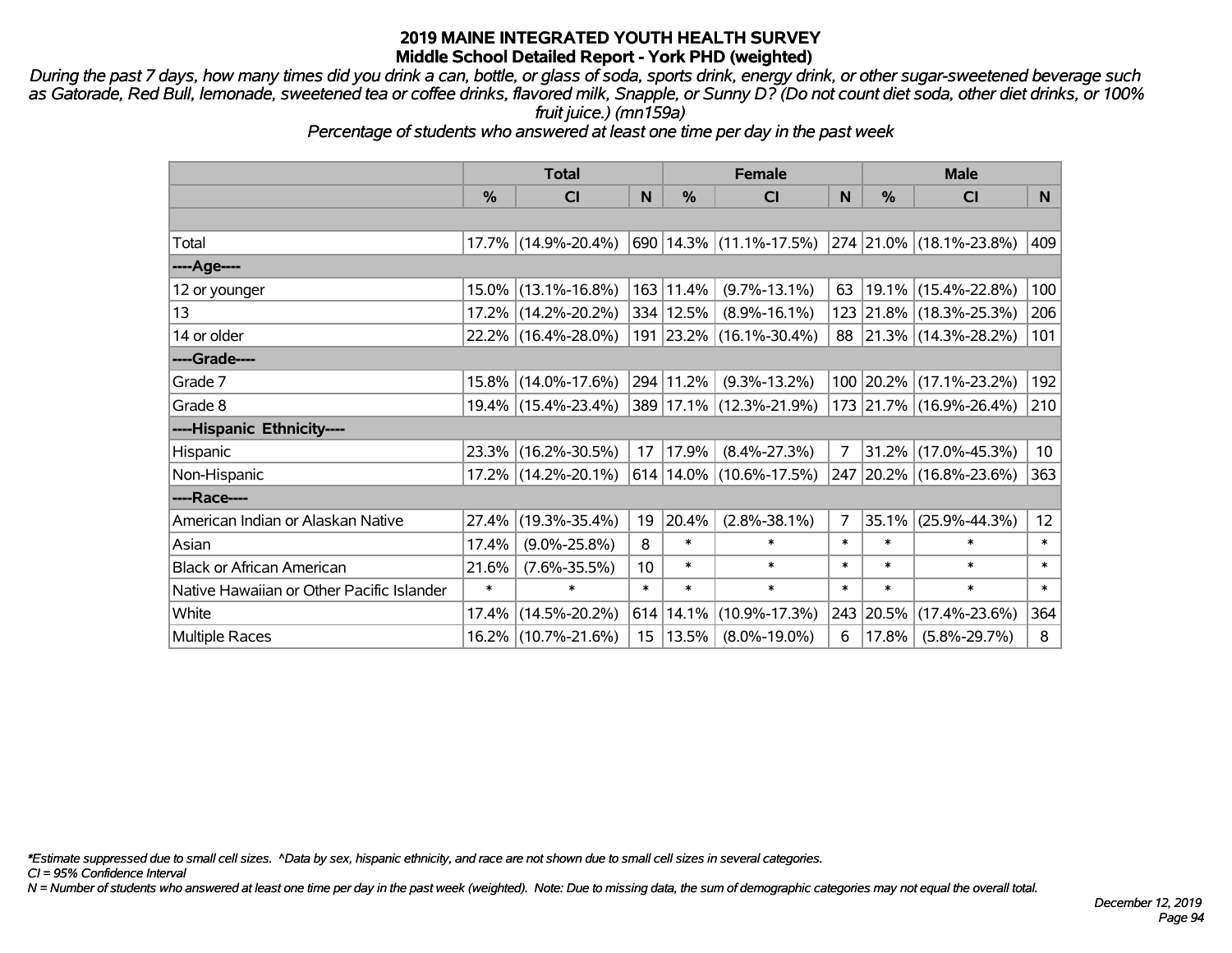*During the past 7 days, on how many days did you eat dinner at home with at least one of your parents or guardians? (mn185b) Percentage of students who answered at least 5 days*

|                                           | <b>Total</b> |                                               |        | <b>Female</b> |                             | <b>Male</b> |               |                           |        |
|-------------------------------------------|--------------|-----------------------------------------------|--------|---------------|-----------------------------|-------------|---------------|---------------------------|--------|
|                                           | $\%$         | CI                                            | N      | $\%$          | <b>CI</b>                   | N           | $\frac{0}{0}$ | CI                        | N      |
|                                           |              |                                               |        |               |                             |             |               |                           |        |
| Total                                     |              | 79.0% (75.7%-82.4%) 3,183 77.4% (72.8%-82.1%) |        |               |                             |             |               | 1,532 80.9% (77.3%-84.5%) | 1,628  |
| ----Age----                               |              |                                               |        |               |                             |             |               |                           |        |
| 12 or younger                             | 82.4%        | $(77.8\% - 87.1\%)$                           | 926    | $ 81.8\% $    | $(76.4\% - 87.3\%)$         | 456         | 83.5%         | $(78.0\% - 88.9\%)$       | 464    |
| 13                                        |              | 79.1% (75.6%-82.5%)                           |        |               | 1,590 75.9% (69.2%-82.5%)   | 782         | $82.6\%$      | $(78.7\% - 86.4\%)$       | 798    |
| 14 or older                               |              | 74.6% (69.7%-79.6%)                           | 662    |               | 75.0% (69.3%-80.7%)         | 291         |               | 74.9% (68.2%-81.6%)       | 365    |
| ----Grade----                             |              |                                               |        |               |                             |             |               |                           |        |
| Grade 7                                   | 82.4%        | $(78.5\% - 86.2\%)$                           |        | 1,589 81.8%   | $(77.7\% - 85.8\%)$         | 760         | 83.1%         | $(78.3\% - 87.8\%)$       | 817    |
| Grade 8                                   |              | 75.8% (71.4%-80.1%)                           |        |               | $1,572$ 73.5% (66.6%-80.4%) | 766         |               | 78.7% (75.0%-82.4%)       | 800    |
| ----Hispanic Ethnicity----                |              |                                               |        |               |                             |             |               |                           |        |
| Hispanic                                  | 71.2%        | $(63.5\% - 79.0\%)$                           | 58     | 66.5%         | $(53.6\% - 79.4\%)$         | 31          | $ 80.4\% $    | $(68.4\% - 92.4\%)$       | 26     |
| Non-Hispanic                              |              | 79.0% (75.4%-82.5%)                           |        |               | 2,934 77.0% (72.3%-81.7%)   |             |               | 1,403 81.0% (77.3%-84.7%) | 1,509  |
| ----Race----                              |              |                                               |        |               |                             |             |               |                           |        |
| American Indian or Alaskan Native         | 71.7%        | $(55.0\% - 88.3\%)$                           | 51     | 72.3%         | $(54.1\% - 90.5\%)$         | 25          | 70.3%         | $(48.0\% - 92.5\%)$       | 25     |
| Asian                                     | 69.3%        | $(57.3\% - 81.2\%)$                           | 37     | $\ast$        | $\ast$                      | $\ast$      | $\ast$        | $\ast$                    | $\ast$ |
| <b>Black or African American</b>          | 68.8%        | $(56.9\% - 80.8\%)$                           | 36     | 70.8%         | $(57.6\% - 84.1\%)$         | 19          | 68.5%         | $(49.0\% - 88.1\%)$       | 16     |
| Native Hawaiian or Other Pacific Islander | $\ast$       | $\ast$                                        | $\ast$ | $\ast$        | $\ast$                      | $\ast$      | $\ast$        | $\ast$                    | $\ast$ |
| White                                     | 79.3%        | $(75.9\% - 82.8\%)$                           | 2,914  | 77.7%         | $(72.9\% - 82.4\%)$         | 1,394       | $ 81.2\% $    | $(77.8\% - 84.7\%)$       | 1,500  |
| <b>Multiple Races</b>                     |              | 84.5% (77.2%-91.8%)                           | 73     | $\ast$        | $\ast$                      | $\ast$      | $\ast$        | $\ast$                    | $\ast$ |

*\*Estimate suppressed due to small cell sizes. ^Data by sex, hispanic ethnicity, and race are not shown due to small cell sizes in several categories.*

*CI = 95% Confidence Interval*

*N = Number of students who answered at least 5 days (weighted). Note: Due to missing data, the sum of demographic categories may not equal the overall total.*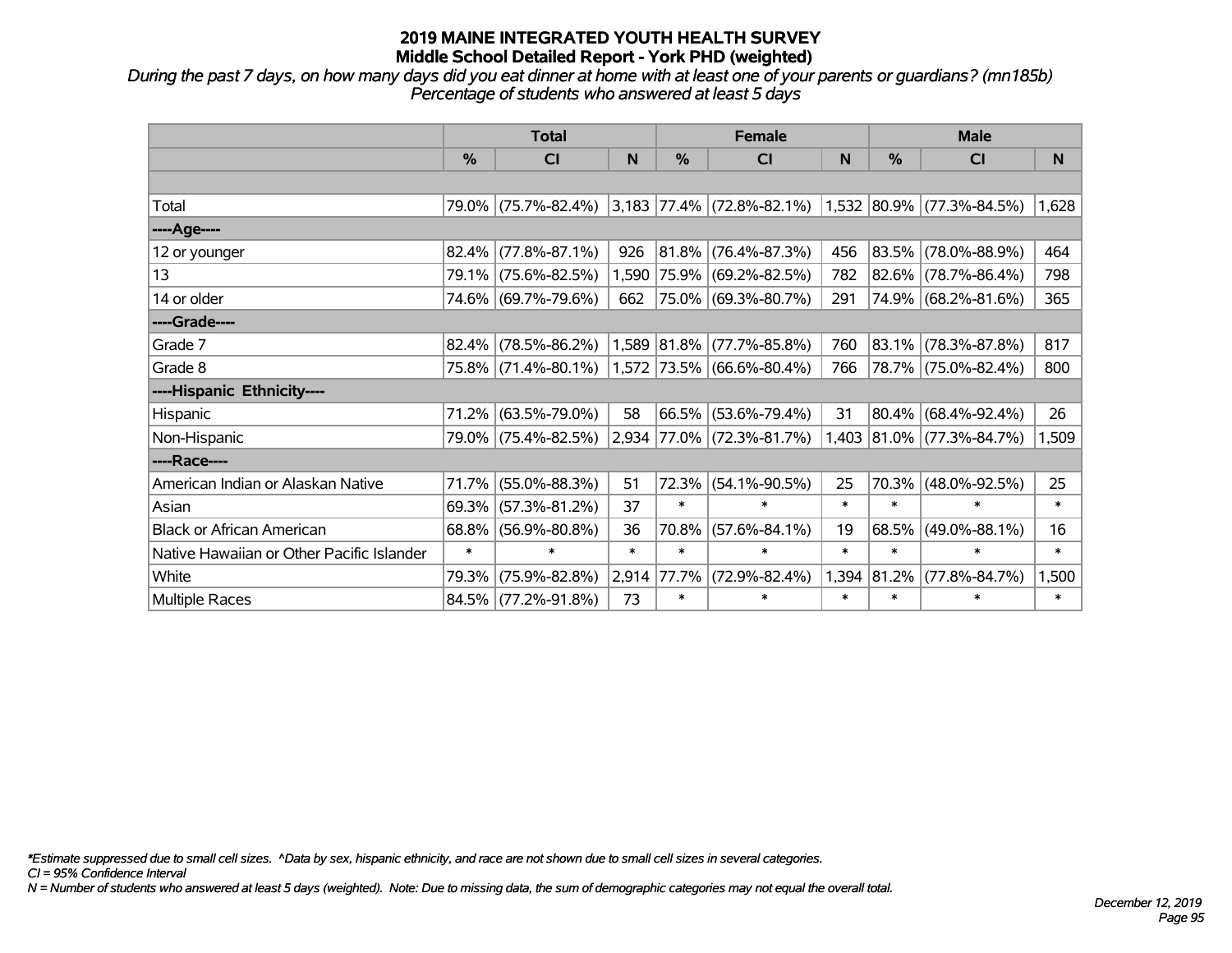*During the past 7 days, on how many days were you physically active for a total of at least 60 minutes per day? (Add up all the time you spent in any kind of physical activity that increased your heart rate and made you breathe hard some of the time.) (mn161) Percentage of students who answered at least 5 days*

|                                           | <b>Total</b> |                     |        |               | <b>Female</b>               |                  | <b>Male</b>   |                                  |       |  |
|-------------------------------------------|--------------|---------------------|--------|---------------|-----------------------------|------------------|---------------|----------------------------------|-------|--|
|                                           | %            | CI                  | N      | $\frac{0}{0}$ | <b>CI</b>                   | N                | $\frac{0}{0}$ | <b>CI</b>                        | N     |  |
|                                           |              |                     |        |               |                             |                  |               |                                  |       |  |
| Total                                     |              | 48.6% (44.4%-52.7%) |        |               | $1,899$ 45.7% (40.7%-50.6%) |                  |               | $ 874 51.6\%  (47.0\% - 56.1\%)$ | 1,006 |  |
| ----Age----                               |              |                     |        |               |                             |                  |               |                                  |       |  |
| 12 or younger                             | 49.1%        | $(44.1\% - 54.1\%)$ | 536    |               | 47.4% (41.2%-53.7%)         |                  |               | 261 50.7% (44.7%-56.7%)          | 267   |  |
| 13                                        |              | 49.3% (43.5%-55.2%) | 959    |               | 47.9% (40.4%-55.4%)         |                  |               | 469 51.3% (44.5%-58.1%)          | 485   |  |
| 14 or older                               |              | 46.2% (41.4%-51.1%) | 399    |               | $37.0\%$ (33.0%-41.0%)      |                  |               | 142 53.4% (45.9%-60.9%)          | 253   |  |
| ----Grade----                             |              |                     |        |               |                             |                  |               |                                  |       |  |
| Grade 7                                   | 50.1%        | $(45.4\% - 54.7\%)$ | 933    | 49.0%         | $(42.9\% - 55.1\%)$         |                  |               | 433 51.2% (46.4%-56.1%)          | 492   |  |
| Grade 8                                   |              | 47.2% (42.4%-51.9%) | 945    |               | 42.7% (38.0%-47.5%)         |                  |               | 437 52.0% (45.6%-58.3%)          | 502   |  |
| ----Hispanic Ethnicity----                |              |                     |        |               |                             |                  |               |                                  |       |  |
| Hispanic                                  | 42.9%        | $(32.3\% - 53.5\%)$ | 33     | $36.8\%$      | $(28.0\% - 45.7\%)$         | 15               |               | $50.0\%$ (32.7%-67.3%)           | 16    |  |
| Non-Hispanic                              |              | 49.1% (45.0%-53.3%) |        |               | 1,760 45.9% (41.4%-50.4%)   |                  |               | 807 52.5% (47.6%-57.3%)          | 942   |  |
| ----Race----                              |              |                     |        |               |                             |                  |               |                                  |       |  |
| American Indian or Alaskan Native         | 45.5%        | $(39.2\% - 51.7\%)$ | 32     |               | 39.8% (26.7%-52.8%)         | 15 <sub>15</sub> | 50.7%         | $(33.6\% - 67.7\%)$              | 17    |  |
| Asian                                     | 38.0%        | $(26.4\% - 49.5\%)$ | 17     |               | 40.3% (19.9%-60.7%)         | 10               | 34.6%         | $(16.6\% - 52.6\%)$              | 7     |  |
| <b>Black or African American</b>          | 45.2%        | $(39.2\% - 51.2\%)$ | 21     |               | 38.0% (27.7%-48.3%)         | 9                |               | 52.7% (40.1%-65.3%)              | 11    |  |
| Native Hawaiian or Other Pacific Islander | $\ast$       | $\ast$              | $\ast$ | $\ast$        | $\ast$                      | $\ast$           | $\ast$        | $\ast$                           | *     |  |
| White                                     | 49.1%        | $(44.6\% - 53.6\%)$ | 1,739  | 46.1%         | $(41.1\% - 51.0\%)$         | 796              | 52.2%         | $(47.1\% - 57.3\%)$              | 929   |  |
| Multiple Races                            | 46.0%        | $(39.2\% - 52.9\%)$ | 42     |               | 47.7% (39.4%-56.0%)         | 21               |               | 43.8% (33.2%-54.5%)              | 20    |  |

*\*Estimate suppressed due to small cell sizes. ^Data by sex, hispanic ethnicity, and race are not shown due to small cell sizes in several categories.*

*CI = 95% Confidence Interval*

*N = Number of students who answered at least 5 days (weighted). Note: Due to missing data, the sum of demographic categories may not equal the overall total.*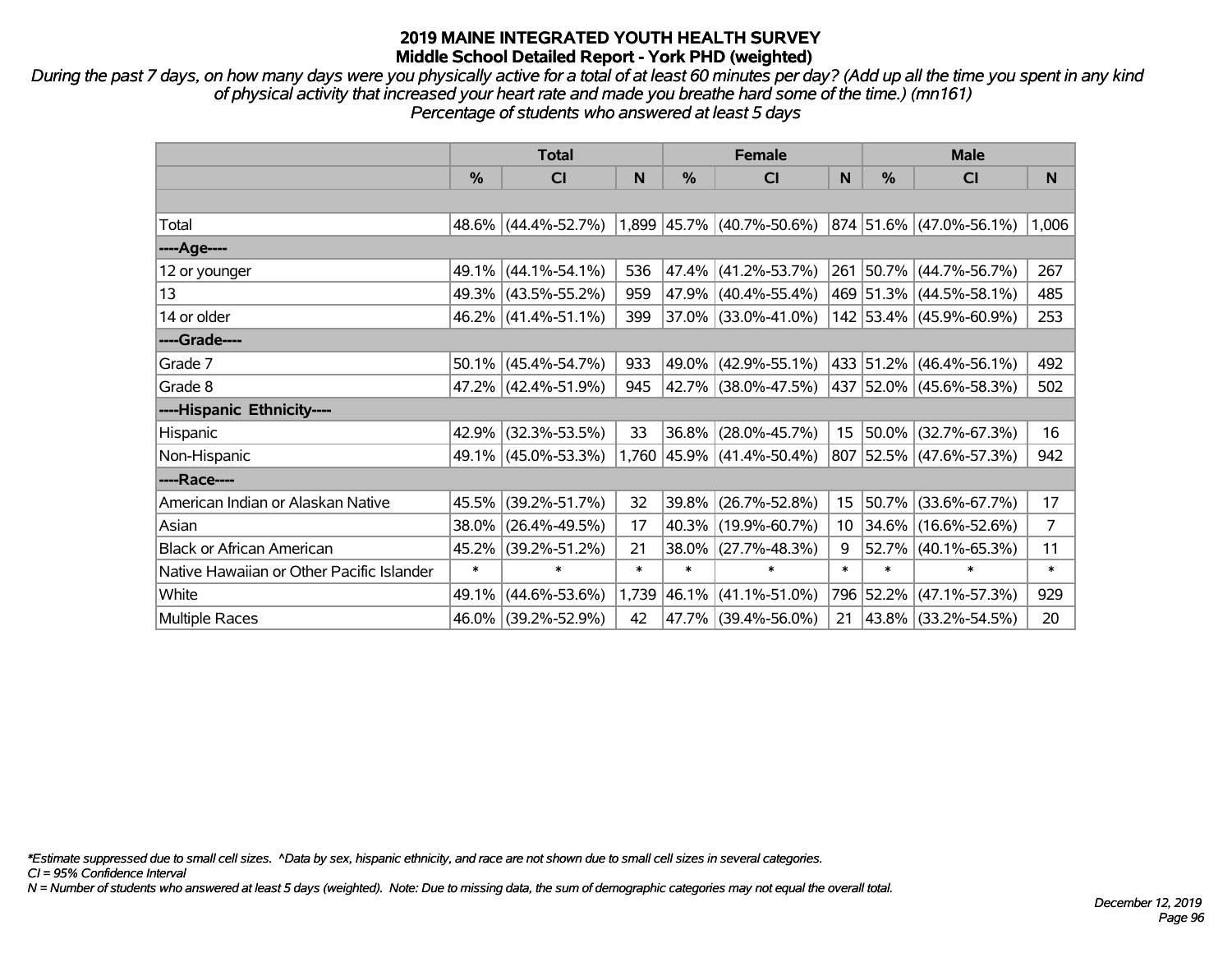*Percentage of students who were physically active for a total of at least 60 minutes per day on all of the past seven days (mnpa7day)*

|                                           | <b>Total</b>  |                     | <b>Female</b>     |           |                                 | <b>Male</b>     |           |                         |                 |
|-------------------------------------------|---------------|---------------------|-------------------|-----------|---------------------------------|-----------------|-----------|-------------------------|-----------------|
|                                           | $\frac{0}{0}$ | <b>CI</b>           | N                 | %         | <b>CI</b>                       | N               | %         | <b>CI</b>               | N               |
|                                           |               |                     |                   |           |                                 |                 |           |                         |                 |
| Total                                     |               | 25.0% (22.9%-27.1%) |                   |           | $ 978 21.1\% (18.4\% - 23.8\%)$ |                 |           | 404 29.0% (27.0%-31.0%) | 565             |
| ----Age----                               |               |                     |                   |           |                                 |                 |           |                         |                 |
| 12 or younger                             | 23.8%         | $(20.1\% - 27.4\%)$ |                   |           | 260 20.6% (16.0%-25.2%)         |                 | 113 27.0% | $(23.3\% - 30.7\%)$     | 142             |
| 13                                        |               | 25.6% (22.4%-28.8%) |                   |           | 498   23.1%   (20.1%-26.0%)     |                 |           | 226 28.5% (24.1%-33.0%) | 270             |
| 14 or older                               |               | 25.4% (20.1%-30.6%) |                   |           | 219 16.9% (12.8%-20.9%)         |                 |           | 65 32.0% (25.7%-38.3%)  | 152             |
| ----Grade----                             |               |                     |                   |           |                                 |                 |           |                         |                 |
| Grade 7                                   | 24.8%         | $(22.2\% - 27.3\%)$ |                   |           | 461 21.0% (18.3%-23.6%)         |                 | 185 28.4% | $(25.2\% - 31.6\%)$     | 272             |
| Grade 8                                   |               | 25.2% (21.7%-28.6%) |                   |           | 504 21.1% (17.7%-24.4%)         |                 |           | 216 29.6% (25.2%-34.0%) | 286             |
| ----Hispanic Ethnicity----                |               |                     |                   |           |                                 |                 |           |                         |                 |
| <b>Hispanic</b>                           | 24.7%         | $(16.0\% - 33.4\%)$ | 19                | 17.7%     | $(10.2\% - 25.3\%)$             | 7               | 32.4%     | $(16.9\% - 48.0\%)$     | 10 <sup>1</sup> |
| Non-Hispanic                              |               | 24.9% (22.9%-26.9%) |                   |           | 894 21.0% (18.5%-23.5%)         |                 |           | 369 28.9% (27.0%-30.9%) | 520             |
| ----Race----                              |               |                     |                   |           |                                 |                 |           |                         |                 |
| American Indian or Alaskan Native         | 34.1%         | $(26.2\% - 42.0\%)$ | 24                |           | $ 27.5\% $ (14.1%-40.9%)        | 10 <sup>1</sup> | 40.1%     | $(20.7\% - 59.5\%)$     | 14              |
| Asian                                     | $22.0\%$      | $(13.8\% - 30.2\%)$ | 10                | $\ast$    | $\ast$                          | $\ast$          | $\ast$    | *                       | $\ast$          |
| <b>Black or African American</b>          | 25.9%         | $(19.7\% - 32.0\%)$ | $12 \overline{ }$ | $\ast$    | $\ast$                          | $\ast$          | $\ast$    | $\ast$                  | $\ast$          |
| Native Hawaiian or Other Pacific Islander | $\ast$        | $\ast$              | $\ast$            | $\ast$    | $\ast$                          | $\ast$          | $\ast$    | $\ast$                  | $\ast$          |
| White                                     | 25.0%         | $(22.5\% - 27.4\%)$ |                   | 884 20.7% | $(17.7\% - 23.8\%)$             |                 | 358 29.2% | $(26.7\% - 31.7\%)$     | 520             |
| <b>Multiple Races</b>                     |               | 27.6% (20.0%-35.2%) | 25                |           | $ 28.5\% $ (20.7%-36.4%)        |                 |           | 13 26.0% (14.9%-37.1%)  | 12 <sup>2</sup> |

*\*Estimate suppressed due to small cell sizes. ^Data by sex, hispanic ethnicity, and race are not shown due to small cell sizes in several categories.*

*CI = 95% Confidence Interval*

*N = Number of students who were physically active for a total of at least 60 minutes per day on all of the past seven days (weighted). Note: Due to missing data, the sum of demographic categories may not equal the overall total.*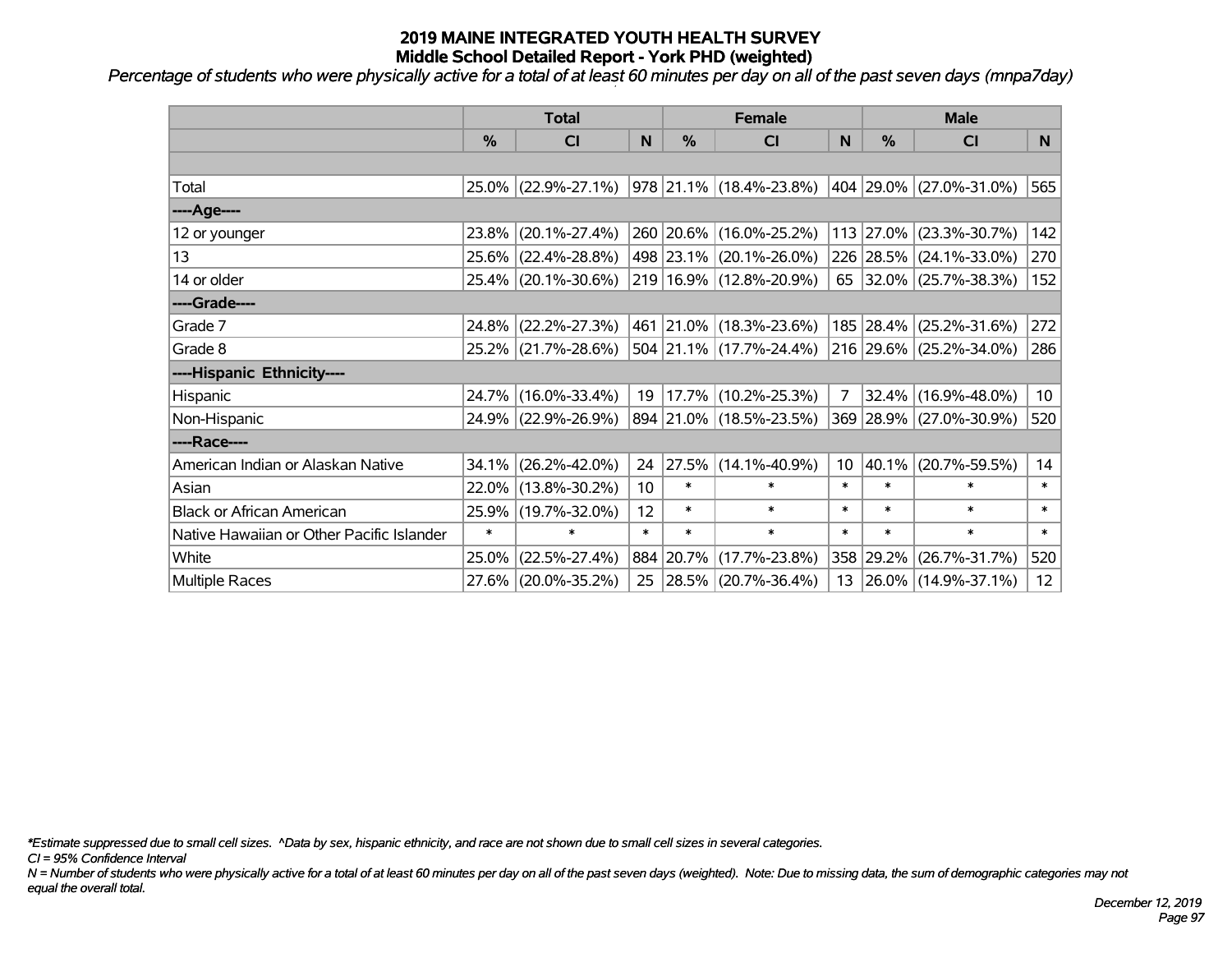#### **2019 MAINE INTEGRATED YOUTH HEALTH SURVEY Middle School Detailed Report - York PHD (weighted)** *On an average school day, how many hours do you watch TV? (mn125)*

*Percentage of students who answered at least 3 hours*

|                                           | <b>Total</b> |                        | <b>Female</b> |        |                                 | <b>Male</b>      |           |                         |                |
|-------------------------------------------|--------------|------------------------|---------------|--------|---------------------------------|------------------|-----------|-------------------------|----------------|
|                                           | $\%$         | CI                     | N             | $\%$   | <b>CI</b>                       | <sub>N</sub>     | $\%$      | <b>CI</b>               | N              |
|                                           |              |                        |               |        |                                 |                  |           |                         |                |
| Total                                     |              | 24.5% (19.5%-29.6%)    |               |        | $ 978 24.3\% (18.6\% - 30.0\%)$ |                  |           | 477 24.7% (20.2%-29.2%) | 490            |
| ----Age----                               |              |                        |               |        |                                 |                  |           |                         |                |
| 12 or younger                             | 22.3%        | $(18.0\% - 26.6\%)$    |               |        | 246 21.3% (15.3%-27.2%)         |                  | 117 23.0% | $(16.5\% - 29.5\%)$     | 125            |
| 13                                        | $24.6\%$     | $(20.1\% - 29.0\%)$    |               |        | 491 24.8% (18.2%-31.4%)         |                  |           | 252 24.4% (19.2%-29.6%) | 235            |
| 14 or older                               |              | 27.4% (17.4%-37.4%)    |               |        | 240 27.7% (18.2%-37.2%)         |                  |           | 108 27.2% (16.7%-37.8%) | 130            |
| ----Grade----                             |              |                        |               |        |                                 |                  |           |                         |                |
| Grade 7                                   | 22.7%        | $(18.2\% - 27.2\%)$    |               |        | 433 21.5% (15.7%-27.2%)         |                  | 198 23.5% | $(19.6\% - 27.4\%)$     | 228            |
| Grade 8                                   |              | 26.5% (19.0%-33.9%)    |               |        | 543 27.0% (18.8%-35.2%)         |                  |           | 279 26.0% (19.0%-33.0%) | 261            |
| ----Hispanic Ethnicity----                |              |                        |               |        |                                 |                  |           |                         |                |
| Hispanic                                  |              | $30.4\%$ (19.4%-41.4%) | 25            |        | $ 31.1\% $ (17.4%-44.7%)        | 15               | 29.4%     | $(17.6\% - 41.3\%)$     | 10             |
| Non-Hispanic                              |              | 24.5% (19.7%-29.2%)    |               |        | 897 24.0% (18.9%-29.0%)         |                  |           | 432 25.2% (20.3%-30.1%) | 463            |
| ----Race----                              |              |                        |               |        |                                 |                  |           |                         |                |
| American Indian or Alaskan Native         | 36.4%        | $(24.2\% - 48.7\%)$    | 26            |        | $ 35.1\% $ (17.3%-52.9%)        | 12 <sup>12</sup> | 38.9%     | $(13.5\% - 64.2\%)$     | 13             |
| Asian                                     | 18.5%        | $(4.0\% - 33.1\%)$     | 10            | $\ast$ | $\ast$                          | $\ast$           | $\ast$    | $\ast$                  | $\ast$         |
| <b>Black or African American</b>          | 34.2%        | $(10.1\% - 58.3\%)$    | 16            | 31.8%  | $(1.6\% - 62.1\%)$              | 9                | 39.2%     | $(18.1\% - 60.2\%)$     | $\overline{7}$ |
| Native Hawaiian or Other Pacific Islander | $\ast$       | ∗                      | $\ast$        | $\ast$ | $\ast$                          | $\ast$           | $\ast$    | $\ast$                  | $\ast$         |
| White                                     | 24.2%        | $(19.2\% - 29.1\%)$    |               |        | 883 24.3% (18.7%-30.0%)         | 434              | 23.9%     | $(19.5\% - 28.4\%)$     | 438            |
| Multiple Races                            |              | 23.8% (15.7%-32.0%)    | 20            |        | $ 32.2\% $ (15.0%-49.3%)        | 13               | 15.6%     | $(7.9\% - 23.3\%)$      | 7 <sup>1</sup> |

*\*Estimate suppressed due to small cell sizes. ^Data by sex, hispanic ethnicity, and race are not shown due to small cell sizes in several categories.*

*CI = 95% Confidence Interval*

*N = Number of students who answered at least 3 hours (weighted). Note: Due to missing data, the sum of demographic categories may not equal the overall total.*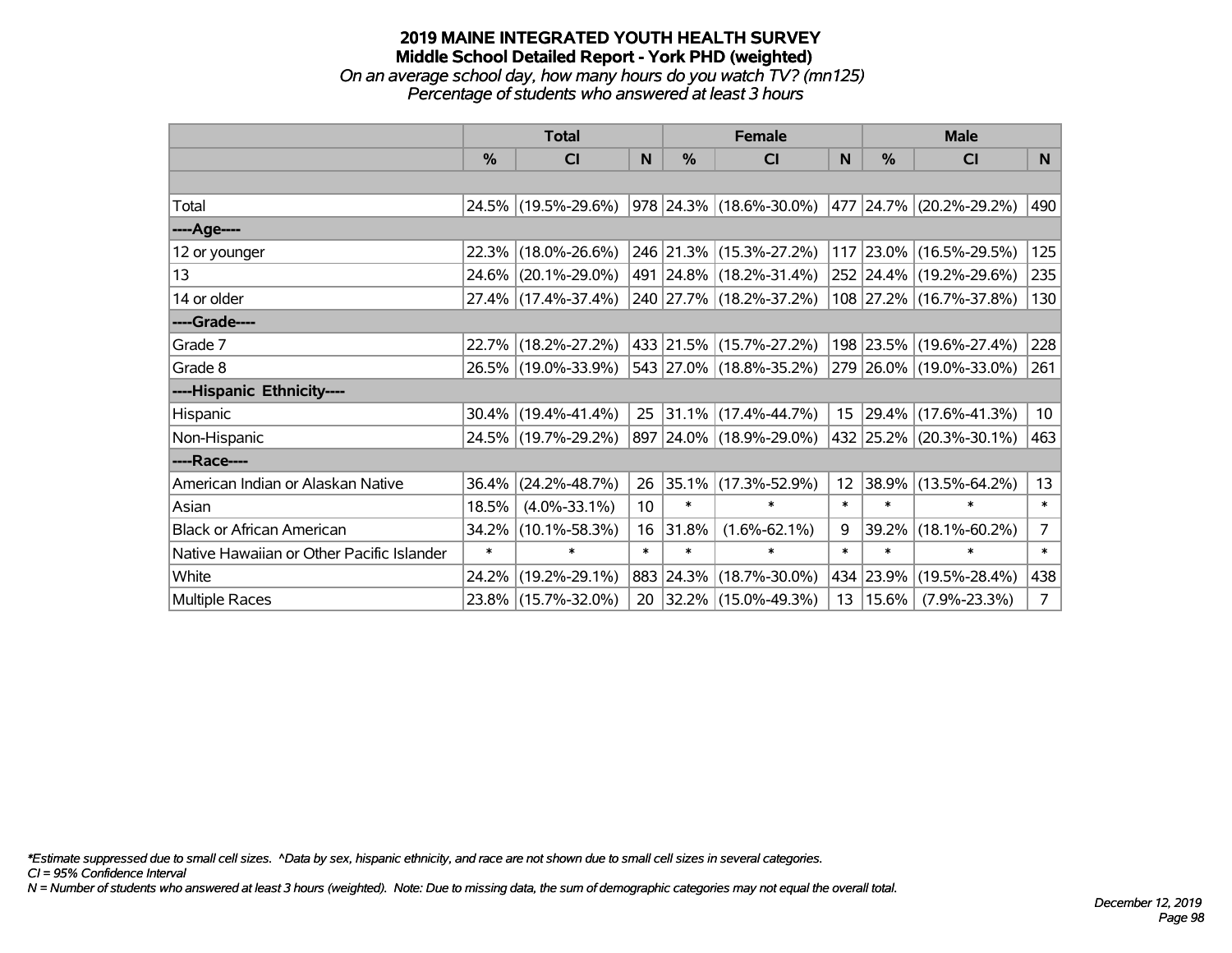# **2019 MAINE INTEGRATED YOUTH HEALTH SURVEY Middle School Detailed Report - York PHD (weighted)** *On an average school day, how many hours do you watch TV? (mn125\_2)*

*Percentage of students who answered 2 or fewer hours*

|                                           | <b>Total</b> |                     |        |               | <b>Female</b>                                                 |        | <b>Male</b> |                           |        |  |
|-------------------------------------------|--------------|---------------------|--------|---------------|---------------------------------------------------------------|--------|-------------|---------------------------|--------|--|
|                                           | $\%$         | C <sub>l</sub>      | N      | $\frac{0}{0}$ | <b>CI</b>                                                     | N      | %           | <b>CI</b>                 | N      |  |
|                                           |              |                     |        |               |                                                               |        |             |                           |        |  |
| Total                                     |              | 75.5% (70.4%-80.5%) |        |               | $ 3,009 75.7\% $ (70.0%-81.4%) $ 1,483 75.3\% $ (70.8%-79.8%) |        |             |                           | 1,497  |  |
| ----Age----                               |              |                     |        |               |                                                               |        |             |                           |        |  |
| 12 or younger                             | 77.7%        | $(73.4\% - 82.0\%)$ | 859    |               | 78.7% (72.8%-84.7%)                                           | 433    | 77.0%       | $(70.5\% - 83.5\%)$       | 420    |  |
| 13                                        |              | 75.4% (71.0%-79.9%) |        |               | 1,508 75.2% (68.6%-81.8%)                                     | 766    |             | 75.6% (70.4%-80.8%)       | 728    |  |
| 14 or older                               |              | 72.6% (62.6%-82.6%) | 635    |               | 72.3% (62.8%-81.8%)                                           | 280    |             | $72.8\%$ (62.2%-83.3%)    | 347    |  |
| ----Grade----                             |              |                     |        |               |                                                               |        |             |                           |        |  |
| Grade 7                                   | 77.3%        | $(72.8\% - 81.8\%)$ | 1,477  |               | 78.5% (72.8%-84.3%)                                           | 723    | 76.5%       | $(72.6\% - 80.4\%)$       | 742    |  |
| Grade 8                                   |              | 73.5% (66.1%-81.0%) |        |               | 1,509 73.0% (64.8%-81.2%)                                     | 754    |             | 74.0% (67.0%-81.0%)       | 744    |  |
| ----Hispanic Ethnicity----                |              |                     |        |               |                                                               |        |             |                           |        |  |
| Hispanic                                  | 69.6%        | $(58.6\% - 80.6\%)$ | 57     | $68.9\%$      | $(55.3\% - 82.6\%)$                                           | 34     | 70.6%       | $(58.7\% - 82.4\%)$       | 23     |  |
| Non-Hispanic                              |              | 75.5% (70.8%-80.3%) |        |               | 2,769 76.0% (71.0%-81.1%)                                     |        |             | 1,370 74.8% (69.9%-79.7%) | 1,371  |  |
| ----Race----                              |              |                     |        |               |                                                               |        |             |                           |        |  |
| American Indian or Alaskan Native         | 63.6%        | $(51.3\% - 75.8\%)$ | 45     | 64.9%         | $(47.1\% - 82.7\%)$                                           | 23     | $61.1\%$    | $(35.8\% - 86.5\%)$       | 21     |  |
| Asian                                     | 81.5%        | $(66.9\% - 96.0\%)$ | 43     | $\ast$        | $\ast$                                                        | $\ast$ | $\ast$      | $\ast$                    | $\ast$ |  |
| <b>Black or African American</b>          | 65.8%        | $(41.7\% - 89.9\%)$ | 31     | 68.2%         | $(37.9\% - 98.4\%)$                                           | 18     | 60.8%       | $(39.8\% - 81.9\%)$       | 11     |  |
| Native Hawaiian or Other Pacific Islander | $\ast$       | $\ast$              | $\ast$ | $\ast$        | $\ast$                                                        | $\ast$ | $\ast$      | $\ast$                    | $\ast$ |  |
| White                                     | 75.8%        | $(70.9\% - 80.8\%)$ | 2,768  | 75.7%         | $(70.0\% - 81.3\%)$                                           | 1,352  | 76.1%       | $(71.6\% - 80.5\%)$       | 1,392  |  |
| <b>Multiple Races</b>                     |              | 76.2% (68.0%-84.3%) | 64     |               | 67.8% (50.7%-85.0%)                                           | 28     |             | 84.4% (76.7%-92.1%)       | 36     |  |

*\*Estimate suppressed due to small cell sizes. ^Data by sex, hispanic ethnicity, and race are not shown due to small cell sizes in several categories.*

*CI = 95% Confidence Interval*

*N = Number of students who answered 2 or fewer hours (weighted). Note: Due to missing data, the sum of demographic categories may not equal the overall total.*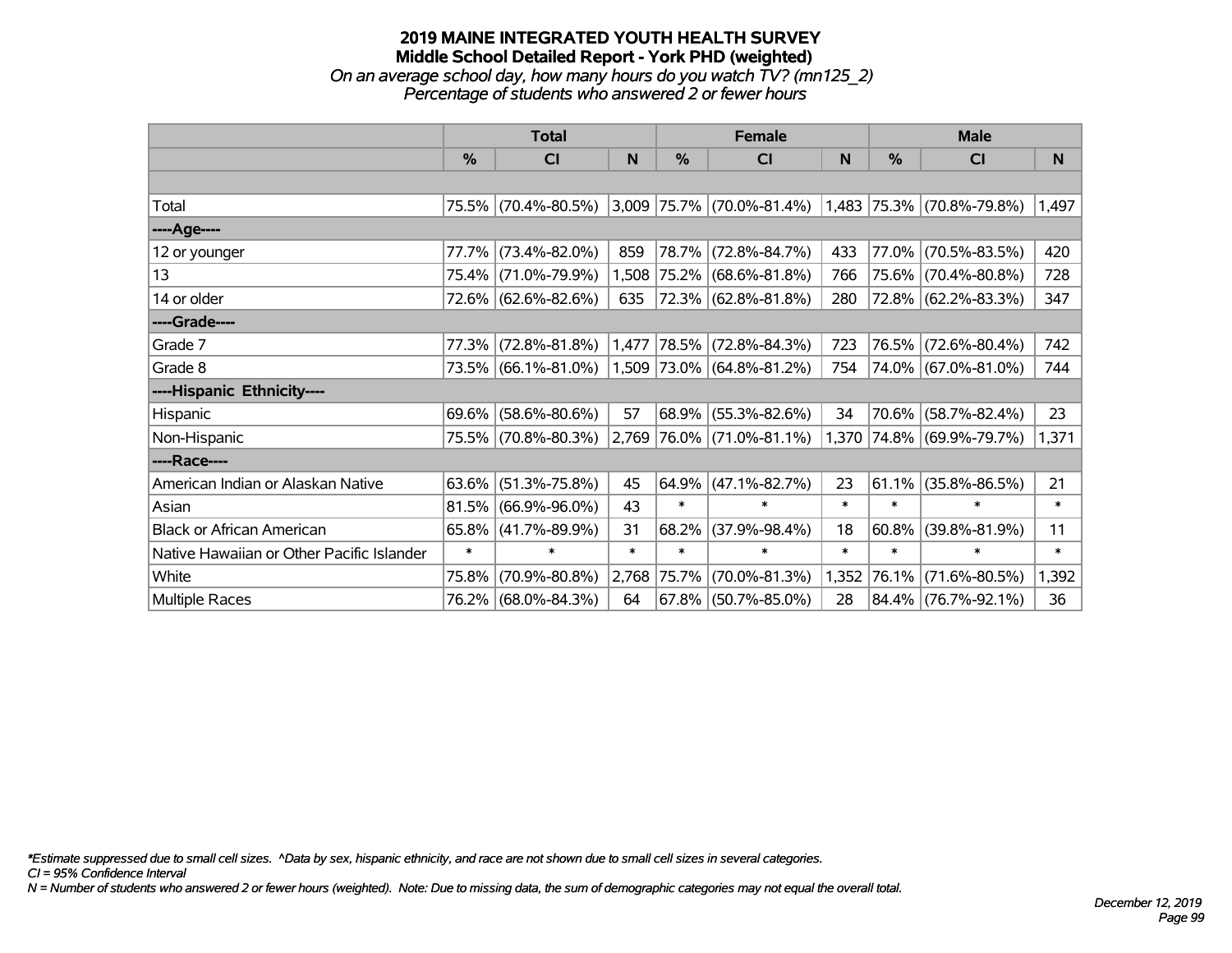*On an average school day, how many hours do you play video or computer games or use a computer for something that is not school work? (Count time spent playing games, watching videos, texting, or using social media on your smartphone, computer, Xbox, PlayStation, iPad, or other tablet.) (mn126c) Percentage of students who answered at least 3 hours*

|                                           | <b>Total</b> |                     |        | <b>Female</b> |                           |        | <b>Male</b>   |                         |                 |
|-------------------------------------------|--------------|---------------------|--------|---------------|---------------------------|--------|---------------|-------------------------|-----------------|
|                                           | %            | <b>CI</b>           | N      | %             | <b>CI</b>                 | N      | $\frac{0}{0}$ | <b>CI</b>               | N.              |
|                                           |              |                     |        |               |                           |        |               |                         |                 |
| Total                                     |              | 43.1% (39.9%-46.3%) |        |               | 1,706 39.6% (35.4%-43.8%) |        |               | 771 46.8% (43.3%-50.4%) | 927             |
| ----Age----                               |              |                     |        |               |                           |        |               |                         |                 |
| 12 or younger                             | 43.7%        | $(38.1\% - 49.4\%)$ | 486    | 39.3%         | $(32.7\% - 46.0\%)$       |        |               | 216 48.9% (41.7%-56.1%) | 270             |
| 13                                        |              | 42.2% (37.2%-47.2%) | 831    | 40.2%         | $(34.7\% - 45.7\%)$       |        |               | 407 44.5% (38.6%-50.5%) | 420             |
| 14 or older                               |              | 44.4% (40.4%-48.3%) | 388    |               | 38.9% (32.6%-45.2%)       |        |               | 148 49.1% (42.1%-56.1%) | 237             |
| ----Grade----                             |              |                     |        |               |                           |        |               |                         |                 |
| Grade 7                                   | 43.5%        | $(39.3\% - 47.7\%)$ | 831    | $40.1\%$      | $(33.9\% - 46.3\%)$       |        |               | 369 47.3% (41.4%-53.3%) | 459             |
| Grade 8                                   |              | 42.7% (39.2%-46.1%) | 866    |               | $39.2\%$ (35.3%-43.1%)    |        |               | 399 46.4% (41.6%-51.1%) | 462             |
| ----Hispanic Ethnicity----                |              |                     |        |               |                           |        |               |                         |                 |
| Hispanic                                  | 41.6%        | $(31.2\% - 52.0\%)$ | 33     | 34.7%         | $(23.6\% - 45.8\%)$       | 16     | $ 52.9\% $    | $(37.0\% - 68.8\%)$     | 17              |
| Non-Hispanic                              |              | 43.5% (40.0%-46.9%) |        |               | 1,585 39.9% (35.4%-44.5%) |        |               | 716 47.2% (43.5%-50.9%) | 862             |
| ----Race----                              |              |                     |        |               |                           |        |               |                         |                 |
| American Indian or Alaskan Native         | 37.2%        | $(18.1\% - 56.3\%)$ | 26     | 30.3%         | $(9.2\% - 51.5\%)$        | 11     |               | 42.3% (19.2%-65.4%)     | 14              |
| Asian                                     | 43.3%        | $(24.8\% - 61.8\%)$ | 23     | 37.3%         | $(12.5\% - 62.1\%)$       | 9      |               | 48.5% (19.1%-77.8%)     | 12              |
| <b>Black or African American</b>          | 48.2%        | $(37.3\% - 59.2\%)$ | 24     | 51.1%         | $(29.4\% - 72.8\%)$       | 14     |               | 49.1% (21.7%-76.5%)     | 10 <sup>1</sup> |
| Native Hawaiian or Other Pacific Islander | $\ast$       | $\ast$              | $\ast$ | $\ast$        | $\ast$                    | $\ast$ | $\ast$        | $\ast$                  | $\ast$          |
| White                                     | 43.3%        | $(39.7\% - 46.8\%)$ | 1,565  | 40.0%         | $(35.6\% - 44.5\%)$       |        | 708 46.8%     | $(42.9\% - 50.7\%)$     | 852             |
| <b>Multiple Races</b>                     |              | 41.7% (27.0%-56.4%) | 36     |               | 36.6% (20.5%-52.7%)       |        |               | 16 47.0% (32.2%-61.7%)  | 20 <sub>2</sub> |

*\*Estimate suppressed due to small cell sizes. ^Data by sex, hispanic ethnicity, and race are not shown due to small cell sizes in several categories.*

*CI = 95% Confidence Interval*

*N = Number of students who answered at least 3 hours (weighted). Note: Due to missing data, the sum of demographic categories may not equal the overall total.*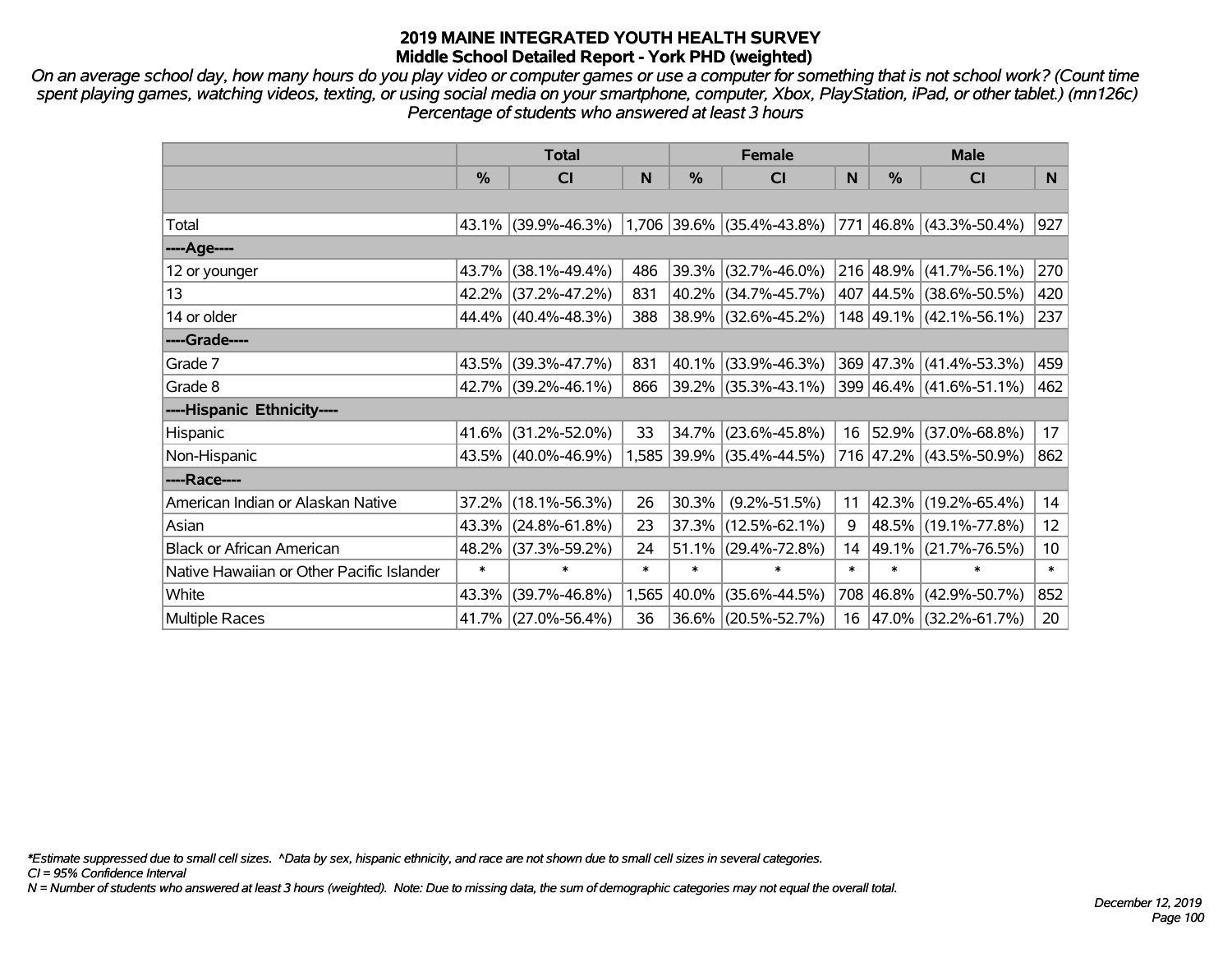*On an average school day, how many hours do you play video or computer games or use a computer for something that is not school work? (Count time spent playing games, watching videos, texting, or using social media on your smartphone, computer, Xbox, PlayStation, iPad, or other tablet.) (mn126c\_2) Percentage of students who answered 2 or fewer hours*

|                                           | <b>Total</b> |                        |        |            | <b>Female</b>                                                           |        | <b>Male</b>   |                          |        |  |
|-------------------------------------------|--------------|------------------------|--------|------------|-------------------------------------------------------------------------|--------|---------------|--------------------------|--------|--|
|                                           | %            | <b>CI</b>              | N      | %          | <b>CI</b>                                                               | N      | $\frac{0}{0}$ | <b>CI</b>                | N      |  |
|                                           |              |                        |        |            |                                                                         |        |               |                          |        |  |
| Total                                     |              |                        |        |            | 56.9% (53.7%-60.1%) 2,256 60.4% (56.2%-64.6%) 1,175 53.2% (49.6%-56.7%) |        |               |                          | 1,052  |  |
| ----Age----                               |              |                        |        |            |                                                                         |        |               |                          |        |  |
| 12 or younger                             | 56.3%        | $(50.6\% - 61.9\%)$    | 626    |            | $60.7\%$ (54.0%-67.3%)                                                  | 333    |               | $51.1\%$ (43.9%-58.3%)   | 283    |  |
| 13                                        |              | 57.8% (52.8%-62.8%)    |        |            | 1,139 59.8% (54.3%-65.3%)                                               | 606    |               | 55.5% (49.5%-61.4%)      | 523    |  |
| 14 or older                               |              | $55.6\%$ (51.7%-59.6%) | 486    |            | $ 61.1\% $ (54.8%-67.4%)                                                | 233    |               | $50.9\%$ (43.9%-57.9%)   | 245    |  |
| ----Grade----                             |              |                        |        |            |                                                                         |        |               |                          |        |  |
| Grade 7                                   | 56.5%        | $(52.3\% - 60.7\%)$    |        |            | $1,079$ 59.9% (53.7%-66.1%)                                             | 552    |               | $52.7\%$ (46.7%-58.6%)   | 510    |  |
| Grade 8                                   |              | $57.3\%$ (53.9%-60.8%) |        |            | $ 1,163 60.8\% $ (56.9%-64.7%)                                          | 620    |               | 53.6% (48.9%-58.4%)      | 535    |  |
| ----Hispanic Ethnicity----                |              |                        |        |            |                                                                         |        |               |                          |        |  |
| Hispanic                                  | 58.4%        | $(48.0\% - 68.8\%)$    | 46     |            | $65.3\%$ (54.2%-76.4%)                                                  | 30     |               | 47.1% (31.2%-63.0%)      | 15     |  |
| Non-Hispanic                              |              | $56.5\%$ (53.1%-60.0%) | 2,061  |            | $ 60.1\% $ (55.5%-64.6%)                                                | 1,077  |               | $ 52.8\% $ (49.1%-56.5%) | 965    |  |
| ----Race----                              |              |                        |        |            |                                                                         |        |               |                          |        |  |
| American Indian or Alaskan Native         | $62.8\%$     | $(43.7\% - 81.9\%)$    | 44     |            | 69.7% (48.5%-90.8%)                                                     | 24     | 57.7%         | $(34.6\% - 80.8\%)$      | 19     |  |
| Asian                                     | 56.7%        | $(38.2\% - 75.2\%)$    | 30     |            | $62.7\%$ (37.9%-87.5%)                                                  | 16     |               | $51.5\%$ (22.2%-80.9%)   | 13     |  |
| <b>Black or African American</b>          | 51.8%        | $(40.8\% - 62.7\%)$    | 25     |            | 48.9% (27.2%-70.6%)                                                     | 13     |               | $50.9\%$ (23.5%-78.3%)   | 10     |  |
| Native Hawaiian or Other Pacific Islander | $\ast$       | $\ast$                 | $\ast$ | $\ast$     | $\ast$                                                                  | $\ast$ | $\ast$        | $\ast$                   | $\ast$ |  |
| White                                     | 56.7%        | $(53.2\% - 60.3\%)$    | 2,053  | $ 60.0\% $ | $(55.5\% - 64.4\%)$                                                     | 1,060  | $ 53.2\% $    | $(49.3\% - 57.1\%)$      | 967    |  |
| Multiple Races                            |              | 58.3% (43.6%-73.0%)    | 50     |            | $63.4\%$ (47.3%-79.5%)                                                  | 27     |               | $53.0\%$ (38.3%-67.8%)   | 22     |  |

*\*Estimate suppressed due to small cell sizes. ^Data by sex, hispanic ethnicity, and race are not shown due to small cell sizes in several categories.*

*CI = 95% Confidence Interval*

*N = Number of students who answered 2 or fewer hours (weighted). Note: Due to missing data, the sum of demographic categories may not equal the overall total.*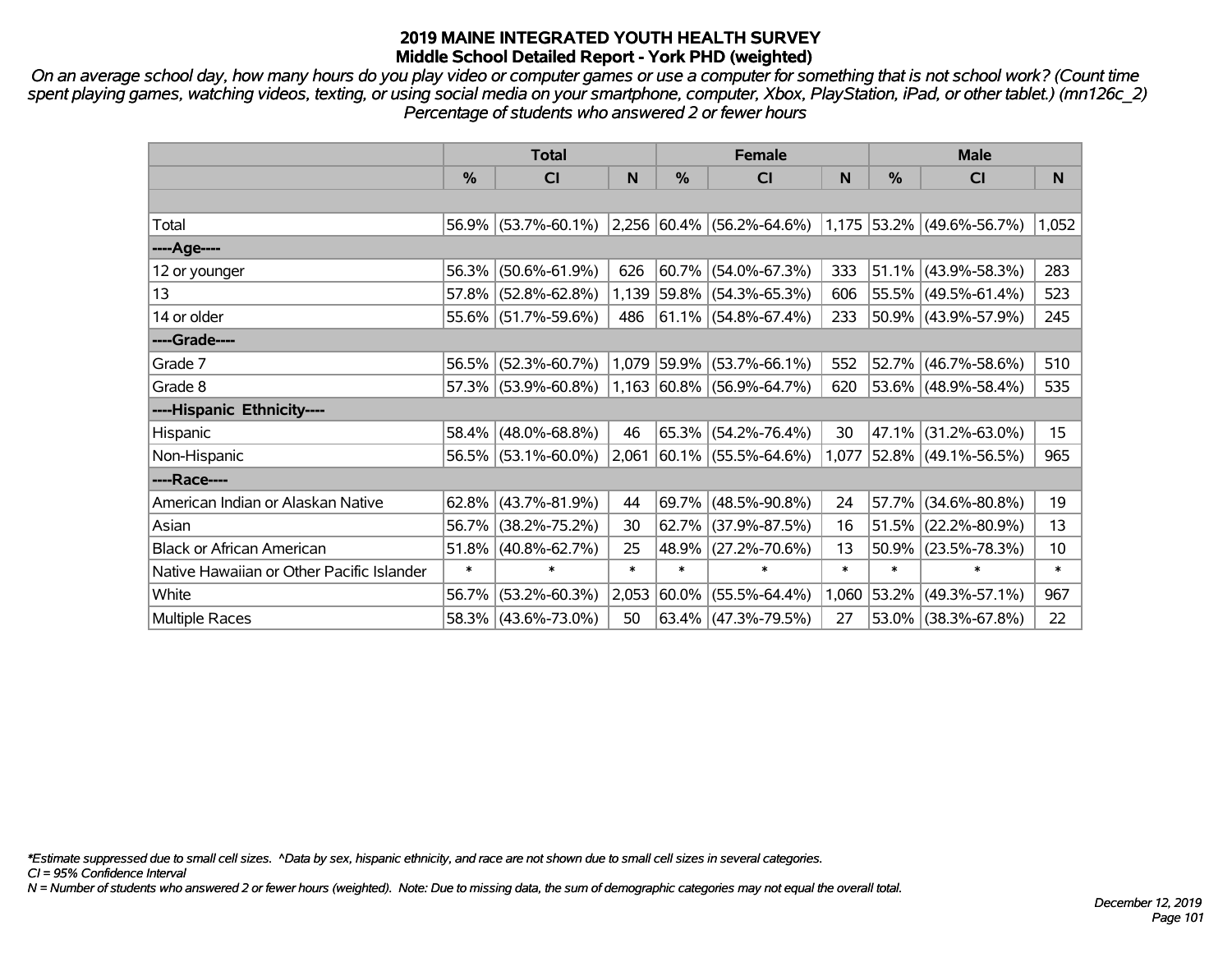*Percentage of students watching 2 or fewer hours of combined screen time (tv, video games, computer) per day on an average school day (mnscreen)*

|                                           | <b>Total</b> |                     |        |          | <b>Female</b>             |        | <b>Male</b> |                          |        |  |
|-------------------------------------------|--------------|---------------------|--------|----------|---------------------------|--------|-------------|--------------------------|--------|--|
|                                           | %            | CI                  | N      | %        | <b>CI</b>                 | N      | %           | <b>CI</b>                | N      |  |
|                                           |              |                     |        |          |                           |        |             |                          |        |  |
| Total                                     |              | 26.4% (21.9%-30.9%) |        |          | 1,036 29.9% (22.0%-37.7%) |        |             | 576 23.1% (19.3%-27.0%)  | 453    |  |
| ----Age----                               |              |                     |        |          |                           |        |             |                          |        |  |
| 12 or younger                             | 26.0%        | $(22.1\% - 30.0\%)$ | 285    | 30.7%    | $(23.7\% - 37.7\%)$       |        |             | 166 21.3% (15.6%-27.0%)  | 115    |  |
| 13                                        |              | 27.4% (21.7%-33.2%) | 537    |          | 31.3% (20.9%-41.6%)       |        |             | 314 23.4% (18.9%-27.9%)  | 219    |  |
| 14 or older                               |              | 24.7% (17.0%-32.3%) | 213    |          | $ 25.2\% $ (14.9%-35.5%)  |        |             | $95$ 24.5% (16.7%-32.4%) | 116    |  |
| ----Grade----                             |              |                     |        |          |                           |        |             |                          |        |  |
| Grade 7                                   |              | 28.3% (24.2%-32.4%) | 535    |          | 33.3% (25.6%-41.1%)       |        | 304 23.8%   | $(20.0\% - 27.5\%)$      | 228    |  |
| Grade 8                                   |              | 24.5% (18.5%-30.5%) | 491    |          | 26.6% (17.6%-35.6%)       |        |             | 268 22.5% (16.2%-28.7%)  | 222    |  |
| ----Hispanic Ethnicity----                |              |                     |        |          |                           |        |             |                          |        |  |
| Hispanic                                  |              | 29.4% (19.4%-39.4%) | 23     | $\ast$   | $\ast$                    | $\ast$ | $\ast$      | $\ast$                   | $\ast$ |  |
| Non-Hispanic                              |              | 26.2% (21.6%-30.8%) | 945    | $29.2\%$ | $(21.5\% - 36.8\%)$       |        |             | 518 23.2% (18.9%-27.5%)  | 419    |  |
| ----Race----                              |              |                     |        |          |                           |        |             |                          |        |  |
| American Indian or Alaskan Native         |              | 34.4% (20.0%-48.9%) | 24     | 32.0%    | $(20.1\% - 43.9\%)$       | 11     | 38.0%       | $(15.7\% - 60.3\%)$      | 13     |  |
| Asian                                     |              | 30.7% (13.8%-47.5%) | 16     |          | 35.3% (18.0%-52.5%)       | 9      | 24.6%       | $(1.7\% - 47.5\%)$       | 6      |  |
| <b>Black or African American</b>          | 27.5%        | $(13.6\% - 41.4\%)$ | 13     | $\ast$   | $\ast$                    | $\ast$ | $\ast$      | $\ast$                   | $\ast$ |  |
| Native Hawaiian or Other Pacific Islander | $\ast$       | $\ast$              | $\ast$ | $\ast$   | $\ast$                    | $\ast$ | $\ast$      | $\ast$                   | $\ast$ |  |
| White                                     | 26.2%        | $(21.2\% - 31.2\%)$ | 939    | 29.7%    | $(21.4\% - 38.0\%)$       | 521    | 22.9%       | $(18.4\% - 27.3\%)$      | 412    |  |
| <b>Multiple Races</b>                     |              | 23.5% (16.5%-30.5%) | 20     |          | $21.1\%$ (12.3%-30.0%)    | 9      |             | 25.9% (10.7%-41.1%)      | 11     |  |

*\*Estimate suppressed due to small cell sizes. ^Data by sex, hispanic ethnicity, and race are not shown due to small cell sizes in several categories.*

*CI = 95% Confidence Interval*

*N = Number of students watching 2 or fewer hours of combined screen time (tv, video games, computer) per day on an average school day (weighted). Note: Due to missing data, the sum of demographic categories may not equal the overall total.*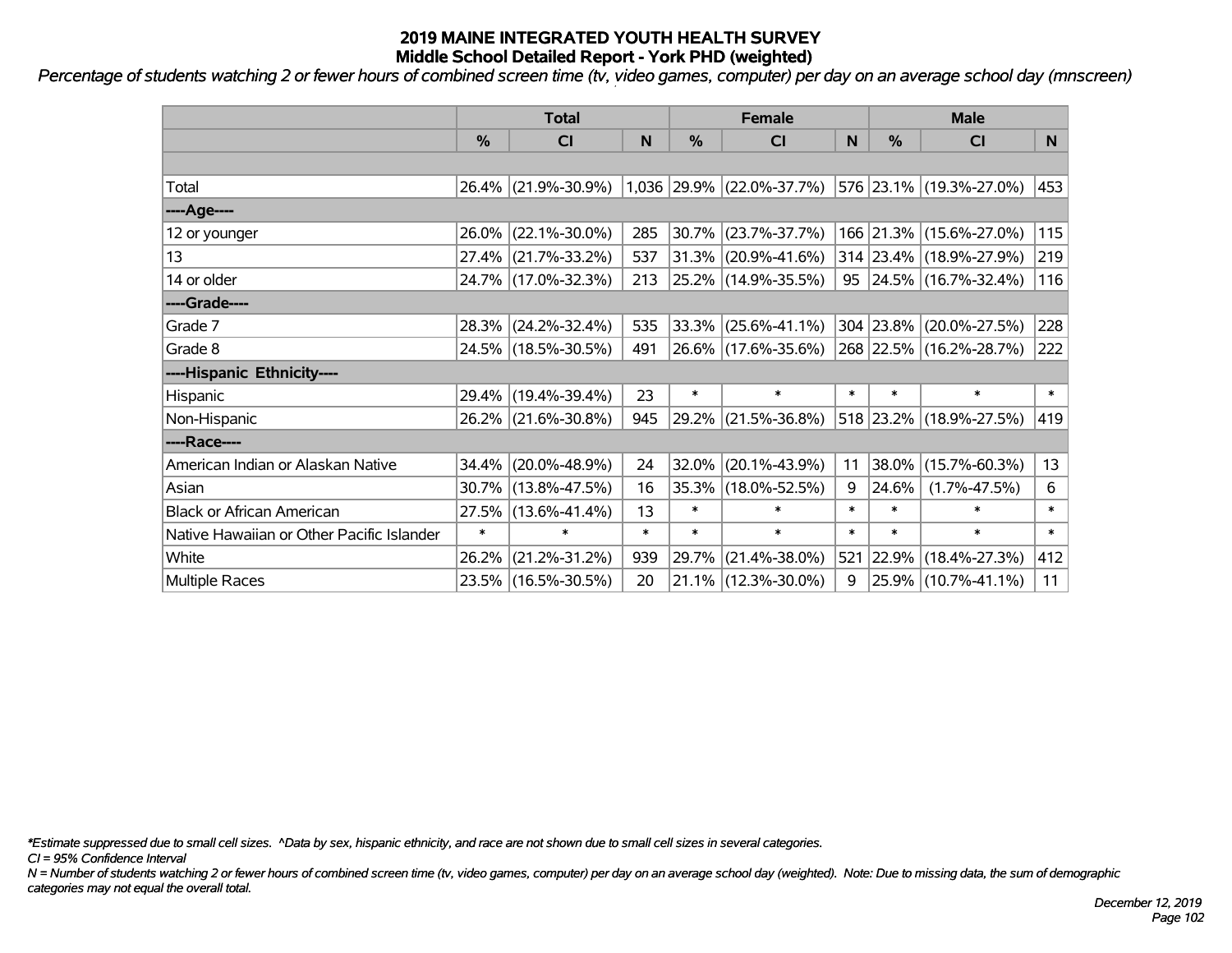*In an average week when you are in school, on how many days do you go to physical education (PE) classes? (mn127) Percentage of students who answered at least 1 day*

|                                           | <b>Total</b> |                        |        |               | <b>Female</b>                                                         |        | <b>Male</b> |                        |        |  |
|-------------------------------------------|--------------|------------------------|--------|---------------|-----------------------------------------------------------------------|--------|-------------|------------------------|--------|--|
|                                           | $\%$         | C <sub>l</sub>         | N      | $\frac{0}{0}$ | <b>CI</b>                                                             | N      | %           | <b>CI</b>              | N      |  |
|                                           |              |                        |        |               |                                                                       |        |             |                        |        |  |
| Total                                     |              | $69.1\%$ (56.7%-81.5%) |        |               | $ 2,646 67.8\%  (54.6\% - 81.0\%)  1,275  70.6\%   (58.6\% - 82.5\%)$ |        |             |                        | 1,345  |  |
| ----Age----                               |              |                        |        |               |                                                                       |        |             |                        |        |  |
| 12 or younger                             | 68.7%        | $(57.6\% - 79.7\%)$    | 738    | 66.9%         | $(56.4\% - 77.4\%)$                                                   | 367    | 70.7%       | $(58.6\% - 82.8\%)$    | 362    |  |
| 13                                        |              | 69.7% (57.4%-82.0%)    |        |               | 1,326 69.6% (56.7%-82.6%)                                             | 666    | $70.0\%$    | $(58.0\% - 81.9\%)$    | 647    |  |
| 14 or older                               |              | $68.5\%$ (52.7%-84.3%) | 578    |               | $ 64.3\% $ (44.2%-84.4%)                                              | 241    |             | 72.0% (58.3%-85.7%)    | 333    |  |
| ----Grade----                             |              |                        |        |               |                                                                       |        |             |                        |        |  |
| Grade 7                                   | 69.2%        | $(59.1\% - 79.4\%)$    |        | 1,264 68.9%   | $(58.2\% - 79.7\%)$                                                   | 603    | 69.8%       | $(60.1\% - 79.6\%)$    | 648    |  |
| Grade 8                                   |              | 68.9% (53.8%-84.0%)    |        |               | 1,354 66.9% (50.9%-82.9%)                                             | 668    |             | 71.1% (56.3%-85.8%)    | 675    |  |
| ----Hispanic Ethnicity----                |              |                        |        |               |                                                                       |        |             |                        |        |  |
| Hispanic                                  | 70.0%        | $(56.2\% - 83.9\%)$    | 51     | 68.0%         | $(50.3\% - 85.7\%)$                                                   | 26     | 70.7%       | $(54.1\% - 87.3\%)$    | 22     |  |
| Non-Hispanic                              |              | 69.1% (56.5%-81.7%)    |        |               | 2,426 67.9% (54.6%-81.2%)                                             | 1,173  |             | 70.5% (58.2%-82.8%)    | 1,237  |  |
| ----Race----                              |              |                        |        |               |                                                                       |        |             |                        |        |  |
| American Indian or Alaskan Native         | 69.4%        | $(58.9\% - 79.9\%)$    | 45     | 67.6%         | $(51.5\% - 83.8\%)$                                                   | 22     | 70.5%       | $(58.7\% - 82.4\%)$    | 22     |  |
| Asian                                     | 60.8%        | $(42.7\% - 78.9\%)$    | 26     |               | $60.4\%$ (26.9%-94.0%)                                                | 14     |             | $63.1\%$ (46.9%-79.3%) | 13     |  |
| <b>Black or African American</b>          | 78.6%        | $(61.4\% - 95.8\%)$    | 35     | $\ast$        | $\ast$                                                                | $\ast$ | $\ast$      | $\ast$                 | $\ast$ |  |
| Native Hawaiian or Other Pacific Islander | $\ast$       | $\ast$                 | $\ast$ | $\ast$        | $\ast$                                                                | $\ast$ | $\ast$      | $\ast$                 | $\ast$ |  |
| White                                     | 68.9%        | $(56.1\% - 81.6\%)$    | 2,391  | 67.5%         | $(54.2\% - 80.8\%)$                                                   | 1,143  | 70.3%       | $(57.7\% - 82.9\%)$    | 1,226  |  |
| Multiple Races                            |              | 77.1% (66.0%-88.2%)    | 69     |               | 75.6% (61.1%-90.1%)                                                   | 34     |             | 78.3% (66.0%-90.7%)    | 35     |  |

*\*Estimate suppressed due to small cell sizes. ^Data by sex, hispanic ethnicity, and race are not shown due to small cell sizes in several categories.*

*CI = 95% Confidence Interval*

*N = Number of students who answered at least 1 day (weighted). Note: Due to missing data, the sum of demographic categories may not equal the overall total.*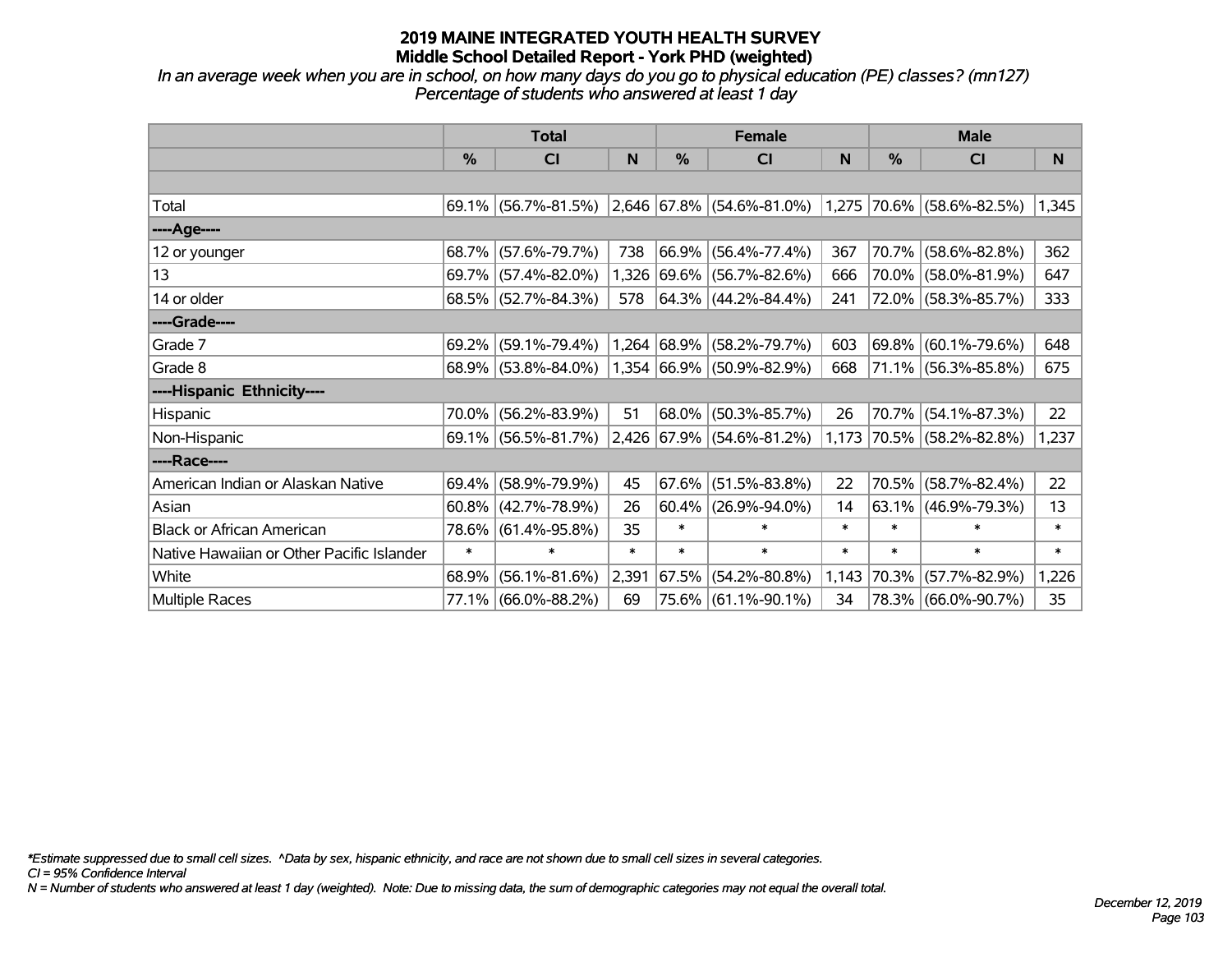*Percentage of students who attended physical education (PE) classes daily in an average week when they were in school (mndlype)*

|                                           | <b>Total</b>  |                       |        | <b>Female</b> |                                            |        | <b>Male</b> |                     |                |
|-------------------------------------------|---------------|-----------------------|--------|---------------|--------------------------------------------|--------|-------------|---------------------|----------------|
|                                           | $\frac{0}{0}$ | <b>CI</b>             | N      | $\frac{0}{0}$ | <b>CI</b>                                  | N      | %           | <b>CI</b>           | N.             |
|                                           |               |                       |        |               |                                            |        |             |                     |                |
| Total                                     |               | $15.8\%$ (6.1%-25.5%) |        |               | $ 604 15.0\%  (5.9\% - 24.1\%)$            |        | 282 16.5%   | $(5.9\% - 27.0\%)$  | 314            |
| ----Age----                               |               |                       |        |               |                                            |        |             |                     |                |
| 12 or younger                             |               | $14.3\%$ (4.5%-24.1%) |        |               | $154 13.9\% $ (4.1%-23.7%)                 | 76     | 14.7%       | $(4.1\% - 25.4\%)$  | 75             |
| 13                                        |               | $16.4\%$ (5.6%-27.1%) |        |               | $312 15.8\%  (5.5\% - 26.2\%)$             | 151    | 16.9%       | $(5.0\% - 28.7\%)$  | 156            |
| 14 or older                               |               | $16.2\%$ (6.8%-25.5%) |        |               | $136 14.1\%  (5.5\% - 22.6\%)$             | 53     | 17.8%       | $(7.6\% - 28.0\%)$  | 82             |
| ----Grade----                             |               |                       |        |               |                                            |        |             |                     |                |
| Grade 7                                   |               | $15.1\%$ (5.1%-25.1%) |        |               | 276 15.5% (5.5%-25.5%)                     |        | 135 15.0%   | $(4.7\% - 25.3\%)$  | 139            |
| Grade 8                                   |               | $16.4\%$ (6.5%-26.3%) |        |               | $ 322 14.5\% $ (5.7%-23.4%) $ 145 18.2\% $ |        |             | $(6.6\% - 29.8\%)$  | 173            |
| ----Hispanic Ethnicity----                |               |                       |        |               |                                            |        |             |                     |                |
| Hispanic                                  |               | $14.5\%$ (0.8%-28.2%) | 11     | $\ast$        | $\ast$                                     | $\ast$ | $\ast$      | $\ast$              | $\ast$         |
| Non-Hispanic                              |               | $15.6\%$ (6.0%-25.1%) | 547    |               | $14.8\%$ (5.7%-23.9%)                      |        | 256 16.2%   | $(5.9\% - 26.4\%)$  | 284            |
| ----Race----                              |               |                       |        |               |                                            |        |             |                     |                |
| American Indian or Alaskan Native         | 19.3%         | $(2.6\% - 35.9\%)$    | 13     | 17.4%         | $(0.0\% - 36.2\%)$                         | 6      | 21.5%       | $(0.0\% - 45.3\%)$  | $\overline{7}$ |
| Asian                                     | $\ast$        | $\ast$                | $\ast$ | $\ast$        | $\ast$                                     | $\ast$ | $\ast$      | $\ast$              | $\ast$         |
| <b>Black or African American</b>          | 19.0%         | $(0.2\% - 37.7\%)$    | 8      | $\ast$        | $\ast$                                     | $\ast$ | $\ast$      | $\ast$              | $\ast$         |
| Native Hawaiian or Other Pacific Islander | $\ast$        | $\ast$                | $\ast$ | $\ast$        | $\ast$                                     | $\ast$ | $\ast$      | $\ast$              | $\ast$         |
| White                                     | 15.6%         | $(6.1\% - 25.1\%)$    | 541    | 14.8%         | $(5.8\% - 23.8\%)$                         | 251    | 16.2%       | $(5.7\% - 26.6\%)$  | 282            |
| <b>Multiple Races</b>                     |               | 23.2% (7.8%-38.7%)    | 21     |               | 16.9% (1.9%-31.9%)                         | 8      | 30.0%       | $(12.8\% - 47.2\%)$ | 13             |

*\*Estimate suppressed due to small cell sizes. ^Data by sex, hispanic ethnicity, and race are not shown due to small cell sizes in several categories.*

*CI = 95% Confidence Interval*

*N = Number of students who attended physical education (PE) classes daily in an average week when they were in school (weighted). Note: Due to missing data, the sum of demographic categories may not equal the overall total.*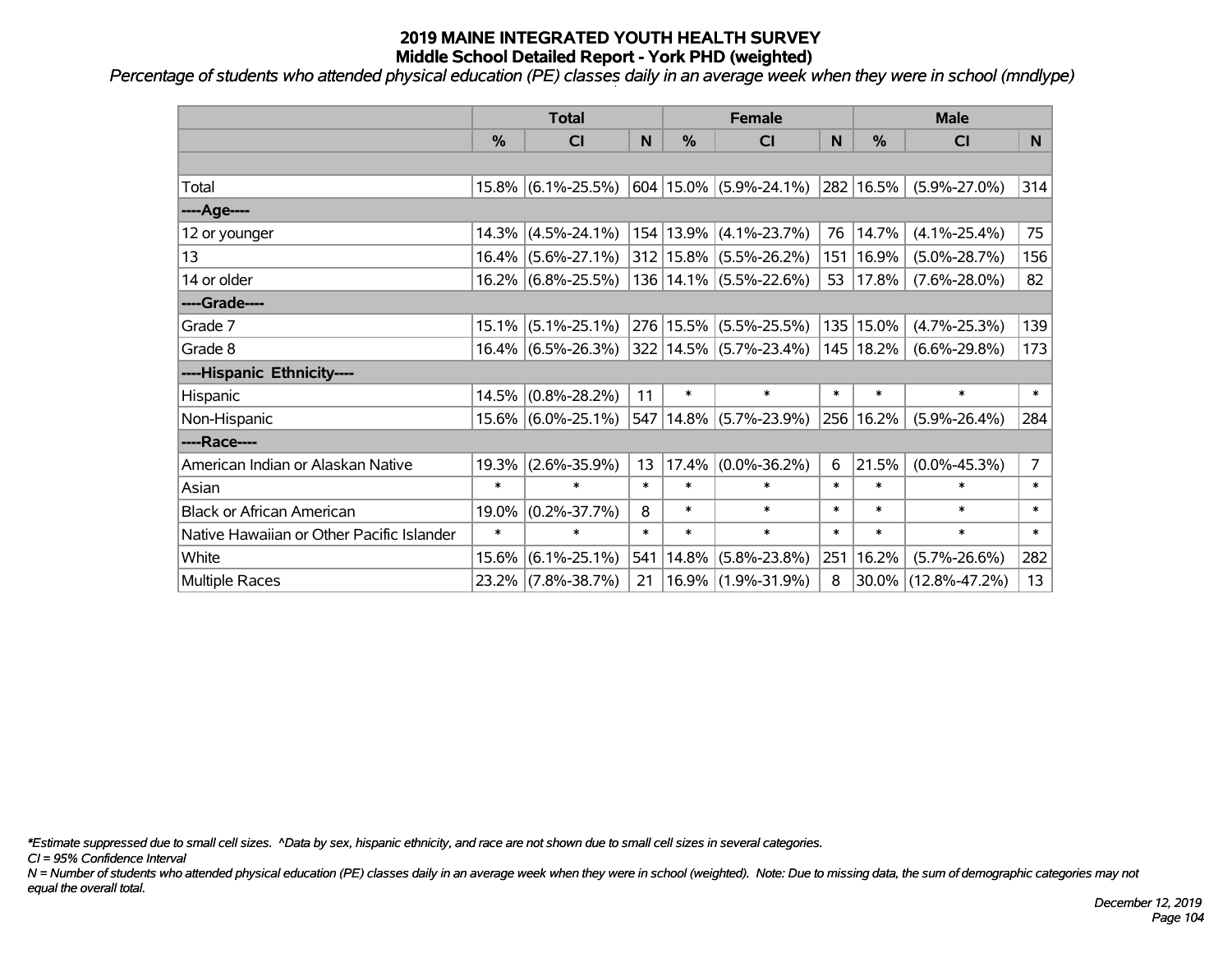*Do any of your classroom teachers provide short physical activity breaks during regular class time? (Do not count your physical education teacher.) (mn180)*

*Percentage of students who answered 'Yes'*

|                                           | <b>Total</b>  |                                                | <b>Female</b>  |        |                                  | <b>Male</b> |           |                                  |                 |
|-------------------------------------------|---------------|------------------------------------------------|----------------|--------|----------------------------------|-------------|-----------|----------------------------------|-----------------|
|                                           | $\frac{0}{0}$ | <b>CI</b>                                      | N              | $\%$   | <b>CI</b>                        | N           | %         | <b>CI</b>                        | N.              |
|                                           |               |                                                |                |        |                                  |             |           |                                  |                 |
| Total                                     |               | $21.2\%$ (14.3%-28.1%) 821 21.0% (13.9%-28.1%) |                |        |                                  |             |           | $ 398 21.7\% (14.5\% - 29.0\%)$  | 422             |
| ----Age----                               |               |                                                |                |        |                                  |             |           |                                  |                 |
| 12 or younger                             | $22.1\%$      | $(13.2\% - 31.1\%)$                            |                |        | 238 23.4% (14.5%-32.3%)          |             | 125 21.3% | $(11.5\% - 31.1\%)$              | 114             |
| 13                                        |               | 21.6% (15.0%-28.1%)                            |                |        | 419 21.3% (12.4%-30.1%)          |             |           | 210 22.2% (16.7%-27.8%)          | 209             |
| 14 or older                               |               | 19.2% (12.9%-25.5%)                            |                |        | 162 17.2% (13.7%-20.8%)          |             |           | 63 21.0% (10.6%-31.4%)           | 98              |
| ----Grade----                             |               |                                                |                |        |                                  |             |           |                                  |                 |
| Grade 7                                   |               | 25.8% (16.6%-34.9%)                            |                |        | 476   27.7%   (17.1%-38.3%)      |             |           | 245 24.5% (15.6%-33.4%)          | 231             |
| Grade 8                                   |               | 17.1% (11.6%-22.5%)                            |                |        | $ 342 15.2\%  (11.1\% - 19.4\%)$ |             |           | 152 19.0% (11.8%-26.2%)          | 188             |
| ----Hispanic Ethnicity----                |               |                                                |                |        |                                  |             |           |                                  |                 |
| Hispanic                                  |               | 33.7% (11.6%-55.9%)                            | 25             |        | $ 34.2\% $ (14.2%-54.3%)         |             | 16 34.1%  | $(0.0\% - 70.1\%)$               | 10 <sup>1</sup> |
| Non-Hispanic                              |               | 20.7% (14.3%-27.0%)                            |                |        | 740 20.7% (13.7%-27.6%)          |             |           | 362 20.9% (14.4%-27.5%)          | 376             |
| ----Race----                              |               |                                                |                |        |                                  |             |           |                                  |                 |
| American Indian or Alaskan Native         | 16.3%         | $(6.8\% - 25.9\%)$                             | 11             | $\ast$ | $\ast$                           | $\ast$      | $\ast$    | $\ast$                           | $\ast$          |
| Asian                                     | $30.4\%$      | $(16.4\% - 44.4\%)$                            | 16             | 26.0%  | $(12.0\% - 40.0\%)$              | 7           | 33.6%     | $(7.1\% - 60.1\%)$               | 8               |
| <b>Black or African American</b>          | 16.0%         | $(4.7\% - 27.2\%)$                             | $\overline{7}$ | $\ast$ | $\ast$                           | $\ast$      | $\ast$    | $\ast$                           | $\ast$          |
| Native Hawaiian or Other Pacific Islander | $\ast$        | $\ast$                                         | $\ast$         | $\ast$ | $\ast$                           | $\ast$      | $\ast$    | $\ast$                           | $\ast$          |
| White                                     | 20.9%         | $(13.8\% - 28.0\%)$                            | 738            | 20.9%  | $(13.7\% - 28.1\%)$              |             | 358 21.3% | $(13.7\% - 28.9\%)$              | 380             |
| <b>Multiple Races</b>                     |               | 25.0% (15.0%-35.0%)                            | 22             |        | $ 24.3\% $ (11.2%-37.3%)         |             |           | 11   25.8%   $(10.7\% - 40.9\%)$ | 11              |

*\*Estimate suppressed due to small cell sizes. ^Data by sex, hispanic ethnicity, and race are not shown due to small cell sizes in several categories.*

*CI = 95% Confidence Interval*

*N = Number of students who answered 'Yes' (weighted). Note: Due to missing data, the sum of demographic categories may not equal the overall total.*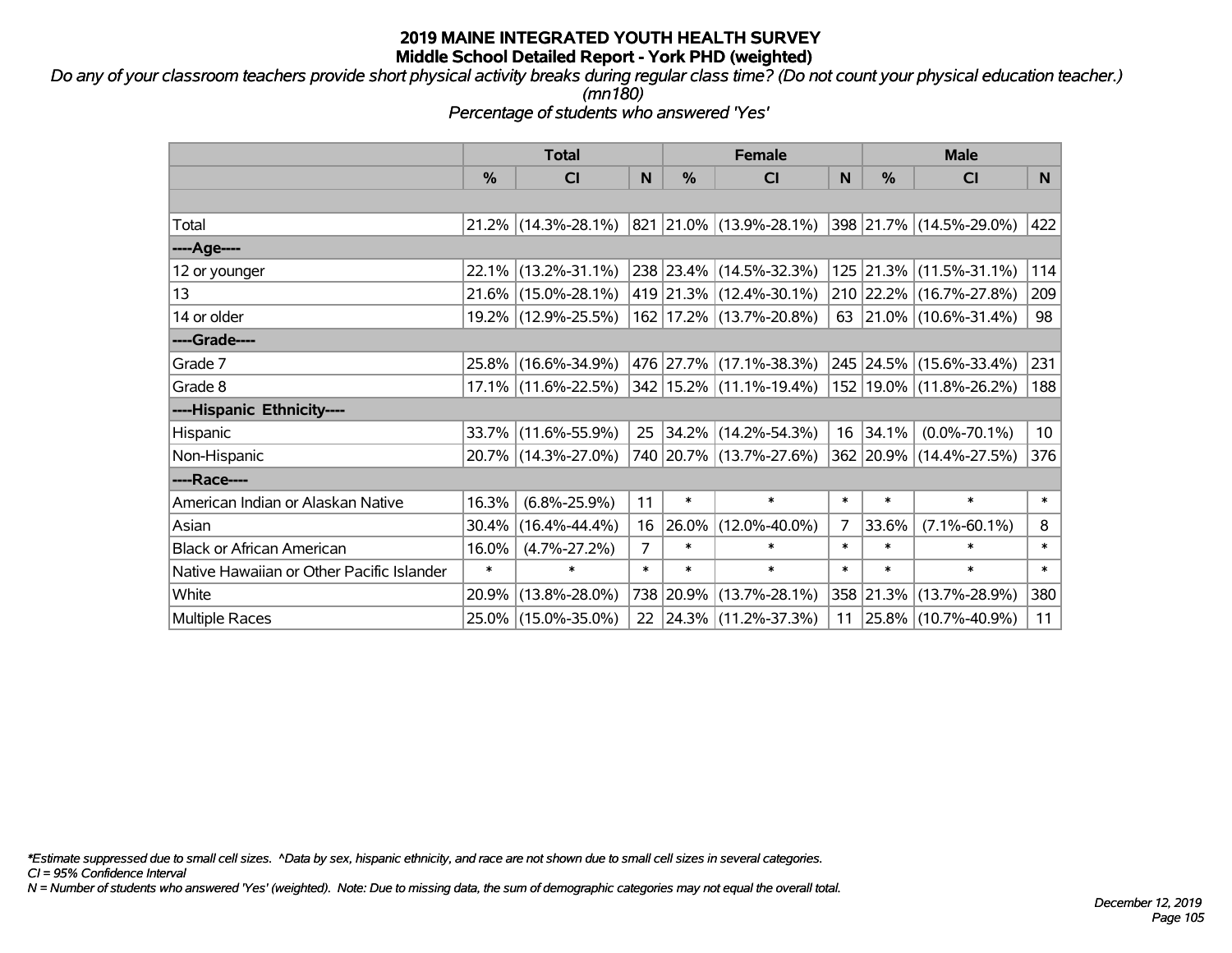*During the past 12 months, on how many sports teams did you play? (Count any teams run by your school or community groups.) (mn179) Percentage of students who answered at least one team*

|                                           | <b>Total</b> |                        |        |        | <b>Female</b>                                                           |        | <b>Male</b> |                           |        |  |
|-------------------------------------------|--------------|------------------------|--------|--------|-------------------------------------------------------------------------|--------|-------------|---------------------------|--------|--|
|                                           | $\%$         | <b>CI</b>              | N      | $\%$   | <b>CI</b>                                                               | N      | %           | <b>CI</b>                 | N      |  |
|                                           |              |                        |        |        |                                                                         |        |             |                           |        |  |
| Total                                     |              |                        |        |        | 72.6% (67.7%-77.4%) 2,844 71.7% (66.3%-77.0%) 1,372 73.6% (68.4%-78.8%) |        |             |                           | 1,446  |  |
| ----Age----                               |              |                        |        |        |                                                                         |        |             |                           |        |  |
| 12 or younger                             | 75.0%        | $(70.9\% - 79.0\%)$    | 806    |        | 73.5% (69.4%-77.7%)                                                     | 391    | 75.9%       | $(68.8\% - 83.1\%)$       | 405    |  |
| 13                                        |              | 72.1% (64.5%-79.6%)    |        |        | 1,420 71.9% (64.7%-79.0%)                                               | 717    |             | 72.9% (64.2%-81.5%)       | 696    |  |
| 14 or older                               |              | 70.5% (65.4%-75.6%)    | 611    |        | 68.2%   (60.3%-76.1%)                                                   | 260    |             | 72.4% (67.2%-77.6%)       | 343    |  |
| ----Grade----                             |              |                        |        |        |                                                                         |        |             |                           |        |  |
| Grade 7                                   | 72.4%        | $(68.7\% - 76.2\%)$    |        |        | 1,346 70.7% (67.0%-74.4%)                                               | 629    | 74.2%       | $(68.4\% - 80.0\%)$       | 704    |  |
| Grade 8                                   |              | 72.5% (65.6%-79.5%)    |        |        | 1,480 72.4% (64.2%-80.6%)                                               | 739    |             | 72.9% (65.6%-80.2%)       | 732    |  |
| ----Hispanic Ethnicity----                |              |                        |        |        |                                                                         |        |             |                           |        |  |
| Hispanic                                  | 68.2%        | $(56.4\% - 80.0\%)$    | 54     | 69.9%  | $(58.5\% - 81.2\%)$                                                     | 33     | 64.5%       | $(47.2\% - 81.7\%)$       | 20     |  |
| Non-Hispanic                              |              | 73.0% (68.4%-77.6%)    | 2,631  |        | $ 72.2\% $ (66.8%-77.6%)                                                |        |             | 1,272 73.9% (68.6%-79.1%) | 1,339  |  |
| ----Race----                              |              |                        |        |        |                                                                         |        |             |                           |        |  |
| American Indian or Alaskan Native         | 69.6%        | $(54.7\% - 84.4\%)$    | 47     | 74.3%  | $(55.2\% - 93.4\%)$                                                     | 25     | 63.9%       | $(43.6\% - 84.2\%)$       | 21     |  |
| Asian                                     | 61.0%        | $(46.8\% - 75.3\%)$    | 31     | 68.7%  | $(39.3\% - 98.1\%)$                                                     | 17     | 53.4%       | $(26.6\% - 80.2\%)$       | 13     |  |
| <b>Black or African American</b>          | 62.9%        | $(37.3\% - 88.4\%)$    | 29     | 67.2%  | $(50.6\% - 83.8\%)$                                                     | 17     | 54.0%       | $(10.3\% - 97.7\%)$       | 11     |  |
| Native Hawaiian or Other Pacific Islander | $\ast$       | $\ast$                 | $\ast$ | $\ast$ | $\ast$                                                                  | $\ast$ | $\ast$      | $\ast$                    | $\ast$ |  |
| White                                     | 72.8%        | $(67.9\% - 77.7\%)$    | 2,602  | 71.7%  | $(66.0\% - 77.3\%)$                                                     | 1,243  | 74.1%       | $(68.8\% - 79.4\%)$       | 1,337  |  |
| Multiple Races                            |              | $67.6\%$ (54.5%-80.6%) | 59     |        | $63.6\%$ (43.4%-83.7%)                                                  | 28     |             | 71.8% (60.0%-83.6%)       | 30     |  |

*\*Estimate suppressed due to small cell sizes. ^Data by sex, hispanic ethnicity, and race are not shown due to small cell sizes in several categories.*

*CI = 95% Confidence Interval*

*N = Number of students who answered at least one team (weighted). Note: Due to missing data, the sum of demographic categories may not equal the overall total.*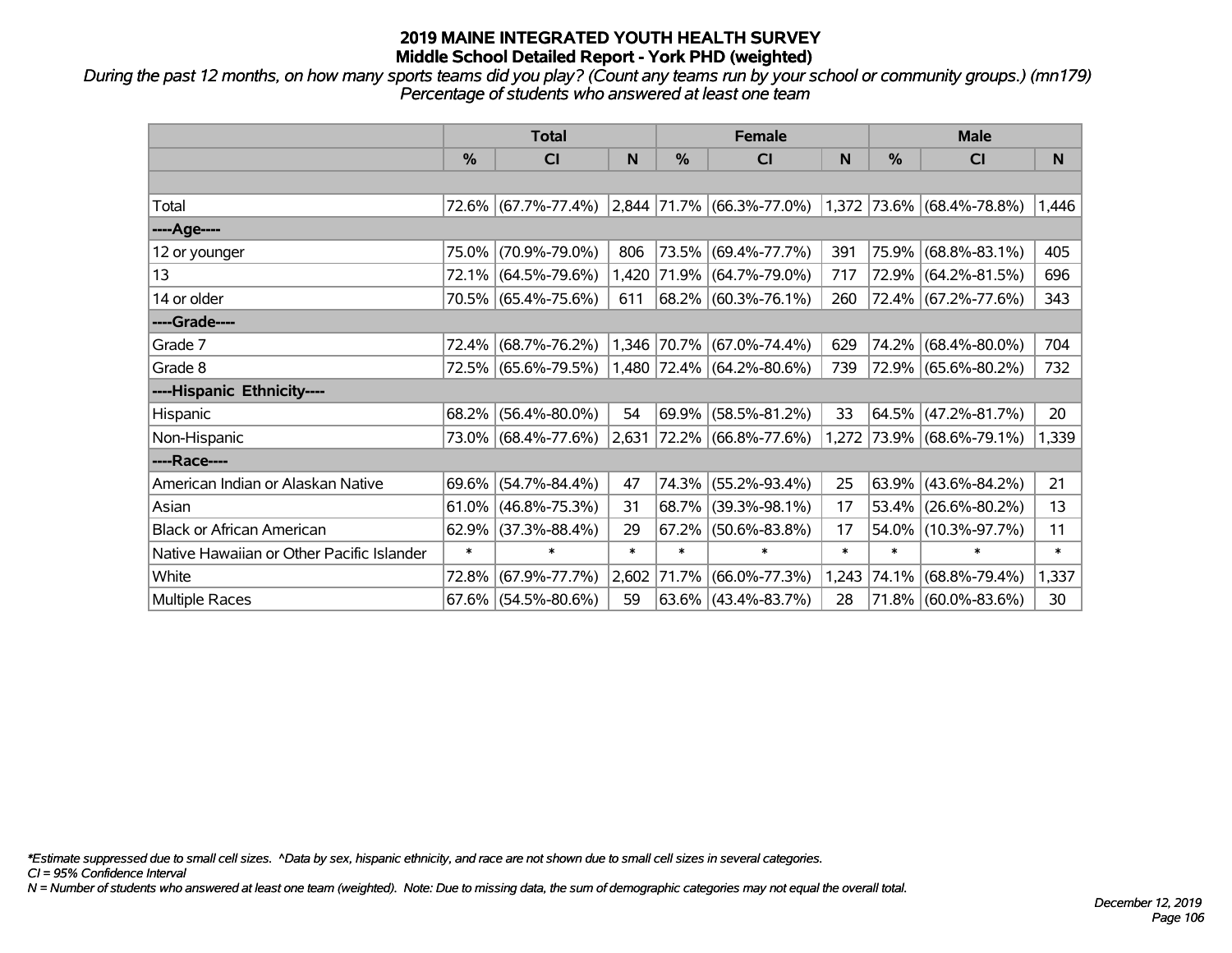### **2019 MAINE INTEGRATED YOUTH HEALTH SURVEY Middle School Detailed Report - York PHD (weighted)** *On an average school night, how many hours of sleep do you get? (mn178) Percentage of students who answered at least 8 hours*

|                                           | <b>Total</b> |                     |       |        | <b>Female</b>             |        | <b>Male</b>   |                         |        |  |
|-------------------------------------------|--------------|---------------------|-------|--------|---------------------------|--------|---------------|-------------------------|--------|--|
|                                           | %            | CI                  | N     | %      | <b>CI</b>                 | N      | $\frac{0}{0}$ | <b>CI</b>               | N      |  |
|                                           |              |                     |       |        |                           |        |               |                         |        |  |
| Total                                     | 51.5%        | $(46.2\% - 56.8\%)$ | 1,987 |        | 49.4% (43.8%-55.0%)       |        |               | 924 53.6% (47.5%-59.7%) | 1,046  |  |
| ----Age----                               |              |                     |       |        |                           |        |               |                         |        |  |
| 12 or younger                             | 60.5%        | $(55.5\% - 65.4\%)$ | 638   | 57.5%  | $(50.9\% - 64.1\%)$       |        |               | 296 63.3% (57.9%-68.8%) | 336    |  |
| 13                                        | 52.9%        | $(46.5\% - 59.2\%)$ | 1,023 |        | 51.7% (45.9%-57.4%)       |        |               | 503 53.8% (44.3%-63.4%) | 510    |  |
| 14 or older                               | 37.4%        | $(27.8\% - 47.0\%)$ | 323   |        | 32.1% (19.0%-45.1%)       |        |               | 121 42.3% (32.9%-51.7%) | 200    |  |
| ----Grade----                             |              |                     |       |        |                           |        |               |                         |        |  |
| Grade 7                                   | 59.4%        | $(54.9\% - 64.0\%)$ | 1,081 |        | 56.6% (51.8%-61.3%)       |        |               | 485 62.0% (55.2%-68.7%) | 583    |  |
| Grade 8                                   |              | 44.4% (36.5%-52.4%) | 900   |        | 43.5% (35.1%-51.9%)       |        |               | 439 45.6% (36.5%-54.8%) | 456    |  |
| ----Hispanic Ethnicity----                |              |                     |       |        |                           |        |               |                         |        |  |
| Hispanic                                  | 50.6%        | $(42.7\% - 58.5\%)$ | 39    | 46.2%  | $(32.1\% - 60.4\%)$       | 21     | 55.7%         | $(41.0\% - 70.5\%)$     | 16     |  |
| Non-Hispanic                              |              | 51.3% (45.9%-56.8%) |       |        | 1,829 49.4% (43.9%-55.0%) |        |               | 855 53.2% (46.8%-59.7%) | 962    |  |
| ----Race----                              |              |                     |       |        |                           |        |               |                         |        |  |
| American Indian or Alaskan Native         | 58.2%        | $(49.7\% - 66.8\%)$ | 38    | 51.8%  | $(36.4\% - 67.1\%)$       | 17     | $67.0\%$      | $(54.9\% - 79.0\%)$     | 21     |  |
| Asian                                     | 60.2%        | $(38.6\% - 81.8\%)$ | 31    | $\ast$ | $\ast$                    | $\ast$ | $\ast$        | $\ast$                  | $\ast$ |  |
| <b>Black or African American</b>          | 49.2%        | $(29.2\% - 69.2\%)$ | 21    | $\ast$ | $\ast$                    | $\ast$ | $\ast$        | $\ast$                  | $\ast$ |  |
| Native Hawaiian or Other Pacific Islander | 42.0%        | $(16.0\% - 68.0\%)$ | 6     | $\ast$ | $\ast$                    | $\ast$ | $\ast$        | $\ast$                  | $\ast$ |  |
| White                                     | 51.4%        | $(46.1\% - 56.6\%)$ | 1,813 | 49.2%  | $(43.2\% - 55.1\%)$       | 834    | 53.4%         | $(47.6\% - 59.3\%)$     | 963    |  |
| Multiple Races                            |              | 57.1% (40.9%-73.4%) | 49    |        | 48.3% (32.1%-64.5%)       | 21     |               | 66.7% (44.0%-89.4%)     | 27     |  |

*\*Estimate suppressed due to small cell sizes. ^Data by sex, hispanic ethnicity, and race are not shown due to small cell sizes in several categories.*

*CI = 95% Confidence Interval*

*N = Number of students who answered at least 8 hours (weighted). Note: Due to missing data, the sum of demographic categories may not equal the overall total.*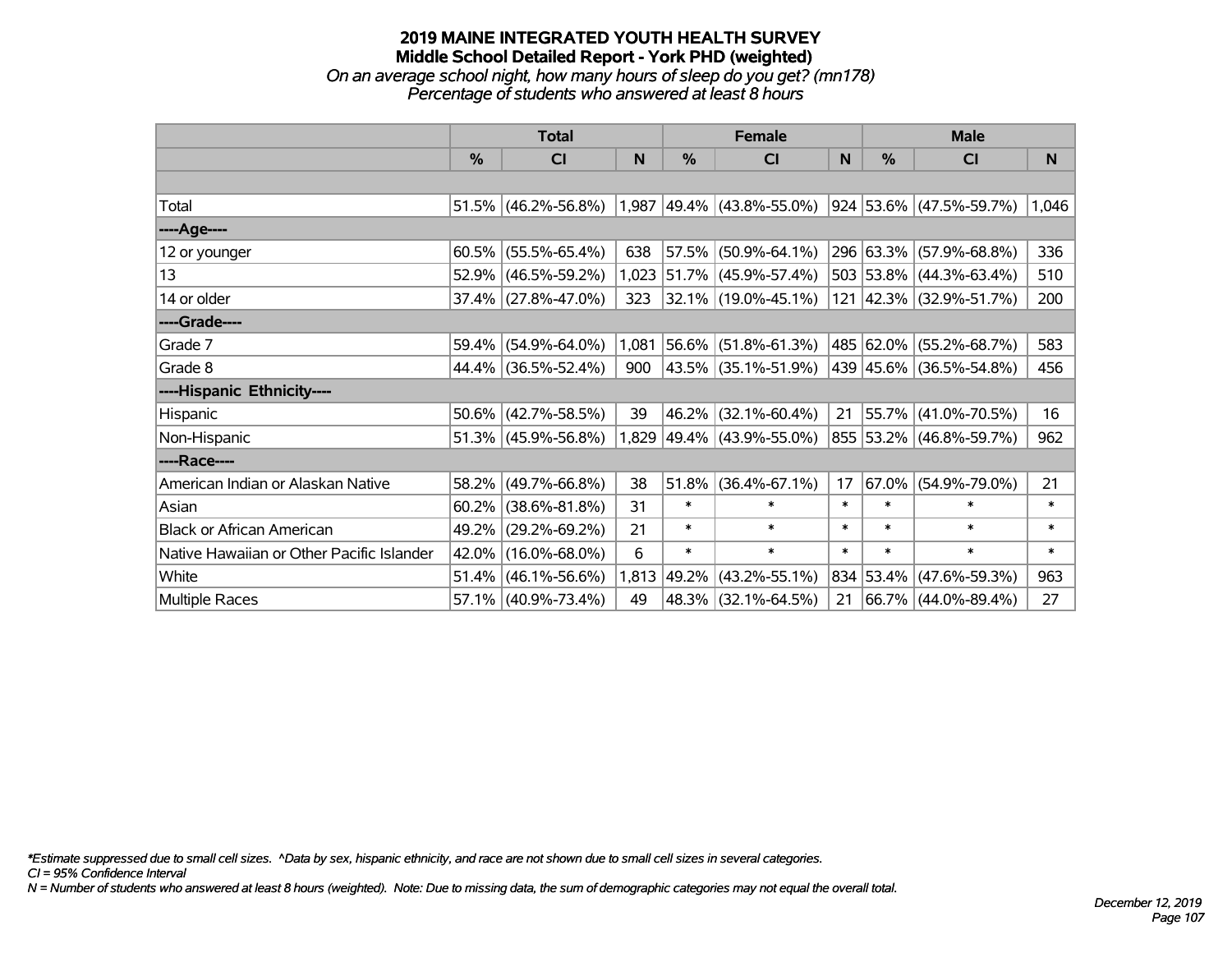# **2019 MAINE INTEGRATED YOUTH HEALTH SURVEY Middle School Detailed Report - York PHD (weighted)** *During the past 12 months, how would you describe your grades in school? (mn171) Percentage of students who answered 'Mostly A's' or 'Mostly B's'*

|                                           | <b>Total</b> |                     |        |                  | <b>Female</b>        |        | <b>Male</b> |                           |        |  |
|-------------------------------------------|--------------|---------------------|--------|------------------|----------------------|--------|-------------|---------------------------|--------|--|
|                                           | $\%$         | <b>CI</b>           | N      | $\frac{0}{0}$    | <b>CI</b>            | N      | $\%$        | <b>CI</b>                 | N.     |  |
|                                           |              |                     |        |                  |                      |        |             |                           |        |  |
| Total                                     |              | 72.6% (67.4%-77.9%) |        | $ 2,745 79.0\% $ | $(73.6\% - 84.4\%)$  |        |             | 1,439 67.0% (61.2%-72.8%) | 1,284  |  |
| ---- Age----                              |              |                     |        |                  |                      |        |             |                           |        |  |
| 12 or younger                             | 71.1%        | $(62.7\% - 79.5\%)$ | 738    | 76.3%            | $(65.4\% - 87.3\%)$  | 386    | 66.1%       | $(57.5\% - 74.7\%)$       | 346    |  |
| 13                                        |              | 73.9% (67.8%-80.0%) | 1,402  | 81.3%            | $(74.9\% - 87.7\%)$  | 771    |             | 67.0% (59.3%-74.6%)       | 624    |  |
| 14 or older                               |              | 71.8% (65.3%-78.3%) | 601    | 76.3%            | $(66.9\% - 85.8\%)$  | 279    |             | $68.1\%$ (62.4%-73.7%)    | 314    |  |
| ----Grade----                             |              |                     |        |                  |                      |        |             |                           |        |  |
| Grade 7                                   | 69.3%        | $(61.9\% - 76.7\%)$ | 1,241  | 74.5%            | $(66.9\% - 82.0\%)$  | 630    | 64.5%       | $(54.8\% - 74.3\%)$       | 597    |  |
| Grade 8                                   |              | 75.9% (71.1%-80.6%) |        | 1,496 82.9%      | $(77.0\% - 88.8\%)$  | 807    |             | 69.2% (63.9%-74.6%)       | 680    |  |
| ----Hispanic Ethnicity----                |              |                     |        |                  |                      |        |             |                           |        |  |
| Hispanic                                  | 70.3%        | $(57.0\% - 83.6\%)$ | 52     | 70.9%            | $(53.4\% - 88.4\%)$  | 32     | 68.2%       | $(48.1\% - 88.4\%)$       | 19     |  |
| Non-Hispanic                              |              | 73.1% (67.8%-78.5%) |        | 2,558 79.9%      | $(74.3\% - 85.6\%)$  |        |             | 1,349 67.2% (61.3%-73.0%) | 1,196  |  |
| ----Race----                              |              |                     |        |                  |                      |        |             |                           |        |  |
| American Indian or Alaskan Native         | 66.3%        | $(54.6\% - 78.0\%)$ | 41     | 71.0%            | $(52.6\% - 89.4\%)$  | 23     | 63.4%       | $(46.9\% - 79.8\%)$       | 18     |  |
| Asian                                     | 70.8%        | $(54.0\% - 87.6\%)$ | 35     | $\ast$           | $\ast$               | $\ast$ | $\ast$      | $\ast$                    | $\ast$ |  |
| <b>Black or African American</b>          | 69.0%        | $(53.1\% - 84.8\%)$ | 29     | 73.2%            | $(44.4\% - 100.0\%)$ | 18     | 60.4%       | $(41.2\% - 79.6\%)$       | 10     |  |
| Native Hawaiian or Other Pacific Islander | $\ast$       | $\ast$              | $\ast$ | $\ast$           | $\ast$               | $\ast$ | $\ast$      | $\ast$                    | $\ast$ |  |
| White                                     | 73.2%        | $(68.0\% - 78.4\%)$ | 2,534  | 79.2%            | $(73.7\% - 84.6\%)$  | 1,309  | 67.9%       | $(62.3\% - 73.5\%)$       | 1,205  |  |
| Multiple Races                            |              | 69.5% (57.2%-81.7%) | 57     | 78.7%            | $(69.6\% - 87.8\%)$  | 33     |             | 59.4% (37.9%-80.8%)       | 23     |  |

*\*Estimate suppressed due to small cell sizes. ^Data by sex, hispanic ethnicity, and race are not shown due to small cell sizes in several categories.*

*CI = 95% Confidence Interval*

*N = Number of students who answered 'Mostly A's' or 'Mostly B's' (weighted). Note: Due to missing data, the sum of demographic categories may not equal the overall total.*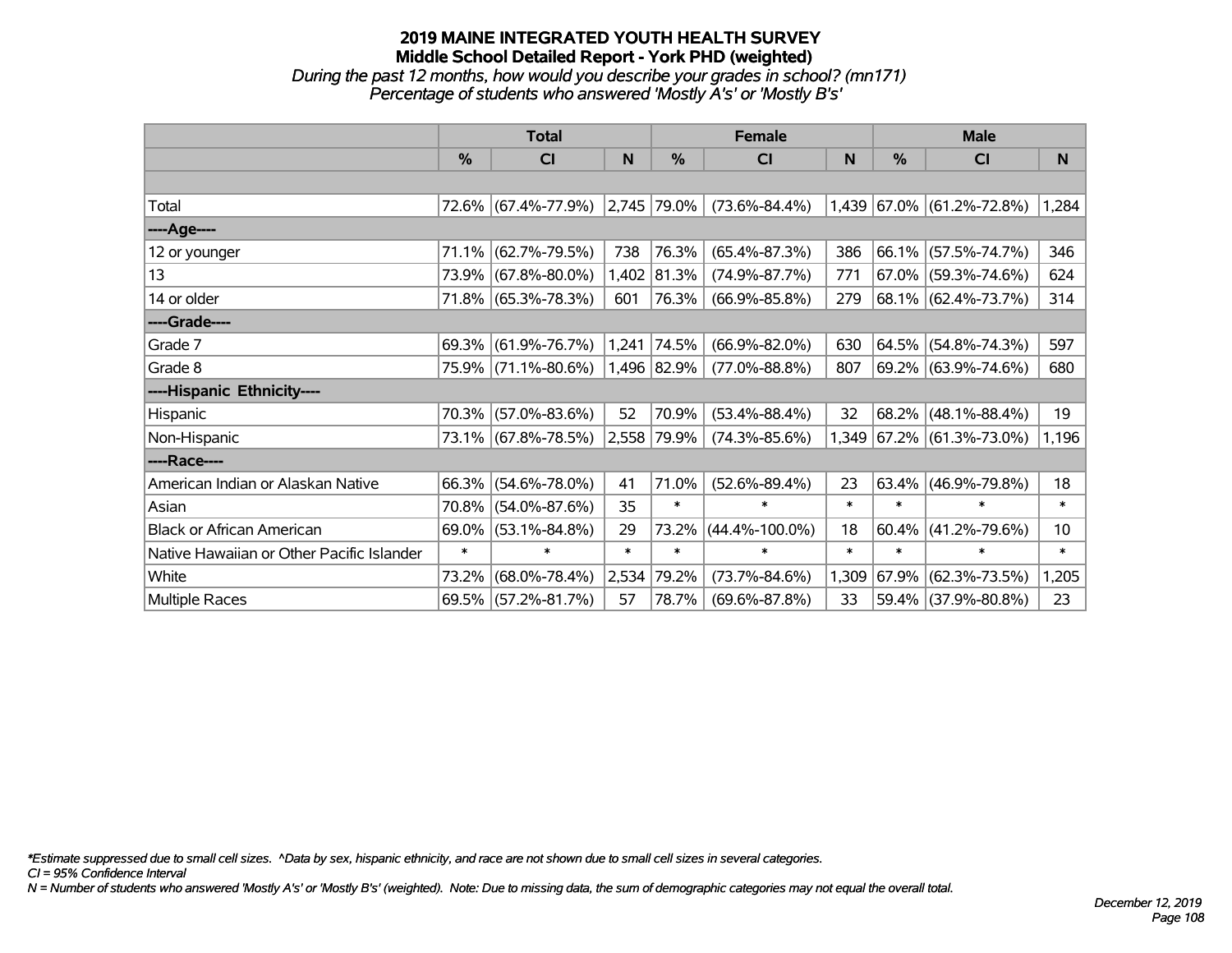*During an average week, how many hours do you spend in clubs or organizations (other than sports) outside of regular school hours? (mn146) Percentage of students who answered at least 1 hour*

|                                           | <b>Total</b> |                        |        | <b>Female</b> |                             |        | <b>Male</b>   |                         |        |
|-------------------------------------------|--------------|------------------------|--------|---------------|-----------------------------|--------|---------------|-------------------------|--------|
|                                           | %            | CI                     | N      | %             | <b>CI</b>                   | N      | $\frac{0}{0}$ | <b>CI</b>               | N.     |
|                                           |              |                        |        |               |                             |        |               |                         |        |
| Total                                     |              | $44.0\%$ (40.5%-47.4%) |        |               | $1,695$ 45.4% (40.3%-50.4%) |        |               | 847 42.6% (38.5%-46.6%) | 830    |
| ----Age----                               |              |                        |        |               |                             |        |               |                         |        |
| 12 or younger                             | 43.0%        | $(39.0\% - 47.0\%)$    | 452    | 45.0%         | $(36.4\% - 53.6\%)$         |        |               | 233 40.5% (34.5%-46.6%) | 212    |
| 13                                        |              | 45.5% (41.0%-50.0%)    | 876    |               | 45.6% (39.2%-51.9%)         |        |               | 439 45.5% (40.4%-50.6%) | 430    |
| 14 or older                               |              | $42.0\%$ (36.4%-47.7%) | 367    |               | 45.8% (35.8%-55.9%)         |        |               | 175 39.2% (29.6%-48.7%) | 188    |
| ----Grade----                             |              |                        |        |               |                             |        |               |                         |        |
| Grade 7                                   |              | 44.2% (41.2%-47.1%)    | 802    | 44.8%         | $(39.2\% - 50.4\%)$         |        |               | 389 43.4% (37.6%-49.1%) | 403    |
| Grade 8                                   |              | 44.1% (38.3%-50.0%)    | 891    |               | 45.9% (37.5%-54.3%)         |        |               | 457 42.2% (36.7%-47.6%) | 426    |
| ----Hispanic Ethnicity----                |              |                        |        |               |                             |        |               |                         |        |
| Hispanic                                  | 36.4%        | $(25.9\% - 47.0\%)$    | 28     | 42.6%         | $(29.1\% - 56.1\%)$         | 20     |               | 28.2% (15.9%-40.5%)     | 8      |
| Non-Hispanic                              |              | 44.3% (40.8%-47.9%)    |        |               | $1,578$ 46.4% (40.8%-52.0%) |        |               | 798 42.3% (38.3%-46.2%) | 765    |
| ----Race----                              |              |                        |        |               |                             |        |               |                         |        |
| American Indian or Alaskan Native         | 37.6%        | $(20.5\% - 54.8\%)$    | 24     | 34.6%         | $(12.4\% - 56.8\%)$         | 11     | 38.7%         | $(19.8\% - 57.7\%)$     | 12     |
| Asian                                     | 47.7%        | $(23.9\% - 71.5\%)$    | 23     | 59.2%         | $(28.1\% - 90.3\%)$         | 14     | 37.9%         | $(11.4\% - 64.3\%)$     | 9      |
| <b>Black or African American</b>          | 28.4%        | $(12.4\% - 44.5\%)$    | 13     | $\ast$        | $\ast$                      | $\ast$ | $\ast$        | $\ast$                  | $\ast$ |
| Native Hawaiian or Other Pacific Islander | $\ast$       | $\ast$                 | $\ast$ | $\ast$        | $\ast$                      | $\ast$ | $\ast$        | $\ast$                  | $\ast$ |
| White                                     | 44.6%        | $(41.2\% - 48.1\%)$    | 1,573  | 45.6%         | $(40.6\% - 50.7\%)$         | 771    | 43.6%         | $(39.6\% - 47.6\%)$     | 785    |
| Multiple Races                            |              | 36.8% (21.8%-51.9%)    | 32     | 45.2%         | $(30.7\% - 59.8\%)$         | 20     | 28.2%         | $(9.4\% - 46.9\%)$      | 12     |

*\*Estimate suppressed due to small cell sizes. ^Data by sex, hispanic ethnicity, and race are not shown due to small cell sizes in several categories.*

*CI = 95% Confidence Interval*

*N = Number of students who answered at least 1 hour (weighted). Note: Due to missing data, the sum of demographic categories may not equal the overall total.*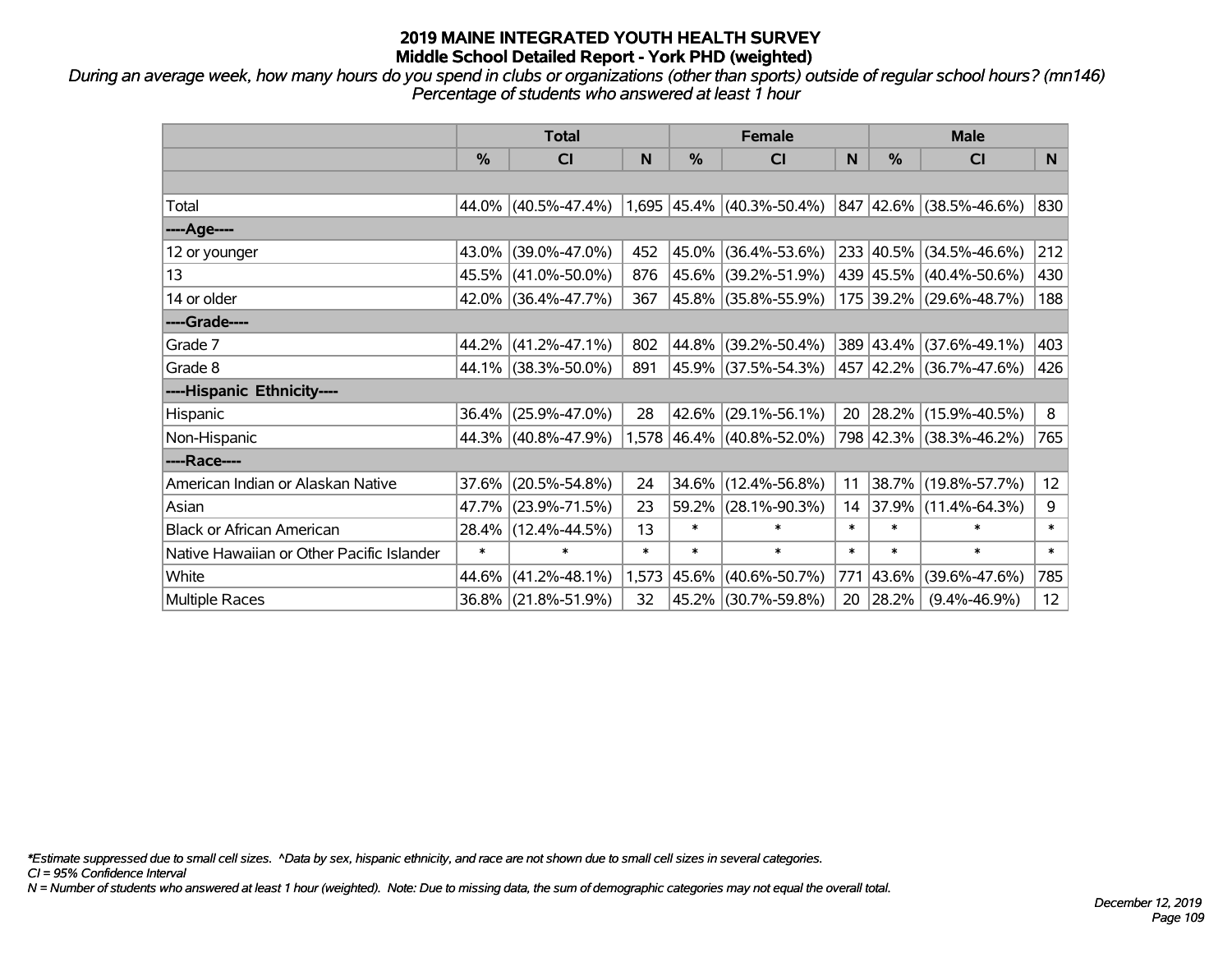*Do you agree or disagree that at least one of your teachers really cares and gives you help and support when you need it? (mn143) Percentage of students who answered 'Strongly agree' or 'Agree'*

|                                           | <b>Total</b>  |                                               |        |             | <b>Female</b>               |        | <b>Male</b>   |                           |        |
|-------------------------------------------|---------------|-----------------------------------------------|--------|-------------|-----------------------------|--------|---------------|---------------------------|--------|
|                                           | $\frac{0}{0}$ | <b>CI</b>                                     | N      | $\%$        | <b>CI</b>                   | N      | $\frac{0}{0}$ | <b>CI</b>                 | N      |
|                                           |               |                                               |        |             |                             |        |               |                           |        |
| Total                                     |               | 75.6% (72.0%-79.1%) 2,899 76.9% (73.7%-80.0%) |        |             |                             |        |               | 1,438 74.7% (70.3%-79.2%) | 1,438  |
| ----Age----                               |               |                                               |        |             |                             |        |               |                           |        |
| 12 or younger                             |               | 75.4% (71.8%-79.0%)                           | 802    |             | 76.4% (73.1%-79.8%)         | 411    | 74.3%         | $(69.1\% - 79.4\%)$       | 380    |
| 13                                        |               | 77.1% (73.5%-80.7%)                           |        |             | 1,470 77.6% (74.8%-80.3%)   | 737    |               | 77.5% (72.3%-82.6%)       | 725    |
| 14 or older                               |               | 72.3% (65.7%-79.0%)                           | 620    |             | $ 75.7\% $ (65.8%-85.6%)    | 288    |               | 69.6% (61.8%-77.4%)       | 327    |
| ----Grade----                             |               |                                               |        |             |                             |        |               |                           |        |
| Grade 7                                   |               | 75.3% (73.0%-77.5%)                           |        |             | 1,371 74.7% (71.9%-77.5%)   | 648    | 76.0%         | $(73.1\% - 79.0\%)$       | 710    |
| Grade 8                                   |               | 75.7% (70.3%-81.2%) 1,497 78.7% (72.9%-84.5%) |        |             |                             | 784    |               | 73.3% (66.8%-79.7%)       | 706    |
| ----Hispanic Ethnicity----                |               |                                               |        |             |                             |        |               |                           |        |
| Hispanic                                  | 70.9%         | $(60.9\% - 80.8\%)$                           | 52     |             | 75.8% (64.9%-86.6%)         | 29     | 65.5%         | $(55.0\% - 75.9\%)$       | 21     |
| Non-Hispanic                              |               | 75.7% (72.0%-79.5%)                           |        |             | $2,661$ 77.2% (73.8%-80.5%) | 1,321  |               | 74.8% (70.2%-79.4%)       | 1,326  |
| ----Race----                              |               |                                               |        |             |                             |        |               |                           |        |
| American Indian or Alaskan Native         |               | 70.4% (62.1%-78.6%)                           | 48     | 77.8%       | $(68.9\% - 86.7\%)$         | 27     | 61.8%         | $(48.8\% - 74.9\%)$       | 20     |
| Asian                                     |               | 74.4% (63.3%-85.4%)                           | 33     | $\ast$      | $\ast$                      | $\ast$ | $\ast$        | $\ast$                    | $\ast$ |
| <b>Black or African American</b>          | 72.0%         | $(60.0\% - 83.9\%)$                           | 29     | $\ast$      | $\ast$                      | $\ast$ | $\ast$        | $\ast$                    | $\ast$ |
| Native Hawaiian or Other Pacific Islander | $\ast$        | $\ast$                                        | $\ast$ | $\ast$      | $\ast$                      | $\ast$ | $\ast$        | $\ast$                    | $\ast$ |
| White                                     | 76.2%         | $(72.6\% - 79.8\%)$                           |        | 2,648 77.6% | $(74.5\% - 80.7\%)$         | 1,303  | 75.2%         | $(70.6\% - 79.8\%)$       | 1,326  |
| Multiple Races                            |               | 71.6% (66.3%-76.9%)                           | 67     |             | 69.4% (62.2%-76.5%)         | 32     |               | 74.5% (69.7%-79.3%)       | 35     |

*\*Estimate suppressed due to small cell sizes. ^Data by sex, hispanic ethnicity, and race are not shown due to small cell sizes in several categories.*

*CI = 95% Confidence Interval*

*N = Number of students who answered 'Strongly agree' or 'Agree' (weighted). Note: Due to missing data, the sum of demographic categories may not equal the overall total.*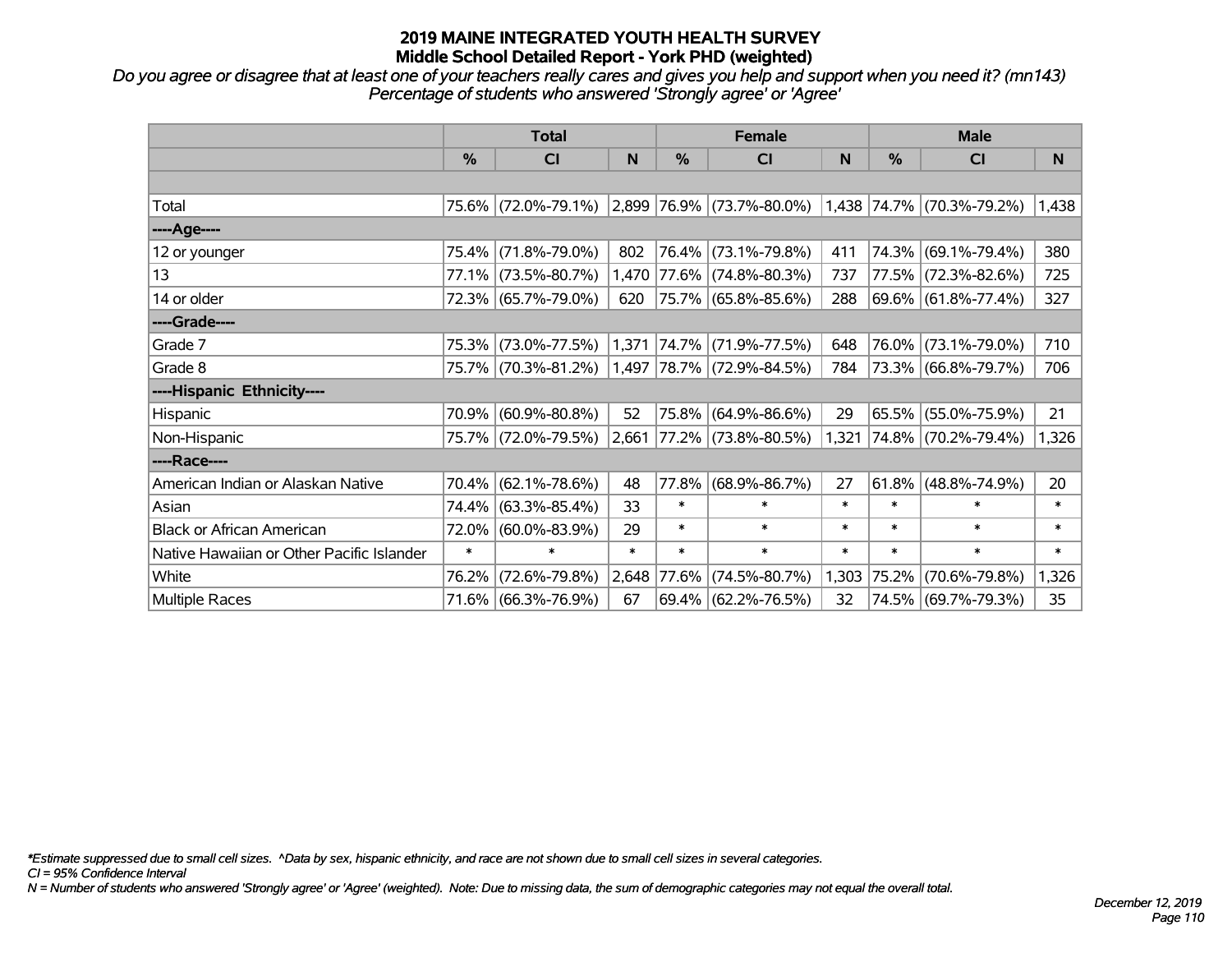#### *How often does one of your parents talk with you about what you are doing in school? (mn144) Percentage of students who answered 'About every day' or 'About once or twice a week'*

|                                           | <b>Total</b>  |                        |        |            | <b>Female</b>                                            |        | <b>Male</b>   |                        |        |
|-------------------------------------------|---------------|------------------------|--------|------------|----------------------------------------------------------|--------|---------------|------------------------|--------|
|                                           | $\frac{0}{0}$ | CI                     | N      | %          | <b>CI</b>                                                | N      | $\frac{0}{0}$ | <b>CI</b>              | N      |
|                                           |               |                        |        |            |                                                          |        |               |                        |        |
| Total                                     |               | 86.6% (83.5%-89.6%)    |        |            | $ 3,313 85.6\% $ (82.4%-88.8%) 1,594 87.8% (84.5%-91.1%) |        |               |                        | 1,690  |
| ----Age----                               |               |                        |        |            |                                                          |        |               |                        |        |
| 12 or younger                             | 87.3%         | $(84.1\% - 90.5\%)$    | 929    | $ 86.0\% $ | $(82.8\% - 89.2\%)$                                      | 459    |               | 89.1% (84.8%-93.3%)    | 461    |
| 13                                        |               | 86.7% (83.2%-90.1%)    |        |            | 1,653 85.9% (81.8%-90.0%)                                | 813    |               | 87.8% (84.7%-90.9%)    | 824    |
| 14 or older                               |               | 85.5% (82.0%-89.0%)    | 725    |            | 84.2% (78.7%-89.8%)                                      | 320    |               | 86.7% (81.3%-92.2%)    | 400    |
| ----Grade----                             |               |                        |        |            |                                                          |        |               |                        |        |
| Grade 7                                   | 86.7%         | $(83.1\% - 90.3\%)$    |        |            | $1,584$ 86.1% (82.3%-89.8%)                              | 741    |               | 87.7% (83.9%-91.5%)    | 828    |
| Grade 8                                   |               | 86.3% (83.3%-89.2%)    |        |            | $1,693$ 85.4% (81.9%-88.8%)                              | 849    |               | 87.7% (84.0%-91.3%)    | 835    |
| ----Hispanic Ethnicity----                |               |                        |        |            |                                                          |        |               |                        |        |
| Hispanic                                  | 78.5%         | $(71.5\% - 85.5\%)$    | 59     | $ 85.5\% $ | $(77.1\% - 94.0\%)$                                      | 34     |               | $71.1\%$ (60.8%-81.4%) | 23     |
| Non-Hispanic                              |               | 86.7% (83.6%-89.7%)    |        |            | $3,042$ 85.6% (82.5%-88.7%)                              | 1,461  |               | 87.9% (84.8%-91.0%)    | 1,560  |
| ----Race----                              |               |                        |        |            |                                                          |        |               |                        |        |
| American Indian or Alaskan Native         | 87.3%         | $(76.2\% - 98.3\%)$    | 60     | $\ast$     | $\ast$                                                   | $\ast$ | $\ast$        | $\ast$                 | $\ast$ |
| Asian                                     | 79.7%         | $(71.4\% - 88.0\%)$    | 35     | $\ast$     | $\ast$                                                   | $\ast$ | $\ast$        | $\ast$                 | $\ast$ |
| <b>Black or African American</b>          | $83.2\%$      | $(71.3\% - 95.1\%)$    | 33     | $\ast$     | $\ast$                                                   | $\ast$ | $\ast$        | $\ast$                 | $\ast$ |
| Native Hawaiian or Other Pacific Islander | $\ast$        | $\ast$                 | $\ast$ | $\ast$     | $\ast$                                                   | $\ast$ | $\ast$        | $\ast$                 | $\ast$ |
| White                                     | 87.2%         | $(83.9\% - 90.4\%)$    | 3,023  | $ 86.1\% $ | $(82.7\% - 89.6\%)$                                      | 1,441  | 88.5%         | $(85.3\% - 91.7\%)$    | 1,558  |
| <b>Multiple Races</b>                     |               | $80.4\%$ (74.8%-86.0%) | 75     |            | 80.0% (70.8%-89.3%)                                      | 37     |               | 81.7% (67.9%-95.4%)    | 38     |

*\*Estimate suppressed due to small cell sizes. ^Data by sex, hispanic ethnicity, and race are not shown due to small cell sizes in several categories.*

*CI = 95% Confidence Interval*

*N = Number of students who answered 'About every day' or 'About once or twice a week' (weighted). Note: Due to missing data, the sum of demographic categories may not equal the overall total.*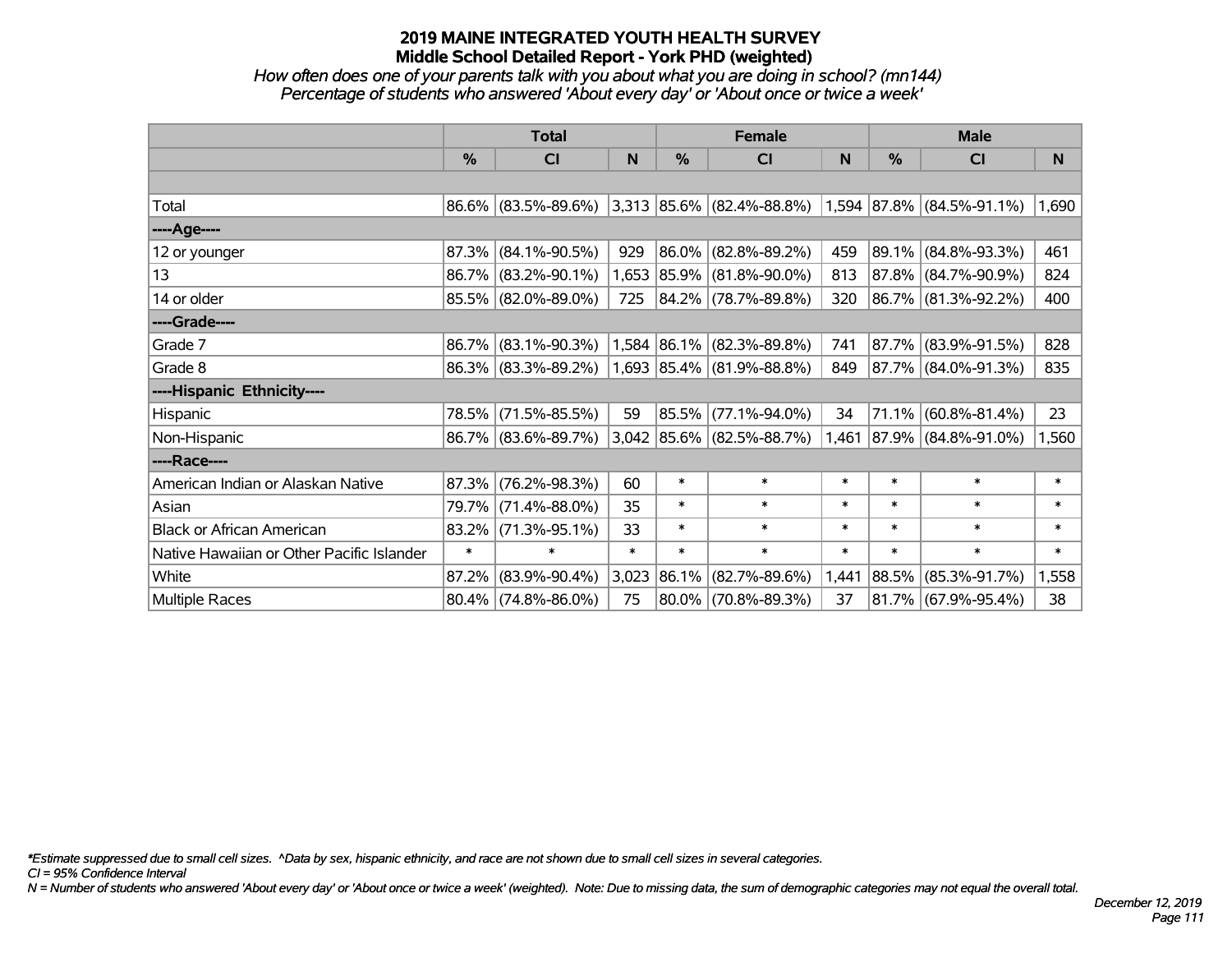*How often does your family give you love and support? (mn188) Percentage of students who answered 'Most of the time' or 'Always'*

|                                           | <b>Total</b>  |                        |        |            | <b>Female</b>                                            |        | <b>Male</b> |                          |        |
|-------------------------------------------|---------------|------------------------|--------|------------|----------------------------------------------------------|--------|-------------|--------------------------|--------|
|                                           | $\frac{0}{0}$ | CI                     | N      | %          | CI                                                       | N      | %           | <b>CI</b>                | N      |
|                                           |               |                        |        |            |                                                          |        |             |                          |        |
| Total                                     |               | $84.4\%$ (81.5%-87.4%) |        |            | $ 3,220 84.3\% $ (81.5%-87.1%) 1,565 85.3% (81.9%-88.6%) |        |             |                          | 1,634  |
| ----Age----                               |               |                        |        |            |                                                          |        |             |                          |        |
| 12 or younger                             | 85.7%         | $(82.2\% - 89.1\%)$    | 905    |            | 85.6% (82.6%-88.5%)                                      | 453    | $ 86.1\% $  | $(81.7\% - 90.6\%)$      | 444    |
| 13                                        |               | 85.4% (82.3%-88.4%)    | 1,617  |            | 84.9% (81.8%-87.9%)                                      | 802    |             | 86.8% (83.7%-89.8%)      | 804    |
| 14 or older                               |               | $81.1\%$ (75.9%-86.3%) | 692    |            | 81.2% (75.8%-86.6%)                                      | 308    |             | 81.8% (74.9%-88.6%)      | 382    |
| ----Grade----                             |               |                        |        |            |                                                          |        |             |                          |        |
| Grade 7                                   | 86.1%         | $(83.1\% - 89.1\%)$    |        |            | 1,560 86.0% (83.2%-88.9%)                                | 739    | $ 86.9\% $  | $(83.4\% - 90.5\%)$      | 811    |
| Grade 8                                   |               | $82.7\%$ (79.4%-86.1%) |        |            | 1,623 82.8% (79.7%-85.9%)                                | 820    |             | 83.4% (79.4%-87.3%)      | 796    |
| ----Hispanic Ethnicity----                |               |                        |        |            |                                                          |        |             |                          |        |
| Hispanic                                  | 77.2%         | $(70.8\% - 83.7\%)$    | 57     | 74.1%      | $(62.8\% - 85.4\%)$                                      | 29     | 82.5%       | $(72.0\% - 93.1\%)$      | 26     |
| Non-Hispanic                              |               | 84.9% (81.8%-87.9%)    |        |            | 2,969 84.5% (81.7%-87.4%)                                | 1,440  |             | $ 85.7\% $ (82.3%-89.1%) | 1,512  |
| ----Race----                              |               |                        |        |            |                                                          |        |             |                          |        |
| American Indian or Alaskan Native         | 79.1%         | $(70.2\% - 87.9\%)$    | 53     |            | 78.6% (68.7%-88.4%)                                      | 28     | 79.2%       | $(66.6\% - 91.8\%)$      | 25     |
| Asian                                     | 75.2%         | $(64.8\% - 85.5\%)$    | 34     | $\ast$     | $\ast$                                                   | $\ast$ | $\ast$      | $\ast$                   | $\ast$ |
| <b>Black or African American</b>          | 84.9%         | $(77.4\% - 92.5\%)$    | 34     | $\ast$     | $\ast$                                                   | $\ast$ | $\ast$      | $\ast$                   | $\ast$ |
| Native Hawaiian or Other Pacific Islander | $\ast$        | $\ast$                 | $\ast$ | $\ast$     | $\ast$                                                   | $\ast$ | $\ast$      | $\ast$                   | $\ast$ |
| White                                     | 84.9%         | $(81.8\% - 87.9\%)$    | 2,935  | $ 84.9\% $ | $(82.0\% - 87.8\%)$                                      | 1,416  | $ 85.5\% $  | $(82.1\% - 88.8\%)$      | 1,500  |
| Multiple Races                            | 79.9%         | $(73.0\% - 86.7\%)$    | 73     |            | 78.5% (71.9%-85.1%)                                      | 35     | $ 82.0\% $  | $(71.6\% - 92.5\%)$      | 38     |

*\*Estimate suppressed due to small cell sizes. ^Data by sex, hispanic ethnicity, and race are not shown due to small cell sizes in several categories.*

*CI = 95% Confidence Interval*

*N = Number of students who answered 'Most of the time' or 'Always' (weighted). Note: Due to missing data, the sum of demographic categories may not equal the overall total.*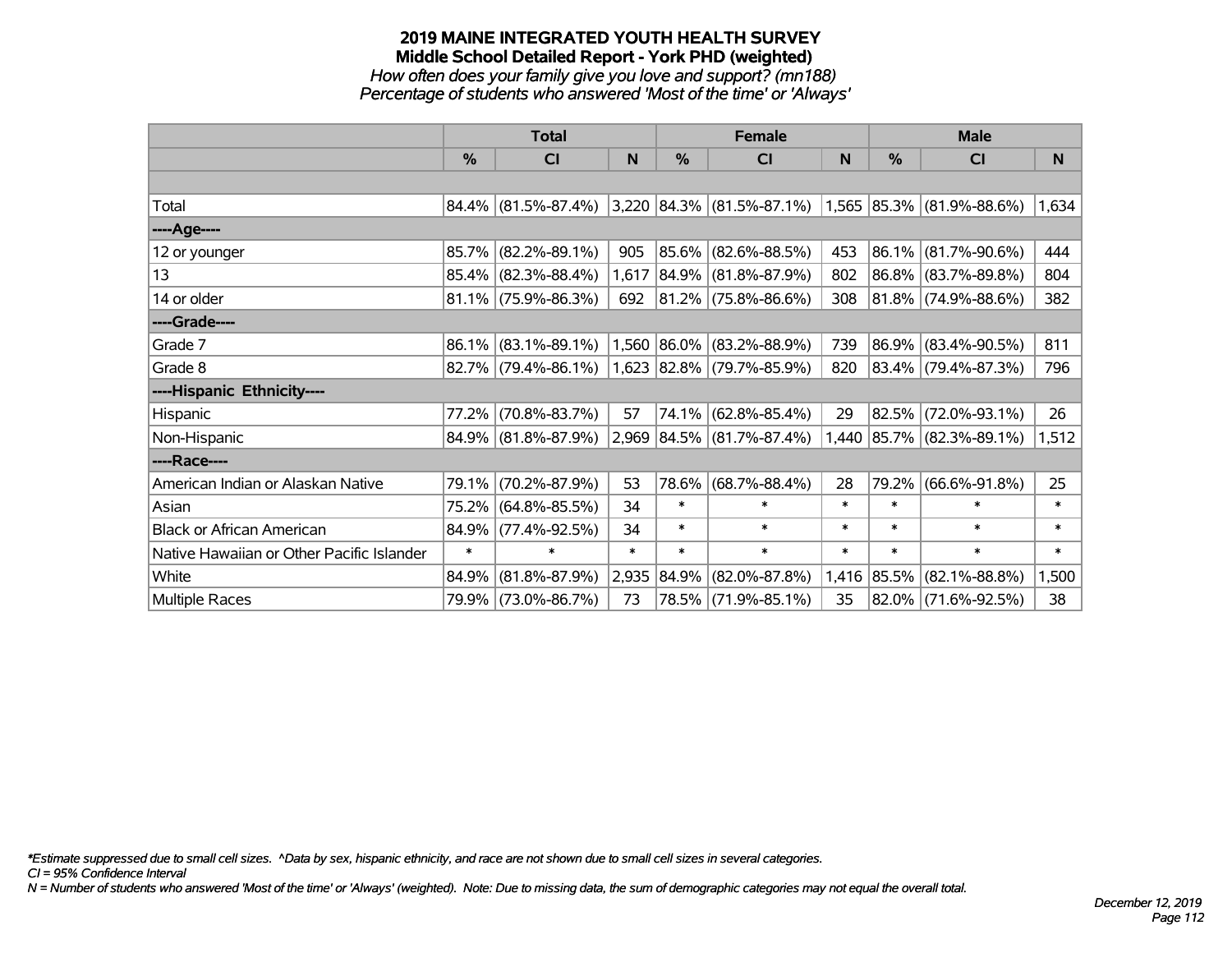*Do you agree or disagree that in your community you feel like you matter to people? (mn148) Percentage of students who answered 'Strongly agree' or 'Agree'*

|                                           | <b>Total</b> |                        |        |        | <b>Female</b>                                            |        | <b>Male</b>   |                          |        |
|-------------------------------------------|--------------|------------------------|--------|--------|----------------------------------------------------------|--------|---------------|--------------------------|--------|
|                                           | $\%$         | <b>CI</b>              | N      | $\%$   | <b>CI</b>                                                | N      | $\frac{0}{0}$ | <b>CI</b>                | N      |
|                                           |              |                        |        |        |                                                          |        |               |                          |        |
| Total                                     |              | $60.2\%$ (55.9%-64.5%) |        |        | $ 2,281 55.8\% $ (51.3%-60.3%) 1,032 65.3% (60.1%-70.5%) |        |               |                          | 1,240  |
| ----Age----                               |              |                        |        |        |                                                          |        |               |                          |        |
| 12 or younger                             | 60.0%        | $(53.4\% - 66.5\%)$    | 631    |        | $56.4\%$ (48.7%-64.1%)                                   | 298    | 64.5%         | $(55.6\% - 73.3\%)$      | 330    |
| 13                                        | 62.1%        | $(58.5\% - 65.8\%)$    | 1,171  |        | 58.2% (54.2%-62.2%)                                      | 547    |               | 66.8% (61.5%-72.2%)      | 618    |
| 14 or older                               |              | $56.2\%$ (51.1%-61.4%) | 473    |        | 48.8% (43.3%-54.3%)                                      | 185    |               | 63.2% (57.6%-68.9%)      | 288    |
| ----Grade----                             |              |                        |        |        |                                                          |        |               |                          |        |
| Grade 7                                   | 61.7%        | $(56.6\% - 66.9\%)$    |        |        | 1,108 57.7% (52.6%-62.8%)                                | 492    | $66.2\%$      | $(59.4\% - 72.9\%)$      | 611    |
| Grade 8                                   |              | 58.6% (54.3%-62.9%)    |        |        | $1,145$ 54.3% (48.8%-59.8%)                              | 537    |               | 64.2% (59.9%-68.5%)      | 608    |
| ----Hispanic Ethnicity----                |              |                        |        |        |                                                          |        |               |                          |        |
| Hispanic                                  | 58.4%        | $(45.9\% - 71.0\%)$    | 44     |        | $ 60.6\% $ (41.3%-79.8%)                                 | 24     | 60.4%         | $(48.9\% - 71.9\%)$      | 19     |
| Non-Hispanic                              |              | $60.4\%$ (56.1%-64.6%) |        |        | 2,095 55.8% (51.2%-60.3%)                                | 946    |               | 65.5% (60.3%-70.6%)      | 1,144  |
| ----Race----                              |              |                        |        |        |                                                          |        |               |                          |        |
| American Indian or Alaskan Native         | 41.7%        | $(31.5\% - 52.0\%)$    | 27     | 41.8%  | $(29.7\% - 53.9\%)$                                      | 14     | 42.5%         | $(24.9\% - 60.1\%)$      | 13     |
| Asian                                     | 38.8%        | $(31.3\% - 46.3\%)$    | 17     | 41.4%  | $(29.5\% - 53.3\%)$                                      | 10     | 38.2%         | $(23.7\% - 52.7\%)$      | 8      |
| <b>Black or African American</b>          | 49.0%        | $(37.4\% - 60.6\%)$    | 19     |        | $55.3\%$ (41.3%-69.4%)                                   | 12     | 43.5%         | $(30.7\% - 56.3\%)$      | 7      |
| Native Hawaiian or Other Pacific Islander | $\ast$       | $\ast$                 | $\ast$ | $\ast$ | $\ast$                                                   | $\ast$ | $\ast$        | $\ast$                   | $\ast$ |
| White                                     | 61.4%        | $(57.1\% - 65.8\%)$    | 2,111  | 57.0%  | $(52.2\% - 61.7\%)$                                      | 949    | $ 66.5\% $    | $(61.4\% - 71.5\%)$      | 1,156  |
| Multiple Races                            |              | 55.8% (48.0%-63.6%)    | 52     |        | 51.9% (41.1%-62.8%)                                      | 24     |               | $ 60.2\% $ (50.0%-70.4%) | 28     |

*\*Estimate suppressed due to small cell sizes. ^Data by sex, hispanic ethnicity, and race are not shown due to small cell sizes in several categories.*

*CI = 95% Confidence Interval*

*N = Number of students who answered 'Strongly agree' or 'Agree' (weighted). Note: Due to missing data, the sum of demographic categories may not equal the overall total.*